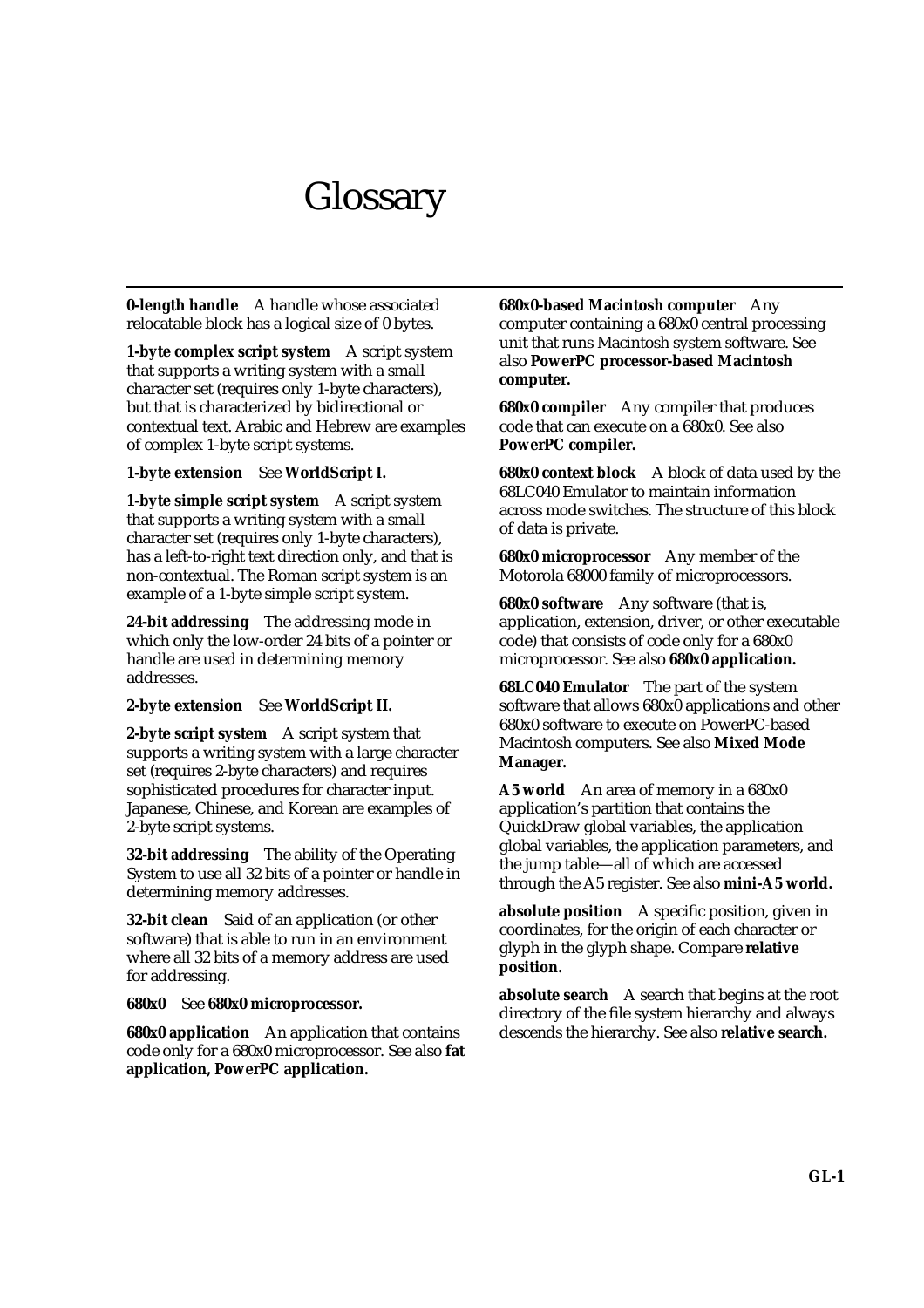**abstract superclass** A superclass listed in the *Apple Event Registry: Standard Suites,* such as cObject or cOpenableObject, that is used only in definitions of object classes and not for real Apple event objects. See also **object class.**

**accelerated resource** An executable resource consisting of a routine descriptor and PowerPC code that specifically models the behavior of a 680x0 stand-alone code resource. Compare **private resource.**

**accelerated system software routine** Any Toolbox or Operating System routine that has been rewritten as PowerPC code.

**access controls** A set of bits that specify the types of operations a requestor is authorized to perform on a given catalog node, record, or attribute type.

**access modes** A set of file permissions that specify what abilities should be allowed to a user attempting to open a file fork. See also **deny modes.**

**access path** A description of the route that the File Manager follows to access a file; created when a file is opened. See also **file reference number.**

**access permissions** See **access modes, file permissions.**

**access privileges** See **directory access privileges.**

**access rights** The permissions governing the access to a file, or the privileges governing the access to a directory.

**action** One of many integer constants used by QuickTime movie controller components in the MCDoAction function. Applications that include action filters may receive any of these actions.

**action procedure** A procedure that performs an action in response to the user holding the mouse button down while the cursor is in a control.

**activate event** An event that indicates that a window is becoming active or inactive. Each activate event specifies the window to be changed and the direction of the change (that is, whether it's becoming active or becoming inactive).

**activation procedure** An application-defined procedure that controls the highlighting of application-defined dialog items capable of receiving keyboard input.

**active ADB device** The last ADB device to have sent data to the ADB Manager.

**active application** The application currently interacting with the user. Its icon appears on the right side of the menu bar. See also **current process, foreground process.**

**active control** A control in which the Control Manager responds to a user's mouse actions by providing visual feedback.

**active field** The target of keyboard input in a dialog box.

**active function** A function called by a scripting component periodically during script compilation and execution. You must provide an alternative active function for the use of scripting components if you want your application to get time during script compilation and execution for tasks such as spinning the cursor or checking for system-level errors.

**active input area** In inline input, the area of the application window in which the user enters text for conversion by a text service component. The application and the text service component share responsibility for the active input area.

**active movie segment** A portion of a QuickTime movie that is to be used for playback. By default, the active segment is set to the entire movie. You can change the active segment of a movie by using the Movie Toolbox.

**active source rectangle** The portion of the maximum source rectangle that contains active video that can be digitized by a video digitizer component.

**active window** The frontmost window on the desktop, the one in which the user is currently working. The active window is designated by racing stripes in the title bar, active controls, and highlighted selections.

**activity timer** A timer maintained by the Power Manager that measures the time that has elapsed since the last relevant system activity.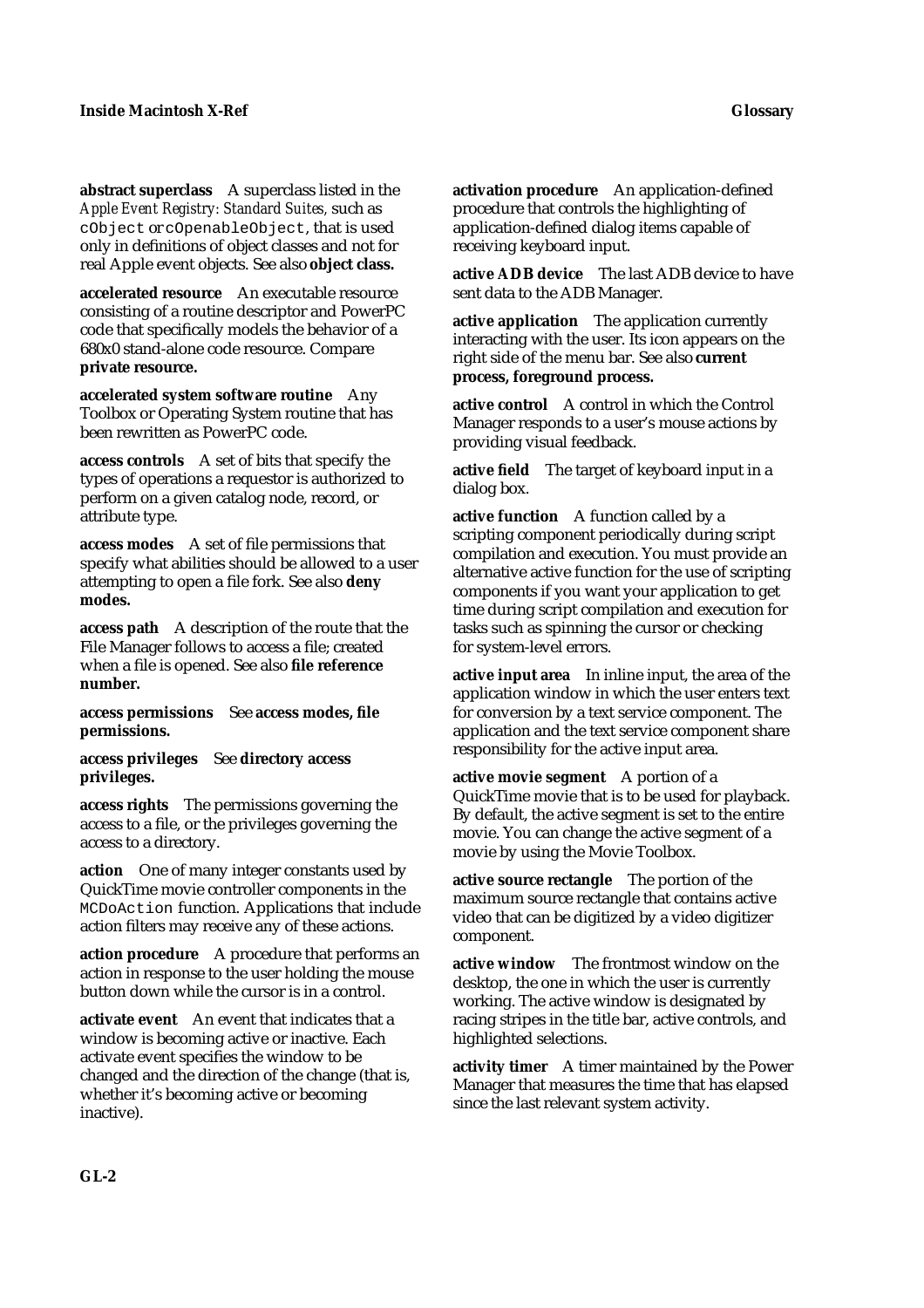#### **ADB** See **Apple Desktop Bus.**

**ADB command** A 1-byte value sent by the ADB Manager to devices on the ADB. The ADB command encodes the register the command refers to and the desired action the target device should perform.

**ADB device** Any input device connected to the ADB that conforms to requirements described in the *Apple Desktop Bus Specification*.

**ADB device handler ID** An 8-bit value that further identifies a specific ADB device type (such as the Apple Extended Keyboard) or its mode of operation (such as whether the keyboard differentiates between the right and left shift keys).

**ADB device register** One of four locations, identified as registers 0 through 3, that an ADB device uses to store data.

**ADB device table** A structure, located in the system heap, that contains information about all ADB devices attached to the computer.

**ADB device table entry** The part of the ADB device table that specifies for an ADB device its device handler ID, its default ADB address, its current ADB address, the address of its device handler, and the address of the area in RAM used for storage by the handler.

**ADB Manager** The part of the Macintosh Operating System that allows you to communicate with and get information about hardware devices attached to the Apple Desktop Bus (ADB).

**ADB transaction** A communication between the computer and an ADB device, consisting of a command sent by the computer, followed by a data packet sent either by the computer or the device.

**additional parameter** A keyword-specified descriptor record that a server application uses in addition to the data specified in the direct parameter. For example, an Apple event for arithmetic operations may include additional parameters that specify operands in an equation. Additional parameters may be required, or they may be optional.

**add mode** A transfer mode type in which the source color component is added to the destination component, but the result is not allowed to exceed the maximum value (0xFFFF).

**address** A number that specifies the location of a byte in memory.

**address collision** When more than one ADB device responds to commands sent to a particular address. See also **address resolution.**

**address descriptor record** A descriptor record of data type AEAddressDesc that contains the address of the target or source of an Apple event.

**Address Management Unit (AMU)** The Apple custom integrated circuit in Macintosh II computers that performs 24-bit to 32-bit address mapping.

**address mapping** (1) The assignment of portions of the address space of the computer to specific devices. (2) See **address translation.**

**address resolution** When the ADB Manager reassigns addresses for ADB devices until they are all unique. See also **default ADB device address.**

**address space** A range of accessible memory. See also **address mapping.**

**address template** A set of AOCE templates that allow a user to enter address information into a User record.

**address translation** The conversion of one set of addresses into another, corresponding set. For example, software designed for the original Macintosh computers uses only 24 bits for addresses, whereas the Macintosh II and later models have a 32-bit address bus. As a result, the Macintosh II and later models convert (or map) the 24-bit addresses used by the software into the 32-bit addresses used by the hardware.

**'adev' file** See **AppleTalk connection file.**

**ADSP** See **AppleTalk Data Stream Protocol.**

**advance bits array** An array that determines whether the points in the positions array are absolute or relative. The advance bits array contains 1 bit for every character or glyph in the shape.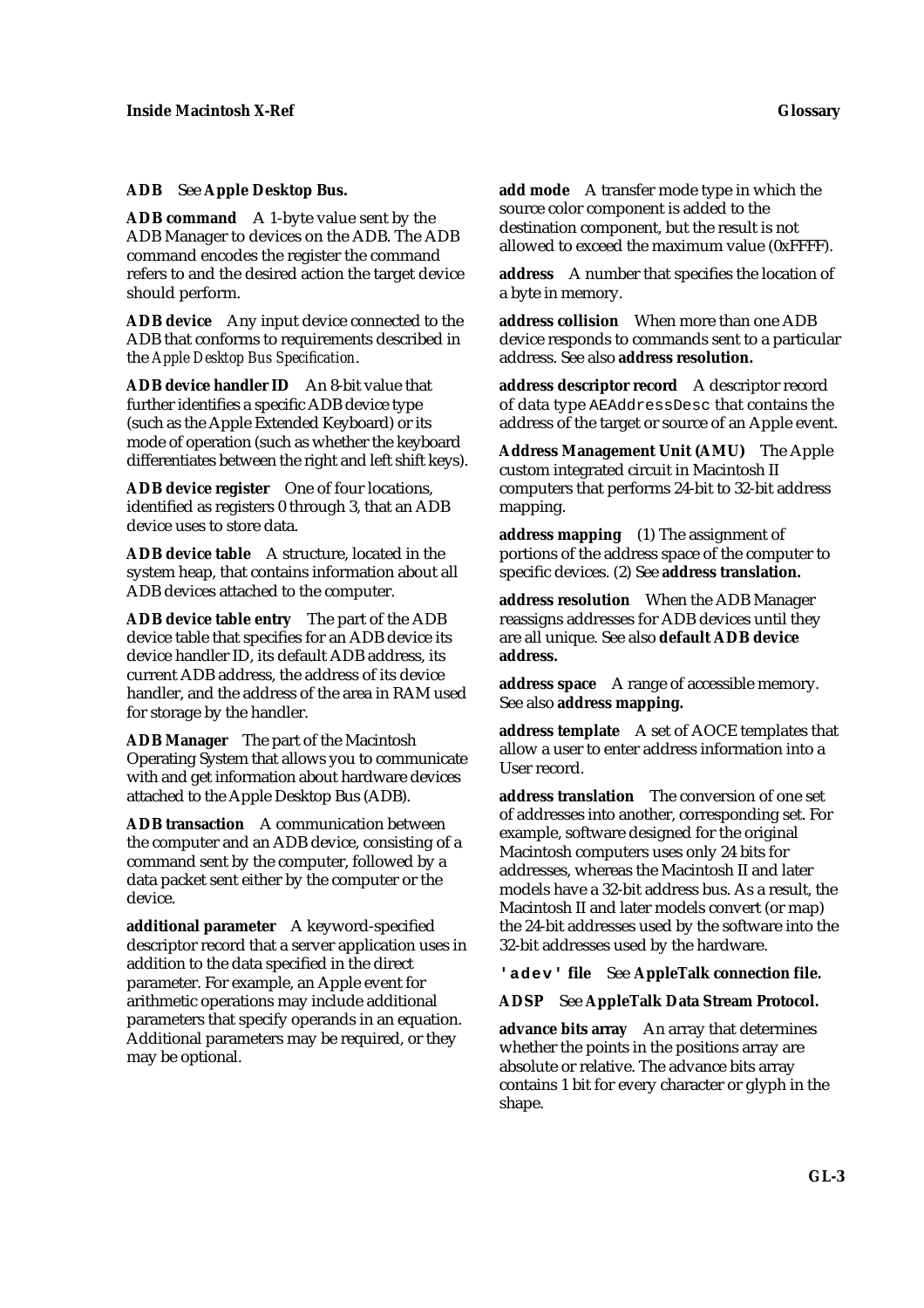**advance height** The distance from the top of a glyph to the bottom of the glyph, including the top-side bearing and bottom-side bearing.

**advance width** The full horizontal width of a glyph as measured from its origin to the origin of the next glyph on the line, including the side bearings on both sides.

### **AEIMP** See **Apple Event Interprocess Messaging Protocol.**

# **AEP** See **AppleTalk Echo Protocol.**

**AEP Echoer** The implementation of the AppleTalk Echo Protocol (AEP) on each node that uses the AEP Echoer or echoer socket; the AEP Echoer listens for packets received through this socket and sends a copy of them back to the sender. Applications use the AEP Echoer to measure the round-trip packet delivery time in analyzing network performance.

**AE record** A descriptor record of data type AERecord that usually contains a list of parameters for an Apple event. See also **Apple event parameter.**

**AFP** See **AppleTalk Filing Protocol.**

**AFP volume** A volume that is accessed using the AppleTalk Filing Protocol.

**AGC** See **automatic gain control.**

**AIFF** See **Audio Interchange File Format.**

## **AIFF-C** See **Audio Interchange File Format Extension for Compression.**

**alert** An alert sound, an alert box, or both. Alerts warn the user of an unusual or potentially undesirable situation occurring within an application. See also **alert box, system alert sound.**

**alert box** A window that an application displays on the screen to warn the user or to report an error to the user. An alert box typically consists of text describing the situation and buttons that require the user to acknowledge or rectify the problem. An alert box may or may not be accompanied by an alert sound. See also **caution alert, note alert, stop alert.**

**alert color table resource** A resource (of type 'actb') that lets an application display an alert box using colors other than the system's default window colors.

**alert notification** A notification in which an alert box containing a short message appears on the screen.

**alert resource** A resource (of type 'ALRT') that specifies alert sounds, a display rectangle, and an item list for an alert box.

**alert sound** See **system alert sound.**

**Alert Sounds control panel** A subpanel of the Sound control panel that allows the user to select a system alert sound. See also **Sound In control panel, Sound Out control panel, Volumes control panel.**

**alias** An object in the file system that represents another file, directory, or volume.

**alias file** A file that contains a record that points to another file, directory, or volume. An alias file is displayed by the Finder as an alias.

**aliasing** The result of sampling a signal at less than twice its natural frequency. Aliasing causes data to be lost in the conversion that occurs when resampling an existing signal at more than twice its natural frequency.

**Alias Manager** The part of the Operating System that helps you to locate specified files, directories, or volumes at a later time. The Alias Manager creates and resolves alias records.

**alias record** A data structure created by the Alias Manager to identify a file, directory, or volume.

**alias target** The file, directory, or volume described by an alias record.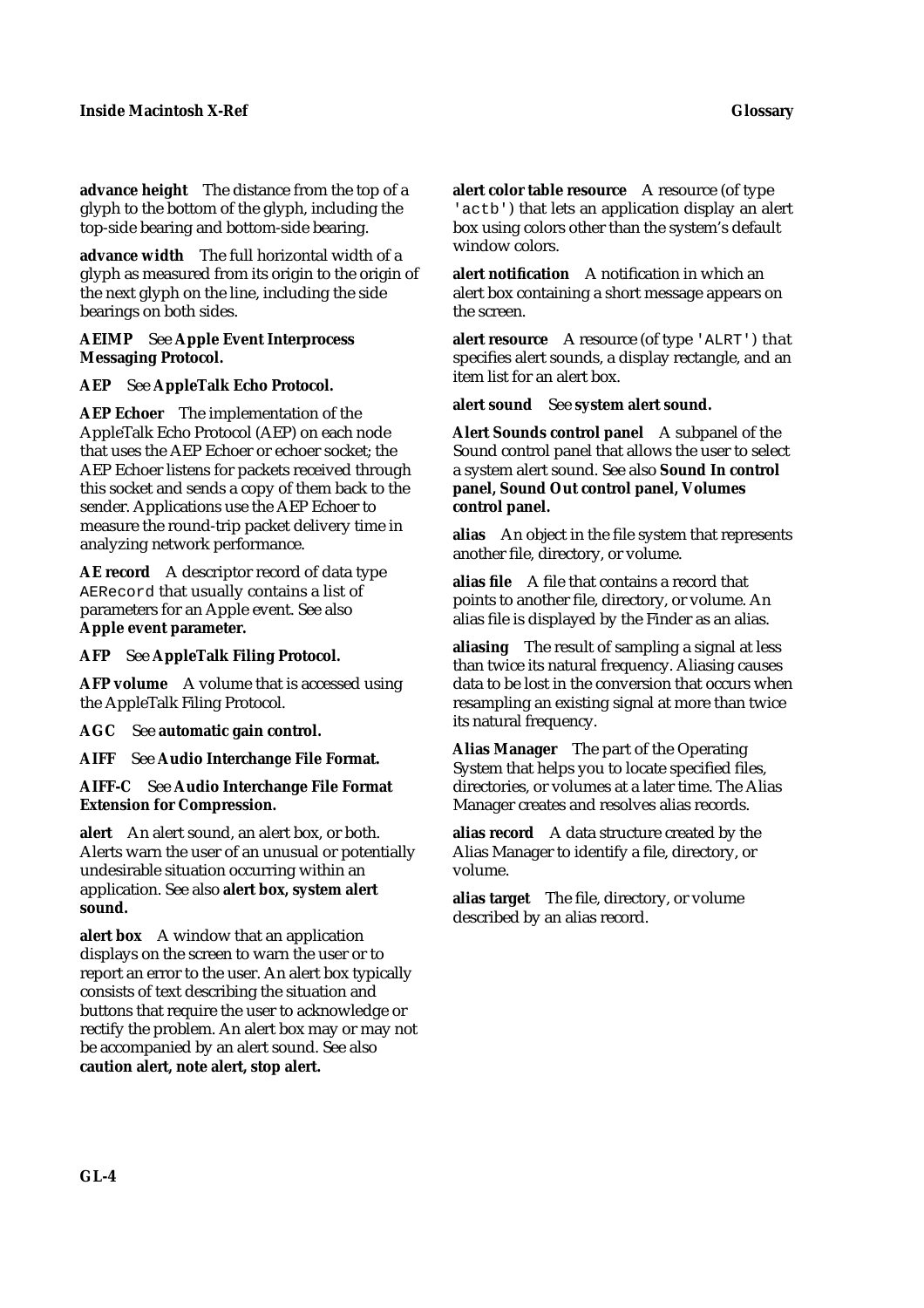**alignment** (1) The horizontal placement of lines of text with respect to the left and right edges of the text area. Alignment can be left, right, centered, or justified (flush on both left and right edges). Compare **line direction.** (2) A style object property. It is the alignment value to use when drawing the text of a shape. Text may be left-aligned, right-aligned, anywhere in the continuum between the two alignments (such as centered), or fully justified. (Layout shapes support continuous justification as well as continuous alignment.)

**A-line instruction** An instruction that is not recognized by a 680x0 microprocessor and that the Trap Manager uses to execute Toolbox and Operating System routines. The first word of an A-line instruction is binary 1010 (hexadecimal A).

**all object validation** A QuickDraw GX validation level that confirms that all references to all object types are valid, that the properties of the object are valid, and that all internal caches built for all objects are valid. Compare **structure validation, type validation.**

**allocate** To assign an area of memory for use.

**allocation block** A group of consecutive logical blocks on a volume.

**allophone** A distinct variety of a phoneme in a particular language that is never used contrastingly with any other allophone of the phoneme.

**alphabet** The set of letters, or characters, used to write a language. The alphabet used by the Roman script consists of 26 letters.

**alphabetic writing system** The glyphs that symbolize discrete phonemic elements in a language. Compare **ideographic writing system, syllabic writing system.**

**alpha channel** (1) The portion of each display pixel that represents the blending of video and graphical image data for a video digitizer component. (2) A color component in some color spaces whose value represents the opacity of the color defined in the other components.

**alpha-channel transfer modes** Transfer mode types in which the result color is achieved by considering the alpha channel values as well as the color-component values of the source and destination.

**alternate group** A collection of movie tracks that contain alternate data for one another. The Movie Toolbox chooses one track from the group to be used when the movie is played. The choice may be based on such considerations as quality or language.

**alternate interface** The first version of the AppleTalk Pascal interfaces. The alternate interface was replaced with the current version of AppleTalk Pascal interfaces, which was originally referred to as the *preferred interface.*

**alternate rectangle** A rectangle used by the Help Manager (under some circumstances) for transposing a help balloon's tip when trying to fit the balloon onscreen. For all help resources except the 'hdlg' resource, the Help Manager moves the tip to different sides of the hot rectangle. For 'hdlg' resources, however, the Help Manager allows you to specify alternate rectangles for transposing balloon tips. You can also specify alternate rectangles when you use the HMShowBalloon and HMShowMenuBalloon functions. Compare **hot rectangle.** See also **tip.**

**amplitude** A modification to the wave amplitude of a sound to make it sound louder or softer. See also **speech volume.** Compare **wave amplitude.**

**AMU** See **Address Management Unit.**

**AND mode** A transfer mode type in which the bits of the source color component and destination color component are combined using an AND operation.

**angle** The angle from horizontal made by the pattern of dots in a halftone.

**angled caret** A caret whose angle in relation to the baseline of the display text is equivalent to the slant of the glyphs making up the text. Compare **straight caret.**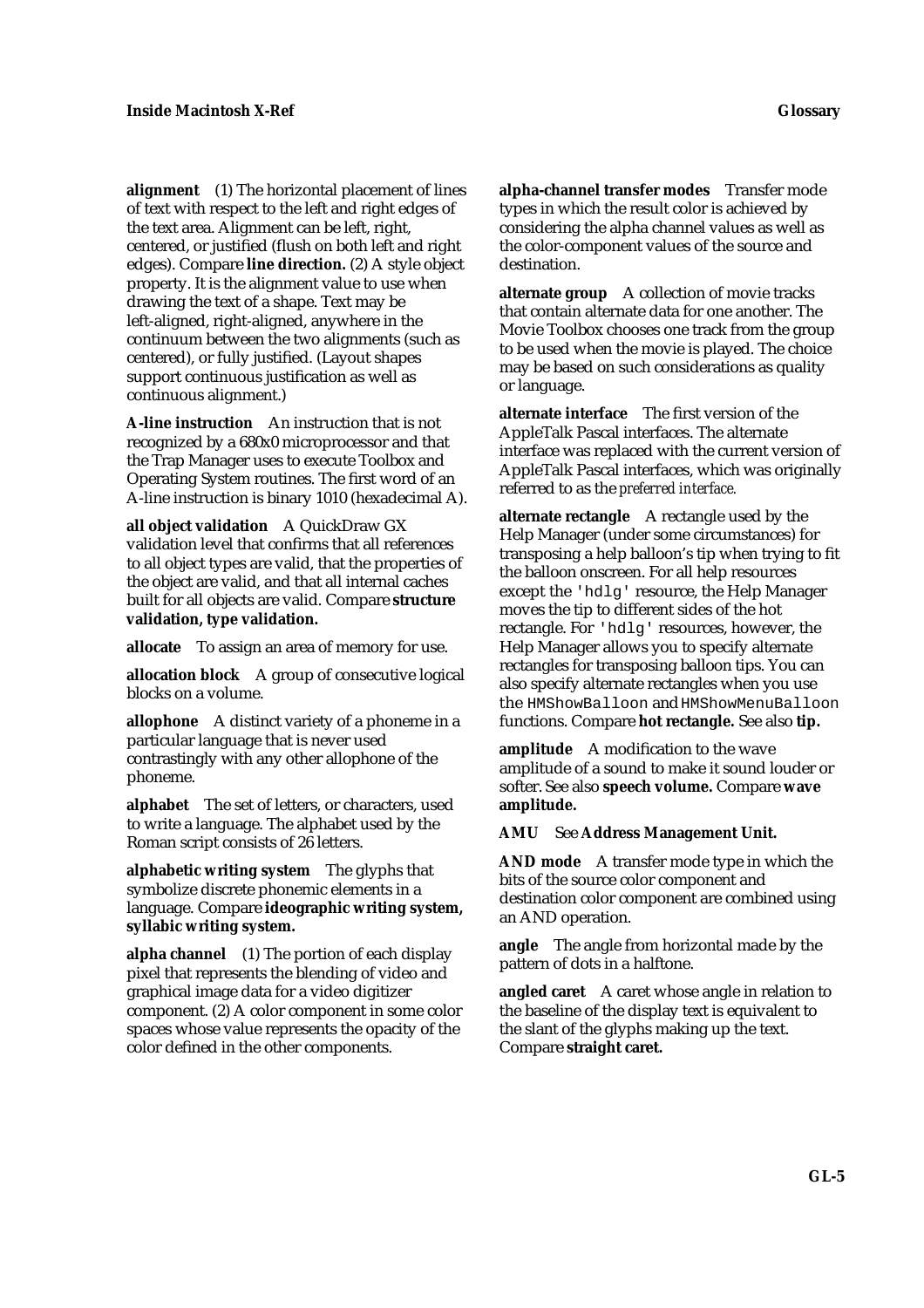**ANSI C language dialect** The C programming language dialect that adheres to the language defined by the document *American National Standard for Information Systems—Programming Language—C,* ANSI X3.159-1989.

**ANSI X3J11.1** A branch of the American National Standards Institute (ANSI) that is working on a numerics standard for the C programming language. This group is also called the *Numerical C Extensions Group* (NCEG) and has produced the Floating-Point C Extensions (FPCE) technical report.

**anti-aliasing** (1) The process of sampling a signal at more than twice its natural frequency to ensure that aliasing artifacts do not occur. (2) The smoothing of jagged edges on a displayed shape by modifying the transparencies of individual pixels along the shape's edge.

**antisymmetric** Used to describe a function whose graph is not symmetrical across the y-axis; that is  $func(x)$  *func*( $-x$ ) for all *x*.

**AOCE** Apple Open Collaboration Environment.

**AOCE catalog** A hierarchically arranged store of data in a format intelligible to the AOCE Catalog Manager. See also **external catalog, PowerShare catalog.**

**AOCE messaging system** The set of PowerTalk system software and PowerShare mail servers that allows Macintosh users and processes connected over a network or via a modem to exchange information.

## **AOCE Setup catalog** See **PowerTalk Setup catalog.**

**AOCE system software** The collection of Macintosh Operating System managers and utility functions that provide APIs for catalog, messaging, and security services. The AOCE system software includes the Standard Mail Package, the Standard Catalog Package, AOCE templates, the Interprogram Messaging Manager, the Catalog Manager, the Authentication Manager, and the Digital Signature Manager, as well as utility functions. See also **PowerTalk system software.**

**AOCE template** A resource file that extends the AOCE extension to the Finder to display new types of data in catalogs or to display data in a new way. See also **aspect template, file type template, forwarder template, information page template, killer template.**

**AOCE toolbox** The low-level APIs for the AOCE system software: the Authentication Manager, Catalog Manager, Interprogram Messaging Manager, and Digital Signature Manager. See also **Collaboration package, Collaboration toolbox.**

**API** See **application programming interface.**

**Apple Desktop Bus (ADB)** A low-speed serial bus that connects input hardware devices to Macintosh computers and other equipment.

**Apple event** A high-level event that adheres to the Apple Event Interprocess Messaging Protocol. An Apple event consists of attributes (including the event class and event ID, which identify the event and its task) and, usually, parameters (which contain data used by the target application for the event). See also **Apple event attribute, Apple event parameter.**

**Apple event array** An array in a descriptor list. The data for an Apple event array is specified by an array data record, which is defined by the data type AEArrayData.

**Apple event attribute** A keyword-specified descriptor record that identifies the event class, event ID, target application, or some other characteristic of an Apple event. Taken together, the attributes of an Apple event identify the event and denote the task to be performed on the data specified in the Apple event's parameters. Unlike Apple event parameters (which contain data used only by the target application of the Apple event), Apple event attributes contain information that can be used by both the Apple Event Manager and the target application. See also **Apple event parameter.**

**Apple event dispatch table** A table in either the application heap or the system heap that the Apple Event Manager uses to map Apple events to the appropriate Apple event handlers.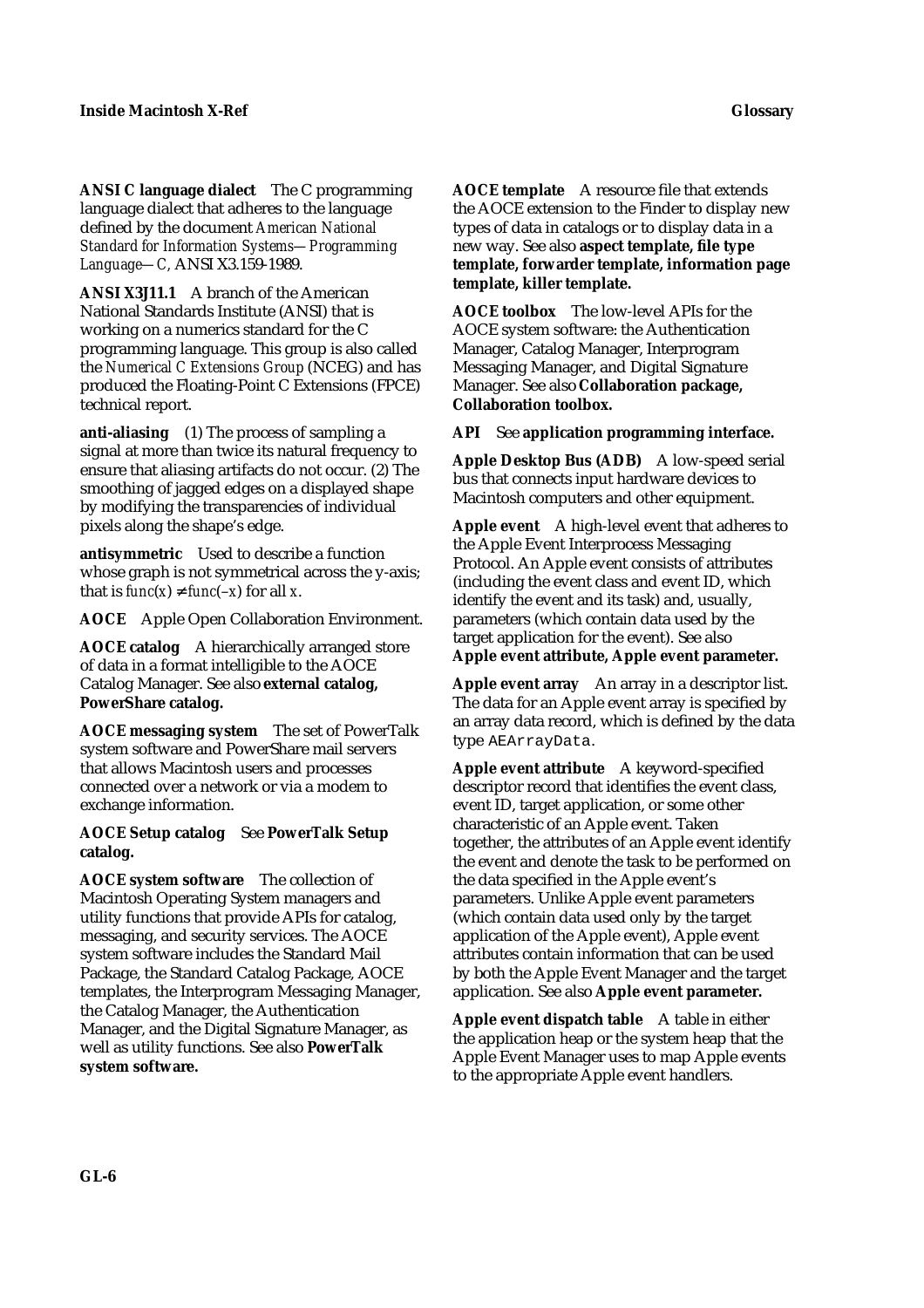**Apple event handler** An application-defined function that extracts pertinent data from an Apple event, performs the action requested by the Apple event, and returns a result.

**Apple Event Interprocess Messaging Protocol (AEIMP)** A standard defined by Apple Computer, Inc., for communication and data sharing among applications. High-level events that adhere to this protocol are called *Apple events.* See also **Apple event.**

**Apple Event Manager** The collection of routines that allows client applications to send Apple events to server applications for the purpose of requesting services or information.

**Apple event object** A distinct item in a target application or any of its documents that can be specified by an object specifier record in an Apple event sent by a source application. Apple event objects can be anything that an application can locate on the basis of such a description, including items that a user can differentiate and manipulate while using an application, such as words, paragraphs, shapes, windows, or style formats. See also **object specifier record.**

#### **Apple event object class** See **object class.**

**Apple event parameter** A keyword-specified descriptor record containing data that the target application for an Apple event uses. Unlike Apple event attributes (which contain information that can be used by both the Apple Event Manager and the target application), Apple event parameters contain data used only by the target application of the Apple event. See also **Apple event attribute, direct parameter, optional parameter, required parameter.**

**Apple event record** A descriptor record of data type AppleEvent that contains a list of keyword-specified descriptor records. These descriptor records describe—at least—the attributes necessary for an Apple event; they may also describe parameters for the Apple event. Apple Event Manager functions are used to add parameters to an Apple event record.

**Apple event user terminology resources** Two resources with identical formats used by server applications to specify the Apple events and corresponding user terminology that the applications support. The 'aeut' resource, which is provided by scripting components, contains terminology information for all the standard suites of Apple events defined in the *Apple Event Registry: Standard Suites.* An 'aete' resource must be provided by every scriptable application; it describes which of the standard suites listed in the 'aeut' resource the application supports and provides additional terminology information for extensions to the standard suites and custom Apple events supported by the application. See also **scripting component.**

**AppleMail format** See **standard interchange format.**

**Apple Menu Items folder** A directory located in the System Folder for storing desk accessories, applications, folders, and aliases that the user wants to display in and access from the Apple menu.

**Apple Mixer** See **Apple Mixer component.**

**Apple Mixer component** A sound component that is responsible for mixing together the audio data streams from all open sound channels.

**AppleScript component** The scripting component that implements the AppleScript scripting language. See also **scripting component.**

**AppleScript scripting language** The standard user scripting language defined by Apple Computer, Inc. The AppleScript scripting language is implemented by the AppleScript scripting component. See also **dialect.**

**Apple Sound Chip (ASC)** A custom chip that, in conjunction with other circuitry, generates a stereo sound signal that drives the internal speaker or an external sound jack. Compare **Enhanced Apple Sound Chip.**

**AppleTalk connection file** A file of type 'adev' that contains a link-access protocol implementation for a data link (ELAP for EtherTalk, for example).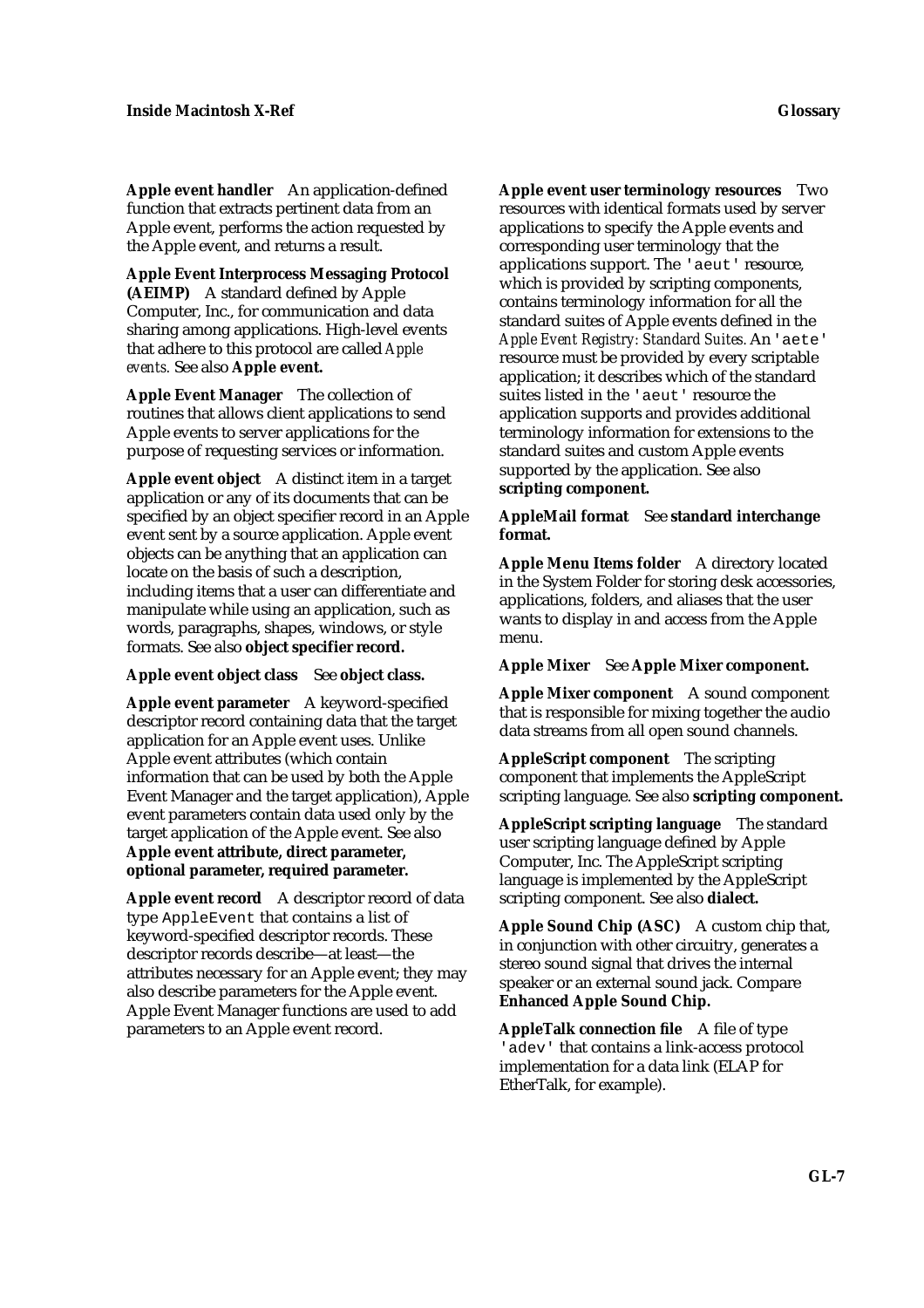**AppleTalk Data Stream Protocol (ADSP)** A connection-oriented protocol that provides a reliable, full-duplex, byte-stream service between any two sockets in an AppleTalk internet. This protocol appears to its clients to maintain an open pipeline between two entities on an AppleTalk internet. Either entity can write a stream of bytes to the pipeline or read data bytes from the pipeline. ADSP is a symmetrical protocol.

**AppleTalk Echo Protocol (AEP)** A simple protocol that allows a node to send a packet to the echoer socket of any other node in an AppleTalk internet and receive an echoed copy of that packet in return. AEP is implemented in each node as a DDP client process that is referred to as the *AEP Echoer.*

**AppleTalk Filing Protocol (AFP)** A protocol that allows users to share data files and application programs that reside in a shared file server.

**AppleTalk internet** A type of network in which more than one AppleTalk network are interconnected through routers. An AppleTalk internet can consist of a mix of LocalTalk, TokenTalk, EtherTalk, and FDDITalk networks, or it can consist of more than one network of a single type, such as several LocalTalk networks.

**AppleTalk Manager** A collection of the application programming interfaces to the AppleTalk protocols.

**AppleTalk multivendor architecture** See **multivendor architecture.**

**AppleTalk protocol stack** The AppleTalk networking system, which consists of a number of protocols arranged in layers.

**AppleTalk Secure Data Stream Protocol (ASDSP)** A networking protocol that provides reliable transmission of an encrypted stream of bytes between two authenticated entities on an AppleTalk internet. ASDSP is a secure version of AppleTalk Data Stream Protocol (ADSP).

**AppleTalk Session Protocol (ASP)** A protocol that provides asymmetric session support. It uses the services of ATP to establish, maintain, and break down the session.

**AppleTalk Transaction Protocol (ATP)** A

transport protocol that provides a loss-free transaction service between sockets. ATP allows for the exchange of a limited amount of data in which a client requester application sends a request to a client responder application that can satisfy the request and respond to it. Because it is transaction-based, ATP does not incur the overhead entailed in establishing, maintaining, and breaking a connection that is associated with connection-oriented protocols, such as ADSP. ATP provides reliable delivery of data.

**AppleTalk transition** A change in AppleTalk's current state or function, such as an AppleTalk driver being opened or closed or a network connection or link being dropped, that can affect active AppleTalk applications.

**AppleTalk Transition Queue (ATQ)** An operating-system queue that the LAP Manager maintains that can notify an application each time an AppleTalk driver is opened or closed or each time certain other network-related transitions occur.

**application** A file of type 'APPL' that can be launched by the Process Manager. See also **680x0 application, PowerPC application.**

**application extension** A fragment containing code and data (such as a data-conversion filter, tool, and so forth) that extends the capabilities of an application.

**application font** The default font for use by applications. The application font is defined by each script system.

**application global variables** A set of variables stored in the application partition that are global to the application.

**application heap** (1) An area of memory in the application heap zone in which memory is dynamically allocated and released on demand. The heap contains the application's 'CODE' segment 1, data structures, resource map, and other code segments as needed. (2) The part of computer memory directly accessible by an application, and in which its code and data structures reside. Compare **graphics client heap, QuickDraw GX memory.**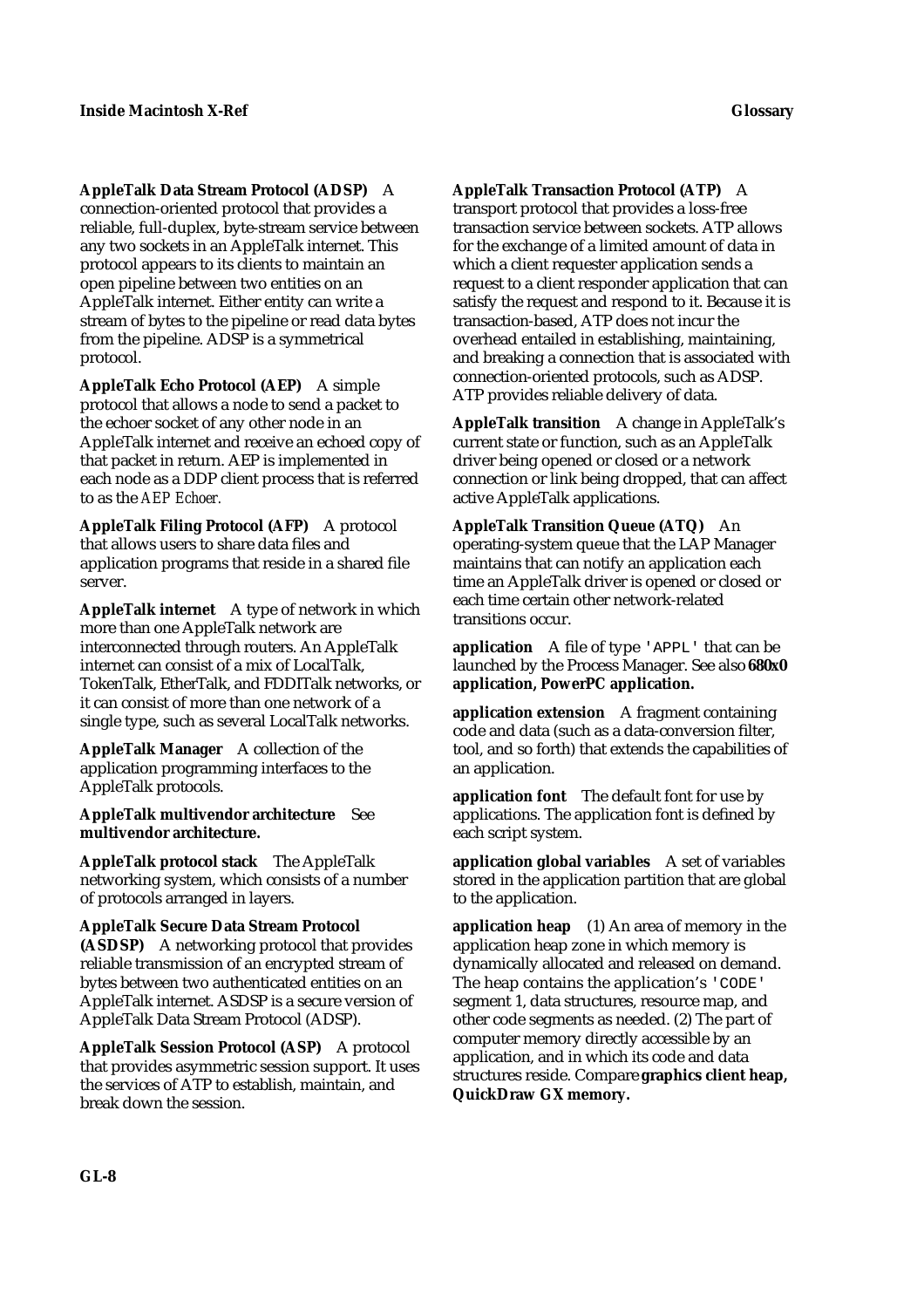**application heap zone** The heap zone initially provided by the Memory Manager for use by an application and the Toolbox; initially equivalent to the application heap, but may be subdivided into two or more independent heap zones.

#### **application memory** See **application heap.**

**application parameters** Thirty-two bytes of memory in the A5 world of a 680x0 application that are reserved for system use. The first long word is the address of the first QuickDraw global variable.

**application partition** A partition of memory reserved for use by an application. The application partition consists of free space, along with the application's heap and stack. The application partition for a 680x0 application also contains an A5 world.

**application phase** In QuickDraw GX printing, the phase when the application calls QuickDraw GX and interacts with the user by displaying dialog boxes to establish printing parameters, such as page orientation and paper type.

**application programming interface (API)** The total set of constants, data structures, routines, and other programming elements that allow developers to use some part of the system software. Compare **system programming interface.**

**application result handler** A result handler that is associated with a particular application. Compare **system result handler.**

**application space** Memory that's reserved for dynamic allocation by applications.

**application translation extension** A translation extension that can create a list of file types and identify files but that performs no actual file translation.

**approval file** A file you receive from a signature-authorization-issuing agency. You use this file to activate your signer file.

**approval request** A notarized (or otherwise authorized) request to issue a public-key certificate. The approval request includes what is intended to be the public key of the certificate's owner.

**approved signer file** See **signer file.**

**approving agency** See **certificate issuer.**

**Arabic calendar** A lunar calendar used in much of the Arabic world. There are two Arabic calendars supported by the Arabic script system: the astronomical lunar calendar, based on the moon's phases as actually observed at each location around the world; and the civil lunar calendar, a statutory version of the astronomical calendar. In both versions, the positions in time of each month vary from year to year.

**Arabic numerals** In the Macintosh script management system, numerals native to the Arabic writing system and not used in the Roman writing system. Compare **western numerals.**

**arbitration phase** The phase in which an initiator attempts to gain control of the SCSI bus.

**arc** A portion of the circumference of an oval, not including the bounding radii or any part of the oval's interior.

**area of interest** The portion of a test image that is to be displayed in the standard image-compression dialog box.

**arithmetic transfer mode** (1) A specification for how QuickDraw should draw or copy color images into a bitmap or pixel map. Arithmetic modes perform add, subtract, and blend operations on the red, green, and blue component values of RGB colors. (2) Transfer mode types in which the result color is achieved by using arithmetic operations on the source and destination color-component values.

**ASC** See **Apple Sound Chip.**

**ascent line** An imaginary horizontal line that coincides with the tops of the tallest characters in a font. See also **baseline, descent line, x-height.**

**ASCII character set** The standard set of Roman characters, with character-code values from \$00 to \$7F. Also called *low ASCII*, to distinguish them from character codes with values from \$80 to \$FF, which are sometimes called *high ASCII* or *extended ASCII.* The Roman characters that are part of each non-Roman character set are the low ASCII set only. Compare **Macintosh character set, Standard Roman character set.**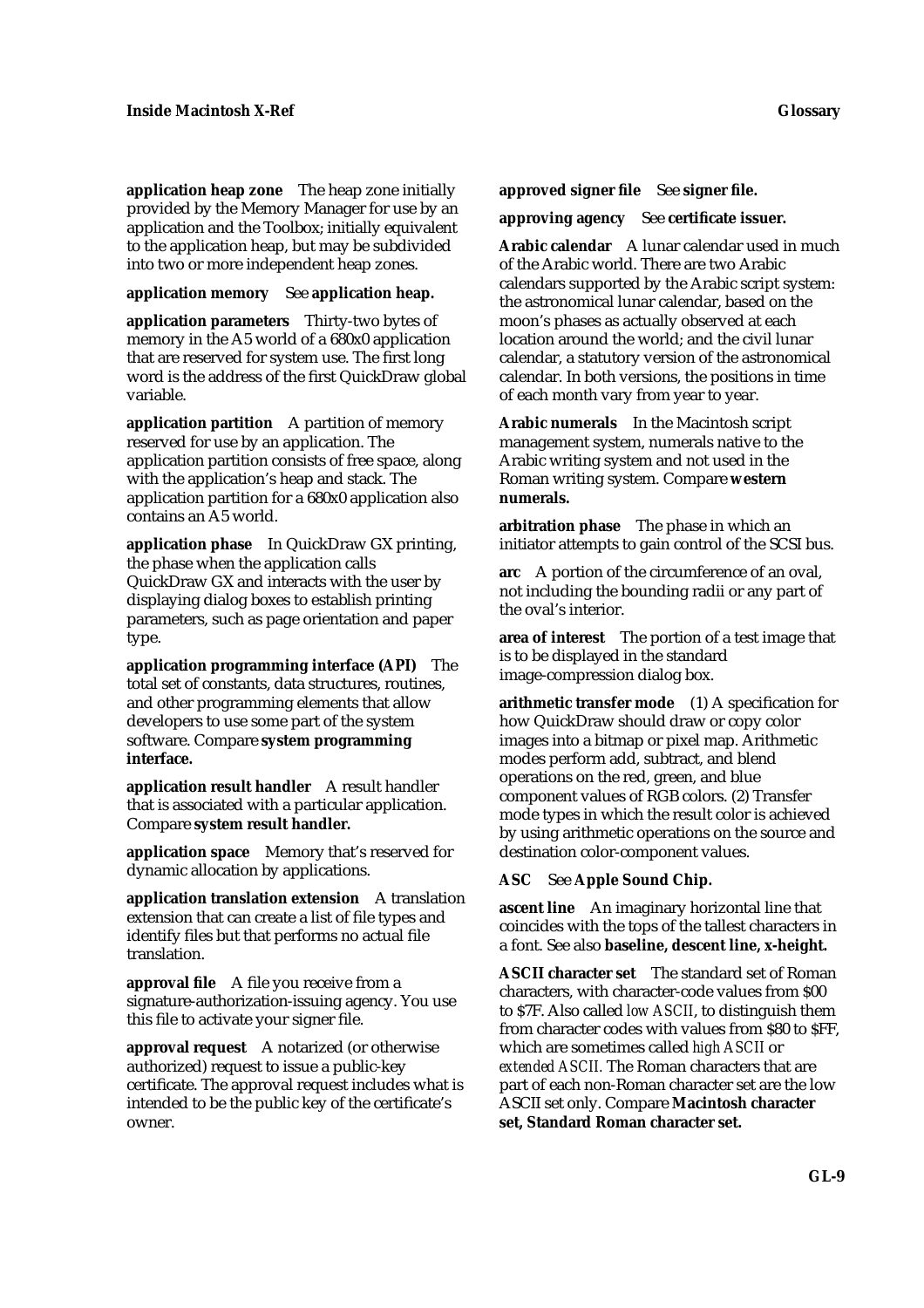#### **ASDSP** See **AppleTalk Secure Data Stream Protocol.**

**ASP** See **AppleTalk Session Protocol.**

**aspect** A structure in memory that contains properties provided by an aspect template. An aspect might also contain code provided by the code resource in an aspect template.

**aspect template** An AOCE template that specifies how attributes in a record are to be parsed into properties for display in an information page. An aspect template can also specify certain constant property values and can contain a code resource that translates between property types and implements features in information pages. See also **information page template.**

**associated font** A Roman font whose glyphs are automatically substituted for glyphs of a non-Roman font, for characters in the Roman range. For example, the Arabic script system uses an associated font to display all Roman characters, even within script runs of Arabic text.

**asymmetrical session** A session in which only one end of the connection can control the communication. One end of the connection makes a request to which the other end can only respond.

**asynchronous communication** A method of data transmission in which the receiving and sending devices don't share a common timer and no timing data is transmitted.

**asynchronous device driver** A device driver that can begin processing a request and return control to the Device Manager before the request is complete. This type of driver typically uses hardware interrupts and callback routines to carry out background processing.

**asynchronous execution** A mode of executing a routine in which the system returns control to the calling program directly after the program calls the routine so that the calling program can continue with other processing while the routine is either queued for execution or completes execution. See also **completion routine.**

**asynchronous parameter block** In the Data Access Manager, the parameter block that allows a routine to return control to your application before the routine has completed execution.

**asynchronous sound play** The playing of sound during other, non-sound related operations. Compare **synchronous sound play.**

**at-least-once transaction** A type of ATP transaction that ensures that the responder application receives every request directed to it at least once. This type of ATP transaction allows for the possibility of a responder application receiving duplicate requests. Compare **exactly-once (XO) transaction.**

**atom** The basic unit of data in a movie resource. There are a number of different atom types, including movie atoms, track atoms, and media atoms. There are two varieties of atoms: container atoms, which contain other atoms, and leaf atoms, which do not contain any other atoms.

**atomic operations** Operations that pass extra information back to their callers by signaling exceptions but that hide internal exceptions, which might be irrelevant or misleading.

**atop mode** A transfer mode type in which the source color is placed over the destination, but the resulting destination retains the original destination's transparency.

# **ATP** See **AppleTalk Transaction Protocol.**

**ATP sequence number** The bitmap/sequence number field of the header, when the ATP packet is a response packet. The ATP sequence number is used to identify the sequential position of the response packet in the complete response message; ATP uses the sequence number to manage and handle lost or out-of-sequence response packets.

**ATQ** See **AppleTalk Transition Queue.**

**A-trap** See **A-line instruction.**

**attached controller** A movie controller with an attached movie.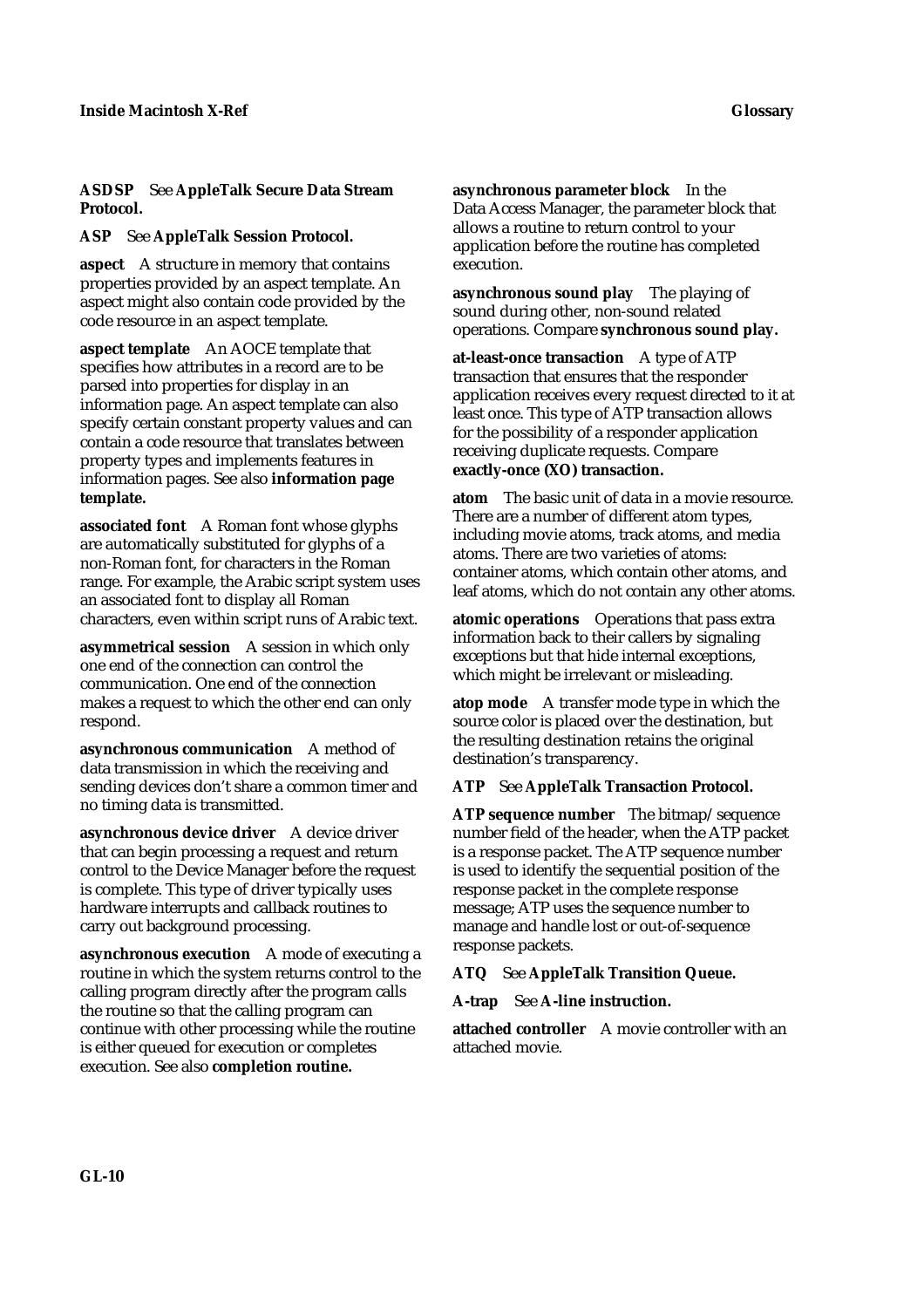**attribute** The smallest unit of data in an AOCE catalog; the data within a record is organized into attributes. Each attribute has a type indicating the type of data, a tag indicating the format of the data, a creation ID, and data (the attribute value).

**attribute creation ID** A number assigned by a catalog that uniquely identifies an attribute value within a record. It persists for as long as the attribute value exists and is never reused. Not all catalogs support attribute creation IDs. See also **pseudo-persistent attribute creation ID.**

**attribute mask** A means of editing the attributes of a collection object.

**attributes** A property of many QuickDraw GX objects. The attributes property of an object is a set of flags that control various aspects of that object's behavior.

#### **attribute tag** See **attribute value tag.**

**attribute type** (1) An integer constant describing a data attribute of a dictionary entry. (2) The type of data in an attribute**;** for example, telephone number or picture. A record can contain more than one attribute type, and there can be more than one attribute value of the same attribute type in a record.

**attribute value** The data in an attribute.

**attribute value tag** The format of the data in an attribute value.

**audible notification** A notification in which the Sound Manager plays the system alert sound or a sound contained in an 'snd ' resource.

**audio compression** A technique of reducing the amount of memory space required for a buffer of sampled-sound data, usually at the expense of audio fidelity. See also **audio expansion.**

**audio component** A component that works with the Sound Manager to adjust volumes or other settings of a sound output device. Compare **sound component.**

**audio data** See **sampled-sound data, sound, square-wave data, wave-table data.**

**audio decompression** See **audio expansion.**

**audio expansion** The decompression of compressed sound data. See also **audio compression.**

**audio information record** A structure you can use to specify information about an audio component. Defined by the AudioInfo data type.

**Audio Interchange File Format (AIFF)** A sound storage file format designed to allow easy exchange of audio data among applications.

**Audio Interchange File Format Extension for Compression (AIFF-C)** An extension of the Audio Interchange File Format that allows for the storage of compressed sound data.

**audio port** Any independently-controllable sound-producing hardware connected or attached to a sound output device. A sound output device can have several audio ports.

**audio selection record** A structure you can use to specify that only part of a sound be played. Defined by the AudioSelection data type.

**authentication** The process of establishing the identity of an entity on a network or of one end of a communication link. The authentication mechanism of the PPC Toolbox identifies each user through an assigned name and password.

#### **authentication identity** See **identity.**

**Authentication Manager** The part of the Macintosh Operating System that authenticates users of AOCE messaging and catalog services and provides authentication services to applications.

**authentication process** A process that ASDSP performs to positively identify two parties who want to communicate over a secure ADSP connection. The process, which is a kind of handshake, involves the use of a session key.

**authentication server** A secure network-based server that holds the client keys of users and services and generates credentials that allow users to do mutual authentication.

**auto-key event** An event indicating that a key is still down after a certain amount of time has elapsed.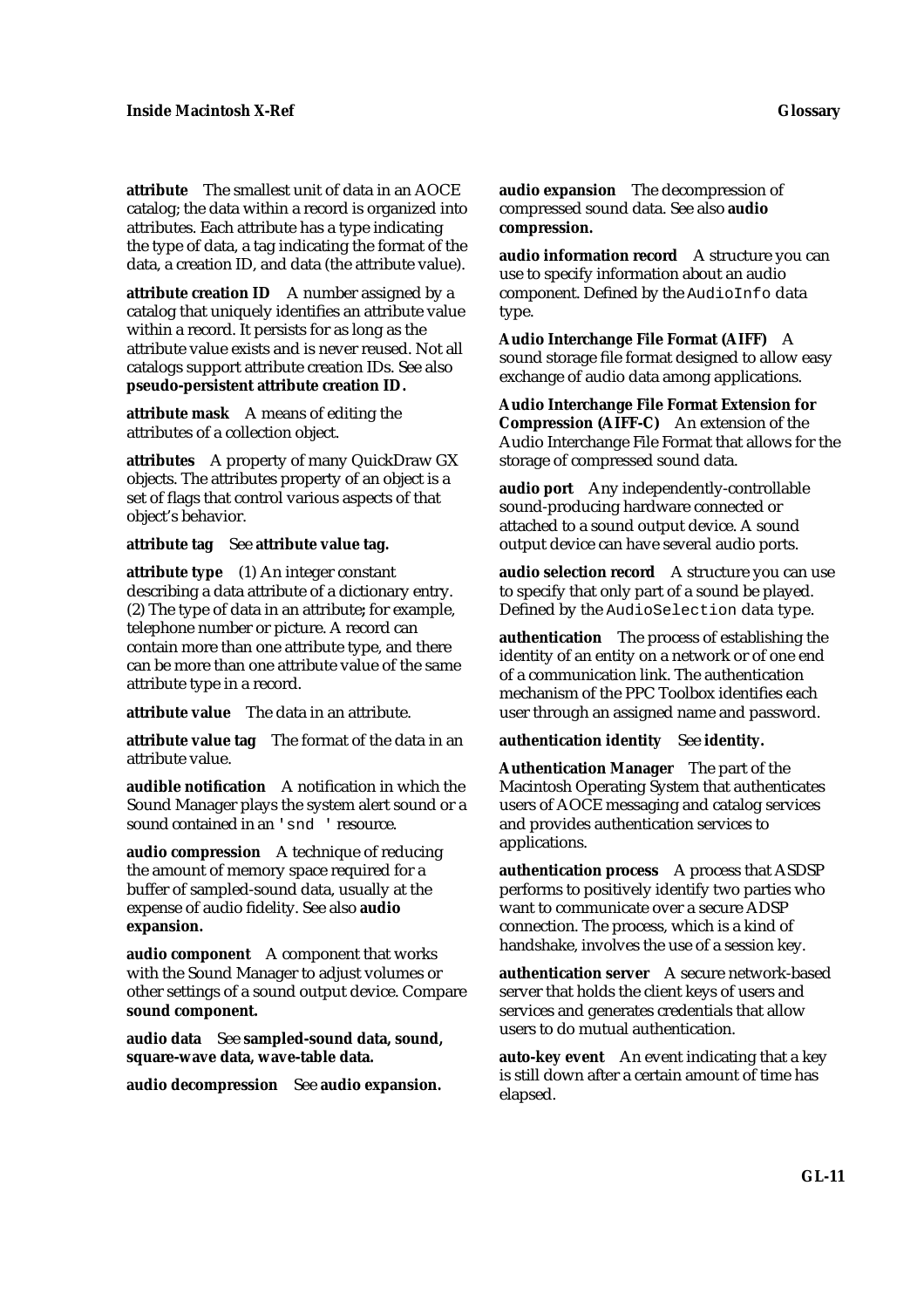**auto-key rate** The rate at which a character key repeats after it's begun to do so.

**auto-key threshold** The length of time a character key must be held down before it begins to repeat.

**automatic form substitution** The process of automatically substituting one or more glyphs for one or more other glyphs.

**automatic gain control (AGC)** A feature of sound recording that moderates the recording to give a consistent signal level.

**automatic key frame** A key frame that is inserted automatically by the Image Compression Manager when it detects a scene change. When performing temporal compression, the Image Compression Manager looks for frames that have changed more than 90 percent since the previous frame. If such a change occurs, the Image Compression Manager assumes a scene change and inserts a key frame. A key frame allows fast random access and reverse play in addition to efficient compression and picture quality of the frame.

**auto-pop bit** Bit 10 of a Toolbox trap word, signifying that an extra return address is placed on the stack.

**autosense** A feature of SCSI Manager 4.3 that automatically sends a REQUEST SENSE command in response to a CHECK CONDITION status, and retrieves the sense data.

**auxiliary script** A script system other than the system script that is available for application use. An auxiliary script can be used in documents, but it does not affect the default behavior of the system software.

**auxiliary window record** A data structure that the Window Manager uses to tie together a list of windows and their corresponding window color information tables.

**background** The part of a glyph bitmap that surrounds the pixels that constitute the glyph itself. Compare **foreground.**

**background color** (1) The color that

QuickDraw applies to the background parts of a glyph; specified by the bkColor field of the current graphics port. (2) The color of the pixels wherever no drawing has taken place. By default, the background color is white. (3) The color of the area between the dots of a halftone.

**background-only application** An application that does not have a user interface.

**background pattern** The pattern displayed in a graphics port when an area is erased or when pixels are scrolled out of it.

**background printing** A feature supported by some printer drivers that allows the user to work with an application while documents are printing. These printer drivers send printing data to a spool file in the PrintMonitor Documents folder inside the System Folder.

**background process** A process that isn't currently interacting with the user. Compare **foreground process.**

**background task** A process that runs concurrently with another process without being the primary focus of the user's attention. The background task is allocated a percentage of the total processor time to accomplish its tasks. Several background tasks can be active at the same time. Compare **foreground task.**

**backing-store file** The file in which the Virtual Memory Manager stores the contents of unneeded pages of memory. See also **file mapping, paging file.**

**backing volume** See **paging device.**

**bad block sparing** The process of working around a bad block by removing it from the pool of available free blocks.

**badge** A visual element in a movie's display that distinguishes a movie from a static image. The movie controller component supplied by Apple supports badges.

**bad parameter error** A nonfatal QuickDraw GX error indicating that one or more function parameters are incorrect.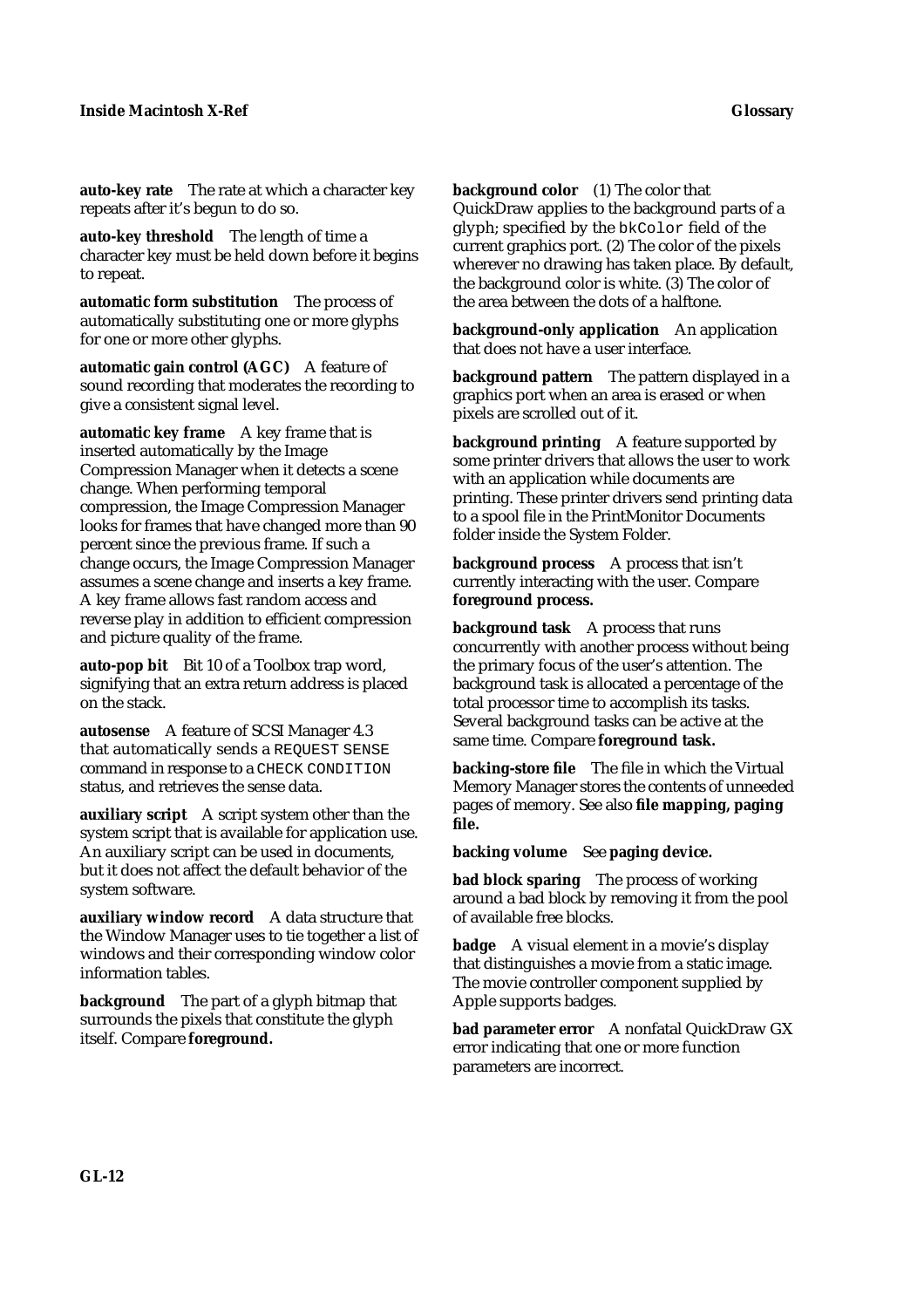**bad reference error** A QuickDraw GX error indicating that an invalid reference to a view or font device, view group, or view port was made.

**balloon definition function** An

implementation of a window definition function that defines the general appearance of a help balloon. See also **help balloon.**

**band** A horizontal strip from an image. The Image Compression Manager may break an image into bands if a compressor or decompressor component cannot handle an entire image at once.

**base family** A group of closely related color spaces, across which color conversion can take place without the use of color profiles. RGB and HSV color spaces, for example, are all in the RGB base family.

**base frequency** The pitch at which a sampled sound is recorded. The wave of a sampled sound may include frequencies other than the base frequency (and need not even include the base frequency).

**baseline** An imaginary horizontal line that coincides with the bottom of each character in a font, excluding descenders (tails on letters such as *p*).

**baseline delta** An array of distances (in points) between the various baseline types and  $y = 0$ . See **baseline type.**

**baseline pitch** See **speech pitch.**

**baseline type** The classification of baseline used with a particular kind of text. See, for example, **Roman baseline.**

**base media handler component** A component that handles most of the duties that must be performed by all media handlers. See also **derived media handler component.**

**basic graphics port** The drawing environment provided by basic QuickDraw. A basic graphics port is defined by a data structure of type GrafPort and contains the information that basic QuickDraw uses to create and manipulate onscreen either black-and-white images or color images that employ the eight-color system.

**basic QuickDraw** The set of QuickDraw routines that you use to create and manipulate graphics information in a graphics port. All Macintosh computers have basic QuickDraw routines in ROM. See also **Color QuickDraw.**

**baud** A measure of the bit sampling rate of a serial communication device.

**bcc recipient** A "blind courtesy copy" recipient of a letter. Bcc recipients are not listed in copies of the letter received by To and cc recipients. See also **original recipient.**

**best-effort delivery** The level of reliability for the data delivery services that a connectionless protocol offers. The network attempts to deliver packets that meet certain requirements, such as containing a valid destination address, but it does not inform the sender when it is unable to deliver the packet; nor does it attempt to recover from error conditions and packet loss.

**Bézier curve** A curve, used for defining character shapes in outline fonts, defined by three outline points: two on-curve points that serve as endpoints and one off-curve point that determines the degree of curvature.

**bias** (1) A number added to the binary exponent of a floating-point number so that the exponent field will always be positive. The bias is subtracted when the floating-point value is evaluated. (2) The number of bits to the right of a binary point in a fixed point number. See also **gxColorValue, Fixed, fixed-point number, fract, long, short.**

**bidirectional script system** A script system where text is generally right-aligned with most characters written from right to left, but with some left-to-right text as well. Arabic and Hebrew are bidirectional script systems.

**binade** The collection of numbers that lie between two successive powers of 2.

**binary floating-point number** A collection of bits representing a sign, an exponent, and a significand. Its numerical value, if any, is the signed product of the significand and 2 raised to the power of the exponent.

**bind** To find the referent of an import and place its address in a fragment's table of contents.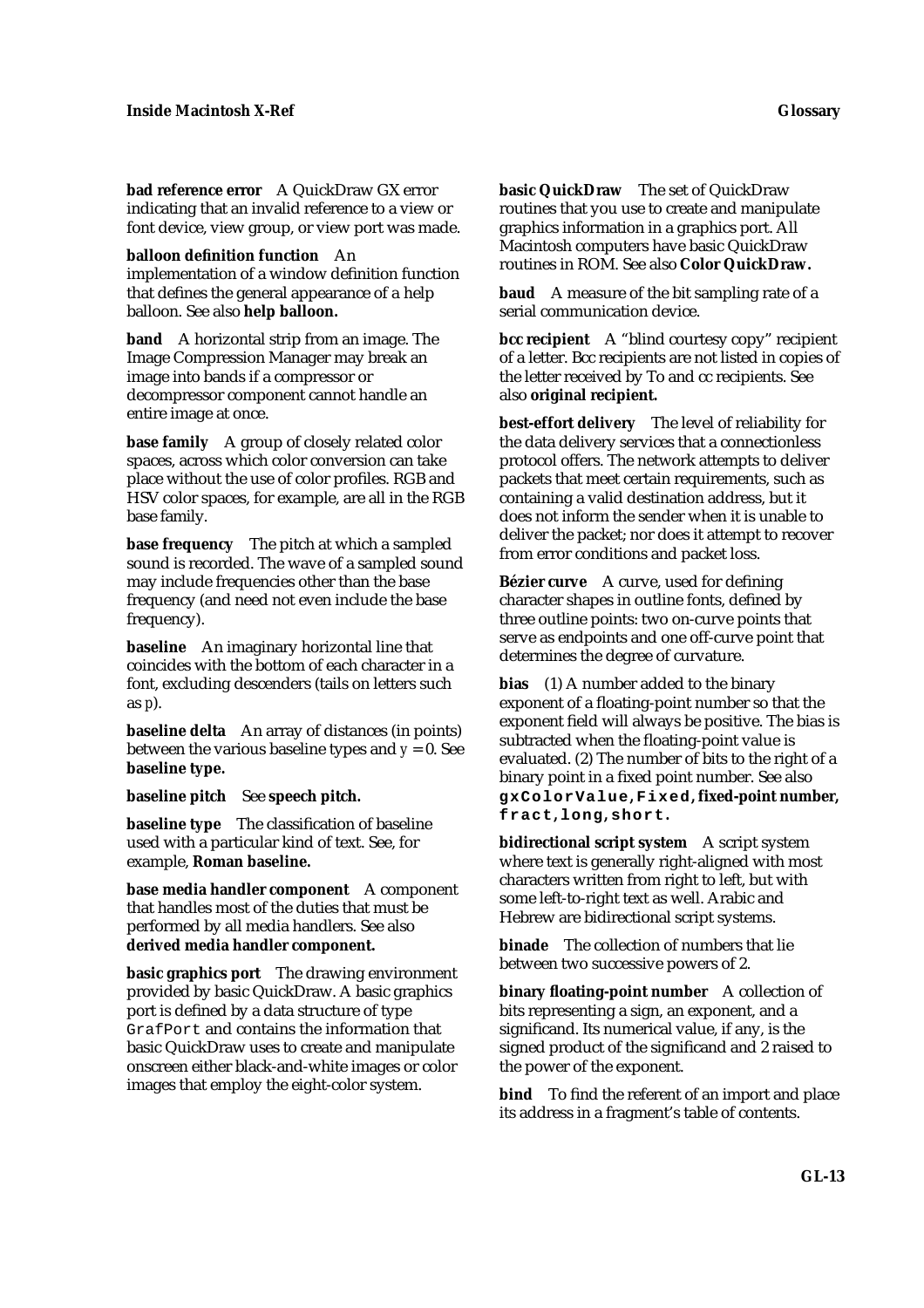**bit** The atomic memory unit. Each bit can be either set (the value of the bit is 1) or cleared (the value of the bit is 0)**.**

**bit-bucketing** The practice of throwing away excess data when a SCSI target tries to supply more data than the initiator expects. Also includes sending meaningless data when a target requests more data than the initiator is prepared to supply. Both of these situations are abnormal and cause the SCSI Manager to return an error result code.

**bit image** A collection of bits in memory that forms a grid—that is, a rectangular pattern of bits. The bit image is pointed to in the baseAddr field of a BitMap record. Compare **pixel image.**

**bitmap** (1) A data structure of type BitMap that represents the positions and states of a corresponding set of pixels, which can be either black and white or the eight predefined colors provided by basic QuickDraw. A bitmap is contained within a basic graphics port. See also **pixel map.** (2) A QuickDraw GX data structure that describes a pixel map on a physical device. A bitmap structure is a property of a view device object. (3) A type of QuickDraw GX shape.

**bitmap color profile** The object that specifies color-matching information about the device on which a bitmap was created.

**bitmap color set** An array of color values associated with a bitmap. If a bitmap uses a color set (as opposed to a color space), each pixel value in the bitmap's pixel image represents an index into this color set.

**bitmap color space** A color space associated with a bitmap. If a bitmap uses a color space (as opposed to a color set), each pixel value in the bitmap's pixel image represents a color value in this color space.

**bitmap height** The number of pixels in each column of a bitmap.

**bitmapped font** A font made up of bitmapped glyphs. Compare **outline font.**

**bitmapped glyph** A bitmap of a character designed for display at a fixed point size for a particular display device.

**bitmap position** The position of the upper-left corner of a bitmap in geometry space.

**bitmap/sequence number** An ATP header field that is 8 bits long, the use and significance of which depend on whether the ATP packet is a request packet or a response packet. For request packets, this is the transaction bitmap; for response packets, this is the ATP sequence number.

**bitmap shape** A type of QuickDraw GX shape. The geometry of a bitmap shape contains a pixel image and color information.

**bitmap structure** A data structure that describes a pixel image.

**bitmap width** The number of pixels in each row of a bitmap.

**bit pattern** An 8-by-8 pixel image drawn by default in black and white, although any two colors can be used on a color screen. A bit pattern can be repeated indefinitely to form a repeating design (such as stripes) when drawing lines and shapes or when filling areas on the screen. See also **pixel pattern.**

**black generation** In CMYK color calculation, the substitution of black ink for areas with high intensities of cyan, magenta, and yellow. See also **undercolor removal.**

**black level** The degree of blackness in an image. This is a common setting on a video digitizer. The highest setting will produce an all-black image whereas the lowest setting will yield very little, if any, black even with black objects in the scene. Black level is an important digitization setting since it can be adjusted so that there is little or no noise in an image.

**blank access privileges** The directory access privileges under which a directory has the same access privileges as the directory's parent.

**blend matte** A pixel map that defines the blending of video and digital data for a video digitizer component. The value of each pixel in the pixel map governs the relative intensity of the video data for the corresponding pixel in the result image.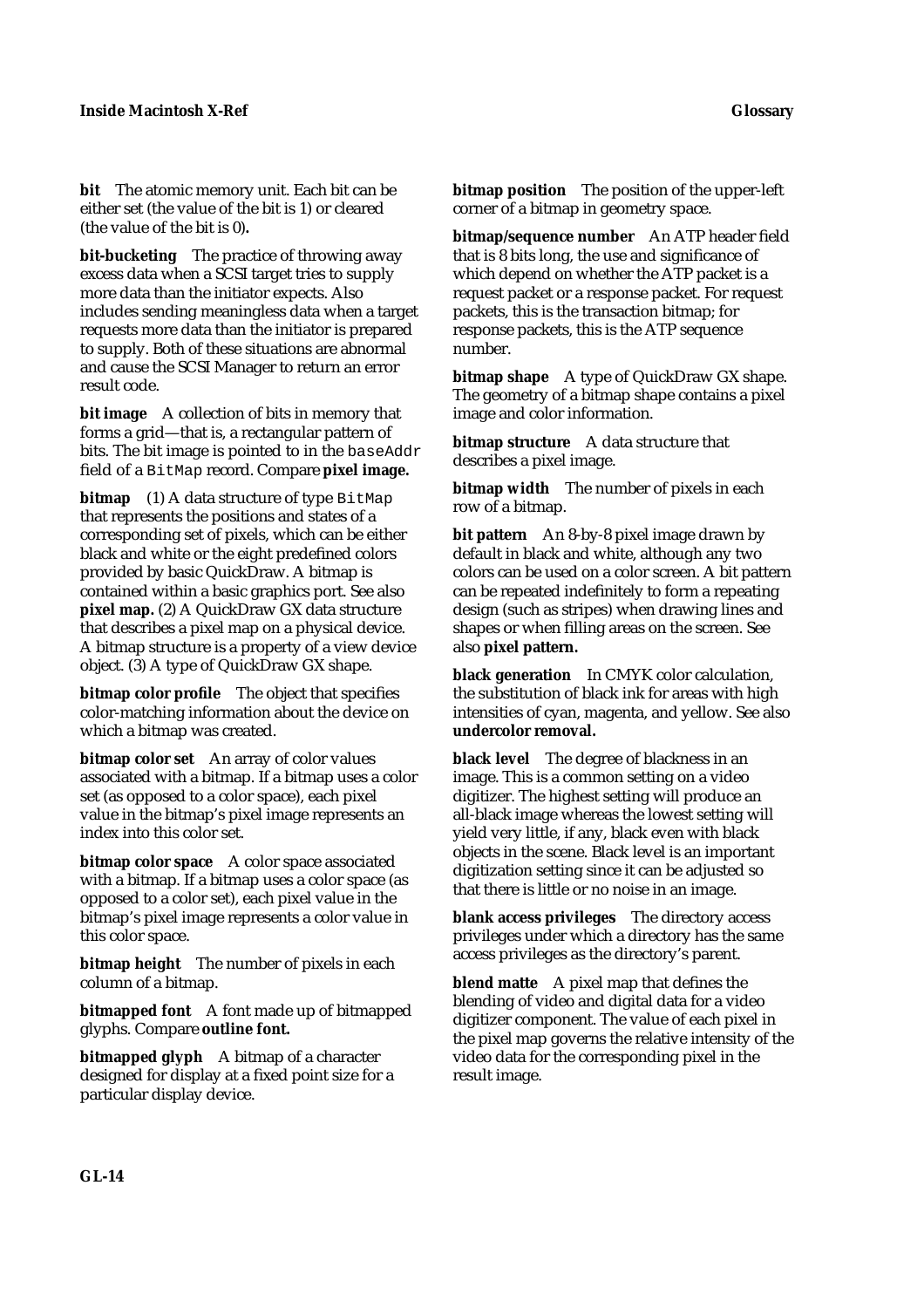**blend mode** A transfer mode type in which the result is the average of the source and destination color components, weighted by a ratio specified by the operand component.

**blind transfer** A Macintosh-specific method of transferring data between memory and the SCSI controller hardware, in which the SCSI Manager assumes that the SCSI controller (and the target device) can keep up with a specified transfer rate. Compare **polled transfer.**

**block** A group regarded as a unit; usually refers to data or memory in which data is stored. See also **allocation block, memory block.**

**block contents** The area that's available for use in a memory block.

**block creator** A four-character sequence that indicates which application created a message block; analogous to a file's creator in HFS.

**block device** A device that reads or writes blocks of bytes as a group. Disk drives, for example, can read and write blocks of 512 bytes or more. See also **character device.**

**block header** The internal housekeeping information maintained by the Memory Manager at the beginning of each block in a heap zone.

**block type** A code that indicates the format of the data contained within a message block.

**board sResource** A unique sResource in an expansion card's declaration ROM that describes the card so that the Slot Manager can identify it. An expansion card can have only one board sResource. The board sResource entries include the card's identification number, board flags, vendor information, initialization code, and so on.

**bomb box** See **system error alert box.**

**Boolean transfer mode** (1) A specification of which Boolean operation QuickDraw should perform when drawing or copying an image into a bitmap or pixel map. Boolean transfer modes that draw patterns are called *pattern modes;* Boolean transfer modes that copy images or draw text are called *source modes.* Compare **arithmetic transfer mode.** (2) Transfer mode types in which the result color is achieved by using Boolean operations on the bits of the source and destination color-component values.

**boot blocks** The first two logical blocks on every Macintosh volume. Boot blocks contain instructions and information necessary to start up (or "boot") a Macintosh computer. See also **system startup information.**

**Bopomofo** Chinese phonetic characters. Also called *Zhuyinfuhao.*

**bottomline input** A type of input method in which the user enters text in a small window, called a *floating input window,* that appears near the bottom of the screen.

**bottom-side bearing** The white space between the bottom of the glyph and the visible ending of the glyph.

**boundary objects** The elements, specified in a range descriptor record, that identify the beginning and end of the range. See also **range descriptor record.**

**boundary rectangle** (1) A rectangle (by default, the entire main screen) that links the local coordinate system of a graphics port to QuickDraw's global coordinate system and defines the area of the pixel image or bit image into which QuickDraw can draw. The boundary rectangle is stored in either the pixel map or the bitmap. (2) The smallest rectangle that encloses a shape. The coordinates of a bounding rectangle are ordered.

**bounding box** The smallest rectangle that entirely encloses the pixels or outline of a glyph.

**bounding rectangle** A rectangle used to define other shapes, such as ovals and rounded rectangles. The lines of bounding rectangles completely enclose the shapes they bound; in other words, no pixels from these shapes lie outside the infinitely thin lines of the bounding rectangles.

**browsing access** The file access permissions that allow users to read but not modify a file.

**B\*-tree** (1) A method of organizing information into a collection of nodes. The nodes are arranged in a way that allows efficient access to the stored information. (2) A data structure used by the Dictionary Manager to organize dictionary index entries for fast searching.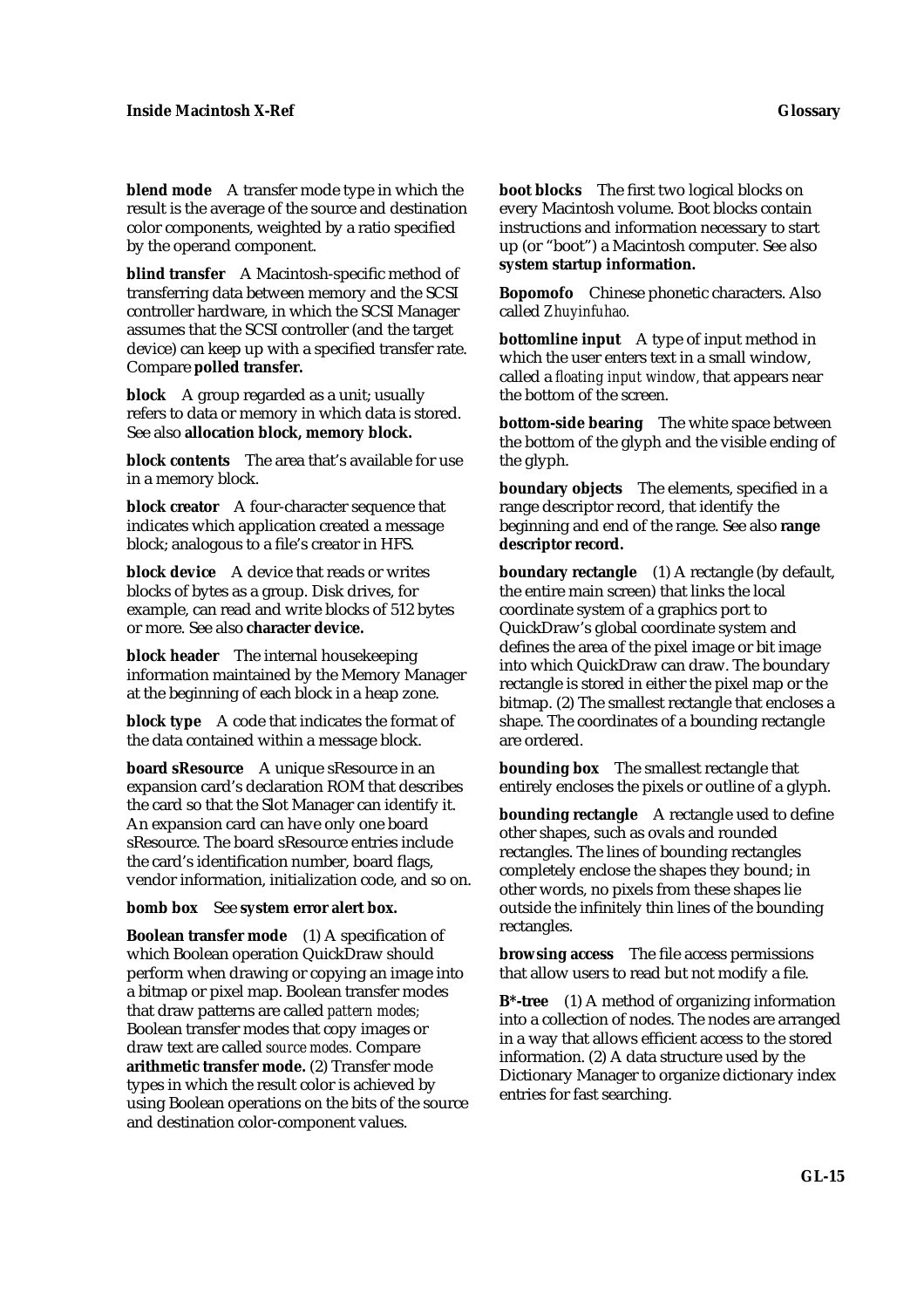**B\*-tree control block** A block of memory that contains information about a B\*-tree file (either a catalog file or an extents overflow file).

**B\*-tree file** A file that is organized as a B\*-tree. See also **catalog file, extents overflow file.**

**B\*-tree header record** A record in a header node that contains information about the beginning of the tree, as well as the size of the tree.

**buffered expansion** Audio expansion of a sound that does not occur while the sound is playing. Compare **real-time expansion.**

**bundle bit** A flag in a file's Finder information record that informs the Finder that a bundle ('BNDL') resource exists for the file. A file's Finder information record is stored in a volume's catalog file. The Finder uses the information in the bundle resource to associate icons with the file.

**bundle resource** (1) A resource of type 'BNDL' that is used by the Finder to associate an application and its files and icons. (2) A script system's **international bundle resource.**

**bus** A path along which information is transmitted electronically within a computer. Buses connect computer devices, such as processors, expansion cards, and memory.

**bus free phase** The phase in which no device is actively using the SCSI bus.

**bus interface** The electronics connecting the processor bus to the NuBus expansion interface in Macintosh computers.

**bus sizing** See **dynamic bus sizing.**

**button** A control that appears on the screen as a rounded rectangle with a title centered inside. When the user clicks a button, the application performs the action described by the button's title. Button actions are usually performed instantaneously. Examples include completing operations defined by a dialog box and acknowledging an error message in an alert box.

**byte** A bit quantity, used to store  $2^8$ , or 256, different possible values. In the MC680x0 bit-numbering scheme, the first bit in a byte is bit number 7, and the last bit is bit number 0. See also **reversed bit-numbering.**

**byte lane** Any of 4 bytes that make up the 32-bit NuBus data width. NuBus expansion cards may use any or all of the byte lanes to communicate with each other or with the Macintosh computer.

**byte offset** (1) The indexed position of a byte in a text buffer, starting at zero for the first byte. In 1-byte script systems, byte offset is the same as character offset, and sequential values for byte offset correspond to the storage order of the characters. In 2-byte script systems, byte offset and character offset are different. (2) The numbering of character codes in source text. Compare **edge offset.**

**byte smearing** The ability of certain members of the 680x0 family of microprocessors to duplicate byte- and word-sized data across all 32 bits of the data bus.

**bytes per row** The number of bytes in a pixel image required to represent each row of a bitmap.

**cache** See **data cache, disk cache, instruction cache, QuickDraw GX cache.**

**cache error** A QuickDraw GX error indicating that a memory cache problem occurred.

**callback event** A scheduled invocation of a Movie Toolbox callback function. Applications establish the criteria that determine when the callback function is to be invoked. When those criteria are met, the Movie Toolbox invokes the callback function.

**callback function** An application-defined function that is invoked at a specified time or based on specified criteria. These callback functions are data-loading functions, data-unloading functions, completion functions, and progress functions. See also **callback event.**

**callback procedure** An application-defined procedure that is invoked at a specified time or based on specified criteria.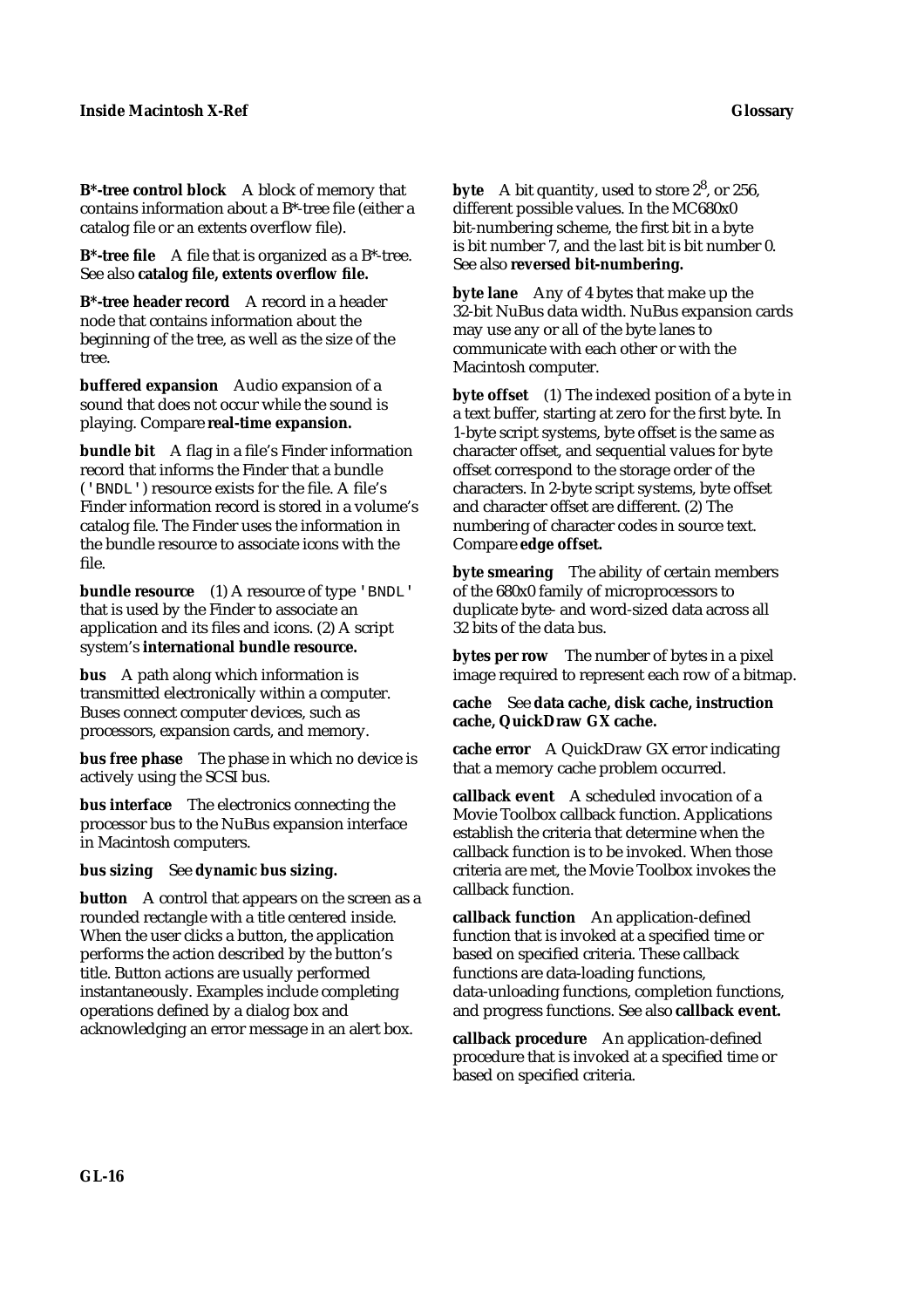**callback routine** (1) An application-defined routine called by the Operating System. When you call certain functions, you provide a pointer to a callback routine, and the function installs your routine in memory. Then when a certain event occurs, the Operating System calls your callback routine. See also **completion routine.**  (2) A function provided by the CE to provide a service for aspect code resources. When the CE calls your code resource, your code resource can call the CE's callback routines.

**callee** A routine that is called by some routine.

**caller** A routine that calls some routine.

**calling conventions** A set of conventions that describe the manner in which a particular routine is executed. A routine's calling conventions specify where parameters and function results are passed. For a stack-based routine, the calling conventions determine the structure of the routine's stack frame.

**canonical string** The preferred representation of a character or string in a particular writing system, language, or region, often corresponding to a token type defined by the Script Manager IntlTokenize function. For example, the left literal double curly quotes (") can, in the appropriate context, also be represented as double straight quotes (''). This stored preference is the canonical string.

#### **cap** See **cap property.**

**cap attributes** A set of flags that modify the way QuickDraw GX draws cap shapes.

**cap property** A property of a style object that is used to specify how the end points of contours are drawn.

**cap shape** A shape drawn at the end points of another shape's contours.

#### **card** See **expansion card.**

**caret** A vertical or slanted blinking bar, appearing at a caret position in the display text, that marks the point at which text is to be inserted or deleted. Compare **cursor, split caret.** **caret angle** The angle of a caret or the edges of a highlight. The caret angle can be perpendicular to the baseline or parallel to the angle of the style run's text.

**caret-blink time** The interval between blinks of the caret that marks an insertion point.

**caret position** A location (on the screen) corresponding to the offset (in memory) of the current text insertion point. At the boundary between a right-to-left and left-to-right direction run on a line, one character offset may correspond to two caret positions, and one caret position may correspond to two offsets.

**caret type** A designation of the behavior of the caret at direction boundaries in text. See **left-to-right caret, right-to-left caret, split caret.**

**Cartesian coordinate** A coordinate system used for view devices in which the positive *x* direction is to the right and the positive *y* direction is down with respect to the origin, at the upper-left corner. A point is defined by specifying the *x*and *y*-coordinates in the format (*x*, *y*). Compare **polar coordinate.**

**case** Uppercase or lowercase, an attribute of the characters of some writing systems such as Roman.

#### **catalog** See **AOCE catalog, catalog file.**

**Catalog Browser** A Finder extension that allows a user to search through an AOCE catalog by opening folders on the desktop.

**catalog discriminator** A name and reference number that uniquely identifies a catalog.

**catalog file** A special file, located on a volume, that contains information about the hierarchical organization of files and folders on that volume.

**Catalog Manager** The part of the Macintosh Operating System that manages the organization, reading, and writing of data in AOCE catalogs.

**catalog node** (1) An entry in a volume's catalog file that describes either a file or a directory. (2) See **dNode.**

**catalog node ID** A unique number assigned to a node in a catalog file. For a directory, the catalog node ID is the directory ID; for a file, the catalog node ID is the file ID.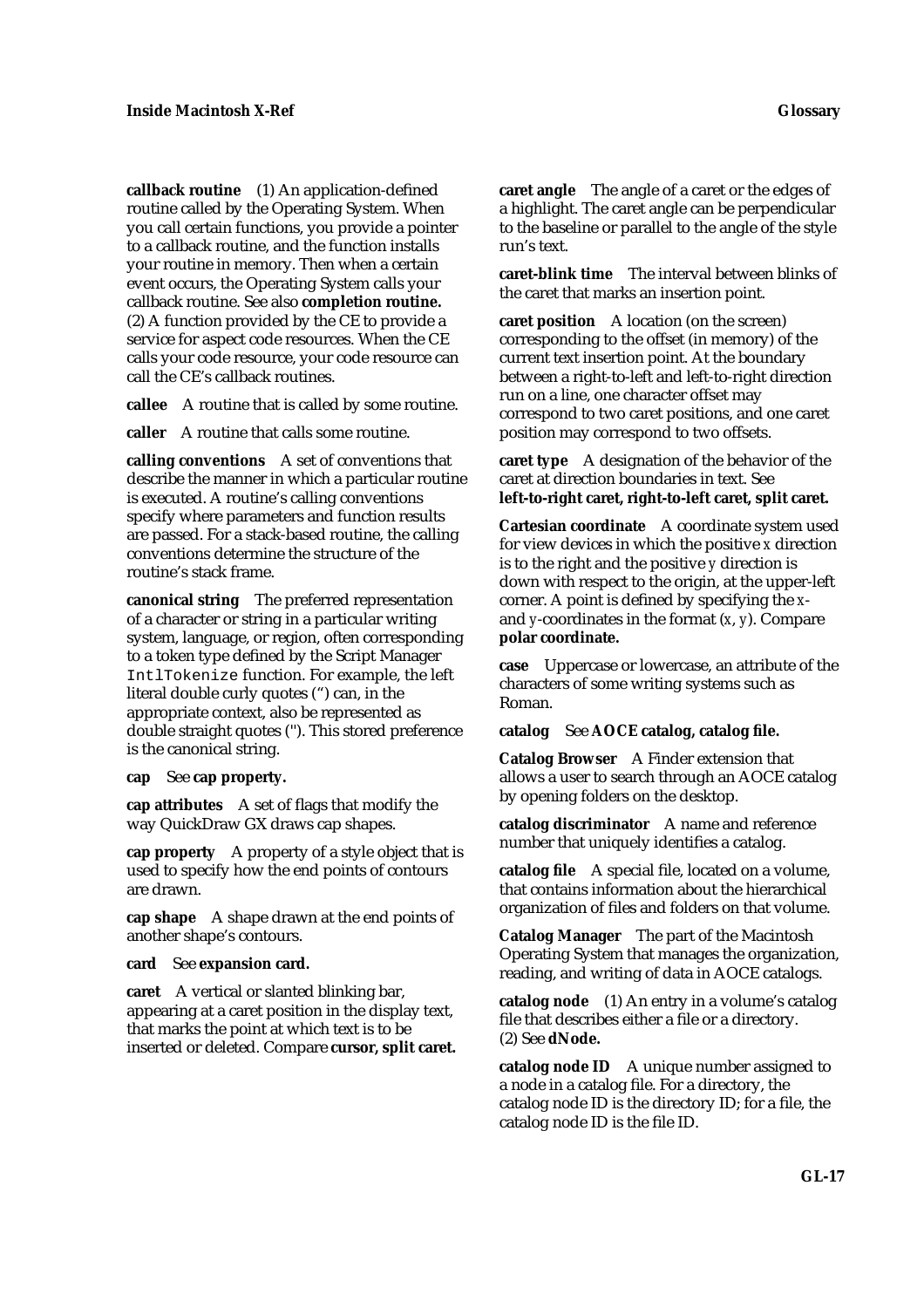**catalog service access module (CSAM)** A code module, implemented as a device driver, that makes an external catalog available within an AOCE system by supporting the Catalog Manager API.

**catalog service function** A CSAM-defined function that responds to requests for AOCE catalog services from clients of the Catalog Manager.

**Catalogs Extension (CE)** An extension to the Finder that makes it possible for the Finder to display the contents of AOCE catalogs and for the user to edit the contents of records.

**catalog type** The type of a file as maintained in a volume's HFS catalog file. See also **translation file type.**

**caution alert** An alert box that warns the user of an operation that may have undesirable results if it's allowed to continue. A caution alert gives the user the choice of continuing the action (by clicking the OK button) or stopping the action (by clicking the Cancel button). A caution alert is identified by an icon bearing an exclamation point in the upper-left corner of the alert box. See also **note alert, stop alert.**

**CCB** (1) See **command control block.** (2) See **connection control block.**

**cc recipient** A "courtesy copy" or secondary recipient of a letter. See also **original recipient.**

**CDB** See **command descriptor block.**

**CE** See **Catalogs Extension.**

**cell** A rectangular part of a list displaying information about one item from the list.

**certificate** See **public-key certificate.**

**certificate issuer** The organization that authorized, or issued, a particular public-key certificate. Each certificate is digitally signed by its issuer.

**certificate owner** The person or organization to which a particular public-key certificate has been issued. Each certificate contains the public key of its owner.

**certificate request** See **approval request.**

**certificate set** A chain of public-key certificates that, combined with a digital signature, make up a full signature. A certificate set consists of the public-key certificate of the signer (owner), digitally signed by the organization that issued the certificate; plus the certificate of the issuing organization, signed by the organization that issued that certificate; and so on, until the last signature is that of the prime issuing organization. The certificate set provides the signer's public key for decryption of the signer's signatures and ensures the validity of that public key.

**certification authority** See **certificate issuer.**

**chain of certificates** See **certificate set.**

**channel** A portion of sound data that can be described by a single sound wave. Do not confuse with sound channel or speech channel. See also **monophonic sound, stereo sound.**

**character** A symbol standing for a sound, syllable, or notion used in writing; one of the simple elements of a written language, for example, the lowercase letter *a* or the number *1*. Compare **character code, glyph.**

**character attribute** The font, size, style, or color of text. Text of a single style run has uniform character attributes.

**character class** A return value of the CharacterType function. Character class is a subtype of **character type.**

**character cluster** A collection of characters treated as individual components of a whole, including a principal character plus attachments in memory. For example, in Hebrew, a cluster may be composed of a consonant, a vowel, a dot to soften the pronunciation of the consonant, and a cantillation mark.

**character code** An 8-bit or 16-bit value representing a text character. Text is stored in memory as character codes. Each script system's keyboard-layout ('KCHR') resource converts the virtual key codes generated by the keyboard or keypad into character codes; each script system's fonts convert the character codes into glyphs for display or printing.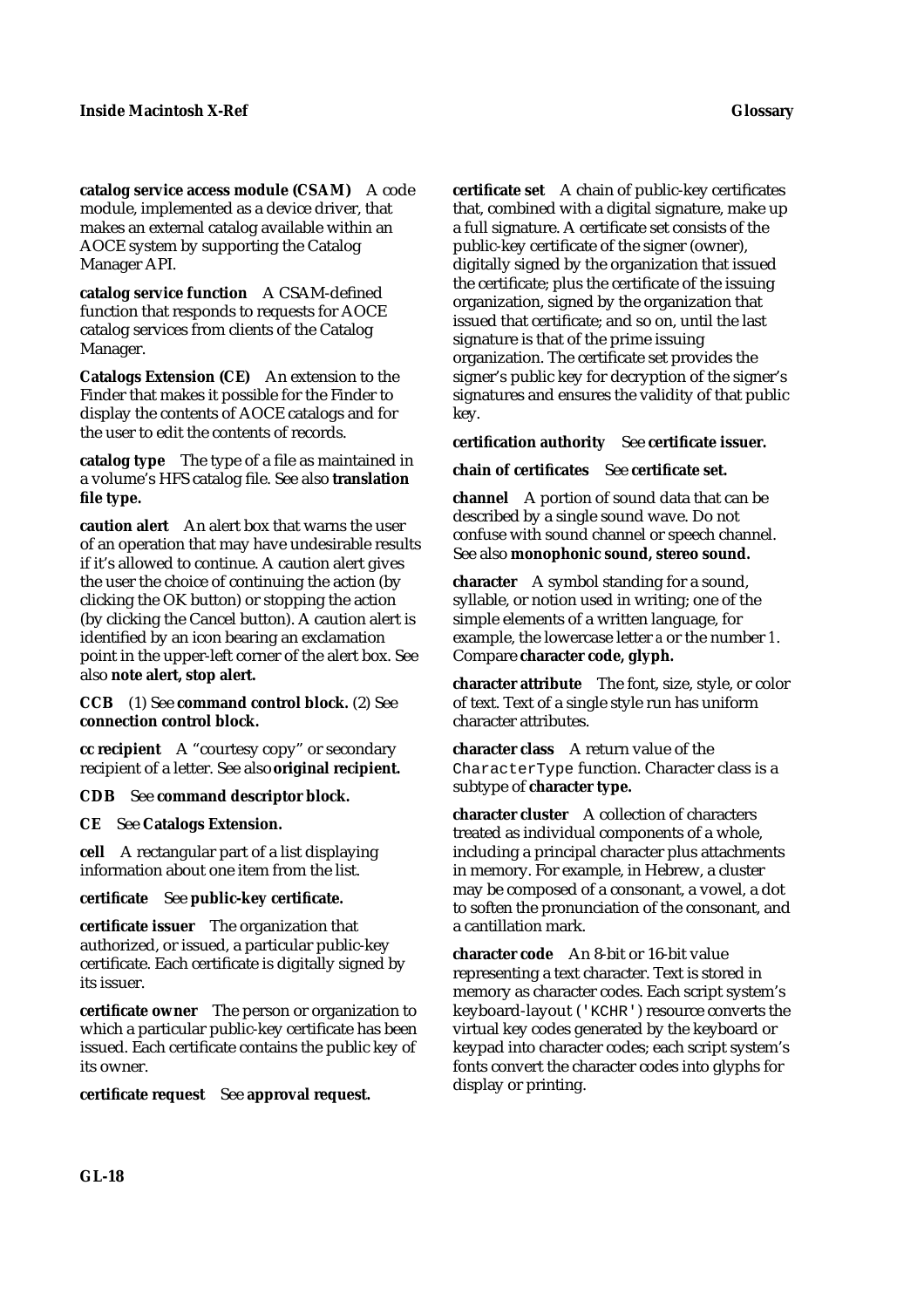**character-code mapping table** A table in a font that matches character codes to glyph indexes.

**character device** A device that reads or writes a stream of characters, or bytes, one at a time. The keyboard and the serial ports are examples of character devices. See also **block device.**

**character encoding** The organization of the numeric codes that represent the characters of a character set in memory.

**character key** A key that generates a keyboard event when pressed (any key but Shift, Caps Lock, Command, Control, or Option).

**character offset** (1) The indexed position of a character in a text buffer, starting at zero for the first character. Sequential values for character offset correspond to the storage order of the characters. In 1-byte script systems, character offset is equivalent to byte offset; in 2-byte systems it is not. (2) The horizontal separation between a character rectangle and a font rectangle—that is, the position of a given character within the font's bit image.

#### **character origin** See **glyph origin.**

**character type** A return value of the CharacterType function. Character type describes the features of a given character, such as whether it is a letter, number, or subscript character.

**character width** The distance from one character's origin to the next character's origin. It is how far QuickDraw moves the pen after drawing a character.

**checkbox** A control that appears onscreen as a small square with an accompanying title. A checkbox displays one of two settings: on (indicated by an X inside the box) or off. When the user clicks a checkbox, the application reverses its setting. See also **radio button.**

**checksum** A calculated value based on the contents of a packet's header and data information. A checksum is used to verify that the packet contents have not been corrupted by memory or data bus errors within routers on the internet.

**child view port** For a given view port, a view port immediately below it in the view port hierarchy.

**child view port list** A view port object property. A view port's child view port list is an array of references to the child view ports of that view port.

**chromaticity** An intensity-independent color designation, represented by a pair of values (chromaticity coordinates) for the x and y components in Yxy space.

**chunk** (1) Any distinct portion of a sound file. (2) In the movie resource formats, a collection of sample data in a media. Chunks allow optimized data access. A chunk may contain one or more samples. Chunks in a media may have different sizes and the samples within a chunk may have different sizes.

**chunk header** The first segment of a chunk, which defines the characteristics of the chunk. Defined by the ChunkHeader data type.

#### **CIE** See **Commission Internationale d'Eclairage.**

**client** In AppleTalk, a protocol that uses the services of another protocol in order to carry out some functions. An application or process that uses the services of a protocol is also considered a client of the protocol.

**client application** (1) A program that requests text services such as input methods, spell-checking, and hyphenation from the Text Services Manager. Client applications use the Text Services Manager to search for, obtain information about, and communicate with text service components. (2) An application that uses Apple events to request a service (for example, printing a list of files, checking the spelling of a list of words, or performing a numeric calculation) from another application (called a *server application*). These applications can reside on the same local computer or on remote computers connected to a network.

**client key** A key that is known only to a specific entity and to the authentication server.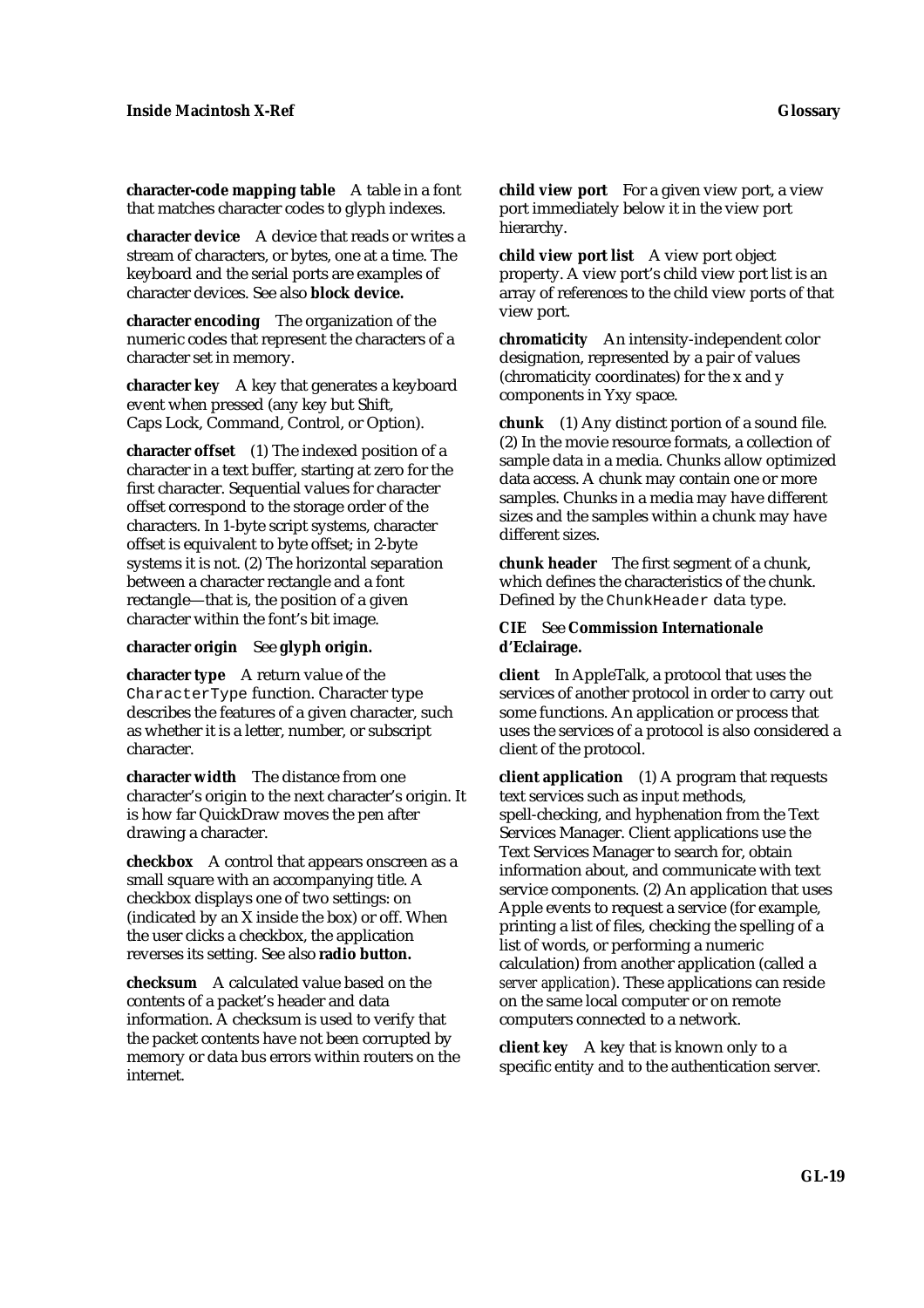**clip** A property of a transform object, view port object, or view device object. It is a primitive shape, bitmap shape, or glyph shape that controls the visibility of a shape object.

**clipped movie boundary region** The region that is clipped by the Movie Toolbox. This region combines the union of all track movie boundary regions for a movie, which is the movie's movie boundary region, with the movie's movie clipping region, which defines the portion of the movie boundary region that is to be used.

**clipping region** A region to which an application can limit drawing. The initial clipping region of a graphics port is an arbitrarily large rectangle: one that covers the entire QuickDraw coordinate plane. An application can set the clipping region to any arbitrary region, to aid in drawing inside the graphics port.

**clock chip** A special integrated circuit (IC) used for storing parameter RAM and the current date and time. This IC is powered by a battery when the system is off, thus keeping correct time and preserving the parameter RAM information.

**clock component** A component that supplies basic time information to its clients. Clock components have a component type value of 'clok'.

**clone** To create another current reference to an existing object. The effect of cloning an object is to increase its owner count by 1.

**close box** The small white box on the left side of the title bar of an active window. Clicking it closes the window.

**closed connection** A connection state in which both connection ends have terminated the connection and disposed of the connection information that each maintains. Compare **half-open connection, open connection.**

**closed file** A file without an access path. You cannot read from or write to closed files.

**closed-frame fill** A shape fill that connects the points of the geometry from the start point through the end point and on to the start point again. Same as *hollow fill.*

**close region** The area occupied by a window's close box. See also **close box.**

**close routine** A device driver routine that deactivates the driver and usually deallocates memory. All device drivers must implement a close routine.

**clump** A group of contiguous allocation blocks. Space is allocated to a new file in clumps to promote file contiguity and avoid fragmentation.

**clump size** The number of allocation blocks to be allocated to a new file.

**CLUT** See **color lookup table.**

**CMYK color space** A color space whose four components measure the cyan, magenta, yellow, and black elements of a color. Used mostly for printing.

**CNID** See **catalog node ID.**

**CNode** See **catalog node.**

**codec** See **compression/decompression component.**

**code fragment** See **fragment.**

**code fragment information record** A part of a code fragment resource that provides information about a specific code fragment. There can be more than one code fragment information record in a code fragment resource.

**Code Fragment Loader** The part of the Macintosh system software that reads containers and loads the fragments they contain into memory. Currently, the application programming interface to the Code Fragment Loader is private. See also **Code Fragment Manager.**

**Code Fragment Manager** The part of the Macintosh system software that loads fragments into memory and prepares them for execution. See also Code Fragment Loader, fragment.

**code fragment resource** A resource of type 'cfrg' that identifies the instruction set architecture, location, size, and name of an application or import library, as well as version information for import libraries. See also **code fragment information record.**

**code patch** See **patch.**

**code resource** See **executable resource.**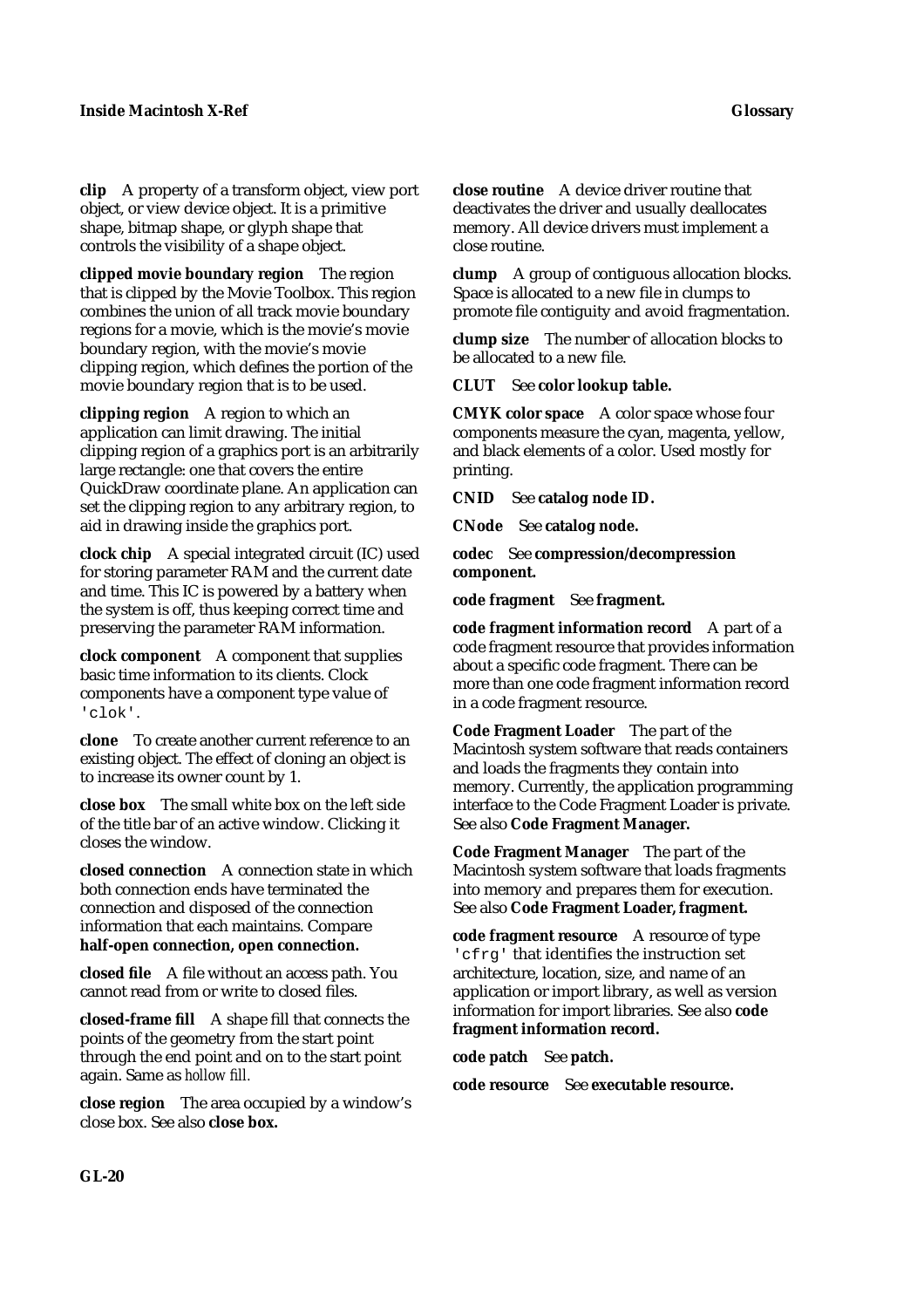**code section** A section of a fragment that contains executable code. See also **data section.**

#### **code type** See **instruction set architecture.**

**coercion handler** A routine that coerces data from one descriptor type to another.

**coercion handler dispatch table** A table in either the application heap or the system heap that the Apple Event Manager uses to map desired coercions to the appropriate coercion handler. See also **coercion handler.**

**Collaboration package** The high-level APIs for the AOCE system software collaboration managers: the Standard Mail Package and the Standard Catalog Package. See also **Collaboration toolbox.**

**Collaboration toolbox** The low-level APIs for the AOCE system software collaboration managers: the Authentication Manager, Catalog Manager, and Interprogram Messaging Manager. See also **AOCE toolbox, Collaboration package.**

**collection** See **collection object.**

**collection index** A means of uniquely identifying each item within a collection.

**collection item** A part of a collection object.

**Collection Manager** A part of system software, related to QuickDraw GX, that manages collection objects.

**collection object** An extensible object, managed by the Collection Manager, that is used to hold any kind of information. Unlike an array, a collection object allows you to store variable-sized items. See **job collection, format collection, paper-type collection.**

**collision detection** The ability of an ADB device to detect that another ADB device is transmitting data at the same time.

**color** A QuickDraw GX data structure—also a property of an ink object—that specifies a color in terms of a particular color space and the values for each of the color's components within that color space. A color structure can also contain a reference to a color profile object.

**color-average tint** A halftone tint type in which the tint color is specified by the average of all the components of the input color.

**color bank** A structure into which all the colors of a picture, pixel map, or bitmap are gathered by the Picture Utilities or by your application for later selection. The Picture Utilities generate a color bank consisting of a histogram to a resolution of 5 bits per color.

**color component** An individual dimension, or component, of a color space. For example, RGB space has three components: red, green, and blue.

**color-component value** A value representing the intensity of a single color component.

**color conversion** The conversion of a color value from one color space to another. If the color spaces are not in the same base family, accurate color conversion requires color matching.

**color graphics port** The sophisticated color drawing environment provided by Color QuickDraw. A color graphics port is defined by a data structure of type CGrafPort and contains the information that Color QuickDraw uses to create and manipulate grayscale and color images onscreen.

**color icon record** A data structure of type CIcon used for information obtained from a color icon ('cicn') resource.

**color icon resource** A resource of type 'cicn' used for color icon resource data. A color icon resource can define a color icon of any size without a mask or a 32-by-32 pixel color icon with a mask. You can define the bit depth for a color icon resource and you can use resources of type 'cicn' in menus and dialog boxes. Note that the Finder does *not* use or display any resources that you create of type 'cicn'. To create an icon for display by the Finder, create one or more of the icons in an icon family. See also **icon resource, icon family, small icon resource.**

**colorimetric matching** A color-matching method in which colors common to the gamuts of both devices are maintained across the match. Compare **perceptual matching, saturation matching.**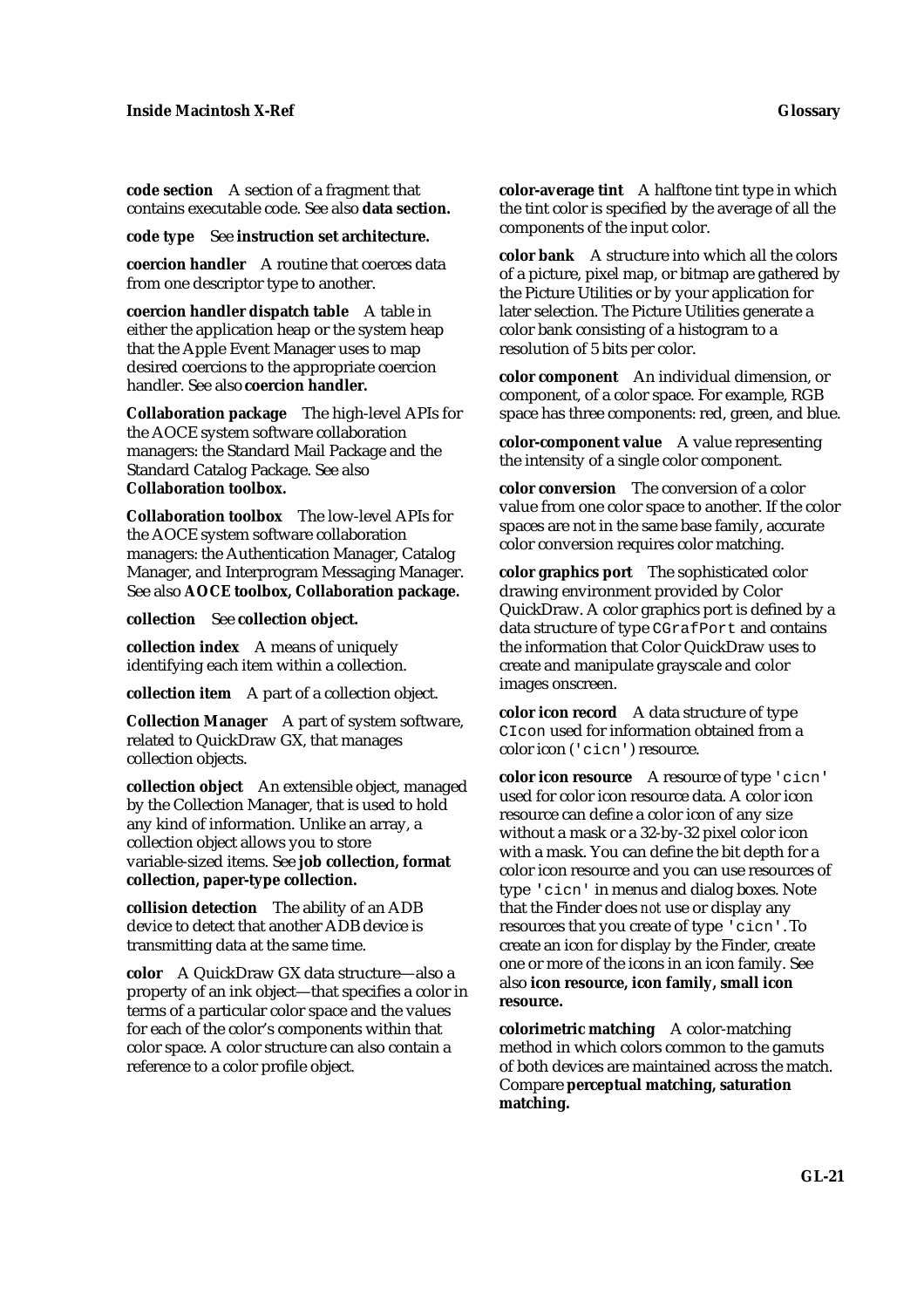**colorize** To use the CopyBits procedure to copy colors into black-and-white images.

**color lookup table (CLUT)** A data structure that maps color indexes specified with QuickDraw into actual color values. Color lookup tables are internal to certain types of graphics devices. Compare **color table.**

**Color Manager** A set of system software routines that supply color-selection support for Color QuickDraw. Most applications never need to call the Color Manager directly.

**color matching** A method of accurately converting colors in one color space to another color space, or from display on one device to display on another device.

**color-matching method** A specific algorithm for matching colors. Different algorithms have different purposes. See, for example, **colorimetric matching, perceptual matching, saturation matching.**

**color-mixture tint** A halftone tint type in which the tint color is specified by the mixture of dot color and background color closest to the input color.

**color packing** The storing of colors in formats that are smaller than the unpacked formats. Whereas unpacked colors may require 48 or 64 bits to describe a color value, packed formats may require only 16 or 32 bits.

**Color Picker Utilities** A set of system software routines that enable your application to solicit color choices from users. The Color Picker Utilities also provide routines that allow your application to convert colors between those specified in RGBColor records as used by Color QuickDraw and those used in other color models, such as the CMYK model used by most color printers.

**color profile** A QuickDraw GX object associated with a transfer mode, color, or bitmap data structure and used for color matching. A color profile usually describes the color response curve of a display device in terms of an objective standard.

**Color QuickDraw** The set of QuickDraw routines that you use to create and manipulate graphics information in a color graphics port. You can use Color QuickDraw to create a color image and then display it on any type of screen black and white, color, or grayscale. Most Color QuickDraw routines are in ROM on Macintosh computers that use an MC68020 or faster processor. See also **basic QuickDraw.**

**color ramp** A shape or image in which the shading goes from one color to another in smooth increments.

**color set** A QuickDraw GX object associated with a transfer mode or bitmap data structure. A color set defines the individual colors available for drawing a shape.

**color space** A specification of a particular method for color representation, such as RGB or HSV. QuickDraw GX recognizes over 30 different color space definitions.

**ColorSync Utilities** A part of Macintosh system software that manages color matching, color profiles, and the drawing of matched colors. QuickDraw GX color profile objects contain ColorSync color profiles, and QuickDraw GX uses the ColorSync Utilities to perform its color matching.

**color table** A collection of colors available for a pixel image on indexed devices. Color tables are specified by either ColorTable records or 'clut' resource types. The Color Manager stores a color table for the currently available colors in the graphics device's CLUT. Compare **color lookup table.**

**color value** A structure that holds the full specification of a single color in a particular color space. For example, an RGB color value consists of three color-component values: one each for red, green, and blue. A color value is itself a component of a color structure.

**color-value array** A property of a color set object; it is the array of color values that constitute the colors of the color set.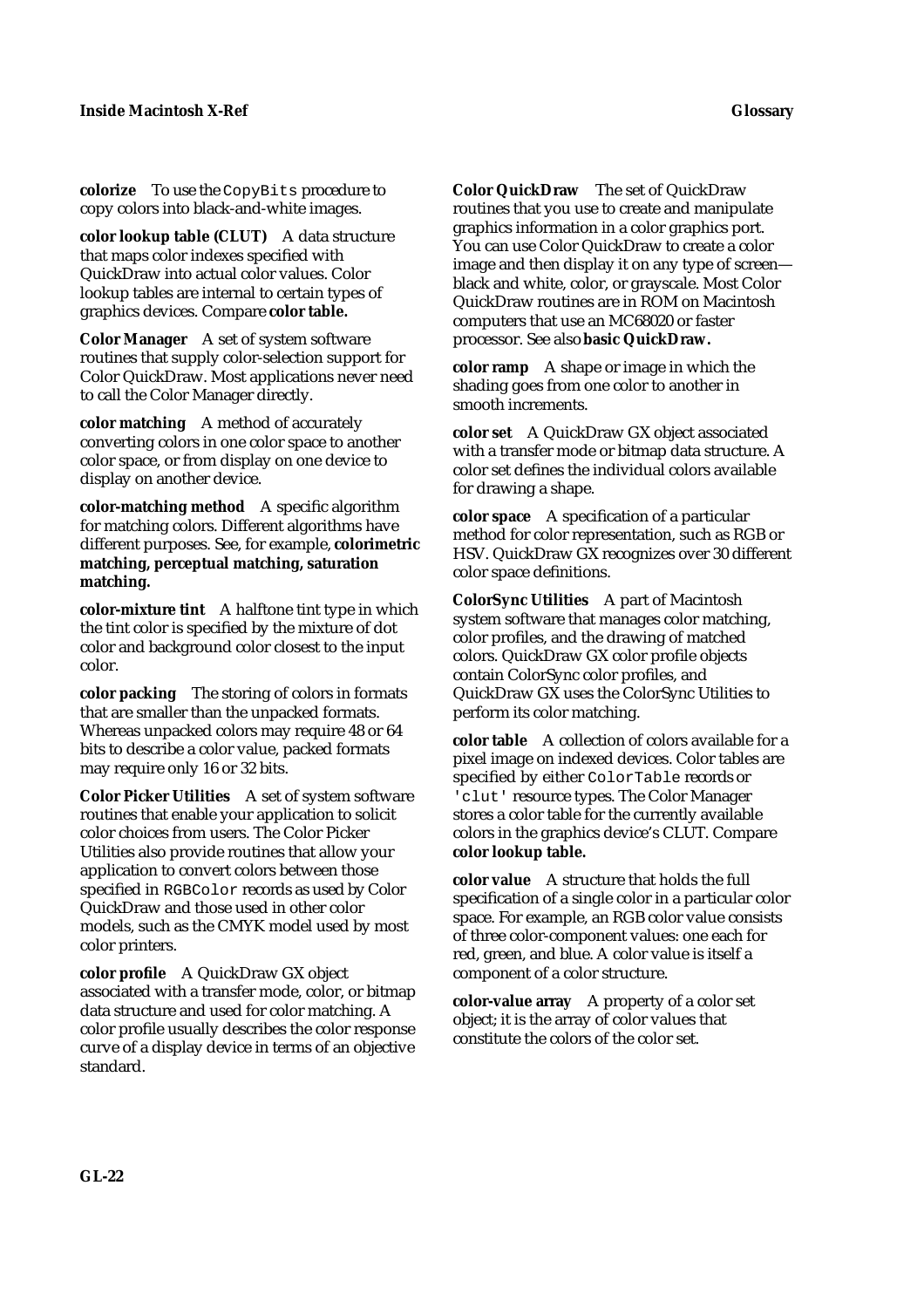**come-from patch** A system software patch used only by Apple to add enhancements to system software. Come-from patches are placed before any other types of patches in a patch daisy chain.

#### **command** See **embedded speech command, sound command.**

**command block** A data structure specifying an AFP command and its parameters that the .XPP driver sends to an AFP server to be executed. The XPP parameter block for the AFPCommand function contains a pointer to the command block.

**command control block (CCB)** An array at the end of the XPP parameter block that the .XPP driver uses internally to build the data structures, parameter blocks, and buffer data structures (BDS) that it needs to make function calls to the .ATP driver.

**command delimiter** A sequence of one or two characters that indicates the start or end of an embedded speech command.

**command descriptor block (CDB)** A data structure defined by the SCSI specification for communicating commands from an initiator to a target.

**Command-key equivalent** Refers specifically to a keyboard equivalent that the user invokes by holding down the Command key and pressing another key (other than a modifier key) at the same time.

**Commission Internationale d'Eclairage (CIE**) An organization that carried out experimental work that resulted in the definition of the XYZ and Yxy color spaces.

**common parent** The lowest-level directory that appears in the pathnames of two objects on a volume.

**command phase** The phase in which a SCSI target requests a command from the initiator.

**Communications Toolbox** A part of the Macintosh system software that you can use to provide your application with basic networking and communications services.

**compact** See **heap compaction.**

**comparison descriptor record** A coerced AE record of type typeCompDescriptor that specifies an Apple event object and either another Apple event object or data for the Apple Event Manager to compare to the first object.

**compatibility** The ability of an application to execute properly in different operating environments.

**compiled script** Compiled code that a client application can decompile into source data or execute using the standard scripting component routines.

**compiled script file** A script file with the file type 'scpt' that contains script data as a resource of type 'scpt'. Before executing the script in a compiled script file, a user must first open the script from the Finder or from an application such as Script Editor.

**compile-time library** See **definition version.**

**completer key** A keypress, following a dead key, that generates a character. The key *e* is a completer key for the dead-key combination *Option-E*.

**completion character** The character produced by a completer key. The completion character for the completer key *e* pressed after the dead-key combination *Option-E* is *é*.

**completion routine** A routine that is executed when an asynchronous call to some other routine is completed.

**complex expression** An expression made up of more than one simple expression, that is, an expression with more than one floating-point operation.

**component** A piece of code that provides a defined set of services to one or more clients. Applications, system extensions, and other components can use the services of a component. See also **audio component, color component, sound component, text service component.**

**component connection** An access path to a component. A single component can serve multiple client applications at the same time by supporting multiple connections.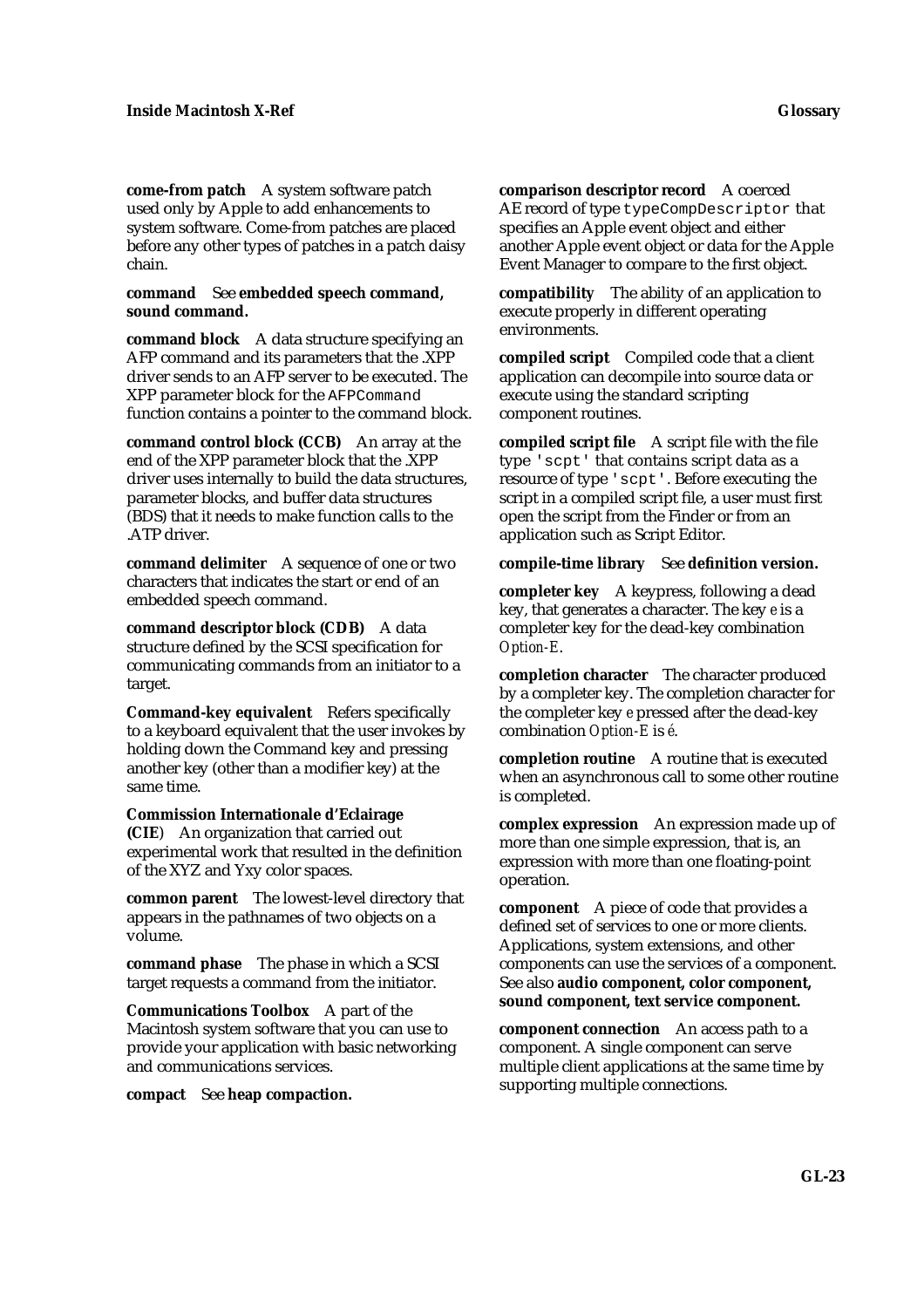**component description record** A structure that contains information about a component.

Defined by the ComponentDescription data type.

**component identifier** A value that identifies a particular component.

**component instance** A value that identifies a single executing version of a component. There can be more than one instance of a given component running at one time. Each instance of a component can maintain separate storage and error information, and manage its A5 world.

**Component Manager** A collection of routines that allows your application or other clients to access components. The Component Manager manages components and also provides services to components.

**component mode** A transfer mode type, as applied to a single color component. It is the specification of the kind of transfer mode—such as copy mode or XOR mode—to apply to that color component when drawing a shape or pixel.

**component-specific storage descriptor** 

**record** A descriptor record returned by OSAStore. The descriptor type for a component-specific storage descriptor record is the scripting component subtype value for the scripting component that created the script data.

**component subtyp**e A value that identifies variations on the basic interface that a component supports. As with component types, a component subtype is a sequence of four characters. The value of the component subtype is meaningful only in the context of a given component type.

**component tint** A halftone tint type in which the tint color is specified by the value of one component of the input color.

**component type** A value that identifies the type of service provided by a component. As with resource types, a component type is a sequence of four characters. See also **component subtype.**

**compressed sound data** Sampled-sound data that has been subjected to audio compression.

**compressed sound header** A sound header that can describe noncompressed and compressed sampled-sound data, whether monophonic or stereo. Defined by the CmpSoundHeader data type. See also **extended sound header, sampled sound header.**

**compression** See **audio compression.**

**compression/decompression component (codec)** A component that handles data compression and decompression.

**compression information record** A structure you use to specify information about a sound component that can decompress compressed audio data. Defined by the CompressionInfo data type.

**compressor component** See **image compressor components, image decompressor components.**

**computer-generated speech** See **synthesized speech.**

**concatenate** To add (through matrix multiplication) the effects of one mapping matrix to another, as when the mappings of view ports in a view port hierarchy are concatenated to convert from local space to global space.

**concurrent driver** A driver that can handle several requests at once.

**conditional view** A view in an information page that is displayed only if certain conditions are met in the aspect associated with that information page.

**Condition Register (CR)** A register in the PowerPC processor that holds the result of certain integer and floating-point operations.

**configuration resource** See **international configuration resource.**

**configuration ROM** See **declaration ROM.**

**confirm** To accept converted text in an active input area or floating input window as final and send it to the application. Compare **convert, raw text.**

**connection** (1) A channel of communication between a component and its client. A component instance is used to identify the connection. (2) A link between two fragments.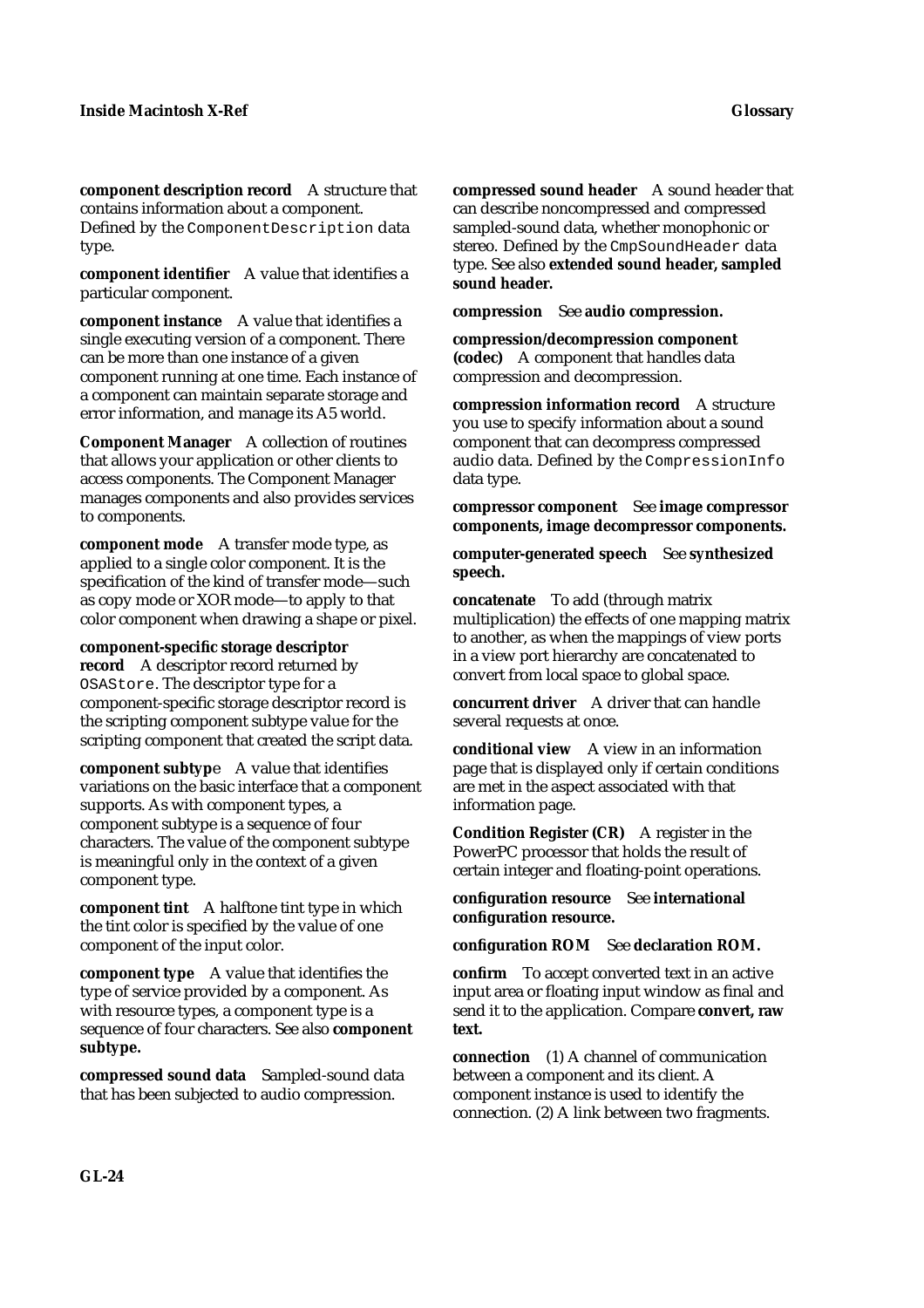**connection control block (CCB)** A data structure that is used by ADSP to store state information about the connection end.

**connection end** The combination of a socket and the ADSP information maintained by a socket client for establishing and maintaining a session. The client applications associated with either end of a connection can communicate with each other over the session connection.

**connection ID** A reference number that uniquely identifies a connection. Defined by the ConnectionID data type.

**connectionless network** A network over which an application or process can directly send and receive data one packet at a time without having to first set up a session or connection. A connectionless network is also referred to as a *packet-oriented network* or *datagram network.* A protocol can also be connectionless.

**connection listener** A socket that accepts open-connection requests and passes them along to its client, a connection server process, for further processing. A connection listener can also deny an open request.

**connection-oriented protocol** A protocol that requires that a path or session be established over which the two communicating parties at either end of the connection can send and receive data. The process of establishing a session often requires that the two parties identify themselves in a handshake.

**connection server** A routine that accepts an open-connection request passed to it by a connection listener and selects a socket to respond to the request.

**connection state** One of three conditions that define the association between two connection ends: open connection, closed connection, and half-open connection.

**connectivity** The ability to connect to one or another type of data link or network. The connectivity infrastructure includes the communication hardware and the associated link-access protocols for controlling access to the hardware links.

**constructive geometry** Mathematical operations, such as intersection and union, that construct new shape geometries out of input shape geometries.

**container** (1) The storage for a fragment. A container is a contiguous chunk of storage that holds a fragment and information describing the location of the parts of the fragment and the format of the container. (2) An Apple event object that contains another Apple event object. A container is specified in an object specifier record by a keyword-specified descriptor record with the keyword keyAEContainer. The keyword-specified descriptor record is usually another object specifier record. It can also be a null descriptor record, or it can be used much like a variable when the Apple Event Manager determines a range or performs a series of tests. The objects a container contains can be either elements or properties. See also **Apple event object, element, object specifier record, property.**

**container atom** A QuickTime atom that contains other atoms, possibly including other container atoms. Examples of container atoms are track atoms and edit atoms. Compare **leaf atom.**

**container hierarchy** The chain of containers that determine the location of one or more Apple event objects. See also **container.**

**content block** A message block that contains the body of a letter in standard interchange format.

**content enclosure** An enclosure that contains a letter's content. It may be the sole content in a letter or be accompanied by content in a content block, an image block, or both. See also **regular enclosure.**

**content region** The part of a window in which the contents of a document, the size box, and the window controls (including the scroll bars) are displayed.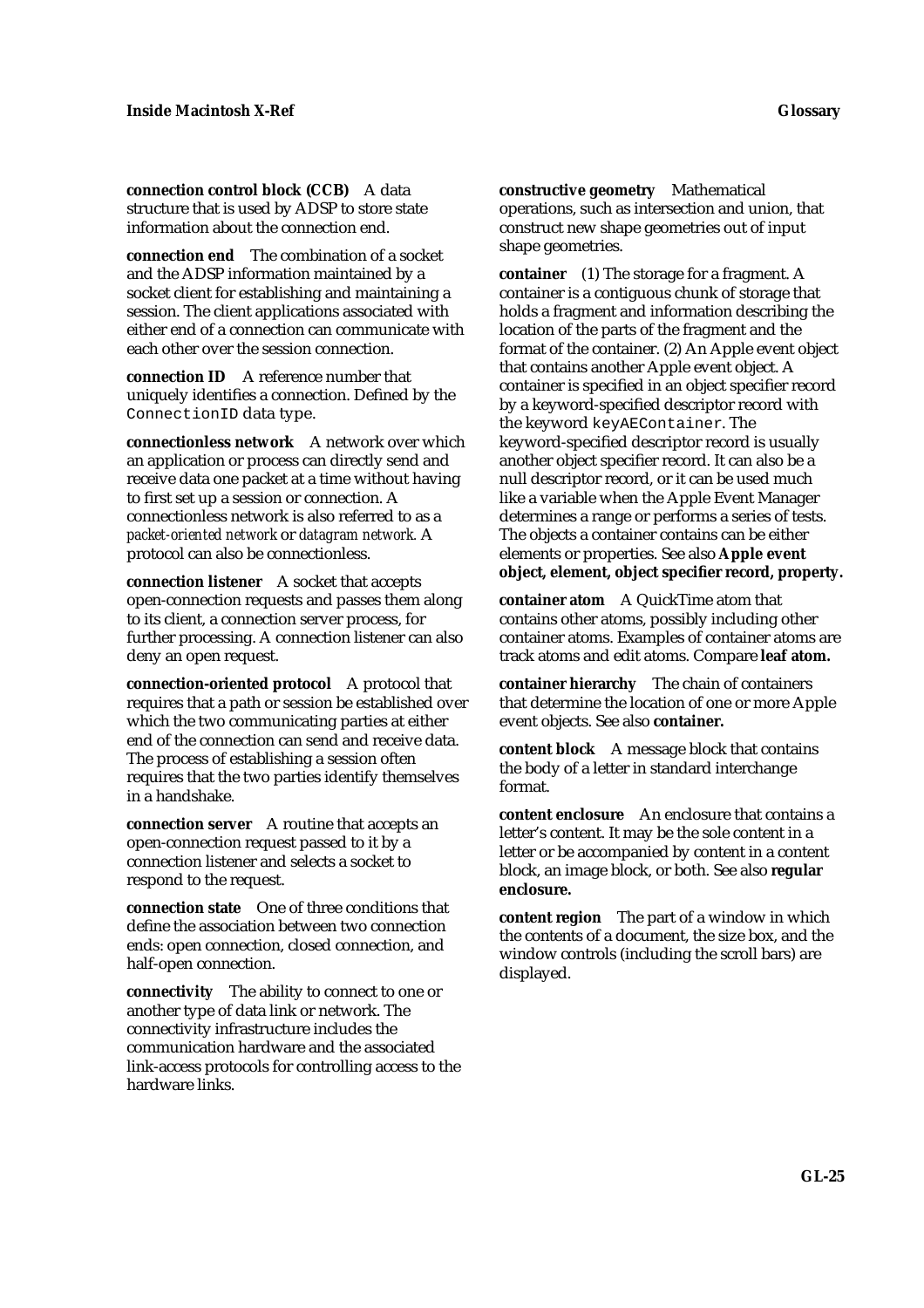**context** (1) The information about a process maintained by the Process Manager. This information includes the current state of the process, the address and size of its partition, its type, its creator, a copy of its low-memory globals, information about its 'SIZE' resource, and a process serial number. (2) The block of static data (global variables, static variables, and function pointers) associated with one loading of an import library. Each application is loaded into its own context. (3) A data structure used by some Digital Signature Manager routines to hold information and the results of calculations needed when processing data. See also **queue context.**

**context block** See **680x0 context block.**

**context dependence** In text, when the glyph corresponding to a character may be modified depending on the preceding or following characters in the text.

**context switch** A major or minor switch.

**contextual form** An alternate form of a glyph whose use depends on the glyph's placement in a word.

**contextual script system** A script system, such as Arabic, in which the displayed glyph for a character may be context-dependent. It may be modified based on the characters it is adjacent to.

**contiguous highlighting** Highlighting that consists of a single, contiguous shape across direction boundaries, even when it does not exactly match the selection range it corresponds to. Compare **discontiguous highlighting.**

**continuous play from disk** See **play from disk.**

**continuous recording** A feature of a sound input device driver that allows recording from the device while other processing continues.

**continuous style** In TextEdit, a style value that is constant over an entire selection range.

**contour** A connected series of lines and curves. The geometry property of a geometric shape is made up of one or more contours.

**contour direction** A value, either clockwise or counterclockwise, that QuickDraw GX assigns to each contour in a shape's geometry.

**contour index** A number used to specify a particular geometric point in a contour: the first geometric point in a contour has contour index 1, the second has contour index 2, and so on. See also **geometry index.**

**control** An onscreen object that the user can manipulate with the mouse. By manipulating a control, the user can take an immediate action or change a setting to modify a future action.

**control bits** A set of bit flags in a path geometry that determines which geometric points are on curve and which are off curve.

**control color table** In an item color table resource, a specification for the colors used to draw the various parts of a control.

**control definition function** A function that defines the appearance and behavior of a control. A control definition function, for example, draws the control. See also **standard control definition functions.**

**control definition ID** A number passed to control-creation routines to indicate the type of control. It consists of the control definition function's resource ID and a variation code.

**control device function** A function that interacts and communicates with the Finder, responding to requests from the Finder to handle events and perform actions. Every implementation of a control panel must contain a control device function in the control device code ('cdev') resource.

**controller boundary rectangle** The rectangle that completely encloses a movie controller. If the controller is attached to its movie, the rectangle also encloses the movie image.

**controller boundary region** The region occupied by a movie controller. If the controller is attached to its movie, the region also includes the movie image.

**controller clipping region** The clipping region of a movie controller. Only the portion of the controller and its movie that lies within the clipping region is visible to the user.

**controller window region** The portion of a movie controller and its movie that is visible to the user.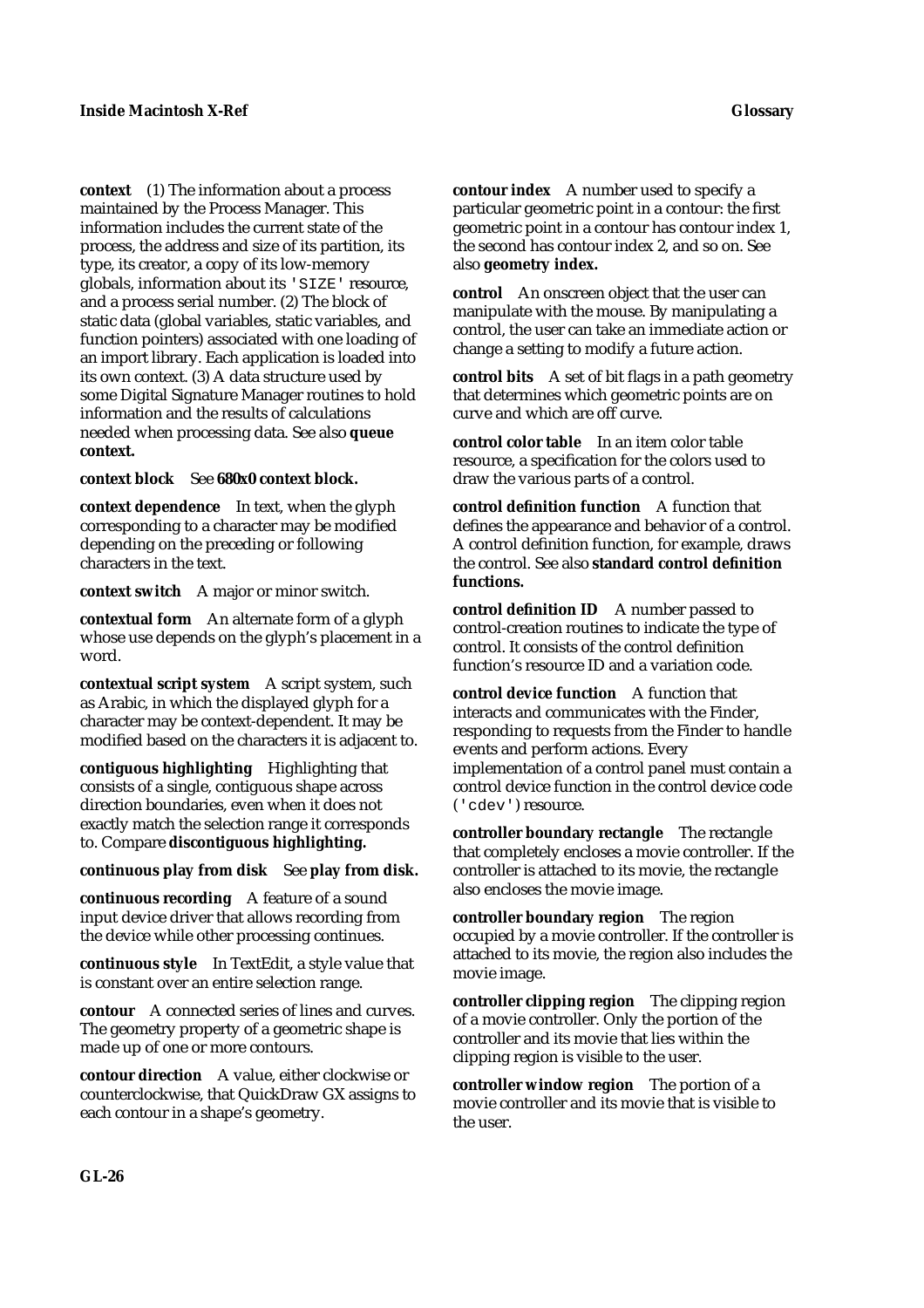**control list** A series of entries pointing to the descriptions of the controls associated with the window.

**Control Manager** A collection of routines that applications use to create and manipulate controls, especially those in windows.

**control panel** A modeless dialog box which contains controls that let users specify basic settings and preferences for a systemwide feature, such as the speaker volume, desktop pattern, or picture displayed by a screen saver.

**control panel extension** A collection of routines that manages a certain part of a control panel's display area.

**control panel file** A file of type 'cdev' that contains the required and optional resources to implement a control panel. These resources also define the look of a control panel, including its icon. One of the required resources is a code resource containing a control device function.

**Control Panels folder** A directory located in the System Folder for storing control panels, which allow users to modify the work environment of their Macintosh computer.

**control point** A geometric point used to control the curvature of a curve.

**control record** A data structure of type ControlRecord, which the Control Manager uses to store all the information it needs for its operations on a control.

**control routine** A device driver routine used to send control information. The function of the control routine is driver-specific. This routine is optional and need not be implemented.

**convert** To change the text entered in an active input area or floating input window into an ideographic or other complex form. An input method converts raw text, such as Hiragana, into converted text, such as Kanji. See also **confirm.**

**convertor** See **translator.**

**cooperative multitasking environment** A multitasking environment in which applications explicitly cooperate to share the available system resources. See also **multitasking environment.**

**coordinate plane** See **coordinate space.**

**coordinate space** A planar region defined by all possible values for a pair of fixed-point coordinates. The coordinate spaces supported by QuickDraw GX include geometry space, local space, global space, and device space.

**coordinate system** See **coordinate space.**

**copy-back cache** A cache whose data is written to RAM only when necessary to make room in the cache for data accessed more recently or when the cache is explicitly flushed. See also **write-through cache.**

**copying** As used by AOCE utility routines: the process of taking the contents of each field in a source structure and placing them in the corresponding field of a destination structure. This process includes all nested structures as well. Compare **duplicating.**

**copy mode** A transfer mode type in which the source color component is copied to the destination, and the destination component is ignored.

**core Apple event** An Apple event defined as part of the Core suite of Apple events in the *Apple Event Registry: Standard Suites.*

**counter** The oval in glyphs such as *p* or *d*.

**cover function** An application-defined function that is called by the Movie Toolbox whenever a movie covers a portion of the screen or reveals a portion of the screen that was previously hidden by the movie.

**CR** See **Condition Register.**

**create function** A function called by a scripting component whenever it creates an Apple event during script execution. You must provide an alternative create function if you want to gain control over the creation and addressing of Apple events. If you don't provide an alternative create function, scripting components call the standard Apple Event Manager function AECreateAppleEvent with default parameters.

**creation ID** See **attribute creation ID, record creation ID.**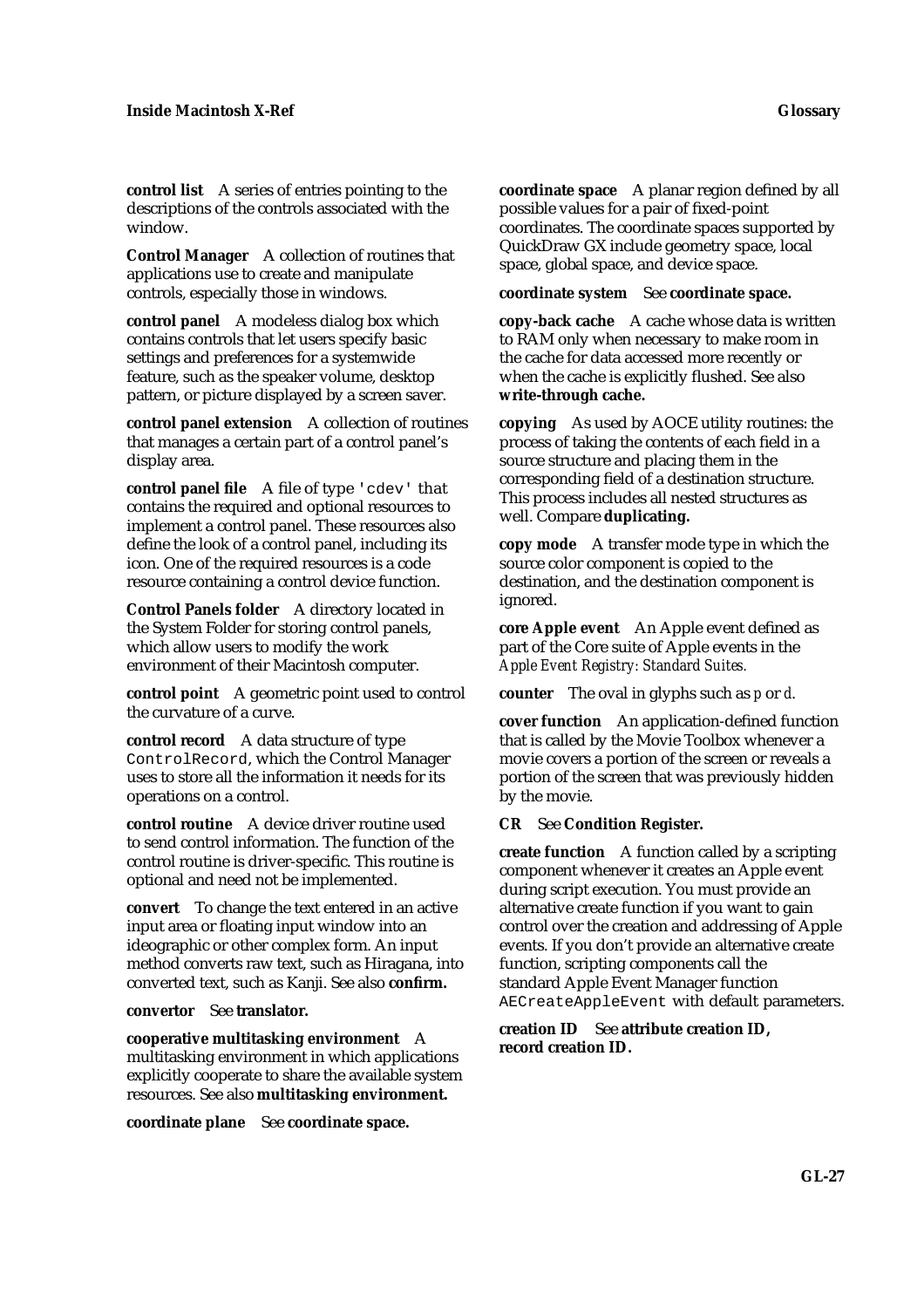**credentials** (1) Encrypted information provided by a server and sent by an initiator to a recipient as part of the authentication process. The credentials contain the session key and the initiator's identification. (2) Information that is required to prove that the potential users of both ends of an ASDSP connection are who they claim to be before ASDSP can establish an authenticated session between the two ends. This information includes the session key, the initiator's identity, and an intermediary, if one is used.

**cross-mode call** A call to code that is in a different instruction set architecture from the caller's. See also **explicit cross-mode call, implicit cross-mode call.**

**cross-stream kerning** The automatic movement of glyphs perpendicular to the line orientation of the text. Compare **with-stream kerning.**

c**ross-stream shift** A type of positional shift that applies equally to all glyphs in a style run by raising or lowering the entire style run (or shifts it sideways if it's vertical text). Compare **with-stream shift.**

**cross-TOC call** A call to code that is in a different fragment from the caller's. A cross-TOC call requires that the Table of Contents Register be changed to the callee's TOC value.

**CSAM** See **catalog service access module.**

**current block** The message block last added to a message.

**current device** The graphics device on which drawing is actually taking place. A handle to its GDevice record is stored in the global variable TheGDevice.

**current directory** The directory whose contents are listed in the dialog box displayed by the Standard File Package. See also **default directory.**

**current disk** The current volume.

**current error** One of two error values maintained by the Movie Toolbox. The current error value is updated by every Movie Toolbox function. The other error value, the sticky error, is updated only when an application directs the Movie Toolbox to do so.

**current font** The current font for drawing text; the font specified in the txFont field of the current graphics port.

**current heap zone** The heap zone currently under attention, to which most Memory Manager operations implicitly apply.

**current menu list** A data structure that contains handles to the menu records of all menus in the current menu bar and the menu records of any submenus or pop-up menus that an application inserts into the list.

**current port** The graphics port to which the next drawing or measuring operation applies. The current port is specified by the global variable thePort, and changed by the QuickDraw SetPort procedure.

**current printer** The printer that the user last selected from the Chooser.

**current process** The process that is currently executing and whose A5 world is valid; this process can be in the background or the foreground.

**current resource file** The file whose resource fork the Resource Manager searches first when searching for a resource; usually the file whose resource fork was opened most recently.

**current script** The script system currently used for text manipulation or display. It is the script system used by a script-aware text-handling routine when the identity of the script or its resources is not an explicit parameter of the call. The current script can be either the font script or the system script.

**current selection** A portion of a QuickTime movie that has been selected for a cut, copy, or paste operation.

**current sound input device** The sound input device that the user has chosen through the Sound In subpanel of the Sound control panel.

**current sound output device** The sound output device that the user has chosen through the Sound Out subpanel of the Sound control panel.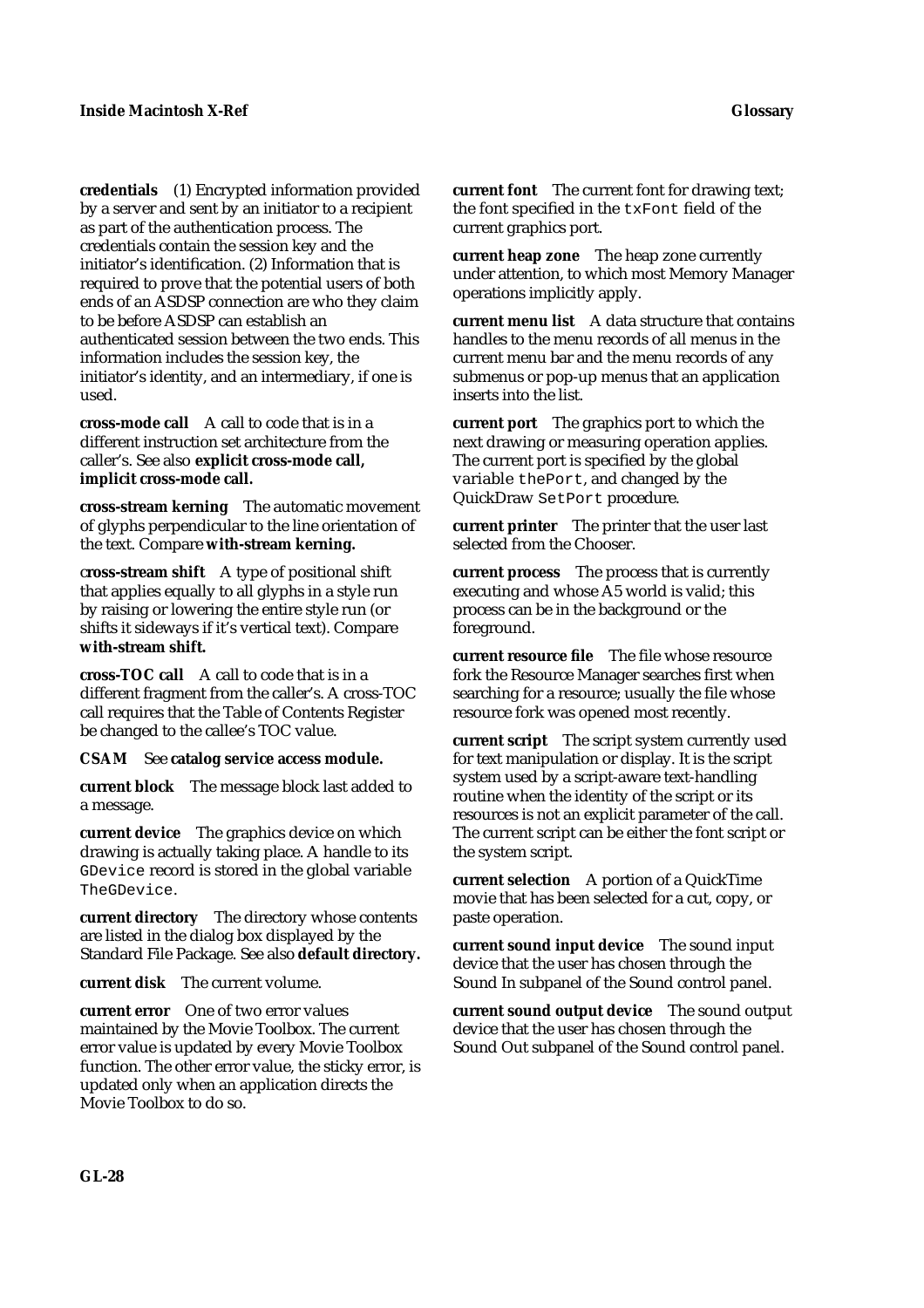**current time** The time value that represents the point of a QuickTime movie that is currently playing or would be playing if the movie had a nonzero rate value.

**current volume** The volume on which the current directory is located.

**cursive font** A set of characters in one typeface in which letters are connected together as in cursive handwriting.

**cursor** A 256-bit image defined by a 16-by-16 bit square. The mouse driver displays the cursor on the screen and maps the movement of the mouse to relative locations on the screen as the user moves the mouse. The cursor follows the movement of the mouse or shows where the user's next action will take place. The cursor can be an arrow, an I-beam, a crossbar, a wristwatch, or another appropriate image. Called the *pointer* in Macintosh user documentation. See also **caret, insertion point.**

**Cursor Utilities** A collection of system software routines for creating and using cursors, including color and animated cursors.

**curve error** A property of the style object used to specify the accuracy of certain operations, such as converting paths to polygons.

**curve join** A join attribute specifying that a shape should be drawn with curved corners.

**curve shape** A type of QuickDraw GX shape. The geometry of a curve shape defines a Bézier curve.

**cushion** See **memory cushion.**

**custom alert box** An alert box whose upper-left corner contains blank space or displays an icon other than those used by caution alerts, stop alerts, or note alerts.

**custom Apple event** An Apple event you define for use by your own applications. Instead of creating custom Apple events, you should try to use the standard Apple events and extend their definitions as necessary for your application. If you think you need to define custom Apple events, you should check with the Apple Event Registrar to find out whether Apple events that already exist or are under development can be adapted to the needs of your application.

**customized icon** An icon created by the user or by an application and stored with a resource ID of –16455 in the resource fork of a file. A file with a customized icon has the hasCustomIcon bit set in its Finder flags field.

#### **DAC** See **digital-to-analog convertor.**

**daisy chain** A chain of any number of patches and one system software routine.

**dangling pointer** A pointer that no longer points to the correct memory address.

**dangling reference** Typically, a pointer whose target has been either destroyed or moved elsewhere in memory.

**dash** (n) See **dash property.** (v) Applying a dash shape to the contours of another shape.

**dash advance** The distance between dashes in a dashed contour.

**dash attributes** A set of flags that modify the way QuickDraw GX dashes a shape.

**dash phase** How far into a dash a contour begins.

**dash property** A property of the style object used to draw contours as repeated patterns of shapes rather than continues lines.

**dash scale** The factor to divide by when scaling a dash shape perpendicularly to the dashed shape's contours.

**dash shape** A shape used to dash the contours of another shape.

dashed shape A shape whose contours have been drawn with a dash shape.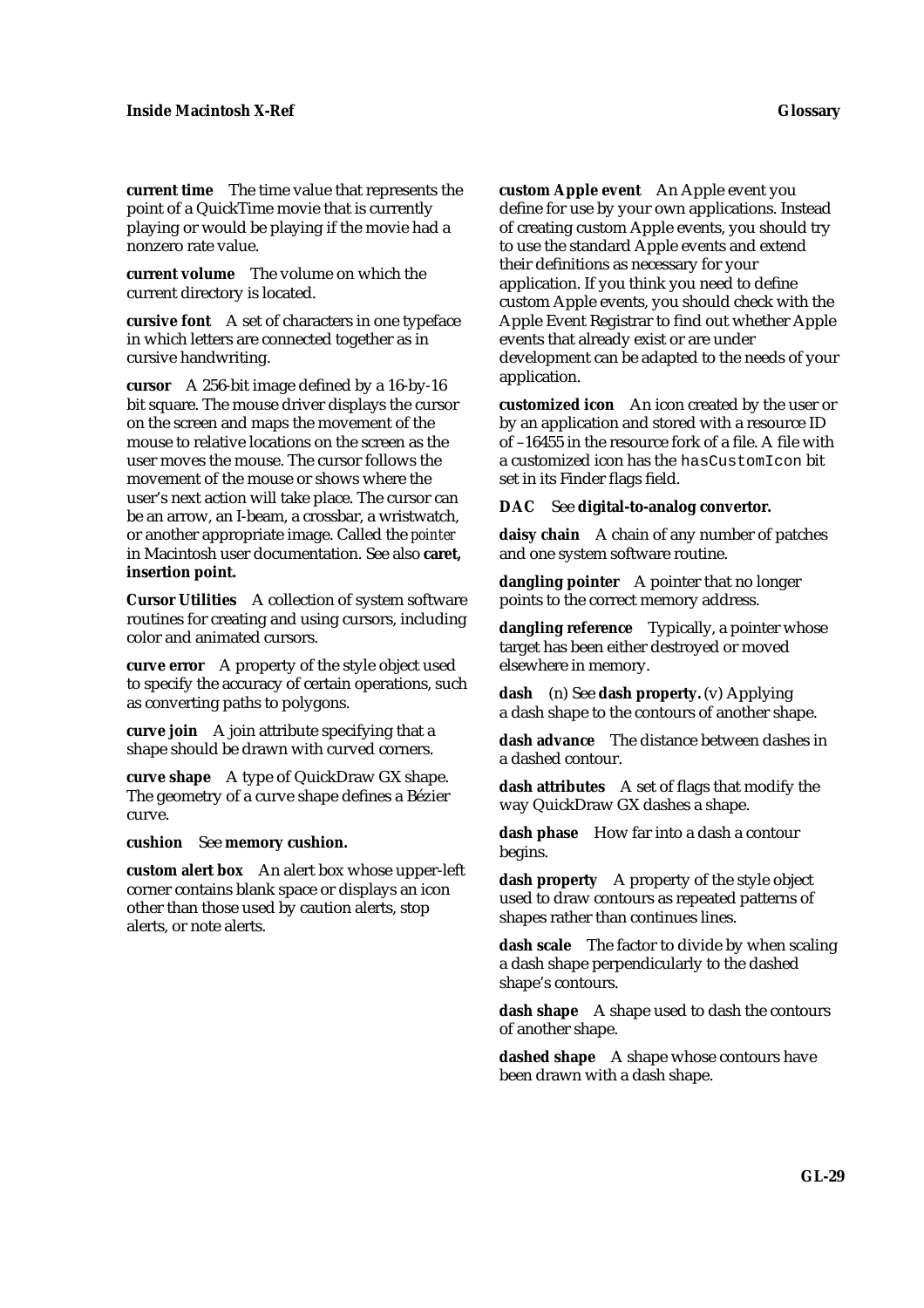**data attribute** In a dictionary, some information about raw data—for example, grammatical or context-sensitive details.

**database extension** The interface between the Data Access Manager and a data server.

**data buffer** A buffer (usually in an application's heap) that contains information to be written to a file from the application, or read from a file to an application.

**data cache** An area of memory internal to some microprocessors (for example, the MC68030 and MC68040 microprocessors) that holds recently accessed data. See also **instruction cache.**

**data communication equipment (DCE)** Any device connected to the serial port, such as a modem or printer.

**data dependency** An aspect of image compression in which compression ratios are highly dependent on the image content. Using an algorithm with a high degree of data dependency, an image of a crowd at a football game (which contains a lot of detail) may produce a very small compression ratio, whereas an image of a blue sky (which consists mostly of constant colors and intensities) may produce a very high compression ratio.

**Data Encryption Standard (DES)** A standard algorithm for data encryption.

**data fork** The part of a file that contains data accessed using the File Manager. The data usually corresponds to data entered by the user; the application creating a file can store and interpret the data in the data fork in whatever manner is appropriate. Compare **resource fork.**

**datagram** See **packet.**

**Datagram Delivery Protocol (DDP)** A

connectionless AppleTalk protocol that provides best-effort delivery. DDP, which is implemented at the network level, transfers datagrams between sockets over an AppleTalk internet with each packet carrying its destination internet socket address. See also **packet.**

**datagram network** See **connectionless network.**

**data handler** A piece of software that is responsible for reading and writing a media's data. The data handler provides data input and output services to the media's **media handler.**

**data phase** The phase in which data transfer takes place between a SCSI initiator and target.

**data reference** A reference to a media's data.

**data section** A section of a fragment that contains its static data, including the fragment's table of contents. See also **code section.**

**data server** An application that acts as an interface between a database extension on a Macintosh computer and a data source, which can be on the Macintosh computer or on a remote host computer. A data server can be a database server program that can provide an interface to a variety of different databases, or it can be the data source itself, such as a Macintosh application.

**data stream** A highly structured sequence of bytes that contains all of the information required to store, print, or display QuickDraw GX objects.

**data terminal equipment (DTE)** The initiator or controller of a serial data connection, typically the computer.

**Date & Time control panel** A control panel that allows the user to set the current date and time and to specify formatting preferences for both.

**date cache** A temporary storage area used to convert strings to date and time values.

**date-time record** A data structure that represents date and time as a record rather than a 32-bit long integer. The date-time record is a translation of the standard date-time value, so it can represent only dates and times between midnight on January 1, 1904 and 6:28:15 A.M. on February 6, 2040.

**DCE** (1) See **data communication equipment.**  (2) See **device control entry.**

**DDP** See **Datagram Delivery Protocol.**

**dead cache** A shape cache that is out of date. The object or environment associated with the cache has been changed since the cache was created.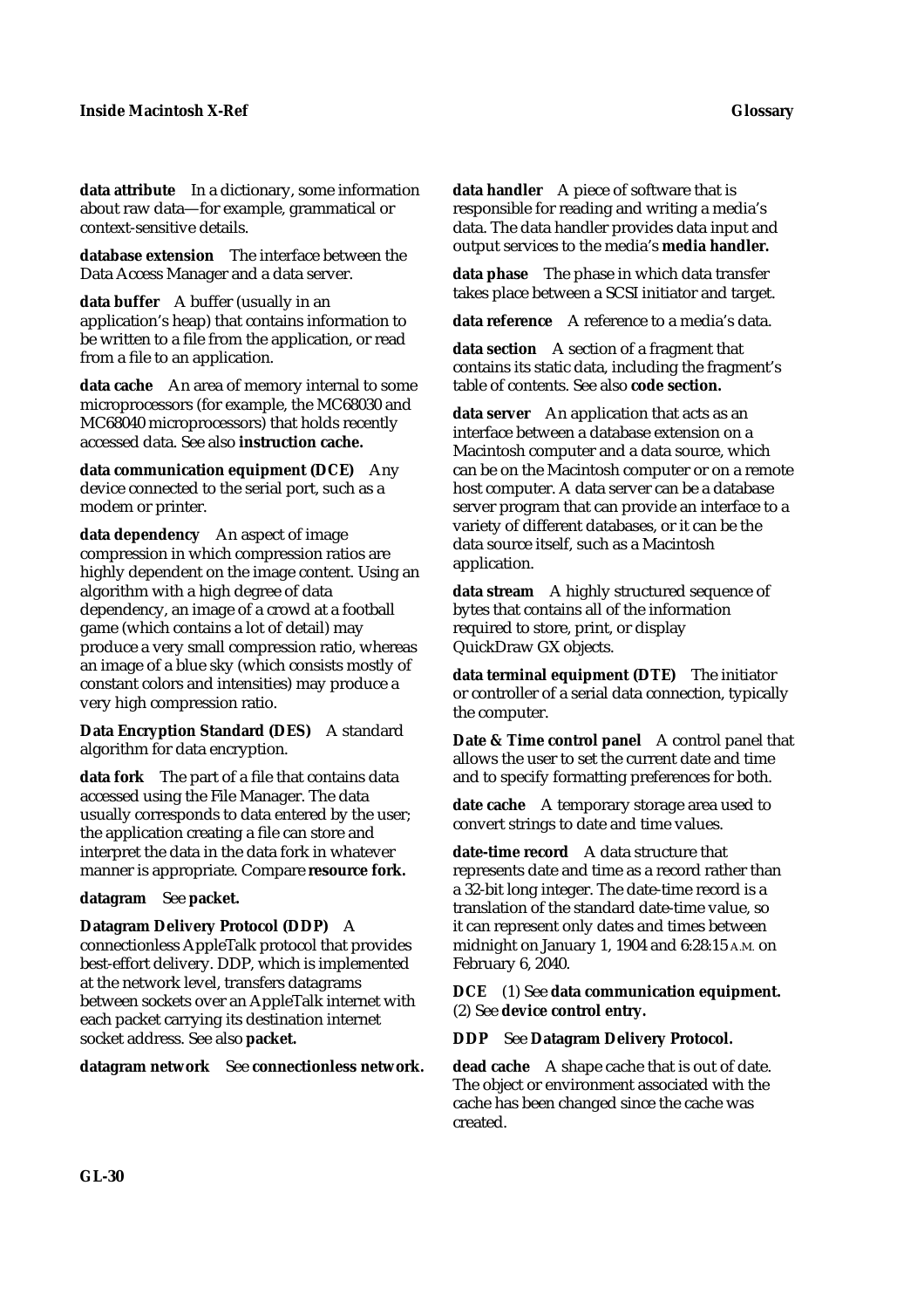**dead key** A keypress or modifier-plus-keypress combination that produces no immediate effect, but instead affects the character or characters produced by the next key (called the *completer key*) that is pressed. For example, in the U.S. Roman system *Option-E* has no effect; however, when you type *e* after pressing *Option-E,* the accented form appears: *é*.

**debugging environment** The QuickDraw GX application development environment consisting of the debugging version; errors, warnings, and notices; application-defined message handlers; the drawing errors; validation function; and the MacsBug and GraphicsBug utilities. See also **error, message handler, notice, warning.**

**debugging version** The version of QuickDraw GX that provides validation and an extended set of errors, warnings, and notices. This version is intended for use during application development. See also **error, non-debugging version, notice, warning.**

**decimal format structure** A data type for specifying the formatting for decimal (base 10) numbers (of conversions). It specifies the decimal number's style and number of digits. It is defined by the decform data type.

**decimal structure** A data type for storing decimal data. It consists of three fields: sign, exponent, and significand (a C string). It is defined by the decimal data type.

**declaration ROM** A ROM on a NuBus expansion card that contains information identifying the card and its functions, and that may also contain code or other data. Proper configuration of the declaration ROM firmware will allow the card to communicate with the computer through the Slot Manager routines.

**decompressed sound data** Sampled-sound data that has been subjected to audio compression and expansion.

#### **decompression** See **audio expansion.**

**decrypt** To restore encrypted data to its previous, legible (unscrambled) state. In most cryptographic systems, decryption is performed by mathematically manipulating the data with a large number called a *key.*

**de facto C++ standard** The current C++ language definition described in the working paper *American National Standard for Information Systems—Programming Language—C++,* ANSI X3J16.

**default ADB device address** A 4-bit bus address between \$0 and \$E that uniquely identifies the general type of ADB device (such as a mouse or keyboard).

**default attributes** The attributes that determines the initial attribute values assigned to items added to a collection.

**default button** In an alert box or a dialog box, the button whose action is invoked when the user presses the Return key or the Enter key. The Dialog Manager automatically draws a bold outline around the default button in alert boxes; applications should draw a bold outline around the default button in dialog boxes. The default button should invoke the preferred action which, whenever possible, should be a "safe" action that is, one that doesn't cause loss of data.

**default container** The outermost container in an application's container hierarchy; usually the application itself. See also **container hierarchy.**

**default directory** The directory used in File Manager routines whenever you don't explicitly specify some directory. See also **current directory.**

**default environment** The environment settings when a PowerPC Numerics implementation starts up: rounding is to nearest and all exception flags are clear.

**default implementation** The implementation of a printing message that is provided by QuickDraw GX. This is the code that executes if your printing extension or printer driver does not totally override the message.

**default memory size** The implementation limit size of the graphic client memory heap that QuickDraw GX will select if the memory size is not specified.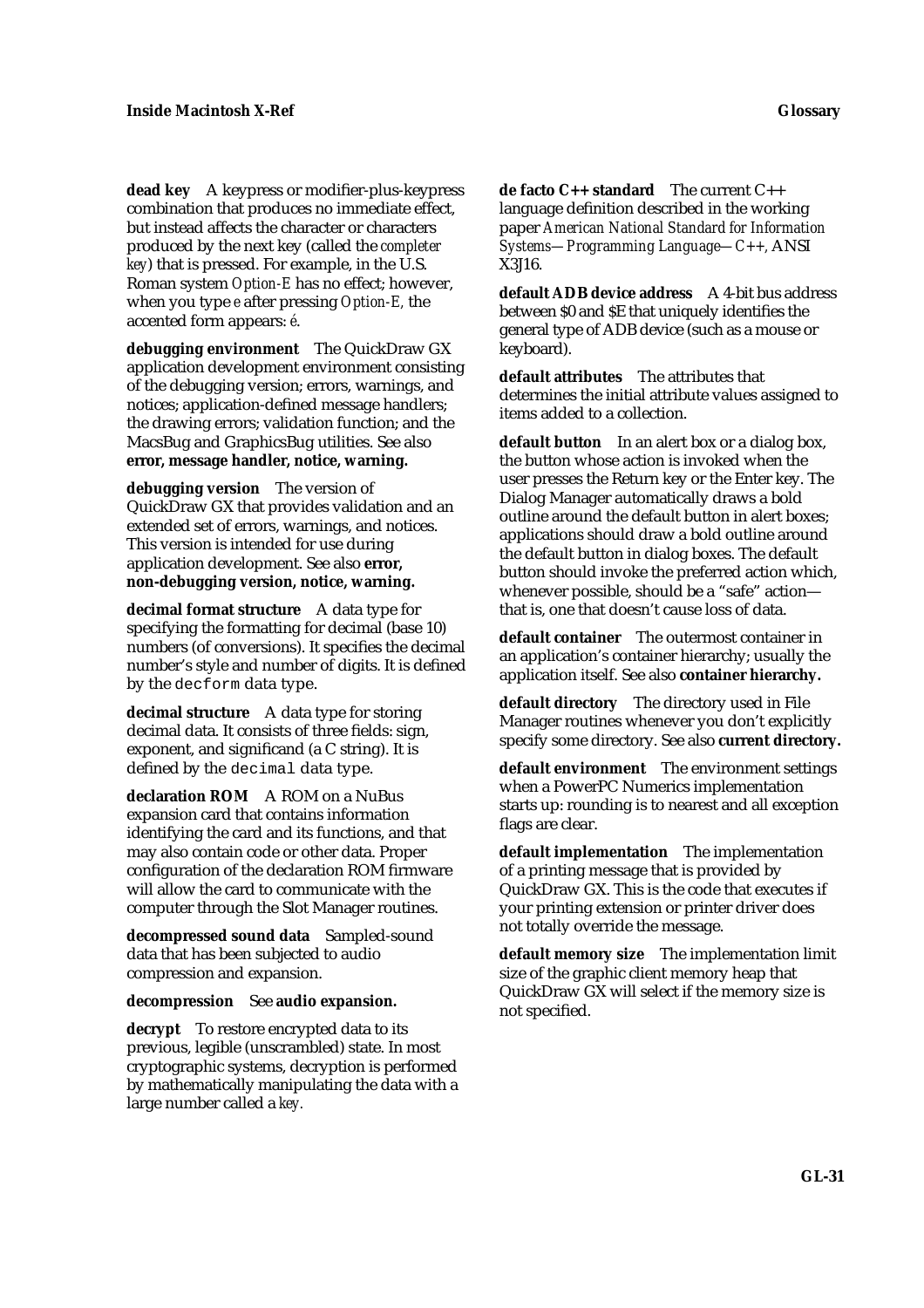**default object** (1) For most kinds of objects, an object with the properties of a newly created object. When it creates an object, QuickDraw GX assigns it the default properties for that kind of object; an application may then alter those properties through accessor functions. (2) For color sets, the color set to assign as the default to a bitmap shape of a given pixel depth. (3) For color profiles, the profile to use for color matching when no profile is specified.

**default operating system** The operating system that gets initialized and booted on a Macintosh computer. Currently, the only default operating system allowed is the Macintosh Operating System.

**default scripting component** The scripting component used by the generic scripting component when an application passes kOSANullScript rather than a valid script ID to OSACompile or OSAStartRecording.

**default startup device** The first drive on which the boot code attempts to start up the Macintosh Operating System.

**default video device** The first monitor on which the system displays the startup message "Welcome to Macintosh." and other startup indications.

**default volume** The volume that contains the default directory.

**defer** To postpone the execution of an interrupt task until all interrupts have been reenabled.

**deferred printing** A method of printing whereby some printer drivers record each page of a document's printed image in a structure similar to a QuickDraw picture, which the driver writes to a spool file. An application must use the PrPicFile procedure to send the spool file to the printer. Deferred printing is also known as *spool printing*. Compare **draft-quality printing.**

**deferred task** An interrupt task whose execution has been postponed until interrupts have been reenabled.

**Deferred Task Manager** The part of the Macintosh Operating System that allows you to defer the execution of lengthy interrupt tasks until interrupts have been reenabled.

**deferred task queue** An operating-system queue that contains deferred task records.

**deferred task record** A record that contains information about a deferred task. Defined by the DeferredTask data type.

**definition function** A function that defines the appearance and behavior of some user interface element (for example, a control, list, or window). See also **stub definition function.**

**definition resource** A resource that contains a definition function. See also **stub definition resource.**

**definition version** The version of an import library used by the linker to resolve imports in the application (or other fragment) being linked. The definition version defines the external programming interface and data format of the library. Compare **implementation version.**

**delimiter** See **command delimiter.**

**delimiter information record** A structure that defines the characters used to indicate the beginning and end of a command embedded in text. Defined by the DelimiterInfo data type.

**delivery indication** Information within a report that indicates the successful delivery of a specific message to a specific recipient.

**denormalized number** A nonzero binary floating-point number whose significand has an implicit leading bit of 0 and whose exponent is the minimum exponent for the number's data format. Also called *denorm*. See also **normalized number.**

**deny modes** A set of file permissions that specify what abilities should be denied to users attempting to open a file fork already opened by another user. See also **access modes.**

**depth** A number indicating the position in front to back order at which a picture item is drawn. The greater a shape's depth, the more other shapes are drawn on top of the shape.

**dereference** To refer to a block by its master pointer instead of its handle.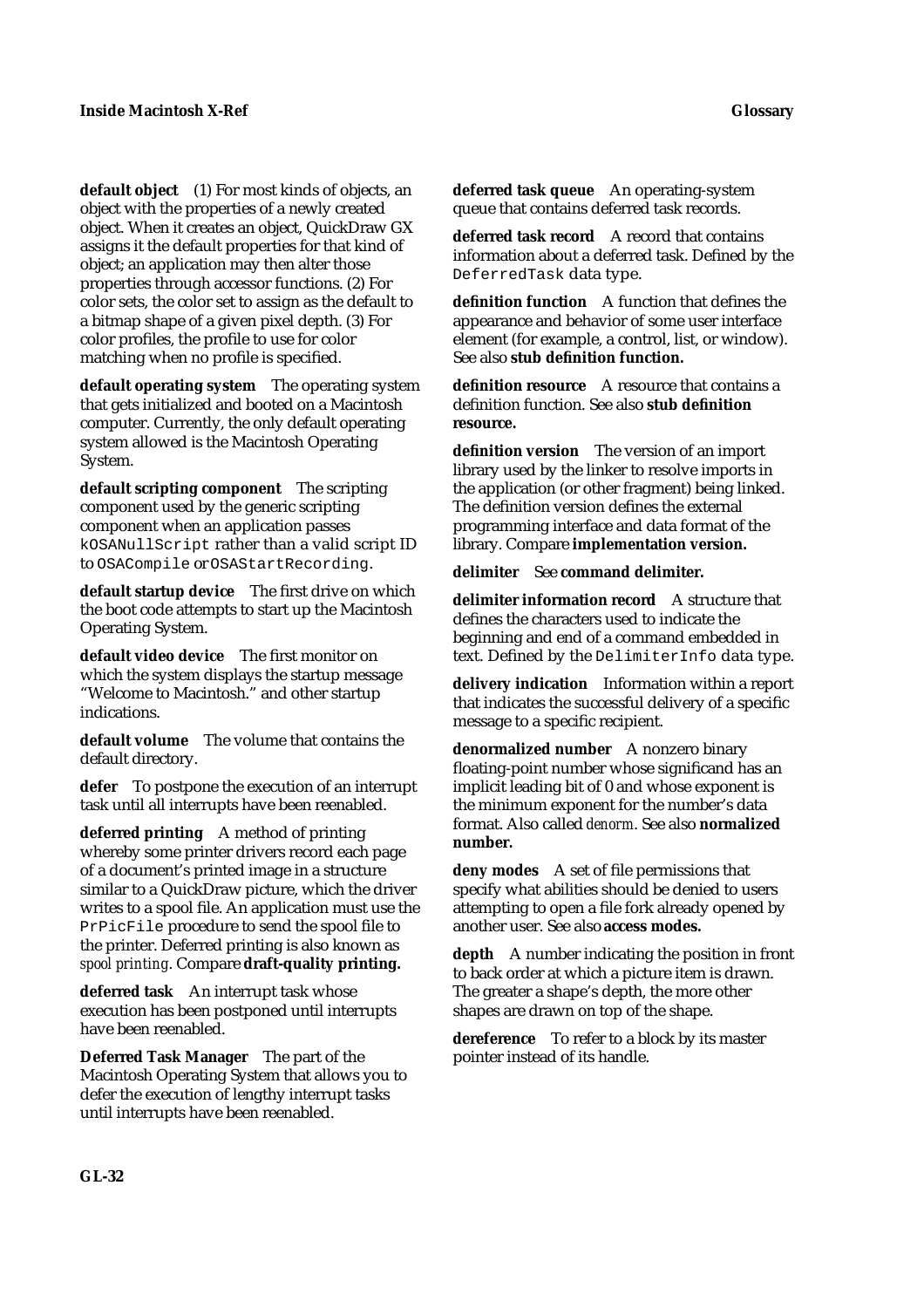**derived font** A font whose characteristics are partially determined by modifying an intrinsic font. A derived font might be one whose characters are scaled from an intrinsic font to achieve a desired size or are slanted to achieve an italic style.

**derived media handler component** A component that allows the Movie Toolbox to access the data in a media. Derived media handler components isolate the Movie Toolbox from the details of how or where a particular media is stored. This not only frees the Movie Toolbox from reading and writing media data, but also makes QuickTime extensible to new data formats and storage devices. These components are referred to as *derived* components because they rely on the services of a common base media handler component, which is supplied by Apple. See also **base media handler component.**

#### **DES** See **Data Encryption Standard.**

**descent line** An imaginary horizontal line that coincides with the bottoms of character descenders (such as the tail on a lowercase *p*) extending farthest below the baseline. See also **ascent line.**

**descriptor list** A descriptor record of data type AEDescList whose data handle refers to a list of descriptor records.

**descriptor record** A data structure of type AEDesc that consists of a handle to data and a descriptor type that identifies the type of the data referred to by the handle. Descriptor records are the fundamental data structures from which Apple events are constructed.

**descriptor type** An identifier for the type of data referred to by the handle in a descriptor record.

**DES encryption** A form of secret-key encryption used by the Digital Signature Manager solely for keeping users' private keys secure. See also **secret-key cryptography.**

**desk accessory** A "mini-application" that is available from the Apple menu regardless of which application you're using—for example, the Calculator, Note Pad, Alarm Clock, Puzzle, Scrapbook, Key Caps, and Chooser.

**desktop** The working environment on the computer—the menu bar and the gray area on the screen. The user can have a number of documents on the desktop at the same time. At the Finder level, the desktop displays the Trash icon and the icons (and windows) of volumes that have been mounted.

**desktop database** A database of icons, file types, applications, and comments maintained by the Finder for all volumes over 2 MB. Compare **Desktop file.**

**Desktop file** A resource file in which the Finder stores icons, file types, applications, version data, and comments for all volumes less than 2 MB. Compare **desktop database.**

**Desktop Folder** A directory, located at the root level of each volume, used by the Finder for storing information about the icons that appear on the desktop area of the screen. The Desktop Folder is invisible to the user. What the user sees onscreen is the union of the contents of Desktop Folders for all mounted volumes.

**Desktop Manager** A collection of routines that manages the desktop database.

**desktop printer** A printer accessible through an icon on the user's desktop. The user prints to a desktop printer by dragging the icon of a document to the printer icon.

**despool** To open a print file and send its data to a device for printing. Compare **spool.**

**despooling** In QuickDraw GX printing, the process during the imaging phase of printing during which each previously spooled page is read from the spool file. See also **imaging phase.**

**destination color** The preexisting color of the destination onto which a shape or pixel is to be drawn. Compare **result color, source color.**

**destination color limits** In a transfer mode, limits on the permissible values for destination color to use in transfer-mode calculations. Compare **result color limits, source color limits.**

**destination profile** The color profile attached to the device on which a color is to be drawn. Compare **source profile.**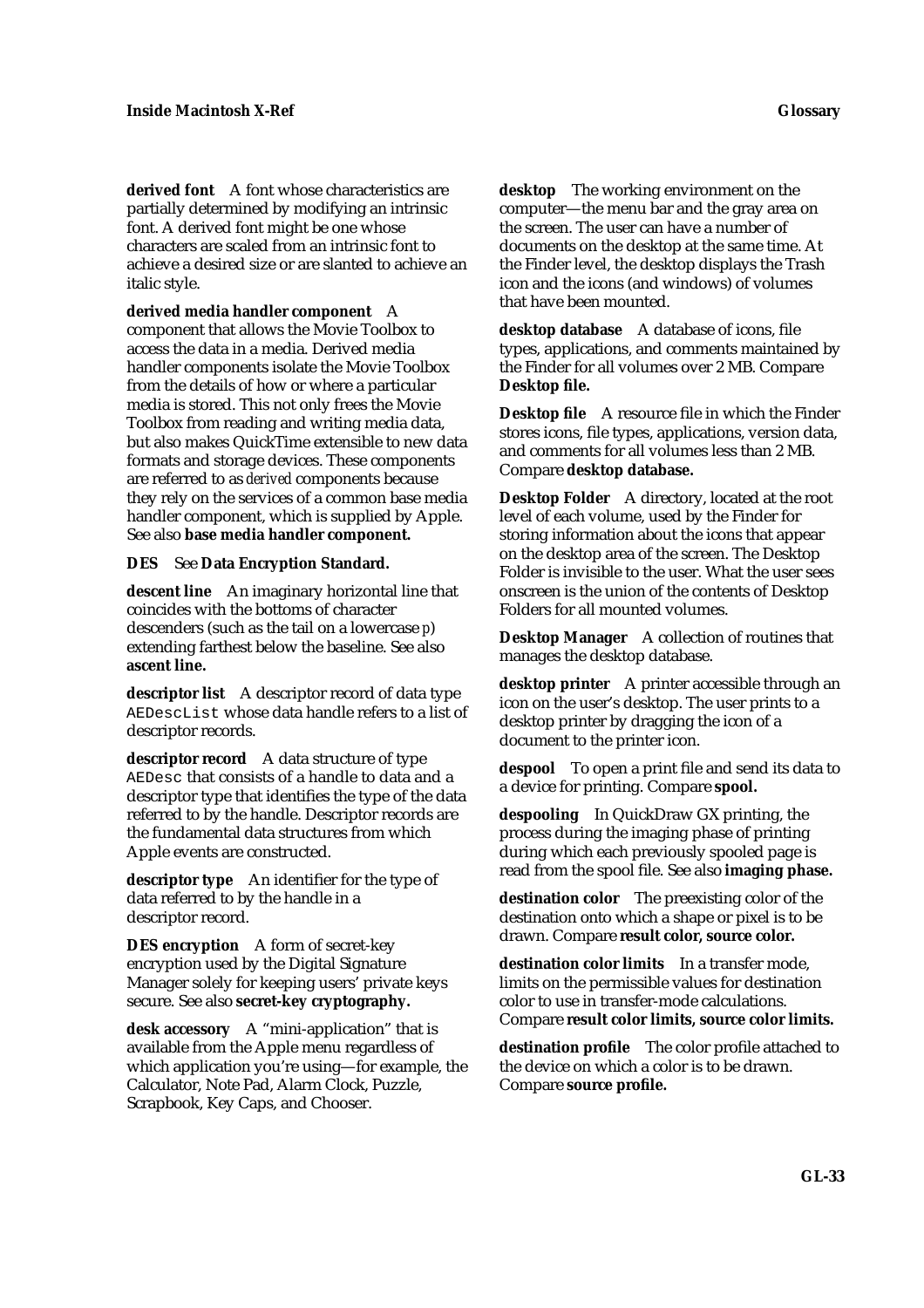**destination rectangle** In TextEdit, the rectangle defining the area in which the text is drawn. Text drawn in the destination rectangle is made visible to the application user in the view rectangle.

**destination service access point (DSAP)** An 802.2 packet header field that is used to differentiate between different protocols using the 802.2 interface in a single node. One service access point, \$AA, is reserved for use by protocols that are not standard IEEE protocols.

**detached controller** A movie controller component that is separate from its associated movie.

**device** A physical part of a Macintosh computer, or a piece of external equipment, that can exchange information with applications or with the Macintosh Operating System. Input devices transfer information into a Macintosh computer, while output devices receive information from a Macintosh computer. An I/O device can transfer information in either direction.

**device communications phase** In QuickDraw GX printing, the phase when the data that represents the rendered form of each page is sent to the output device. A printing extension or printer driver can only communicate with the printing device during this phase of printing.

**device control entry (DCE)** A Device Manager data structure containing information about a device driver.

**device coordinates** Paired values that specify a size or location in device space.

**device driver** A program that controls devices.

**device handler** A low-level routine that communicates with a particular ADB device.

**device list** A linked list containing the GDevice records for a user's computer system. The global variable DeviceList holds a handle to the first record in the list.

**Device Manager** The part of the Macintosh Operating System that controls the exchange of information between applications and device drivers.

**device matrix**  $A \times 4$  matrix, part of the transfer mode structure, that allows you to manipulate the components of the destination color.

**device package** A type of code resource that responds to Chooser messages. The device package is responsible for communicating the user's choices to a device driver.

**device space** The coordinate system that defines the position and scale (pixel size) of a specific view device. Compare **geometry space, global space, local space.**

**diacritic** See **diacritical mark.**

**diacritical mark** A sign that modifies the implicit sound or value of the character with which it is associated. For example, in the Roman system, the acute accent ( $\hat{ }$ ) is a diacritical mark.

**dial** A control, similar to a scroll bar, that graphically represents the ranges of values that a user can set or that simply displays the value, magnitude, or position of something, typically in some pseudo-analog form.

**dialect** A version of a scripting language that resembles a specific human language or programming language; for example, the AppleScript scripting language provides dialects that resemble English, Japanese, and other languages. See also **AppleScript scripting language.**

**dialog box** A window that's used for some special or limited purpose, such as to solicit information from the user before the application carries out the user's command. See also **modal dialog box, modeless dialog box, movable modal dialog box.**

**dialog color table resource** A resource (of type 'dctb') that lets an application display a dialog box using colors other than the system's default window colors.

**dialog hook function** An application-defined function that handles item selections in a dialog box displayed by the Standard File Package.

**dialog-item component** The portion of an 'hdlg' resource in which you specify the help messages for a particular item in a dialog or alert box.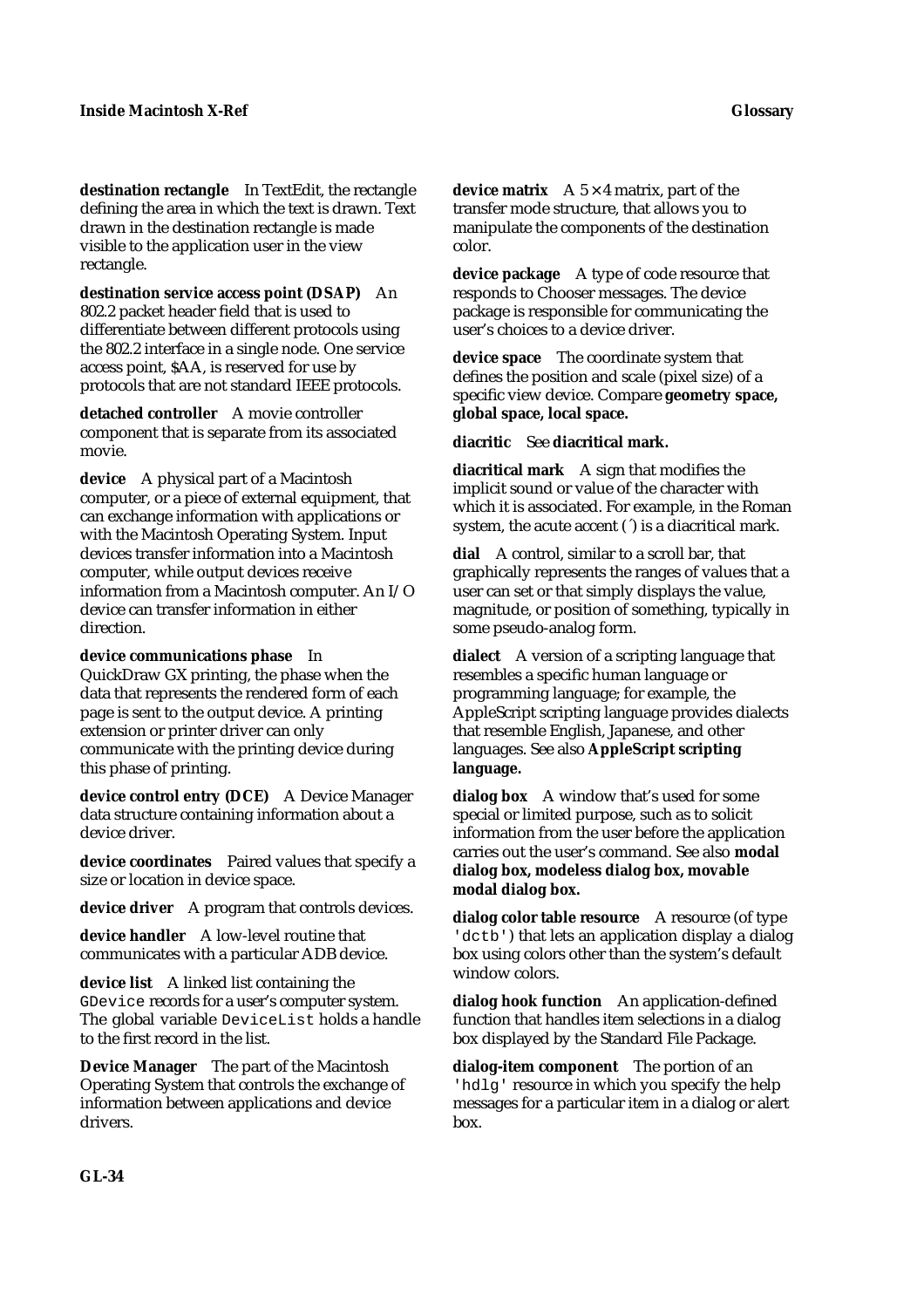**dialog item list** See **item list.**

**Dialog Manager** The part of the Macintosh Toolbox that provides routines for creating and manipulating alerts and dialog boxes.

**dialog record** A data structure of type DialogRecord that the Dialog Manager uses to create dialog boxes and alerts.

**dialog resource** A resource (of type 'DLOG') that specifies the window type, display rectangle, and item list for a dialog box.

**dictionary** (1) A collection of records used by input methods and other software modules that let the user enter, format, and process text. See also **main dictionary, user dictionary.** (2) See **pronunciation dictionary.**

**dictionary entry** An item associated with a dictionary key. Each entry consists of raw data plus optional data attributes.

**dictionary key** A Pascal search string that may have a maximum length of 129 bytes. Data associated with the key may consist of one or more dictionary entries.

**Dictionary Manager** The part of Macintosh system software that makes dictionaries available to input methods.

**dictionary record** In a dictionary, a key and one or more entries (data associated with the key).

**digest** A number, 16 bytes long, that is calculated from the contents of a given set of data. A digest is like a sophisticated checksum; it is almost impossible for two data sets of any size with any difference to yield the same digest value.

**digital signal processor (DSP)** A processor that manipulates digital data.

**digital signature** A data structure associated with a document or other set of data that uniquely identifies the person or organization that is signing, or authorizing the contents of, the data and ensures the integrity of the signed data. It is a digest of the data to which the signature applies, encrypted with the private key of the signer. A digital signature can be verified by decrypting with the signer's public key. Same as *encrypted digest*. See also **full signature.**

**Digital Signature Manager** The part of the Macintosh Operating System that manages digital signatures and certificates.

**digital-to-analog convertor (DAC)** A device that converts data from digital to analog form.

**digitizer rectangle** The portion of the active source rectangle that you want to capture and convert with a video digitizer component.

**direct colors** Up to 16 million colors that have a direct correlation between a value placed in a graphics device and the color displayed onscreen.

**direct device** A plug-in video card, a video interface built into a Macintosh computer, or an offscreen graphics world that supports up to 16 million colors having a direct correlation between a value placed in the device and the color displayed onscreen. Compare **indexed device.**

### **direction** See **dominant direction, glyph direction, line direction, text direction.**

**direction boundary** A point between offsets in memory or glyphs on a display, at which the direction of the stored or displayed text changes.

**direction level** A hierarchical ranking of dominant direction in a line. Direction levels can be nested so that complex mixed-direction formatting is preserved.

**direction-level run** A sequence of contiguous glyphs that share the same text direction.

**direction override** A means of overriding the directional behavior of glyphs, on a style-run basis, for special effects.

**direction run** A contiguous (in memory) sequence of characters having the same right-to-left or left-to-right **line direction.**

**direct memory** Memory directly addressable by an application or by QuickDraw GX. Compare **remote memory**.

**direct memory access (DMA)** A technique for transferring data in or out of memory without using the CPU.

**direct mode** See **job format mode.**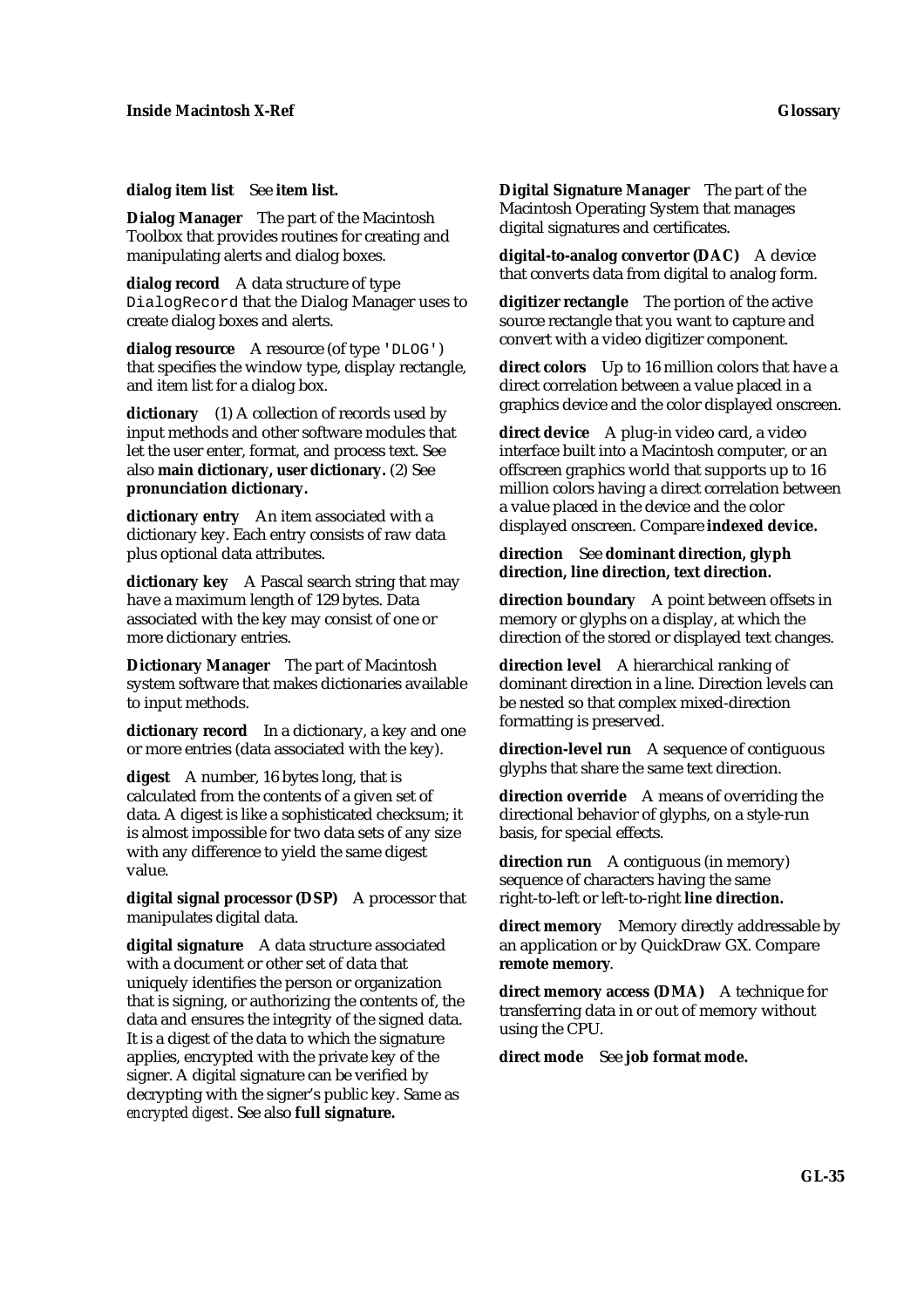**directory** A subdivision of a volume, available in the hierarchical file system. A directory can contain files and other directories (known as subdirectories).

**directory access privileges** A set of conventions for controlling access to a directory.

**directory ID** A unique number assigned to a directory. The File Manager uses this number to distinguish a directory from others on the same volume. See also **catalog node ID.**

**direct mode** A fast printing mode that uses information built into the printer.

**direct parameter** The parameter in an Apple event that contains the data or object specifier record to be used by the server application. For example, a list of documents to be opened is specified in the direct parameter of the Open Documents event. See also **Apple event parameter.**

**direct pixel** A pixel displayed on a direct device. Direct pixels can have pixel values of 16 or 32 bits.

**disabled interrupt** An interrupt whose priority level is lower than or the same as that of an interrupt that is currently being serviced.

**disabled item** In an alert box or a dialog box, an item for which the Dialog Manager does not report user events. An example of a disabled item is static text, which typically does not respond to clicks.

**discontiguous memory** One or more non-continuous blocks of memory. For example, a graphics client heaps might be discontiguous.

**discontiguous highlighting** Highlighting that exactly matches the selection range it corresponds to. It may consist of discontiguous areas when the selection range crosses direction boundaries. Compare **contiguous highlighting.**

**discontinuous selection** A type of selection range in which the selected characters themselves are not contiguous in memory. Not to be confused with **discontinuous highlighting.**

**discrete resolution** A printing resolution that has been predefined by a printer driver. A printer supporting discrete resolution prints only a limited number of such resolutions. Compare **variable resolution.**

**disk** A physical medium capable of storing information.

**disk-based pixel image** A bitmap pixel image that is stored in a file (rather than in memory) even when the bitmap shape is memory.

**disk cache** A part of RAM that acts as an intermediate buffer when data is read from and written to file systems on secondary storage devices.

**disk formatting** The process of writing special information onto a disk so that the disk driver can read from and write to the disk.

**disk initialization** The process of making a disk usable by the Macintosh Operating System.

**disk initialization dialog box** A dialog box asking the user whether a disk should be ejected or initialized.

**Disk Initialization Manager** The part of the Macintosh Operating System that manages the process of initializing disks.

**disk-inserted event** An event generated when the user inserts a disk in a disk drive or takes any other action that requires a volume to be mounted.

**disk location record** A data structure that provides information about the location of a fragment in the data fork of a file on disk. Defined by the DiskFragment data type.

**disk switch dialog box** A dialog box asking the user to insert a particular disk.

**disk verification** The process of reading every bit on the disk to ensure that the disk has been formatted correctly and contains no bad blocks.

**disk zeroing** The process of creating on the disk the data structures and files necessary for the disk to be recognized as a hierarchical file system (HFS) volume.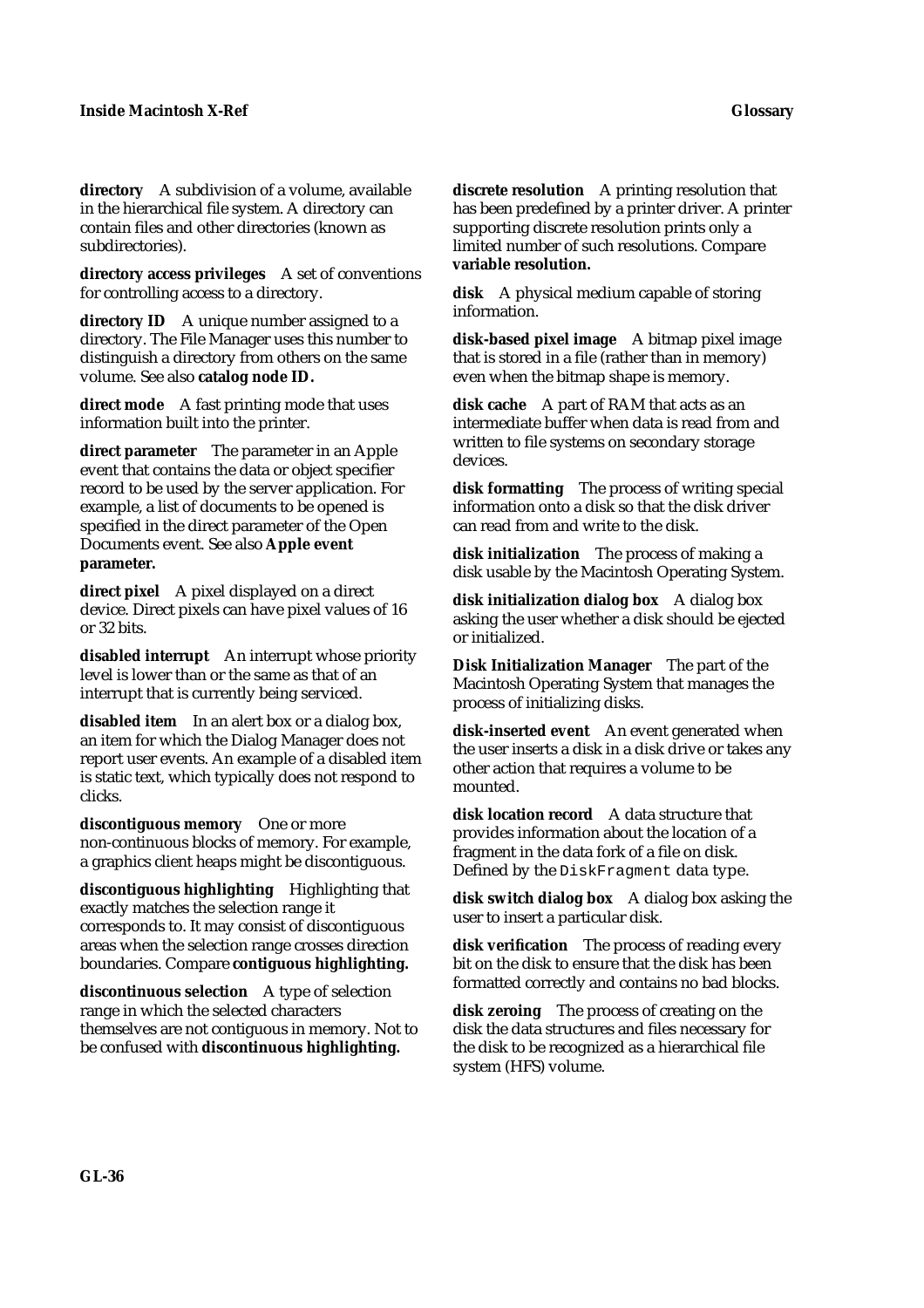**dispatch routine** A routine in a script system that dispatches script utility calls. WorldScript I and WorldScript II each contain a single dispatch routine that works for all compatible 1-byte and 2-byte scripts, respectively.

**dispatch table** A table that is part of a script system's script record; it contains the addresses of the script utilities for that script system.

**display coordinate system** The QuickDraw graphics world, which can be used to display QuickTime movies, as opposed to the movie's time coordinate system, which defines the basic time unit for each of the movie's tracks.

**display line** The horizontal extent of an area for drawing text on a display device. The left and right ends of the display line are the text area's left and right margins.

**display list** In a standard file dialog box, the list of files, folders, and volumes at one level of the display hierarchy, from which the user can select items.

**display order** (1) The left-to-right order in which glyphs are drawn on a screen by QuickDraw. Because not all text is read left-to-right, the display order of glyphs may be different from the storage order of their corresponding character codes in memory. (2) The left-to-right order in which QuickDraw GX displays glyphs. Display order determines the glyph index of each glyph in a line and may differ from the input order of the text. See **glyph index.** Compare **input order, source text.**

**display rectangle** A rectangle that defines the size and location of an item in an alert box or a dialog box. The display rectangle is specified in an item list and uses coordinates local to the alert box or a dialog box.

**display text** The visual representation of the text of a typographic shape. Display text consists of a sequence of glyphs, arranged in display order. Compare **source text.**

**dispose** To delete a reference to an object. When an application no longer needs an object, it disposes of the object. That action deletes the object from memory if there are no other current references to the object; otherwise, disposing of an object merely decreases its owner count by 1.

**disposed handle** A handle whose associated relocatable block has been disposed of.

**distinguished name** The complete identifier of the owner or issuer of a certificate. A distinguished name includes elements such as common name, organization, street address, and country.

**dither** To approximate colors that a display device cannot draw with patterns of similar colors that the display device can draw.

**dithering** A technique used to improve picture quality when you are attempting to display an image that exists at a higher bit-depth representation on a lower bit-depth device. For example, you might want to dither a 24 bits per pixel image for display on an 8-bit screen.

**dither level** A property of a view port object. It specifies the number of colors that can be dithered together when drawing a shape to that view port. Also called *dither.*

**divide-by-zero exception** A floating-point exception that occurs when a finite, nonzero number is divided by zero or some other improper operation on zero has occurred.

**divider** A gray line used in menus to separate groups of menu items.

**DMA** See **direct memory access.**

**dNode** A container within an AOCE catalog that contains records, other dNodes, or both.

**dNode number** A number assigned by a catalog that uniquely identifies a catalog node within that catalog. Not all catalogs support dNode numbers. See also **pathname.**

**dNode window** A Finder window that displays the dNodes and records contained in a dNode.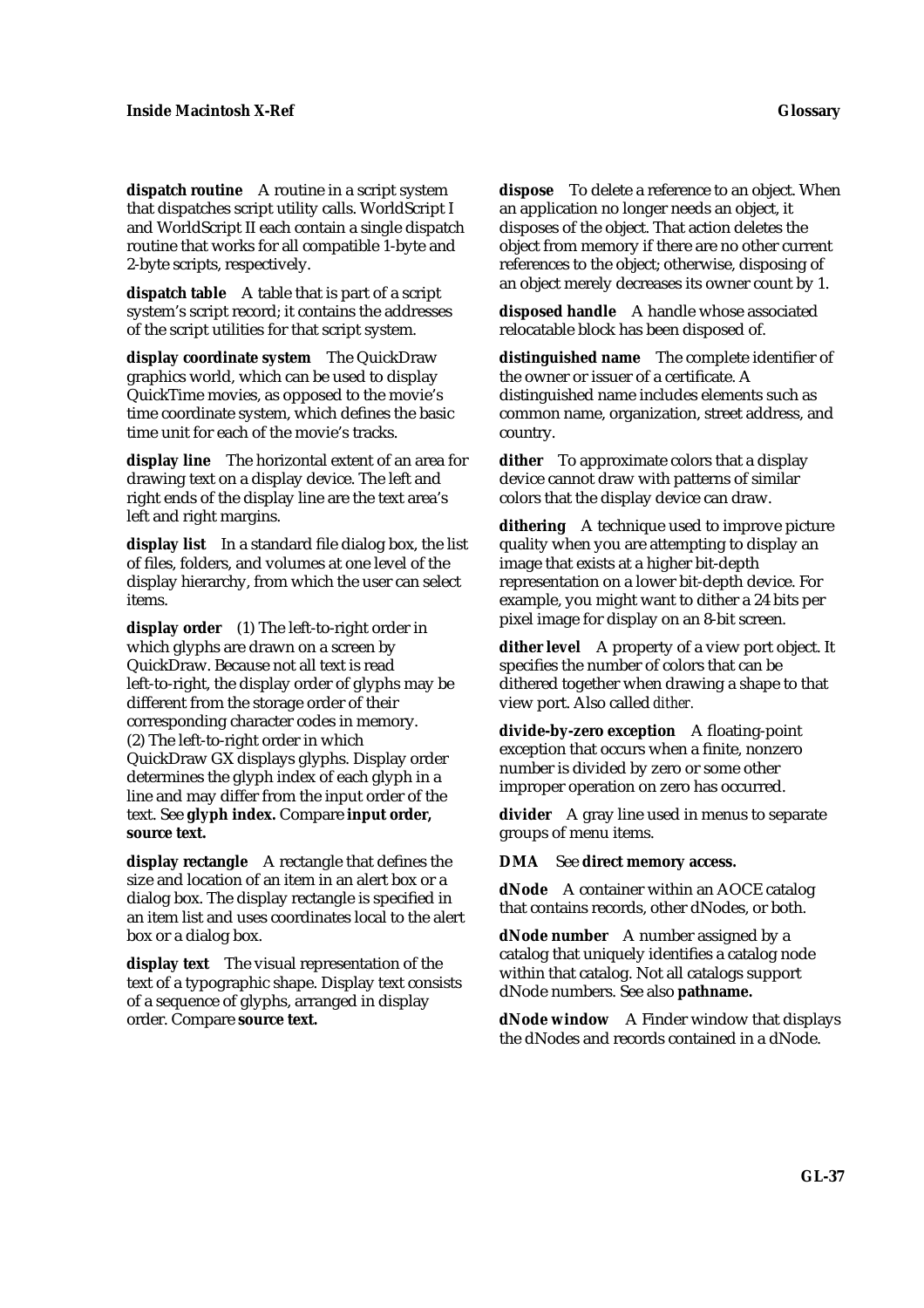**document** (1) A file that a user can create and edit. A document is usually associated with a single application, which the user expects to be able to open by double-clicking the document's icon in the Finder. (2) Any collection of information that is displayed in a document window.

**document record** An application-defined data structure that contains information about the window, any controls in the window (such as scroll bars), and the file (if any) whose contents are displayed in the window.

**document window** A window in which the user enters text, draws graphics, or otherwise enters or manipulates data.

**dominant direction** The direction in which successive groups of glyphs are read. Dominant direction is independent of glyph direction. See also **glyph direction, line direction.**

**dot color** The color of the dots of a halftone.

**dot type** The shape of dot employed in a halftone pattern, such as round, line, or triangle.

**double buffering** A technique used by the Sound Manager to manage a play from disk. When using this technique, the Sound Manager plays one buffer of sampled-sound data while filling a second with more data. When the first buffer of sound finishes playing, the Sound Manager plays the data in the second buffer while filling the first with more data. See also **play from disk, sampled-sound data**.

**double-click time** The greatest interval between a mouse-up and mouse-down event that would qualify two mouse clicks as a double-click.

**double-double format** A 128-bit application data format made up of two double-format numbers. It has the same range as the double format but much greater precision.

**double format** A 64-bit application data format for storing floating-point values of up to 15- or 16-decimal digit precision.

**double indirection** The means by which the Memory Manager or an application accesses the data associated with a handle variable.

**double page fault** A page fault that occurs while the Virtual Memory Manager is handling another page fault. See also **page fault.**

**dpi** Dots per inch in the *x* and *y* directions; used to measure the resolution of a screen or printer. The higher the value, the finer the detail of the image. See also **resolution.**

**draft-quality printing** The method by which printer drivers convert into drawing operations calls only to QuickDraw's text-drawing routines. The printer driver sends these routines directly to the printer instead of using deferred printing to capture the entire image for a page in a spool file. Draft-quality printing, which is supported on the ImageWriter printer driver, produces quick, low-quality drafts of text documents that are printed straight down the page, from top to bottom and left to right. Compare **enhanced draft-quality printing.**

**drag region** The area occupied by a window's title bar, except for the close box and zoom box. The user can move a window on the desktop by dragging the drag region.

**drawing error** A QuickDraw GX error indicating why your shape did not draw successfully. The GXGetShapeDrawError function posts such a single error.

**drawing process sequence** The sequence in which QuickDraw processes objects: shape, style, ink, transform, view port, and view device.

**drift** To deviate or vary from scheduled execution.

**drift-free** Executed precisely as scheduled, without drifting.

**drive queue** A list of all volumes connected to the computer.

**driver** See **device driver.**

**driver reference number** A number that identifies each installed device driver. It is the one's complement of the driver's unit number.

**drop capital** A large uppercase letter that drops below the main line of text for aesthetic reasons.

**drop-in** See **application extension.**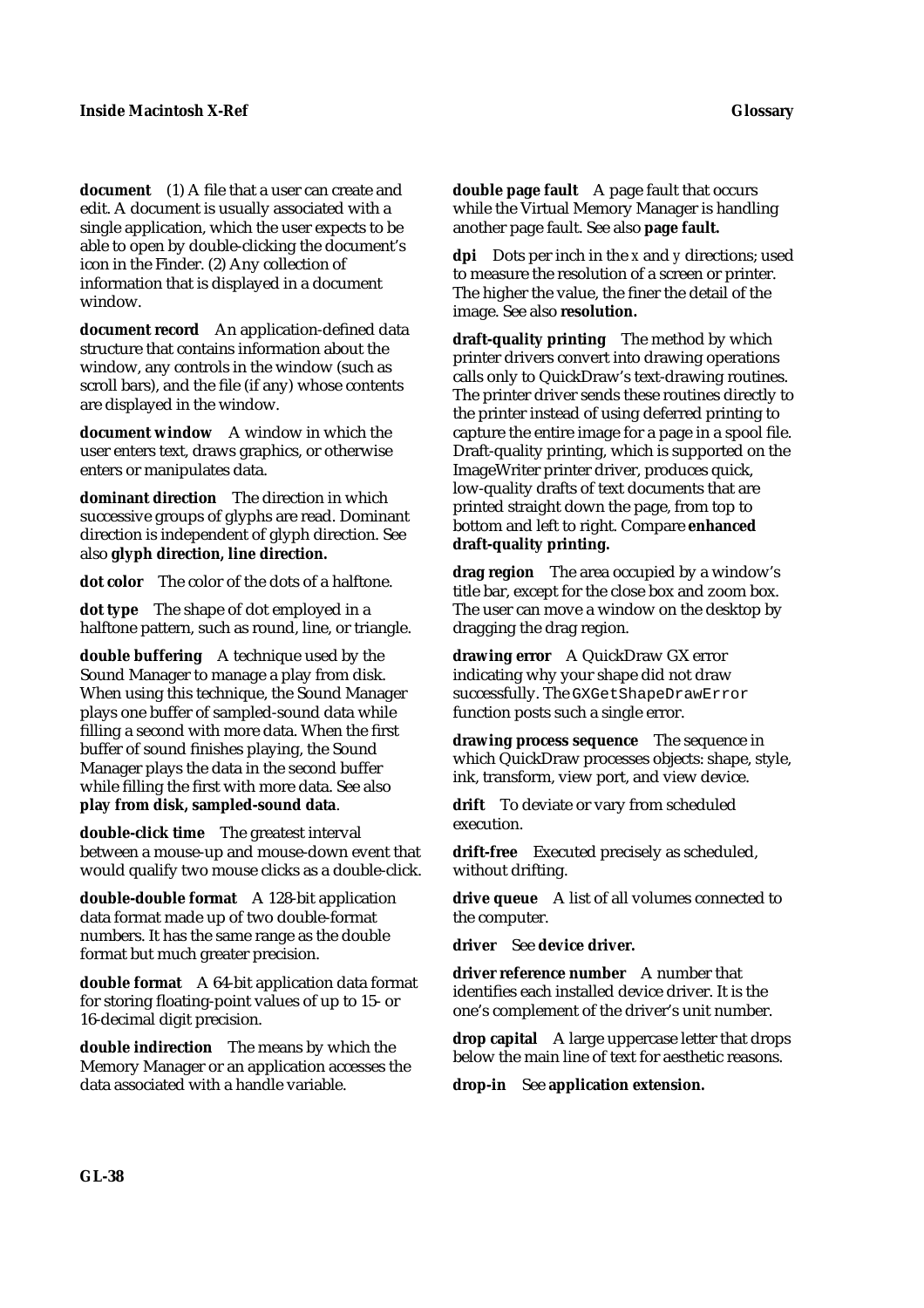**drop-launch** To drag a document's icon onto an application's icon, thereby opening the document.

**drop-sample conversion** A form of sample rate conversion that uses an existing sample as an interpolated sample point. Compare **linear interpolation.**

**DSAP** See **destination service access point.**

**DSP** See **digital signal processor.**

**DTE** See **data terminal equipment.**

**dual caret** A high caret and a low caret, each measuring half the line's height. The dual caret appears only when the text insertion point is at the boundary between two direction runs in a line of text. The high (primary) caret is displayed at the primary caret position, corresponding to the character offset in the direction run that corresponds to the system direction. The low (secondary) caret is displayed at the secondary caret position, corresponding to the character offset in the direction run that is counter to the system direction. When the caret position is unambiguous (not on a direction boundary), the primary and secondary carets are at the same position, so the user sees one caret. Also called *split caret.* Compare **left-to-right caret, right-to-left caret, single caret.**

**duplicating** As used by AOCE utility routines: the process of copying the pointers to data structures and not the actual data structures themselves. Compare **copying.**

**duration** A time interval. Durations are time values that are interpreted as spans of time, rather than as points in time.

**dynamically assigned socket** One of two classes of sockets that DDP maintains. When an application opens a socket without specifying a number within the range of statically assigned sockets, DDP dynamically assigns the application a socket from a pool of available sockets. See also **statically assigned socket.**

**dynamically linked library** See **import library.**

**dynamic bus sizing** The ability of certain members of the 680x0 family of microprocessors to allow I/O devices with 8-bit and 16-bit data paths to work with the processor's 32-bit data bus. **dynamic highlighting** The process of continually drawing and redrawing the highlighted area as the user moves the cursor through the text while holding down the mouse button.

**dynamic window** A window that can change its title or reposition any of the objects within its content area.

**EASC** See **Enhanced Apple Sound Chip.**

**echoer socket** On every node, the statically assigned DDP socket, socket number 4, that AEP uses to receive packets sent from other nodes over DDP and echo those packets back to the sending node. See also **AEP Echoer, AppleTalk Echo Protocol.**

**Echo Reply packet** A packet sent from the AEP Echoer to the originator of the Echo Request packet. Whenever the AEP Echoer receives an Echo Request packet, it modifies the function field, which is the first byte in the packet's data portion, setting it to a value of 2 to indicate that the packet is now a reply packet, then it calls DDP to send a copy of the packet back to the socket from which it originated. See also **Echo Request Packet.**

**Echo Request packet** A packet send to the AEP Echoer from a DDP client. The first byte of the data portion of the packet serves as a function field. When this byte is set to 1, the packet is an Echo Request packet. When the AEP Echoer receives an Echo Request packet, it modifies the function field to now identify the packet as an Echo Reply packet. Then the AEP Echoer calls DDP to send a copy of the packet back to the socket from which it originated. See also **Echo Reply packet.**

**edge** A line or curve that makes up part of a shape contour.

**edge offset** A byte offset into the source text of a layout shape that specifies a position *between* byte values. Edge offsets in source text are related to caret positions in display text. Compare **byte offset, caret position.**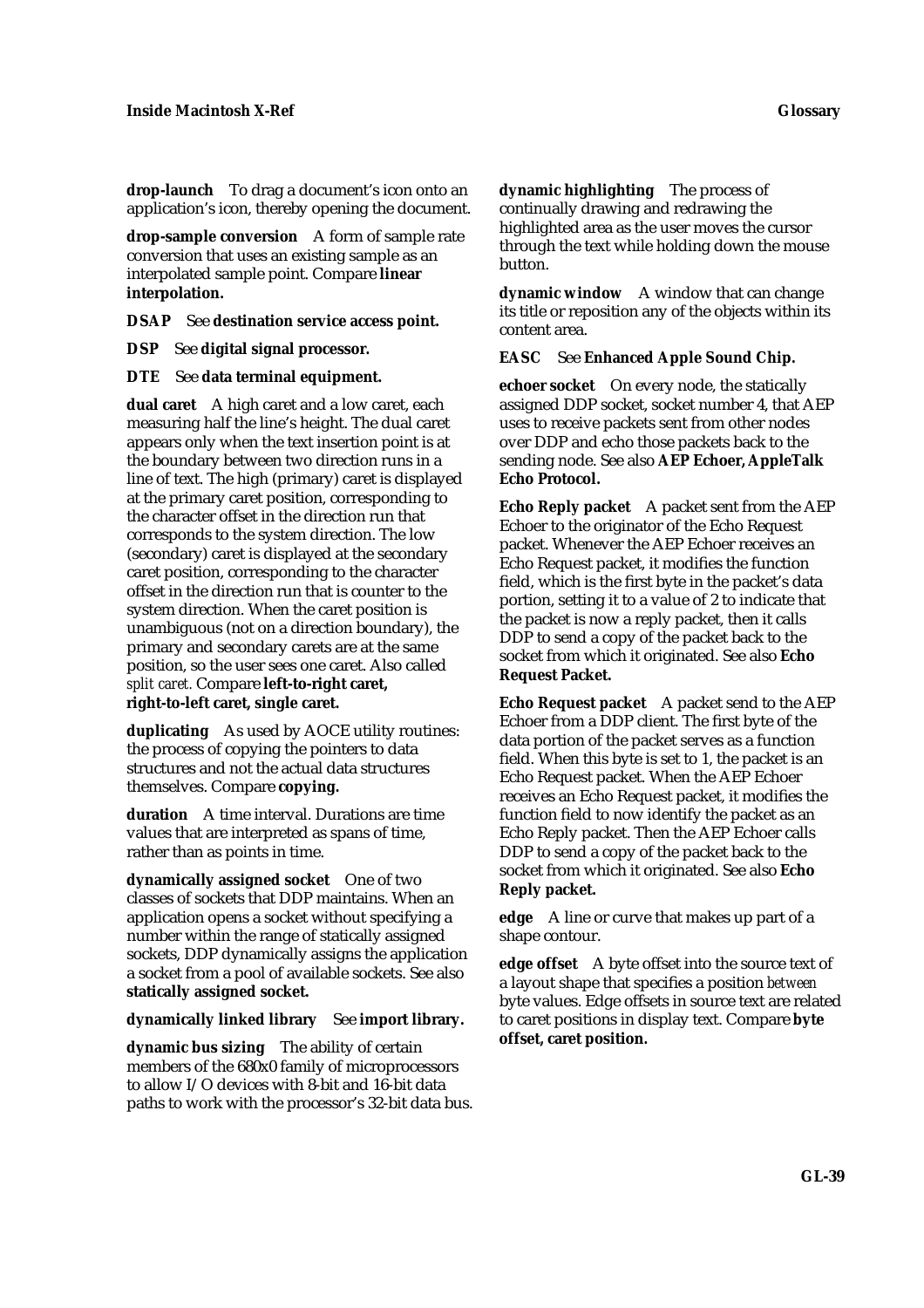**edition** The data written to an edition container by a publisher. A publisher writes data to an edition whenever a user saves a document that contains a publisher, and subscribers in other documents may read the data from the edition whenever it is updated. See also **publisher, subscriber.**

**edition container** A file that holds edition data, represented on the desktop by an edition icon. An edition container obtains its data from a publisher within a document. See also **edition, publisher.**

**Edition Manager** The collection of routines that allows applications to automate copy and paste operations between applications, so that data can be shared dynamically.

**edit state** Information defining the current state of a movie or track with respect to an edit session. The Movie Toolbox uses edit states to support its undo facilities.

**eight-color system** The eight predefined colors provided by basic QuickDraw for display on color screens and color printers.

### **ELAP** See **EtherTalk Link-Access Protocol.**

**element** An Apple event object contained by another Apple event object specified as the element's container. An Apple event object can contain many elements of the same element class, whereas an Apple event object can have only one of each of its properties. See also **Apple event object, container, element classes, property.**

**element classes** In the *Apple Event Registry: Standard Suites,* a list of the object classes for the elements that an Apple event object of a given object class can contain. See also **Apple event object, object class.**

**embedded speech command** In a buffer of input text, a sequence of characters enclosed by command delimiters that provides instructions to a speech synthesizer.

**empty handle** A handle whose master pointer has the value NIL (possibly indicating that the underlying relocatable block has been purged).

**empty shape** A type of QuickDraw GX shape. Empty shapes have no geometry, are contained by every other shape, and do not appear when drawn.

**emulated application** An application whose executable code is not in the instruction set architecture of the CPU. An emulated application relies on an emulator to translate its code into that instruction set. See also **680x0 application.**

**emulation** The process by which a microprocessor is able to execute code in an instruction set different from its native instruction set. See also **68LC040 Emulator.**

**emulation environment** The 680x0-compatible environment on PowerPC processor-based Macintosh computers provided by the 68LC040 Emulator and the Mixed Mode Manager.

#### **emulator** See **68LC040 Emulator.**

**enable** To make a script system available. The Script Manager and the script extensions enable only those script systems that have a required set of resources and fonts. Compare **install, initialize.**

**enabled item** In an alert box or a dialog box, an item for which the Dialog Manager reports user events. For example, the Dialog Manager reports clicks in an enabled OK button.

**enclosure** A file or folder sent along with a letter, like an attachment to a conventional hard-copy letter. See also **content enclosure, regular enclosure.**

**encoding** A style object property. It is the type of character encoding used to represent the text of a shape, as well as its script and language.

**encoding/rendering resource** An international resource of type 'itl5'. The encoding/ rendering resource specifies character encoding or rendering information for a particular script system. The encoding/rendering resource is optional and has different formats in 1-byte and 2-byte script systems.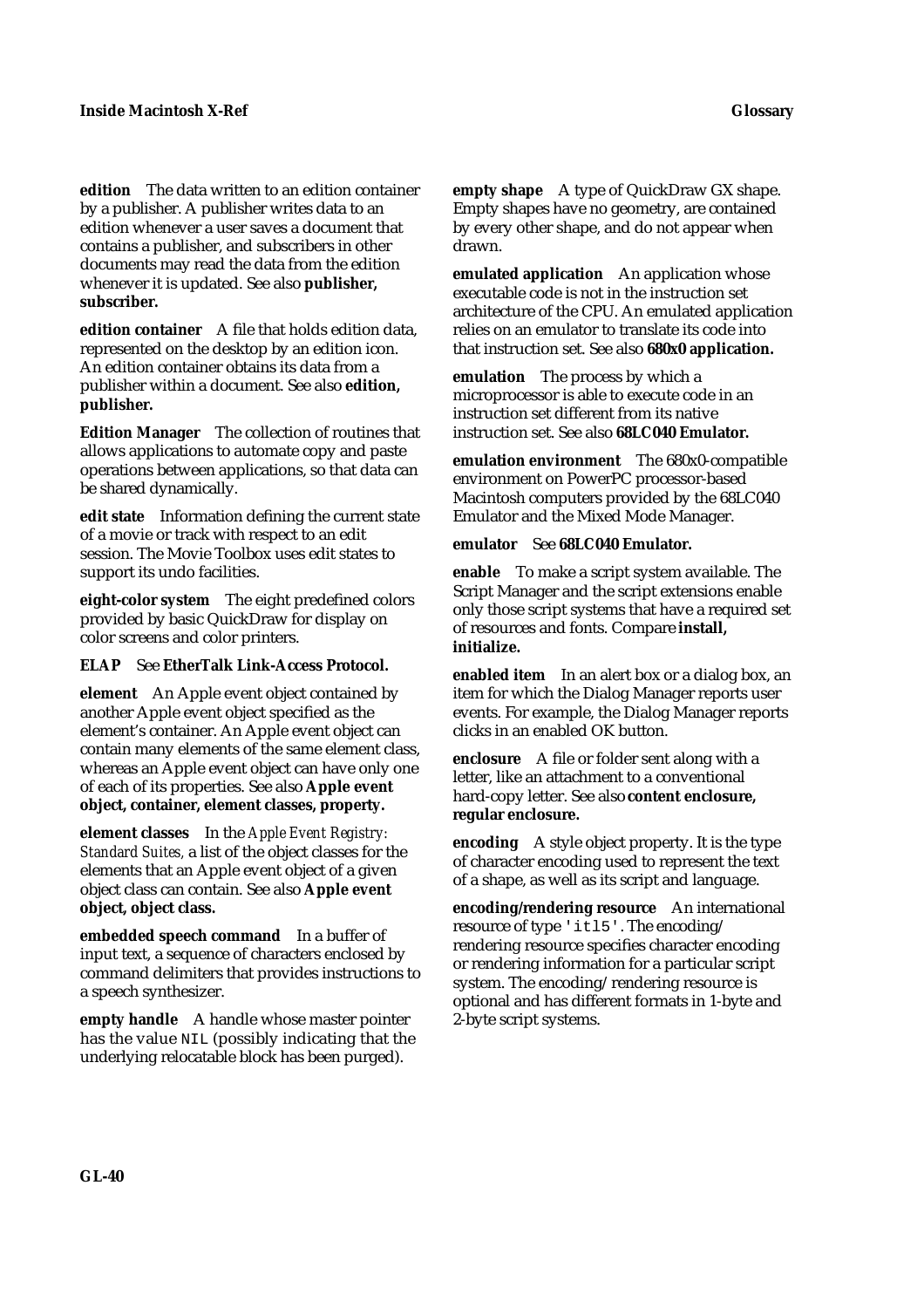**encrypt** To hide data by putting it into a scrambled (illegible) state, in such a way that its original state can be restored later. In most cryptographic systems, encryption is performed by mathematically manipulating the data with a large number called a *key*.

**encrypted digest** See **digital signature.**

**encryption** The process of encoding data based on an algorithm that makes the data unreadable by anyone other than the intended recipient.

**encryption key** See **key.**

**ending prosody** The rhythm, modulation, and stress patterns associated with the end of a sentence of speech.

**end-of-file (EOF)** See **logical end-of-file, physical end-of-file.**

**Enhanced Apple Sound Chip (EASC)** A modified Apple Sound Chip that generates stereo sound using pulse-code modulation. Compare **Apple Sound Chip.**

**enhanced draft-quality printing** The method by which some printer drivers print bitmaps, pixel maps, and text without writing to or reading from a spool file. The ImageWriter printer driver, for example, supports enhanced draft-quality printing. Compare **deferred printing, draft-quality printing.**

**enhanced Sound Manager** Any version of the Sound Manager greater than 2.0.

**entity name** A name that is associated with a network entity to register that entity with NBP. An entity name consists of three fields: object, type, and zone.

**entry** See **dictionary entry.**

**environmental access switch** A switch, recommended in the FPCE technical report, that specifies whether a program accesses the rounding direction modes and exception flags.

**environmental controls** The rounding direction modes and the exception flags.

**environmental selector** A Gestalt selector code, used with the Gestalt function, that returns information about the operating environment that can be used by an application to guide its actions. Compare **informational selector.**

# **EOF** See **logical end-of-file, physical end-of-file.**

**epilog** A standard piece of code at the end of a routine that restores any nonvolatile registers saved by the routine's prolog, tears down the routine's stack frame, and returns to the caller. See also **prolog.**

**erase** To draw both the outline of a shape and its interior with the background pattern for the current graphics port. The background pattern is typically solid white on a black-and-white screen or a solid background color on a color screen. Making the shape blend into the background pattern of the graphics port effectively erases the shape.

**error** A single descriptive phrase that is posted by QuickDraw GX whenever an application is unable to execute. Execution is terminated at the nonexecutable function. Each error message is assigned a unique number in the range –27999 through –27000. Errors are posted in both the debugging and non-debugging versions of QuickDraw GX.

**error callback function** An object callback function that gives the Apple Event Manager an address. The Apple Event Manager writes to this address the descriptor record it is currently working with if an error occurs during the resolution of an object specifier record. See also **object callback function.**

**error callback procedure** An

application-defined procedure that is executed whenever the Speech Manager encounters an error in an embedded speech command in a buffer of input text.

**error diffusion** A process of dithering for bitmaps in which the error (the difference between the computed color of a given pixel and the nearest color available on the view device) is passed to adjacent pixels.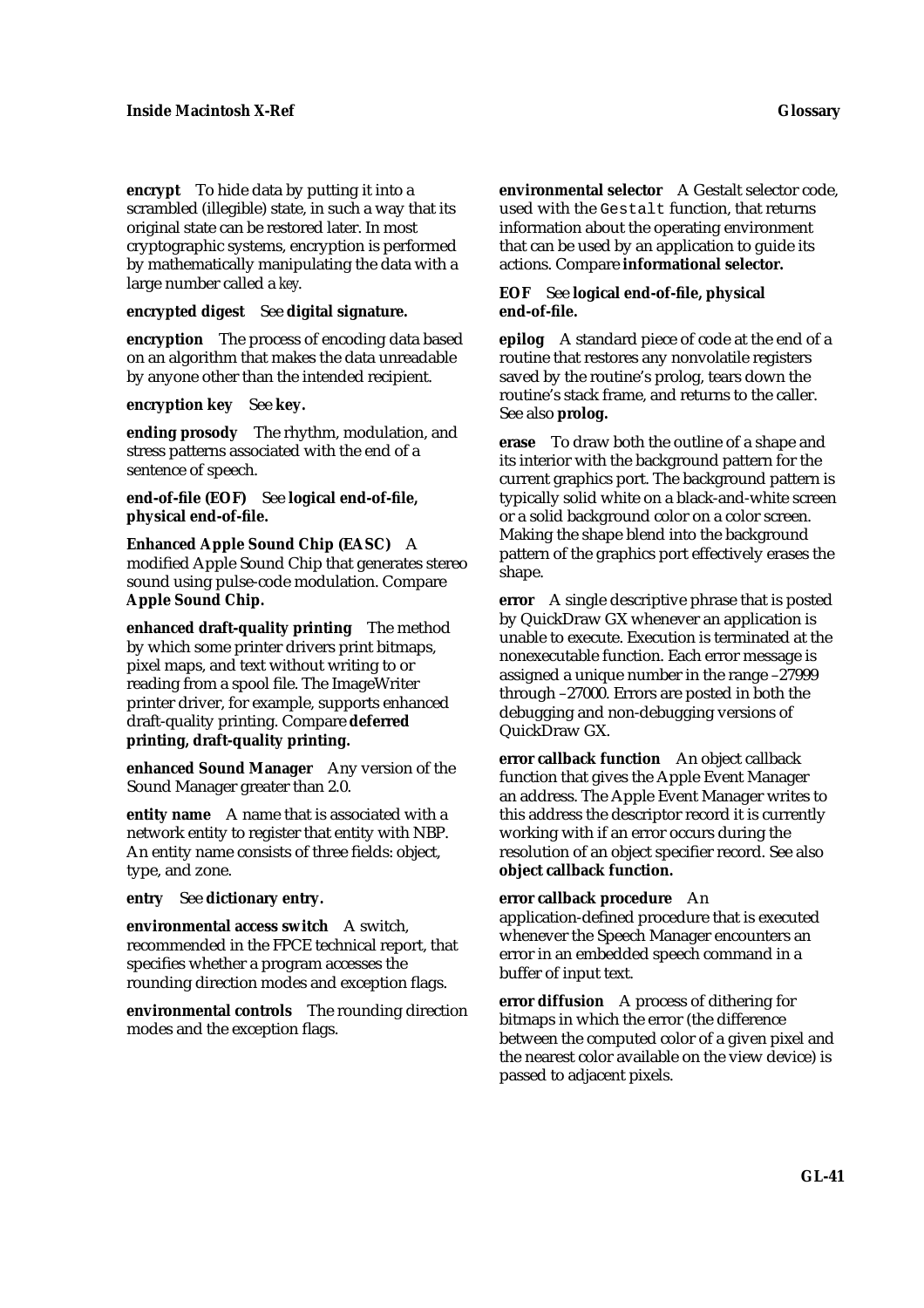**Ethernet Phase 1 packets** The original style of Ethernet packet as defined by the IEEE 802.3 protocol. If the value of the last 2 bytes in the packet header is greater than 1500, the packet is an Ethernet Phase 1 packet.

**Ethernet Phase 2 packets** The style of Ethernet packet defined by the IEEE 802.2 protocol. If the value of the last 2 bytes in the header is less than or equal to 1500, the packet is an Ethernet Phase 2 packet.

**EtherTalk** The data link that allows an AppleTalk network to be connected by Ethernet cables.

**EtherTalk Link-Access Protocol (ELAP)** The AppleTalk link-access protocol used in an EtherTalk network. ELAP is built on top of the standard Ethernet data-link layer.

**evaluation format** The data format used to evaluate the result of an expression. The evaluation format must be at least as wide as the expression's semantic type. (It may be the same as the semantic type.)

**even-odd fill** A shape fill that follows the even-odd rule. Same as *solid fill.*

**even-odd rule** A rule used when drawing filled shapes to determine which areas are filled. The even-odd rule does not fill areas which lie under overlapping contours. Compare **winding-number rule.**

**event** The means by which the Event Manager communicates information about user actions, changes in the processing status of the application, and other occurrences that require a response from the application.

**event class** An attribute that identifies a group of related Apple events. The event class appears in the message field of the Apple event's event record. The event class and the event ID identify the action an Apple event performs. See also **Apple event attribute, event ID.**

**event-driven programming** A way of structuring an application so that it is guided by events reporting a user's actions and other occurrences in the computer.

**event filter function** An application-defined routine that supplements the Dialog Manager's ability to handle events—for example, an event filter function can test for disk-inserted events and can allow background applications to receive update events.

**event ID** An attribute that identifies a particular Apple event within a group of related Apple events. The event ID appears in the where field of the Apple event's event record. The event ID and the event class identify the action an Apple event performs. See also **Apple event attribute, event class.**

**event loop** A section of code that repetitively retrieves events from the Event Manager and dispatches to the appropriate event-handler.

**Event Manager** The collection of routines that an application can use to receive information about actions performed by the user, to receive notice of changes in the processing status of the application, and to communicate with other applications.

**event mask** An integer with one bit position for each event type. You specify an event mask as a parameter to Event Manager routines to specify the event types you want your application to receive, thereby disabling (or "masking out") the events you are not interested in receiving.

**event priority** The order in which an event of a particular type is returned to an application.

**event record** A data structure of type EventRecord that your application uses when retrieving information about an event. The Event Manager returns, in an event record, information about what type of event occurred (a mouse click or keypress, for example) and additional information associated with the event.

**exactly-once (XO) transaction** A type of ATP transaction that ensures that the responder application receives a specific request only once.

**exception** An error or other special condition detected by the microprocessor in the course of program execution. The floating-point exceptions are invalid, underflow, overflow, divide-by-zero, and inexact.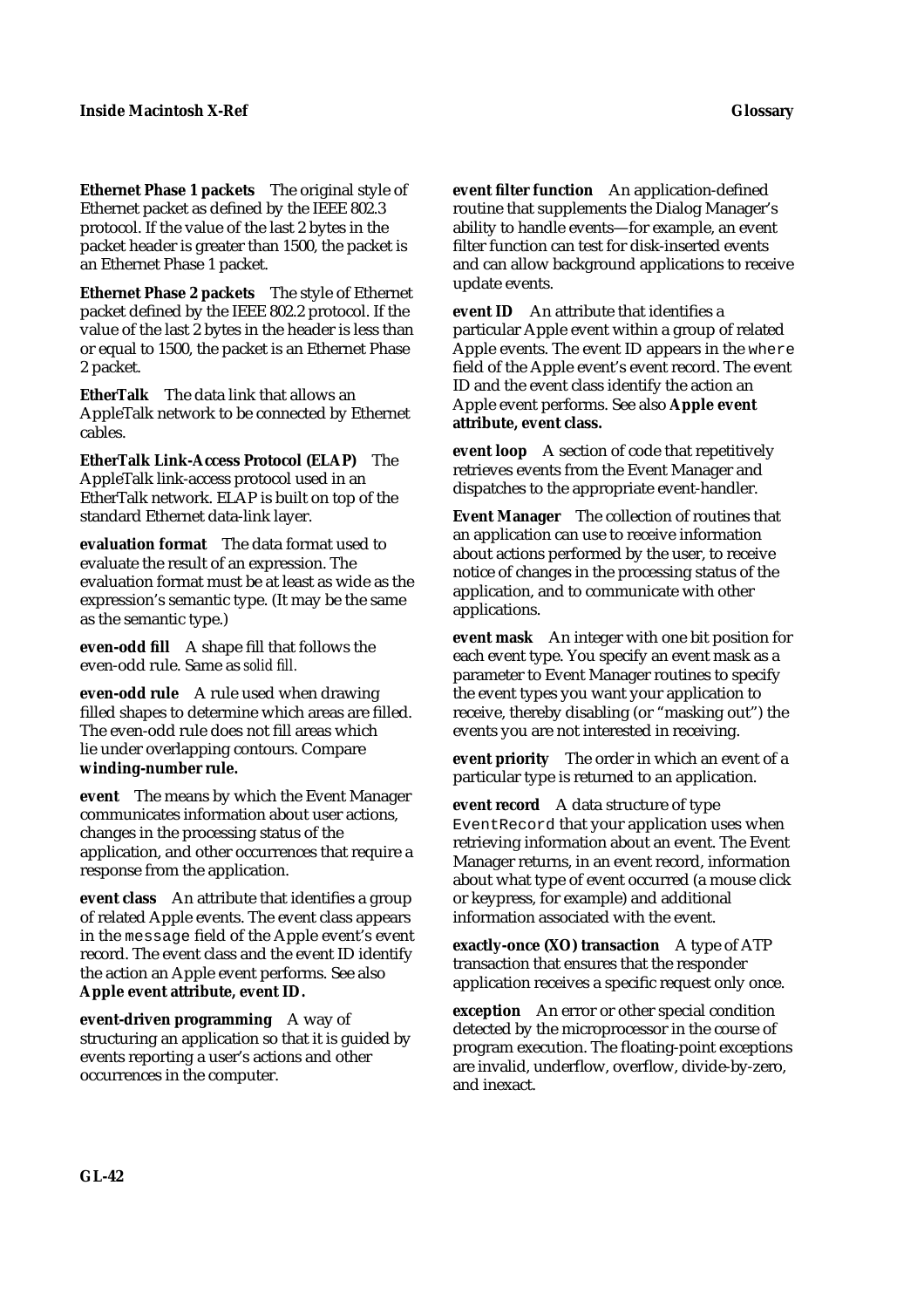**exception code** A constant that indicates which kind of exception has occurred.

**exception flag** Each exception has a flag that can be set, cleared, and tested. It is set when its respective exception occurs and stays set until explicitly cleared.

**exception handler** Any routine invoked automatically by the processor in any of a variety of exceptional circumstances. For example, the trap dispatcher is an exception handler that is called by the processor, to dispatch unimplemented A-line instructions.

**exception information record** A data structure that contains information about an exception, such as the exception kind, the machine state at the time of the exception, and so forth. Defined by the ExceptionInformation data type.

**Exception Manager** The part of the Macintosh system software that handles exceptions that occur during the execution of PowerPC applications or other software.

**exception stack frame** A block of data placed on the stack automatically by the processor when an exception occurs.

**exclude mode** A transfer mode type in which the destination color remains visible only where the source is transparent, and the source color is copied anywhere the destination is transparent.

**exclusive access** The file access permissions that deny other users both read and write access to a file.

**executable resource** Any resource that contains executable code. See also **accelerated resource, private resource.**

**exhaustive search** A search using an algorithm that scans an entire volume to look for possible matches.

**expansion** See **audio expansion.**

**expansion card** A removable printed circuit card that plugs into a connector (slot) in the computer's expansion interface. Macintosh computers can use expansion cards designed for the NuBus expansion interface or for the processor-direct slot expansion interface. Also called *slot cards* or simply *cards.*

**explicit cross-mode call** A call to code that is in a different instruction set architecture from the caller's, caused by the caller explicitly calling the CallUniversalProc function.

**explicit scaling** Scaling performed by the Font Manager when an application specifically asks QuickDraw to change text from a particular size or shape to another. Compare **implicit scaling.**

**explicit translation** The conversion of a file or scrap requiring direct intervention from an application. See also **implicit translation.**

**exponent** The part of a binary floating-point number that indicates the power to which 2 is raised in determining the value of the number. The wider the exponent field in a numeric data format, the greater range the format will handle.

**export** To make a symbol externally visible. Also, a synonym for **exported symbol.**

**exported symbol** A symbol in a fragment that is visible to some other fragments. See also **import library,imported symbol.**

**expression evaluation method** The method by which an evaluation format is determined for an expression.

**extended addressing** A method of addressing that allows an extended network to use a range of network numbers. In principle, extended addressing allows an extended network to have over 16 million (224) nodes. In any specific implementation, the hardware or software might limit the network to fewer nodes.

**Extended Common Object File Format (XCOFF)** A format of executable file generated by some PowerPC compilers. See also **Preferred Executable Format.**

### **extended DDP header** See **long DDP header.**

**extended item list** A resource that extends an item list ('DITL') resource by responding automatically to items when they are manipulated by the user.

**extended network** An AppleTalk network that allows addressing of more than 254 nodes. An extended network can support multiple zones.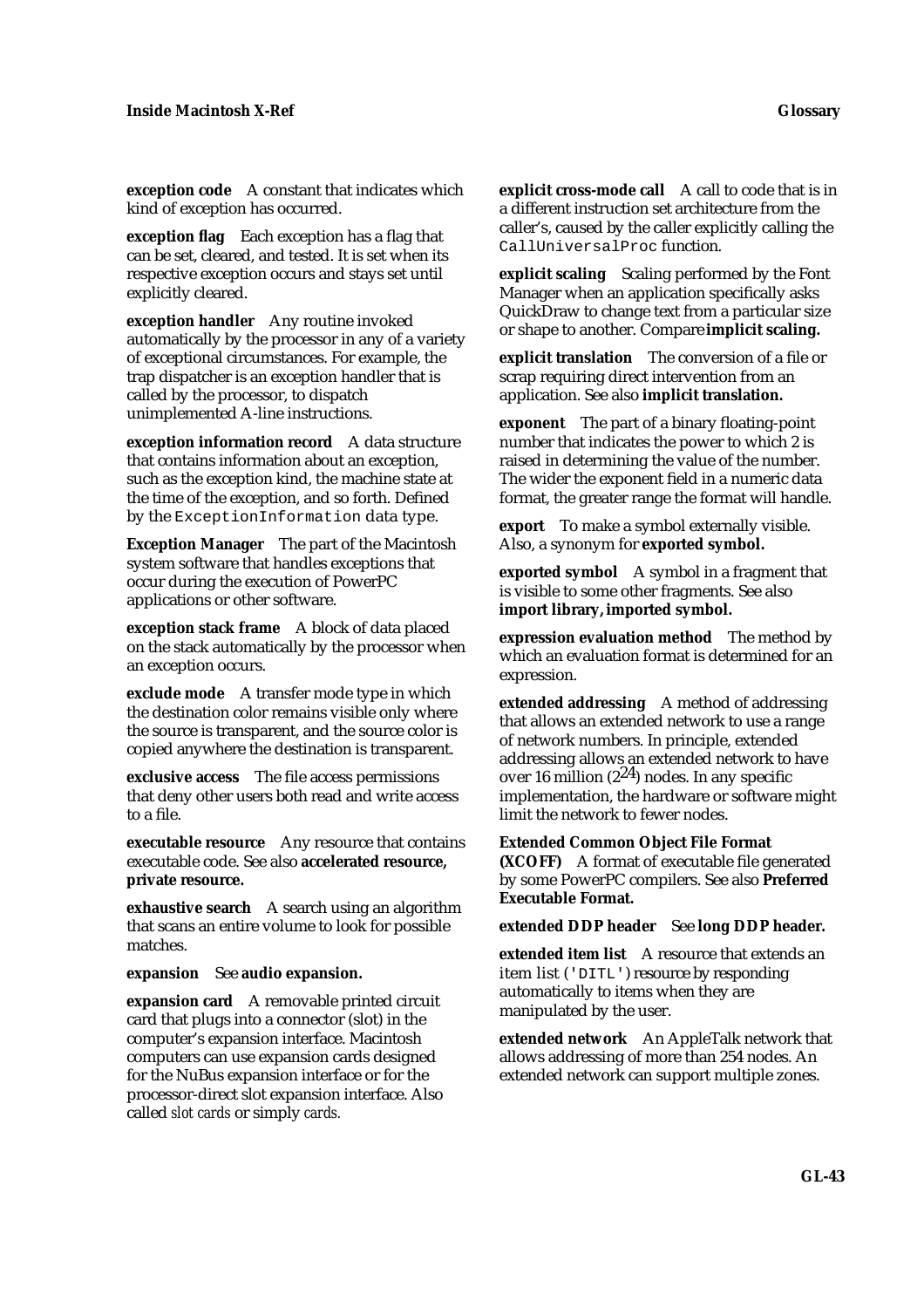**extended parameter RAM** The 236 bytes of parameter RAM that is reserved by the system software.

**extended sound header** A sound header that can describe monophonic and stereo sampled-sound data, but not compressed sound data. Defined by the ExtSoundHeader data type. See also **compressed sound header, sampled sound header.**

**extended version 2 picture format** The format for all pictures created with the OpenCPicture function. Available on all Macintosh computers running System 7, this format allows applications to specify resolutions when creating images.

**extension** (1) An object class that duplicates all the characteristics of an object class of the same name and adds some of its own. Like a word in a dictionary, a single object class ID can have several related definitions. (2) See **application extension, system extension.**

**Extensions folder** A directory located in the System Folder for storing system extension files such as printer and network drivers and files of types 'INIT', 'scri', and 'appe'.

**extension type** A four-character value that identifies a type of messaging system that uses a specific addressing convention; for example, an AppleLink system or an X.400 system.

**extent** A contiguous range of allocation blocks that have been allocated to some file.

**extent data record** A data record that contains three extent descriptors. Extent data records are stored in the leaf nodes of the extents overflow file, in the catalog file, and in the boot blocks.

**extent descriptor** A description of an extent, consisting of the number of the first allocation block of the extent followed by the length of the extent. Defined by the ExtDescriptor data type.

**extents overflow file** A special file containing all extent data records that are not stored elsewhere by the File Manager.

**external catalog** A catalog or database accessible to AOCE-enabled applications through the Catalog Manager API. For a user to have access to an external catalog, the user's AOCE system must include a CSAM for that catalog service.

**external code** Any block of executable code that is not directly contained in an application or other software.

**external messaging system** Any non-AOCE messaging system.

**external reference** A reference to a routine or variable defined in another code segment.

**external service** A service that is not provided automatically with PowerTalk system software and PowerShare servers.

**face layers** A structure that describes part of a text face. Several face layers are combined to form the visual composite of a glyph.

**factoring** Using Apple events to separate the code that controls an application's user interface from the code that responds to the user's manipulation of the interface. In a fully factored application, any significant user actions generate Apple events that a scripting component can record as statements in a compiled script. See also **recordable application.**

**fade mode** A transfer mode type in which the source is blended with the destination, using the relative alpha values as the ratio for the blend.

**fake definition resource** See **stub definition resource.**

fake handle A handle that was not created by the Memory Manager but is passed to some Memory Manager routine.

**fake pointer** A pointer that was not created by the Memory Manager but is passed to some Memory Manager routine.

**fast search** A search that employs an algorithm designed to find the target of an alias record quickly. See also **absolute search.**

**fat** Containing or describing code of multiple instruction sets.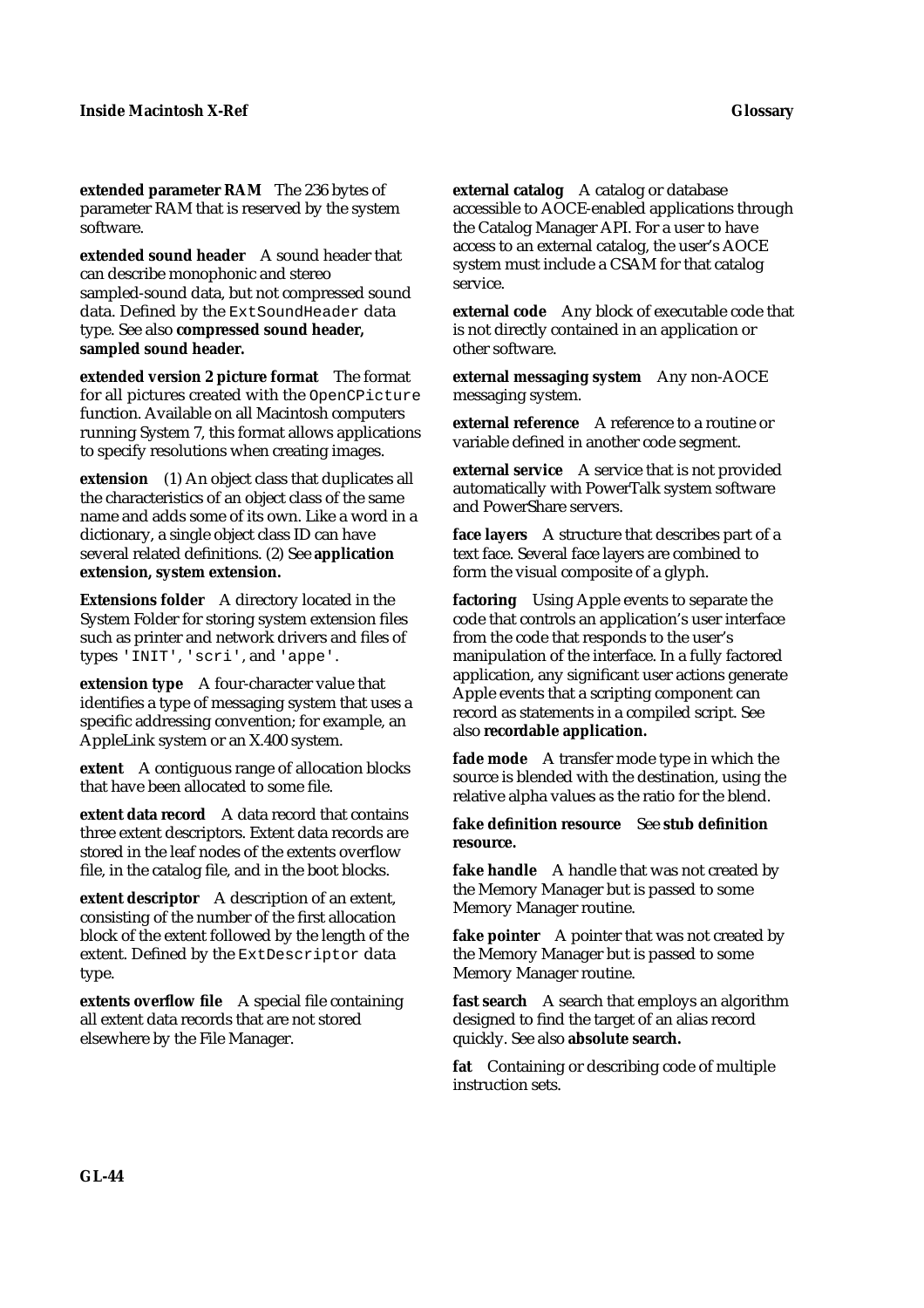**fatal system error** A system error that causes the entire system to crash.

**fat application** An application that contains code of two or more instruction sets. See also **680x0 application, PowerPC application.**

**fat binary** Any piece of executable code (application, code resource, trap, or trap patch) that contains code of multiple instruction sets. See also **fat application, fat patch, fat resource, fat trap.**

**fat patch** A trap patch that contains executable code in two or more instruction sets.

**fat resource** A code-bearing resource that contains executable code in two or more instruction sets. A fat resource begins with a fat routine descriptor.

**fat routine descriptor** A routine descriptor that contains routine records for a routine's code in two or more instruction sets.

**fat trap** A system software routine that is implemented in two or more instruction sets. In general, the Operating System selects the trap implementation that avoids mode switches. See also **split trap.**

**FCB** See **file control block.**

**FDDITalk** The data link that allows an AppleTalk network to be connected by FDDI fiber-optic cables.

**FDDITalk Link-Access Protocol (FLAP)** The AppleTalk link-access protocol used in an FDDITalk network. FLAP is built on top of the standard FDDI data-link layer.

**feature selectors** A means of defining particular font features in a feature type. See also **feature type.**

**feature type** A group of font features in a style object that are applied to each style run based on font defaults. See also **feature selectors.**

**fiber optics** The thin transparent fibers of glass or plastic in which data is transmitted through light pulses.

**FIFO** See **first-in, first-out.**

**file** A named, ordered sequence of bytes stored on a Macintosh volume, divided into a data fork and a resource fork.

**file access permissions** See **file permissions.**

**file and directory registry** A list of files and directories that the Code Fragment Manager should search when looking for import libraries. See also **ROM registry.**

**file control block (FCB)** A fixed-length data structure, contained in the file-control-block buffer, where information about an access path to a file is stored.

**file-control-block buffer** A block in the system heap that contains one file control block for each access path.

**file filter function** An application-defined function that helps determine which files appear in the list of files to open. This list appears in the dialog boxes displayed by the Standard File Package.

**file fork** One of the two parts of a file. See also **data fork, resource fork.**

**file ID** A unique number assigned to a file. The File Manager uses this number to distinguish a file from others on the same volume. See also **catalog node ID.**

**file ID reference** An internal record in the volume's catalog file. This record specifies the filename and parent directory ID of the file with a given file ID.

**file ID thread record** See **file ID reference.**

file I/O queue A queue containing parameter blocks for all I/O requests to the File Manager.

**File Manager** The part of the Macintosh Operating System that manages the organization, reading, and writing of data located on physical data storage devices such as disk drives.

**file mapping** The process of using a file's data fork as the virtual memory paging file.

**file mark** A marker the File Manager uses to keep track of its place in a file during a read or write operation. The file mark specifies the position of the next byte that will be read or written.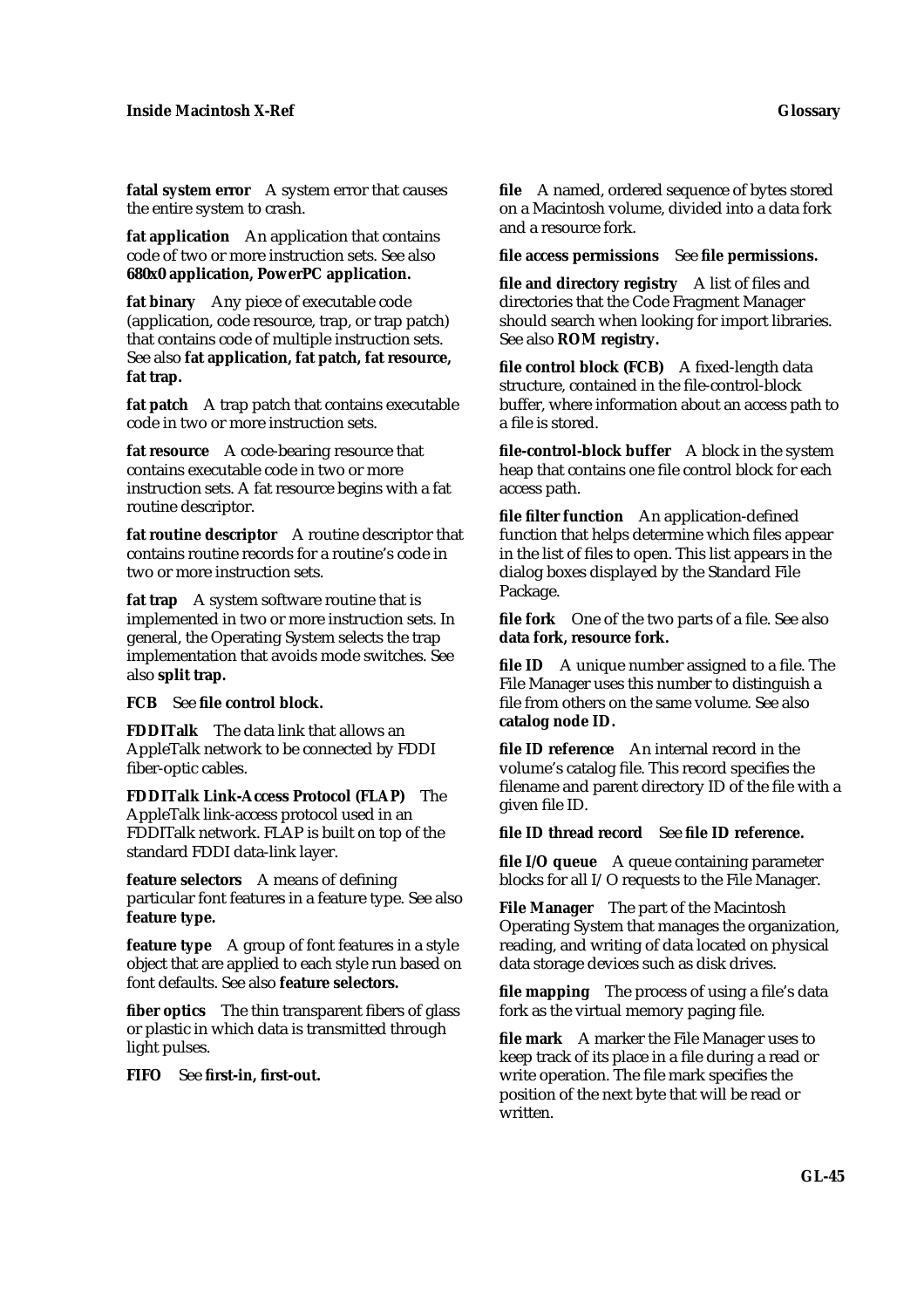**filename** A sequence of up to 31 printing characters, excluding colons, that identifies a file.

**file permissions** A set of conventions for controlling access to a file. A file's permissions consist of access modes and deny modes.

**file reference number** A number (greater than 0) that is returned to your application when it opens a fork of a file using File Manager routines; each file reference number corresponds to a unique access path.

**file server** A computer running software that provides network users with access to shared disks or other mass-storage devices.

**file system** A method of organizing files and directories on a volume.

**file system specification** A record that identifies a stored file or directory by volume reference number, parent directory ID, and name. Defined by the FSSpec data type.

**file translation list** A list of source and destination file types among which a file translation system can translate. Defined by the FileTranslationList data type.

**file translation system** A translation system that can recognize and translate files from one format to another.

**file type template** An AOCE template that extends the list of file types that may contain an AOCE template. During system startup, the Catalogs Extension searches for AOCE templates in files whose types are on the list.

**file type specification** A way of specifying the catalog type and translation file type of a file, as well as other information about translating the file. Defined by the FileTypeSpec data type.

**fill** (1) To draw both the outline of a shape and its interior with any pattern you specify. The procedure transfers the pattern with the patCopy pattern mode, which directly copies your requested pattern into the shape. (2) See **shape fill.**

**filter** See **translator.**

**Finder** A Macintosh application that works with the system software to keep track of files and manage the user's desktop display.

**Finder Interface** A set of routines, data structures, and resources that you can use to coordinate your application with the Finder.

Finder sound file A file of file type 'sfil' containing a sound resource. If a user opens a Finder sound file, the Finder plays the sound resource contained within it. See also **sound file, sound resource.**

**firmware** Programs or data permanently stored in ROM.

**first-in, first-out (FIFO)** Characteristic of a queue in which the first item put into the queue becomes the first item to be taken out of it. Compare **last-in, first-out.**

**fixed-frequency** Of constant frequency.

**fixed input** In inline input, text that has already been converted from phonetic to ideographic representation, and thus can be removed from the active input area. Usually, the text service component continually gets rid of fixed input. In certain situations, a client application may need to explicitly fix input, if for example it must suspend input in progress.

**Fixed number** A 32-bit signed integer with 16 bits to the left and 16 bits to the right of the binary decimal point. A fixed-point number with a bias of 16. Fixed numbers range from –32,768 to nearly +32,768. The Fixed number for 1.0 is 0x0001000.

**fixed point** A point that uses fixed-point numbers to represent its coordinates. The Movie Toolbox uses fixed points to provide greater display precision for graphical and image data.

**fixed-point number** A signed 16-bit, 32-bit, or 64-bit quantity containing an integer part in the high-order word and a fractional part in the loworder word. Integers are interpreted as real numbers by the use of bias to define where the decimal point is located. Numbers having the gxColorValue, short, long, fixed, fract, and wide number formats are fixed point numbers. See also **bias**, **fract number, gxColorValue, longnumber, shortnumber, wide number**.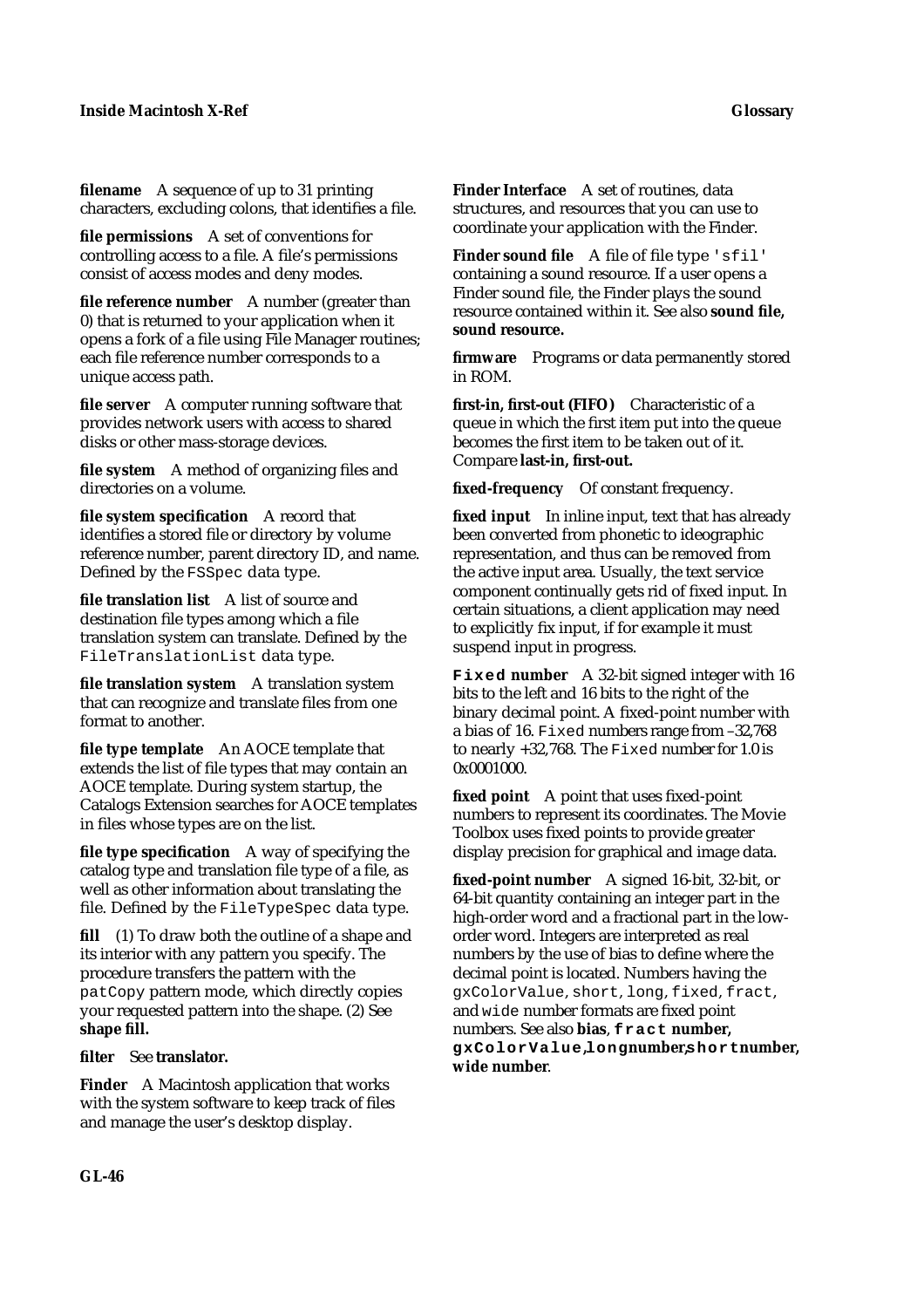**fixed rectangle** A rectangle that uses fixed points to represent its vertices. The Movie Toolbox uses fixed rectangles to provide greater display precision.

fixed token A token associated with a single, invariant set of characters. The token tokenPeriod is a fixed token; it represents a period (.). The token tokenNumeric is not fixed; it could represent any number.

**fixed-width font** A font whose characters all have the same width. Compare **proportional font.**

**flagship name** A personalized name that users can enter to identify their nodes when they are connected to an AppleTalk network. The flagship name is different from the Chooser name that a node uses for server-connection identification.

**Flagship Naming Service** A feature that allows users to specify a flagship name to identify their nodes when the node is connected to an AppleTalk network.

# **FLAP** See **FDDITalk Link-Access Protocol.**

**flat font list** A list that QuickDraw GX creates when you flatten a shape that contains fonts. This list specifies which fonts were used in a shape, which glyphs were used in a font, or both.

**flatten** To convert the private, object-based description of an object or set of objects into a public-format data stream suitable for file or clipboard storage. Used when saving a print job. Compare **unflatten.** See also **stream format.**

**flattening** The process of copying all of the original data referred to by reference in QuickTime tracks into a QuickTime movie file. This can also be called *resolving references*. Flattening is used to bring in all of the data that may be referred to from multiple files after QuickTime editing is complete. It makes a QuickTime movie stand-alone—that is, it can be played on any system without requiring any additional QuickTime movie files or tracks, even if the original file referenced hundreds of files. The flattening operation is essential if QuickTime movies are to be used with CD/ROM discs.

**floating input window** A floating window used for text entry by an input method.

**floating-point operation** An operation that is performed on numbers in floating-point formats. The IEEE standard requires that a numerics environment support addition, subtraction, multiplication, division, square root, remainder, and round-to-integer as the basic floating-point arithmetic operations.

**Floating-Point Status and Control Register (FPSCR)** A 32-bit PowerPC register used to store the floating-point environment.

**floating window** A window that is similar to a standard Window Manager window except that it occupies a special layer so that it always remains in front of any application windows.

**floating window service** A service, managed by the Text Services Manager and the Process Manager, that provides floating windows for text service components.

**flush** (1) To write data from a cache in memory to a volume. (2) To write data or instructions from a cache in the microprocessor to RAM.

**Flush** An ADB command to a device that forces it to remove any existing user-input data from the appropriate device register. See also **Listen, SendReset, Talk.**

**flush-to-zero system** A system that excludes denormalized numbers. Results smaller than the smallest normalized number are rounded to zero.

**focus box** See **focus rectangle.**

**focus rectangle** A heavy border around a panel or around the content portion of a window. This border indicates to the user that the area it encloses is active and that any subsequent key-down event pertains to that portion of the window. Also called *focus box*.

**folder** A directory. See **directory.**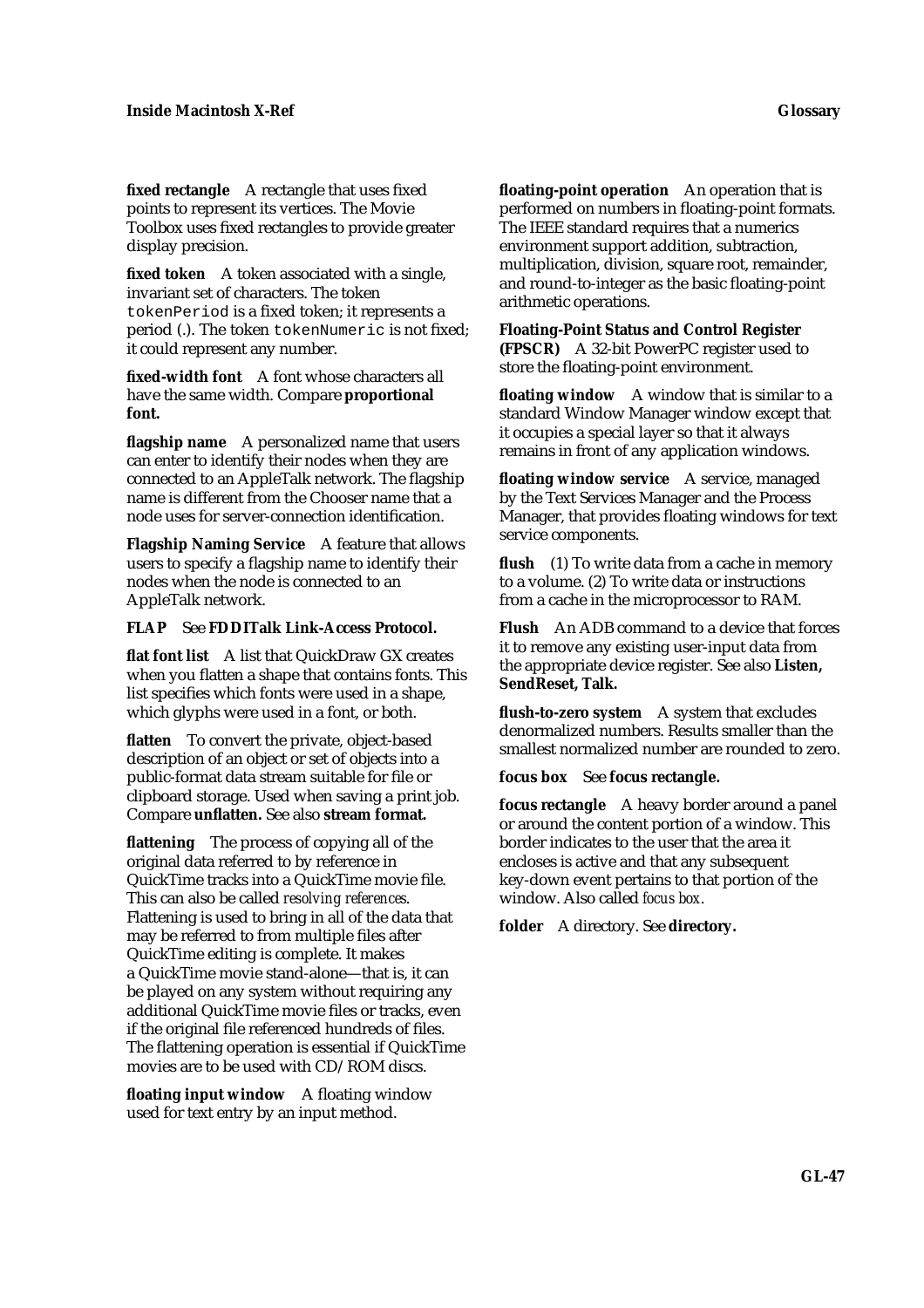**font** (1) For bitmapped fonts, a complete set of glyphs in one typeface, size, and style. (2) For outline fonts, a complete set of glyphs in one typeface and style. A font also has a table that associates those glyphs with their equivalent character codes. (3) A style object property. It is the reference to the font to use in drawing the text of a shape. (4) A collection of glyphs that usually have some element of design consistency such as the shapes of the counters, the design of the stem, stroke thickness, or the use of serifs.

**font attributes** A group of flags that modify the behavior or identity of a font.

**font characterization table** A table of parameters in a device driver that specifies how best to adapt fonts to that device.

**font descriptors** The identifiable characteristics of each font object within a family, such as weight, width, italic slant, and optical point size.

**font embedding** The technique of storing a font object's binary data in a document so that the text in the document always displays the correct font.

**font family** A complete set of fonts for one typeface including all available styles and sizes of the glyphs in that typeface. A font family may include both bitmapped and outline fonts. Font families are defined by resources of type 'FOND'.

**font-family ID** The number that identifies the resource file (of type 'FOND') that specifies the font family. Every font family has a unique font-family ID, in a range of values that determines the script system to which the font family belongs.

**font features** The set of typographic and layout capabilities that create a specific appearance for a layout shape.

**font force flag** A Script Manager variable that forces text whose font has an ID in the range of the Roman script system to be interpreted as belonging to the system script instead.

**font height** The vertical distance from a font's ascent line to its descent line.

**font ID** (1) A font-family ID. (2) A number that identifies the resource file of a particular individual font, of type 'FONT', 'nfnt', or 'sfnt'.

**font instance** A setting identified by the font's designer that matches specific values along the available variation axes and gives those values a name.

**font layout** (1) The mapping of character codes to the glyphs of one typeface. (2) The mapping of glyph indexes to the glyphs of one typeface.

**font management error** A QuickDraw GX error that involves the storage, attributes, or parameter of a font.

**Font Manager** The part of the Toolbox that supports the use of various fonts for QuickDraw when it draws text.

**font name** (1) The name, such as Geneva or Kyoto, given to a font family to distinguish it from other font families. (2) A set of specific information in a font object about a font, such as its family name, style, copyright date, version, and manufacturer. Some font names are used to build menus in an application, whereas other names are used to identify the font uniquely.

**font number** See **font ID.**

**font object** An object type that hides the complexity of font data from your application.

**font rectangle** The smallest rectangle enclosing all the glyphs in a font if the images are all superimposed over the same glyph origin.

**font run** A sequence of text that is contiguous in memory and in which all characters are in the same font.

**font scaler error** A QuickDraw GX error that involves the conversion of a glyph outline to a bitmap.

**font scaler warning** A QuickDraw GX warning that involves the conversion of a glyph outline to a bitmap.

**font scaling** The process of changing a glyph from one size or shape to another. The Font Manager can scale bitmapped and outline fonts by changing both sizes and shapes of glyphs.

**font scaling factors** Ratios that indicate how the Font Manager should scale a glyph in the vertical and horizontal directions.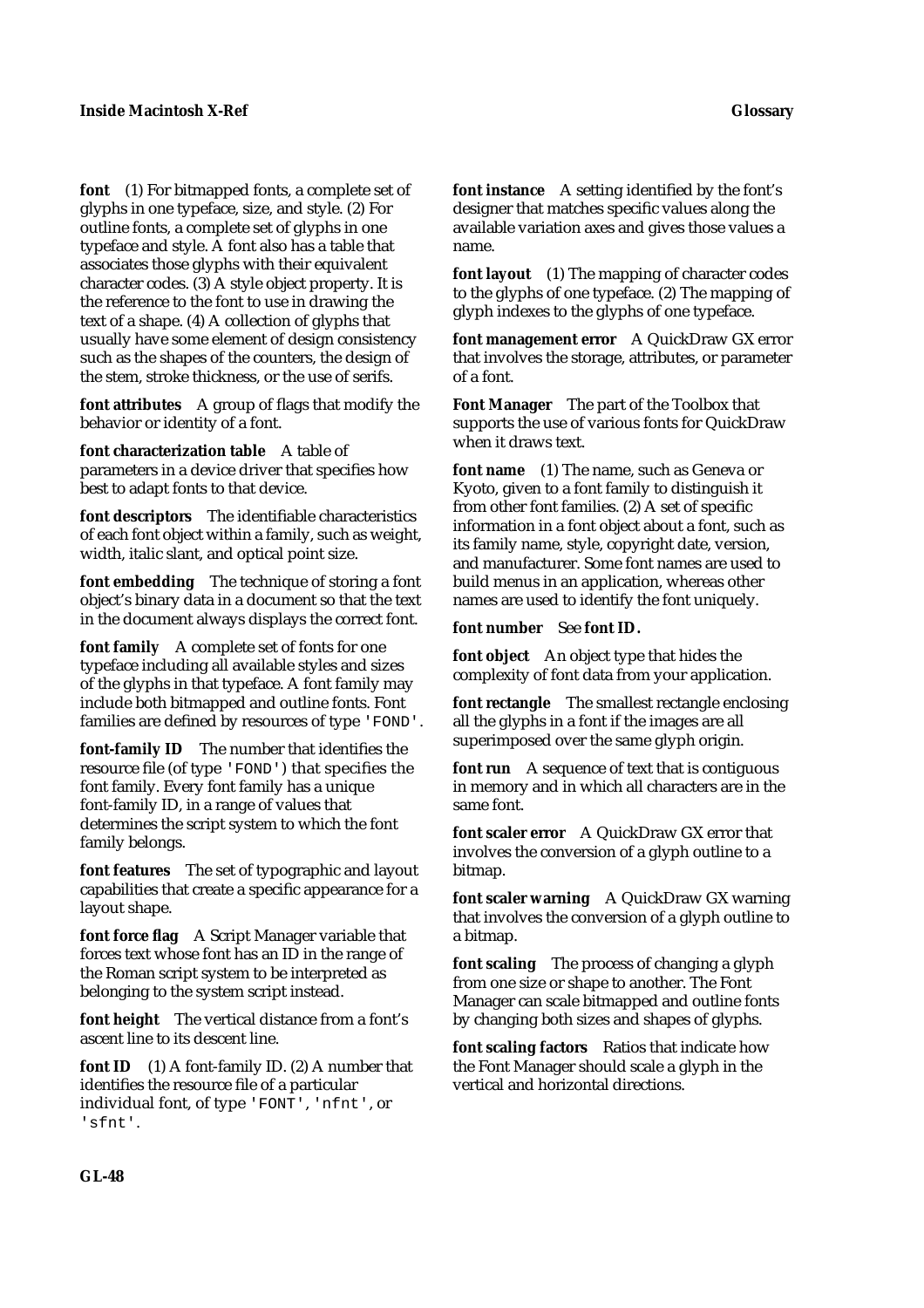**font script** The script system that corresponds to the current font (the font specified in the txFont field of the current graphics port), hence the script that determines in which writing system to display text characters in the window.

**Fonts folder** A directory located in the System Folder for storing fonts.

**font size** The size of the glyphs in a font in points; nominally a measure of the distance from the baseline of one line of text to the baseline of the next line of single-spaced text.

**font substitution** Substitution of a screen font for a printer font by a printer driver. PostScript printer drivers may substitute PostScript printer fonts for bitmapped screen fonts.

**font variation** An algorithmic way to produce a range of typestyles along a particular variation axis.

**font variations** A style object property. It is the list of font variations—stylistic variations built into the font—available for drawing the text of a shape.

**font variation suite** A complete listing of every axis supported in a font in the order specified by the font. Each axis is given a value in the listing.

**foreground** The part of a glyph bitmap that constitutes the glyph itself. Compare **background.**

**foreground color** The color that QuickDraw applies to the foreground parts of a glyph; specified by the fgColor field of the current graphics port. By default, the foreground color is black.

**foreground process** The process currently interacting with the user; it appears to the user as the active application. The foreground process displays its menu bar, and its windows are in front of the windows of other applications. Compare **background process.**

**foreground task** The process that is currently the main task being executed by the system. This generally corresponds to the application that owns the frontmost window on the user's screen. There is only one foreground task at any given time.

**foreign dNode** A dNode in a PowerShare catalog used by AOCE system software to route messages to an external messaging system through a server MSAM.

**fork** See **file fork.**

**form** A property of a format object that allows a picture shape to be printed as a backdrop to the contents of the page. A form can optionally include a mask shape that defines areas that are not printed.

**format block** An element in the firmware structure of a declaration ROM that provides a standard entry point for other elements in the structure. The format block allows the Slot Manager to find the declaration ROM and validate it.

**format collection** A collection of items that are relevant to a format but are not required to define a format. See also **collection object.**

**format object** An object that represents how pages of a document are to be formatted, including scaling, orientation, and paper type. It allows a form to be associated with a format. See also **paper-type object, form.**

**formatting** See **disk formatting.**

**formatting printer** The printer for which a document's format is retained. See also **output printer.**

**forward** To pass a message on to the next message handler in a message chain. See also **message chain, message handler, override.**

Forwarder record A catalog record that contains identifying information about a server MSAM.

**forwarder template** An AOCE template that allows existing aspect templates and information page templates to be used for new types of records and attributes.

**forward reset** The event that occurs when one connection end cancels delivery of all outstanding data to the other connection end, causing ADSP to discard all data in the send queue, all data in transit to the remote connection end, and all data in the other connection end's receive queue that the client has not yet read.

**FP** See **frame pointer.**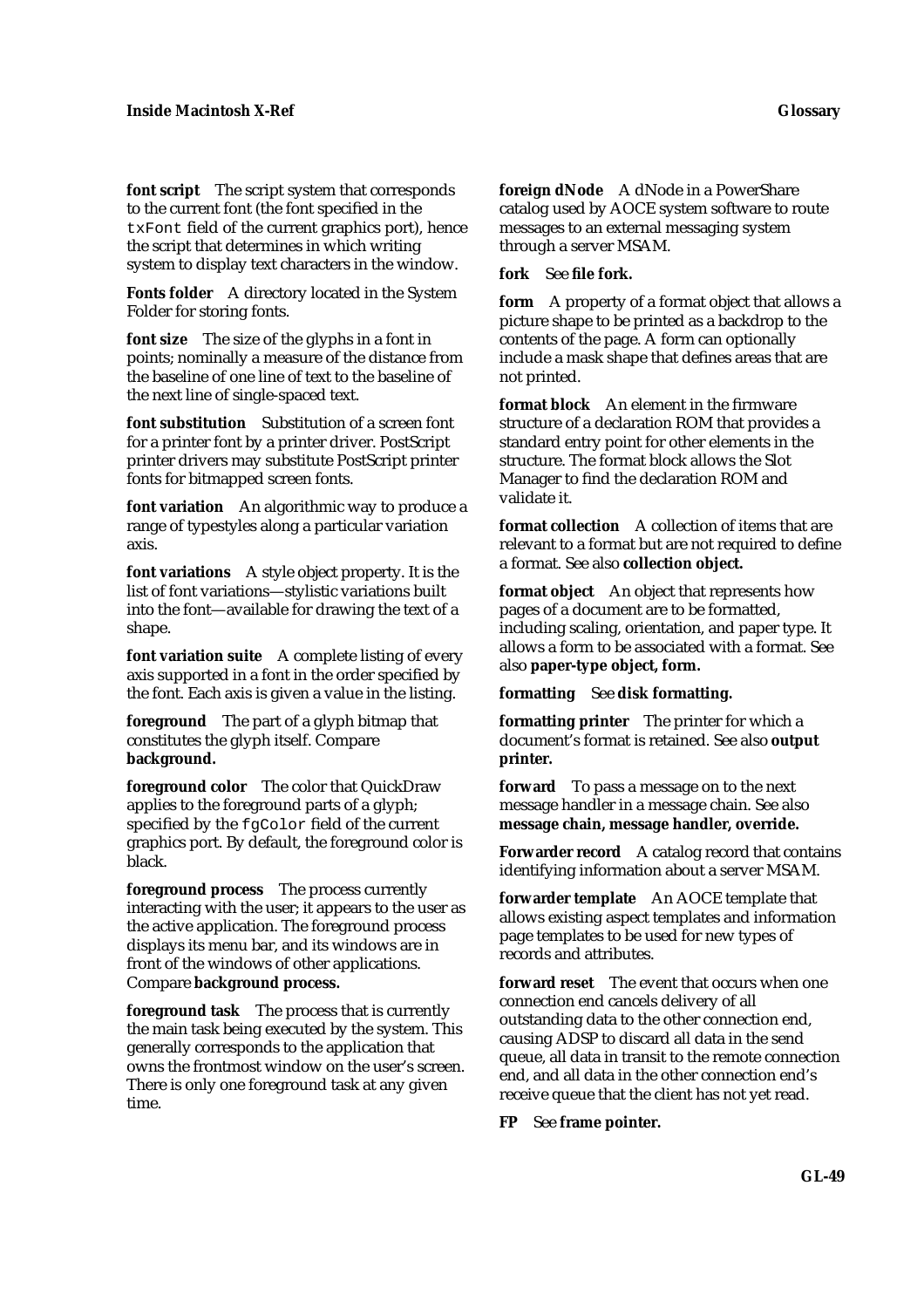**FPCE technical report** A report authored by the Numerical C Extensions Group (ANSI X3J11.1) that proposes a standard for floating-point operations in the C programming language.

### **FPSCR** See **Floating-Point Status and Control Register.**

**fraction** A field in a floating-point data format that stores all but the leading bit of the significand of a floating-point number.

**fract number** A 32-bit signed integer with two bits to the left and 30 bits to the right of the binary decimal point. A fixed-point number with a bias of 2. Fract numbers range from  $-2$  to  $+2$ . The fract number for  $1.0$  is  $0x40000000$ .

**fragment** Any block of executable PowerPC code and its associated data.

# **fragmentation** See **heap fragmentation.**

**fragment initialization block** A parameter block passed to a fragment's initialization routine that contains information about the fragment. Defined by the InitBlock data type.

**fragment location record** A data structure that provides information about the location of a fragment. Defined by the FragmentLocator data type.

**frame** (1) To draw the outline of a shape (such as a rectangle) using the size, pattern, and pattern mode of the graphics pen for the current graphics port. The interior of the shape is unaffected, allowing previously existing pixels in the image to show through. (2) The part of a window drawn automatically by the Window Manager, namely, the title bar, including the close box and zoom box, and the window's outline. (3) A single image in a sequence of images. (4) A group of bits that form a discrete transmission unit that is sent between data-link protocol implementations across an AppleTalk internet. Each frame includes its own addressing and control information in the header. The first several bits in a frame form the header, followed by the message data, and ending with a check sequence for error detection. A DDP datagram or packet is enclosed within a frame to transmit the packet at

the data-link layer. Whether the datalink type is LocalTalk, TokenTalk, EtherTalk, or FDDITalk, all datalink frames are constructed as LLAP (LocalTalk Link-Access Protocol) frames because that is the frame format that AppleTalk recognizes and expects to receive. (5) See **stack frame, switch frame.**

**framed fill** A shape fill that indicates a shape's geometry describes an outline—the outline defined by the contours of the shape's geometry. Framed fills include open-frame fill and closed-frame fill.

**frame differencing** A form of temporal compression that involves examining redundancies between adjacent frames in a moving image sequence. Frame differencing can improve compression ratios considerably for a video sequence.

**framed shape** A shape that describes an outline—the outline defined by the contours of the shape's geometry. The shape fill of a framed shape can be open-frame fill or closed-frame fill.

**frame pointer (FP)** A pointer to the beginning of a stack frame. See also **stack pointer.**

**frame rate** The rate at which a movie is displayed—that is, the number of frames per second that are actually being displayed. In QuickTime the frame rate at which a movie was recorded may be different from the frame rate at which it is displayed. On very fast machines, the playback frame rate may be faster than the record frame rate; on slow machines, the playback frame rate may be slower than the record frame rate. Frame rates may be fractional.

**free block** A memory block containing space available for allocation.

**frequency** (1) The number of times per second that an action (such as the issuance of an interrupt) occurs. An action's frequency is measured in cycles per second, or hertz. See also **period.** (2) The size of cells in a halftone pattern, in cells per inch.

**From recipient** The sender of a message. See also **original recipient.**

**full digital signature** See **full signature.**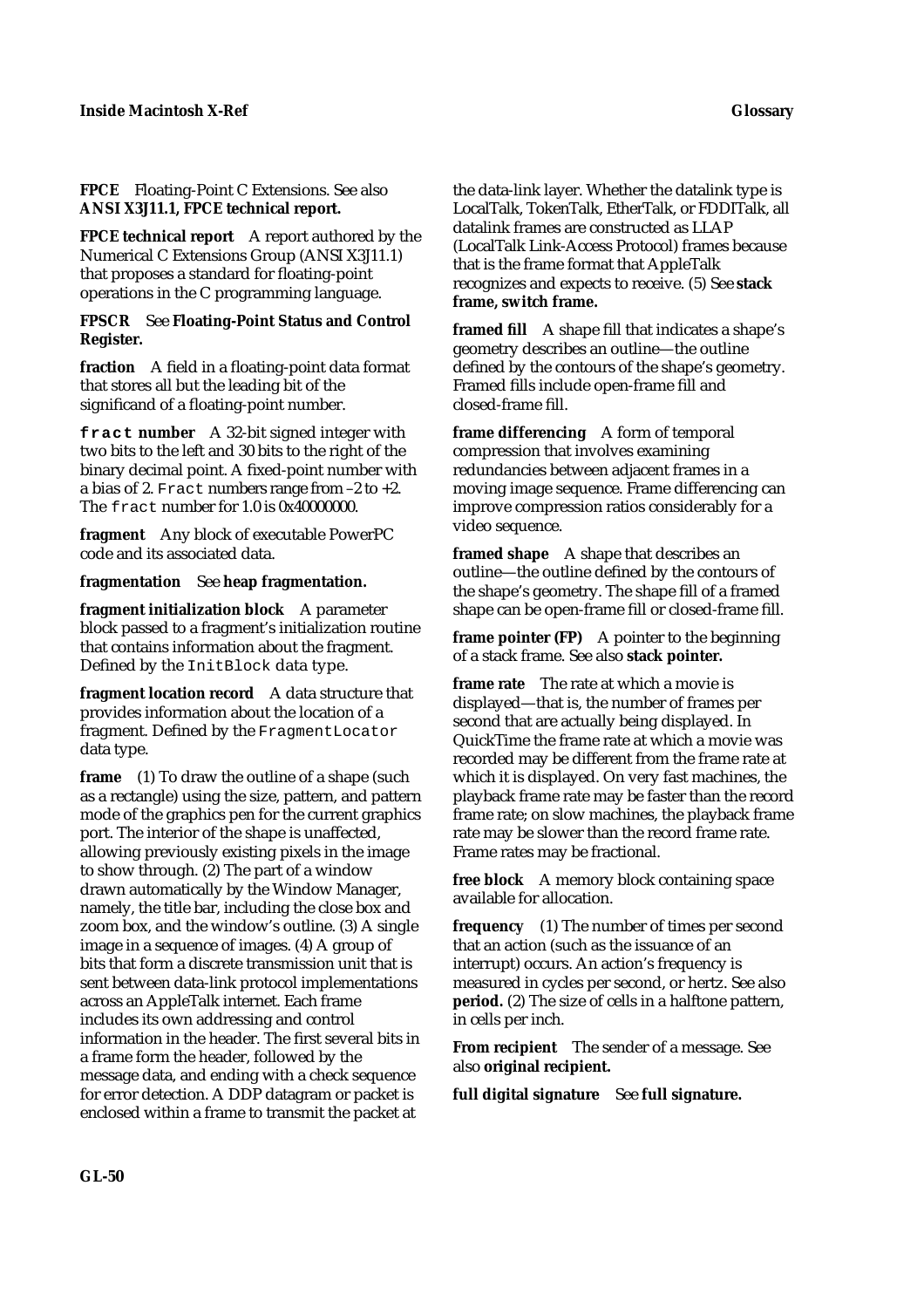**full-duplex dialog** A transmission method that permits simultaneous two-way communication.

#### **full justification** See **justification.**

**full pathname** A pathname that begins in the root directory.

**full shape** A type of QuickDraw GX shape. Full shapes have no geometry, contain every other shape, and cover all area when drawn.

**full signature** A digital signature plus the certificate set of the signer. The Digital Signature Manager creates and verifies full signatures. Same as *full digital signature*.

**fully justified** See **justification.**

**functional address** A token ring hardware address that is shared by a subset of nodes on a particular data link.

**functional-area Apple event** A standard Apple event supported by applications with related features; for example, an Apple event related to text manipulation for word-processing applications, or an Apple event related to graphics manipulation for drawing applications. Functional-area Apple events are defined by Apple Computer, Inc., in consultation with interested developers and are published in the *Apple Event Registry: Standard Suites.*

**functional sResource** An sResource in an expansion card's declaration ROM that describes a specific function of the card. For example, a video card may have separate functional sResources for all of the display modes it supports.

**function field** The first byte of the data portion of a packet sent to or from the AEP Echoer that indicates whether the packet is an Echo Request packet (byte value is 1) or an Echo Reply packet (byte value is 2).

**function prototype** A declaration of the types of parameters expected by a function and of the type of the result it returns. ANSI C requires function prototypes for all functions you define.

**gain** The ratio of the output volume to the input volume. See also **automatic gain control.** **gamut** The limits of the colors that a device can produce. Different devices have different gamuts, so color matching is necessary when converting colors from one device to another.

**garbage data** A type of data in a dictionary that exists if the size of the information associated with a key increases or decreases or if the information is deleted. This data is no longer used by the dictionary.

# **GB** See **gigabyte.**

**GDevice record** A data structure of type GDevice that holds information about the physical characteristics of a video device or offscreen graphics world, including a pixel map that describes the pixel depth for that video device or offscreen graphics world, information about whether the video device or offscreen graphics world supports indexed or direct colors, and—for indexed devices—specifications for the colors that are currently available for the video device or offscreen graphics world. System software allocates and initializes one GDevice record for each installed video device and stores the record in the system's **device list.**

**generic script ID** Special script IDs used by the generic scripting component to keep track of script IDs provided by multiple scripting components. The generic scripting component translates generic scripting IDs into the corresponding component-specific script IDs and vice versa when necessary.

**generic scripting component** A special scripting component that establishes connections dynamically with the appropriate scripting component for each script that a client application attempts to manipulate or execute. The generic scripting component also provides routines that you can use to determine which scripting component created a particular script, get an instance of a specific scripting component, and perform other useful tasks when you are using multiple scripting components. See also **scripting component.**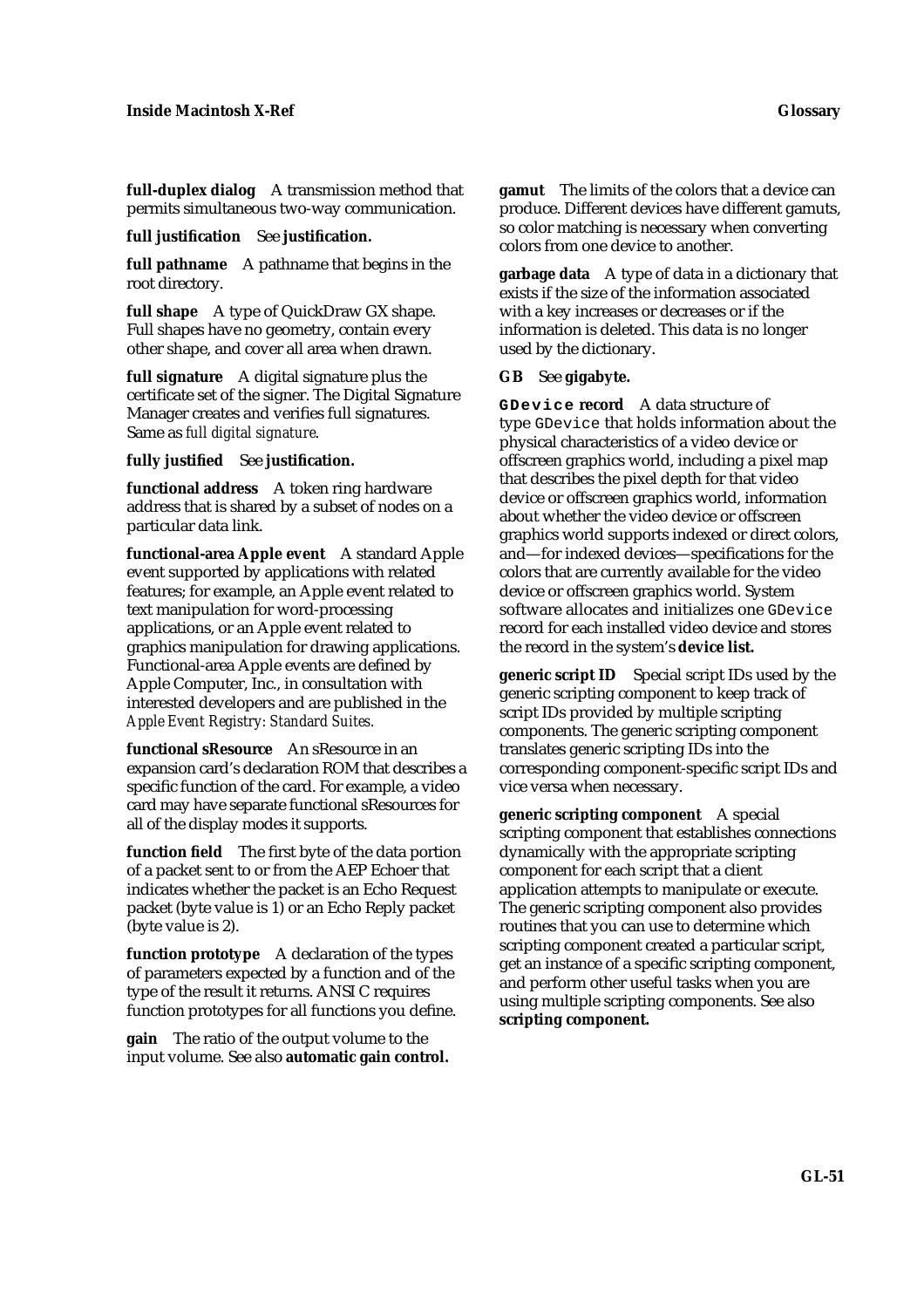**generic storage descriptor record** A descriptor record of type kOSAGenericStorage that can be used by the generic scripting component or any other scripting component to store script data. The script data in a generic storage descriptor record is followed by a trailer that contains the subtype for the scripting component that created the script data.

**genlock** A circuit that locks the frequency of an internal clock to an external timing source. This term is used to refer to the ability of a video digitizer to rely on external clocking.

**geometric operations** Mathematical operations on the geometries of shape objects. See also **constructive geometry.**

**geometric pen** The pen used by QuickDraw GX to draw framed shapes. The width and placement of this pen are affected by style properties.

**geometric point** An (x, y) coordinate pair used to specify a location in a shape's geometry. Geometric points can specify the ends of lines or curves or the off-curve control points used to control curvature.

**geometric shape** Any QuickDraw GX shape that has one of the following shape types: empty, full, point, line, curve, rectangle, polygon, path.

**geometry** A property of a QuickDraw GX shape object. A shape's geometry is the specification of the actual size, position, and form of the shape. For example, for a line shape, the geometry specifies the locations (in local coordinates) of the end points of the line.

**geometry coordinates** Paired values that specify a size or location in geometry space.

**geometry index** A number used to specify a particular geometric point in a geometry: the first geometric point in a geometry has geometry index 1, and so on. Whereas contour indices start over with each contour in a geometry, geometry indices do not.

**geometry space** The coordinate system represented by the geometry of a shape object. Compare **device space, global space, local space.** **Gestalt Manager** The part of the Macintosh Operating System that you can use to determine the features of the current software and hardware operating environment.

**gigabyte (GB)** 1024 megabytes, or 1,073,741,824 bytes.

**global coordinates** (1) Paired values that specify a size or location in global space. (2) For QuickDraw GX, the coordinate system used for a view group. For example, a view port's location is described in global coordinates. This coordinate system represents all potential drawing space. The origin, point (0,0), of the global coordinate system is located at the upper-left corner of the main screen. The positive *x*-axis extends to the right. The positive *y*-axis extends downward.

**global coordinate system** The coordinate system that represents all potential QuickDraw drawing space. The origin of the global coordinate system—that is, the point (0,0)—is at the upper-left corner of the main screen. Compare **local coordinate system.**

**global instantiation** The method of allocating an import library's static data in which only one copy of that data is created regardless of how many connections to the library are made. See also **per-context instantiation, per-load instantiation.**

**global space** The coordinate system, used by a view group, resulting from the application of the view port mapping shape dimensions measured in local space. A view port's location, for example, is described in global coordinates. Compare **device space, geometry space, local space.**

**global variables** See **application global variables, QuickDraw global variables, system global variables.**

**global width table** A data structure used by the Font Manager to communicate character widths to QuickDraw.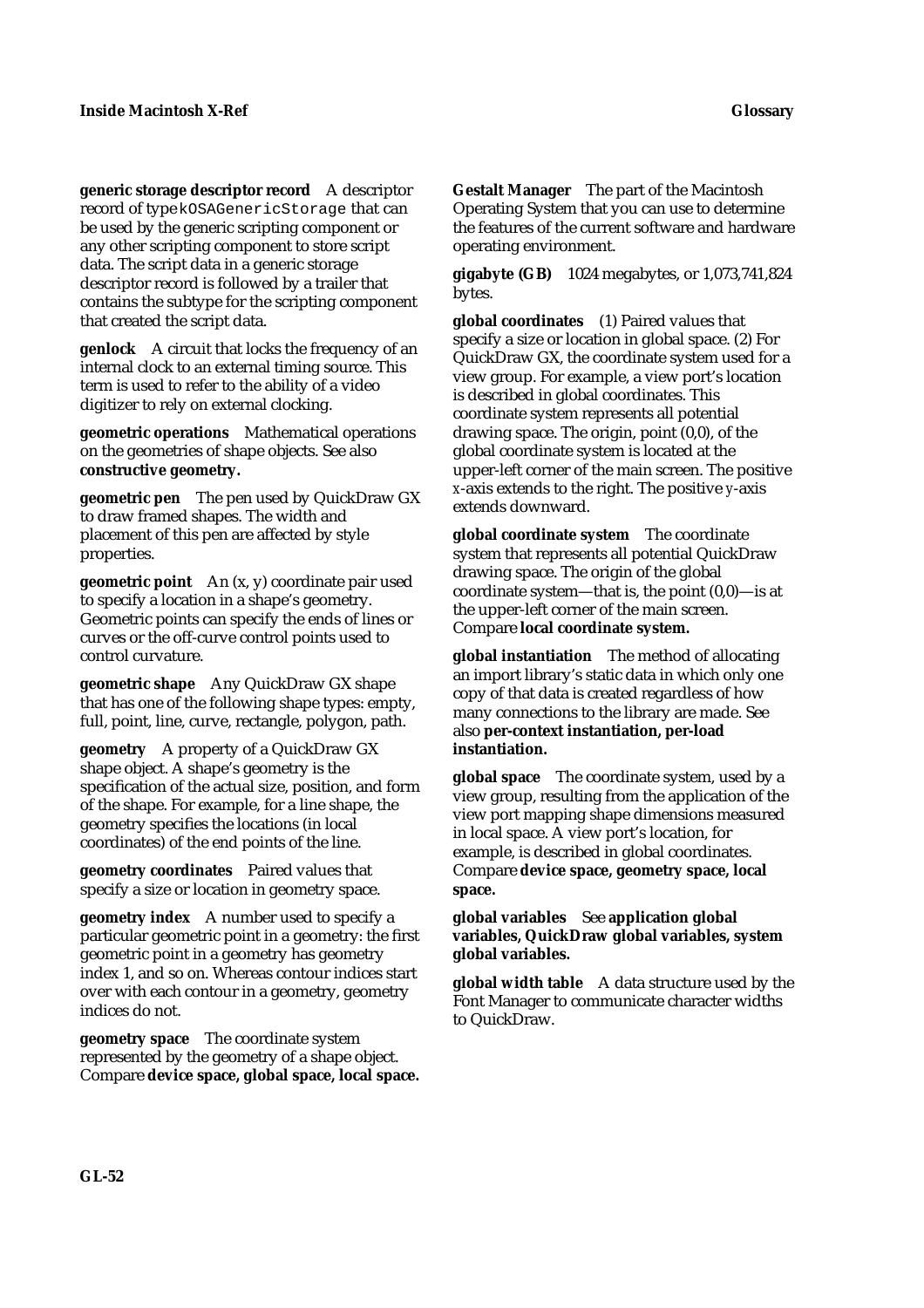**glue routine** A run-time library routine, usually provided by the development environment, that provides a linkage between high-level language code and a system routine with an interface protocol different from that of the high-level language. Also, any short special-purpose assembly-language routine.

**glyph** The distinct visual representation of a character in a form that a screen or printer can display. A glyph may represent one character (the lowercase *a*), more than one character (the *fi* ligature), part of a character (the dot over an *i*), or a nonprinting character (the space character). See also **character.**

**glyph code** A number that specifies a particular glyph in a font. Fonts map character codes to glyph codes, which in turn specify individual glyphs.

**glyph direction** The direction in which successive glyphs are read. Compare **dominant direction.**

**glyph ductility** The ability to stretch the actual form of a glyph during justification.

**glyph index** (1) A number that specifies a particular glyph in a font. Some fonts directly specify glyphs with character codes, whereas others map character codes to glyph indexes, which in turn specify the glyphs. (2) The order of a glyph in a line of display text. The leftmost glyph in a line of text has a glyph index of 1; each succeeding glyph to the right has an index one greater than the previous glyph. Compare **edge offset, glyph code.**

**glyph justification overrides array** A style object property used only by layout shapes. It is an array that redefines the justification priorities and behaviors for individual glyphs.

**glyph origin** (1) The point on a baseline used as a reference location for drawing a glyph. QuickDraw draws a glyph so that the glyph origin corresponds to the current pen position. (2) The point that QuickDraw GX uses to position a glyph when drawing.

**glyph shape** A typographic shape that allows you to vary the position, font, rotation, and scale of each glyph in a line of text. Compare **layout shape, text shape**. See **typographic shape.**

**glyph substitutions array** A style object property used only by layout shapes. It is an array specifying substitute glyphs for those that would normally be displayed in a style run.

**good-bye message** A message sent by the Operating System to notify device drivers when an application quits or the system shuts down. To receive a good-bye message, drivers must set the dNeedGoodBye bit in the drvrFlags word.

**gradual underflow** A process that occurs on a computer system that includes denormalized numbers.

**GraphicsBug** A tool for debugging QuickDraw GX applications; its mode of use and command set are analogous to those of MacsBug.

**graphics client** A region of memory where bookkeeping data is stored for a graphics client heap. This includes the memory starting address, the size and location of all of the heap's memory blocks, and the error, warning, and notice state. See also **graphics client heap.**

**graphics client heap** A region of memory that contains all of the objects that a QuickDraw GX application creates. A heap that consists of public objects, such as shapes, styles, inks, and transforms, as well as private objects used for heap management. See also **application heap, graphics client, heap.**

**graphics device** Anything into which QuickDraw can draw. There are three types of graphics devices: video devices (such as plug-in video cards and built-in video interfaces) that control screens, offscreen graphics worlds (which allow your application to build complex images off the screen before displaying them), and printing graphics ports. For a video device or an offscreen graphics world, Color QuickDraw stores state information in a GDevice record.

**graphics pen** A metaphorical device for performing drawing operations onscreen. Your application can set this pen to different sizes, patterns, and colors.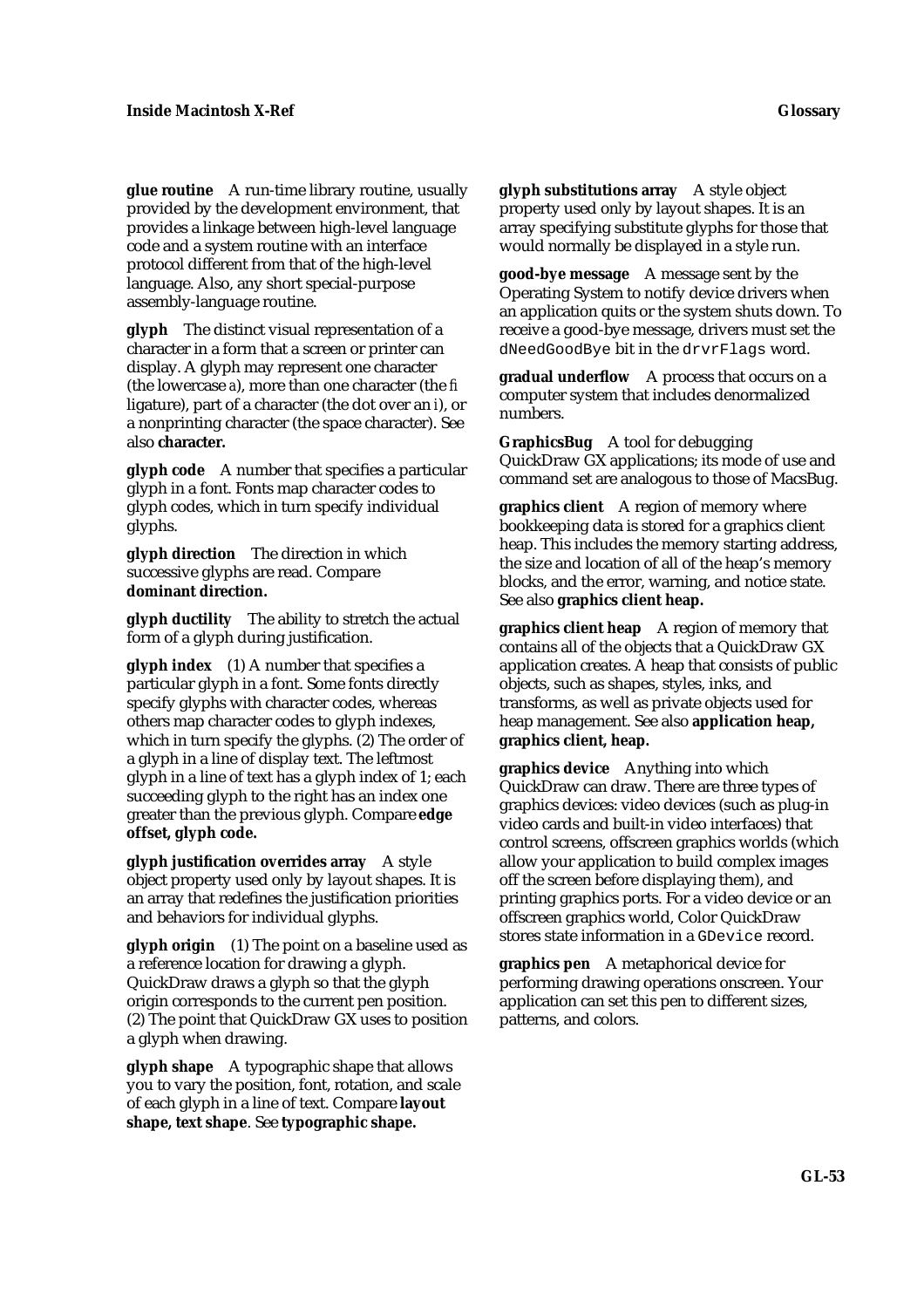**graphics port** A complete drawing environment in QuickDraw, defined by a GrafPort record (basic graphics port) or CGrafPort record (color graphics port), that contains all the information QuickDraw needs to transmit drawing operations from bits in memory to onscreen pixels.

**gray area** The area within a scroll bar, excluding the scroll arrows and the scroll box. When the user clicks the gray area of a scroll bar, the application moves the displayed area of the document by an entire window less one line (or column, row, or character).

**gray region** The region that represents all available desktop area—that is, a collection of rounded rectangles representing the display areas of all screens available to a computer.

**grayscale** Consisting entirely of shades of gray.

**gray space** A color space whose single component is the lightness or brightness of a color. Same as *luminance color space.*

**greeked** Said of text that is drawn so that its individual characters are replaced with shading or illegible marks. Text at very small point sizes is often greeked when drawn to the screen.

**Gregorian calendar** The calendar used in Europe and America. It is not universally accepted—for example, different calendar systems are often used in Japan, China, and the Middle East.

**grid point** (1) A location in the QuickDraw GX coordinate system. Grid points are infinitely thin, and fall between pixels. (2) The distance between two grid points.

**grow image** An outline of a window's new frame, drawn on the screen while the user is resizing the window with the size box.

**grow limit** The maximum amount by which glyphs of a given priority can be extended during justification, before processing passes to glyphs of lower priority. Compare **shrink limit.**

**grow-zone function** A function supplied by the application program to help the Memory Manager create free space within a heap.

**guest** A user who is logged on to a file server without a registered user name and password.

**gxColorValue** A 16-bit unsigned integer. A fixed-point number that ranges from 0 to 65,535 to represent the numbers 0 to 1. The integer must be divided by 65,535 to obtain the real number represented. The color value number for 1.0 is 0xFFFF.

**hairline** The thinnest possible line that can be drawn on a device.

**half-duplex dialog** A transmission method that permits communication in either direction, but in only one direction at a time.

**half-open connection** A connection state in which one connection end is established but the other connection end is unreachable or has disposed of its connection information. Compare **closed connection, open connection.**

**halftone** A QuickDraw GX data structure—also a property of a view port object—that specifies a pattern and a set of colors. A halftone is used to achieve a greater range of colors than may be available on a display device. See also **angle, background color, dot color, dot type, frequency, tint type.**

**Han** A general term for Chinese-derived ideographic characters. Includes Hanzi, Kanji, and Hanja.

**handle** A variable containing the address of a master pointer, used to access a relocatable block. See also **pointer.**

**handler** A recipient and processor of messages. It can be a printing extension, a printer driver, QuickDraw GX printing, or an application. For example, an application can supply a handler for errors, warnings, and messages. See also **message chain.**

**handshake** The exchange of predetermined signals between two processes engaged in establishing a connection.

**hanging baseline** The baseline used by Devanagari and similar scripts, where most of the glyph is below the baseline.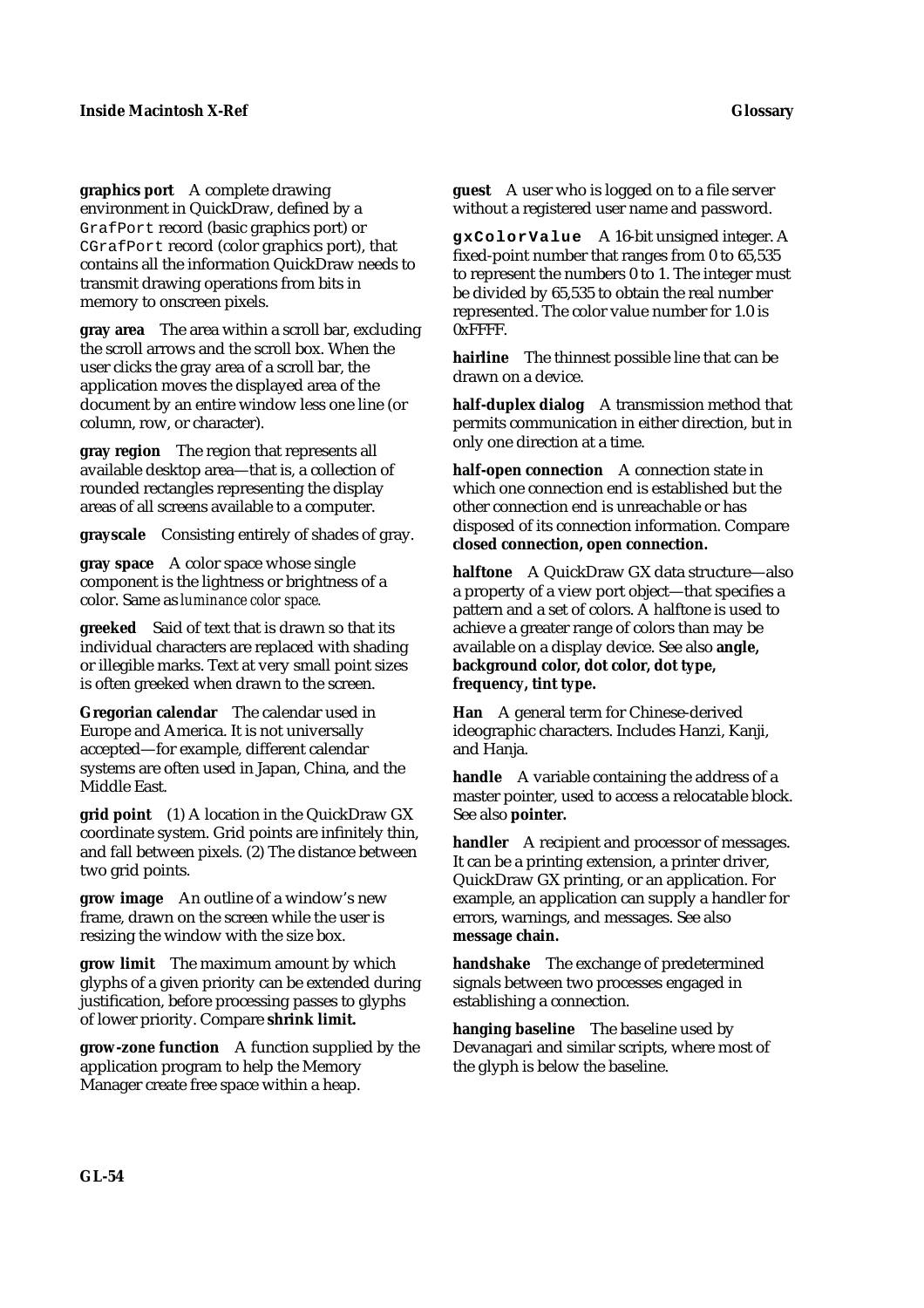**hanging glyphs** A set of glyphs, usually punctuation, that typically extend beyond the left and right margins of the text area and whose widths are not counted when line length is measured.

**Hangul** A Korean subscript which consists of blocks of component glyphs called Jamo that are arranged and transformed into boxes. Hangul characters differ from typical character clusters in that they are treated as singular units in memory; there are no principal characters and attachments.

**Hanja** Korean ideographic characters borrowed from Chinese.

**Hanzi** Native Chinese ideographic characters.

**hard import** An imported symbol that must be defined at run time and whose corresponding code or data must therefore be available in an import library on the host machine. Compare **import, soft import.**

### **HBA** See **host bus adapter.**

**header** The information that comes at the beginning of a frame or a packet before the message text. It often includes control and addressing information.

**header component** The portion of a help resource in which you supply information that applies to all help balloons specified in the resource—information such as the version number of the Help Manager, the balloon definition function, and the variation code.

**header node** The first node in a B\*-tree file; it contains essential information about the entire B\*-tree file.

**head patch** A patch that, upon completion does not regain control. A head patch jumps to the next routine. Compare **tail patch.**

**heap** An area of memory in which space is dynamically allocated and released on demand, using the Memory Manager. See also **application heap, graphics client heap.**

**heap compaction** The process of moving allocated blocks within a heap to collect the free space into a single block.

**heap fragmentation** The state of a heap when the available free space is scattered throughout the heap in numerous unused blocks.

**heap zone** An area of memory initialized by the Memory Manager for heap allocation. A heap zone consists of a zone header, a heap, and a zone trailer.

**help balloon** A rounded-rectangle window that contains explanatory information for the user. With tips pointing at the objects they annotate, help balloons look like the bubbles used for dialog in comic strips. Help balloons are turned on by the user from the Help menu; when Balloon Help assistance is on, a help balloon appears whenever the user moves the cursor over the balloon's hot rectangle. See also **alternate rectangle, hot rectangle.**

**Help Manager** A collection of routines that your application can use to provide Balloon Help assistance to your application's users.

**help messages** Descriptive text or pictures that appear inside help balloons.

**help resources** Application-supplied resources that describe help messages, balloon definition functions, variation codes, and, when necessary, the tips and the hot rectangles or alternate rectangles for the Help Manager to use in drawing help balloons. These help resources are the menu help ('hmnu') resource, the dialog item help ('hdlg') resource, the rectangle help ('hrct') resource, the window help ('hwin') resource, the Finder icon help ('hfdr') resource, and the default help override ('hovr') resource.

**hertz (Hz)** A unit of frequency, equal to one cycle per second.

# **HFS** See **hierarchical file system.**

**HFS volume** A volume that is organized according to the hierarchical file system.

**hicharge counter** A counter in portable Macintosh computers that measures the time required to raise the battery voltage to 7.2 volts.

**hierarchical file system (HFS)** A method of organizing files and directories on a volume in a hierarchical or tree-like structure.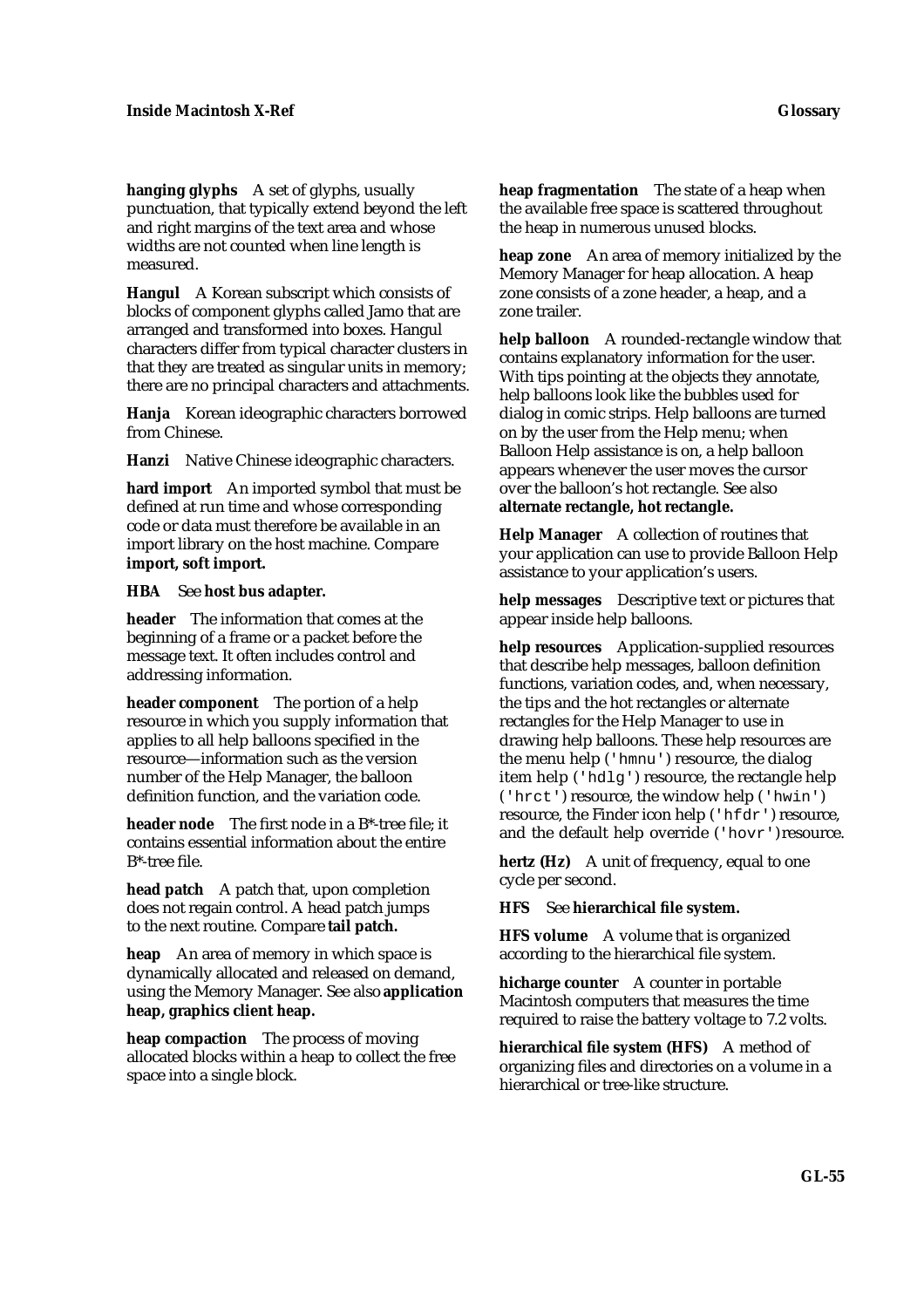**hierarchical menu** A menu to which a submenu is attached.

**hierarchy** See **view port hierarchy.**

**high caret** See **primary caret.**

**high-level event** An event sent from one application to another requesting transfer of information or performance of some action.

**high-level event queue** A separate queue that the Event Manager maintains to store high-level events transmitted to an application. The Event Manager maintains a high-level event queue for each open application capable of receiving high-level events.

**highlighting** (1) The display of text in inverse video or with a colored background, to designate a selection range. (2) A QuickDraw capability that displays background bits or pixels in a distinctive visual way, such as inverting them.

**highlight mode** A transfer mode type in which the source component and operand component are swapped in the destination. Other component values in the destination are ignored.

**highlight type** The angular character of carets and edges of highlighting areas. Highlighting and carets are either straight or angled. See **angled caret, straight caret.**

**high-order bit** The bit contributing the greatest value in a string of bits. For example, in the MC680x0 numbering scheme bit number 7 contributes a value of  $2^7$ , or 128. Same as **most significant bit.** Compare **low-order bit.**

**high-quality printing** Printing that produces documents using all of the fonts and formatting that the user has included.

**histogram** A color bank composed of frequency counts of each color within a picture, pixel map, or bitmap at a particular resolution.

**Hiragana** A cursive, phonetic subscript of the Japanese writing system, with 50 syllables that represent all sounds of the Japanese language. Compare **Katakana.**

**hit point** In hit-testing, the point (commonly corresponding to a mouse-down location) to be tested for coincidence with a shape or part of a shape.

**hit-test info structure** A structure, filled out by a hit-testing function, that contains the results of a hit-test.

**hit-testing** The conversion of a specific geometric location, such as pixel position in a view port, to logical location (part, control point, or glyph) in the geometry of a shape object. Hit-testing is used to highlight or activate parts of geometric shapes or to highlight or draw a caret within the displayed text of a typographic shape.

**hit-test parameters** A property of a transform object. They consist of a shape-parts mask and a tolerance that together specify the conditions of a hit-test.

**HLS color space** A color space whose three components measure the hue, lightness, and saturation of a color.

**hold** To temporarily prevent a range of physical memory from being paged out by the Virtual Memory Manager.

**hollow fill** See **closed-frame fill.**

**hop count** The number of internet routers that a datagram passes through in transit to its destination; each internet router counts as one hop.

**host bus adapter (HBA)** The hardware that controls a SCSI bus.

**hot rectangle** An area defined to display a help balloon. When the user moves the cursor over this area, the Help Manager displays the help balloon associated with the hot rectangle. Compare **alternate rectangle.**

**hot-rectangle component** The portion of an 'hrct' resource in which you specify hot rectangles and the help messages associated with each hot rectangle.

**hot spot** The portion of the cursor that must be positioned over a screen object before mouse clicks can have an effect on that object. Designated as a point (not a bit) in the image of the cursor. The mouse driver uses the hot spot to align the cursor with the mouse location.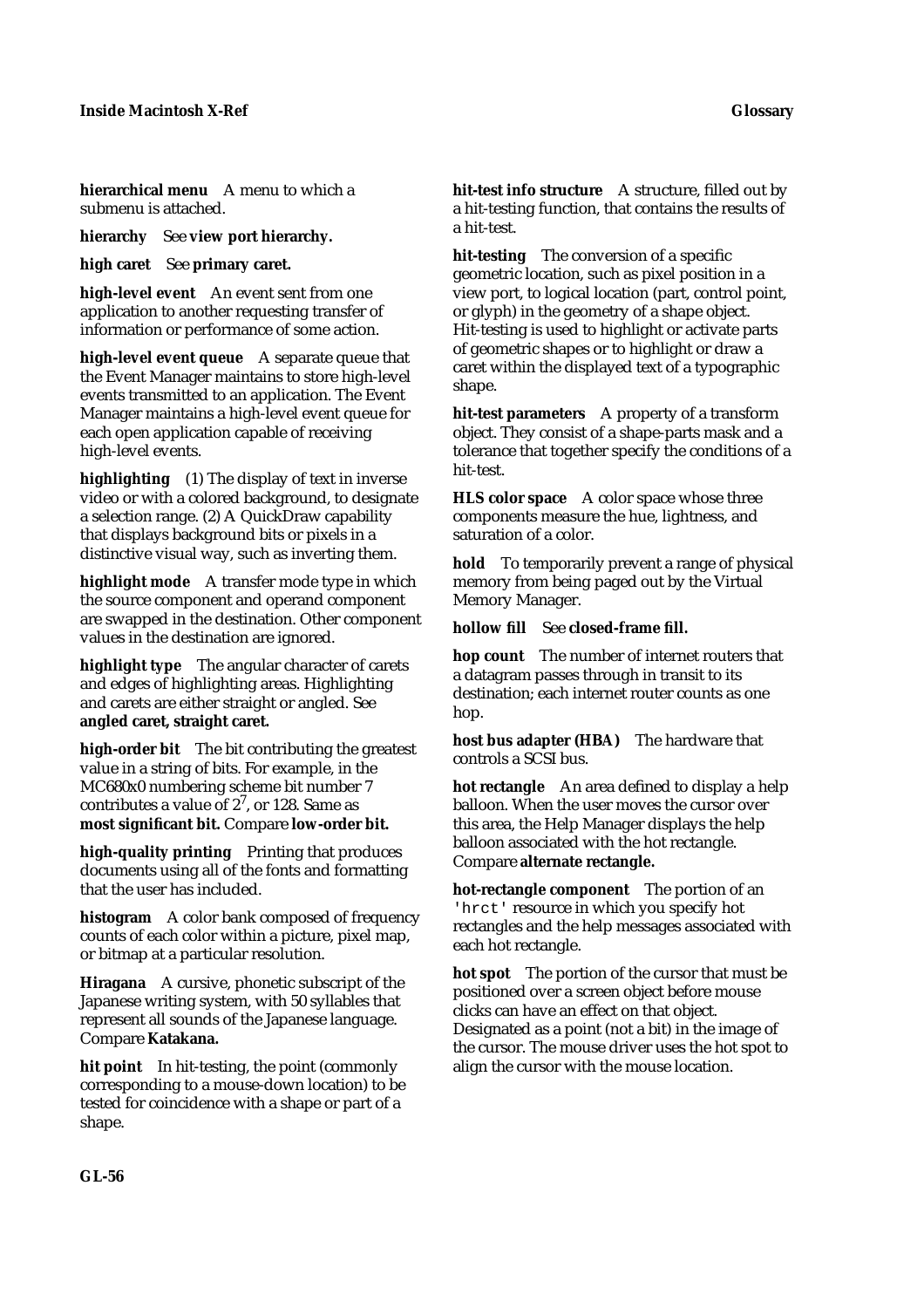**HSV color space** A color space whose three components measure the hue, saturation, and value (similar to lightness) of a color.

**hue value** A setting that is similar to the tint control on a television. Hue value can be specified in degrees with complementary colors set 180 $\degree$  apart (red is  $0\degree$ , green is  $+120\degree$ , and blue is –120˚). Video digitizer components support hue values that range from 0 (–180˚ shift in hue) to 65,535 (+179˚ shift in hue), where 32,767 represents a 0˚ shift in hue. Hue value is set with the video digitizer component's VDSetHue function.

#### **hybrid environment** See **mixed environment.**

**hyphenation point** An entry in an array of edge offsets in the source text at which it is appropriate to break a line of display text.

**Hz** See **hertz.**

### **IAC** See **interapplication communication (IAC) architecture.**

**icon** An image on a Macintosh screen that graphically represents some object (such as a file, a folder, or the Trash), a concept, or a message. See also **icon family.**

**icon cache** An icon suite that includes a pointer to an icon getter function and a pointer to data that can be used as a reference constant. See also **icon suite, icon getter function.**

**icon component** The portion of an 'hfdr' resource in which you specify a help message for your application's Finder icon.

**icon family** A set of icons that represent a single object and share the same resource ID. The resource types and names of each member of an icon family are: 'ICN#'—a large (32-by-32 pixel) black-and-white icon and mask; 'ics#'—a small (16-by-16 pixel) black-and-white icon and mask; 'icl4'—a large (32-by-32 pixel) color icon with 4 bits of color data per pixel; 'ics4' a small (16-by-16 pixel) color icon with 4 bits of color data per pixel; 'icl8'—a large (32-by-32 pixel) color icon with 8 bits of color data per pixel; and 'ics8'—a small (16-by-16 pixel) color icon with 8 bits of color data per pixel.

**icon getter function** An application-defined function that returns a handle to icon data for a specified icon type. You can associate an icon getter function with an icon cache. Subsequent calls to Icon Utilities routines that use icons not present in the icon cache use the icon getter function to read the icon data into memory.

**icon resource** A resource of type 'ICON' that contains a bitmap for a 32-by-32 pixel black-and-white icon. You can use resources of type 'ICON' in menus and dialog boxes. Note that the Finder does *not* use or display any resources of type 'ICON' that you create. To create an icon for display by the Finder, create one or more of the icons in an icon family. See also **color icon resource, icon family, small icon resource.**

**icon suite** One or more handles to icon data that represents icons from a single icon family. Some Icon Utilities routines accept a handle to an icon suite and draw the appropriate icon from that suite for the destination rectangle and the bit depth of the display device.

**Icon Utilities** A collection of routines that your application can use to display icons in graphics ports (such as windows or dialog boxes) created by your application.

**identity** A number used as shorthand for the name and key or name and password of a user or service. See also **local identity, specific identity.**

**identity mapping** See **identity matrix.**

**identity matrix** A transformation matrix that specifies no change in the coordinates of the source image. The resulting image corresponds exactly to the source image.

**ideographic** A type of character representation in which characters do not represent pronunciation alone, but are also related to the component meanings of words; for example, Japanese Kanji, Chinese Hanzi, and Korean Hania.

**ideographic centered baseline** The baseline used by Chinese, Japanese, and Korean ideographic scripts, in which glyphs are centered halfway on the line height.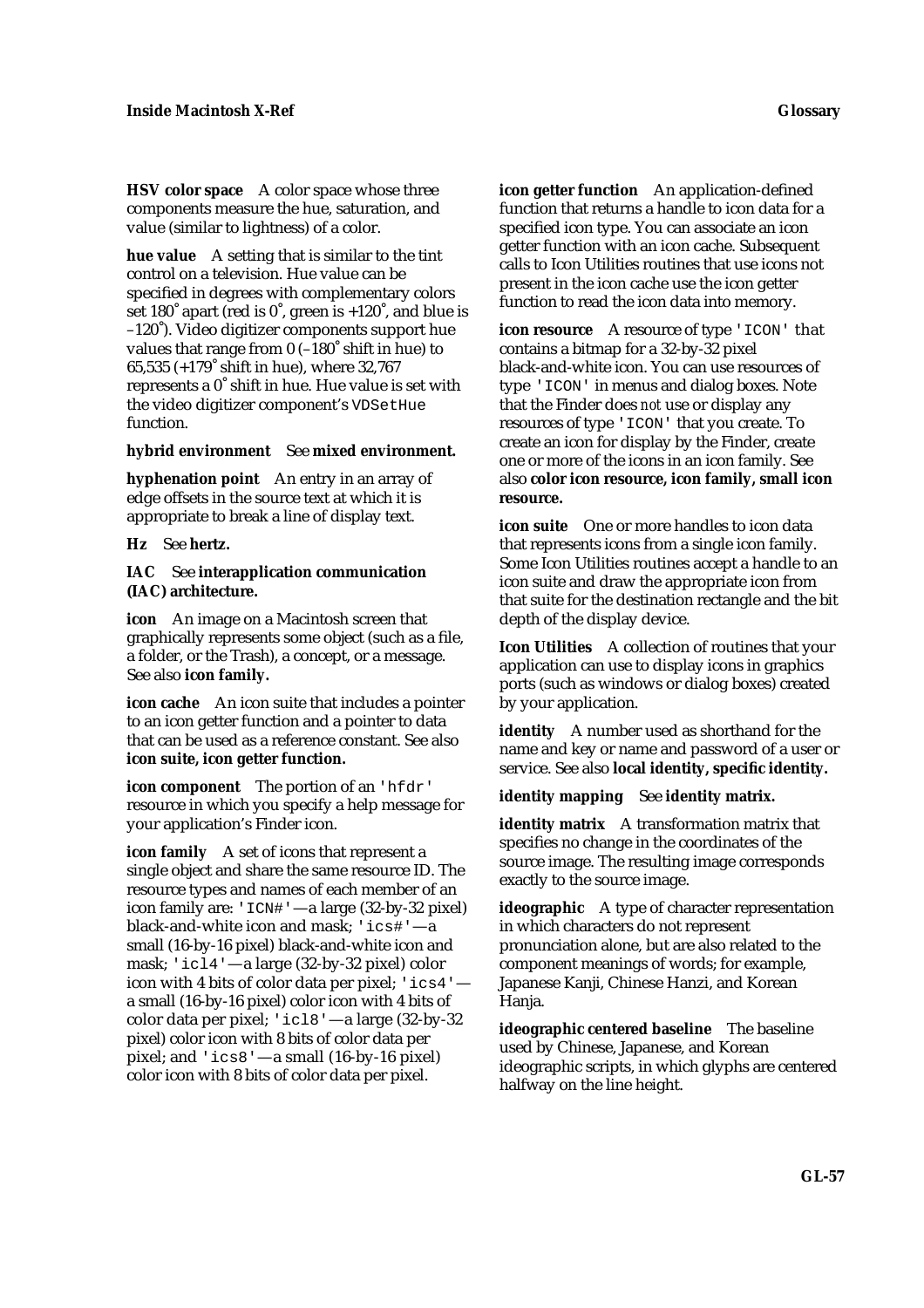**ideographic writing system** The glyphs that symbolize component meanings of words in a language. Compare **alphabetic writing system,** 

**syllabic writing system. idle procedure** A routine that handles events and updates information while system software completes a task. For example, applications displaying a print status dialog box while a printer driver directs output to a printer typically use an idle procedure that checks for user-generated events indicating that the user

**idle state** A power conservation state of portable Macintosh computers in which the processor slows from its normal clock speed to a 1 MHz clock speed. Also called the *rest state.* See also **power-saver state, sleep state.**

**IEEE standard** See **IEEE Standard 754.**

wishes to cancel the printing.

**IEEE Standard 754** A standard that defines how computers should perform binary floating-point arithmetic.

**IEEE Standard 854** A standard that defines how computers should perform radixindependent floating-point arithmetic.

**ignore notice stack** A stack that can contain the implementation limit of notice numbers. Notices on the ignore notice stack are not posted by QuickDraw GX.

**ignore warning stack** A stack that can contain the implementation limit of warning numbers. Warnings on the ignore warning stack are not posted by QuickDraw GX.

**image block** A message block containing a graphic representation of a letter's content. It may be the sole content in a letter or be accompanied by content in a content block, a content enclosure, or both. The format of data in an image block is sometimes referred to as *snapshot format*.

**image compressor component** A component that provides image-compression services. Image compressor components have a component type of 'imco'.

**image decompressor component** A component that provides image-decompression services. Image decompressor components have a component type value of 'imdc'.

**image sequence** A series of visual representations usually represented by video over time. Image sequences may also be generated synthetically, such as from an animation sequence.

**imaging** The construction and display of graphical information. Such graphical information can consist of shapes, pictures, and text and can be displayed on output devices such as screens and printers.

**imaging phase** In QuickDraw GX printing, the phase when each previously spooled page is rendered into a form that can be printed on the output device. The imaging phase is composed of two processes: despooling and rendering. See also **despooling, rendering.**

**imaging system** A part of the QuickDraw GX printing software that manages the conversion of QuickDraw GX shapes into data for a specific type of output device, including raster, vector, and PostScript printing devices. When the output device is a printing device, also referred to as a *print imaging system*. See also **raster imaging system, vector imaging system, PostScript imaging system.**

**implementation limit error** A QuickDraw GX error indicating that the implementation limit of a structure has been exceeded. See also **implementation limit.**

**implementation limit** An upper or lower bounds of a size, number, or value. This limit is defined by the current version of QuickDraw GX. See also **default memory size.**

**implementation version** The version of an import library that is connected at load time to the application (or other fragment) being loaded. The implementation version provides the actual executable code and data exported by the library. Compare **definition version.**

**implicit cross-mode call** A call to code that is in a different instruction set architecture from the caller's, caused by the caller executing a routine descriptor.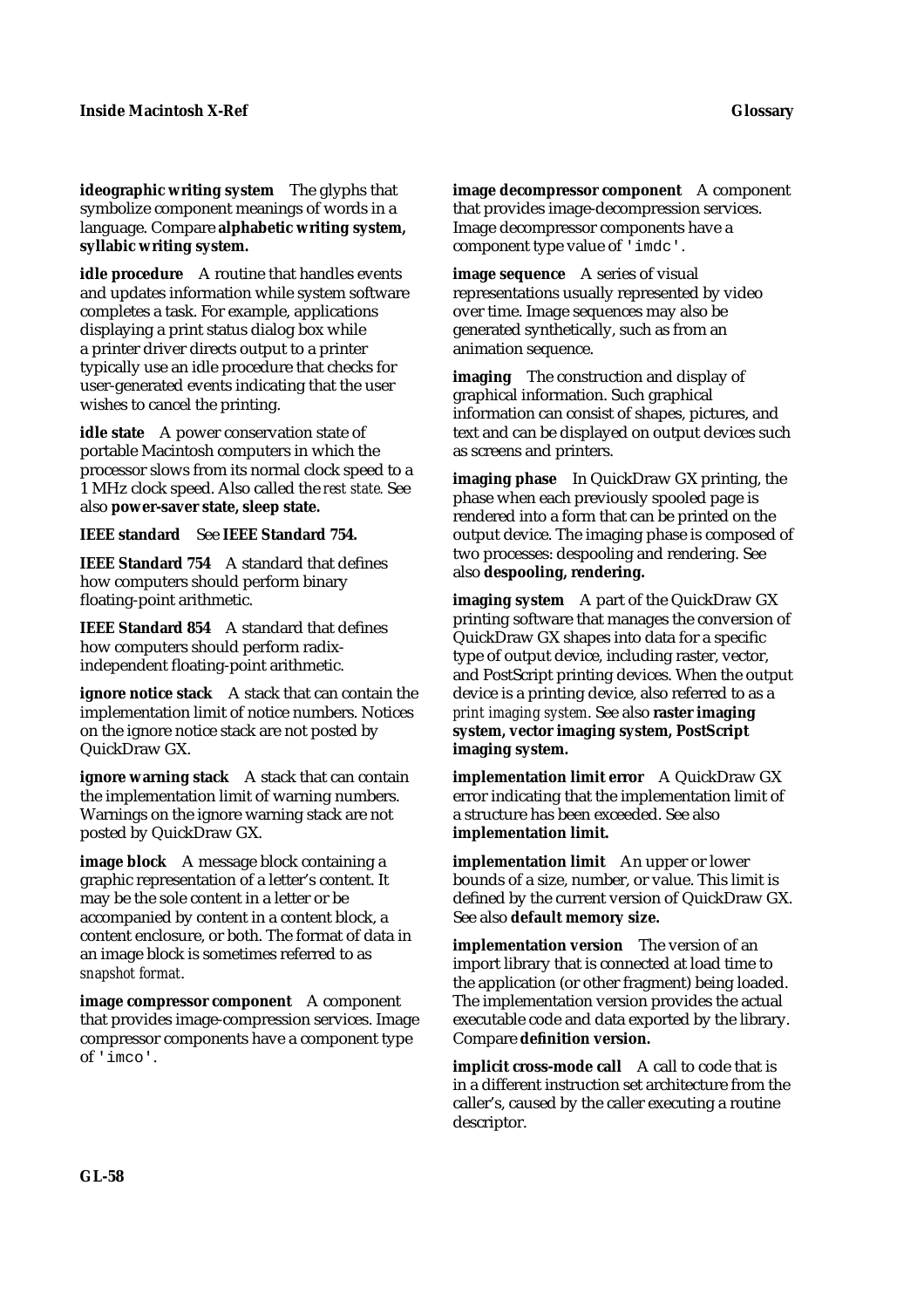**implicit scaling** Scaling performed by the Font Manager when an application asks QuickDraw to draw text in a size that is not represented by the available fonts. Compare **explicit scaling.**

**implicit translation** The automatic conversion of a file or scrap without direct intervention from an application. See also **explicit translation.**

**implied length** The definition of a specific length for a data type. An example of this is the Data Access Manager's typeInteger data type, which has a defined length of 4 bytes.

**import** To refer to a symbol located in some other fragment. Also, a synonym for **imported symbol.**

**imported symbol** A symbol in a fragment that references code or data exported by some other fragment. See also **exported symbol, import library.**

**import library** A shared library that is automatically loaded at run time by the Code Fragment Manager.

**imposed width** A run control feature that forces a specific width onto the glyphs of a style run, regardless of its text content or other style properties.

**inactive control** A control that has no meaning or effect in the current context—for example, the scroll bars in an empty window. The Control Manager dims inactive controls or otherwise visually indicates their inactive state.

**inactive window** A window in which the user is not working.

**incoming message** A message coming into an AOCE system from an external messaging system.

**incoming queue** A queue belonging to a mail slot into which a personal MSAM puts letters coming into an AOCE system from an external system.

**index** (1) The part of a dictionary through which records are retrieved. Each index entry contains a key. (2) A zero-based, ordinal position in a buffer or data structure. (3) A number that indicates the position of an item in a list. See also **contour index, geometric index, glyph index.**

**indexed colors** A set of up to 256 colors contained in a video data interface called a color lookup table (or, more commonly, a CLUT). Video devices and offscreen graphics worlds that use indexed colors support pixels of 1-bit, 2-bit, 4-bit, or 8-bit depths.

**indexed color space** A color space whose single component defines an index into a list of color values in a color set.

**indexed device** A plug-in video card, a video interface built into a Macintosh computer, or an offscreen graphics world that supports up to 256 colors in a color lookup table. Indexed devices support pixels of 1-bit, 2-bit, 4-bit, or 8-bit depths. Compare **direct device.**

**indexed pixel** A pixel displayed on an indexed device. Indexed pixels can have pixel values of 1, 2, 4, or 8 bits.

**index node** A node containing records that point to other nodes in the B\*-tree hierarchy.

**inexact exception** A floating-point exception that occurs when the exact result of a floating-point operation must be rounded.

**indicator** A moving part in a dial or slider control. A user moves an indicator to set a value, and an application moves it to indicate the current setting of the control. In a scroll bar, the scroll box is the indicator.

**Infinity** A special value produced when a floating-point operation should produce a mathematical infinity or when a floating-point operation attempts to produce a number greater in magnitude than the largest representable number in a given format. Infinities are signed.

**informational selector** A Gestalt selector code, used with the Gestalt function, that supplies information about the operating environment that cannot be used to determine whether a software or hardware feature is available. Compare **environmental selector.**

**information card** An HFS file located on a user's local disk that contains a single record.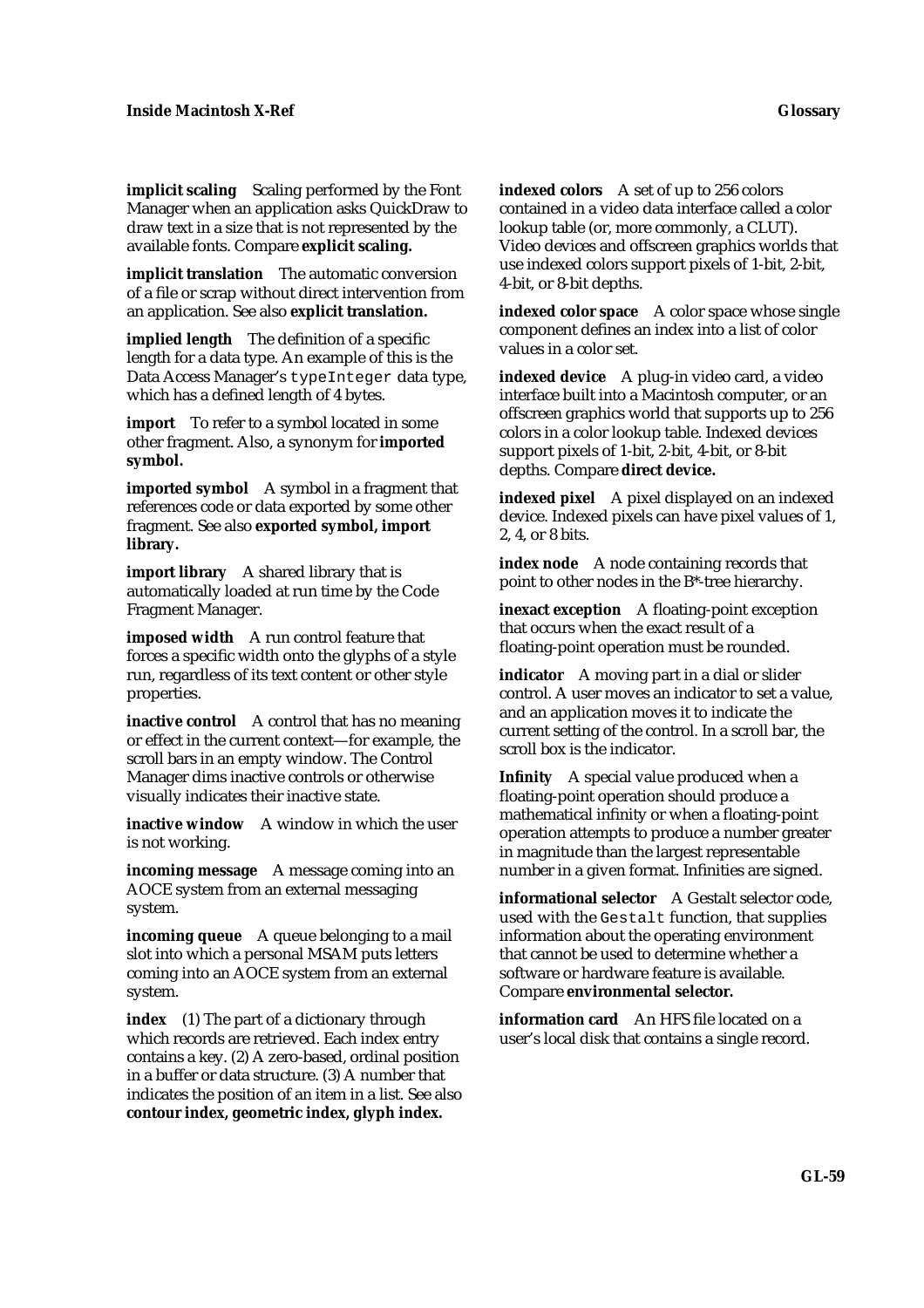**information page** A formatted display of data and controls, similar in appearance to a dialog box, showing information about an AOCE catalog record or a portion of a record. See also **information page template.**

**information page template** An AOCE template that defines the layout and contents of an information page, using the properties in a specific aspect.

**information page window** A window that contains one or more information pages. If the window contains more than one information page, only one information page is displayed at a time. In that case, the window contains a pop-up menu with a list of the information pages available.

**initialize** For a script system, to create and set up a script record at system startup. Script systems either initialize themselves or are initialized by the Script Manager. Only script systems that are installed can be initialized.

**initialization** See **disk initialization.**

**initialization block** See **fragment initialization block.**

**initialization routine** A function contained in a fragment that is executed immediately after the fragment has been loaded and prepared. See also **termination routine.**

**initiator** (1) The ASDSP client application of a connection end that retrieves information from an authentication server and makes a request to open a session. (2) The originator of the authentication process.

**initiator device** A device capable of initiating SCSI transactions.

**ink** A QuickDraw GX object associated with a shape object. An ink object contains information that affects the color of a shape and the transfer mode with which it is drawn.

**inline input** An input method that allows the user to enter text directly into a document. In inline input, entry and conversion of characters take place at the current line position—where the converted text is intended to appear—rather than in a separate window. Inline input is the principal example of the kind of text service

supported by the Text Services Manager.

**input method** A software facility for 2-byte script systems that converts phonetic or syllabic characters, entered from a keyboard, into ideographic or other complex representations of text. Because 2-byte script systems have too many characters to be entered directly from a keyboard, the input method uses a conversion technique, such as translating sequences of phonetic characters that are typed into a special input window. For example, the Japanese script system provides software for transcribing Kana (phonetic Japanese) into ideographic Kanji.

**input order** The order in which characters are written or entered from a keyboard. The input order of a line of text can differ from its display order. Compare **display order.**

**input/output (I/O)** The parts of a computer system that transfer data to or from peripheral devices.

**insertion location descriptor record** A record of type typeInsertionLoc that consists of two keyword-specified descriptor records. The first is an object specifier record, and the data for the second is a constant that specifies the insertion location in relation to the Apple event object described by the object specifier record.

**insertion mode** For a dictionary, the manner in which insertion of a new record occurs—for example, whether its data adds to or replaces data of an existing matching key.

**insertion point** A location (offset) in a text buffer at which the next insertion or deletion of text is to take place. An insertion point is equivalent to a selection range of zero characters and is usually marked by a blinking vertical bar. Compare **caret.** See also **caret position.**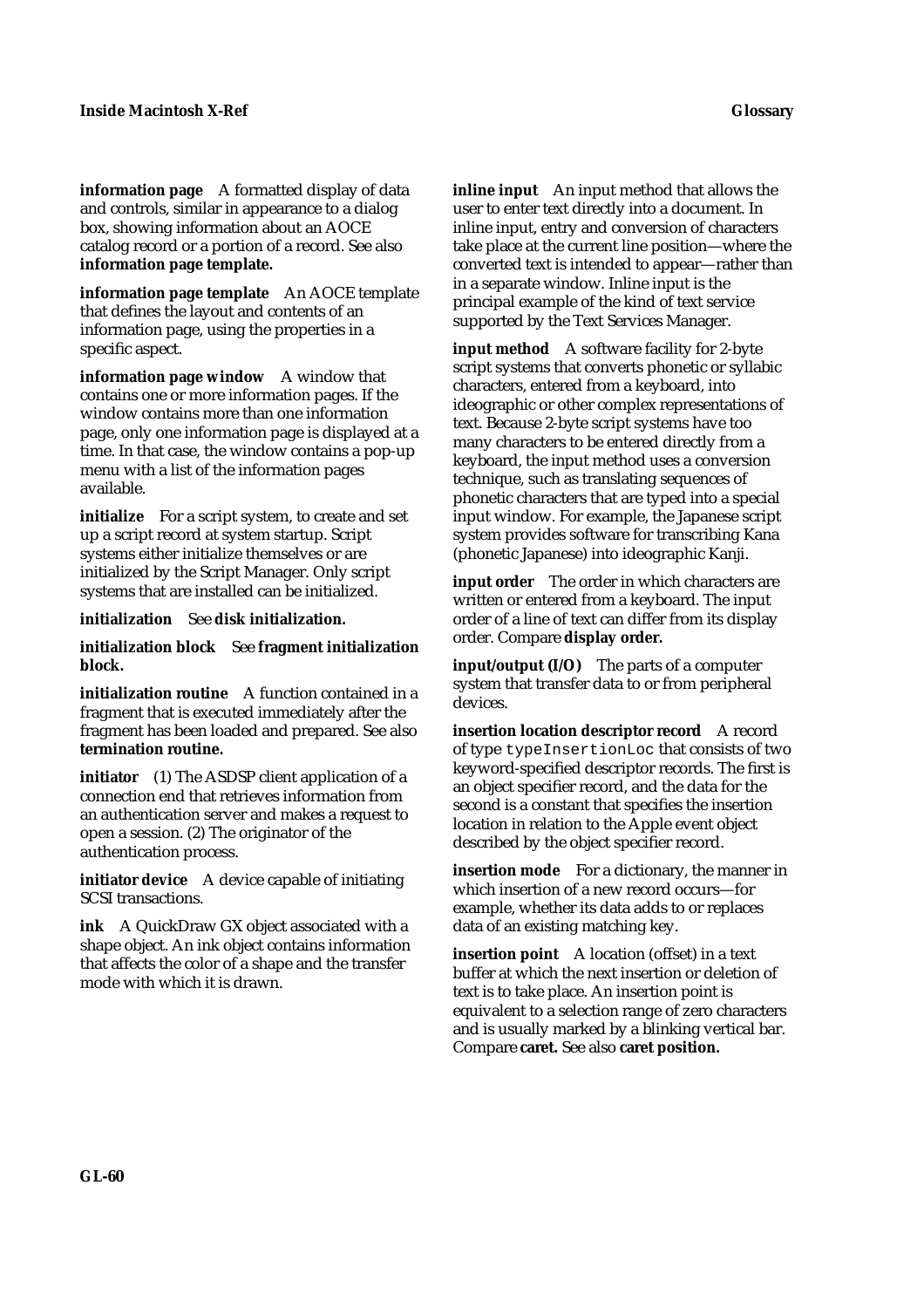*Inside Macintosh* A collection of books, organized by topic, that describe the system software of Macintosh computers. Together, these books provide a definitive guide and essential reference for anyone writing software for Macintosh computers.

**install** To place (the resources of a script system) in the System file.

**instance** A single copy of a message handler in memory. See also **instantiate.**

**instantiate** To create an instance of a message handler separate and unique from all other instances. See also **instance.**

**instantiation** See **global instantiation, per-context instantiation, per-load instantiation.**

**instruction cache** An area of memory internal to some microprocessors (for example, the MC68020, MC68030, and MC68040 microprocessors) that holds recently used instructions. See also **data cache.**

**instruction set architecture (ISA)** The set of instructions meaningful to a particular microprocessor or to a family of microprocessors.

**instrument** A sampled sound played at varying rates to produce a number of different pitches or notes. See also **voice.**

**integer types** System types for integral values. Integer types typically use 16- or 32-bit two's-complement integers. Integer types are not PowerPC Numerics formats but are available to PowerPC Numerics users.

**integral value** A value, perhaps in a numeric data format, that is exactly equal to a mathematical integer. For example, –2, –1, 0, 1, 2, and so on.

**interapplication communication (IAC) architecture** A standard and extensible mechanism for communication among Macintosh applications, including the Edition Manager, the Open Scripting Architecture, the Apple Event Manager, the Event Manager, and the PPC Toolbox.

**intercharacter spacing** Extra pixels that are added between glyphs, in addition to the space surrounding the glyph as defined by the font, in formatting or justifying text.

**interesting time** A time value in a movie, track, or media that meets certain search criteria. You specify the search criteria in the Movie Toolbox. The Movie Toolbox then scans the movie, track, or media and locates time values that meet those search criteria.

**interface files** See **universal interface files.**

**interface type** A specification of the set of Apple events and component commands associated with a component; part of the component description record. Currently, all text service components have the same interface type: kTextService, whose associated 4-character tag is 'tsvc'.

**interlacing** A video mode that updates half the scan lines on one pass and goes through the second half during the next pass.

**interleaving** (1) A technique in which sound and video data are alternated in small pieces, so the data can be read off disk as it is needed. Interleaving allows for movies of almost any length with little delay on startup. (2) The technique of combining two or more channels of sound data by alternating small pieces of the data in each channel into a single data stream. See also **sample frame.**

**intermediary** A representative of a user or service that uses a proxy to obtain credentials for mutual authentication and then performs some function for the user or service represented.

**internal error** A nonfatal QuickDraw GX error indicating a damaged file, memory problem, or incorrect implementation.

**internal validation** An optional validation mode in which object parameter validation occurs whenever an application uses a public function and whenever QuickDraw GX uses an internal function. Compare **public validation.**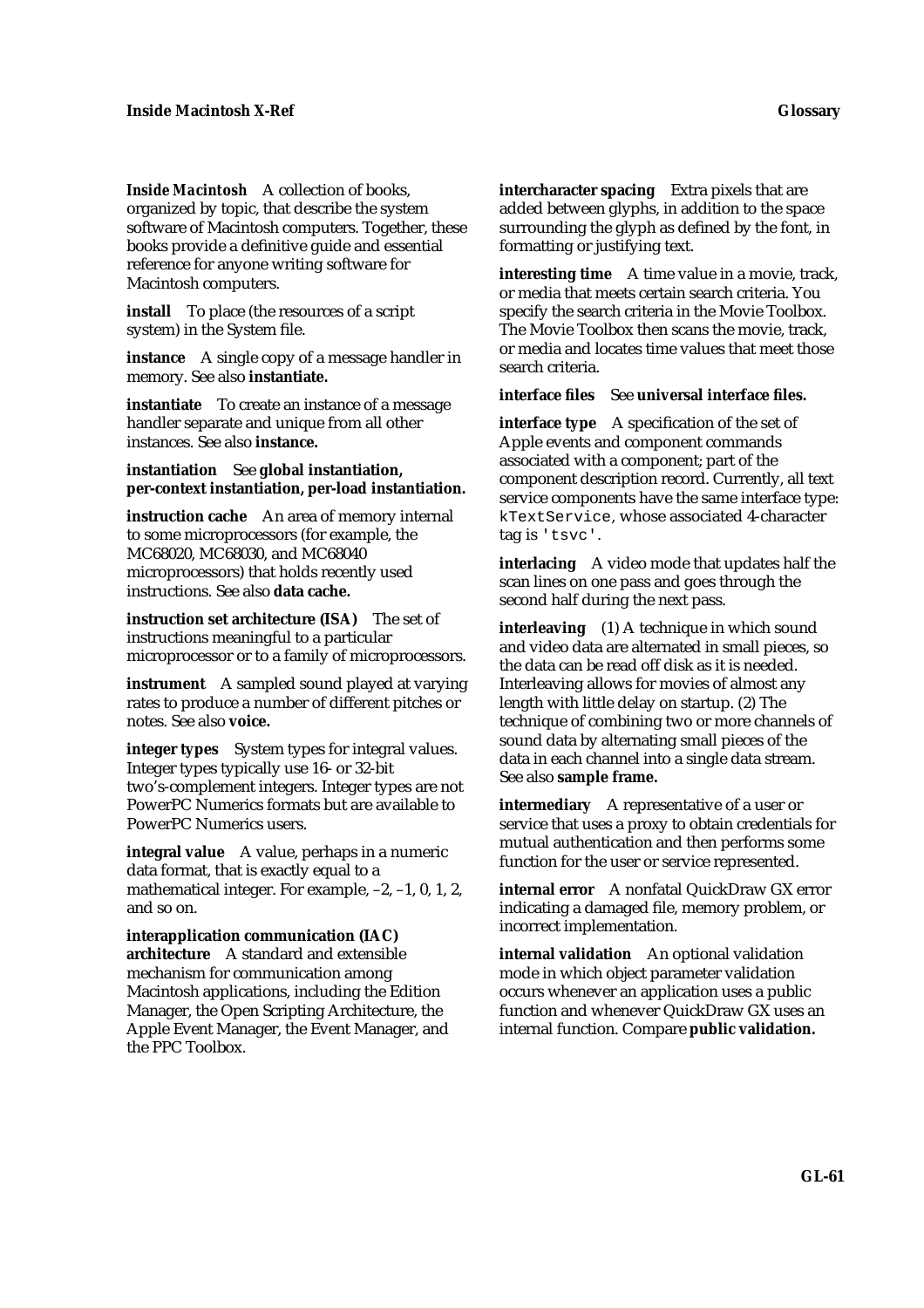**international bundle resource** An international resource of type 'itlb'. The international bundle resource identifies the complete set of international resources and keyboard resources used by a script system. It also specifies some of the script's default behavior. Every script system has one international bundle resource.

**international configuration resource** An international resource of type 'itlc'. The international configuration resource identifies and configures the system script. There is only one international configuration resource for each Macintosh System file, regardless of the number of script systems it supports.

**international resources** A specific set of resources used by the Script Manager, the Text Utilities, and TextEdit. The international resources contain information specific to language or region, such as date and time formats, sorting order, and word-break rules.

**international resources cache** A cache that holds resource IDs of international resources used by an application.

**international resources selection flag** A Script Manager variable that determines which set of international resources are to be used for text processing operations. When the flag is set, the resources belonging to the system script are used. When the flag is clear, the resources belonging to the font script are used.

**internet** See **AppleTalk internet.**

**internet address** See **internet socket address.**

**internet socket address** The combination of the socket number, the node ID, and the network number associated with an application or process. An internet socket address provides a unique identifier for any socket in the AppleTalk internet.

**interpolation** The process of generating sample points between two given sample points. See also **linear interpolation.**

**Interprogram Messaging Manager (IPM)** The part of the Macintosh Operating System that manages the creation, sending, and receiving of messages. IPM messages conform to a specific structure and can be transmitted over an AppleTalk network or any other communication link. The Interprogram Messaging Manager provides store-and-forward messaging services for Macintosh computers.

**interrupt** An exception signaled by a device to the processor, notifying it of a change in the condition of the device, such as the completion of an I/O request.

**interrupt handler** A routine that services interrupts.

**interrupt priority level** A number that identifies the importance of an interrupt. It indicates which device is interrupting, and which interrupt handler should be executed in response to the interrupt.

**interrupt programming** A type of programming in which QuickDraw GX allows an application to switch tasks, but only when it is not performing critical functions.

**interrupt service routine (ISR)** A routine that processes interrupts generated by the processor, expansion cards, or external devices.

**interrupt table** A list (stored in low memory) of interrupt vectors.

**interrupt task** A routine executed as the result of an interrupt.

**interrupt vector** The address of an interrupt handler.

**interword spacing** Extra pixels that are added to word delimiters—whether whitespace or extension bars—when formatting or justifying text.

**intraframe coding** A process that compresses only a single frame. It does not require looking at adjacent frames in time to achieve compression, but allows fast random access and reverse play.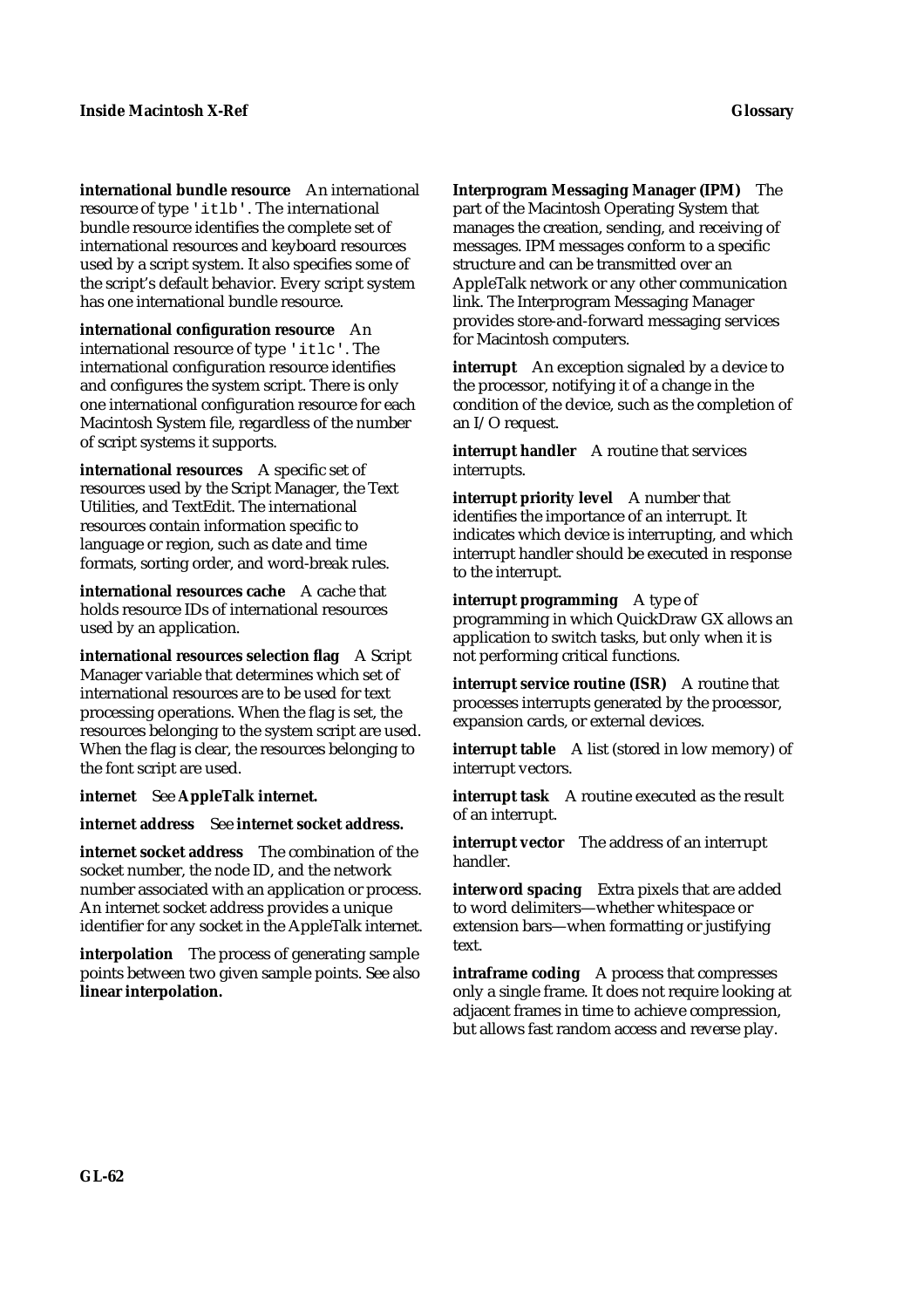**intranode delivery** An AppleTalk feature that allows two programs running on the same node to communicate with each other through AppleTalk protocols. The AppleTalk PSetSelfSend function enables or disables intranode delivery.

**intrinsic font** A font whose characteristics are entirely defined in a 'FONT' or 'NFNT' resource. The plain-style font of any family is an intrinsic font. Other styles may or may not be intrinsic. Compare **derived font.**

**invalid data warning** A QuickDraw GX warning indicating that an object contains incorrect data or that extra data was passed.

**invalid exception** A floating-point exception that occurs if an operand is invalid for the operation being performed.

**invalid-operation exception** See **invalid exception.**

**inverse even-odd fill** A shape fill that is the inverse of even-odd fill.

**inverse fill** A shape fill that indicates a shape's geometry describes an area—the area not contained within the contours of the shape's geometry. Inverse fills include inverse even-odd fill, and inverse winding fill.

**inverse of a mapping** The mathematical inverse of the mapping matrix. A mapping concatenated with its inverse results in the identity matrix.

**inverse solid fill** See **inverse even-odd fill.**

**inverse table** A special data structure arranged by the Color Manager in such a manner that, given an arbitrary RGB color, the Color Manager can very rapidly look up its pixel value.

**inverse winding fill** A shape fill that is the inverse of winding fill.

**invert** To reverse the colors of all pixels within a shape. On a black-and-white screen, this changes all the black pixels in the shape to white and all the white pixels to black. Inverting operates on color pixels in color graphics ports, but the results are predictable only with direct pixels.

**I/O** See **input/output.**

**I/O request** A request for input from or output to a file or device driver; caused by calling a File Manager or Device Manager routine asynchronously.

**IPM** See **Interprogram Messaging Manager.**

**ISA** See **instruction set architecture.**

**ISR** See **interrupt service routine.**

**issuer** See **certificate issuer.**

**issuing organization** See **certificate issuer.**

**item color table resource** A resource (of type 'ictb') that an application can use to display an alert box or a dialog box with items using a typeface, font style, font size, or colors other than the system's default font and colors. (For an application to use a nonstandard typeface, font style, or font size, the user must have a color monitor.)

**item list** A resource (of type 'DITL') that specifies the items—such as buttons and static text—to display in an alert box or a dialog box.

**item number** An integer that identifies an item in either a menu or dialog box. Menu items are assigned item numbers starting with 1 for the first menu item in the menu, 2 for the second menu item in the menu, and so on, up to the number of the last menu item in the menu. Dialog items are assigned numbers that correspond to the item's position in its item list. For example, the first item listed in a dialog item list is item number 1.

**'itl0' resource** See **numeric-format resource.**

**'itl1' resource** See **long-date-format resource.**

**'itl2' resource** See **string-manipulation resource.**

**'itl4' resource** See **tokens resource.**

**'itl5' resource** See **encoding/rendering resource.**

**'itlb' resource** See **international bundle resource.**

**'itlc' resource** See **international configuration resource.**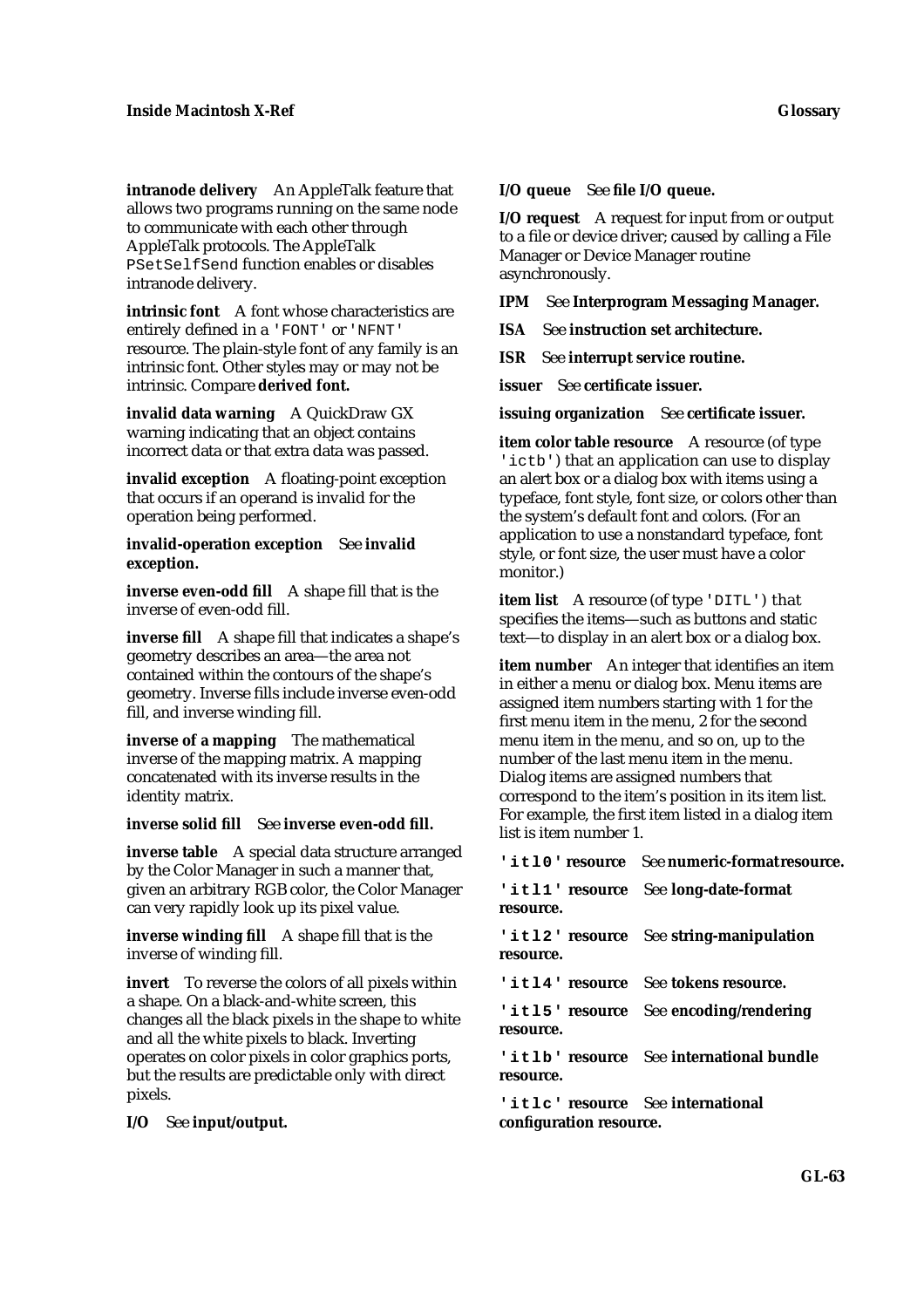**'itlk' resource** See **key-remap resource.**

**'itlm' resource** See **script-sorting resource.**

**Jamo** An individual phonetic glyph in the Korean script that is transformed and combined into clusters called *Hangul.*

**job collection** A collection of items that are relevant for a print job but not required to define a print job. See also **collection object.**

**job dialog box** A dialog box—usually displayed by an application in response to the user choosing the Print command—that solicits printing information from the user, such as the number of copies to print, the print quality, and the range of pages to print.

j**ob format mode** A mode of printing, either graphics (the QuickDraw GX default), text-only, or PostScript-only. The text and PostScript modes are sometimes called *direct-mode printing*; used to trade off the ability to redirect output to another printer for faster output on a specific printer.

**job object** An object that represents the parameters associated with printing, such as the printer and page range. These parameters specify a "print job."

### **join** See **join property.**

**join attributes** A set of flags that modify the way QuickDraw GX adds a join shape to the corners of a shape.

**join property** A property of a style object that specifies how the corners of a geometric shape should be drawn.

**join shape** A shape drawn at the corners of another shape.

# **Joint Photographic Experts Group**

**(JPEG)** Refers to an international standard for compressing still images. This standard supplies the algorithm for image compression. The version of JPEG supplied with QuickTime complies with the baseline International Standards Organization (ISO) standard bitstream, version 9R9. This algorithm is best suited for use with natural images.

**JPEG** See **Joint Photographic Experts Group.**

**jumping caret** See **single caret.**

**jump table** An area of memory in a 680x0 application's A5 world that contains one entry for every externally referenced routine in every code segment of the application. The jump table is the means by which the loading and unloading of segments are implemented.

**jump table entry** A single entry in a jump table.

**justification** A type of alignment that involves the spreading or compressing of printed text to fit into a given line width so that it is flush on both left and right edges of the text area (destination rectangle).

**justification gap** The difference in the length of a line before and after justification.

**justification priority** The priority order in which classes of glyphs are processed during justification.

**Kana** A collective term for the Japanese subscripts **Hiragana** and **Katakana.**

**Kanji** Japanese ideographic characters borrowed from Chinese.

**kashida** An extension-bar glyph that is added to certain Arabic glyphs during justification.

**Katakana** An angular, phonetic subscript of the Japanese writing system, with 50 syllables that represent all sounds of the Japanese language. Compare **Hiragana.**

**KB** Abbreviation for kilobyte. A kilobyte is 1024 bytes.

**'KCAP' resource** See **key caps resource.**

**'KCHR' resource** See **keyboard-layout resource.**

**'kcs#' resource** See **keyboard icons family.**

**'kcs4' resource** See **keyboard icons family.**

**'kcs8' resource** See **keyboard icons family.**

**kern** To draw part of a glyph so that it overlaps the space of an adjacent glyph.

**kerning** An adjustment to the normal spacing that occurs between two or more specifically named glyphs, known as the *kerning pair*.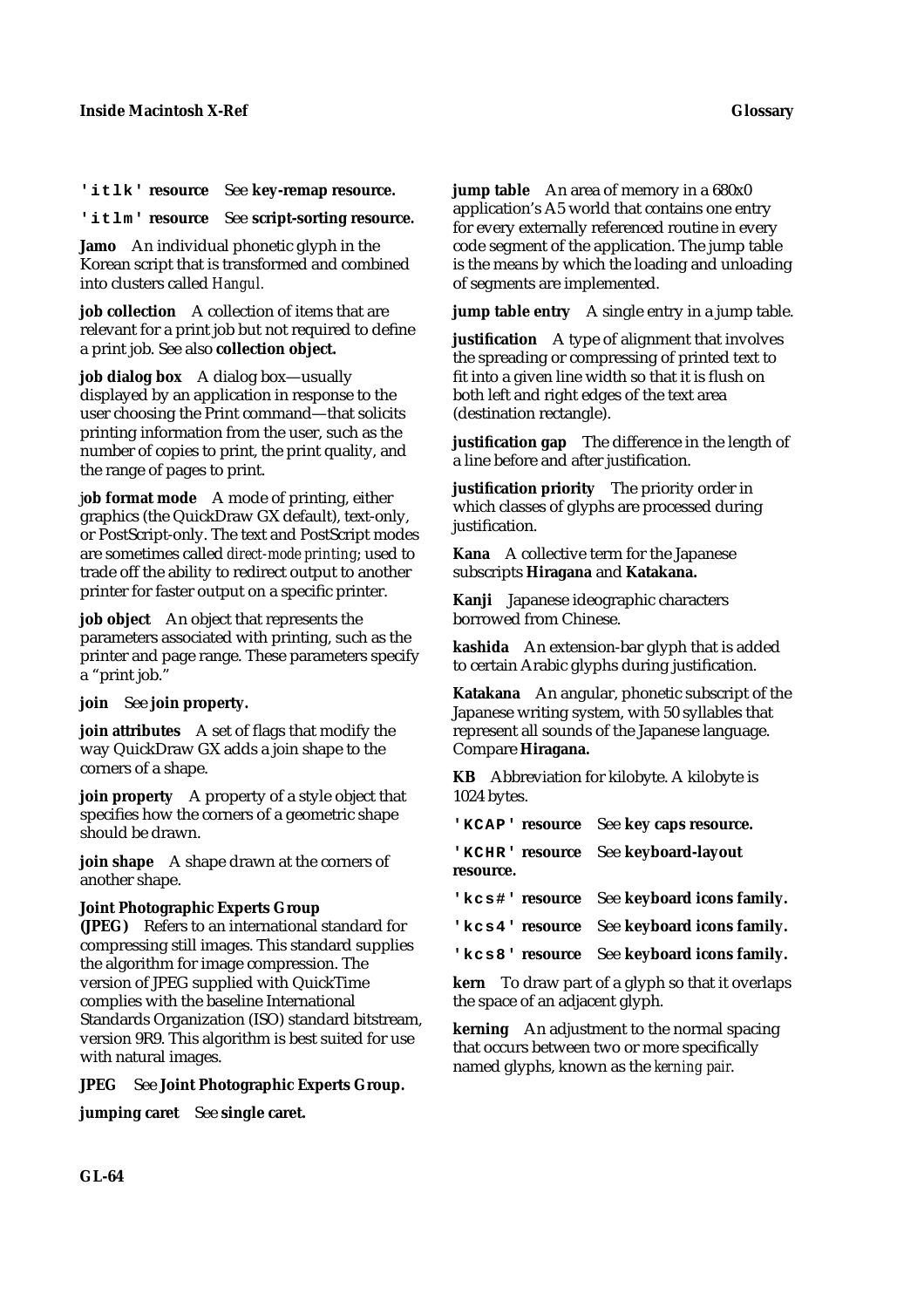**kerning adjustments array** A style object property. It is an array specifying changes to the font-specified kerning for pairs of glyphs in a style run. (This property is used by layout shapes only.)

**kerning pair** Two specifically named glyphs that are kerned together by a set amount. See also **kerning.**

**key** (1) A number used by an encryption algorithm to encrypt or decrypt data. (2) See **dictionary key.**

**keyboard** (1) A hardware input device consisting of an array of keys that the user presses in order to enter text into the computer. (2) For the Macintosh script management system, a keyboard-layout resource that provides for keyboard input in a given script system. In this sense, to change keyboards means to activate a different keyboard layout, rather than physically switching keyboards.

**Keyboard control panel** A control panel that allows the user to switch among available keyboard layouts.

**keyboard equivalent** A keyboard combination of one or more modifier keys and another key that invokes a corresponding menu command when pressed by the user. See also **Command-key equivalent.**

**keyboard icon** A small icon associated with each keyboard through its keyboard-layout ('KCHR') resource. Keyboard icons are used in the Keyboard menu and the Keyboard control panel.

**keyboard icon family** A set of keyboard resources, of types 'kcs#', 'kcs4', and 'kcs8'. The keyboard icon family specifies keyboard icons for screens of different bit depth (black-and white, 4-bit, and 8-bit, respectively). There is one keyboard icon family for every keyboard-layout ('KCHR') resource.

**keyboard layout** (1) The specification of the physical arrangement of keys on a keyboard and the characters produced when those keys are pressed. (2) The keyboard-layout resource.

**keyboard-layout resource** A keyboard resource of type 'KCHR'. The keyboard-layout resource defines a particular character set by associating a character code with each virtual key code produced by a keystroke or combination of keystrokes on the keyboard or keypad. Each script system has one or more 'KCHR' resources.

**Keyboard menu** A menu on the right side of the menu bar that appears when more than one script system is enabled. The Keyboard menu is managed by the Operating System and permits the user to change keyboard layouts, input methods, and script systems for text input.

**keyboard resources** A specific set of resources used by the Script Manager, the Text Utilities, and TextEdit for text input. The keyboard resources provide for text input in any language from any keyboard, for convenient switching from one input language to another on a single keyboard, and for simultaneous input from multiple keyboards.

**keyboard script** The script system for keyboard input. It determines the character input method and the mapping of keystrokes to character codes. The keyboard script may be different from the font script, which determines how text is displayed.

**keyboard swap resource** A keyboard resource of type 'KSWP'. The keyboard swap resource specifies key combinations that can be used to change the keyboard script and the current keyboard layout. There is one 'KSWP' resource per system.

**Key Caps** A desk accessory that displays the keyboard layout for a given keyboard and a specified font.

**key caps resource** A keyboard resource of type 'KCAP'. The key caps resource specifies the physical arrangement of keys on a keyboard and is used by the Key Caps desk accessory. There is one 'KCAP' resource for each physical keyboard supported.

### **Key Chain** See **PowerTalk Key Chain.**

**Key Chain Access Code** The master password providing access to a PowerTalk Key Chain.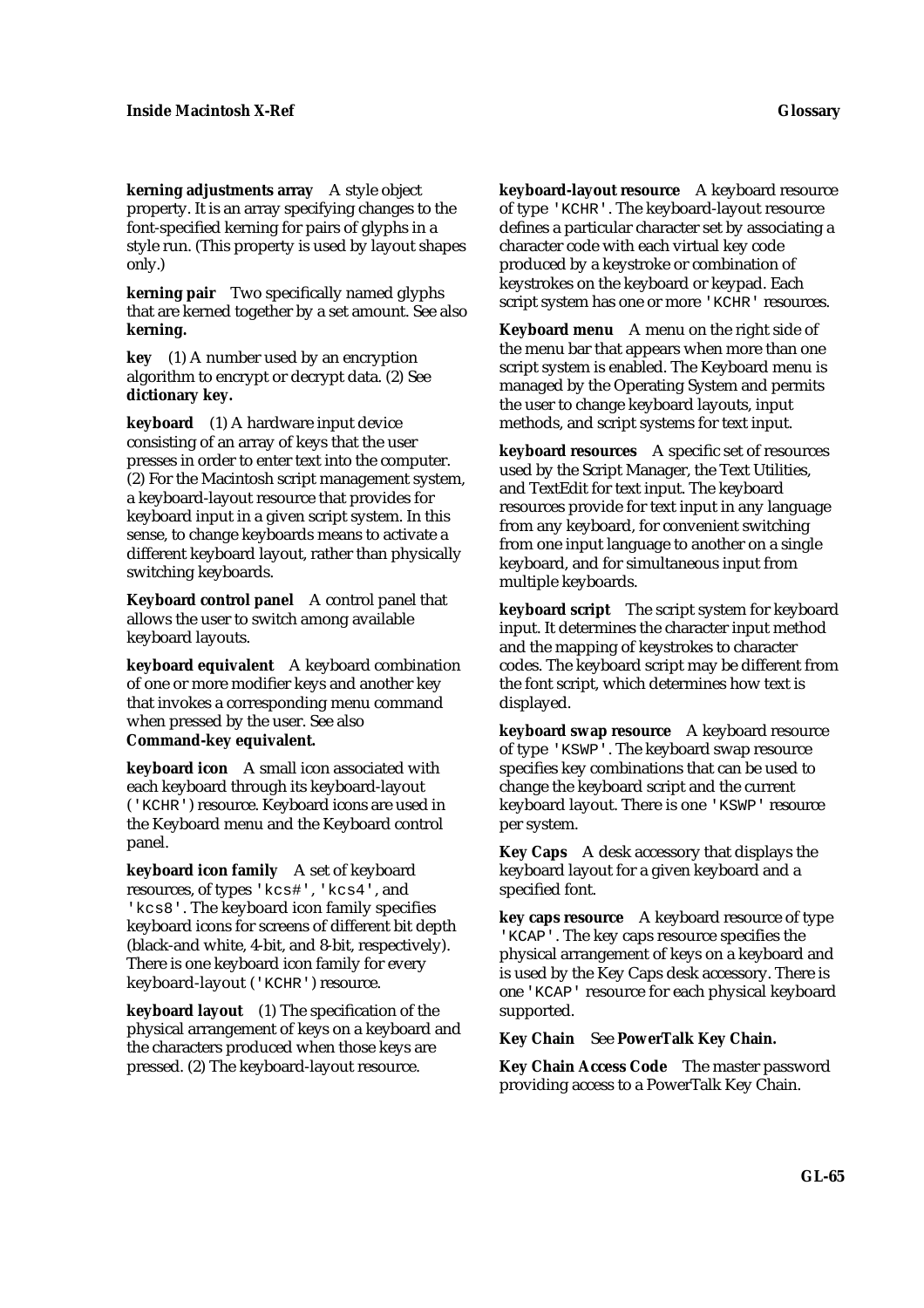**key code** An integer representing a key on the keyboard or keypad, without reference to the character the key stands for. See also **raw key code, virtual key code.**

**key color** A color in a destination image that is replaced with video data by a video digitizer component. Key colors represent one technique for selectively displaying video on a computer display. Other techniques include the use of alpha channels and blend mattes.

**key data** The data in an object specifier record that distinguishes one or more Apple event objects from other Apple event objects of the same object class in the same container. Key data is specified by a keyword-specified descriptor record with the keyword keyAEKeyData. The Apple Event Manager interprets key data according to the key form specified in the same object specifier record.

**key-down event** An event indicating that the user pressed a key on the keyboard.

**key entry** In a Dictionary Manager dictionary, contains raw data and optional attributes. Each entry may have a maximum length of 256 bytes. The maximum length of the associated data is 1024 bytes.

**key form** The form taken by the key data in an object specifier record. The key form is specified by a keyword-specified descriptor record with the keyword keyAEKeyForm. The keyword-specified descriptor record contains a constant that determines how the Apple Event Manager and a target application use the key data to locate specific Apple event objects. For example, the key form constant formName indicates that the key data consists of a name, which should be compared to the names of Apple event objects in the container specified by the object specifier record.

**key frame** A sample in a sequence of temporally compressed samples that does not rely on other samples in the sequence for any of its information. Key frames are placed into temporally compressed sequences at a frequency that is determined by the key frame rate. Typically, the term *key frame* is used with respect to temporally compressed sequences of image data. See also **sync sample.**

**key frame rate** The frequency with which key frames are placed into temporally compressed data sequences.

**key-map resource** A keyboard resource of type 'KMAP'. The key-map resource takes the raw key codes that have been generated by the keyboard microprocessor and maps them into standard virtual key codes. There is exactly one 'KMAP' resource for each physical keyboard on a Macintosh system.

**key-remap resource** A keyboard resource of type 'itlk'. The key-remap resource provides hardware-specific modifications for certain keyboards. It remaps a few key combinations into the virtual key codes needed for input to certain versions of the keyboard-layout ('KCHR') resource. There is one 'itlk' resource for every 'KCHR' resource that needs one.

**key translation** The process of converting raw key codes to virtual key codes, and thence to character codes, during text input.

**key-up event** An event indicating that the user released a key on the keyboard.

**keyword** A four-character code that uniquely identifies a descriptor record inside another descriptor record. In Apple Event Manager functions, constants are typically used to represent the four-character codes.

**keyword-specified descriptor record** A record of data type AEKeyDesc that consists of a keyword and a descriptor record. Keyword-specified descriptor records are used to describe the attributes and parameters of an Apple event.

**kHz** See **kilohertz.**

**kill** To cause a process or task to stop executing.

**killer template** An AOCE template that disables other AOCE templates. A killer template can disable any type of AOCE template except another killer template.

**kind resource** A resource that contains kind strings for document types. Defined by the 'kind' resource type.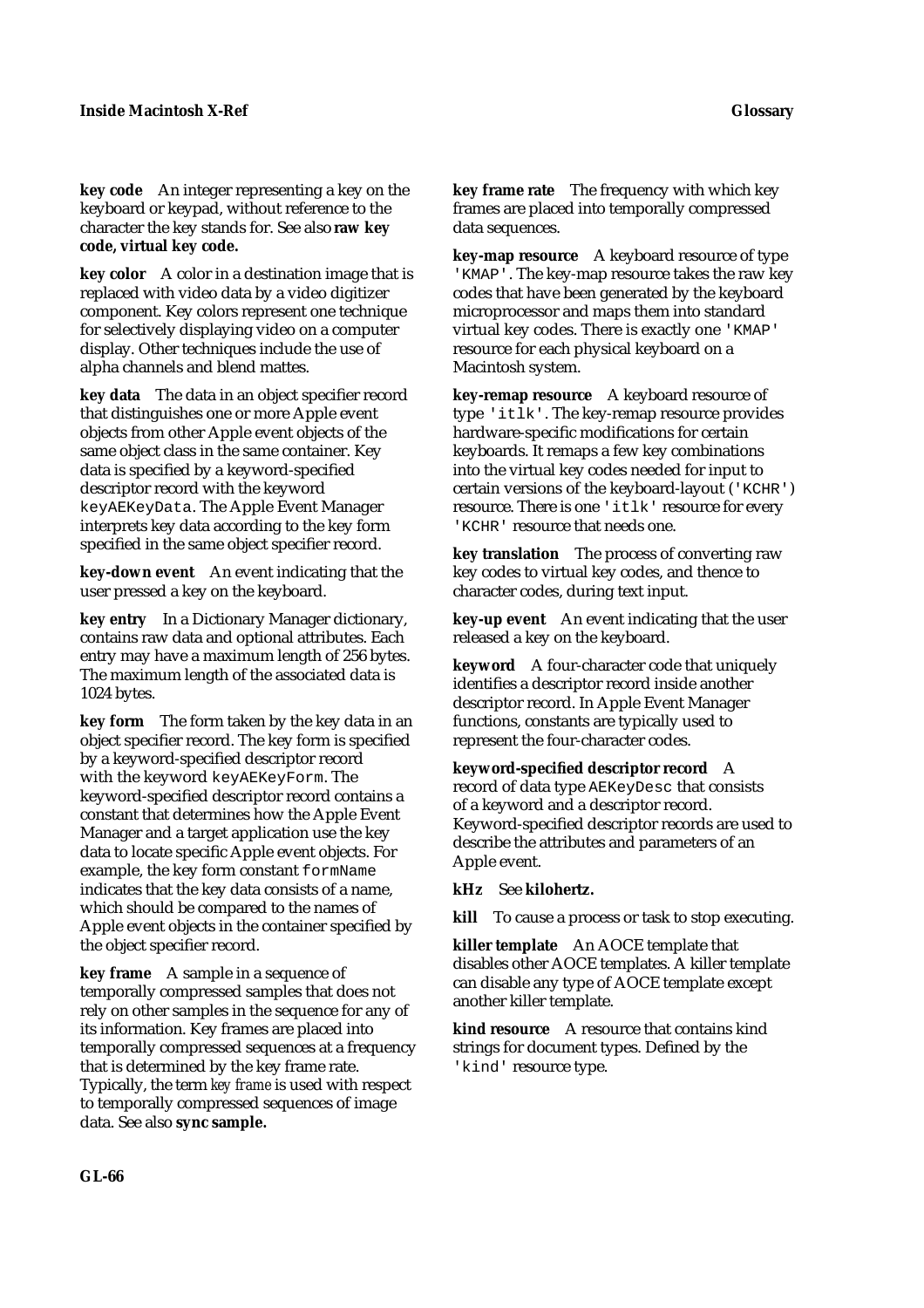**kind string** The string displayed in the "Kind" column in a Finder window when a folder's contents are viewed by name, size, kind, label, or date (that is, by any method other than by icon or small icon).

**kilohertz (kHz)** A unit of frequency, equal to one thousand cycles per second.

**'KMAP' resource** See **key-map resource.**

**'KSWP' resource** See **keyboard swap resource.**

**L\*a\*b\* space** A universal color space, designed to create perceptually linear gradations between colors, that is a nonlinear transformation of the Munsell color-notation system.

**language** (1) The written and spoken methods of combining words to create meaning used by a particular group of people. (2) For the Macintosh script management system, a particular implementation of a writing system. Languages within a writing system usually share a character set but differ in rules of composition. For example, English and Spanish are two languages within the Roman writing system.

**language code** A number used to indicate a particular written version of a language on the Macintosh. Constants are defined for each of the language codes recognized by the Macintosh script management system.

**LAP Manager** See **Link-Access Protocol (LAP) Manager.**

**large-catalog mode** A set of algorithms used by certain components of a PowerTalk system when retrieving information from large catalogs and displaying that information to the user.

**large character set** A character set with more than 256 characters. Japanese, Chinese, and Korean writing systems have large character sets. The script system for such a writing system requires 2-byte character codes, and is therefore called a *2-byte script system.*

**last-in, first-out (LIFO)** Characteristic of a queue in which the last item put into the queue becomes the first item to be taken out of it. Compare **first-in, first-out.**

**layer** A mechanism for prioritizing the tracks in a movie. When it plays a movie, the Movie Toolbox displays the movie's tracks according to their layer—tracks with lower layer numbers are displayed first; tracks with higher layer numbers are displayed over those tracks.

**layer flag** An element of a face layer that describes the characteristics of one layer of a text face. Layer flags are used primarily to determine the underlining capabilities of the text face.

**layout shape** A type of QuickDraw GX shape. The geometry of a layout shape contains a line of text and sophisticated typographic formatting information. Compare **glyph shape, text shape**. See **typographic shape.**

**leading** The amount of blank vertical space between the descent line of one line of text and the ascent line of the next line of single-spaced text. In early typesetting, strips of lead were placed between lines of type for spacing, hence the term. See also **line spacing.**

**leading edge** The edge of a glyph that is encountered first when reading text of that glyph's language. For glyphs of left-to-right text, the leading edge is the left edge; for glyphs of right-to-left text, the leading edge is the right edge. Compare **trailing edge.**

**leaf atom** A QuickTime atom that contains no other atoms. A leaf atom, however, may contain a table. An example of a leaf atom is an edit list atom. The edit list atom contains the edit list table. Compare **container atom.**

**leaf node** A node that contains data records.

**leaf procedure** A routine that calls no other routines.

**least significant bit** The bit contributing the least value in a string of bits. For example, in the MC680x0 numbering scheme bit number 0 in a byte contributes a value of  $2^0$ , or 1. Same as **low-order bit.** Compare **most significant bit.**

**left-side bearing** The white space between the glyph origin and the visible beginning of the glyph.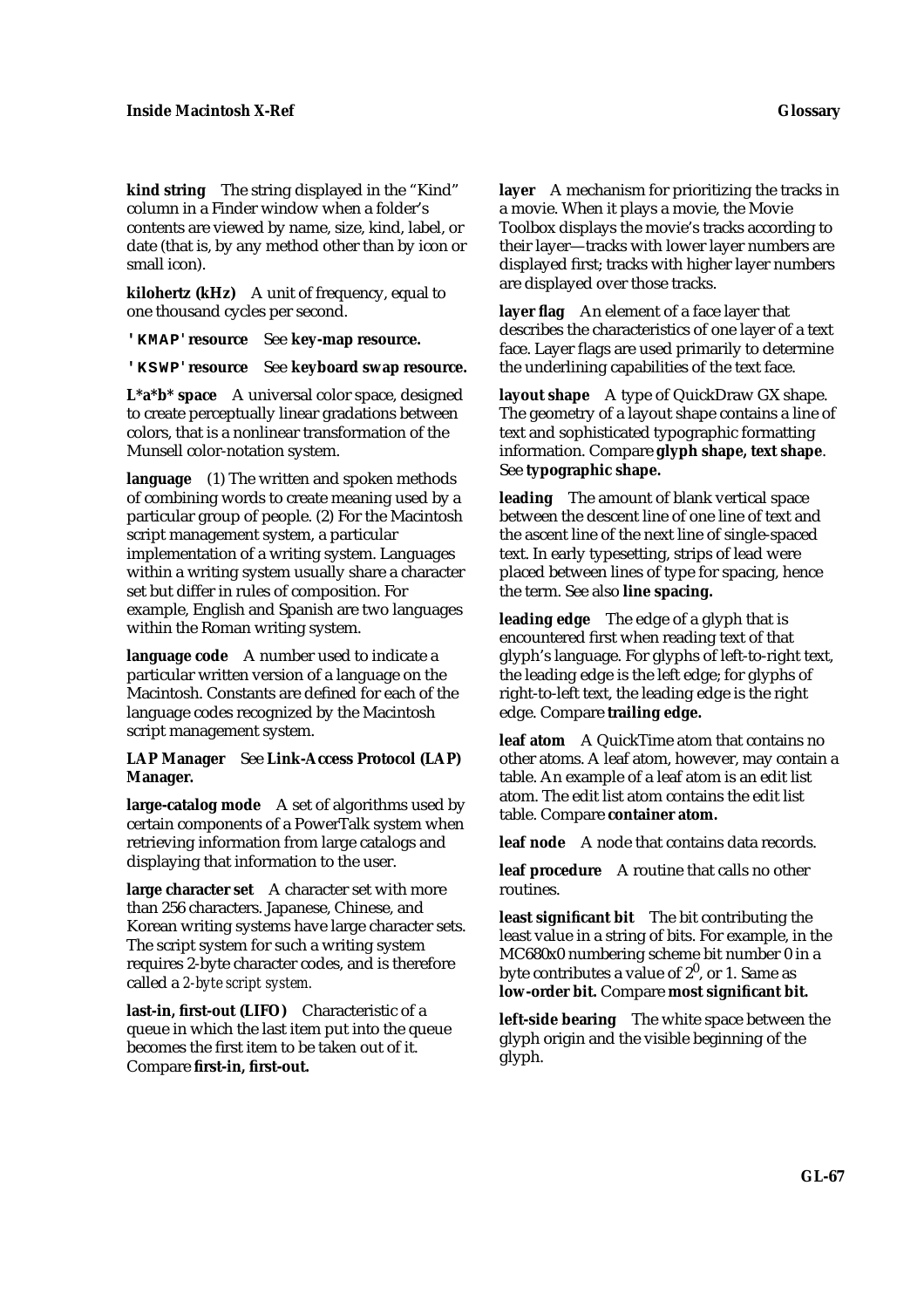**left-to-right caret** A type of caret that, at direction boundaries, appears at the proper caret position for inserting left-to-right text. Compare **dual caret, right-to-left caret.**

**letter** A type of message consisting of a defined set of message blocks. A letter is intended to be read by a person. See also **mailer, non-letter message.**

**letter attribute** A piece of information about a letter stored in the letter header or the letter's message summary. Letter attributes include information such as the sender, the subject, the time the letter was sent, and so forth. Not to be confused with **attribute.**

**letter header block** A message block found in every letter. It contains recipient information and letter attributes.

**level** A number indicating how many pictures separate a shape from the root picture in a picture hierarchy.

level cap A cap shape that is not rotated to match the angle of the contour on which it is drawn.

**level join** A join shape that is not rotated to match the angle that bisects the corner on which it is drawn.

**library** See **import library.**

**library directory** A directory used by an application or other fragment to store import libraries used by that application or fragment. An application's library directory is specified in the application's code fragment resource.

**LIFO** See **last-in, first-out.**

**ligature** A glyph that is created when two or more characters are combined to create a new character.

**ligature decomposition** The replacement of ligatures with the glyphs for their component characters during justification.

**ligature splitting** The process of separating a ligature into its component glyphs.

**line** A graphic image defined by two points: the current location of the graphics pen and its destination. The graphics pen, which can draw with different patterns, hangs below and to the right of the defining points.

**linear interpolation** A form of interpolation that uses the calculated mean of two sample points as the interpolated sample point. Compare **drop-sample conversion.**

**line breaking** The process of determining the proper location at which to truncate a line of text so that it fits within a given text width.

**line direction** Also called *text direction, character direction,* or simply *direction*. The direction in which text in a particular language is written and read. The English language has a left-to-right line direction; Arabic and Hebrew have a (primarily) right-to-left line direction. See also **system direction.** Line direction is not the same as alignment.

**line layout error** The difference between the width of the printed line and the width of the screen line after the printer driver has performed font substitution. Certain printer drivers compensate for this by distributing the error to major glyphs and minor glyphs.

**line length** The distance, in points, from the origin of the first glyph on a line through the advance width of the last glyph.

**line shape** A shape type that represents a straight line.

**line spacing** The vertical distance between two lines of type, measured from baseline to baseline. For example, 10/12 indicates 10-point type with 12 points base to base (that is, with 2 points of leading).

**line span** The distance, in points, from the lowest descender on a line to the highest ascender.

**link** A data transmission medium shared by nodes and used for communication among these nodes. A link forms the basis for networking these nodes.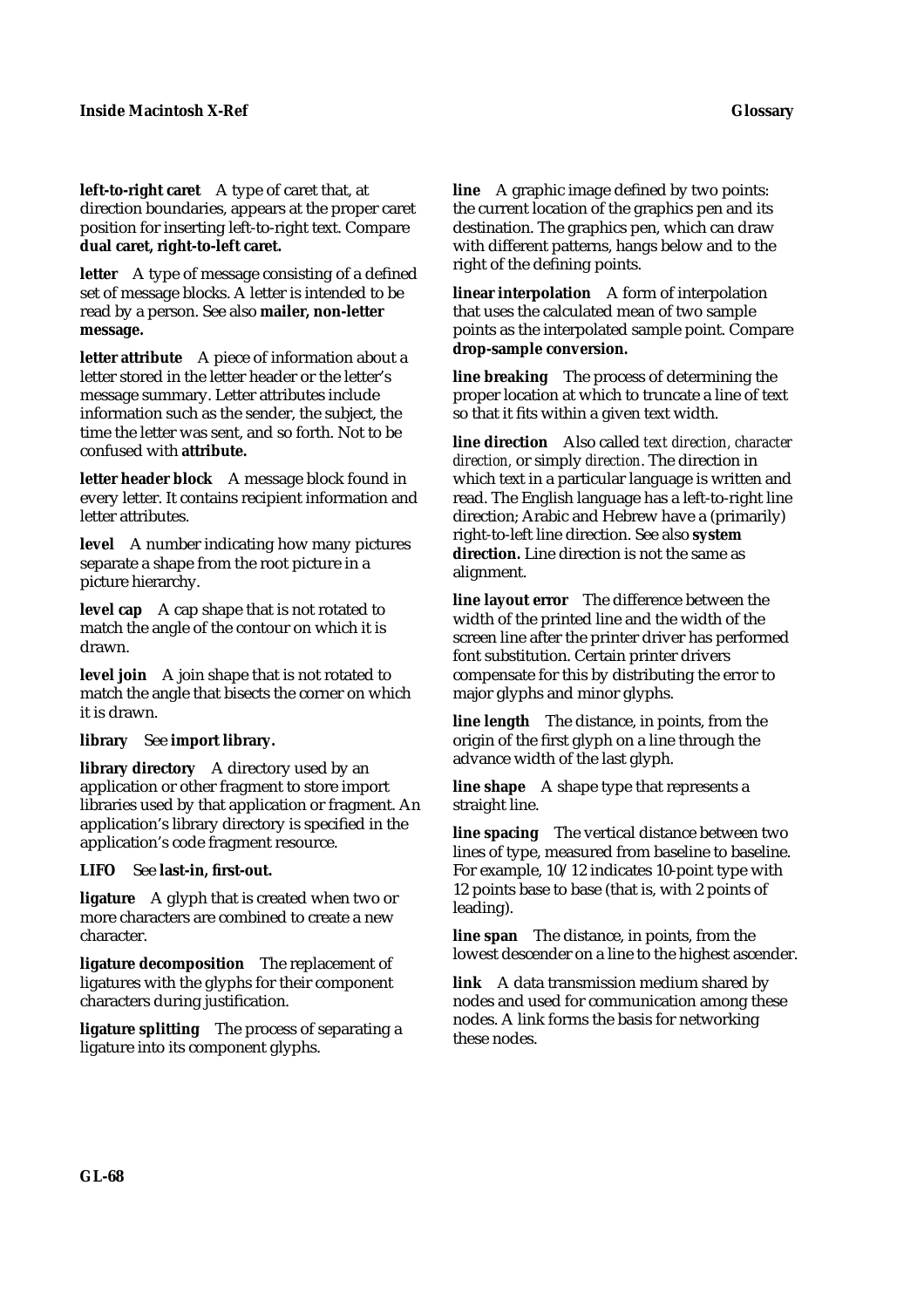**Link-Access Protocol (LAP) Manager** A set of operating-system utilities that makes it possible for the user to select among AppleTalk connection files by using the Network control panel to specify which network is to be used for the node's AppleTalk connection. The LAP Manager provides for AppleTalk's data-link independence.

**linkage area** The area in a PowerPC stack frame that holds the caller's RTOC value and saved values of the Count Register and Link Register. See also **parameter area.**

**link independence** The ability to connect to various types of data links that are installed on a node and to switch among those data links.

**Link Register (LR)** A register in the PowerPC processor that holds the return address of the currently executing routine.

**list** A series of items displayed within a rectangle. Lists may have zero, one, or two scroll bars.

**list definition procedure** A code resource of type 'LDEF' that defines the appearance of a list.

**Listen** An ADB command to a device that instructs it to prepare to receive additional data. See also **Flush, SendReset, Talk.**

**List Manager** A collection of routines that your application can use to create and display lists in your application's windows or dialog boxes.

**live cache** A QuickDraw GX cache that contains current information. The object associated with the cache has not been changed since the cache was created. See also **dead cache.**

### **LLC** See **Logical Link Control.**

**load** (1) To move a segment or fragment into RAM. (2) To return an unloaded QuickDraw GX object from external storage to memory. QuickDraw GX automatically and transparently loads and unloads objects in the course of managing memory; an application need never know whether an object it accesses is currently loaded or unloaded.

**load directory** The directory that contains a fragment being loaded into memory and prepared for execution.

**local coordinates** (1) Paired values that specify a size or location in local space. (2) For QuickDraw GX, the coordinate space local to each shape. For example, a shape's geometry is described in local coordinates.

**local coordinate system** The coordinate system defined by the port rectangle of a graphics port. When the window manager creates a window, it places the origin of the local coordinate system at the upper-left corner of the window's port rectangle. Compare **global coordinate system.**

**local identity** A number used as shorthand for the name and password of the principal user of a particular computer. A local identity gives the user access to all the services for which names and passwords are stored in the PowerTalk Setup catalog. See also **specific identity.**

**localization** The adaptation of system software or applications to a particular language or region. Localization involves translating strings and providing proper conventions for sorting, date and time formats, currency and measurement units, calendars, numbers, and other culturally specific items such as icons.

**localized system software** Macintosh system software that has been adapted to a particular language or region. Localization may involve adding a second script system, as in the case of Japanese system software; or it may simply require modifying the U.S. Roman script system, as in the case of French or Turkish system software.

**local space** The coordinate system, interior to a view port, resulting from the application of the transform mapping to the geometry of a shape object. Compare **device space, geometry space, global space.**

**local variable** A variable allocated and used only within the current procedure.

**location name** An identifier for the network location of the computer on which a port resides. The PPC Toolbox provides the location name. It contains an object string, a type string, and a zone. An application can specify an alias for its location name by modifying its type string. See also **port.**

**location record** See **fragment location record.**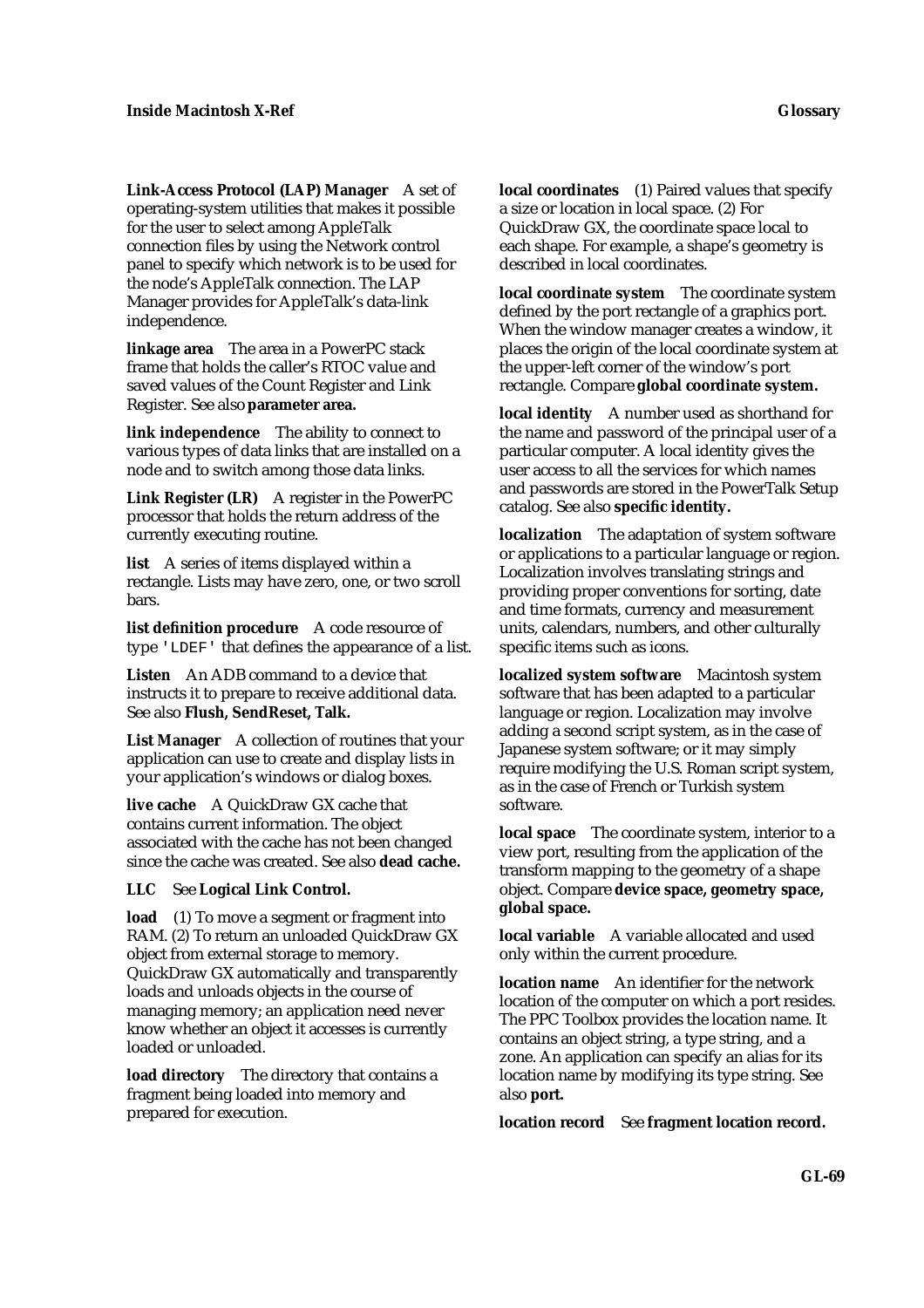**lock** (1) To prevent a relocatable block from being moved during heap compaction. (2) To temporarily prevent a range of physical memory from being paged out or moved by the Virtual Memory Manager. (3) To prevent an object in the QuickDraw GX heap from being moved. You can lock some QuickDraw GX objects and manipulate their properties directly, instead of using functions to copy them into and out of application memory. See also **unlock.**

**lock attribute** When set, this attribute prevents an item in a collection from being replaced.

**locked file** A file whose data cannot be changed.

**locked range** A range of bytes in a file whose data cannot be changed.

**locked volume** A volume whose data cannot be changed.

**logical address** An address used by software. The logical address might be translated into a physical address by the memory management unit.

**logical block** (1) An abstract location on a storage device, defined by software and independent of the physical characteristics of the device. See also **physical block.** (2) A portion of a volume. Usually 512 bytes long.

**logical descriptor record** A coerced AE record of type typeLogicalDescriptor that specifies a logical expression—that is, an expression that the Apple Event Manager evaluates to either TRUE or FALSE. The logical expression is constructed from a logical operator (one of the Boolean operators AND, OR, or NOT) and a list of logical terms to which the operator is applied. Each logical term in the list can be either another logical descriptor record or a comparison descriptor record.

**logical end-of-file** The position of 1 byte past the last byte in a file; equal to the actual number of bytes in the file.

**Logical Link Control (LLC)** A data-link standard defined by the Institute of Electrical and Electronics Engineers (IEEE) for use on Ethernet, token ring, FDDI, and certain other data links. At the physical level, these protocols include the 802.3 CSMA/CD protocol, the 802.4 token bus protocol, and the 802.5 token ring protocol. At the data-link level, you access these protocols through the IEEE 802.2 Logical Link Control (LLC) protocol.

**logical size** The number of bytes in a memory block's contents.

**log on** To connect to a networked file server or to a local machine that requires user authentication. Usually a user must specify a user name and password to be able to log on to a file server.

**long-date-format resource** An international resource of type 'itl1'. The long-date-format resource defines conventions for formatting long dates, including names of days and months. Each installed script system has one or more long-date-format resources.

**long date-time record** A data structure that represents date and time as a record rather than a 64-bit long integer.

**long date-time value** A 64-bit integer in SANE comp format that represents date and time purely in seconds. This format allows dates and times before and after the range of the date-time record (30,000 B.C. to 30,000 A.D.).

**long DDP header** A DDP packet header that includes the source node ID as well as the destination node ID.

**long number** A 32-bit signed integer. A fixedpoint number with a bias of 0. Long numbers range from –2,147,483,648 to +2,147,483,647. The long number for 1.0 is 0x00000001.

**long word** A 32-bit quantity used to store  $2^{32}$ (or 4,294,967,296) values.

**longword boundary** The memory location that divides two long words.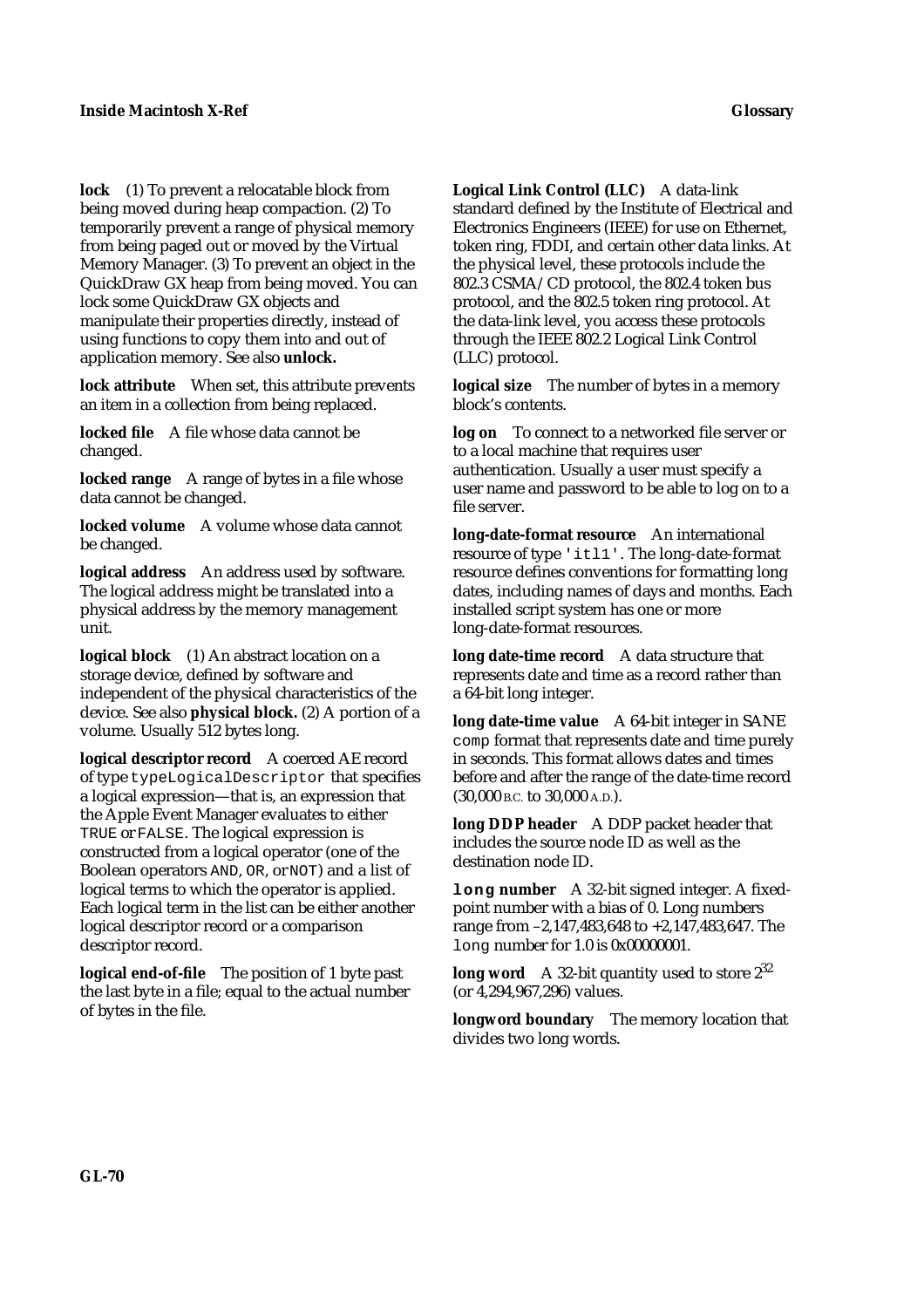**lookup table** A resource in an aspect template that parses attribute values into properties and properties into attribute values. A lookup table contains an entry for each type of attribute value to be translated into and from properties.

**lossless compression** A compression scheme that preserves all of the original data.

**lossy compression** A compression scheme that does not preserve the data precisely; some data is lost, and it cannot be recovered after compression. Most lossy schemes try to compress the data as much as possible, without decreasing the image quality in a noticeable way.

**low ASCII character set** Same as ASCII character set; the standard set of Roman characters with character-code values from \$00 to \$7F.

**low caret** See **secondary caret.**

**low-level event** The type of event returned by the Event Manager to report very low level hardware and software occurrences. Low-level events report actions by the user, changes in windows on the screen, and that the Event Manager has no other events to report. Compare **high-level events, operating-system events.**

**low-memory global variables** See **system global variables.**

**low-order bit** The bit contributing the least value in a string of bits. For example, in the MC680x0 numbering scheme bit number 0 in a byte contributes a value of  $2^0$ , or 1. Same as **least significant bit.** Compare **high-order bit.**

### **LR** See **Link Register.**

**luminance** The intensity of light in a color. Color QuickDraw uses a color's luminance to convert the color to an appropriate grayscale color.

**luminance color space** A color space whose single component is the lightness or brightness of a color. Same as *gray space.*

**luminance tint** A halftone tint type in which the tint color is specified by the luminance of the input color.

**L\*u\*v\* space** A universal color space, designed to create perceptually linear gradations between colors, that is a nonlinear transformation of XYZ space.

### **MACE** See **Macintosh Audio Compression and Expansion.**

**machine information record** A data structure that contains information about the state of the machine at the time an exception occurs. Defined by the MachineInformation data type.

**Machine State Register** A 32-bit PowerPC supervisor-level register that records the state of the processor, including if floating-point instructions and floating-point exceptions are enabled.

**Macintosh Audio Compression and Expansion (MACE)** A set of Sound Manager routines that allow your application to compress and expand audio data.

**Macintosh character set** The characters and character codes originally defined for the Macintosh computer. The Macintosh character set consists of the ASCII character set, plus additional characters (sometimes called *high ASCII* or *extended ASCII*) with character codes between \$80 and \$D8. Compare **Standard Roman character set.**

**Macintosh Easy Open** The part of the Macintosh system software that provides translation services for users of Macintosh computers. Macintosh Easy Open uses the Translation Manager to provide these services.

**Macintosh file system (MFS)** A now-obsolete method of organizing files on a volume in a "flat" or nonhierarchical structure. See also **hierarchical file system.**

**Macintosh interface functions** A set of Macintosh-specific functions. Most other QuickDraw GX functions can exist on any platform.

**Macintosh Operating System** The part of Macintosh system software that manages basic low-level operations such as file reading and writing, memory allocation and deallocation, process execution, and interrupt handling.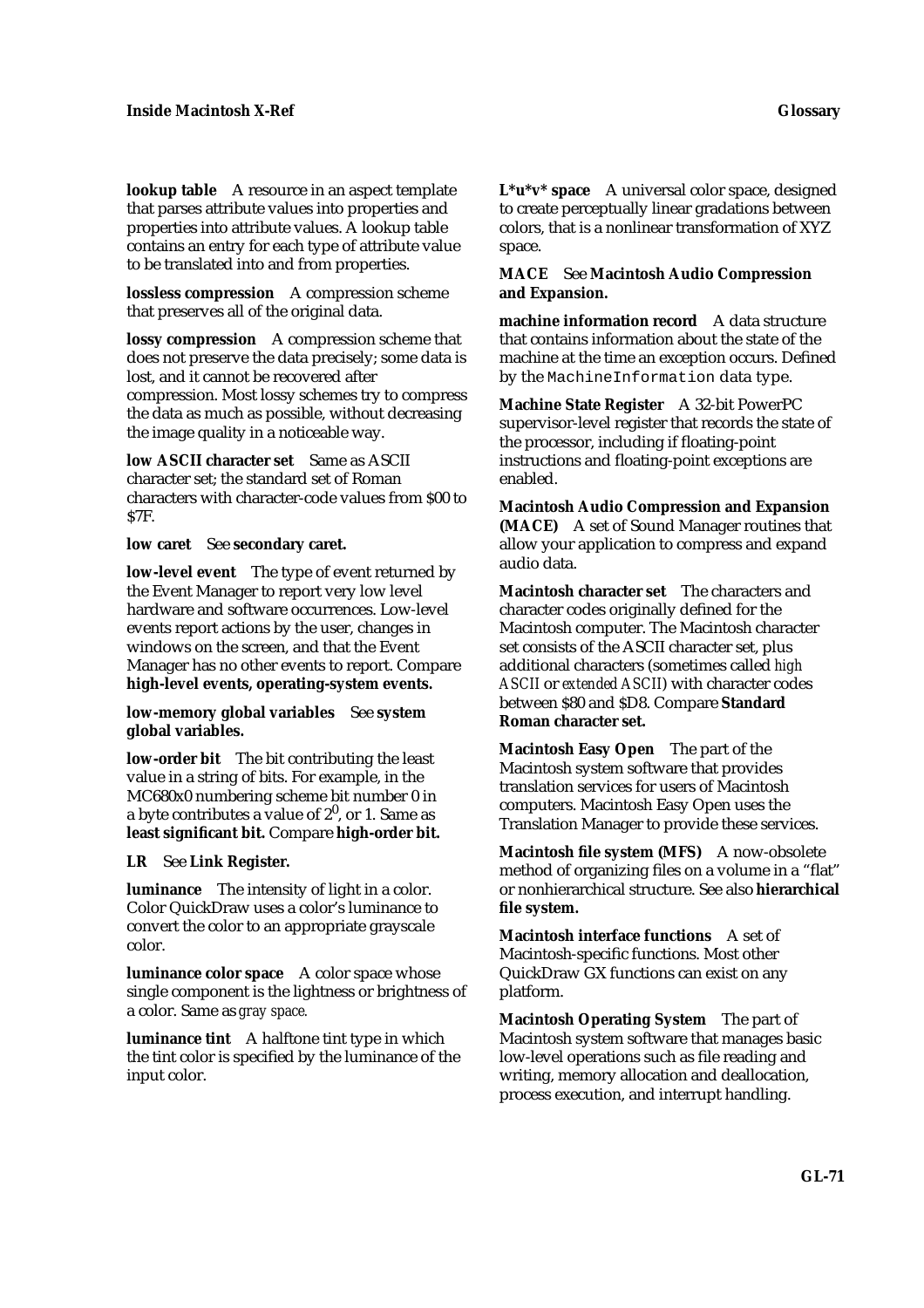**Macintosh Programmer's Workshop (MPW)** A software development system for the Macintosh family of computers provided by Apple Computer.

**Macintosh script management system** The Script Manager, script-aware parts of other text managers, the WorldScript extensions, and one or more script systems.

**Macintosh system software** A collection of routines that you can use to simplify your development of Macintosh applications. See also **Macintosh Toolbox, Macintosh Operating System.**

**Macintosh Toolbox** The part of the Macintosh system software that allows you to implement the standard Macintosh user interface in your application or other software.

#### **Macintosh User Interface Toolbox** See **Macintosh Toolbox**.

**macro** A sequence of predefined directives that the C preprocessor interprets at compile time. When the preprocessor encounters the macro name in the source code, the preprocessor substitutes the macro definition for it. QuickDraw GX provides macros for number format conversions.

**MacsBug** A Macintosh debugging utility.

**mail** A term used to refer collectively to letters.

**mailer** A region added to a document window that transforms the document into a letter. The mailer enables the user to enter addresses and subject information, enclose other files and folders in the letter, and add a digital signature to the letter.

**mailer set** All of the mailers belonging to a forwarded letter.

**mail slot** A personal MSAM slot that serves to transfer letters. See also **slot.**

**main aspect** An aspect that contains the properties the CE needs to fill in the data for an item in a sublist. Compare **main view aspect.**

**main aspect template** A template for a main aspect.

**main dictionary** A dictionary that contains most of the information used by an input method for its conversion operations. Compare **user dictionary.**

**main enclosure** See **content enclosure.**

**main routine** A function contained in a fragment whose use depends on the kind of fragment it is in. For applications, the main routine is the usual entry point. See also **main symbol.**

**main screen** In a drawing environment with multiple screens, the screen with the menu bar. QuickDraw maps the (0,0) origin point of the coordinate plane to the main screen's upper-left corner, and other screens are positioned adjacent to it. Compare **startup screen.**

**main segment** The segment that contains the main program.

**main symbol** A symbol whose use depends on the kind of fragment it is in. For applications, the main symbol refers to the fragment's main routine. See also **main routine.**

**main view aspect** An aspect that provides the properties for all the views in the main portion of an information page; that is, all of the information page except for the items in a sublist. Compare **main aspect.**

**major error** The amount of line layout error that a printer driver applies to the space glyph.

**major glyph** On a printed page, a space glyph, to which printer drivers apply most of the line layout error. Compare **minor glyph.**

**major switch** A change of the foreground process. The Process Manager switches the context of the foreground process with the context of a background process (including the A5 worlds and low-memory globals) and brings the background process to the front, sending the previous foreground process to the background. See also **context, minor switch.**

**Make Changes privileges** The directory access privileges that allow other users to create, rename, delete, and write files in the specified directory.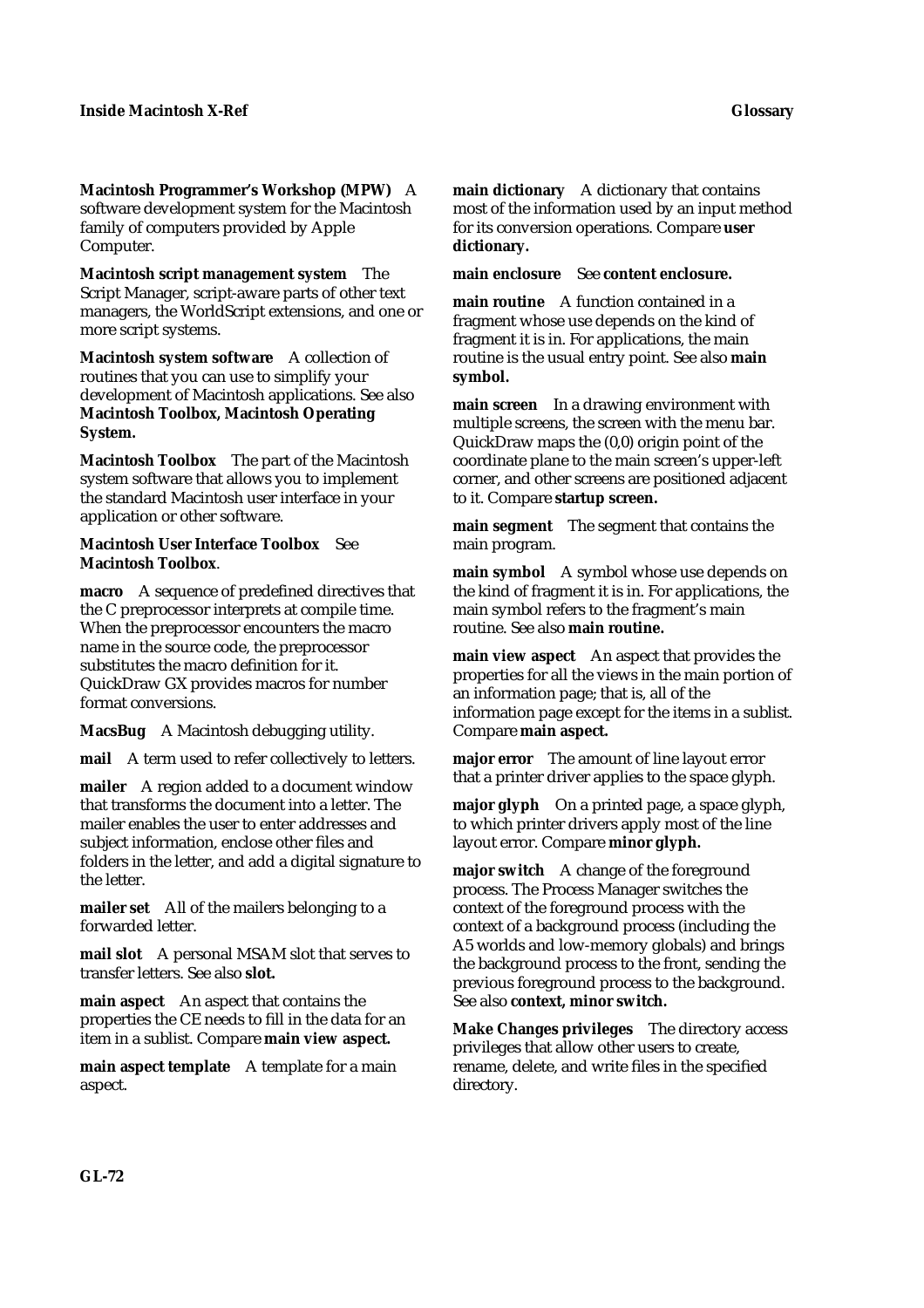**manager** A part of the Macintosh system software.

**mantissa** See **significand.**

**map** See **mapping.**

**map node** A node that contains an additional map record.

**mapping** (1) A  $3 \times 3$  matrix—a property of a format object that specifies scaling and orientation. (2) A  $3 \times 3$  matrix—a property of a transform object, view port object, and view device object—that specifies the translation, rotation, or distortion to be applied to a shape when it is drawn. (3) A transformation of spatial locations (points) that can be represented by a 3 × 3 perspective matrix. Synonymous with *map* and *mapping matrix.*

### **mapping matrix** See **mapping.**

**map record** A record in a header node or map node that indicates which nodes in a B\*-tree file are used and which are not.

**margins** The left, right, top, and bottom sides of the text area.

**mark** See **file mark.**

**mark-adjusting function** A marking callback function that unmarks objects previously marked by a call to an application's marking function.

**mark count** The number of times the Apple Event Manager has called the marking function for the current mark token. Applications that support marking callback functions should associate the mark count with each Apple event object they mark.

**marking callback functions** Object callback functions that allow your application to use its own marking scheme rather than tokens when identifying large groups of Apple event objects. See also **mark-adjusting function, mark token function, object callback function, object-marking function.**

**mark token** A token returned by a mark token function. A mark token identifies the way an application marks Apple event objects during the current sessions while resolving a single test. A mark token does not identify a specific Apple event object; rather, it allows an application that supports marking callback functions to associate a group of objects with a marked set.

**mark token function** A marking callback function that returns a mark token.

**mask region** A 1-bit-deep region that defines how an image is to be displayed in the destination coordinate system. For example, during decompression the Image Compression Manager displays only those pixels in the source image that correspond to bits in the mask region that are set to 1. Mask regions must be defined in the destination coordinate system.

**master clock component** A movie's clock component.

**master directory block (MDB)** The part of a volume that contains information about the volume, such as the volume name and allocation block size.

**Master Key password** The password of the principal user of a computer. This password unlocks the local identity and provides access to the services represented in the PowerTalk Setup catalog.

**master pointer** A pointer to a relocatable block, maintained by the Memory Manager and updated whenever the block is moved, purged, or reallocated. All handles to a relocatable block refer to it by double indirection through the master pointer.

**master pointer block** A nonrelocatable block of memory that contains master pointers. A master pointer block in your application heap contains 64 master pointers, and a master pointer block in the system heap contains 32 master pointers.

**master pointer flag bits** The high-order 8 bits of a master pointer. In 24-bit addressing mode, some of these bits are used to store information about the relocatable block referenced by the master pointer.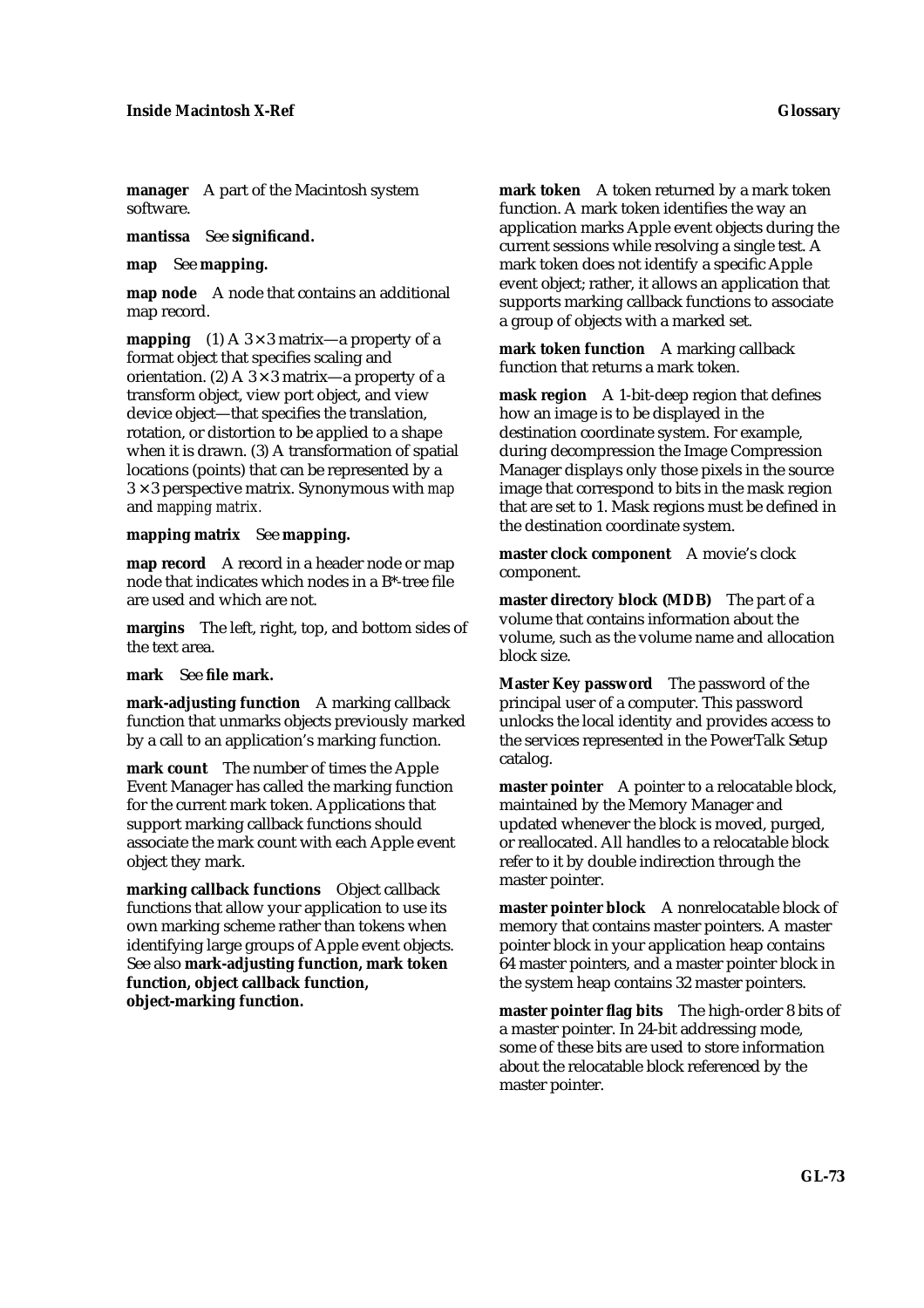**math baseline** The baseline used for setting mathematical expressions; it is centered on operators such as the minus sign.

**MathLib** See **PowerPC Numerics library.**

**matrix** See **transformation matrix.**

**matte** See **blend matte, track matte.**

**maximum mode** A transfer mode type in which the source component replaces the destination component only if the source component has a larger value.

**maximum source rectangle** A rectangle representing the maximum source area that a video digitizer component can grab. This rectangle usually encompasses both the vertical and horizontal blanking areas.

**MB** Abbreviation for megabyte. A megabyte is 1024 kilobytes, or 1,048,576 bytes.

**MDB** See **master directory block.**

**MC680x0 bit-numbering** The bit-numbering scheme used by Motorola. Bit numbers are counted from right to left. (That is, the most significant bit has the highest bit number, and the least significant bit number has the lowest bit number.) Compare **reversed bit-numbering.**

**media** A Movie Toolbox data structure that contains information that describes the data for a track in a movie. Note that a media does not contain its data; rather, a media contains a reference to its data, which may be stored on disk, CD-ROM disc, or any other mass storage device.

**media handler** A piece of software that is responsible for mapping from the movie's time coordinate system to the media's time coordinate system. The media handler also interprets the media's data. The data handler for the media is responsible for reading and writing the media's data. See also **base media handler component, derived media handler component.**

**media information** Control information about a media's data that is stored in the media structure by the appropriate **media handler.**

**megahertz (MHz)** A unit of frequency, equal to one million cycles per second.

**memory allocation** Specification of the starting address of the graphics client in memory.

**memory block** An area of contiguous memory within a heap.

**memory-block record** A data structure used by the translation parameter block to indicate the starting address and length of a given block of memory. This parameter block is defined by the MemoryBlock data type.

**memory cushion** An application-defined threshold below which the application should refuse to honor any requests to allocate memory for nonessential operations.

**memory location record** A data structure that provides information about the location of a fragment in memory. Defined by the MemFragment data type.

**memory management unit (MMU)** Any component that performs address mapping in a Macintosh computer. In Macintosh II computers, it is either the Address Management Unit (AMU) or the Paged Memory Management Unit (PMMU). The MMU function is built into the MC68030 and MC68040 microprocessors.

**Memory Manager** The part of the Operating System that dynamically allocates and releases memory space in the heap.

**memory map** See **address map.**

**memory reservation** The process of creating a free space at the bottom of the heap for a newly allocated block by moving unlocked relocatable blocks upward.

**memory reserve** An allocated block of memory in the application heap that is held in reserve and released only for essential operations when memory in the heap is low.

**memory size** The number of bytes of random access memory allocated to the QuickDraw GX graphics client. The default size is 600 KB.

**menu** A user interface element you can use in your application to allow the user to view or choose an item from a list of choices and commands that your application provides. See also **hierarchical menu, pull-down menu, pop-up menu, submenu.**

**GL-74**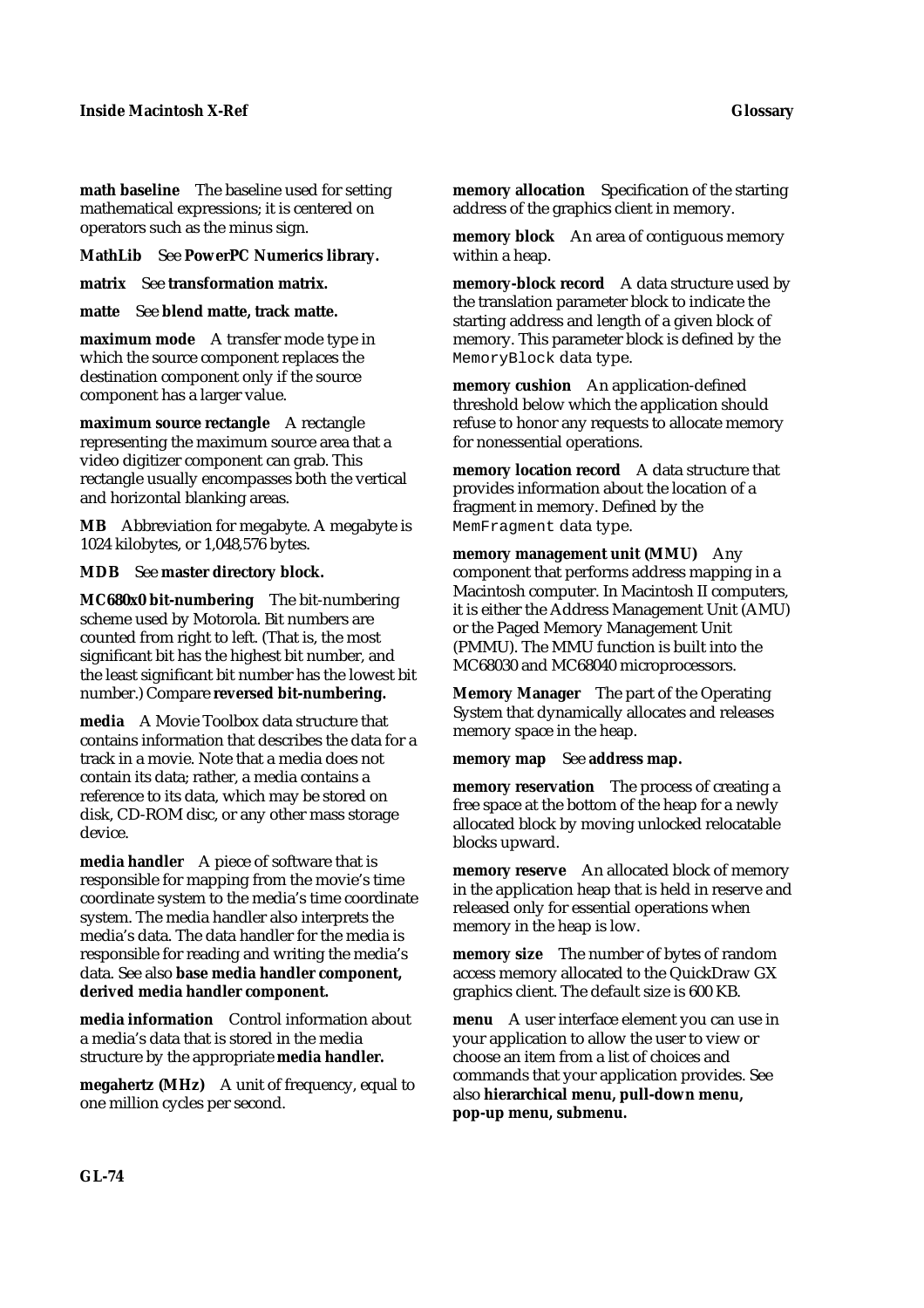**menu bar** A white rectangle that is tall enough to display menu titles in the height of the system font and system font size, and with a black lower border that is one pixel tall. The menu bar extends across the top of the startup screen and contains the title of each available pull-down menu.

**menu bar definition function** A function that draws the menu bar and performs most of the drawing activities related to the display of menus when the user moves the cursor between menus. This function, in conjunction with the menu definition procedure, defines the general appearance and behavior of menus.

**menu bar entry** A menu color entry record that contains 0 in both the mctID and mctItem fields. A menu bar entry defines the color for an application's menu bar and defines default colors for its menu titles, menu items, and background color of menus.

**menu bar resource** A resource (of type 'MBAR') that specifies the order and resource ID of each menu in a menu bar.

**menu-blink time** The number of times a menu item blinks when the user chooses it.

**menu color entry record** A data structure of type MCEntry that defines the colors for an application's menu bar, menus, or menu items. The first two fields of a menu color entry record, mctID and mctItem, define whether the entry is a menu bar entry, a menu title entry, or a menu item entry.

**menu color information table** An array of menu color entry records, maintained by the Menu Manager, that define the standard color for the menu bar, titles of menus, text and characteristics of menu items, and background color of a displayed menu. If you do not add any entries to this table, the Menu Manager draws your menus using the default colors, black on white.

**menu color information table resource** A resource (of type 'mctb') that specifies the colors for an application's menu bar, menus, and menu items.

**menu definition procedure** A procedure that performs all the drawing of menu items within a specific menu. This procedure, in conjunction with the menu bar definition function, defines the general appearance and behavior of menus.

**menu ID** A number that you assign to a menu in your application. Each menu in your application must have a unique menu ID.

**menu item** In a menu, a rectangle with text and other characteristics identifying a command that the user can choose.

**menu-item component** The portion of an 'hmnu' resource in which you specify the help messages for a particular menu item.

**menu item entry** A menu color entry record that contains nonzero values in both the mctID and mctItem fields. A menu item entry defines colors for the mark, text, and keyboard equivalent of items in a specific menu. It also defines the default background color of a menu.

**menu list** A data structure that contains handles to the menu records of one or more menus (although a menu list can be empty). Compare **current menu list.**

**Menu Manager** The collection of routines that an application can use to create, display, and manage its menus.

**menu record** A data structure of type MenuInfo that the Menu Manager uses to maintain information about a menu.

**menu resource** A resource (of type 'MENU') that specifies the menu title and the individual characteristics of items in a menu.

**menu title** The word or icon in the menu bar or in a window that shows the location of a menu.

**menu-title component** The portion of an 'hmnu' resource in which you specify help messages for the menu title.

**menu title entry** A menu color entry record that contains a nonzero value in the mctID field and contains  $\theta$  in the met Item field. A menu title entry defines colors for the title, items, and background color of a specific menu. It also defines the default menu bar color.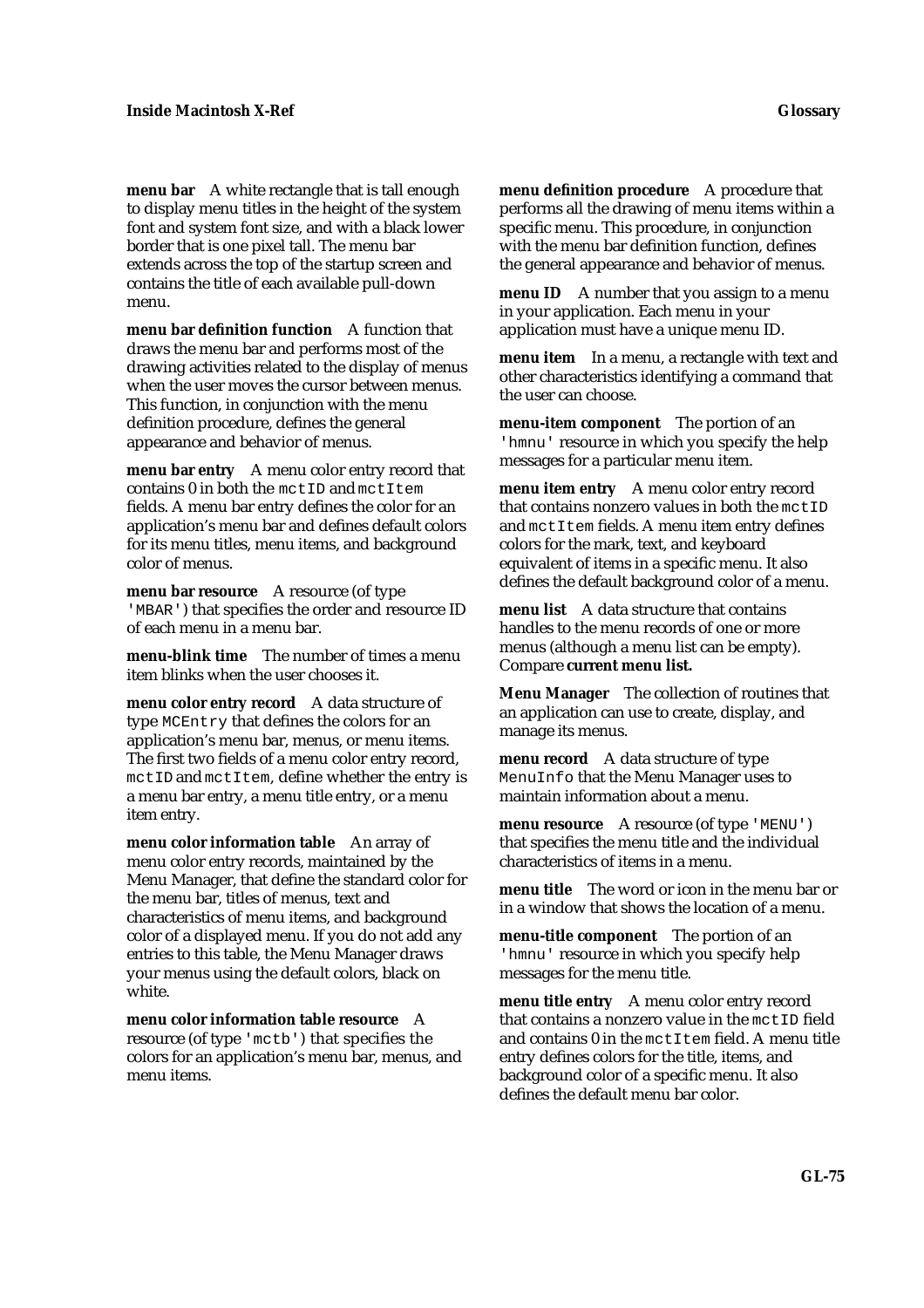**message** (1) The basic unit of communication defined by the Interprogram Messaging Manager. The term *message* is used as an inclusive term to refer both to letters and non-letter messages. See also **letter, non-letter message.** (2) A notice sent by one message handler to another that a certain condition has arisen or that a certain task needs to be accomplished. See also **printing message.** (3) A command sent by QuickDraw GX to accomplish printing-related tasks.

**message block** (1) A component of a message consisting of a sequence of any number of bytes whose format is governed by the block creator and block type. (2) A byte stream that an open application uses to send data to and receive data from another open application (which can be located on the same computer or across a network). The PPC Toolbox delivers message blocks to an application in the same sequence in which they were sent.

**message chain** One or more handlers that wish to receive and respond to messages. A handler at the top of a message chain always receives a message first. See also **message handler.**

**message class** The set of messages and methods defined at run time that are understood by message objects.

**message creator** A four-character sequence that indicates which application created a message; analogous to a file's creator in HFS.

**message family** A set of messages grouped according to similar characteristics. Messages of the same family conform to the syntax of a defined set of message block types and their associated semantics.

**message handler** A recipient of messages. In QuickDraw GX printing, applications, printing extensions, printer drivers, and QuickDraw GX are all message handlers, which are part of a message chain.

**message header** That part of a message that contains control information about the message such as the message creator and message type, the total length of the message, the time it was submitted, addressing information, and so forth. **Message Manager** A part of system software, related to QuickDraw GX, that manages messages.

**message mark** A marker, used by the IPM Manager, that points to the current location within a message that is being created.

**message object** The recipient and sender of messages.

**message override** The response, by a message handler, of intercepting a message and taking some action. The response to a message is performed by an override function. See also **override function.**

**message-passing architecture** A software system driven by messages that are sent in response to certain conditions or events. The messages activate message handlers, which take action in response to the messages. QuickDraw GX printing uses a message-passing architecture.

**message phase** The phase in which SCSI devices exchange message information.

**message queue** A set of messages maintained by the IPM Manager on a recipient's disk or the disk of a message server.

**message summary** A set of data used by the Finder to display an incoming letter to a user.

**message type** A code that indicates the semantics of the message, the block types the message should contain, and the relationships among the various blocks in the message.

**messaging service access module (MSAM)** A foreground or background application that makes an external messaging system accessible from within an AOCE system. It translates and transfers letters, non-letter messages, or both between an AOCE system and an external messaging system. See also **personal MSAM, server MSAM.**

**messaging slot** A personal MSAM slot that serves to transfer non-letter messages. See also **slot.**

**messaging system** A combination of hardware and software that gives users or processes the ability to exchange messages.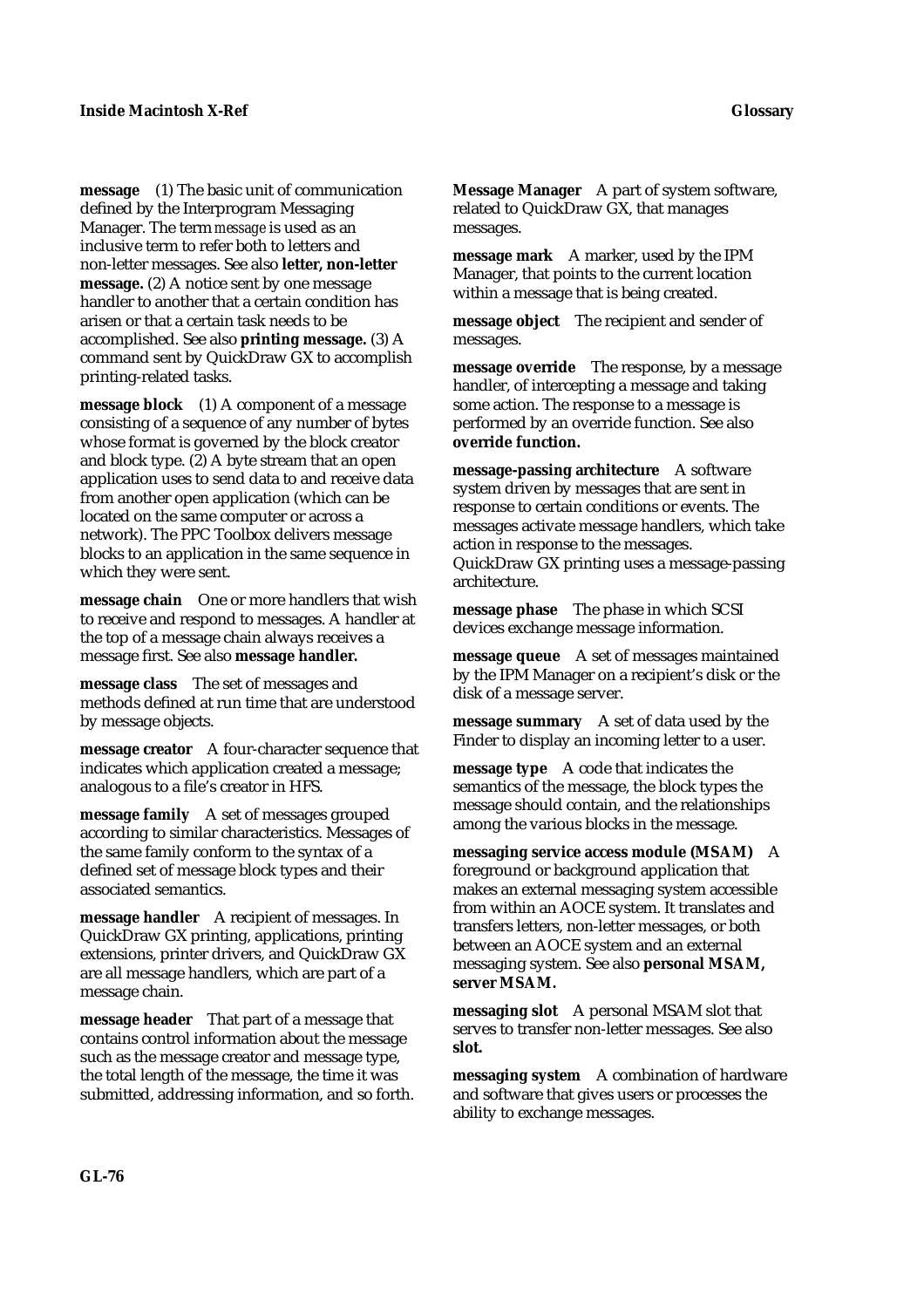**method** See **dot type.**

**MFS** See **Macintosh file system.**

**MFS volume** A volume that is organized using the Macintosh file system.

**MHz** See **megahertz.**

**microsecond** A unit of time equal to one millionth of a second. Abbreviated usec.

**MIDI** See **Musical Instrument Digital Interface.**

**MIDI Manager** The part of the Macintosh system software that controls the flow of MIDI data and commands through a MIDI interface.

**MIDI note value** An integer that is defined to correspond to a frequency specified in hertz that is associated with a musical note.

**migrate mode** A transfer mode type in which the destination color component is moved toward the source component by the value of the step specified in the operand component.

**millisecond** A unit of time equal to one thousandth of a second. Abbreviated ms.

**mini-A5 world** An area of memory created and maintained by the Process Manager for a native PowerPC application. A native application's mini-A5 world contains a pointer to the application's QuickDraw global variables. See also **A5 world.**

**mini icons** Icons of resource types 'icm#', 'icm4', and 'icm8' that measure 12 by 16 pixels. Like the icons in an icon family, the three resource types for mini icons identify the icon list, 4-bit color icons, and 8-bit color icons, respectively. Compare **small icon resource.**

**minimum evaluation format** The narrowest format in which a floating-point operation can be performed. Each implementation of PowerPC Numerics defines its own minimum evaluation format.

**minimum mode** A transfer mode type in which the source component replaces the destination component only if the source component has a smaller value.

**minimum partition size** The actual partition size limit below which an application cannot run. **minor error** The amount of line layout error that a printer driver applies to nonspace glyphs.

**minor glyph** On a printed page, a nonspace glyph, to which printer drivers apply the line layout error that remains after applying most of the error to **major glyphs.**

**minor slot space** An Apple-specific term that describes the first megabyte of the 16 MB standard slot space.

**minor switch** A change in the context of a process. The Process Manager switches the context of a process to give time to a background process without bringing the background process to the front. See also **context, major switch.**

**missing character glyph** The glyph in a font that is drawn when no glyph is defined for a character code in a font.

**missing-items component** The portion of a help resource in which you specify help messages for any items missing from or unspecified in the rest of the resource.

**miter** The length a sharp join can reach before being truncated.

**mixed-directional text** The combination of writing systems with left-to-right and right-to-left directions—within a single line of text.

**mixed environment** A process execution environment that supports applications and other software written in more than one instruction set.

**Mixed Mode Manager** The part of the Macintosh system software that manages the mixed-mode architecture of PowerPC-based computers running 680x0-based code (including system software, applications, and stand-alone code modules).

**MMU** See **memory management unit.**

**modal dialog box** A dialog box that puts the user in the state or "mode" of being able to work only inside the dialog box. A modal dialog box resembles an alert box. The user cannot move a modal dialog box and can dismiss it only by clicking its buttons. See also **modeless dialog box, movable modal dialog box.**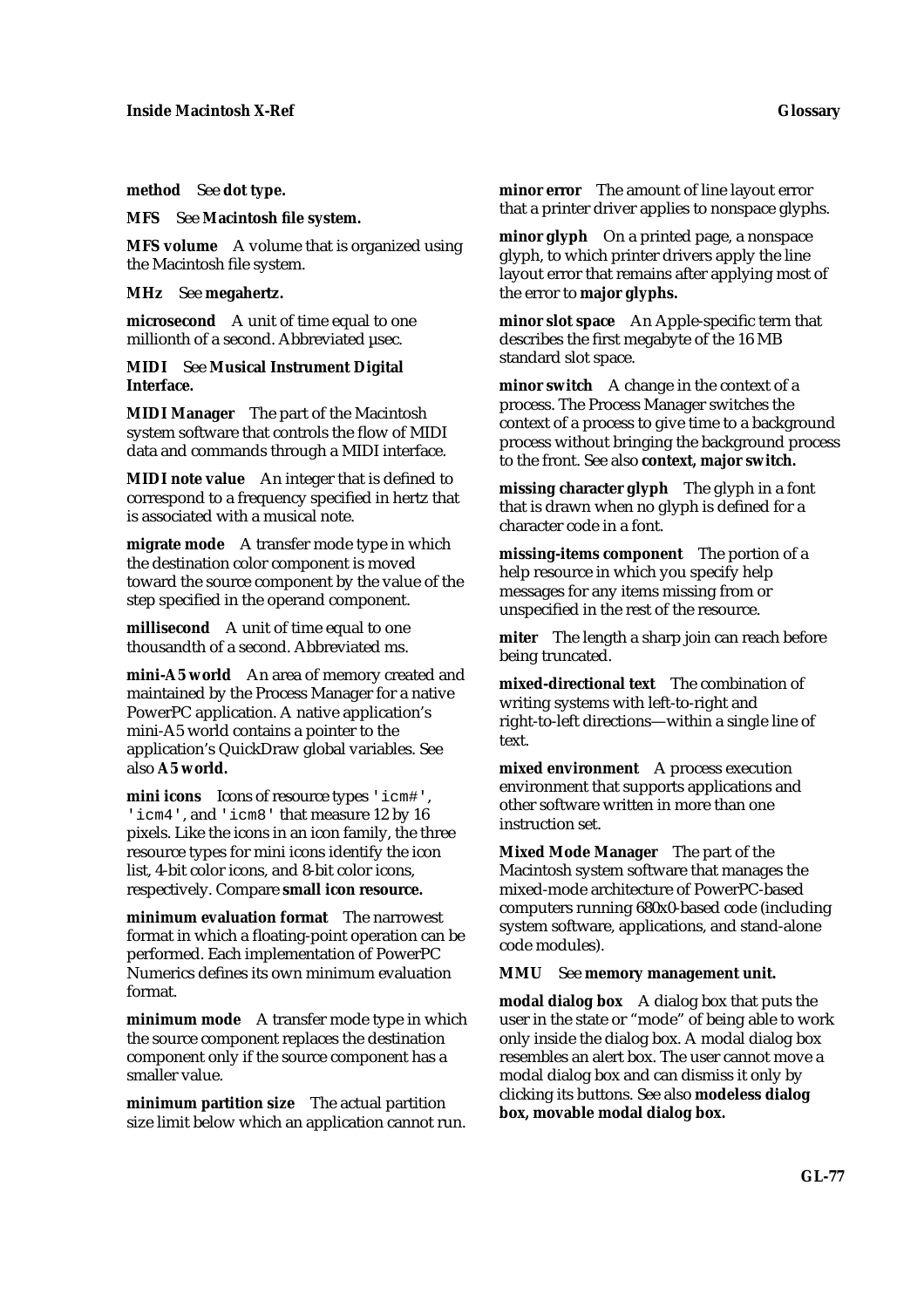## **modal dialog filter function** An

application-defined function that filters events passed from the Event Manager to your application when one of its modal dialog boxes is being displayed.

**modeless dialog box** A dialog box that looks like a document window without a size box or scroll bars. The user can move a modeless dialog box, make it inactive and active again, and close it like any document window. See also **modal dialog box, movable modal dialog box.**

### **modes** See **access modes, deny modes.**

**mode switch** The process of switching the execution context between the CPU's native context and an emulator (for example, the 68LC040 Emulator). See also **switch frame.**

**modifier key** Any of the following keys on a Macintosh keyboard: Option, Caps Lock, Shift, Command, Control.

## **modulation of speech** See **pitch modulation.**

**monitors extension** An extension to the Monitors control panel that a video card manufacturer can develop and provide to give users a simple way to control features of the video card. A monitors extension is limited to the video card; it cannot be used to control the settings of systemwide features. A user can open an extension only through the Monitors control panel.

**monitors extension file** A file of type 'cdev' that contains required and optional resources that implement an extension to the Monitors control panel for a specific video card. One of the required resources is a code resource containing a monitors extension function.

**monitors extension function** A function that interacts and communicates with the Monitors control panel, responding to requests from the Monitors control panel to handle events and perform actions. Every implementation of an extension to the Monitors control panel must contain a monitors extension function in the monitors code ('mntr') resource.

**monophonic sound**. Sound consisting of a single channel. Compare **stereo sound.**

**monospaced font** See **fixed-width font.**

**monostyled edit record** A TextEdit record used to contain text that is set in a single font, size, and face.

**most significant bit** The bit contributing the greatest value in a string of bits. For example, in the MC680x0 numbering scheme bit number 7 in a byte contributes a value of  $2^7$ , or 128. Same as **high-order bit.** Compare **least significant bit.**

**mount** To make a volume available on the local machine.

**mounted volume** A volume that has had its descriptive information read by the File Manager and placed into a volume control block in memory.

**mouse-down event** An event indicating that the user pressed the mouse button.

**mouse-down region** The region between the caret position and the middle of an adjacent character that maps unambiguously to a single character offset.

**mouse location** The location of the cursor at the time an event occurred.

**mouse-moved event** An event indicating that the cursor is outside of a specified region.

**mouse scaling** A feature that causes the cursor to move twice as far during a mouse stroke as it would have otherwise, provided the change in the cursor's position exceeds the mouse-scaling threshold within one tick after the mouse is moved.

**mouse-scaling threshold** A number of pixels that, if exceeded by the sum of the horizontal and vertical changes in the cursor's position during one tick of mouse movement, causes mouse scaling to occur (if that feature is turned on); normally six pixels.

**mouse-up event** An event indicating that the user released the mouse button.

**movable modal dialog box** A modal dialog box that has a title bar (with no close box) by which the user can drag the dialog box. See also **dialog box, modal dialog box, modeless dialog box.**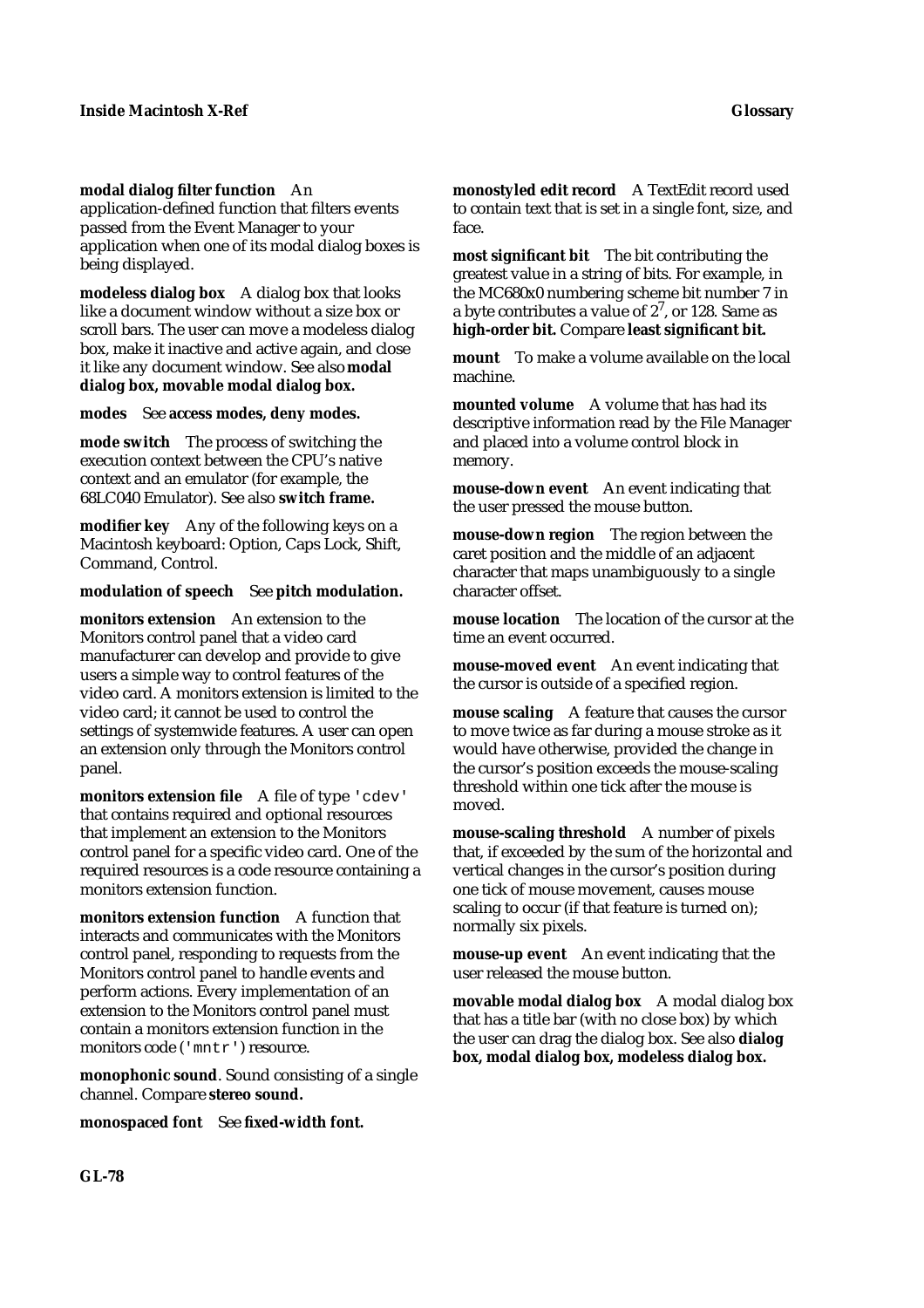**movie** A set of time-based data that is managed by the Movie Toolbox. A QuickTime movie may contain sound, video, animation, laboratory results, financial data, or a combination of any of these types of time-based data. A QuickTime movie contains one or more tracks; each track represents a single data stream in the movie.

**movie boundary region** A region that describes the area occupied by a movie in the movie coordinate system, before the movie has been clipped by the movie clipping region. A movie's boundary region is built up from the track movie boundary regions for each of the movie's tracks.

**movie box** A rectangle that completely encloses the movie display boundary region. The movie box is defined in the display coordinate system.

**movie clipping region** The clipping region of a movie in the movie's coordinate system. The Movie Toolbox applies the movie's clipping region to the movie boundary region to obtain a clipped movie boundary region. Only that portion of the movie that lies in the clipped movie boundary region is then transformed into an image in the display coordinate system.

**movie controller component** A component that manages movie controllers, which present a user interface for playing and editing movies.

**movie data exchange component** A component that allows applications to move various types of data into and out of a QuickTime movie. The two types of data exchange components, which provide data conversion services to and from standard QuickTime movie data formats, are the movie import component and the movie export component.

**movie data export component** A component that converts QuickTime movie data into other formats.

**movie data import component** A component that converts other data formats into QuickTime movie data format.

**movie display boundary region** A region that describes the display area occupied by a movie in the display coordinate system, before the movie has been clipped by the movie display clipping region.

**movie display clipping region** The clipping region of a movie in the display coordinate system. Only that portion of the movie that lies in the clipping region is visible to the user. The Movie Toolbox applies the movie's display clipping region to the movie display boundary region to obtain the visible image.

**movie file** A QuickTime file that stores all information about the movie in a Macintosh resource, and stores all the associated data for the movie separately. The resource is stored in the resource fork, and the data in the data fork. Most QuickTime movies are stored in files with double forks. Compare **single-fork movie file.**

**movie poster** A single visual image representing a QuickTime movie. You specify a poster as a point in time in the movie and specify the tracks that are to be used to constitute the poster image.

**movie preview** A short dynamic representation of a QuickTime movie. Movie previews typically last no more than 3 to 5 seconds, and they should give the user some idea of what the movie contains. You define a movie preview by specifying its start time, duration, and its tracks.

**movie resource** One of several data structures that provide the medium of exchange for movie data between applications on a Macintosh computer and between computers, even computers of different types.

**moving caret** See **single caret.**

**MPW** See **Macintosh Programmer's Workshop.**

**MSAM** See **messaging service access module.**

**multicast address** A hardware address that is shared by a subset of nodes on a particular data link—an Ethernet network, a token ring network, or an FDDI network. A multicast address is used to send directed broadcasts to this group of nodes rather than to all nodes on the data link.

**multichannel sound** See **stereo sound.**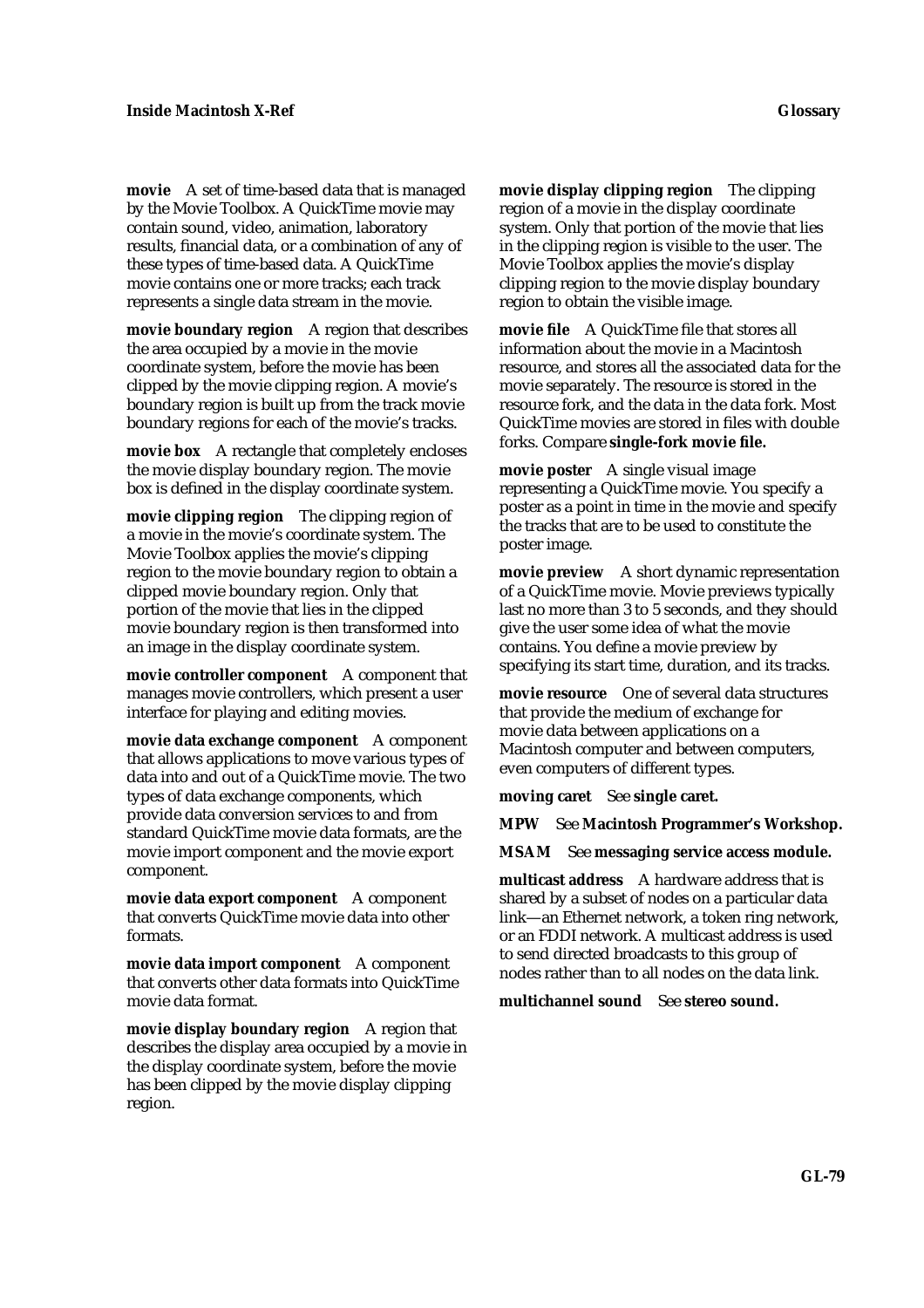**multinode** A node ID that an application or process can acquire that is in addition to the standard user-node ID that is assigned to a system when it connects to an AppleTalk network. Multinodes are used by special-purpose applications that receive and process AppleTalk packets in a custom manner instead of passing them directly on to a higher-level AppleTalk protocol for processing.

**multinode application** An application that uses a multinode to receive DDP packets from and send them to another multinode or socket on an AppleTalk network. A multinode application typically implements custom processing of an AppleTalk packet. A multinode application cannot pass a packet on to a higher-level AppleTalk protocol for processing because a multinode is not connected to the AppleTalk protocol stack above the data-link layer. Multinode applications must include a receive routine to read in a packet's contents.

**multinode architecture** A part of the AppleTalk protocol stack that implements a feature that allows an application or process to acquire multinode IDs. Multinodes allow a single system to appear and act as multiple nodes on an AppleTalk network. The multinode architecture is not connected to the AppleTalk protocol stack above the data-link level, and applications that use it cannot access the higher-level AppleTalk protocols, such as ADSP, from a multinode.

**multiply-add instruction** A type of instruction unique to the PowerPC architecture. Multiply-add instructions perform a multiply plus an addition or subtraction operation with at most a single roundoff error.

**multistyled edit record** A TextEdit record that contains text with style information that can vary from character to character. A multistyled edit record contains a number of additional subsidiary data structures that support the text styling information.

**multitasking environment** An environment in which several independent applications or other processes can be open at once. See also **cooperative multitasking environment.**

**multivendor architecture** An AppleTalk feature that allows for multiple brands of Ethernet, token ring, and FDDI network interface controllers to be installed and used on a single node at the same time.

**Musical Instrument Digital Interface (MIDI)** A standard protocol for sending audio data and commands to digital devices.

**mutual authentication** Authentication of both ends of a communication link accomplished by exchanging a series of encrypted challenges and replies.

**Name-Binding Protocol (NBP)** An AppleTalk protocol that provides a way to map user-friendly names associated with applications and processes to their machine-readable addresses. Users can choose an application based on its NBP name, and applications and processes can contact another application or process based on its address.

**names table** A table that NBP builds on each node; the table contains the name and internet address of each entity in that node that is registered with NBP.

**NaN (Not-a-Number)** A special bit pattern produced when a floating-point operation cannot produce a meaningful result (for example, 0/0 produces a NaN). NaNs propagate through arithmetic operations.

**nanokernel** The lowest-level part of the system software for PowerPC processor-based Macintosh computers.

**National Television System Committee (NTSC)** Refers to the color-encoding method adopted by the committee in 1953. This standard was the first monochrome-compatible, simultaneous color transmission system used for public broadcasting. This method is used widely in the United States.

**native** Characters in a character set that belong to the character set traditionally defined for the writing system of that font. For example, a Hebrew font can display both Hebrew characters and Roman characters. The Hebrew characters are native to the font and the script system; the Roman characters are not.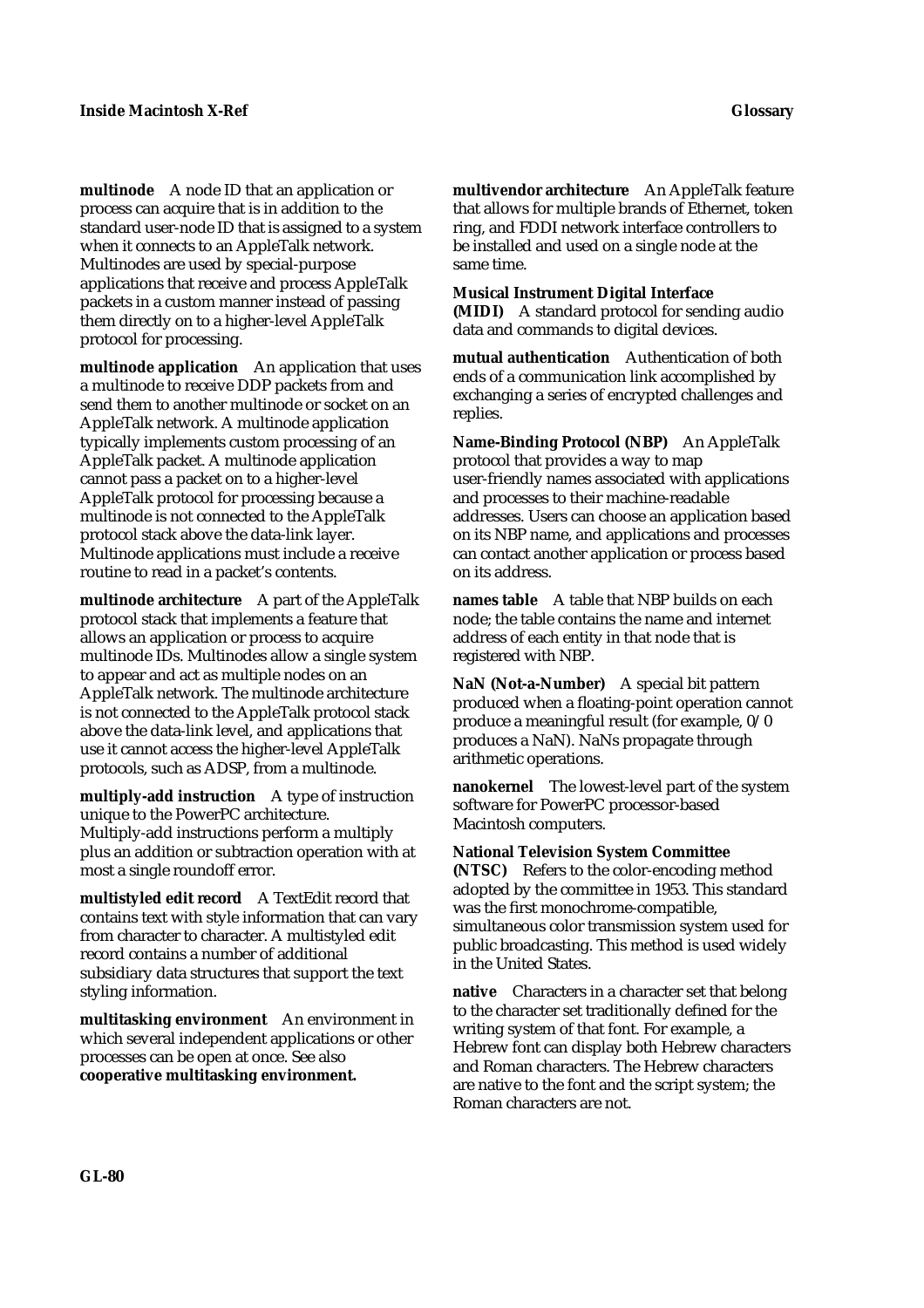**native application** An application whose executable code is in the instruction set architecture of the CPU. See also **PowerPC application.**

**NBP** See **Name-Binding Protocol.**

**NBP names directory** The collection of NBP names tables on all the nodes in an internet.

**NCEG** Numerical C Extensions Group. See **ANSI X3J11.1.**

**neighborhood base font** The font with the lowest font family ID for a particular script system.

**nested letter** A complete letter included whole within another letter.

**nested message** Any type of message included whole within another message.

**nesting level** An indication of how many messages are nested within a given message. For example, a letter that contains one nested letter has a nesting level of 1, and a letter that contains no nested letters has a nesting level of 0.

**network architecture** The design or assemblage of the various components of a network into a unified structure.

**network number** A 16-bit number used to indicate the AppleTalk network that a node is connected to.

**network number range** For an extended network, the range of network numbers that are valid for use by nodes on a particular AppleTalk network.

**network-visible entity** A network entity that is registered with NBP. After the entity is registered, it is made visible and is available to other entities throughout the network.

**neutral type** A glyph directionality in which the glyph direction is always that of the surrounding glyphs. Compare **strong type, weak type.**

**newline character** Any character, but usually the Return character (ASCII code \$0D), that indicates the end of a sequence of bytes.

**newline mode** A mode of reading data in which the end of the data is indicated by a newline character (and not by a specific byte count).

**nextafter functions** Functions that return the next value after the input value that is representable in one of the floating-point data formats. For example,  $nextafterd(0, + )$ returns the value that comes immediately after 0 in the direction of  $+$  in double format.

**node** (1) A data-link addressable entity on an AppleTalk network. All physical devices on an AppleTalk network, such as personal computer workstations, printers, and Macintosh computers acting as file servers, print servers, and routers, are nodes. (2) A part of a B\*-tree.

**node descriptor** The first part of a B\*-tree node; it contains information about the node, as well as forward and backward links to other nodes.

**node ID** An 8-bit number assigned to a node on an AppleTalk network that is used to identify that node in conjunction with the network number. A node ID is part of the addressing information used to deliver packets across a network or internet.

**no-match character** The character produced when the keystroke that follows a dead key is a space character or is not a valid completer key. The no-match character is usually a stand-alone accent form; for example, the no-match character for the dead-key combination Option-E is ´.

**noncompressed sound data** Sampled-sound data that has not been subjected to audio compression or that has been decompressed.

**non-debugging environment** The QuickDraw GX end-user environment consisting of the non-debugging version, errors and warnings, and application-defined message handlers. See also **error, warning, message handler.**

**non-debugging version** The version of QuickDraw GX that provides a limited set of errors and warnings. This version is intended for use with a debugged application. See also **debugging version, error, warning.**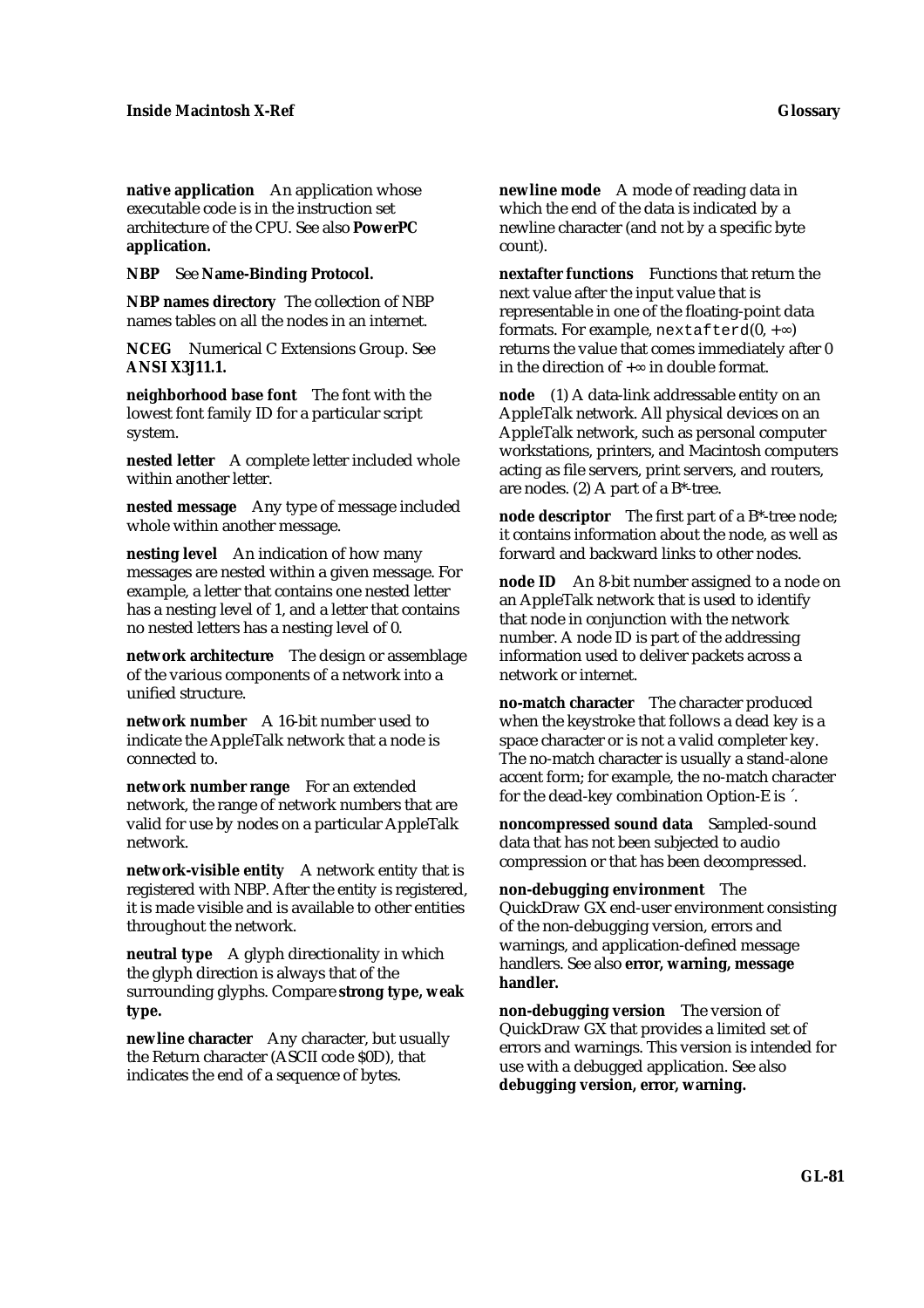**non-delivery indication** Information within a report that indicates unsuccessful attempts to deliver a specific message to a specific recipient.

**nonextended network** An AppleTalk network that is assigned only one network number and supports only one zone. LocalTalk is an example of a nonextended network.

**non-letter message** A message sent from one application or process to another, not intended to be read by people. Compare **letter.**

**nonrelocatable block** A block whose location in the heap is fixed. This block can't be moved during heap compaction or other memory operations.

**nonvolatile register** A register whose contents must be preserved across subroutine calls. If a routine changes the value of a nonvolatile register, it must save the old value on the stack before changing the register and restore that value before returning. See also **saved registers area, volatile register.**

**normalize** To divide a mapping matrix by the absolute value of matrix element w. A mapping is considered normalized whenever the matrix element w has the value 1.

**normalized number** A binary floating-point number in which all significand bits are significant: that is, the leading bit of the significand is 1. Compare **denormalized number.**

**note** See **frequency, MIDI note value.**

**note alert** An alert box that informs users of a minor mistake that won't have any disastrous consequences if left as is. Usually a note alert simply offers information, and the user responds by clicking the OK button. A note alert is identified by an icon bearing a face and a cartoonlike dialog balloon in the upper-left corner of the alert box. See also **caution alert, stop alert.**

**notice** A single descriptive phrase that is posted by the debugging version of QuickDraw GX whenever an unnecessary or redundant function has been performed. Execution continues as if the notice had not been posted. Notices are posted only in the debugging version of QuickDraw GX. A notice number is a unique number in the range –25999 through –25500 assigned to each QuickDraw GX notice message. Each notice number has a unique notice name. See also **notice name.**

**notice name** A multiple-word phrase that describes the QuickDraw GX notice posted. Each notice name has a unique notice number. See also **notice.**

### **notice number** See **notice.**

**notification** An audible or visible indication that your application (or other piece of software) requires the user's attention. See also **alert notification, audible notification, polite notification.**

**Notification Manager** The part of the Macintosh Operating System that allows you to inform users of significant occurrences in applications that are running in the background or in software that is largely invisible to the user.

**notification queue** The Notification Manager's list of pending notification requests.

**notification record** The internal representation of a notification request, through which you specify how a notification is to occur. Defined by the NMRec data type.

**notification request** A request to the Notification Manager to create a notification.

**notification response procedure** A procedure that the Notification Manager can execute as the final step in a notification.

**NTSC** See **National Television System Committee.**

**NuBus** The 32-bit wide synchronous bus used for expansion cards in the Macintosh II family of computers.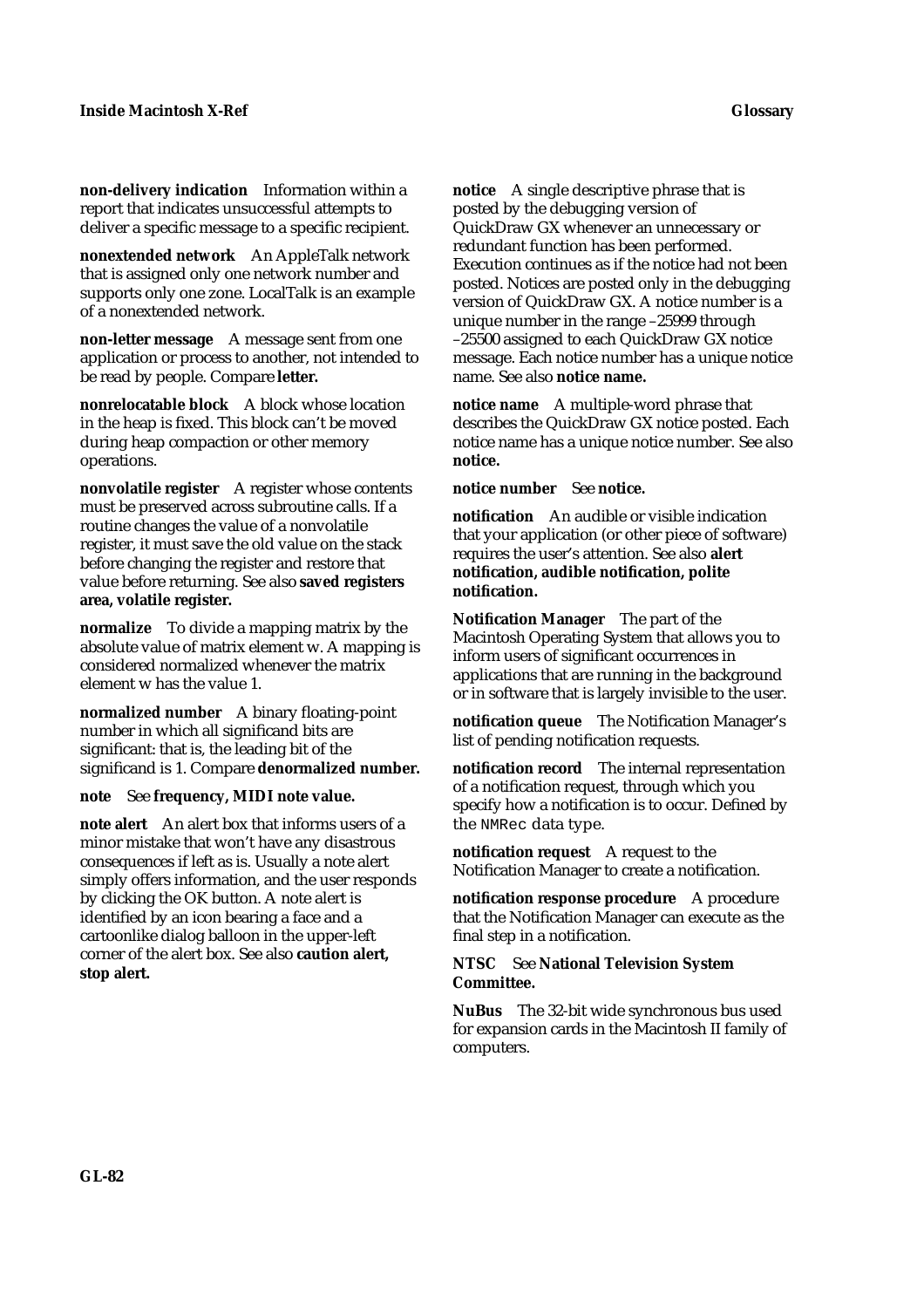**NuBus expansion interface** A 32-bit-wide synchronous, multislot expansion bus used for interfacing expansion cards to some Macintosh computers. See also **bus interface, NuBus slot**.

**NuBus expansion slot** A connector attached to the NuBus in a Macintosh II computer, into which an expansion card can be installed.

**NuBus slot** See **NuBus expansion slot.**

**null descriptor record** A descriptor record whose descriptor type is typeNull and whose data handle is NIL.

**null event** An event indicating that no events of the requested types exist in the application's event stream.

**null scrap** A scrap that is created and initialized for a TextEdit multistyled edit record to store style information associated with an insertion point.

**number parts table** A table in the tokens resource that contains number-formatting information.

**Numbers control panel** A control panel that allows the user to specify default number and currency formats for text of the system script.

**Numerical C Extensions Group (NCEG)** See **ANSI X3J11.1.**

**numeric-format resource** An international resource of type 'itl0'. The numeric-format resource defines conventions for formatting numeric strings. Each installed script system has one or more numeric-format resources.

**object** (1) The field of an NBP entity name that identifies the user of the system or the system itself, in the case of a server. (2) A private QuickDraw GX data structure. An object has specific properties and is accessed through a reference.

**object accessor dispatch table** A table in either the application heap or the system heap that the Apple Event Manager uses to map descriptions of objects in an object specifier record to object accessor functions that can locate those objects.

**object accessor function** An applicationdefined function that locates an Apple event object of a specified object class in a container identified by a token of a specified descriptor type.

**object callback function** An applicationdefined function used by the Apple Event Manager to resolve object specifier records. See also **error callback function, marking callback functions, object-comparison function, object-counting function, token disposal function.**

**object class** A category for Apple event objects that share specific characteristics listed in an object class definition in the *Apple Event Registry: Standard Suites.* Among these characteristics are properties, element classes, and Apple events that can specify objects of that class. An object class is specified in an object specifier record by a keyword-specified descriptor record with the keyword keyAEDesiredClass whose data handle refers to either a constant or an object class ID.

**object class ID** A four-character code, which can also be represented by a constant, that identifies an object class for an Apple event object. The object class ID for a primitive object class is the same as the four-character value of its descriptor type.

**object class inheritance hierarchy** The hierarchy of subclasses and superclasses that determines which properties, elements, and Apple events object classes inherit from other object classes.

**object-comparison function** An object callback function that compares an element to either another element or to a descriptor record and returns either TRUE or FALSE.

**object-counting function** An object callback function that counts the number of elements of a specified class in a specified container, so that the Apple Event Manager can determine how many elements it must examine to find the element or elements that pass a test.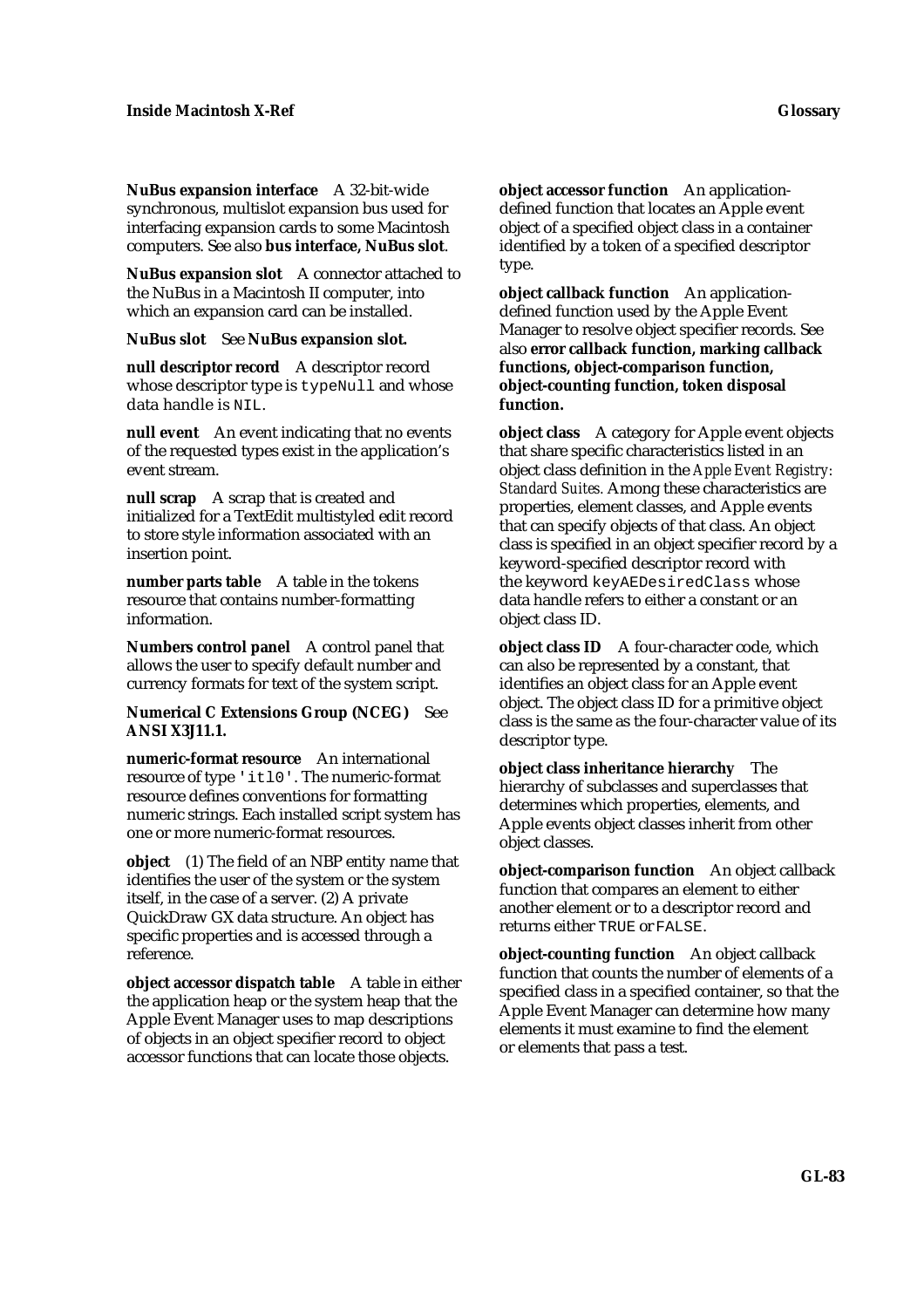**object-marking function** An object callback function called repeatedly by the Apple Event Manager to mark specific Apple event objects. See also **marking callback functions.**

**object sharing** The use of the same object by several owners, such as application variables or other objects. Many QuickDraw GX objects can be shared. See also **clone, owner count.**

**object specifier record** A description of one or more Apple event objects based on the Apple Event Manager and the classification system defined in the *Apple Event Registry: Standard Suites.* An object specifier record consists of a descriptor record of descriptor type typeObjectSpecifier that comprises four keyword-specified descriptor records: the object class ID, the container for the Apple event object (which is usually another Apple event object, specified by another object specifier record), the key form, and the key data.

### **off-curve control point** See **control point.**

**off-curve point** An outline point between two on-curve points that determines the curve of the line between the two on-curve points. A Bézier curve is defined by all three points.

**offline volume** A volume that has been mounted but made temporarily unavailable (for example, because it was ejected).

**offscreen bitmap** A bitmap that exists in memory or on disk but is not associated with a physical display device.

**offscreen drawing** The process of drawing into an offscreen buffer in preparation for later transfer of the drawn image to the screen.

**offscreen graphics world** A sophisticated environment for preparing complex color or black-and-white images before displaying them on the screen. An offscreen graphics world is defined in a private data structure referred to by a pointer of type GWorldPtr.

**offset-binary encoding** A method of digitally encoding sound that represents the range of amplitude values as an unsigned number, with the midpoint of the range representing silence. For example, an 8-bit sound stored in offset-binary format would contain sample values ranging from 0 to 255, with a value of 128 specifying silence (no amplitude). Samples in Macintosh sound resources are stored in offset-binary form. See also **two's complement encoding.**

**offset point** The point in a region whose horizontal and vertical offsets from the upper-left corner of the region's enclosing rectangle are the same as the offsets of a specified point. The DrayGrayRgn function uses an offset point to limit the motion of a region and to calculate the distance a region has moved.

**offspring** For a given directory, the set of files and directories the given directory contains.

**omit byte** A means of assigning different data compressions to type constants and object properties that immediately follow this byte.

**omit byte mask** With the omit byte shift, this is a means of interpreting the meaning of each of the bits in an omit byte.

**omit byte shift** With the omit byte mask, this is a means of interpreting the meaning of each of the bits in an omit byte.

**on-curve point** One of the outline points that determines the shape of a Bézier curve. Two on-curve points and one off-curve point are required to define the curve.

**online mode** A mode of operation available only to personal MSAMs in which the MSAM actively manages letters in a user's AOCE mailbox and in the user's accounts on external messaging systems, reflecting changes in one to the other, keeping both ends synchronized to the degree possible.

**online volume** A volume that has been mounted and is currently available for File Manager operations.

**onscreen view group** The view group, created by QuickDraw GX, that includes all view devices for physical display devices.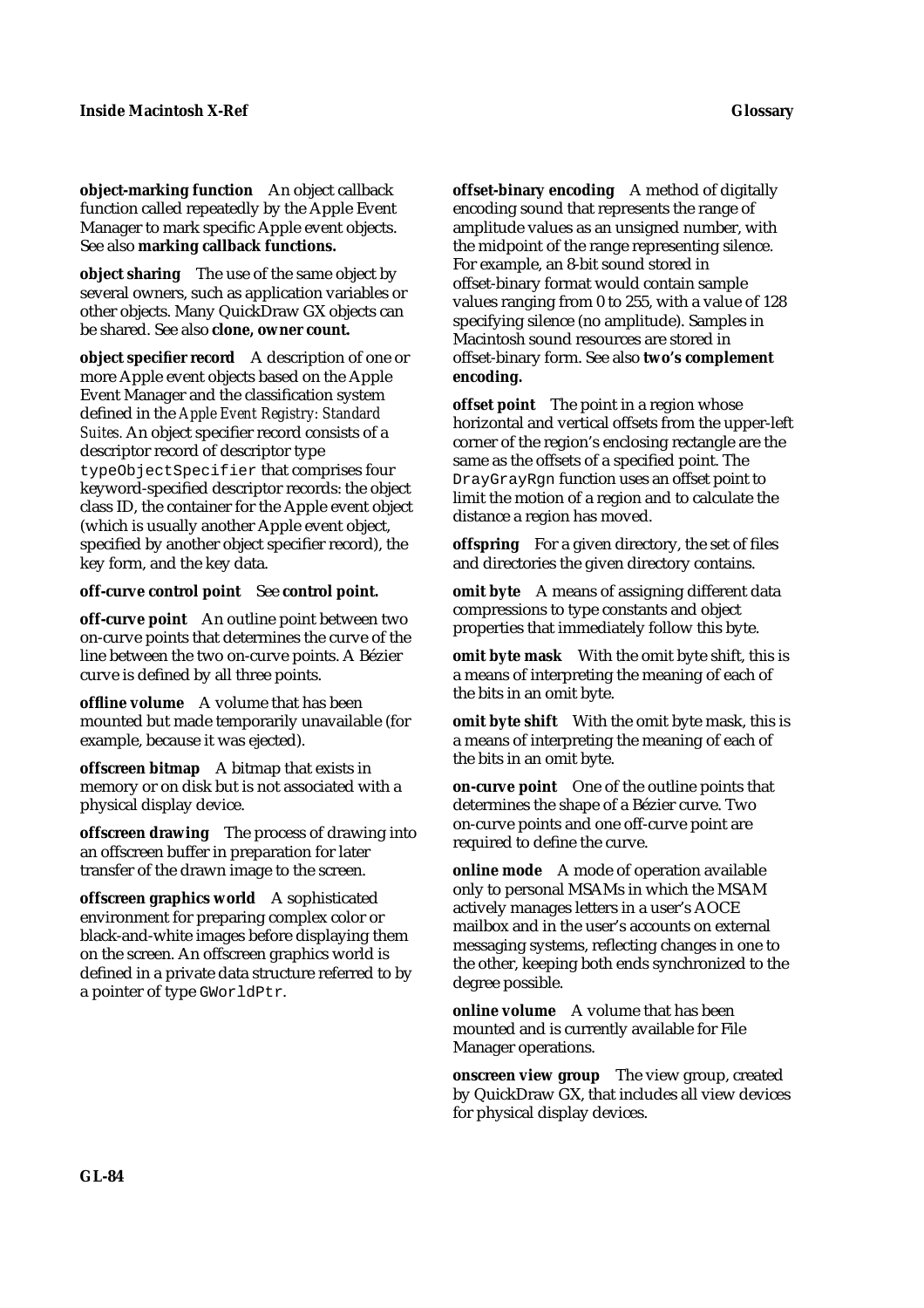**opcode** (1) A value passed to a routine, such as the DrawPicture or PrGeneral procedure, that determines how the routine should operate. (2) See **operation code.**

**open application** An application that is loaded into memory.

**Open Application event** An Apple event that asks an application to perform the tasks—such as displaying untitled windows—associated with opening itself; one of the four required Apple events.

**open connection** An association or connection set up between two sockets in which both ends have been established so that data can flow between them.

**Open Documents event** An Apple event that asks an application to open one or more documents specified in a list; one of the four required Apple events.

**open file** A file with an access path. You can read from and write to open files only.

**open-frame fill** A shape fill that connects the points of the geometry from start point to end point (but not back to the start point again). Same as *framed fill.*

**open permission** Information about a file that indicates whether the file can be read from, written to, or both.

**open resource** A resource of type 'open' that declares which file types your application can open as documents.

**open routine** A device driver routine that allocates memory and initializes the driver's data structures. It may also initialize a hardware device or perform any other tasks necessary to make the driver operational. All drivers must implement an open routine.

**Open Scripting Architecture (OSA)** A mechanism based on the Apple Event Manager and the *Apple Event Registry: Standard Suites* that allows users to control multiple applications by means of scripts. The scripts can be written in any scripting language that supports the OSA.

**operand** A numerical value used with some transfer mode types (such as blend mode) to affect the outcome of the transfer-mode operation.

**Operating System** See **Macintosh Operating System.**

**operating-system event** An event returned by the Event Manager to communicate information about changes in the operating status of applications (suspend and resume events) and to report that the user has moved the mouse outside of an area specified by the application (mouse-moved events). Compare **low-level events, high-level events.**

**Operating System Event Manager** The collection of low-level routines that manage the Operating System event queue.

**Operating System event queue** A queue that the Operating System Event Manager creates and maintains. The Operating System Event Manager detects and reports low-level hardware-related events such as mouse clicks, keypresses, and disk insertions and places these events in the Operating System event queue.

**operating-system queue** A queue used by the Macintosh Operating System.

**Operating System trap** An exception that is caused by an A-line instruction that executes an Operating System routine**.**

**Operating System trap dispatch table** A table in RAM containing addresses of Operating System routines.

**operation code** The part of a machine instruction that encodes the operation to be performed. Often shortened to **opcode.**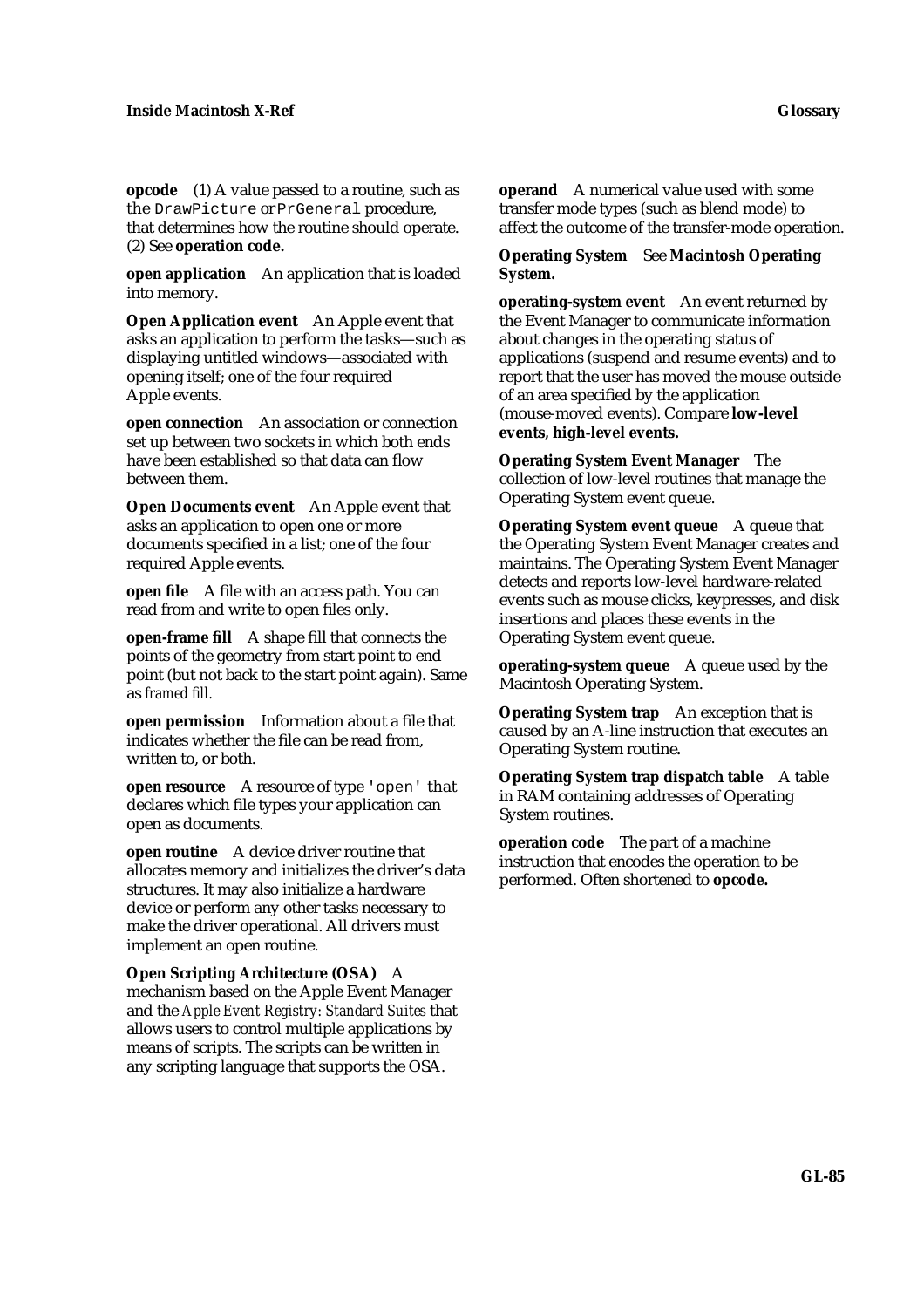**optional parameter** A supplemental parameter in an Apple event used to specify data that the server application can use in addition to the data specified in the direct parameter. Source applications list the keywords for parameters that they consider optional in the attribute identified by the keyOptionalKeywordAttr keyword. Target applications use this attribute to identify any parameters that they are required to understand. If a parameter's keyword is not listed in this attribute, the target application must understand that parameter to handle the event successfully. See also **Apple event attribute, Apple event parameter.**

**original application heap zone** See **application heap zone.**

**original recipient** Any of four specific types of recipient that can be specified by the sender of a message: To, From, cc, or bcc. An original recipient may be a group address. A non-letter message can include only From and To recipients. See also **resolved recipient.**

**OR mode** A transfer mode type in which the bits of the source color component and destination color component are combined using an OR operation.

**OSA** See **Open Scripting Architecture.**

**outgoing message** A message that is leaving an AOCE system to go to an external messaging system.

**outgoing queue** A queue from which an MSAM reads messages that it must deliver to an external messaging system.

**outline font** A font made up of outline glyphs in a particular typeface and style, with no size restriction. The Font Manager can generate thousands of point sizes from the same outline font.

**outline highlighting** The highlighting of a selection range by drawing an outline around the selected characters. Typically used to show a selection range in an inactive window.

**outline point** A point used by the Font Manager to calculate the lines and curves that constitute an outline glyph. See also **on-curve point, off-curve point.**

**out of gamut** Said of a color that cannot be represented on a given device.

**output printer** The printer to which a document is sent to be printed. If the document's formatting printer is different than the output printer, the print file reflects the output printer's formatting; however, the document itself retains its original format. See also **formatting printer.**

**oval** A circular or elliptical shape defined by the bounding rectangle that encloses it. The oval is completely enclosed within the infinitely thin lines of its bounding rectangle, and never includes any pixels lying outside the bounding rectangle. If the bounding rectangle is square (that is, has equal width and height), then the oval is a circle.

**overflow exception** A floating-point exception that occurs when the magnitude of a floating-point result is greater than the largest finite number that the destination data format can represent.

**overflow notice** A QuickDraw GX notice indicating that a notice could not be added to the ignore notice stack because the implementation limit had been exceeded. See also **implementation limit.**

**overflow warning** A QuickDraw GX warning indicating that a warning could not be added to the ignore warning stack because the implementation limit had been exceeded. See also **implementation limit.**

**over mode** A transfer mode type in which the source color is copied to the destination, and the source transparency controls where the destination color shows through.

**override** (n.) See **message override, override function.** (v.) To intercept a message and take action on it.

**override function** The code, defined in a message handler, that responds to a message. See also **message override.**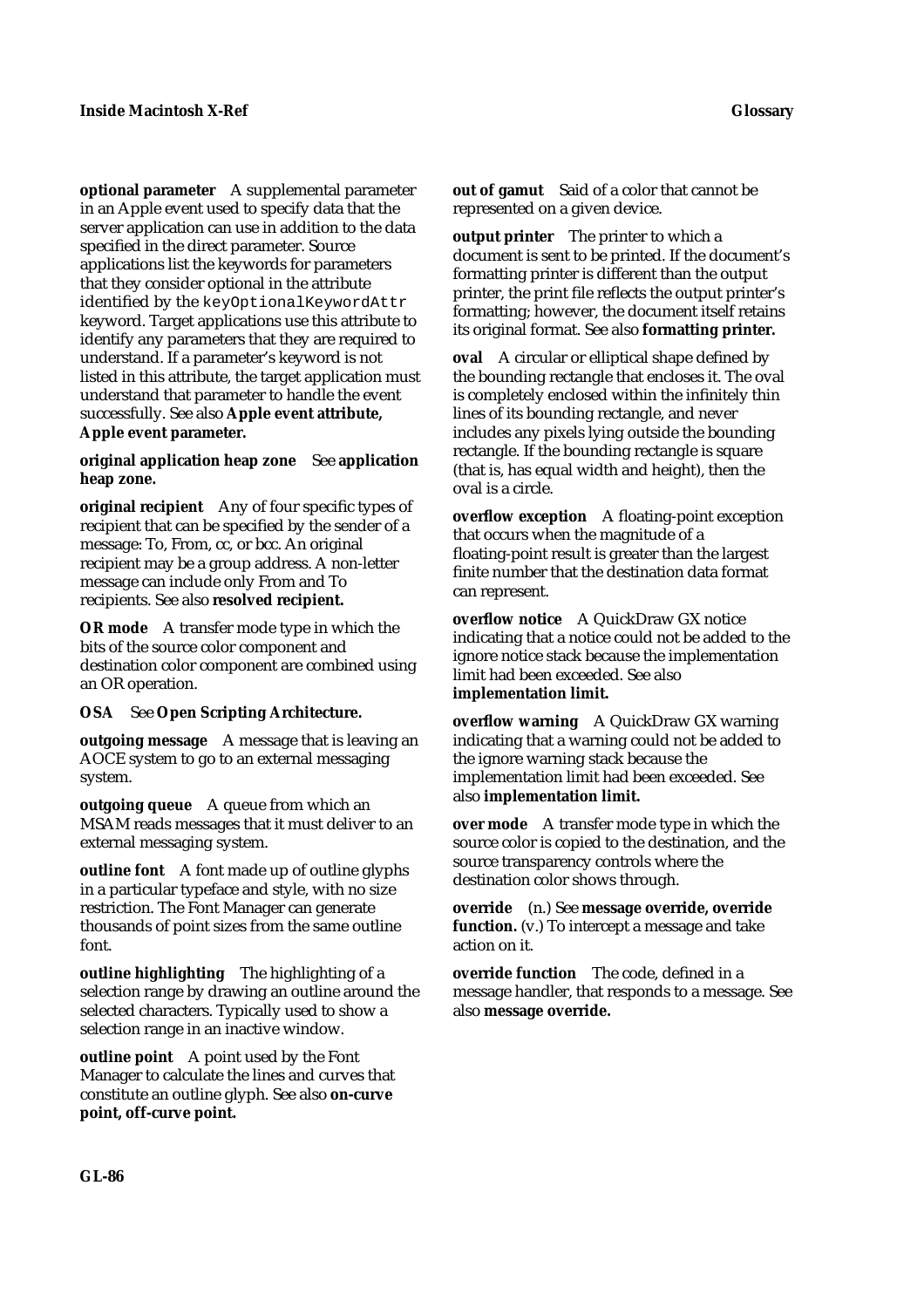**overriding ink object** An optional part of a picture item. If a picture item has an overriding ink object, QuickDraw GX uses the information in the overriding ink when drawing the item, rather than the information in the original ink object.

**overriding style object** An optional part of a picture item. If a picture item has an overriding style object, QuickDraw GX uses the information in the overriding style when drawing the item, rather than the information in the original style object.

**overriding transform object** An optional part of a picture item. If a picture item has an overriding transform object, QuickDraw GX uses the information in the overriding transform when drawing the item, rather than the information in the original transform object.

**owner** (1) A variable, structure, or QuickDraw GX object that references an object. Many objects can be referenced by more than one variable and can thus have multiple owners. (2) See **certificate owner.**

**owner count** A property of some QuickDraw GX objects that indicates the number of current references to the object.

**package** A collection of system software routines that's stored as a resource and brought into memory only when needed. See also **manager.**

**Package Manager** A set of routines that loads the packages into memory.

**packet** (1) A unit of compressed sampled-sound data. One or more packets make up a sample frame of compressed sampled-sound data. See also **sample point.** (2) A unit of data that is sent as a unit within a frame from one node to another across a network or internet. A packet includes a header portion that contains addressing and control information and a data portion that contains the message text. The terms *packet* and *datagram* are synonymous.

**packet-oriented network** See **connectionless network.**

**packing** The process of compacting or "flattening" a complex data structure into a sequence of bytes. Compare **unpacking.**

**pad byte** The extra byte added to make 2 bytes, when you declare a variable of type Byte.

**page** The basic unit of memory used in virtual memory.

**paged memory management unit (PMMU)** The Motorola MC68851 chip, used in the Macintosh II computer to perform logical-to-physical address translation and paged memory management.

**page fault** A special kind of bus error caused by an attempt to access data in a page of memory that is not currently resident in RAM. See also **double page fault.**

**page rectangle** The rectangle marking the boundaries of the printable area on a page. The upper-left corner of the page rectangle always has the coordinates (0,0). The coordinates of the lower-right corner give the maximum page height and width attainable on the given printer; these coordinates are specified by the units used to express the resolution of the printing graphics port. For example, the lower-right corner of a page rectangle used by the PostScript LaserWriter printer driver for an 8.5-by-11-inch U.S. letter page is (730,552) at 72 dpi.

**paging** The process of moving data between physical memory and a paging file.

**paging device** A volume that contains the backing-store file or a paging file.

**paging file** A file used to store unneeded pages of memory. See also **backing-store file.**

**paint** To draw the outline of a shape and its interior with the pattern of the graphics pen, using the pattern mode of the graphics pen.

## **PAL** See **Phase Alternation Line.**

**Palette Manager** A set of system software routines that allows your application to specify the colors that it needs on a window-by-window basis. The Palette Manager makes the colors available (within application-determined ranges) in a graceful manner.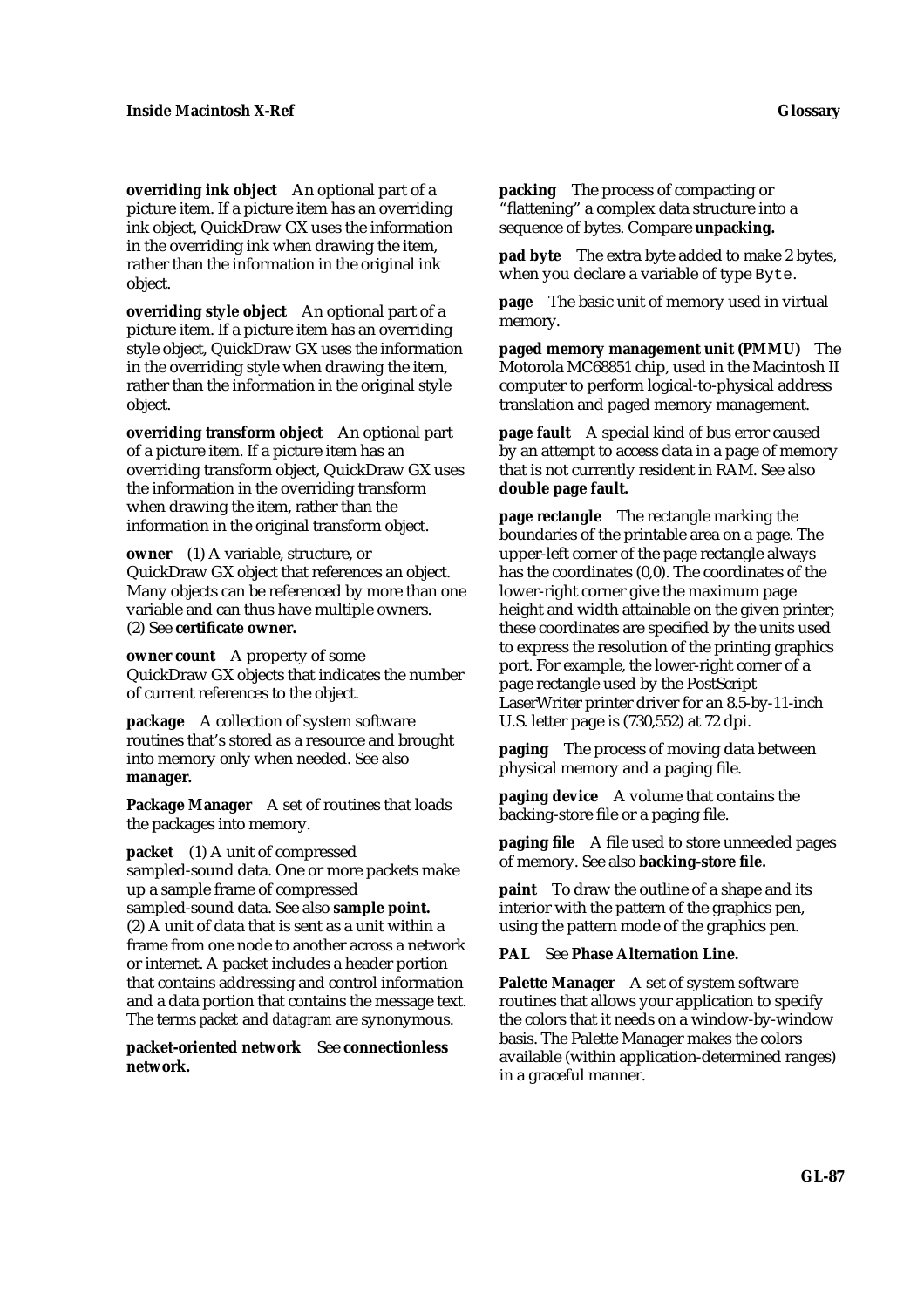**palindrome looping** Running a movie in a circular fashion from beginning to end and end to beginning, alternating forward and backward. Looping must also be enabled in order for palindrome looping to take effect.

**panel** (1) A subset of a dialog box used to display and collect related pieces of information. An expanded dialog box may contain one or more panels, each of which is named and associated with an icon. A panel is defined by a panel resource. (2) The area managed by a control panel extension. A panel contains controls and other dialog items related to the features managed by control panel extensions.

**paper rectangle** The rectangle that describes the size of a piece of paper on which a page is printed. This rectangle is defined in the same coordinate system as the page rectangle. Thus, the upper-left coordinates of the paper rectangle are typically negative and its lower-right coordinates are greater than those of the page rectangle.

**paper-type collection** A collection of items that are relevant to a kind of paper but are not required to define a paper type. See also **collection object.**

**paper-type object** A paper-type object represents the paper for which a page is formatted. It specifies the name of the paper, the size, and the printable area. See also **format object.**

**parameter RAM** Battery-powered RAM (random-access memory) contained in the clock chip, which preserves settings such as those made with the control panels. Parameter RAM takes up 256 bytes of battery-powered RAM: 20 bytes are commonly accessible by applications, and 236 bytes are reserved by the system software. See also **clock chip.**

**parameter area** The area in a PowerPC stack frame that holds the parameters for any routines called by a given routine. See also **linkage area.**

**parameter out of range warning** A QuickDraw GX warning indicating that a function parameter is out of the valid range.

**parent directory** The directory in which a file or directory is located.

**parent directory ID** The directory ID of the directory containing a file or directory.

**parent view port** A property of a view port object. A view port's parent is that view port immediately above it in the view port hierarchy.

**parse function** A CSAM-defined function that responds to requests for AOCE parse services from clients of the Catalog Manager.

**part code** An integer between 1 and 253 that stands for a particular part of a control. The FindControl and TrackControl functions return a part code to indicate the location of the cursor when the user presses the mouse button.

**partial override** An implementation of a printing message override that forwards the message to other message handlers. You typically forward the message at the beginning or end of your override function.

**partial pathname** (1) A pathname that begins in some directory other than the root directory. (2) In an AOCE catalog, a value that uniquely identifies a catalog by specifying a dNode number and continuing with the name of each dNode under that one to the dNode in question.

**partition** (1) A contiguous block of memory reserved for use by the Operating System or by an application. See also **application partition, system partition.** (2) A part of a disk that has been allocated to a particular operating system, file system, or device driver.

**partition map** A block of information that describes the organization of partitions on a disk.

Pascal string An array of characters, consisting of a length byte followed by up to 255 bytes of data. Compare **text string.**

**password** (1) A string of characters that a user or application must provide to gain access to a networked file server or to a local machine that requires user authentication. Passwords are frequently encrypted prior to transmission over a network to ensure network security. (2) In digital signatures, a set of characters used as a key to encrypt and decrypt a certificate owner's private key.

**password encryption** See **DES encryption.**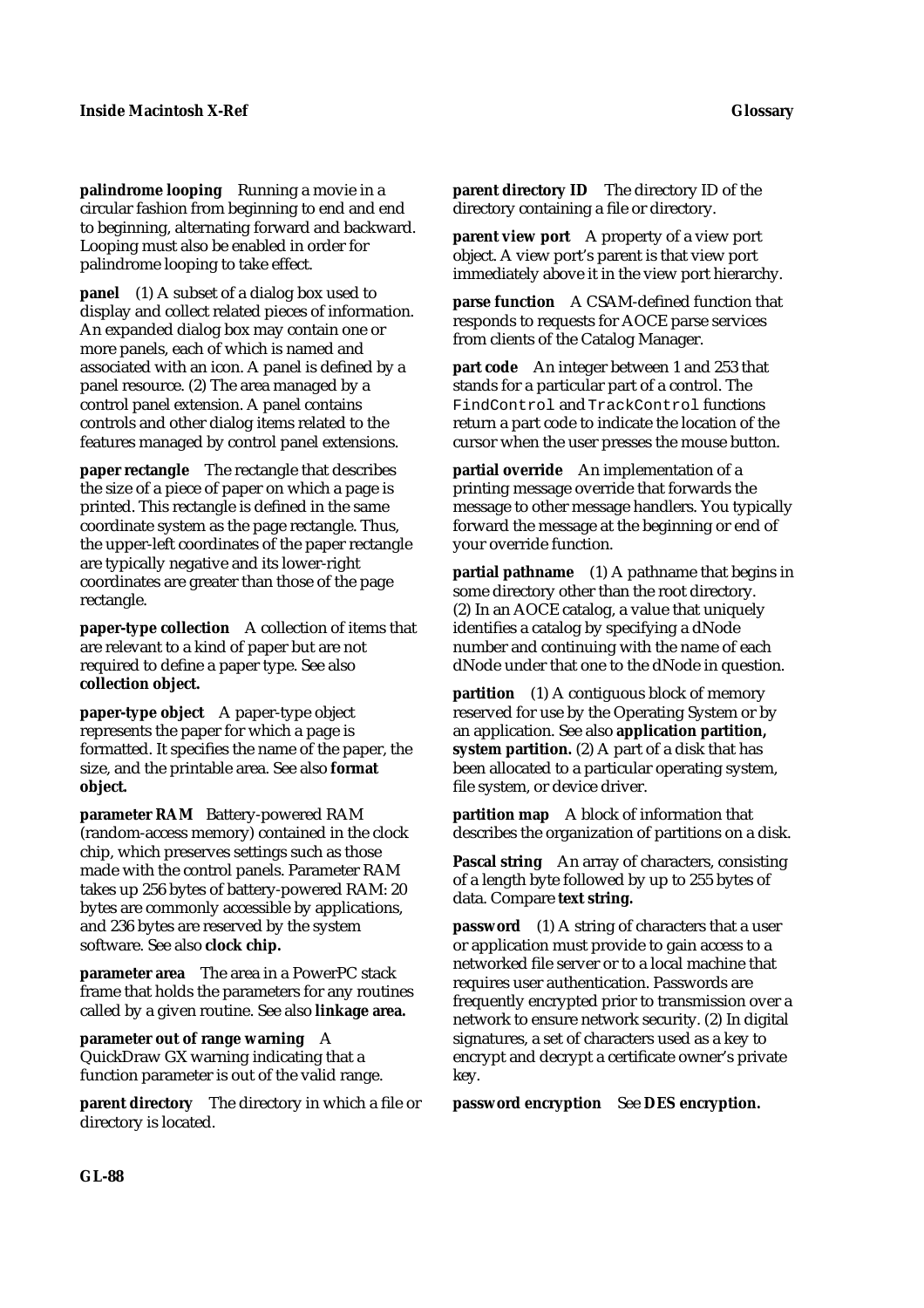**patch** (v) To replace a piece of ROM code with other RAM-based code (by storing a new entry into the trap dispatch table). (n) Any code used to repair or augment an existing piece of code. In the context of Macintosh system software, a patch repairs or augments a system software routine. See also **come-from patch, head patch, tail patch.**

**path contour** A connected series of straight lines and curves.

**pathname** (1) A series of concatenated directory names and filenames that identifies a given file or directory. See also **full pathname, partial pathname.** (2) In an AOCE catalog, a string that uniquely identifies a catalog node by specifying the name of each catalog node in the catalog starting from the first node under the root node and including each intervening node to the node in question. See also **dNode number.**

## **path reference number** See **file reference number.**

**path shape** A type of QuickDraw GX shape. The geometry of a path shape is made up of zero, one, or more path contours (each of which is a set of contiguous line segments that can be curved or straight).

**pattern** (1) An image that can be repeated indefinitely to form a repeating design when drawing lines and shapes or when filling areas on the screen. See also **bit pattern, pixel pattern.** (2) See **pattern property.**

**pattern grid** A pair of vectors that determine the placement of a pattern shape over the area of another shape.

**pattern mode** A specification of which Boolean operation QuickDraw should perform when drawing patterns into bitmaps or pixel maps. See also **source mode.**

**pattern property** A property of a style object that specifies how the area of a shape is to be filled.

**pattern shape** A shape copied over the area of another shape at positions specified by a pattern grid.

**PC** See **program counter.**

**PC-relative** A form of instruction addressing in which the destination instruction is some number of instructions before or after the current instruction.

**PDD** See **portable digital document.**

**PDS** See **processor-direct slot.**

**peer-to-peer communication** A connection in which both ends have equal control over the exchange of data and either end can begin or end the session.

**peer-to-peer session** See **symmetrical session.**

**PEF** See **Preferred Executable Format.**

**pen** See **graphics pen.**

**pen position** The screen position where QuickDraw begins to draw a character, as specified by the penLoc field of the active graphics port.

**pen width** A style object property. It is the width of the pen used to draw the shape.

**perceptual matching** A color-matching method in which all colors produced on the source device are shifted to fit the gamut of the destination device, even those already within the gamut of the destination device. Compare **colorimetric matching, saturation matching.**

**per-context instantiation** The method of allocating an import library's static data in which one copy of that data is created for each separate application using the library. Using this method, a single application may have only one copy of the static data. See also **global instantiation, per-load instantiation.**

**period** The time elapsed during one complete cycle. See also **frequency.**

**per-load instantiation** The method of allocating an extension's static data in which one copy of that data is created for each separate connection to the extension. Using this method, a single client may have multiple copies of the static data. See also **global instantiation, per-context instantiation.**

**permissions** See **file permissions.**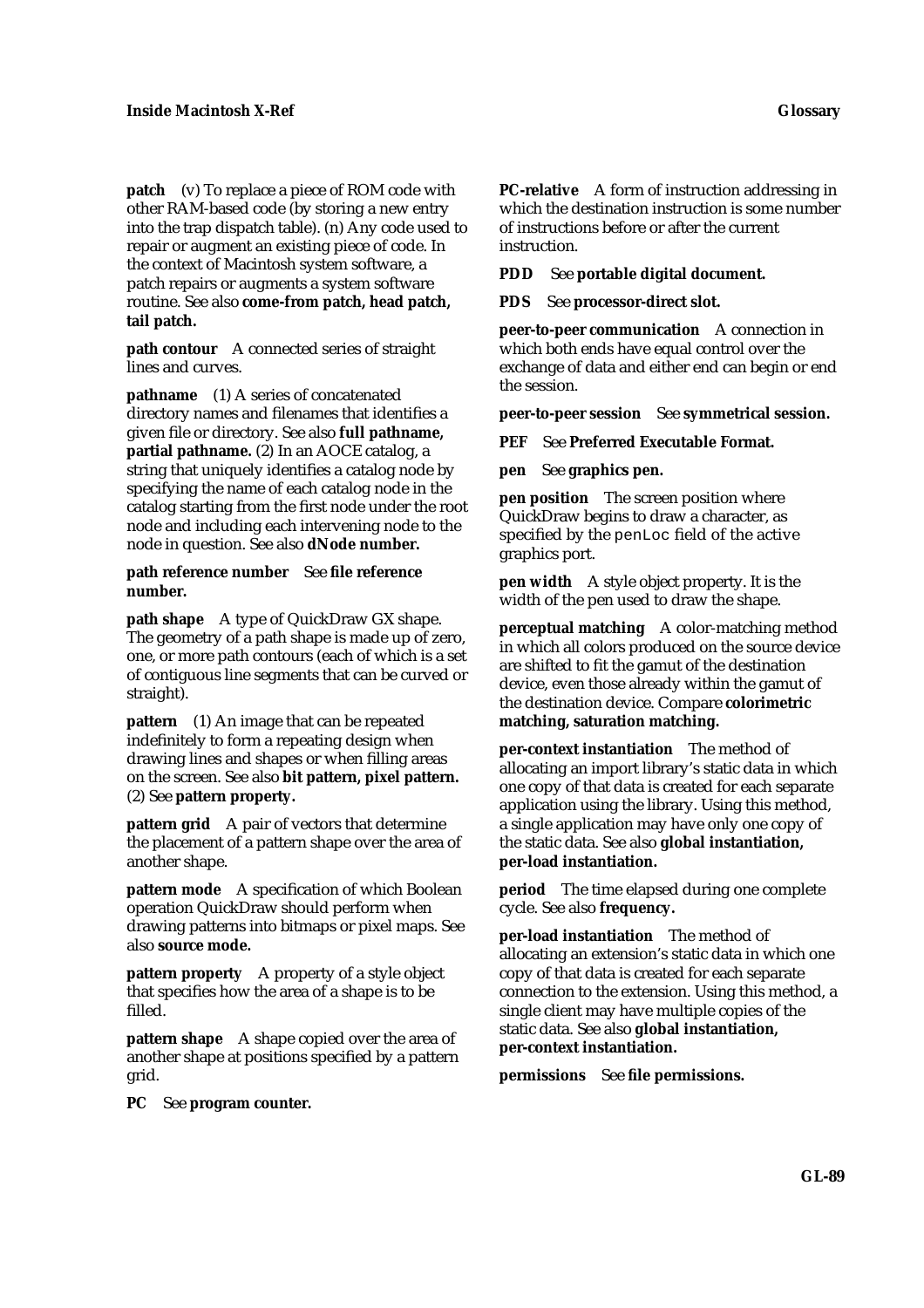**persistence attribute** An attribute that causes an item to be included when the Collection Manager flattens a collection. See also **flatten.**

**persistent VBL task** A VBL task that is executed as scheduled, even when the application that installed it is switched out and is no longer in control of the CPU.

**personal catalog** An AOCE catalog created and managed by the Catalog Manager. A personal catalog is an HFS file located on a user's local disk. A personal catalog can store any records that can be kept in a PowerShare catalog and is often used to store frequently used information from such a catalog.

**personal MSAM (PMSAM)** An MSAM that transfers messages between the user's Macintosh and specific user accounts on an external messaging system. A personal MSAM runs on a user's Macintosh. Compare **server MSAM.**

**perspective** The altering of a two-dimensional image to give the impression of a third dimension. A mapping can be used to alter the perspective of a shape.

**Phase Alternation Line (PAL)** A colorencoding system used widely in Europe, in which one of the subcarrier phases derived from the color burst is inverted in phase from one line to the next. This technique minimizes hue errors that may result during color video transmission. Sometimes called *Phase Alternating Line*.

**phase-locked loop (PLL)** A piece of hardware that synchronizes itself to an input signal—for example, a video digitizer card that synchronizes to an incoming video source. The video digitizer component's VDSetPLLFilterType function allows applications to specify which phase-locked loop is to be active.

**phoneme** A speech sound in a language that a speaker of the language psychologically considers to be a single unit. A single phoneme may have several allophones.

**phoneme callback procedure** An

application-defined procedure that is executed whenever the Speech Manager is about to pronounce a phoneme.

**phoneme descriptor record** A structure that contains information about all phonemes defined for the current synthesizer. Defined by the PhonemeDescriptor data type.

**phoneme information record** A structure that contains information about a phoneme. Defined by the PhonemeInfo data type.

**phonemic representation of speech** The representation of speech using a series of phonemes.

**phonetic representation of speech** The representation of speech using a series of allophones.

**physical address** An address represented by bits on a physical address bus. The physical address may be different from the logical address, in which case the memory management unit translates the logical address into a physical address.

**physical block** A fixed location on a storage device that is defined by the physical characteristics of the device. See also **logical block.**

**physical end-of-file** The position of 1 byte past the last allocation block of a file; equal to 1 more than the maximum number of bytes the file can contain.

**physical queue** The actual data of a message queue residing on a disk. A physical queue can have any number of associated virtual queues. See also **virtual queue.**

**physical size** The actual number of bytes a memory block occupies in its heap zone, including the block header and any unused bytes at the end of the block.

**picture** A saved sequence of QuickDraw drawing commands (and, optionally, picture comments) that your application can play back later with the DrawPicture procedure; also, the image resulting from these commands.

**picture comment** A command or data used for special processing by output devices, such as printer drivers. Picture comments are usually stored in the definition of a picture or are included in the code an application sends to a printer driver.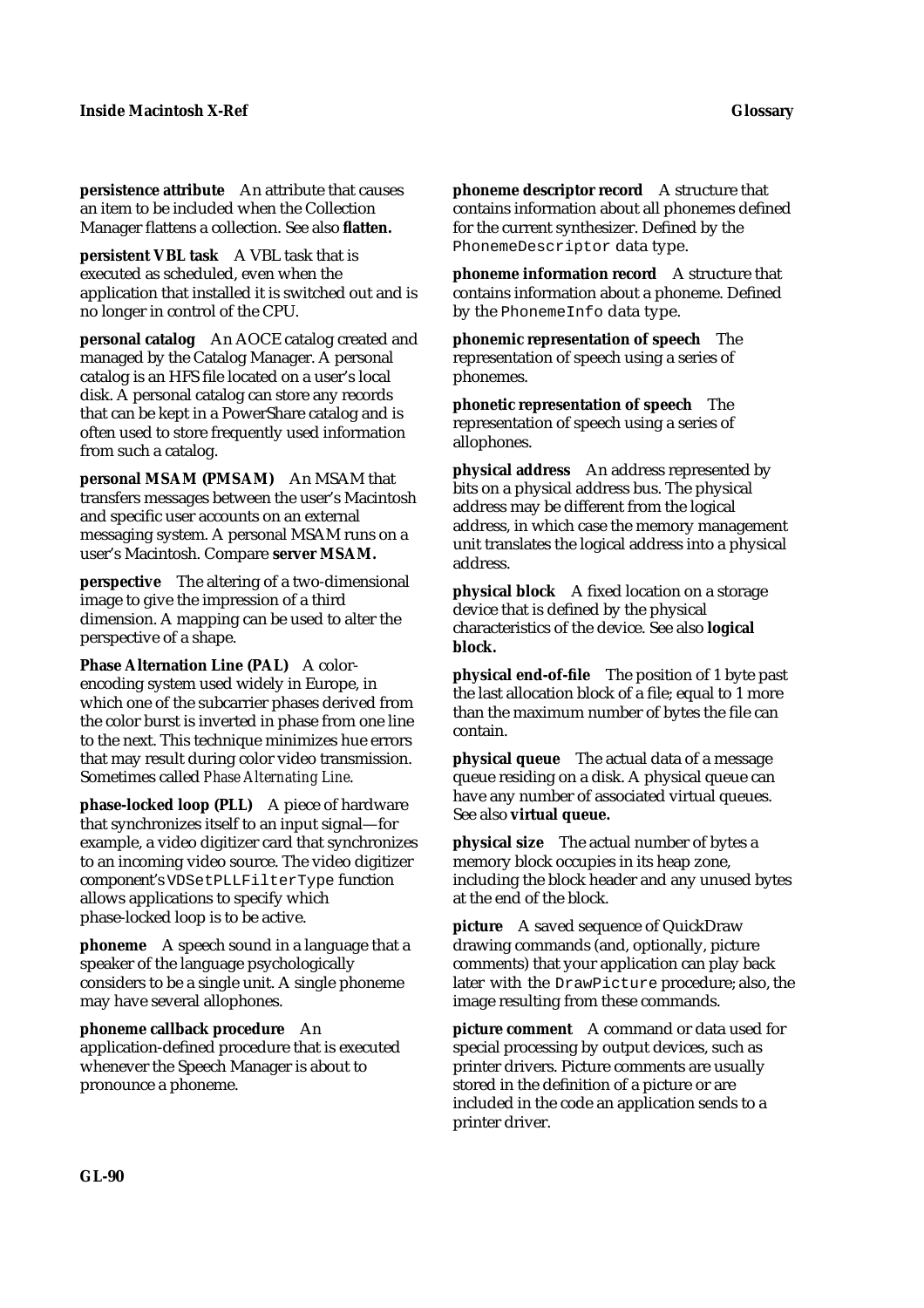**picture hierarchy** A picture shape that contains other picture shapes as items.

**picture item** An element of a picture shape's geometry. Each picture item contains a reference to a shape and, optionally, a reference to an overriding style, an overriding ink, and an overriding transform.

**picture opcode** A number that the DrawPicture procedure uses to determine what object to draw or what mode to change for subsequent drawing.

**picture shape** A type of QuickDraw GX shape that represents a collection of other shapes.

**Picture Utilities** A set of system software routines for extracting information—such as pixel depth and colors—in pictures and pixel maps.

**Pinyin** A system for writing Chinese ideographs by using Roman letters to represent the sounds.

**pitch** A listener's subjective interpretation of a sound's frequency. See also **speech pitch.**

**pitch modulation** A fixed-point value defined on a scale from 0.000 to 100.000 that indicates the maximum amount by which the frequency of generated speech may deviate from that corresponding to the speech pitch in either direction. A value of 0.000 corresponds to a monotone.

**pixel** Short for *picture element,* the smallest dot that QuickDraw can draw; also, the visual representation of that dot on the screen. On a black-and-white screen, each single-color phosphor dot is a pixel that represents a bit in memory—white if the bit is 0, black if it's 1. On a color screen, three phosphor dots (red, green, and blue) compose each color pixel, which represents up to 48 bits in memory. On a grayscale screen, a white phosphor dot whose intensity can vary is a pixel that usually represents 1, 2, 4, or 8 bits in memory.

**pixel depth** The number of bits per pixel in a pixel image. Pixels on indexed devices can be 1, 2, 4, or 8 bits deep. (A pixel image that is 1 bit deep is equivalent to a bit image.) Pixels on direct devices can be 16 or 32 bits deep. See also **pixel size.**

**pixel image** A collection of pixels in memory that forms a grid—a rectangular pattern of pixels. The pixel image is pointed to in the baseAddr field of a PixMap record. Compare **bit image.**

**pixel map** A data structure of type PixMap that represents the positions and states of a corresponding set of color pixels. A handle to a pixel map is contained within a color graphics port. See also **bitmap.**

**pixel pattern** An image that can be repeated indefinitely to form a repeating design (such as stripes) or tone (such as gray) when drawing lines and shapes or when filling areas on the screen. A pixel pattern can use color at any pixel depth and can be of any width and height that's a power of 2. See also **bit pattern.**

**pixel size** The number of bits required to represent the color information for each pixel in a bitmap. Also called *pixel depth*.

**pixel value** A number used by system software and a graphics device to represent a color. The translation from the color that an application specifies in an RGBColor record to a pixel value is performed at the time the application draws the color. The process differs for indexed and direct devices. This value can represent a color value (if the bitmap uses a color space) or an index into a color set (if the bitmap uses a color set).

**playback quality** A relative measure of the fidelity of a track in a QuickTime movie. You can control the playback (or language) quality of a movie during movie playback. The Movie Toolbox chooses tracks from alternate groups that most closely correspond to the display quality you desire. In this manner you can create a single movie that can take advantage of the hardware configurations of different computer systems during playback.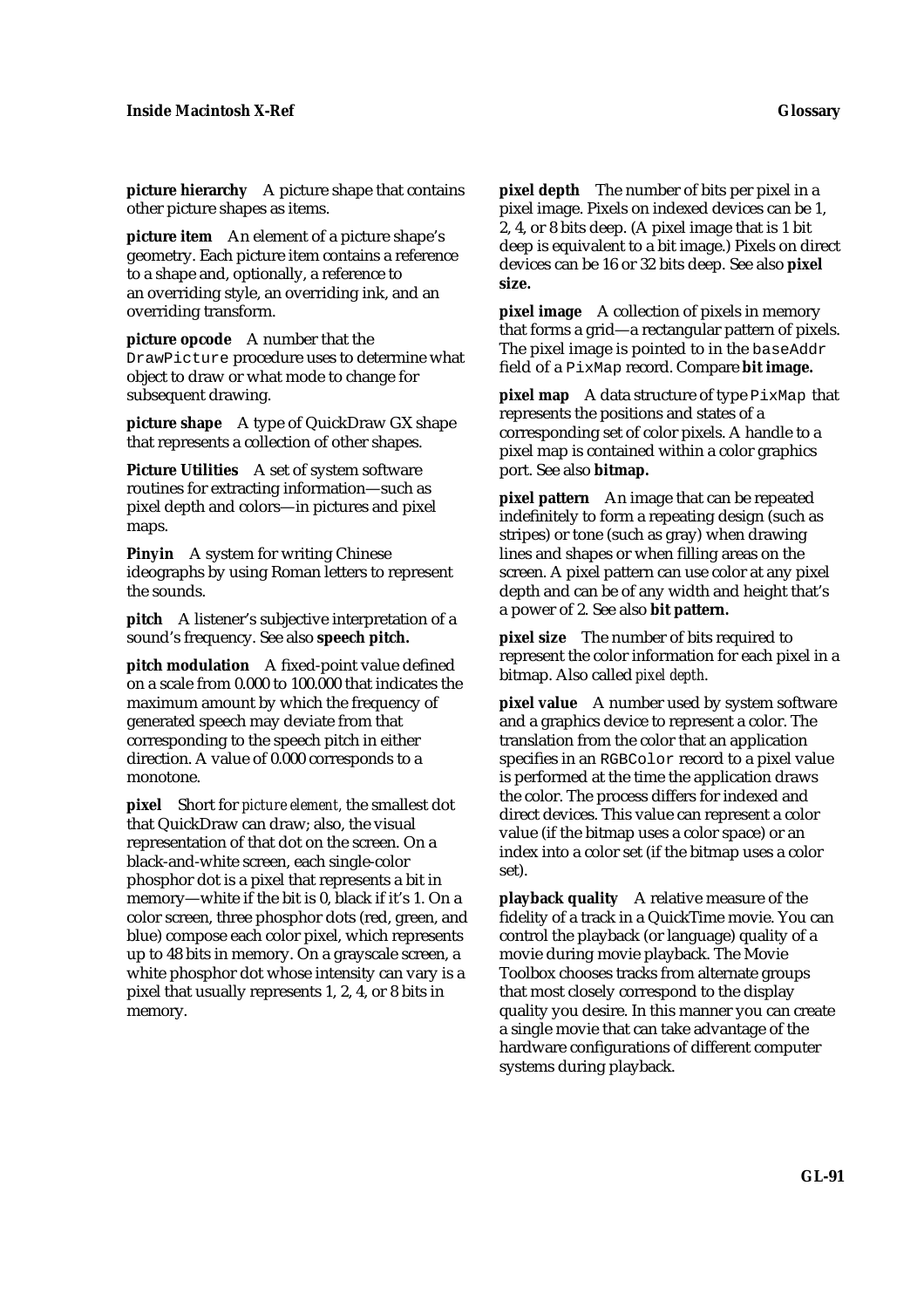**play from disk** The ability of the Sound Manager to play sampled sounds stored on disk (either in a sound file or a sound resource) continuously without audible gaps.

**playthrough** A feature of sound recording that allows the user to hear, through the speaker of a Macintosh computer, the sound being recorded.

**PLL** See **phase-locked loop.**

**PMMU** See **paged memory management unit.**

**PMSAM** See **personal MSAM.**

**point** (1) The intersection of a horizontal grid line and a vertical grid line in the coordinate plane. Defined by the Point data type. (2) See **control point, geometric point, grid point, point shape.**

**pointer** (1) A variable containing the address of a byte in memory. See also **handle.** (2) See **cursor.**

**pointer record** The kind of record contained in an index node in a B\*-tree file. The structure of a pointer record depends on the kind of B\*-tree in which it is contained.

**point shape** A type of QuickDraw GX shape. The geometry of a point shape specifies an *x*-coordinate and a *y*-coordinate. Point shapes appear as a single pixel (if the pen width is 0) or as a cap shape (if the pen width is greater than 0).

**point size** The size of a font's glyphs as measured from the baseline of one line of text to the baseline of the next line of single-spaced text. In the United States, point size is measured in typographic points.

**point size factor** A specific point size that you force onto a style run to create custom kerning. See also **kerning adjustments array, scaling factor.**

**point-to-point translation** A translation group with one source type and one destination type.

**polar coordinate** A coordinate system in which a point is specified by the length of the radius vector *r* from the origin to the point and the direction of the vector is specified by the polar angle *a*. A point is defined by specifying the coordinates *r* and *a* in the format (*r*, *a*). The polar origin has the coordinates (0, *a*), where *a* is any angle. Compare **Cartesian coordinate.**

**polite notification** A notification in which a small icon blinks in the menu bar at the location of the Apple menu icon (the Apple logo) or the Application menu icon.

**polled transfer** A Macintosh-specific method of transferring data between memory and the SCSI controller hardware, in which the SCSI Manager senses the state of the internal registers of the SCSI controller to determine when the controller is ready to transfer another byte. Compare **blind transfer.**

**polling** When the ADB Manager repeatedly sends each ADB device a Talk Register 0 command to see if it has new data to return.

**polygon** A graphic shape defined by any sequence of points representing the polygon's vertices, connected by straight lines from one point to the next.

**polygon contour** A connected series of straight lines.

**polygon shape** A type of QuickDraw GX shape. The geometry of a polygon shape is made up of zero, one, or more polygon contours (each of which is a set of contiguous straight-line segments).

**polyphonic sound** See **stereo sound.**

**poor man's search path** The list of directories that the File Manager searches whenever it cannot find a specified file in the specified directory.

**pop-up menu** A menu that appears elsewhere than the menu bar. The Control Manager provides a control definition function for applications to use when implementing pop-up menus.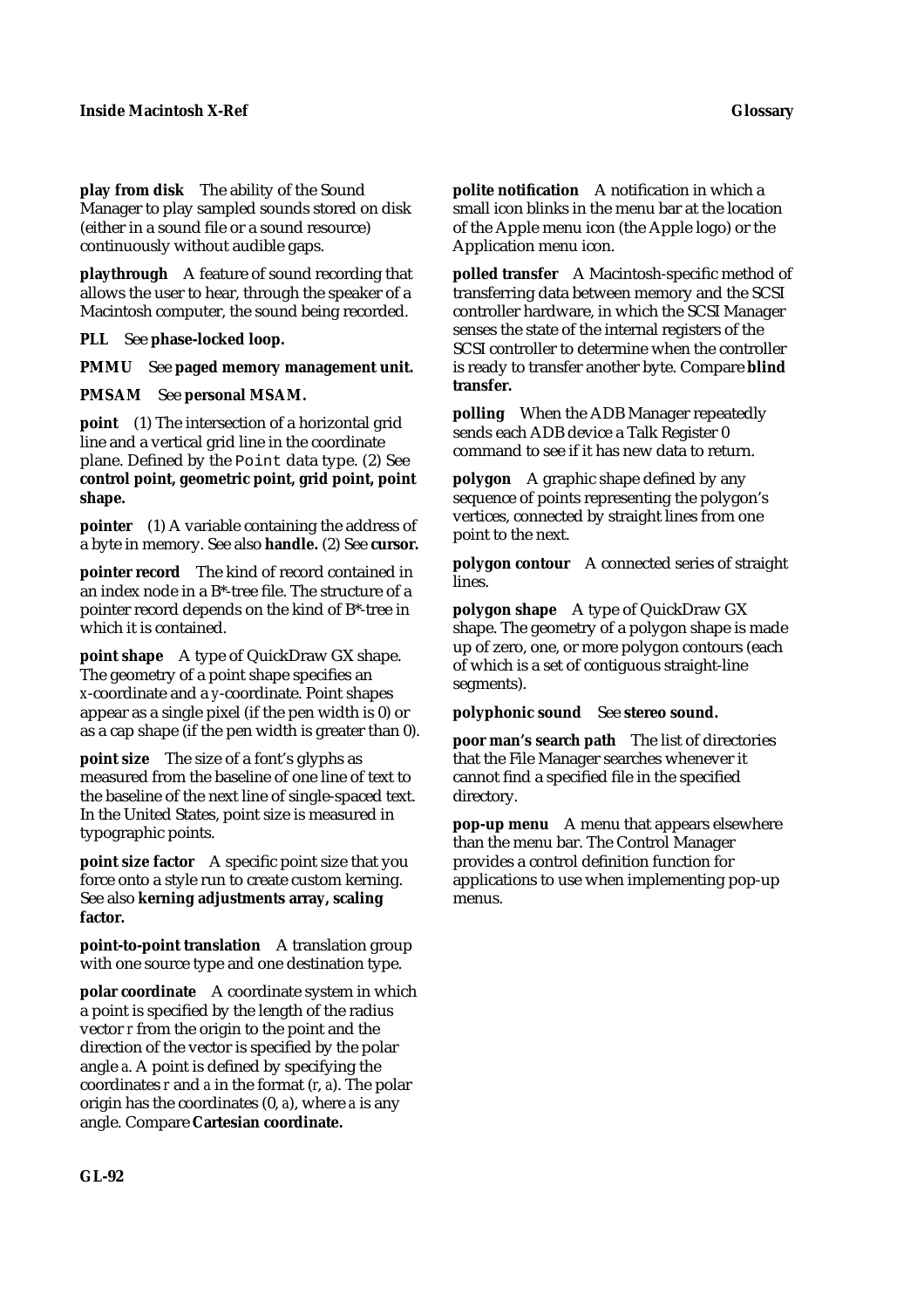**port** (1) A portal through which an open application can exchange information with another open application using the PPC Toolbox. A port is designated by a port name and a location name. An application can open as many ports as it requires so long as each port name is unique within a particular computer. (2) A connection between the CPU and main memory or a device (such as a terminal) for transferring data. (3) A socket on the back panel of a computer where you plug in a cable for connection to a network or a peripheral device. (4) See **audio port.** (5) See **graphics port.**

**portable digital document (PDD)** A print file that can be viewed without the application or fonts that created it. It is created by printing with the PDD Maker GX printer driver. See also **print file.**

**portable Macintosh computer** Any Macintosh computer that can be battery powered.

**port font** The font for drawing text in a graphics port, as specified in the txFont field of the graphics port record.

**port name** A unique identifier for a particular application within a computer. The port name contains a name string, a type string, and a script code. An application can specify any number of port names for a single port so long as each name is unique. See also **port.**

**port rectangle** An entry in the graphics port data structure. Ordinarily, the port rectangle represents the area of a graphics port available for drawing—that is, the content region of a window.

**positions array** An array that contains positions for the origin of each character or glyph in the shape. These positions, stored as points, can be relative to the advance width of the previous character or glyph, or they can be absolute positions in coordinates.

**post** For an error, warning, or notice, to place in an accessible location. QuickDraw GX posts an error, for example, when a function cannot complete successfully.

**postcompensation action** The extra processing, such as addition of kashidas and ligature decomposition, that occurs after glyphs have been repositioned during justification.

**posting** The process of generating error, warning, and notice messages by QuickDraw GX. See also **debugging version, error, non-debugging version, notice, warning.**

**postmultiplied** A term that describes the order in which matrices are multiplied. Matrix [A] is postmultiplied by matrix [B] if matrix [A] is replaced by [A] × [B]. Compare **premultiplied.**

**PostScript imaging system** The imaging system provided by QuickDraw GX that converts QuickDraw GX shapes into PostScript instructions and data for PostScript output devices such as the Apple LaserWriter family of printers.

**PostScript printer driver** A printer driver that converts each QuickDraw drawing operation into the equivalent PostScript drawing operation. The driver sends the converted drawing operations to the printer—typically, a laser printer. The printer interprets the PostScript drawing operations and renders the image, thereby off-loading image processing from the computer.

**power cycling** A method of entering the idle state in which power to the CPU is cycled on and off for increasing intervals, until some relevant system activity is detected.

**Power Manager** The part of the Macintosh Operating System that controls power to the internal hardware devices of battery-powered Macintosh computers. The Power Manager also provides some service unique to portable Macintosh computers—such as reading the current CPU clock speed—that are not directly related to power control.

**Power Manager IC** The 50753 microprocessor in the Macintosh Portable computer and some other portable Macintosh computers. The Power Manager IC (along with other circuits) controls power to the various subsystems of the computer. The power control functions may be handled by different hardware on other portable Macintosh computers.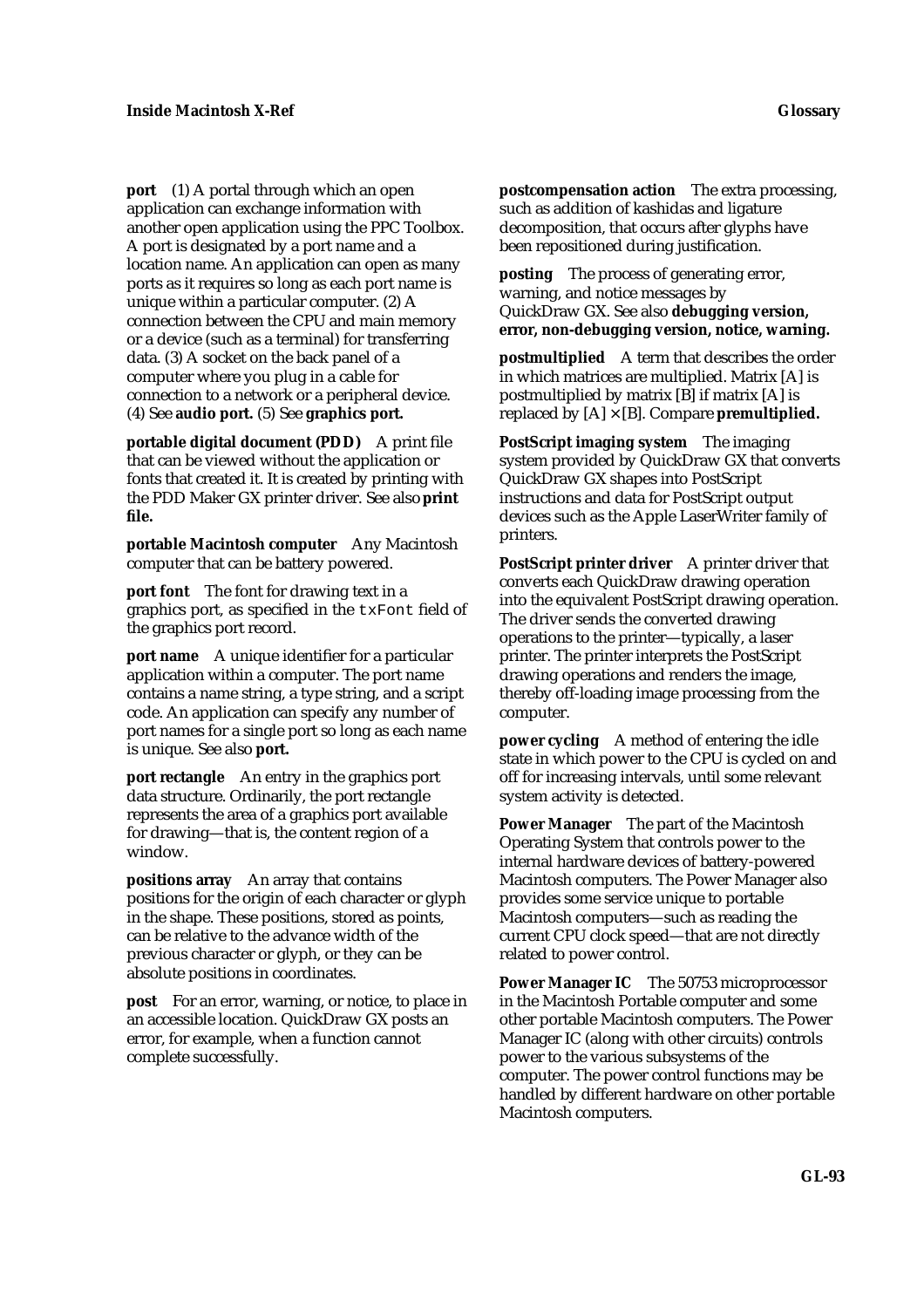# **PowerPC** See **PowerPC microprocessor.**

**PowerPC application** An application that contains code only for a PowerPC microprocessor. See also **680x0 application, fat application.**

**PowerPC compiler** Any compiler that produces code that can execute on a PowerPC. See also **680x0 compiler.**

**PowerPC microprocessor** Any member of the family of PowerPC microprocessors. The MPC601 processor is the first PowerPC CPU.

**PowerPC Numerics** The floating-point environment on PowerPC processor-based Macintosh computers. This environment provides floating-point data types and arithmetic operations, plus some advanced numerical functions (such as logarithmic and trigonometric functions). See also **Standard Apple Numerics Environment.**

**PowerPC Numerics library** A C library that implements floating-point transcendental functions and contains type definitions and macros used for floating-point operations. It is contained in the file MathLib.

**PowerPC processor-based Macintosh computer** Any computer containing a PowerPC central processing unit that runs Macintosh system software. See also **680x0-based Macintosh computer.**

**PowerPC software** Any software (that is, application, extension, driver, or other executable code) that consists of code only for a PowerPC microprocessor. See also **PowerPC application.**

**power-saver state** A power conservation state of portable Macintosh computers in which the processor slows from its normal clock speed to some slower clock speed. On the PowerBook 180 computer, for example, the CPU clock speed can be reduced from 33 MHz to 16 MHz in order to conserve power. See also **idle state, sleep state.**

**PowerShare catalog** An AOCE server-based catalog provided by Apple Computer, Inc. See also **external catalog.**

**PowerShare server** A server installed on an AppleTalk network to provide catalog services to any number of entities on that network. A PowerShare server can also identify and authenticate users to ensure that only authorized people or agents gain access to the catalog information.

**PowerTalk Key Chain** The PowerTalk software that sets up and maintains a user's PowerTalk Setup catalog.

**PowerTalk Setup catalog** A special personal catalog that contains information about the mail and messaging services, catalog services, and other services available to the owner of the computer. See also **local identity.**

**PowerTalk system software** Apple Computer's implementation of the AOCE system software for use on Macintosh computers. The PowerTalk system software includes desktop services as well as all of the services of the AOCE system software managers.

# **PPC Toolbox** See **Program-to-Program Communications (PPC) Toolbox.**

**precision** The number of digits required to accurately represent a number. For example, the value 3.2 requires two decimal digits of precision, and the value 3.002 requires four decimal digits. In numeric data formats, the precision is equal to the number of bits (both implicit and explicit) in the significand.

**preferences file** A file, usually located in the Preferences folder, that records a user's configuration settings for an application.

**Preferences folder** A directory located in the System Folder for holding files that record users' configuration settings for applications on a particular Macintosh computer.

**Preferred Executable Format (PEF)** The format of executable files used for PowerPC applications and other software running on Macintosh computers. See also **Extended Common Object File Format.**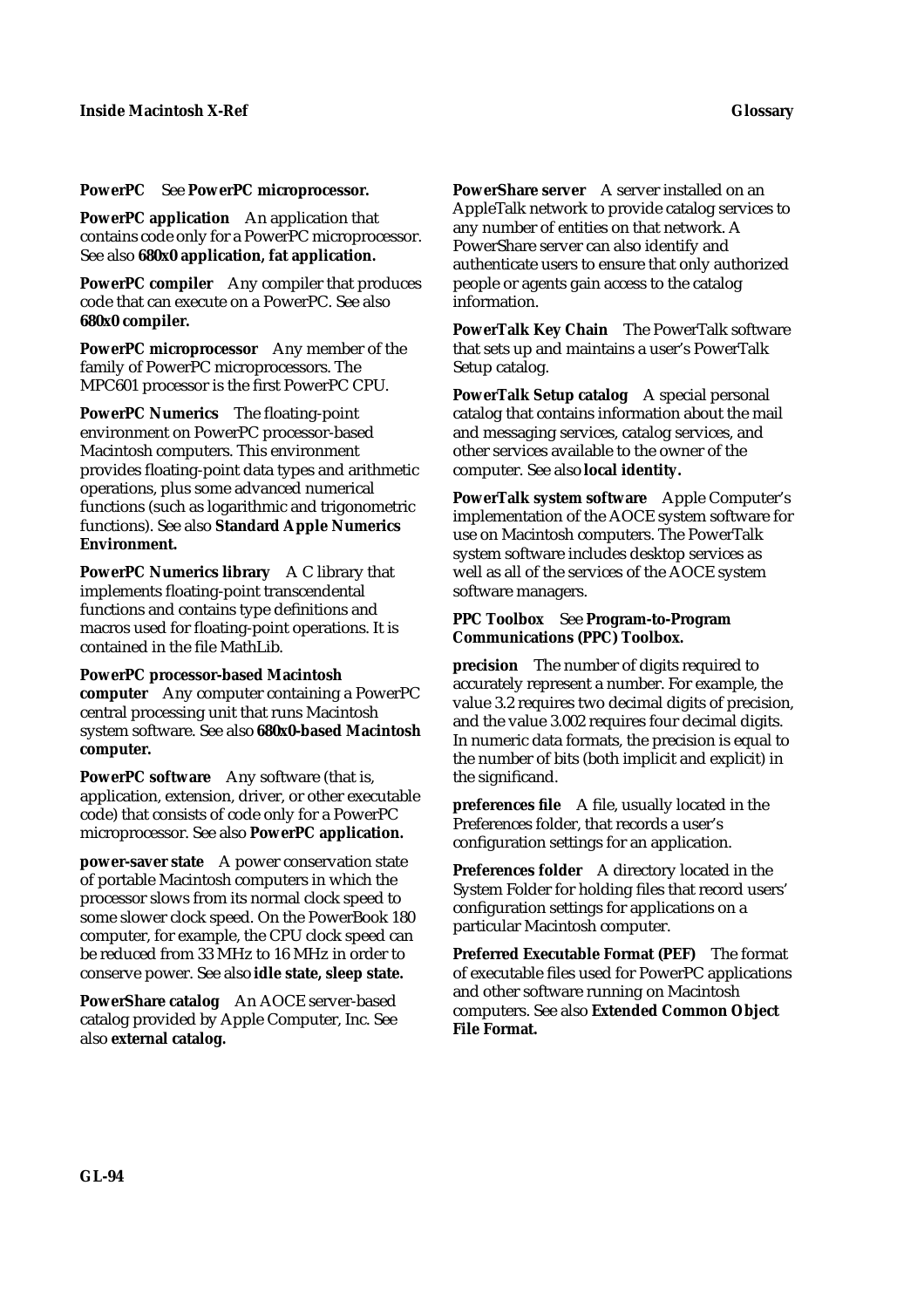**preferred interface** The AppleTalk interface standard designed to be similar to that of the Device Manager and the File Manager. Its routines use parameter blocks to pass input and output values. The interface glue code converts the parameter block values into a Device Manager control call to the appropriate AppleTalk device driver.

**preferred partition size** The partition size at which an application can run most effectively. The Operating System attempts to secure this partition size upon launch of the application.

**preferred rate** The default playback rate for a QuickTime movie.

**preferred volume** The default sound volume for a QuickTime movie.

**premultiplied** A term that describes the order in which matrices are multiplied. Matrix [A] is premultiplied by matrix [B] if matrix [A] is replaced by [B] × [A]. Compare **postmultiplied.**

**prepare** To resolve imports in a fragment to exports in some import library.

**preroll** A technique for improving movie playback performance. This technique is used when prerolling a movie. The Movie Toolbox informs the movie's media handlers that the movie is about to be played. The media handlers can then load the appropriate movie data. In this manner, the movie can play smoothly from the start.

**preview** A short, potentially dynamic, visual representation of the contents of a file. The Standard File Package can use file previews in file dialog boxes to give the user a visual cue about a file's contents.

**preview component** A component used by the Movie Toolbox's standard file preview functions to display and create visual previews for files. Previews usually consist of a single image, but they may contain many kinds of data, including sound. In QuickTime, the Movie Toolbox is the primary client of preview components. Rarely, if ever, do applications call preview components directly.

**primary caret** The high caret that is displayed at the primary caret position; part of a dual caret. **primary caret position** When a dual caret appears, the screen location that marks the insertion point for text whose line direction matches the **primary line direction.**

**primary line direction** The dominant line direction (right-to-left or left-to-right) of the current text. The primary line direction is typically specified by the value of the system direction global variable, SysDirection.

**prime** To activate a Time Manager task that is already installed in the Time Manager queue.

**prime routine** A device driver routine that implements the input and output functions of the driver. This routine is optional and need not be implemented.

**primitive form** Having stylistic variations incorporated into the shape type, geometry, and shape fill.

**primitive object class** An object class defined in the *Apple Event Registry: Standard Suites* for Apple event objects that contain a single value; for example, the cBoolean, cLongInteger, and cAlias object classes are all primitive object classes. An Apple event object that belongs to a primitive object class has no properties and contains only one element—the value of the data.

**primitive shape** A shape whose shape type, geometry, and shape fill have had stylistic information incorporated into them.

**print dialog box** A dialog box provided by QuickDraw GX that is both movable and modal. Most print dialog boxes have both a normal and an expanded version. The application can customize print dialog boxes by adding panels. See also **panel.**

**Print Documents event** An Apple event that requests that an application print a list of documents; one of the four required Apple events.

## **printer** See **desktop printer, formatting printer, output printer.**

**printer driver** A software module that controls how the contents of a document are spooled, rendered, and sent to a specific output device.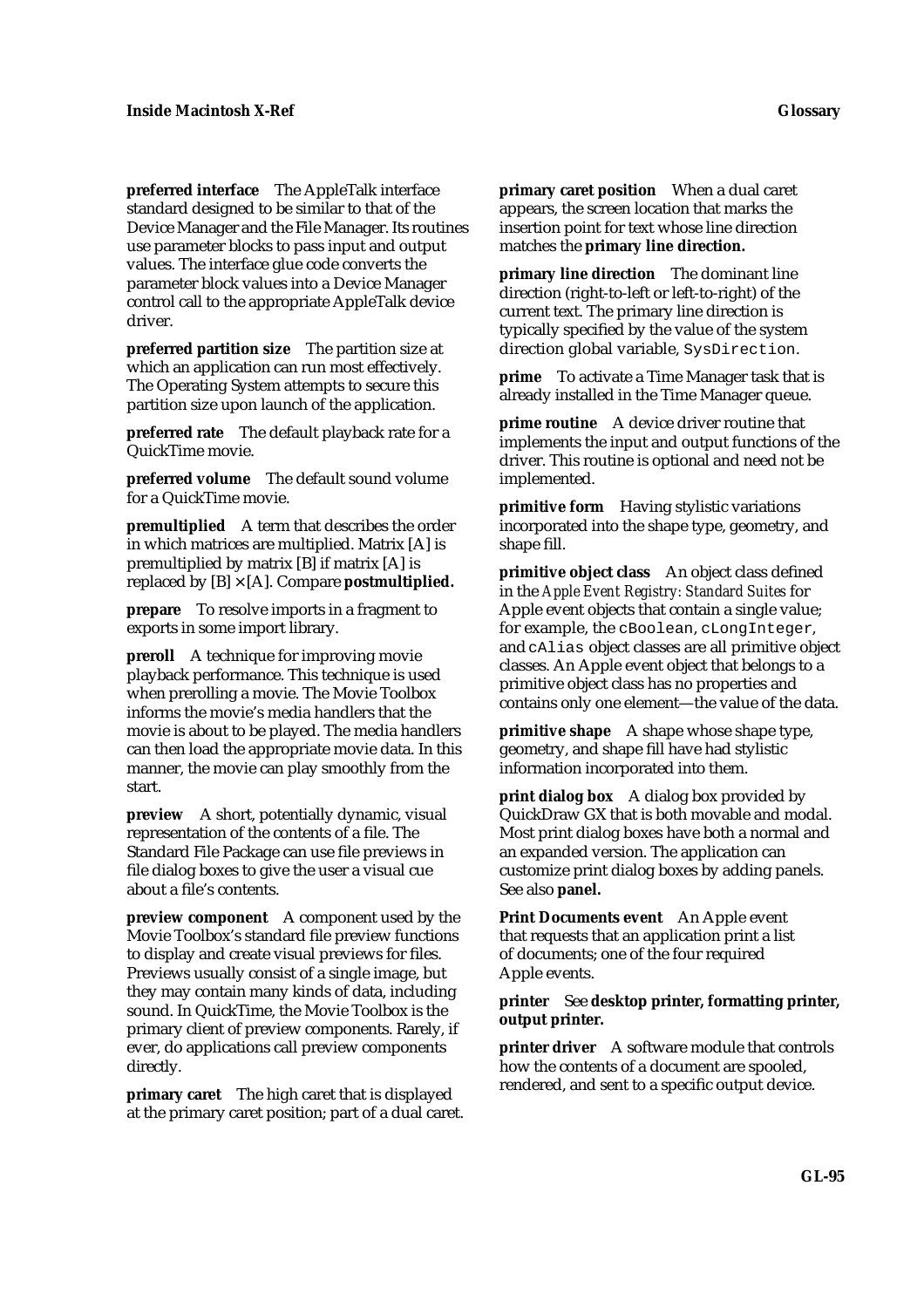**printer object** An object that represents the characteristics of a printer, such as its color space and resolution. The output printer and formatting printer are represented by printer objects.

**printer resource file** A file containing all the resources needed to run the Printing Manager with a particular printer.

**print file** The spooled version of a QuickDraw GX shape or set of shapes that is the intermediate stage in printing. A print file consists of a stream of flattened QuickDraw GX objects. See also **portable digital document.**

**print file object** A representation of a print file, which allows an application to access the contents of the file.

### **print imaging system** See **imaging system.**

**printing alert box** An alert box used by QuickDraw GX printing to display information to the user that must be responded to. The alert box is like a dialog box in that it can contain control items. The user must explicitly dismiss an alert box to remove it from the screen.

**printing extension** An add-on software module that allows you to extend printing functionality provided by applications and printer drivers.

**printing graphics port** The printing environment defined by a TPrPort record, which contains a QuickDraw graphics port (either a GrafPort or CGrafPort record) plus additional information used by the printer driver and system software. An application prints text and graphics by drawing into a printing graphics port using QuickDraw drawing routines, just as if drawing on the screen.

**printing loop** Application-supplied code that handles printing needs, such as presenting the job dialog box and determining the range of pages to be printed.

**Printing Manager** A collection of system software routines that your application can use to print from the Macintosh computer to any type of connected printer.

**printing message** A notice that QuickDraw GX sends to the message handlers in a message chain that a certain printing-related condition has arisen or that a certain printing-related task needs to be accomplished. See also **message chain, message handler.**

### **printing message override** See **message override**.

**printing objects** QuickDraw GX objects used for printing. Printing objects include the job object, format object, paper-type object, and others.

**print job** See **job object.**

**PrintMonitor Documents folder** A directory located in the System Folder for storing spooled documents waiting to be printed.

**priority justification override** A style object property used only by layout shapes. It is a structure that redefines the justification priorities and behaviors for whole classes of glyphs.

**priority justification override array** An array that alters the standard justification behavior for all glyphs of a given justification priority.

**private key** A number that is derived from a password and used by an encryption algorithm. The ASDSP initiator and recipient each have a private key, which is used in the authentication process. The private key is also called a *user key* or *client key.*

**private resource** Any executable resource whose behavior is defined by your application (or other kind of software) alone. Compare **accelerated resource.**

**private scrap** A scrap used exclusively by TextEdit.

**privilege model** A set of conventions for controlling access to stored files and directories.

### **privileges** See **directory access privileges.**

**procedure information** A long word that encodes information about a routine's calling conventions, the sizes and locations of the routine's parameters, and the size and location of the routine's result. Defined by the ProcInfoType data type.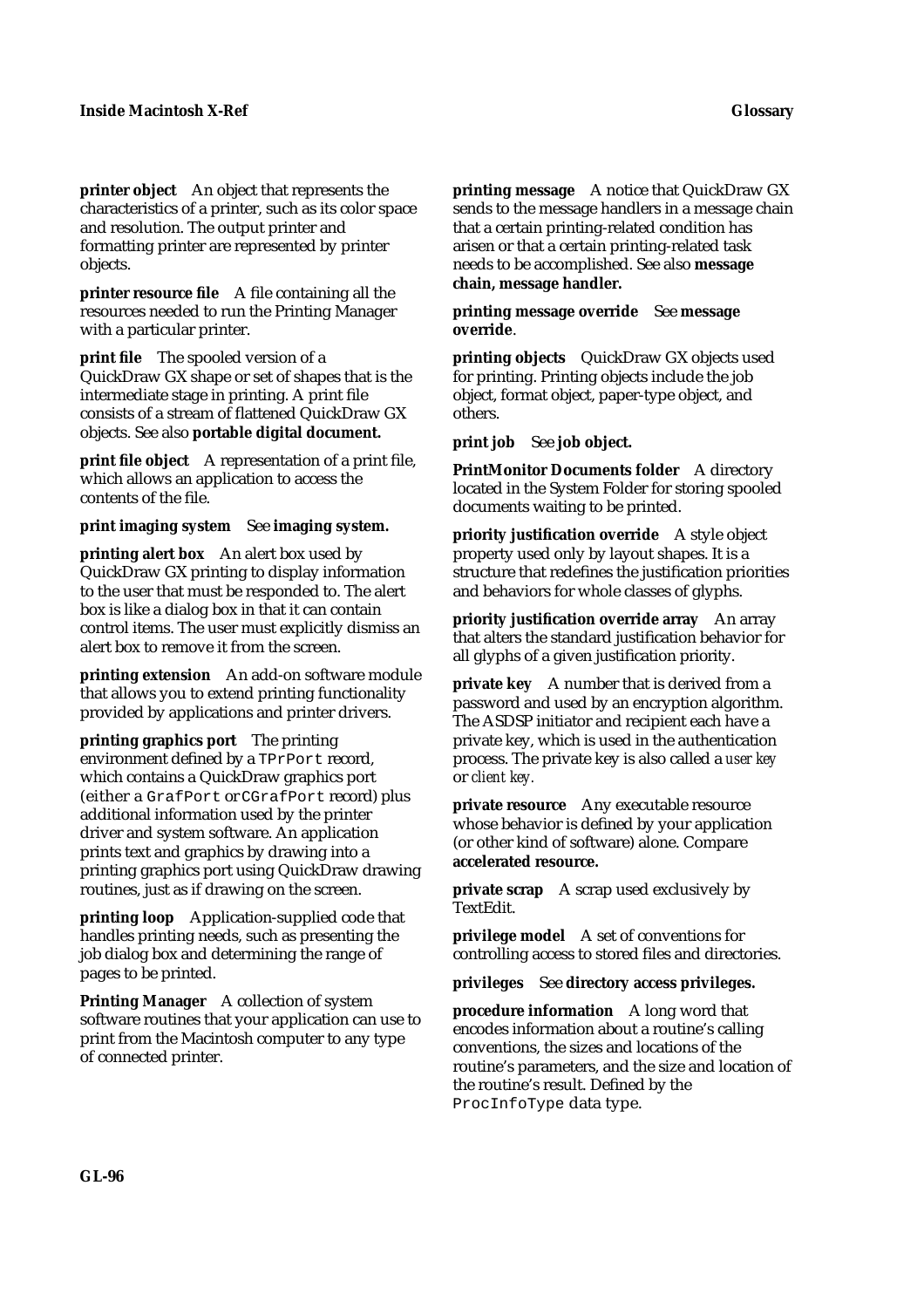**procedure pointer** A reference generated by a compiler when taking the address of a routine. On 680x0-based Macintosh computers, a procedure pointer is the address of the routine's executable code (and is defined by the ProcPtr data type). On PowerPC processor-based Macintosh computers, a procedure pointer is the address of the routine's transition vector.

**process** An open application, or, in some cases, an open desk accessory. (Only desk accessories that are not opened in the context of another application are considered processes.)

**Process Manager** The part of the Macintosh Operating System that provides a cooperative multitasking environment by controlling access to shared resources and managing the scheduling, execution, and termination of applications.

**processor cache** See **data cache, instruction cache.**

**processor-direct slot (PDS)** An Apple-specific expansion interface architecture included in some Macintosh computers. It uses a single connector that allows an expansion card direct access to all of the microprocessor signals.

**processor priority** Bits in the status register of the CPU that indicate which interrupts are to be processed and which are to be ignored.

**process serial number** A number assigned by the Process Manager that identifies a particular instance of an application; this number is unique during a single boot of the local machine. Defined by the ProcessSerialNumber data type.

**ProcInfoType** See **procedure information.**

**ProcPtr** See **procedure pointer.**

**profile chromaticities** A set of color values in a color profile, giving the device-independent colors representing the full intensities of the primary colors on the device.

**profile data** A property of a color profile object; it consists of a ColorSync color profile structure.

**profile response curves** A set of curves in a color profile representing the color response of a device as the color intensity ranges from zero to maximum.

**program counter (PC)** A register in the CPU that contains a pointer to the memory location of the next instruction to be executed.

**Program-to-Program Communications (PPC) Toolbox** The part of the Macintosh system software that allows applications to exchange blocks of data with each other by reading and writing low-level message blocks.

**progress function** An application-defined function that is invoked by the Movie Toolbox or the Image Compression Manager. You can use these functions to track the progress of time-consuming activities, and thereby keep the user informed about that progress.

**prolog** A standard piece of code at the beginning of a routine that sets up the routine's stack frame and saves any nonvolatile registers used by the routine. See also **epilog.**

**pronunciation dictionary** A list of words and their pronunciations, installed in a speech channel to override default speech synthesizer pronunciations of words.

**pronunciation dictionary resource** A pronunciation dictionary stored in a resource of type 'dict'.

**property** (1) An item or set of data in a QuickDraw GX object. A property of an object is analogous to a field of a data structure; however, a field is accessed through its name, whereas a property is accessed through a function. (2) An Apple event object that defines some characteristic of another Apple event object, such as its font or point size, that can be uniquely identified by a constant. The definition of each object class in the *Apple Event Registry: Standard Suites* lists the constants and class IDs for properties of Apple event objects belonging to that object class. For example, the constants pName and pBounds identify the name and boundary properties of Apple event objects that belong to the object class cWindow. The pName property of a specific window is defined by an Apple event object of object class cProperty,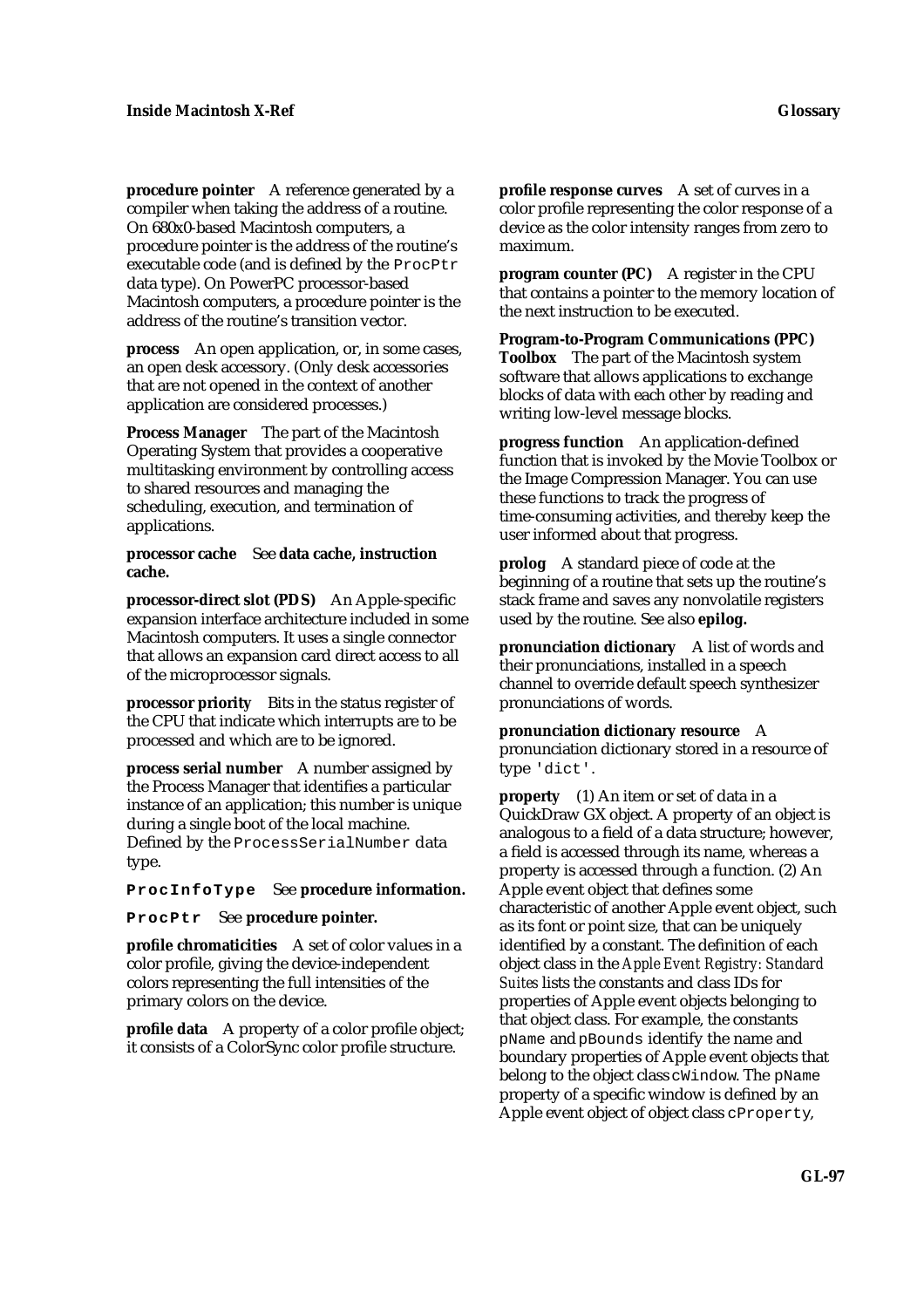such as the word "MyWindow," which defines the name of the window. An Apple event object can contain only one of each of its properties, whereas it can contain many elements of the same element class. See also **Apple event object, container, element classes.** (3) An individual, self-contained piece of information, such as a number or a string. A property is defined in an aspect template and stored in an aspect in memory.

**property command** Any command handled by your AOCE template code resource's kDETcmdPropertyCommand routine. The CE calls your code resource with the kDETcmdPropertyCommand routine selector when the user clicks a button or checkbox in your information page, when the user selects an item in a pop-up menu in your information page, and in a few other circumstances.

**property ID** A four-character code, which can also be represented by a constant, that identifies a property.

**property number** A reference number assigned to a property by an aspect template. The property number uniquely identifies that property within that aspect.

**property type** A constant associated with a property that specifies the nature of the data in the property value. For example, a property type can be a number, a string, or a custom type defined by a developer.

**property value** The data associated with a property.

**proportional font** Any font in which different characters have different widths; thus, the space taken up by words having the same number of letters can vary.

**prosody** The rhythm, modulation, and stress patterns of speech.

**protected block** A block of memory that should not be moved or purged by a grow-zone function. **protocol** (1) A standard set of rules for coordinating transmission between a sender and receiver. (2) A formalized set of rules that networked computers use to communicate. Network software developers implement these rules in programs that carry out the functions specified by the protocol. AppleTalk consists of a number of protocols, many of which are implemented in drivers.

**protocol discriminators** A series of hierarchical type fields in a packet header that incrementally distinguish for which protocol handler a packet is intended. The value of a higher field can affect the possible values of a field that follows it.

**protocol handler** A piece of assembly-language code that controls the reception of packets of a given protocol type that are delivered to a node. A protocol handler receives packets for a specific protocol type much like a socket listener receives packets for a specific socket. The data link determines the type of the packet and passes it on to the appropriate protocol handler.

**prototype** See **function prototype.**

**proxy** A privilege provided by a user or service to an intermediary. The proxy allows the intermediary to be authenticated as the user or service for a limited period of time.

**pseudo-Boolean transfer modes** Transfer mode types in which the result color is achieved by normalizing the source and destination values and performing simple arithmetic operations whose results are analogous to 1-bit Boolean operations.

**pseudo-item** A constant that does not represent any actual item in the dialog list of one of the dialog boxes displayed by the Standard File Package.

**pseudonym** An alternative name for a record in a Catalog Manager routine.

**pseudo-persistent attribute creation ID** A number that uniquely identifies an attribute value within a record. It persists from the time the CSAM is opened at system startup until system shutdown. See also **attribute creation ID.**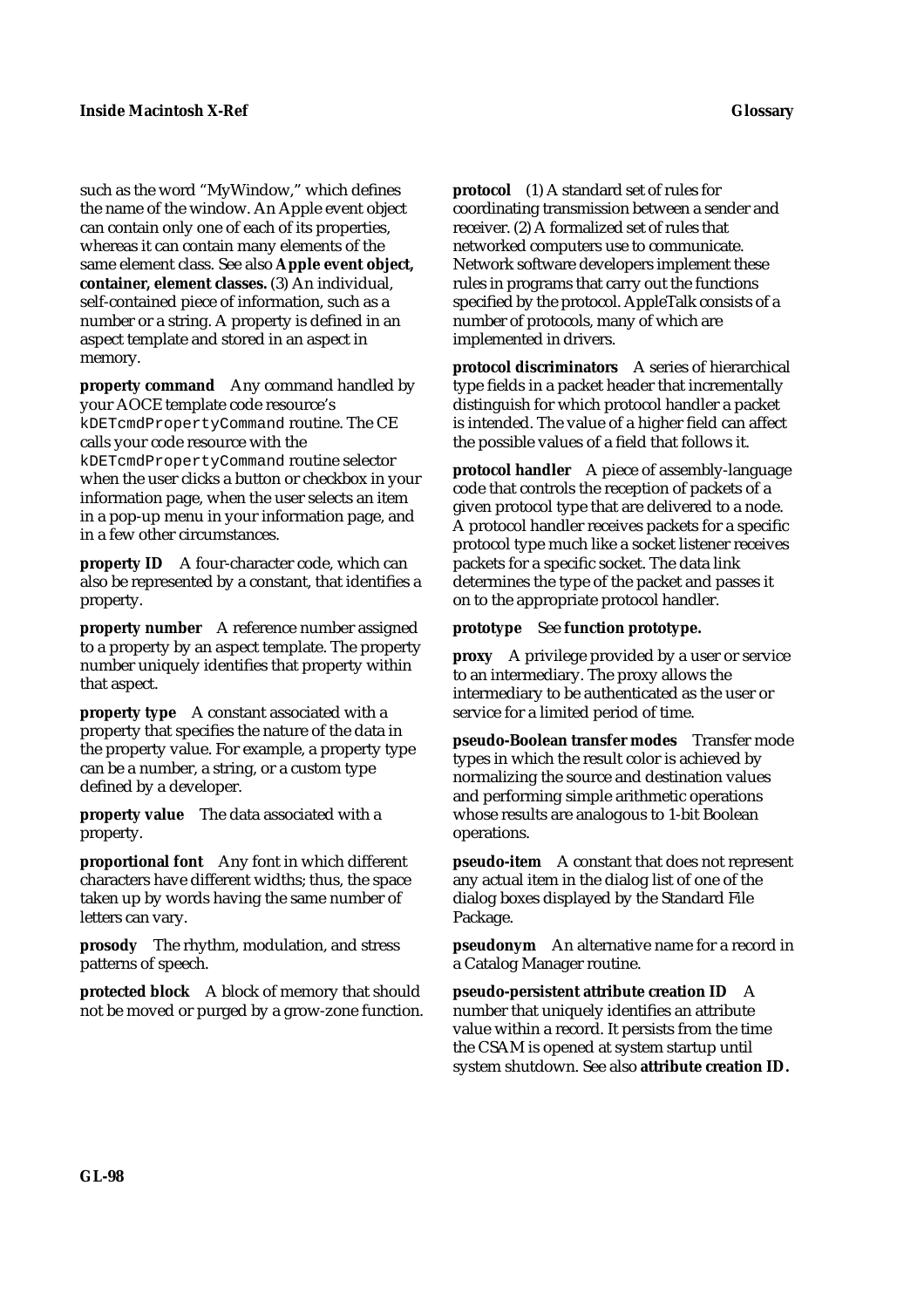**pseudo-random number generator** An algorithm that is designed to return a value that is as random as possible.

**public key** One of a pair of keys needed for public-key cryptography. Every user has a public key, which can be distributed to other users.

**public-key certificate** A document that contains, among other information, the name and public key of a user. The user is the owner of the certificate. See also **signed certificate, certificate set.**

**public-key cryptography** A system of cryptography in which every user has two keys to encrypt and decrypt data: a public key and a private key. Data encrypted with a user's public key can be decrypted only with that same user's private key. Likewise, data encrypted with a user's private key can be decrypted only with that user's public key.

**public validation** The process of checking the validity of the parameters passed by an application. See **validation.**

**publish** To make data available to other documents and applications through a publisher. When a user creates or edits the data in the publisher and then saves it, the current version of the data is stored in an edition. See also **edition, publisher, subscriber.**

**publisher** A portion of a document that makes its data available to other documents or applications. A publisher stores its data in an edition whenever a user creates or edits the data in the publisher and then saves it. See also **edition, section, subscriber.**

**pull-down menu** A menu that is identified by a menu title (a word or an icon) in the menu bar.

**purge** To remove a relocatable block from the heap, leaving its master pointer allocated but set to NIL.

**purgeable block** A relocatable block that can be purged from the heap.

**purge-warning procedure** A procedure associated with a particular heap zone. The Memory Manager calls this procedure whenever a block is about to be purged from the zone.

**quasi-batch mode** A mode of operation available only to personal MSAMs in which the MSAM complies with the minimum requirements of online mode. See also **online mode.**

**query** A string of commands and data sent to a database or other data source. A query does not necessarily extract data from a data source; it might only send data or commands to a database or other application.

**query definition function** A function contained in a query document that prompts the user for information and modifies the query before the Data Access Manager sends it to the data server.

**query document** A file of file type 'qery' containing commands and data in a format appropriate for a database or other data source. An application uses high-level Data Access Manager routines to open a query document.

**query record** A data structure in memory containing information provided by a 'qrsc' resource. The query record includes a pointer to a query.

**queue** A list of identically structured entries linked together by pointers.

**queue context** A grouping of virtual message queues. When you close a queue context, you simultaneously close all of the queues associated with that context. See also **virtual queue.**

**queue element** A data structure that contains a pointer to the next queue element in the queue, a value indicating the queue type, and a variable data field.

**queue header** A data structure that contains flags specific to the queue, a pointer to the first element in the queue, and a pointer to the last element in the queue.

**Queue Utilities** The collection of routines for directly adding a queue element to a queue or directly removing a queue element from a queue.

**QuickDraw** A collection of system software routines that performs graphics operations on the user's screen. See also **basic QuickDraw, Color QuickDraw.**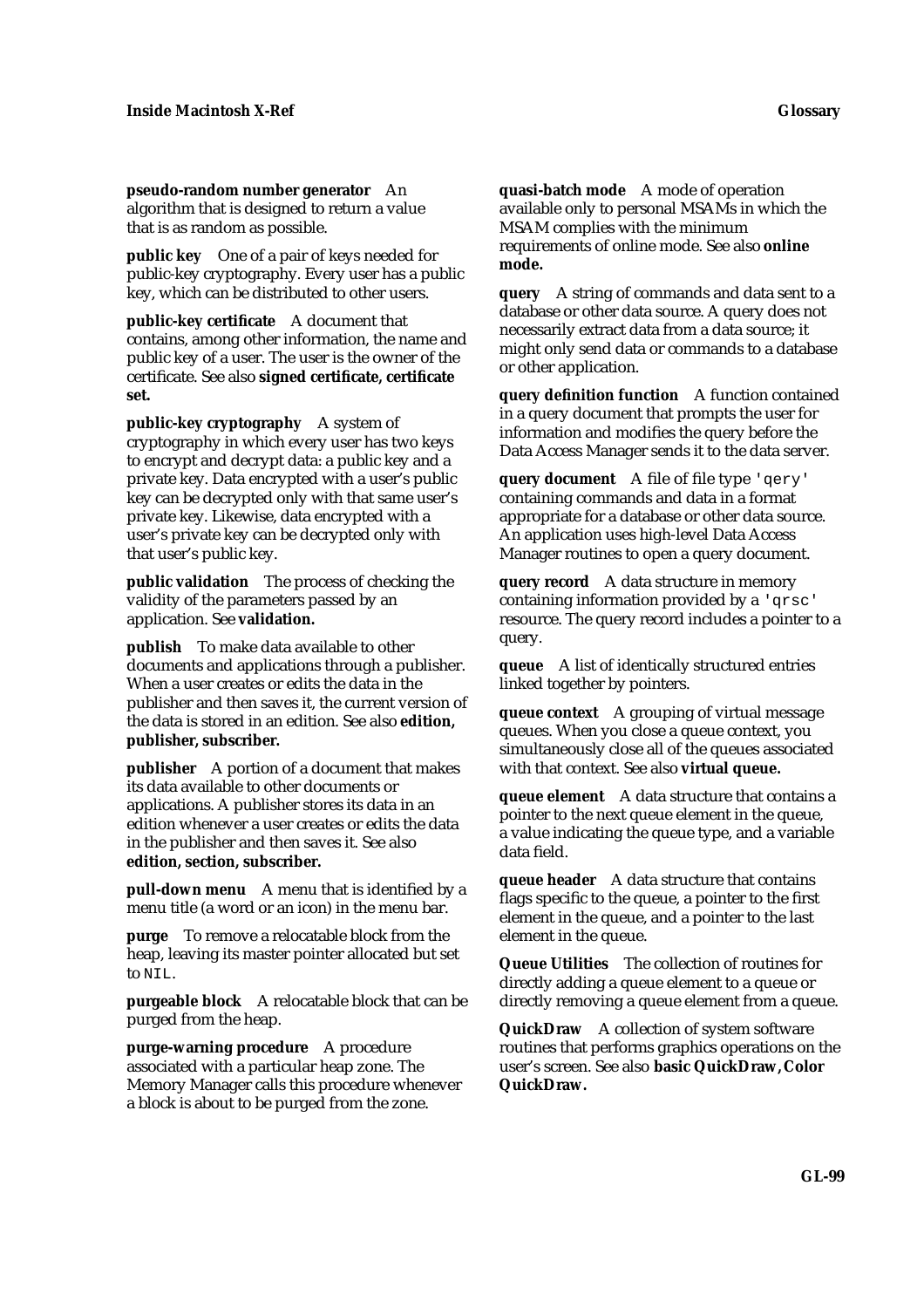**QuickDraw global variables** A set of variables stored in a 680x0 application's A5 world that contain information used by QuickDraw.

**QuickDraw GX** A collection of graphics, typography, and printing routines that provide provides applications with sophisticated color publishing capabilities. QuickDraw GX augments the capabilities of QuickDraw.

**QuickDraw GX cache** Temporary memory that is managed by QuickDraw GX. Each object has a pointer to one or more caches. Each cache is related to only one object. See also **dead cache, live cache.**

**QuickDraw GX Font Feature Registry** An official document maintained by Apple Computer, Inc., in which feature types and feature selectors are defined and named.

**QuickDraw GX memory** The parts of computer memory used by QuickDraw GX, including the graphics client heap. Compare **application heap.**

**QuickDraw printer driver** A printer driver that renders images on the Macintosh computer and then sends the rendered images in the form of bitmaps or pixel maps to the printer, which might be a dot-matrix printer, an ink jet printer, a laser printer, or a plotter.

**QuickTime** A collection of managers and other system software components that allow your application to control time-based data.

**quiet NaN** A NaN that propagates through arithmetic operations without signaling an exception.

**Quit Application event** An Apple event that requests that an application perform the tasks such as releasing memory, asking the user to save documents, and so on—associated with quitting; one of the four required Apple events. The Finder sends this event to an application immediately after sending it a Print Documents event or if the user chooses Restart or Shut Down from the Finder's Special menu.

**radio button** A control that appears onscreen as a small circle. A radio button displays one of two settings: on (indicated by a black dot inside the circle) or off. A radio button is always a part of a group of related radio buttons in which only one button can be on at a time. When the user clicks an unmarked radio button, the application turns that button on and turns the other buttons in its group off.

## **RAM** See **random-access memory.**

**RAM disk** A portion of the available RAM reserved for use as a temporary storage device. A user can configure a RAM disk or disable it altogether using controls in the Memory control panel.

**ramp-AND mode** A transfer mode type in which the source and destination color components are normalized, and their product (source  $\times$  destination) is the result.

**ramp-OR mode** A transfer mode type in which the source and destination color components are normalized, and the result of (source + destination – source  $\times$  destination) is the result.

**ramp-XOR mode** A transfer mode type in which the source and destination color components are normalized, and the result of (source + destination –  $2 \times$  source  $\times$  destination) is the result.

random-access memory (RAM) Memory whose contents can be changed. The RAM in a Macintosh computer contains exception vectors, buffers used by hardware devices, the system and application heaps, the stack, and other information used by applications.

**range descriptor record** A coerced AE record of type typeRangeDescriptor that identifies two Apple event objects marking the beginning and end of a range of elements. See also **boundary objects.**

**range locking** Locking a range of bytes in a file so that other users can't read from or write to that range, but allowing the rest of the file to be accessed.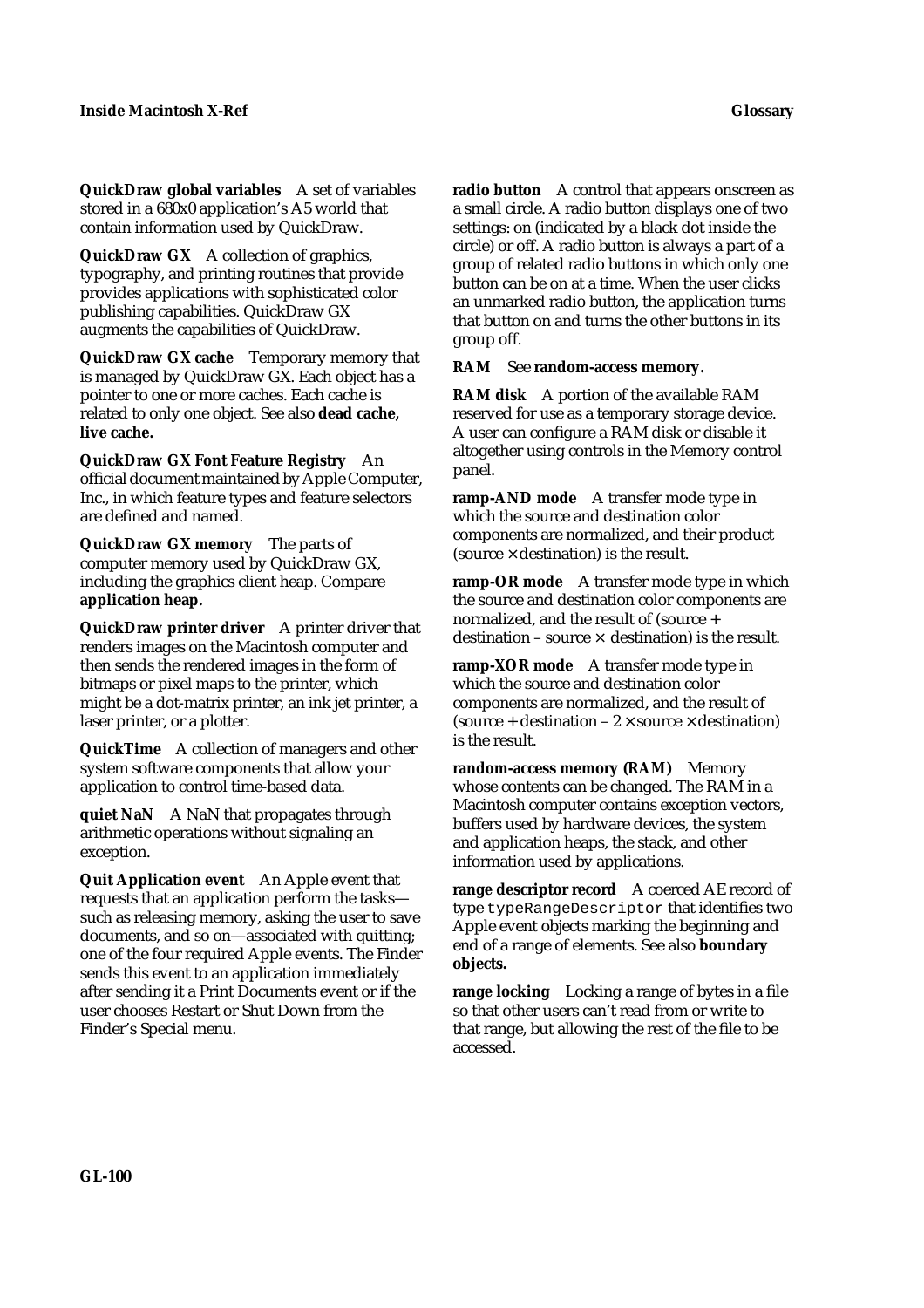**raster imaging system** The imaging system provided by QuickDraw GX that converts QuickDraw GX shapes into data and control sequences for raster output devices such as the Apple ImageWriter family of printers.

**rate** A value that specifies the pace at which time passes for a time base. A time base's rate is multiplied by the time scale to obtain the number of time units that pass per second. For example, consider a time base that operates in a time coordinate system that has a time scale of 60. If that time base has a rate of 1, 60 time units are processed per second. If the rate is set to 1/2, 30 time units pass per second. If the rate is 2, 120 time units pass per second. See also **sample rate, speech rate**.

**raw data** In a dictionary, any information related to the key entry. The information can be the explanation of the key in a general dictionary, or perhaps all the Han characters with the pronunciation of the key entry in an East Asian dictionary.

**raw key code** A key code generated by a keyboard prior to any processing by the 'KMAP' resource. See also **virtual key code.**

**raw text** Characters in an active input area or floating input window that have not yet been converted to ideographic or other final form. Compare **convert, confirm.**

**read-only memory (ROM)** Memory whose contents are permanent. The ROM in a Macintosh computer contains routines for the Toolbox and the Operating System, and the various system traps.

**read privileges** See **See Files privileges.**

**read/write permission** Information associated with an access path that indicates whether the file can be read from, written to, or both.

**reallocate** To allocate new space in the heap for a purged block and to update the block's master pointer to point to its new location.

**read-header area (RHA)** A buffer that is internal to the .MPP driver. When the .MPP driver receives a frame containing a DDP packet, the .MPP driver's interrupt handler moves the frame's first 3 bytes (the frame header) into the read-header area (RHA). Eight bytes of the RHA are then available for the application's use.

**real-time expansion** Audio expansion of a sound that occurs while the sound is playing. Compare **buffered expansion.**

**receive queue** An ADSP buffer in which the local connection end receives and stores bytes of data from the remote connection end until the local connection end's client application reads them.

**receive routine** A software process that a multinode application must include in order to read in the contents of packets delivered to that multinode. Because the .MPP driver passes values in registers to a multinode application's receive routine when the .MPP driver calls the routine, receive routines must be written in assembly language.

**recipient** (1) The ASDSP client application of the connection end that receives the request and the information from the server. (2) The end of a communications link that receives credentials and a challenge from the initiator. The recipient must respond correctly to establish an authenticated connection. (3) An addressee on an AOCE message. See also **original recipient, resolved recipient.**

**record** The fundamental container for data storage in an AOCE catalog; analogous to a file in the HFS hierarchy. A record can contain any number of attributes.

**recordable application** An application that uses Apple events to report user actions to the Apple Event Manager for recording purposes. When a user turns on recording (for example, by pressing the Record button in the Script Editor application), a scripting component translates the Apple events generated by the user's subsequent actions into statements in a scripting language and records them in a compiled script. See also **scriptable application.**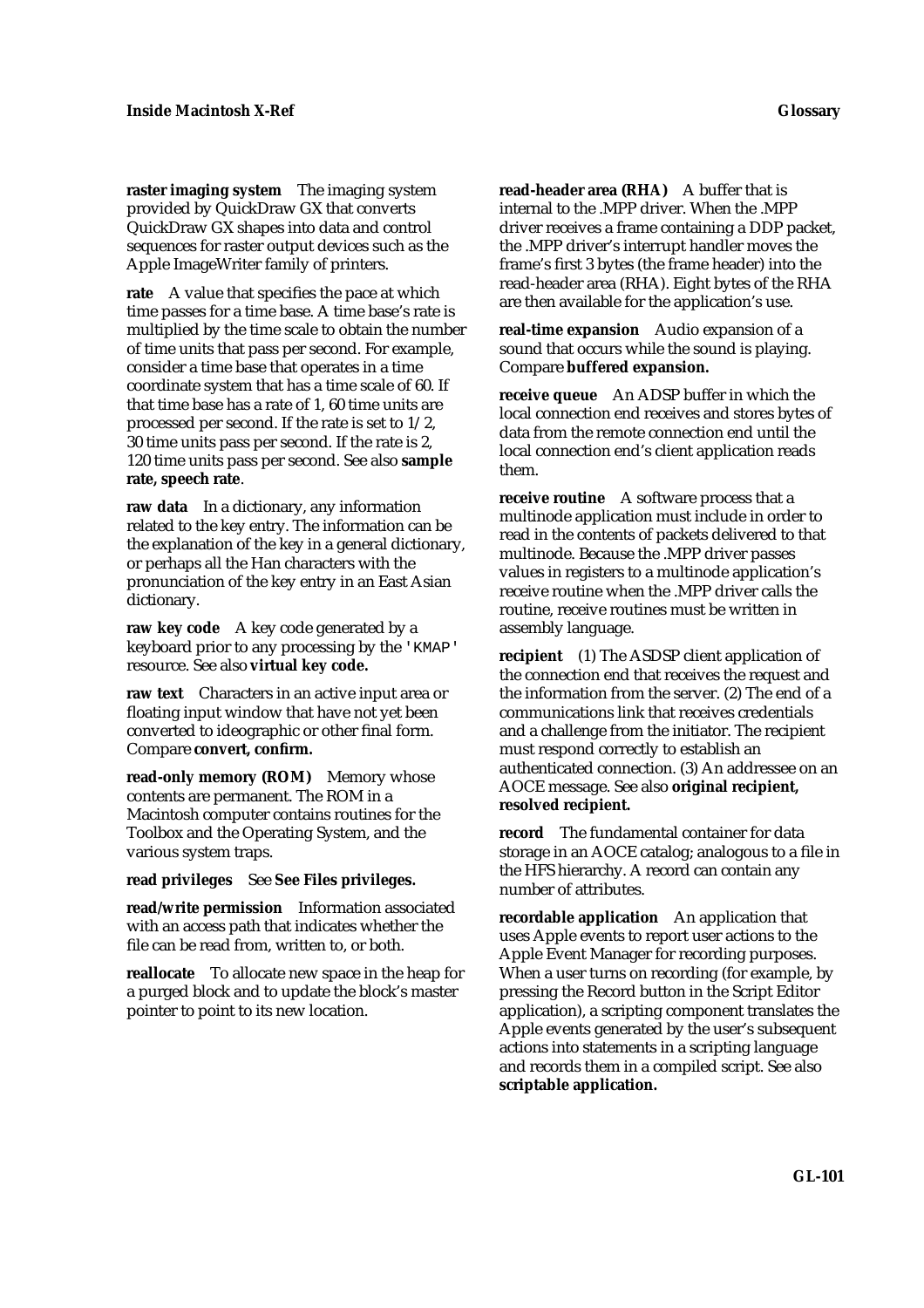**recordable event** Any Apple event that any recordable application sends to itself while recording is turned on for the local computer, with the exception of events that are sent with the kAEDontRecord flag set in the sendMode parameter of the AESend function.

**record alias** A record that enables you to store information about another record. For example, an alias could store in its attribute value the record location information for the original record.

**record creation ID** A number that uniquely identifies a record within a catalog. Not all catalogs support record creation IDs.

**record ID** The identity of a record, comprising the record name, record type, record creation ID, and record location information. See also **record creation ID, record type.**

**recording** The process of creating an analog or digital representation of a sound. See also **sampling.**

**recording process** Any process (for example, a script editor) that can turn Apple event recording on and off and receive and record recordable Apple events.

**record reference** An attribute that identifies a specific catalog record.

**record type** A value that indicates the type of entity represented by a record—for example, LaserWriter, User, or Group.

**recoverable error** A nonfatal QuickDraw GX error indicating fragmented memory, a problem with the backing store, or a problem with the unflattening process.

**rectangle** (1) A mathematical entity defined either by its four boundaries (upper, left, lower, and right) or by two points (the upper-left and lower-right corners). Rectangles are used to define active areas on the screen, to assign coordinate systems to graphical entities, and to specify the locations and sizes for various graphical operations. (2) A rectangular shape drawn onscreen with a QuickDraw procedure such as FrameRect or PaintRect.

**rectangle shape** A type of QuickDraw GX shape. The geometry of a rectangle shape contains points representing two opposing corners of a rectangle.

**reduce** To remove unnecessary geometric points from a geometry.

**reduced instruction set computer (RISC)** A microprocessor in which all machine instructions are uniformly formatted and are processed through the same steps. See also **PowerPC microprocessor.**

**Red Zone** The area of memory immediately above the address pointed to by the stack pointer. The Red Zone is reserved for temporary use by a function's prolog and as an area to store a leaf routine's nonvolatile registers.

**reentrant device driver** A device driver that is capable of handling multiple requests simultaneously.

**reentrant driver** A driver that can be interrupted while servicing a request, service the new request, and then complete the original request.

**reentrant exception handler** An exception handler that can be interrupted while servicing an exception, then service a new exception, and then complete servicing the original exception.

**reference** A longword value, neither a pointer nor a handle, through which an application accesses a QuickDraw GX object. References are created by QuickDraw GX and passed to applications.

### **reference white point** See **white point.**

**reflection** The symmetrical movement of a mapping with respect to the Cartesian coordinate axes. The movement can be about the *x*- or *y*- or both axes.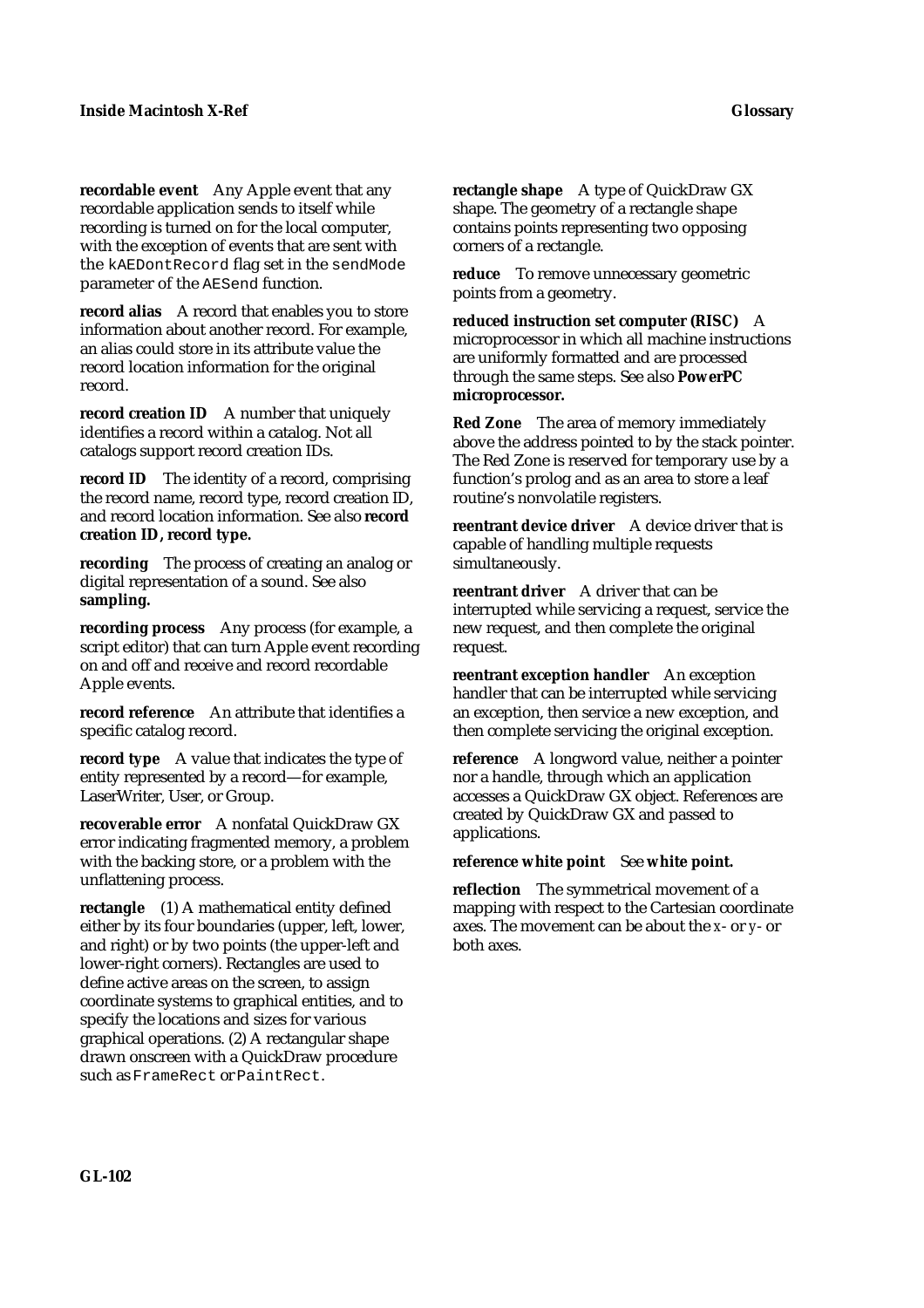**region** (1) An arbitrary area or set of areas on the QuickDraw coordinate plane. The outline of a region should be one or more closed loops. (2) For the Macintosh script management system, a particular subset of a language. A region can represent a linguistic or cultural entity, not necessarily corresponding to a nation, whose language is different enough from other versions of the same language that it merits a specific localized version of Macintosh system software. For example, U.S. and British are two regional variations that are subsets of the English language.

**region code** A number indicating the Macintosh version of the written language of a particular region. Constants are defined for each of the region codes recognized by the Macintosh script management system.

**register-based routine** A routine that receives its parameters and returns its results, if any, in registers. See also **stack-based routine.**

**regular enclosure** Any message enclosure that is not a content enclosure. See also **content enclosure, enclosure.**

**relative handle** A pointer to a block's master pointer, expressed as an offset relative to the start of the heap zone rather than as an absolute memory address. A block's relative handle is contained in its block header.

**relative path** A path to the target from another file or directory on the same volume.

**relative position** A position for the origin of each character or glyph in the glyph shape given in coordinates relative to the preceding character or glyph. Compare **absolute position.**

**relative search** A search that starts in a specified directory and searches for the target of an alias record by ascending the file system hierarchy to a predetermined common parent of the target and the starting directory, and then descending the hierarchy from that common parent.

**release** (1) To free an allocated area of memory, making it available for reuse. (2) To allow a previously held range of pages to be movable in physical memory.

**reliable delivery of data** The services a protocol provides that include error checking and recovery from error or packet loss.

**relocatable block** A block that can be moved within the heap during compaction.

**remote memory** Memory, such as that on an accelerator card, that is not directly addressable. Compare **direct memory**.

**rendering** In QuickDraw GX printing, the process during the imaging phase of printing during which each despooled page is converted into image data that can be printed by the output device. See also **imaging phase.**

**report** A message with a defined set of message blocks used to send delivery and non-delivery indications to the sender of the message.

**requester** An ATP application that transmits a request for some action to be performed to an ATP responder application that carries out the action and transmits a response reporting the outcome.

**required Apple event** One of the four Apple events in the Required suite that the Finder sends to applications: Open Documents, Open Application, Print Documents, or Quit Application.

**required parameter** An Apple event parameter that must be included in an Apple event. For example, a list of documents to open is a required parameter for the Open Documents event. Direct parameters are often required, and other additional parameters may be required. Optional parameters are never required.

**Rescued Items from** *volume name* **folder** A directory located in the Trash directory and created by the Finder at system startup, restart, or shutdown only when it finds items in the Temporary Items folder, usually after a system crash. The Rescued Items from *volume name* folder is named for the volume on which the Temporary Items folder exists. When a user empties the Trash, all Rescued Items folders disappear.

**reselection phase** An optional phase in which a SCSI target device reconnects to the initiator.

**reservation** See **memory reservation.**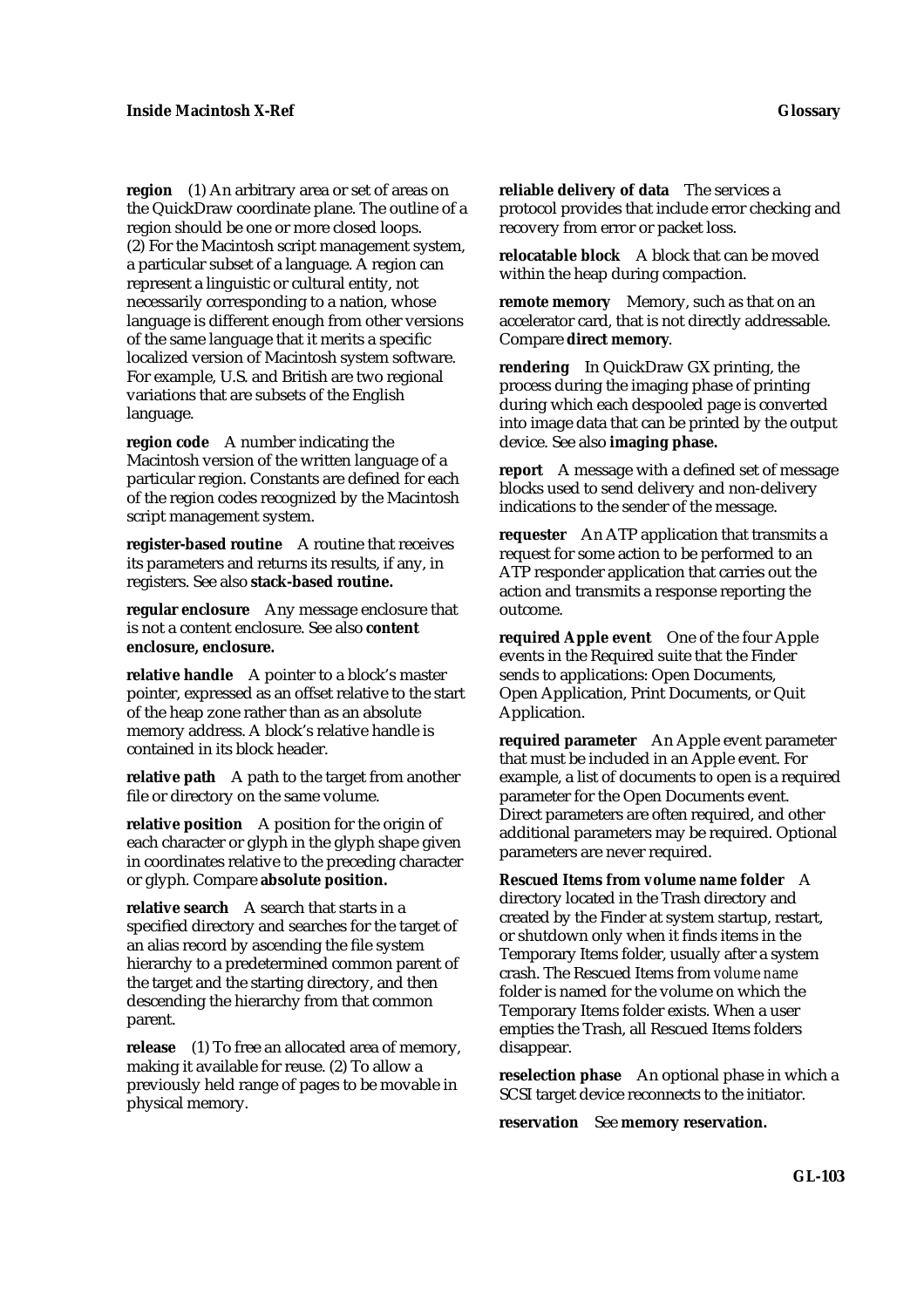#### **reserve** See **memory reserve.**

**reserved attributes** The attributes of a collection item's 32 attributes that are reserved and cannot be set.

**resolution** The degree of detail at which a device such as a printer or a screen can display an image. Resolution is usually specified in dots per inch, or dpi, in the x and y directions. The higher the value, the finer the detail of the image.

**resolve** (1) To find the target of an alias record. (2) To locate the Apple event object described by an object specifier record.

**resolved recipient** A recipient to which an MSAM must deliver a message. See also **original recipient.**

**resource** Any data stored according to a defined structure in a resource fork of a file; the data in a resource is interpreted according to its resource type.

**resource attributes** Flags in the resource map that tell the Resource Manager how to handle the corresponding resource.

**resource file** The resource fork of a file.

**resource fork** The part of a file that contains the files' resources, which contain data accessed using the Resource Manager. This data usually corresponds to data—such as menu, icon, and control definitions—created by the developer, but it may also include data created by the user while the application is running. A resource fork consists of a resource map and resources. Compare **data fork.**

**resource ID** An integer that identifies a specific resource of a given type.

**resource map** In a resource file, data that is read into memory when the file is opened and that, given a resource specification, leads to the corresponding resource data.

**resource name** A string that, together with the resource type, identifies a resource in a resource file. A resource may or may not have a name.

**resource specification** A resource type and either a resource ID or a resource name.

**resource type** A sequence of four characters that uniquely identifies a specific type of resource.

**responder** An ATP application that carries out a request sent to it from an ATP requester application, and then transmits a response to the requester returning the resulting data or reporting the outcome.

**response message** A message comprising up to eight packets that the responder client application can send to the requester client application. ATP maintains and manages the correct sequence of these packets.

**restricted access error** A QuickDraw GX error indicating that the object data requested is private and not available.

**rest state** See **idle state.**

**result color** The color of the destination after drawing has occurred. Compare **destination color, source color.**

**result color limits** In a transfer mode, limits on the permissible values for result color to achieve in transfer-mode calculations. Compare **destination color limits, source color limits.**

**result handler** A routine that the Data Access Manager calls to convert a data item to a character string.

**result matrix**  $A \times 5 \times 4$  matrix, part of the transfer mode structure, that allows you to manipulate the components of the result color after it is calculated.

**result out of range warning** An application execution warning detected and posted by QuickDraw GX indicating that the function result was out of the valid range.

**results record** A structure that the Data Access Manager uses to store the data retrieved by the DBGetQueryResults function. This data is returned by a data source in response to a query.

**resume dispatch function** An application-defined function called by OSADoEvent or OSAExecuteEvent to dispatch an Apple event directly to an application's default handler for that event.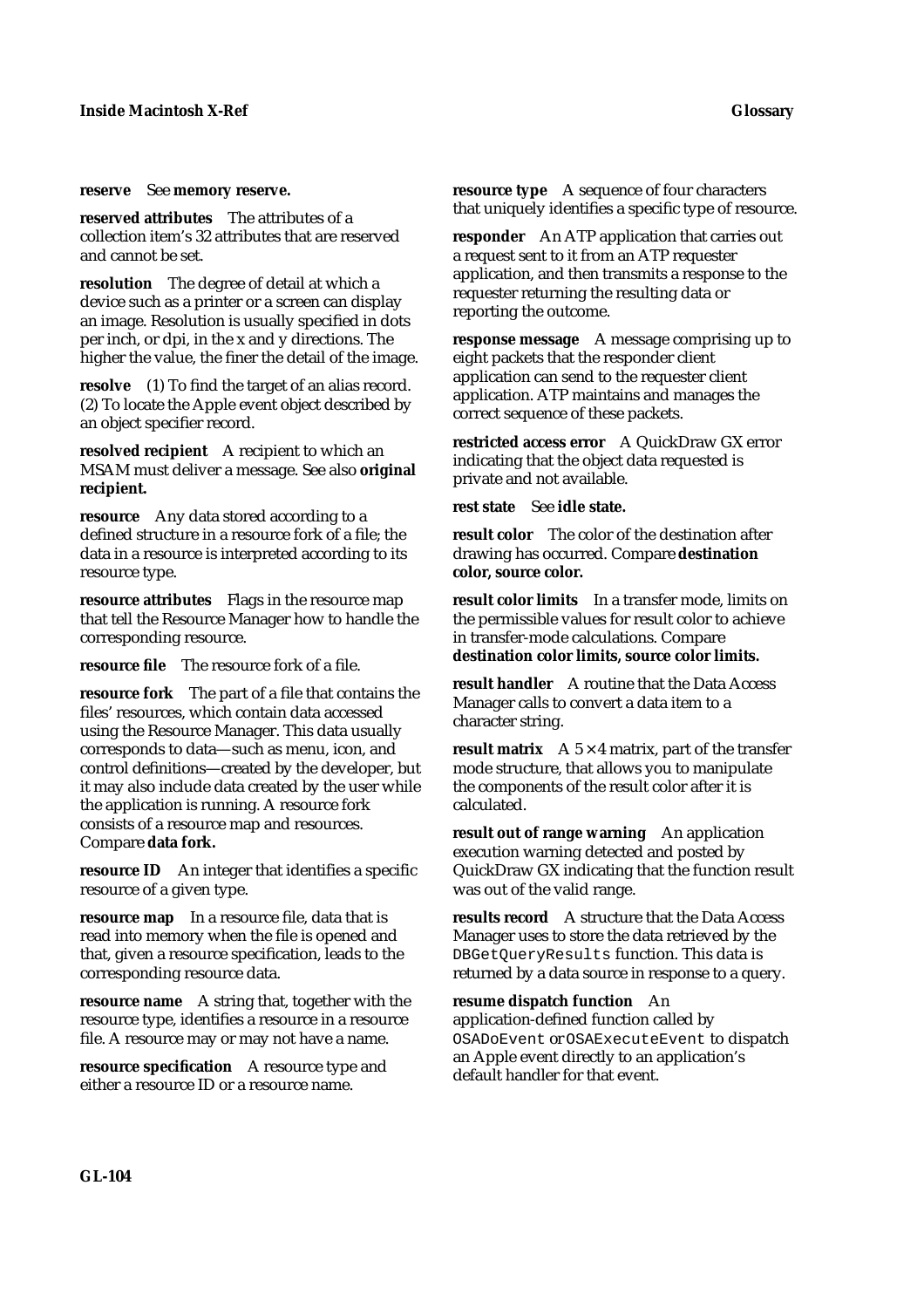**resume event** An event indicating that an application has been switched back into the foreground and can resume interacting with the user. See also **suspend event.**

**resume procedure** A procedure within an application that allows the application to recover from system errors.

**return receipt** A high-level event that indicates whether the other application accepted the high-level event sent to it by your application.

**reversed bit-numbering** A bit-numbering scheme opposite that of the MC680x0 numbering scheme. Bit numbers are counted from left to right instead of right to left. For example, using the reversed bit-numbering scheme on a byte, the first bit is bit number 0 and the last bit is bit number 7. (That is, the most significant bit has the lowest bit number, and the least significant bit number highest bit number.) Compare **MC680x0 bit-numbering.**

**RGBColor record** A data structure of type RGBColor used to specify a color by its red, green, and blue components, with each component defined as a 16-bit integer. Color QuickDraw compares such a 48-bit value with the colors actually available on a screen's video device at execution time and chooses the closest match.

**RGB color space** A color space whose three components measure the intensity of red, green, and blue. Used mostly for color video.

**RGB color value** A value that indicates the red, green, and blue components of a color. An RGB color value is specified in an RGBColor record.

**RHA** See **read-header area.**

**right-side bearing** The white space on the right side of the glyph; this value may or may not be equal to the value of the left-side bearing.

**right-to-left caret** A type of caret that, at direction boundaries, appears at the proper caret position for inserting right-to-left text. Compare **dual caret, left-to-right caret.**

**RISC** See **reduced instruction set computer.**

**ROM** See **read-only memory.**

**Roman baseline** The baseline used in most Roman scripts and in Arabic and Hebrew.

**Roman character set** A set of characters used for the Roman writing system. Roman character sets include the Standard Roman character set, Macintosh character set, and ASCII character set.

**Roman writing system** The visual representation of words and letters based on the Roman alphabet (a, b, c, and so forth). Developed during the Roman empire, Roman is the most widely used writing system in the world today. For example, Roman is used in most countries of Europe, the Americas, Africa, Oceania, and some Asian nations.

**ROM registry** A list of the import libraries that are stored in the ROM of a Macintosh computer. See also **file and directory registry.**

**root directory** The directory at the base of a volume.

**root node** The first index node in a B\*-tree.

**rotate** To turn about a point. A mapping can be used to rotate a shape about a fixed origin.

**rounded rectangle** A rectangle with rounded corners. The figure is defined by a bounding rectangle and the width and height of the ovals forming the corners. The corner width and corner height are limited to the width and height of the bounding rectangle itself; if they are set larger, the rounded rectangle becomes an oval.

**rounding** An action performed when a result of an arithmetic operation cannot be represented exactly in a numeric data format. With rounding, the computer changes the result to a close value that can be represented exactly.

**rounding direction modes** Modes that specify the direction a computer will round when the result of an arithmetic operation cannot be represented exactly in a numeric data format. Under PowerPC Numerics, the computer resolves rounding decisions in one of the four directions chosen by the user: to nearest (the default), upward, downward, and toward zero.

**roundoff error** The difference between the exact result of an IEEE arithmetic operation and the result as it is represented in the numeric data format if the result has been rounded.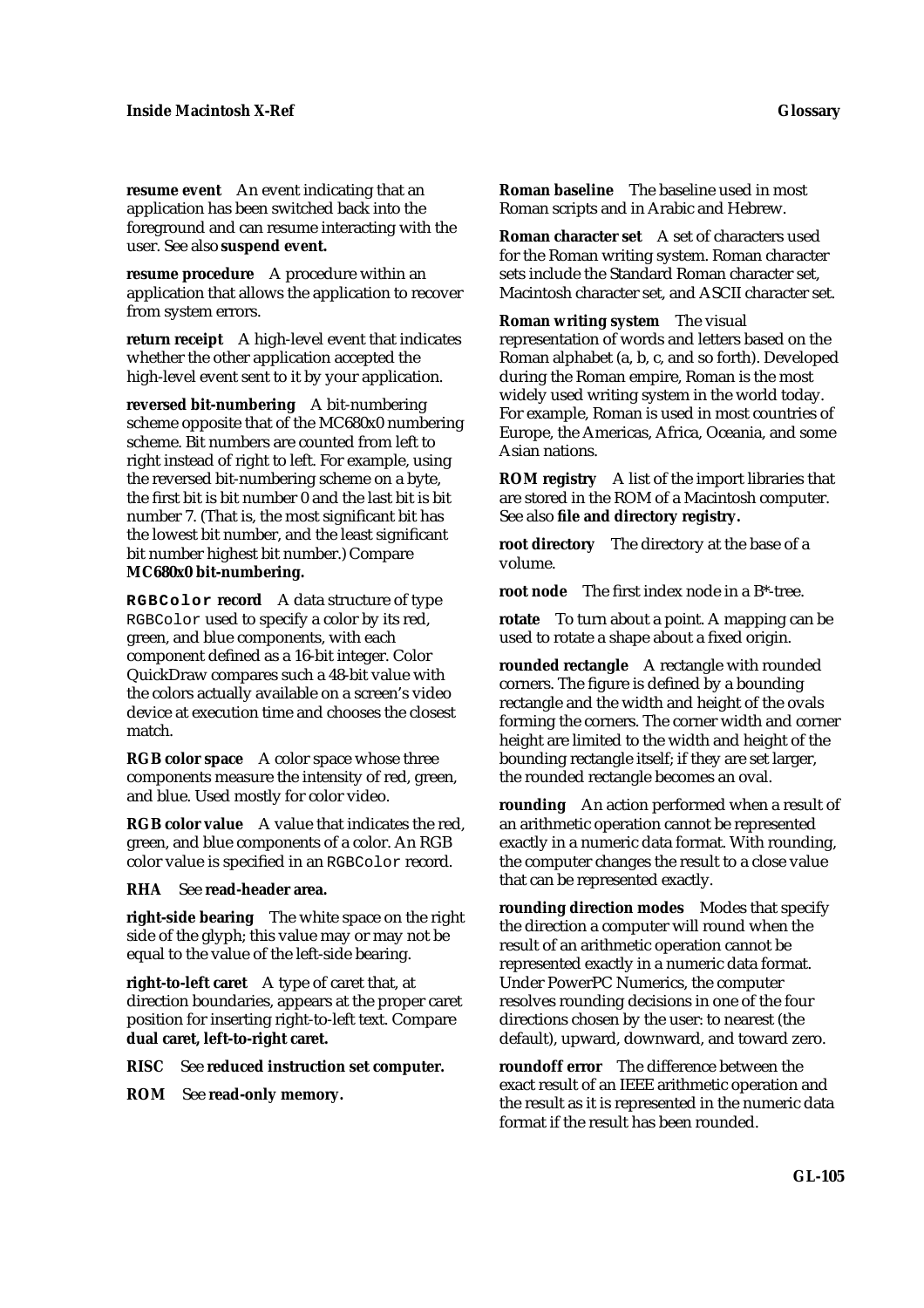**router** Software that interconnects AppleTalk networks to create a single, large, dispersed AppleTalk internet.

**routine descriptor** A data structure used by the Mixed Mode Manager to execute a routine. A routine descriptor contains one or more routine records. Defined by the RoutineDescriptor data type.

**routine record** A data structure that contains information about a particular routine. A routine record specifies, among other things, a routine's instruction set architecture, the number and size of its parameters, its calling conventions, and its location in memory. Defined by the RoutineRecord data type.

### **Routing Table Maintenance Protocol**

**(RTMP)** An AppleTalk protocol that provides routers with a means of managing routing tables used to determine how to forward a packet from one socket to another across an internet based on the packet's destination network number.

**RSA** RSA Data Security, Inc., a prime issuing organization for public-key certificates.

## **RTMP** See **Routing Table Maintenance Protocol.**

### **RTOC** See **Table of Contents Register.**

**run** A sequence of characters that are contiguous in memory and share a set of common attributes. See, for example, **direction run, font run, script run, style run.**

**run controls** A style object property used only by layout shapes. It is a set of values and flags that control various aspects of how the text in a style run is displayed.

**run controls structure** An array that is a property of every style object but is used only by layout shapes. This structure controls various features associated with text in a style run.

### **run features** See **font features.**

**run features array** A style object property used only by layout shapes. It is an array specifying the set of font features—typographic capabilities as defined by the font—to apply to the text of a style run.

environment provided by the Process Manager and other system software services. The run-time environment dictates how executable code is loaded into memory, where data is stored, and how functions call other functions and system software routines.

### **run-time library** See **implementation version.**

**SAM** See **service access module.**

**sample** See **sample point.**

**sampled sound** Any sound defined using sampled-sound data.

**sampled-sound data** Any set of values that represent the sample points of a sampled sound. The values can be in either offset-binary format or two's complement format.

**sampled sound header** A sound header that can describe monophonic, noncompressed sampled-sound data. Defined by the SoundHeader data type. See also **compressed sound header, extended sound header.**

**sample frame** An interleaved set of sample points (for noncompressed sampled-sound data) or packets (for compressed sampled-sound data).

**sample number** A number that identifies the sample with data for a specified time.

**sample point** (1) A value representing the amplitude of sampled-sound data at a particular instant. One or more sample points make up a sample frame of noncompressed sampled-sound data. See also **packet.** (2) A single element of a sequence of time-ordered data.

**sample rate** The rate at which samples are recorded. Sample rates are usually measured in kilohertz or megahertz.

**sampling** The process of representing a sound by measuring its amplitude at discrete points in time. See also **recording.**

**SANE** See **Standard Apple Numerics Environment.**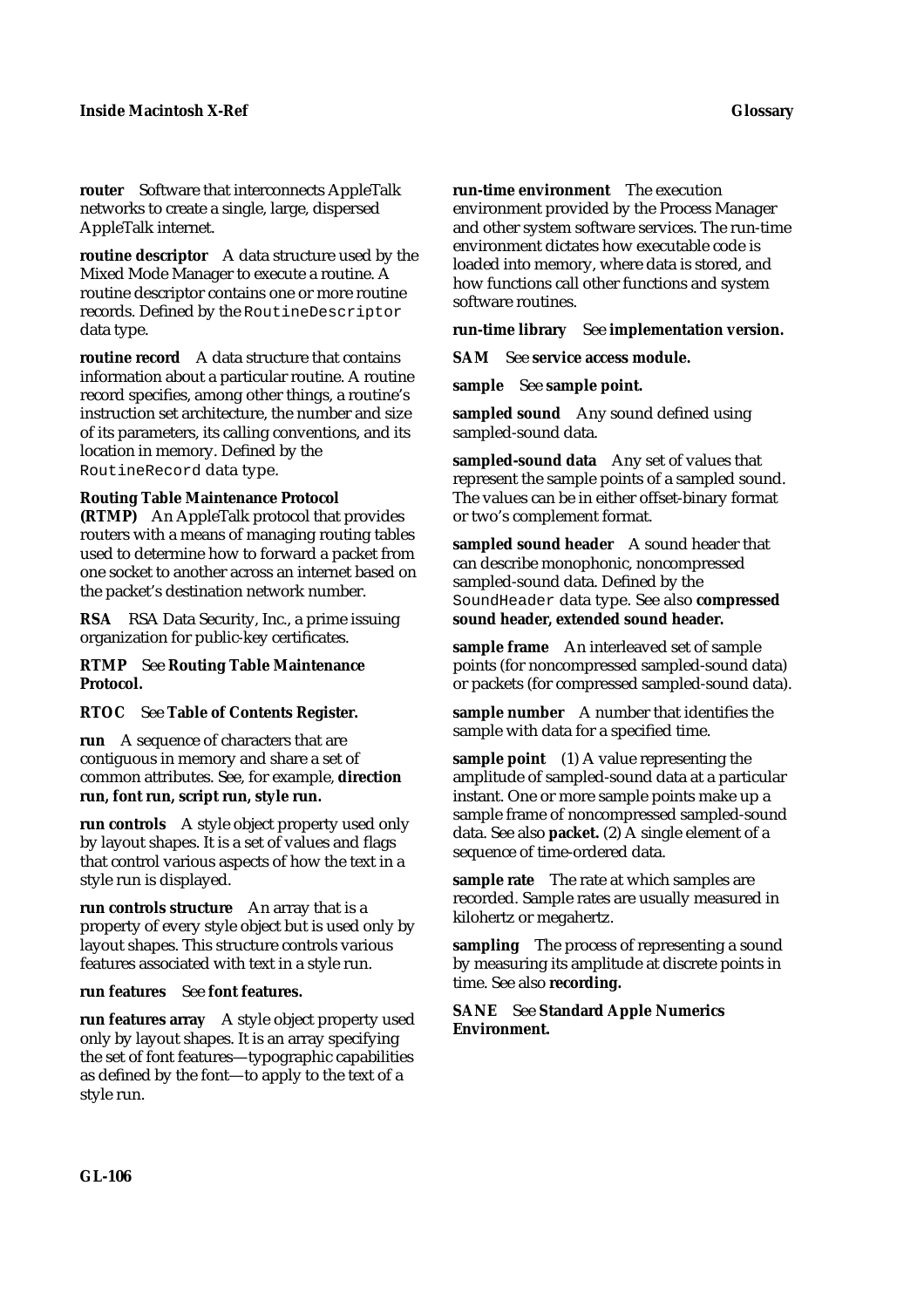**saturation value** A setting that controls color intensity. For example, at high saturation levels, red appears to be red; at low saturation, red appears pink. Valid saturation values range from 0 to 65,535, where 0 is the minimum saturation value and 65,535 specifies maximum saturation. Saturation value is set with the video digitizer component's VDSetSaturation function.

**saturation matching** A color-matching method in which colors from the source device are shifted to fit the gamut of the destination device in such a way that their saturation (vividness) is preserved. Compare **colorimetric matching, perceptual matching.**

**saved registers area** The area in a PowerPC stack frame that holds the saved values of the nonvolatile general-purpose and floating-point registers.

**scale** To proportionally enlarge or shrink. A mapping can be used to scale the geometry of a shape, about a fixed origin, either horizontally or vertically.

**scaling** The adjustment in size or shape of the glyphs of a font. The Font Manager performs both implicit scaling and explicit scaling, at the request of QuickDraw.

**scaling factor** A specific scale that you force onto a style run to create custom kerning. See also **kerning adjustments array, point size factor.**

**scatter/gather list** A SCSI Manager 4.3 data type consisting of one or more elements, each of which describes the location and size of one data buffer.

**SCB** See **session control block.**

**scrap** A storage area (either in memory or on disk) that is available to applications to hold the last data cut or copied by the user.

**Scrap Manager** A collection of routines that your application can use to support copy-and-paste operations.

**scrap translation list** A list of source and destination scrap types among which a scrap translation system can translate. Defined by the ScrapTranslationList data type.

**scrap translation system** A translation system that can recognize and translate scraps from one format to another.

**scrap type specification** A way of specifying information about translating a scrap. Defined by the ScrapTypeSpec data type.

**script** (1) Any collection of data that, when executed by the appropriate program, causes a corresponding action or series of actions. When a scripting component that supports the OSA executes a script, it sends Apple events as necessary to trigger actions in server applications. (2) See **script system.** (3) A method for depicting words visually.

**scriptable application** An application that can respond as a server application to Apple events sent to it by scripting components. To be scriptable, an application must respond to the appropriate standard Apple events, and it must provide an 'aete' resource that describes the nature of that support. See also **Apple event user terminology resources.**

**script application** A script file with the file type 'APPL' that contains the script data as a resource of type 'scpt'. If a script application has the creator signature 'aplt', a user can double-click its icon to trigger the script. If a script application has the creator signature 'dplt', a user can drag the icon for another file or a folder over the script application's icon to trigger its script. By default, when a user triggers the script in a script application, a splash screen appears that allows the user either to quit or to run the script. Users can also save a script application in a form that bypasses the splash screen, running the script immediately after the user double-clicks its icon.

**script application component** A component registered with the Component Manager at system startup. When a user opens a script application, the script application component loads the script and passes the resulting script ID to the appropriate scripting component for execution.

**script-aware** Said of a routine or system-software manager that takes the current script system into account when manipulating or displaying text.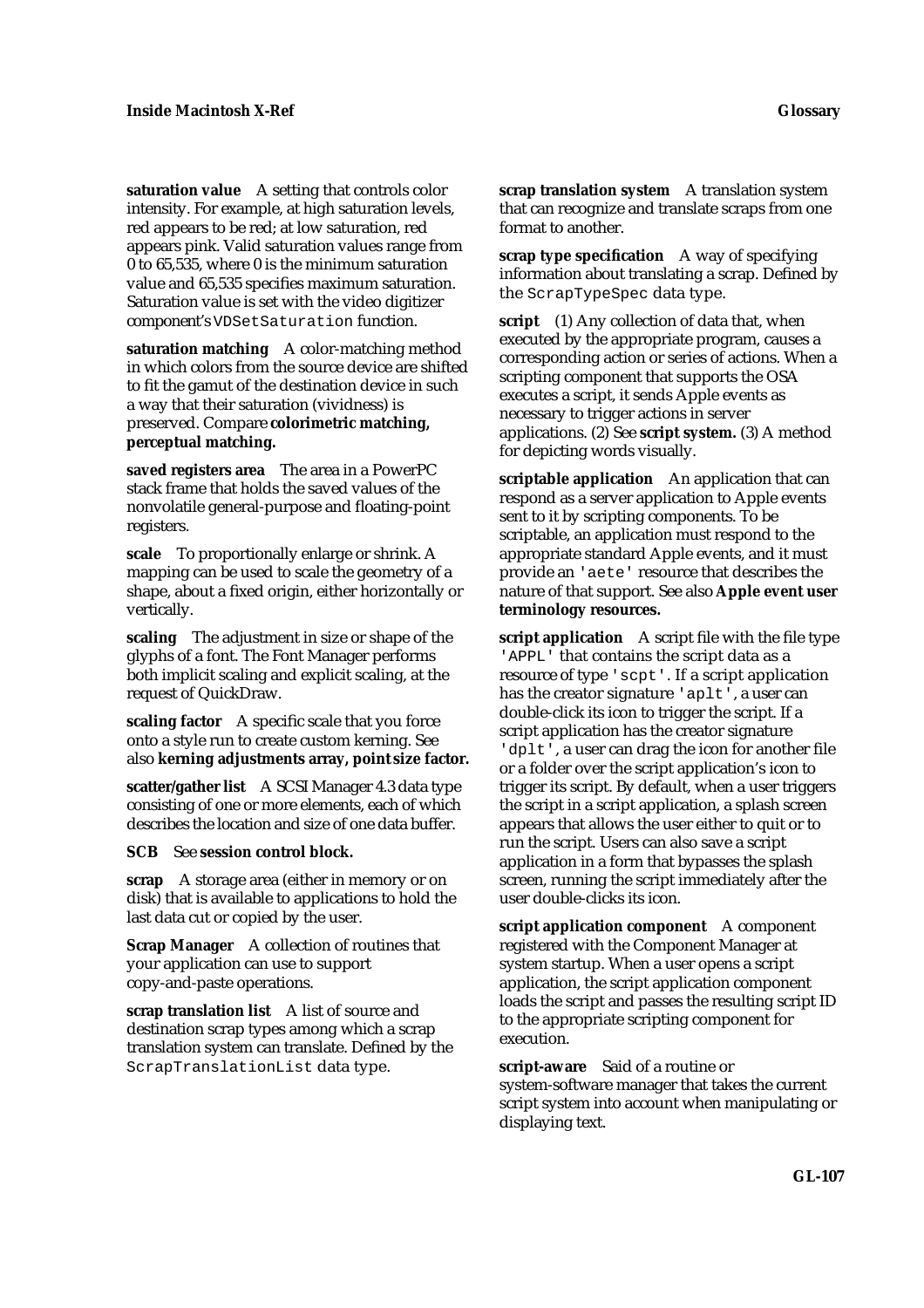**script code** A number indicating a particular script system on the Macintosh. Constants are defined for each of the script codes recognized by the Macintosh script management system.

**script comment** A description, in a script editor window, of what the script displayed in that window does.

**script context** A form of script that maintains context information for the execution of other scripts. A script context can also be used to handle Apple events. Like a compiled script, a script context can be decompiled as source data. In the AppleScript scripting language, a script context is called a *script object*.

**script data** A compiled script, script value, script context, or any other representation of a script in memory used internally by a scripting component. See also **compiled script, script context, script value.**

**script-defaulted result flag** A Script Manager variable that indicates whether the system script has replaced the font script due to the unavailability of the font script.

**script editor** An application that allows users to record, edit, save, and execute scripts; for example, the Script Editor application provided with AppleScript.

**script extension** A part of the Macintosh script management system that allows for convenient and efficient creation of new script systems. Each script system provides tables in its international resources that specify the proper text-manipulation and formatting behavior; the script extension interprets those tables when an application makes a text-related call. There are two script extensions: WorldScript I, the universal 1-byte script system extension, and WorldScript II, the universal 2-byte script system extension.

**script file** A file in which a script is stored. A script file can be a compiled script file, a script application file, or a script text file.

**script-forced result flag** A Script Manager variable that indicates whether the system script has replaced the font script due to font forcing.

**script ID** A data structure of type OSAID—that is, a long integer—used by scripting components to keep track of script data.

**scripting** Writing and executing scripts to control the behavior of multiple applications.

**scripting component** A component that responds appropriately to calls made to the standard scripting component routines. Most scripting components implement scripting languages; for example, the AppleScript component implements the AppleScript scripting language.

**script-language record** A record that defines a script and language supported by a text service component.

**script-language support record** An array of script-language records that defines all the scripts and languages supported by a text service component.

**Script Manager** The part of the Macintosh system software that manages script systems.

**script object** AppleScript term for script context. See also **script context.**

**script record** A private data structure, maintained by the script management system, that defines each enabled script system, and through which calls to that script system are dispatched.

**script run** A sequence of text that is contiguous in memory and belongs to a single script system.

**script-sorting resource** An international resource, of type 'itlm'. The script-sorting resource lists all defined script codes, language codes, and region codes, in proper sorting order. It also maps each region to its parent language, and each language to its parent script. An application uses the script-sorting resource to sort multiple-language lists. There is only one script-sorting resource for each version of the Macintosh system software.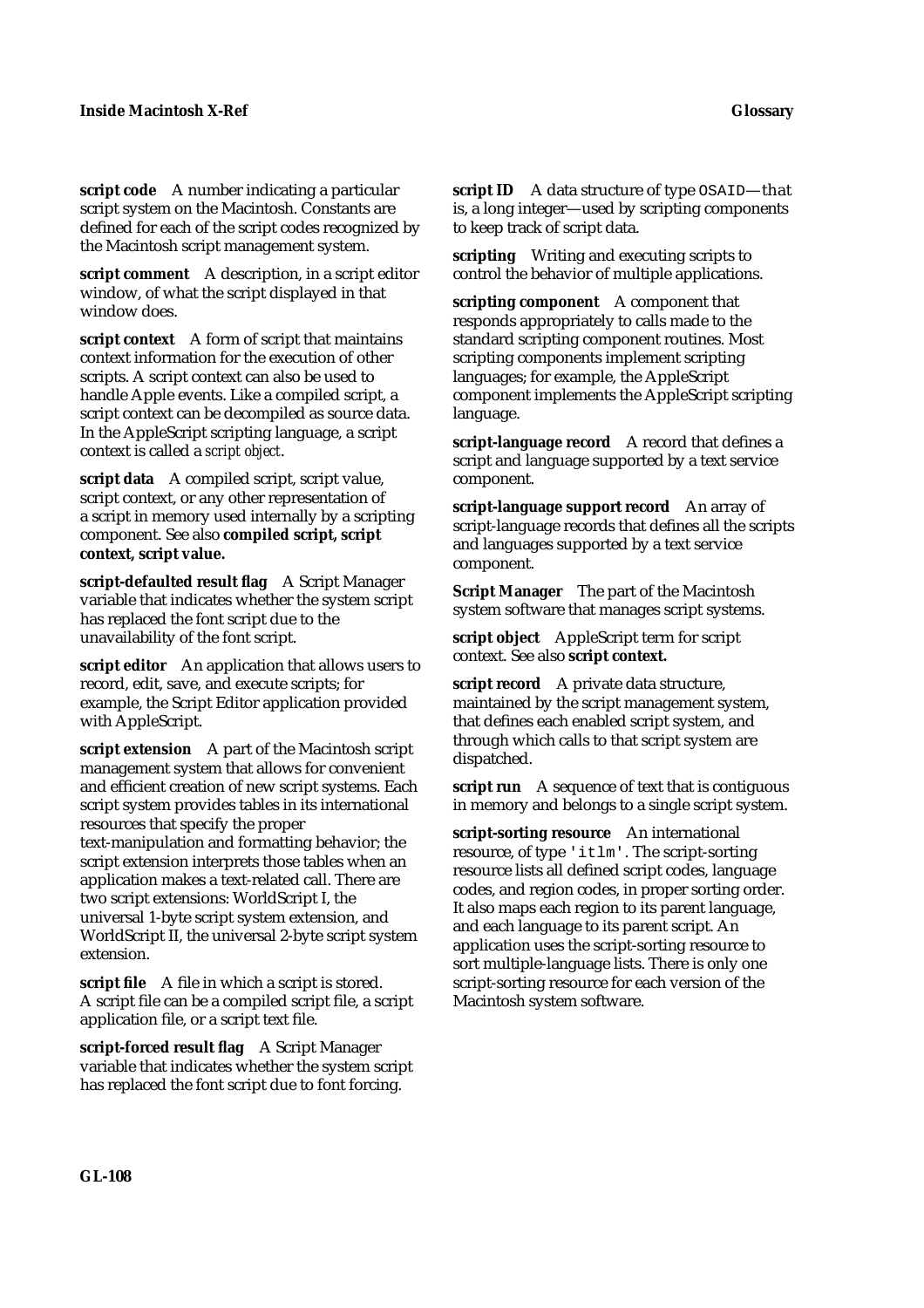**script system** A collection of software facilities that provides for the representation of a specific writing system. It consists of a set of keyboard resources, a set of international resources, one or more fonts, and possibly a script system extension (1-byte or 2-byte). Script systems include Roman, Japanese, Arabic, Traditional Chinese, Simplified Chinese, Hebrew, Greek, Thai, and Korean. Types of script systems include 1-byte simple, 1-byte complex, and 2-byte.

**script text file** Uncompiled statements in a scripting language saved by a script editor as a text file. A user must open a script text file in a script editor and successfully compile it before it will execute. See also **script editor.**

**script utility** The low-level equivalent to one of a large group of script-aware Script Manager, Text Utilities, or QuickDraw text routines. Some script utilities are handled by the script management system; others are passed on to script systems. Script utilities all use the \_ScriptUtil trap.

**script value** An integer, a string, a Boolean value, a constant, a 'PICT', or any other fixed data that a scripting component returns or uses in the course of executing a script.

**scroll arrow** An arrow at either end of a scroll bar. When the user clicks a scroll arrow, the application moves a document or list one line (or some similar measure) in the direction of the arrow. When the user holds the mouse button down while the cursor is over a scroll arrow, the application moves the document or list continuously in the direction of the arrow.

**scroll bar** A control with which the user can change the portion of a document displayed within a window. A scroll bar is a light gray rectangle with scroll arrows at each end. Windows can have a horizontal scroll bar, a vertical scroll bar, or both. A vertical scroll bar lies along the right side of a window. A horizontal scroll bar runs along the bottom of a window. Inside the scroll bar is a rectangle called the *scroll box.* The rest of the scroll bar is called the *gray area.* The user can move through a document by manipulating the parts of the scroll bar.

**scroll box** A box that slides up and down or back and forth across a scroll bar. The position of the scroll box in a scroll bar indicates the position of the window contents relative to the entire document. When the user drags the scroll box, the application displays a different portion of the document.

#### **SCSI** See **Small Computer System Interface.**

**SCSI bus** A bus that conforms to the physical and electrical specifications of the SCSI standard.

**SCSI command** An instruction from an initiator to a target to conduct an operation, such as reading or writing a block of data. See also **command descriptor block, command phase**.

**SCSI device** A device connected to the SCSI bus, either a peripheral device or a computer.

**SCSI ID** An integer value from 0 to 7 that uniquely identifies a device during SCSI transactions.

**SCSI interface module (SIM)** A software module between the transport (XPT) and the host bus adapter (HBA) in SCSI Manager 4.3. The SIM processes and executes SCSI requests, and provides a hardware-independent interface to the HBA.

**SCSI Manager** The part of the Macintosh Operating System that controls the exchange of information between a Macintosh computer and peripheral devices connected through the Small Computer System Interface (SCSI).

**SCSI message** Information exchanged by the target and initiator at the completion of a SCSI transaction. See also **message phase.**

**search key** A piece of data that the File Manager uses when searching through a B\*-tree to locate the information it needs**.**

**search privileges** See **See Folders privileges.**

**SECAM** See **Système Electronique Couleur avec Mémoire.**

**secondary caret** The low caret that is displayed at the secondary caret position; part of a dual caret.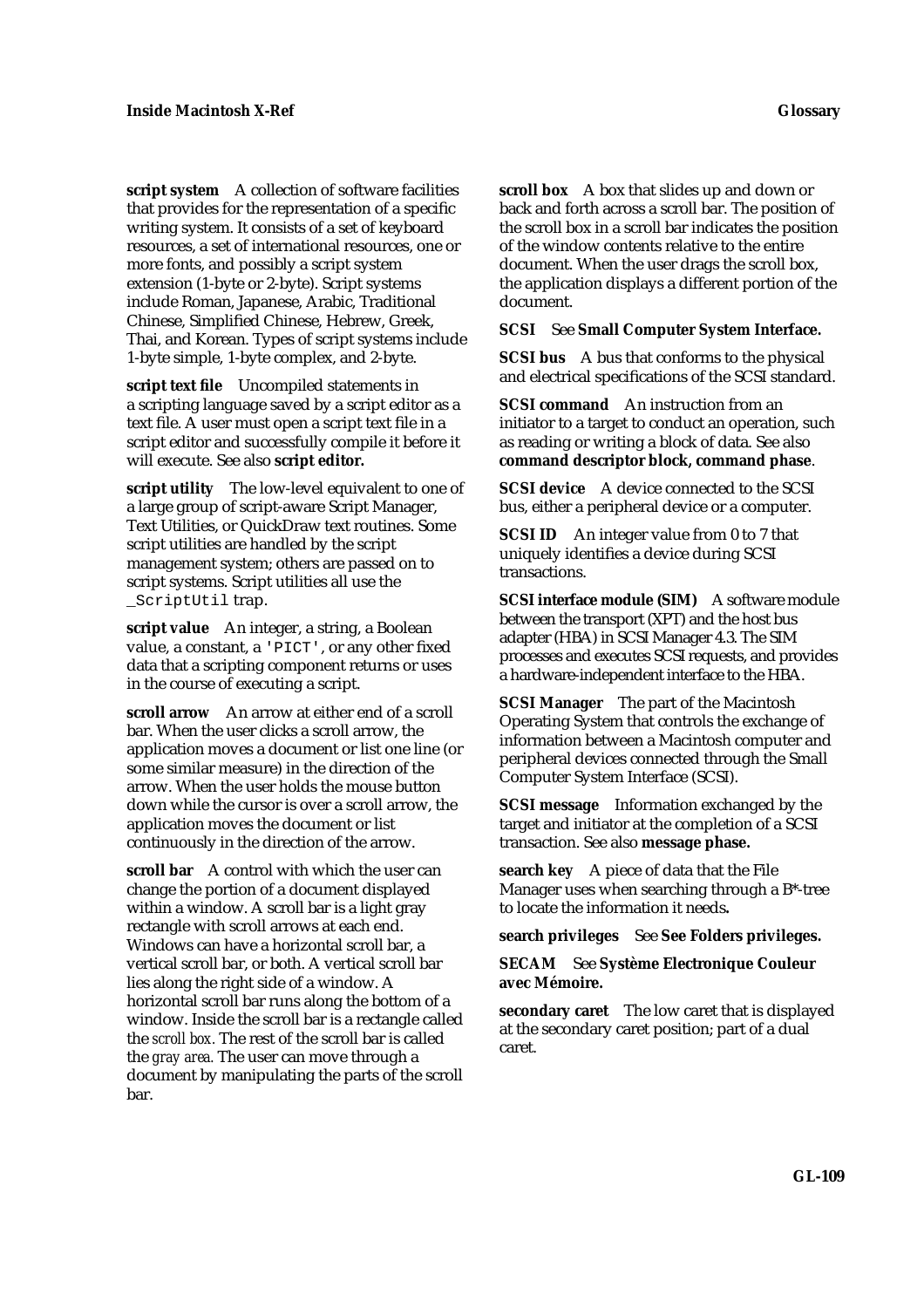**secondary caret position** The screen location (denoted by the secondary caret) associated with the character that has an opposing direction from the primary line direction.

**secondary script** See **auxiliary script.**

**secret-key cryptography** A system of cryptography in which a single key is used to both encrypt and decrypt data. All who wish to share information must share the same key and keep it secret from all others.

**section** (1) A region of memory occupied by part of a loaded fragment. When a fragment is loaded, it is divided into a code section and one or more copies of the data section. See also **code section, data section.** (2) A document or portion of a document that shares its contents with other documents. The Edition Manager supports two types of sections: publishers and subscribers. A publisher makes its data available to share and a subscriber subscribes to available data. See also **publisher, subscriber.**

**secure session** An ADSP session that uses ASDSP to perform an authentication process in which the identities of the users at both ends of the connection are verified. Users can exchange data over a secure session, and direct ASDSP to encrypt the data before transmitting it and decrypt the data before delivering to the recipient.

**seed** An initialization value used by a random number generator to produce a sequence of values.

**See Files privileges** The directory access privileges that allow users to read files in the specified directory.

**See Folders privileges** The directory access privileges that allow users to see other directories in the specified directory.

**segment** One of several logical divisions of the code of a 680x0 application. Not all segments need to be in memory at the same time.

**segment header** A 4-byte area at the beginning of a segment that contains the offset of the first routine's entry from the beginning of the jump table (2 bytes) and the number of entries for the segment (2 bytes).

**segment location record** A data structure that provides information about the location of a fragment in the resource fork of a file on disk.

Defined by the SegmentedFragment data type.

**Segment Manager** The part of the Macintosh Operating System that loads and unloads the code segments of a 680x0 application into and out of memory.

**selection duration** A time value that specifies the duration of the current selection of a movie.

**selection phase** The phase in which a SCSI initiator selects the target device for a transaction.

**selection range** The series of characters in memory where the next editing operation is to occur. The onscreen glyphs of those characters are commonly highlighted. The characters in a selection range are always contiguous in memory, but their glyphs are not necessarily so on screen.

**selection time** A time value that specifies the starting point of the current selection of a movie.

**selector** (1) An integer value that controls the function of a multipurpose routine. For example, the Script Manager uses selectors to figure out which variable you want to read when calling GetScriptManagerVariable. (2) See **selector code.**

selector-based trap A system software routine that is called by passing a selector code to a single trap macro.

**selector code** A parameter to the Gestalt function that specifies what information about the operating environment the caller requires. See **environmental selector, informational selector.**

**selector function** A function that is executed when an application calls Gestalt and passes the associated **selector code.**

**semantic type** The widest type of the operands of an expression.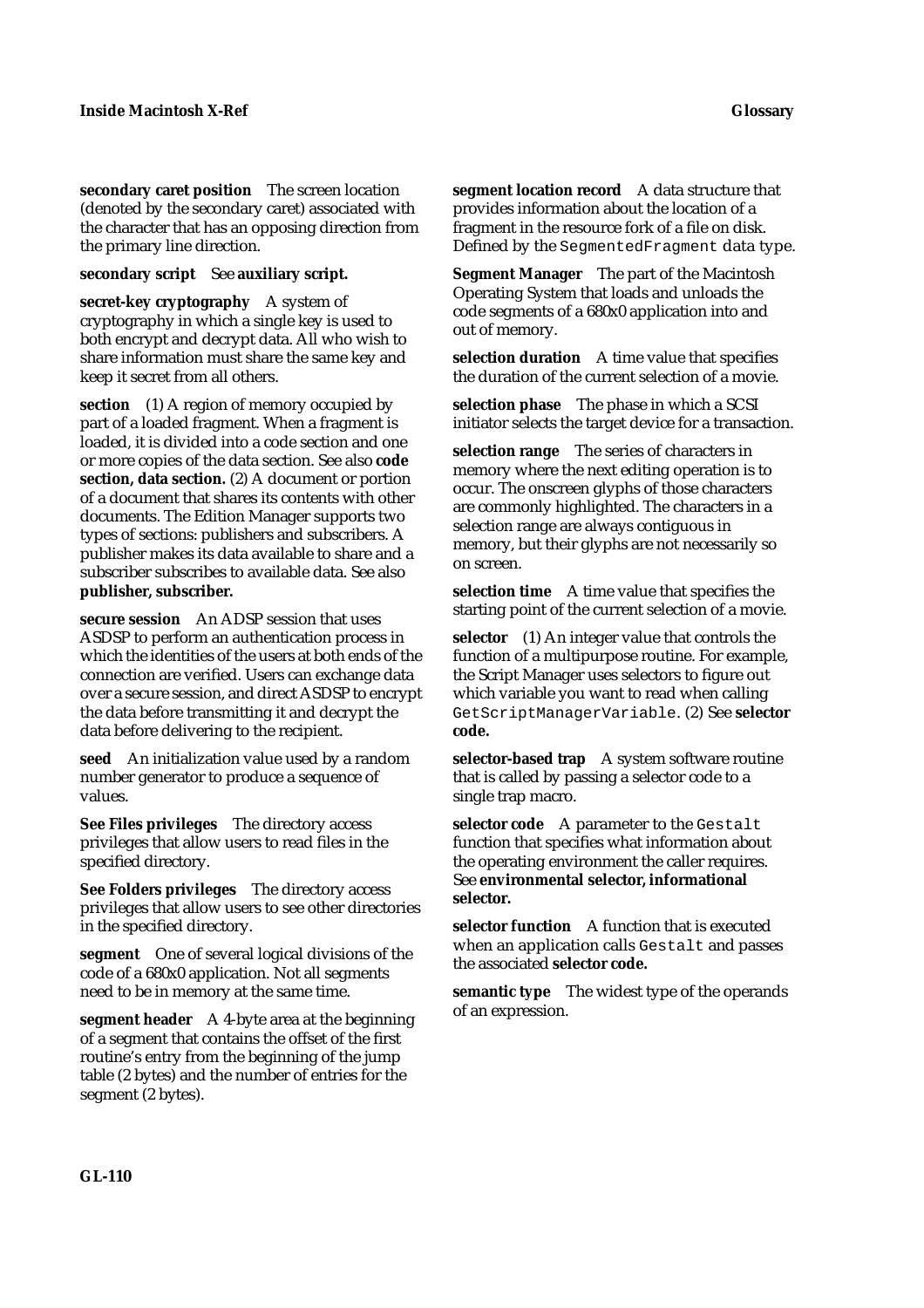**send function** A function called by a scripting component whenever it sends an Apple event during script execution. You can provide an alternative send function if you want your application to perform some action instead of or in addition to sending Apple events. If you don't provide an alternative send function, scripting components call the standard Apple Event Manager function AESend with default parameters.

**send queue** A buffer in which ADSP stores the bytes of data being sent until the remote connection end acknowledges their receipt.

**SendReset** An ADB command that instructs all ADB devices to reset themselves to their startup states. See also **Flush, Listen, Talk.**

**sequence** A series of images that may be compressed as a sequence. To do this, the images must share an image description structure. In other words, each image or frame in the sequence must have the same compressor type, pixel depth, color lookup table, and boundary dimensions.

**sequence grabber channel component** A component that manipulates captured data for sequence grabber components.

**sequence grabber component** A component that allows applications to obtain digitized data from sources that are external to a Macintosh computer. For example, you can use a sequence grabber component to record video data from a video digitizer component. Your application can then request that the sequence grabber store the captured video data in a QuickTime movie. In this manner you can acquire movie data from various sources that can augment the movie data you create by other means, such as computer animation. You can also use sequence grabber components to obtain and display data from external sources, without saving the captured data in a movie.

**sequence grabber panel component** A

component that allows sequence grabber components to obtain configuration information from the user for a particular sequence grabber channel component. An application never calls a sequence grabber panel component directly; application developers use panel components only by calling the sequence grabber component.

**Serial Driver** The part of the Macintosh Operating System that provides low-level support for asynchronous, interrupt-driven serial data transfers through the modem and printer ports.

**serif** The fine lines stemming from and at an angle to the upper and lower ends of the main strokes of a letter—for example, the little "feet" on the bottom of the vertical strokes in the uppercase letter *M* in Times Roman typeface.

**server** A program or process that provides some service to other processes on a network.

**server application** An application that responds to Apple events requesting a service or information sent by client applications or scripting components (for example, by printing a list of files, checking the spelling of a list of words, or performing a numeric calculation). Apple event servers and clients can reside on the same local computer or on remote computers connected to a network.

**server MSAM (SMSAM)** An MSAM that transfers messages for multiple users on the AppleTalk network to which it is connected. It transfers messages between a PowerShare mail server and an external messaging system. A server MSAM must run on the same Macintosh as a PowerShare mail server. Compare **personal MSAM.**

**server node ID** A node ID that falls within the numeric range of 128–254 (\$80–\$FE). An application or process must explicitly request a node ID within the server range by making an extended Open call and setting to 1 the high bit (bit 31) of the extension ioMix field.

**service** To handle an interrupt by executing its interrupt handler.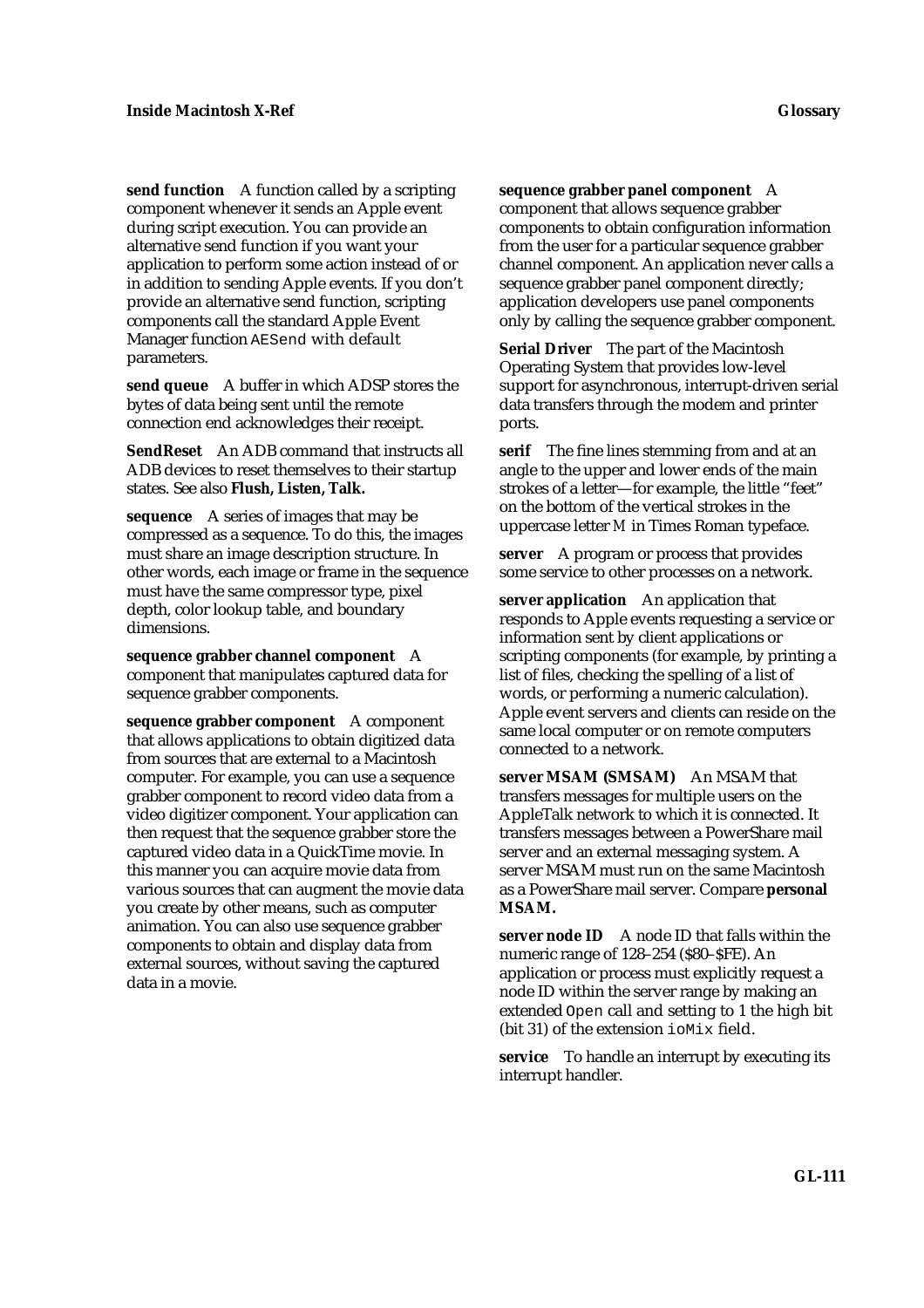**service access module (SAM)** A software component that provides a PowerTalk user with access to external mail and messaging services or catalog services.

**service request signal (SRQ)** A signal sent by an ADB device to inform the ADB Manager that it has data to send.

**session** (1) A logical (as opposed to physical) connection between two entities (such as a Macintosh program and a database server) that facilitates the transmission of information between the two entities. (2) In the PPC Toolbox, an exchange of information between one open application with a port and another open application with a port. Sessions can occur between applications that are located on the same computer or across a network. An application has the option to accept or reject a session request. Authentication of the requesting user may be required before a session can commence. See also **authentication, message block, port.**

**session control block (SCB)** A block of memory that an ASP workstation client application must allocate for the .XPP driver to use internally to manage a session.

**session establishment** The process of setting up a connection over which a dialog between two applications or processes can occur. Session-oriented protocols provide this service.

**session ID** A number that uniquely identifies a session.

**session key** A unique key that the AOCE authentication server generates and returns to the ASDSP initiator in a secure manner. The authentication server generates the session key exclusively for use by the authentication process for the session that the initiator attempts to open. The session key is valid for a limited time only.

**session listening socket (SLS)** A socket that the ASP server uses to listen for incoming session requests.

**session reference number** A unique session identifier that ASP assigns to a session that it opens successfully. The ASP server uses this number to distinguish between communication from various concurrent sessions.

#### **Setup catalog** See **PowerTalk Setup catalog.**

**Setup record** A record in the PowerTalk Setup catalog containing record references to all records in the PowerTalk Setup catalog that represent slots, catalogs, and other items.

**setup template** A set of AOCE templates that allow a user to install and configure a service access module.

**shadow sync sample** A self-contained sample that is an alternate for an already existing frame difference sample. During certain random access operations, a shadow sync sample is used instead of a normal key frame, which may be very far away from the desired frame. See also **frame differencing.**

**shape** (1) A graphic or typographic item (such as a geometric shape, a bitmap, or a line of text) created and drawn with QuickDraw GX. (2) A set of QuickDraw GX objects that, taken together, describe the type and characteristics of such a graphic or typographic item. A shape consists of a shape object, a style object, an ink object, and a transform object.

**shape attributes** A group of flags that modify the behavior of a shape object.

**shape cache** A cache created and maintained by QuickDraw GX for storing the results of intermediate calculations made prior to drawing a shape.

**shape fill** A property of a shape object. The shape fill specifies whether and how QuickDraw GX fills in the outlines of a shape that it draws.

**shape object** A QuickDraw GX object that, along with several other objects, describes a QuickDraw GX shape. A shape object specifies the fundamental type and contents of a shape.

**shape part** A designation of a part of a shape or its geometry (such as bounding rectangle or corner point) that can be considered in hit-testing. See also **tolerance.**

**shape-parts mask** For hit-testing, the list of shape parts to be tested against the hit point. See also **tolerance.**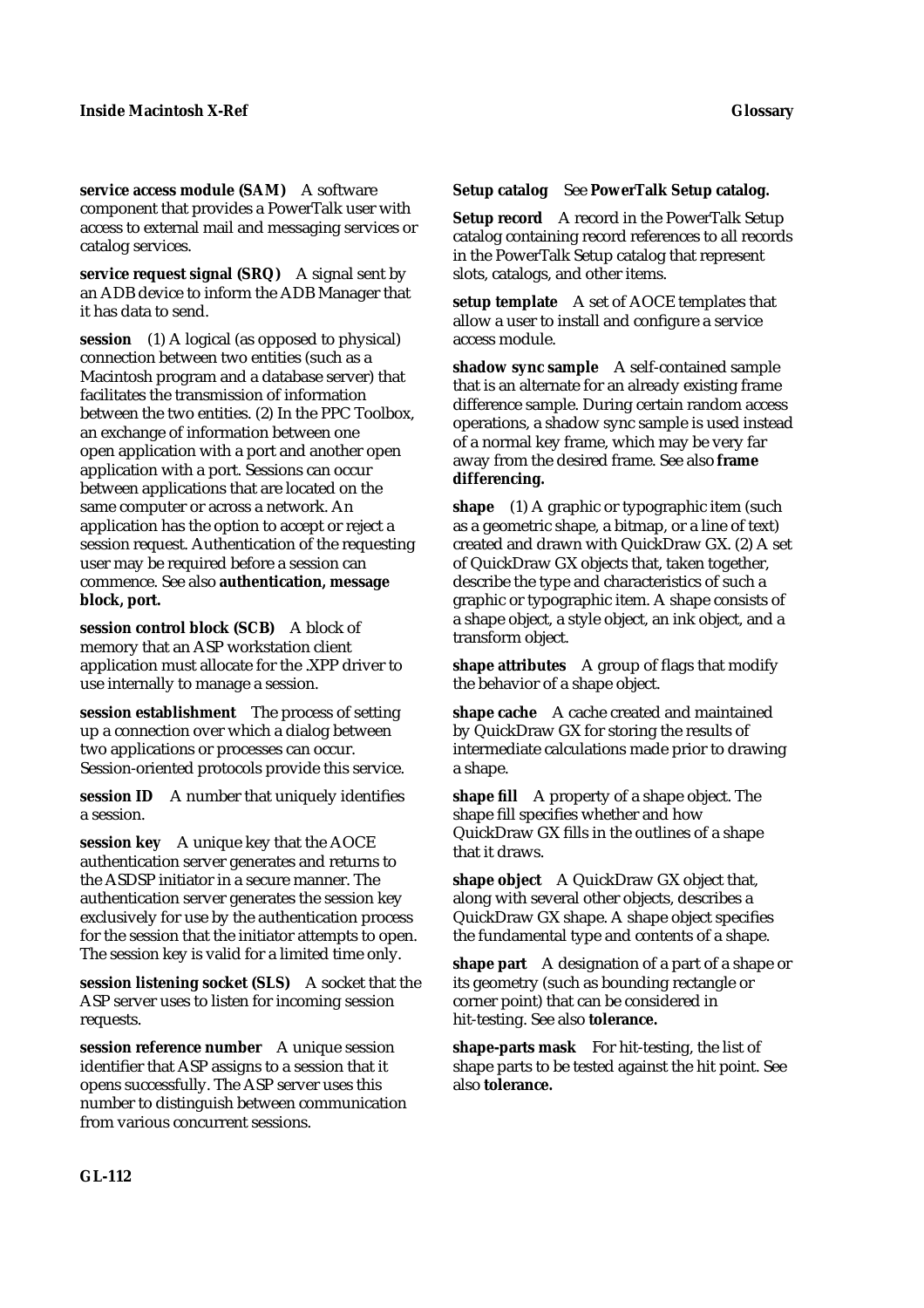**shape type** A property of a shape object. The shape type specifies the classification (such as point, line, bitmap, or text) of a particular shape.

**shared access** The file access permissions that allow other users both read and write access to a file.

**shared environment** Any operating environment that supports multiple users and multiple access to data or applications.

**shared library** A fragment that exports functions and global variables to other fragments. A shared library is used to resolve imports during linking and also during the loading and preparation of some other fragment. A shared library can be stored in a file of type 'shlb'. See also **import library.**

share point A volume or directory made available for sharing on the network.

**sharing** See **object sharing.**

**sharp join** A join attribute specifying that a shape should be drawn with sharp corners.

**short number** A 16-bit signed integer with 16 bits to the left and 0-bits to the right of the binary decimal point. A fixed point number with a bias of 0. The short number for 1.0 is 0x0001.

**shrink limit** The maximum amount by which glyphs of a given priority may be compressed during justification, before processing passes to glyphs of lower priority. Compare **grow limit.**

**Shutdown Manager** The part of the Macintosh Operating System that manages the final stages of shutting down or restarting a Macintosh computer.

**shutdown procedure** An custom procedure installed by calling the ShutDwnInstall procedure and executed by the Shutdown Manager before the computer restarts or shuts down.

## **sifter** See **sound component.**

**sign** As used by the Digital Signature Manager: To create a digital signature and affix it to a document or other piece of data. By signing, the signer authorizes the content of the data, protects it from alteration, and asserts his or her identity as the signer.

**signaling NaN** A NaN that signals an invalid exception when the NaN is an operand of an arithmetic operation. If no halt occurs, a quiet NaN is produced for the result. No PowerPC Numerics operation creates signaling NaNs.

**signature** (1) A resource whose type is defined by a four-character sequence that uniquely identifies an application to the Finder. A signature is located in an application's resource fork. (2) See **digital signature.**

**signature resource** A resource in an AOCE template that specifies the type of the template and the base ID number for the template. Other standard template resources have ID numbers equal to the signature resource's ID number plus some offset value.

**sign bit** The bit of a single, double, or double-double number that indicates the number's sign: 0 indicates a positive number; 1, a negative number.

**signed certificate** A public-key certificate that has been digitally signed by its issuer. Like any digital signature, the signature on a certificate ensures the integrity of the certificate (including its public key) and proves the identity of the signer (the issuer of the certificate).

## **signed digest** See **encrypted digest.**

**signer** The individual or organization that signs a document or other piece of data. To create a signature, a signer must be the owner of a public-key certificate.

**signer file** A file used by a signer to create a digital signature. It consists of the signer's encrypted private key and the signer's certificate set.

**significand** The part of a binary floating-point number that indicates where the number falls between two successive powers of 2. The wider the significand field in a numeric format, the more precision the format has.

## **SIM** See **SCSI interface module.**

**simple expression** An expression containing one floating-point operation.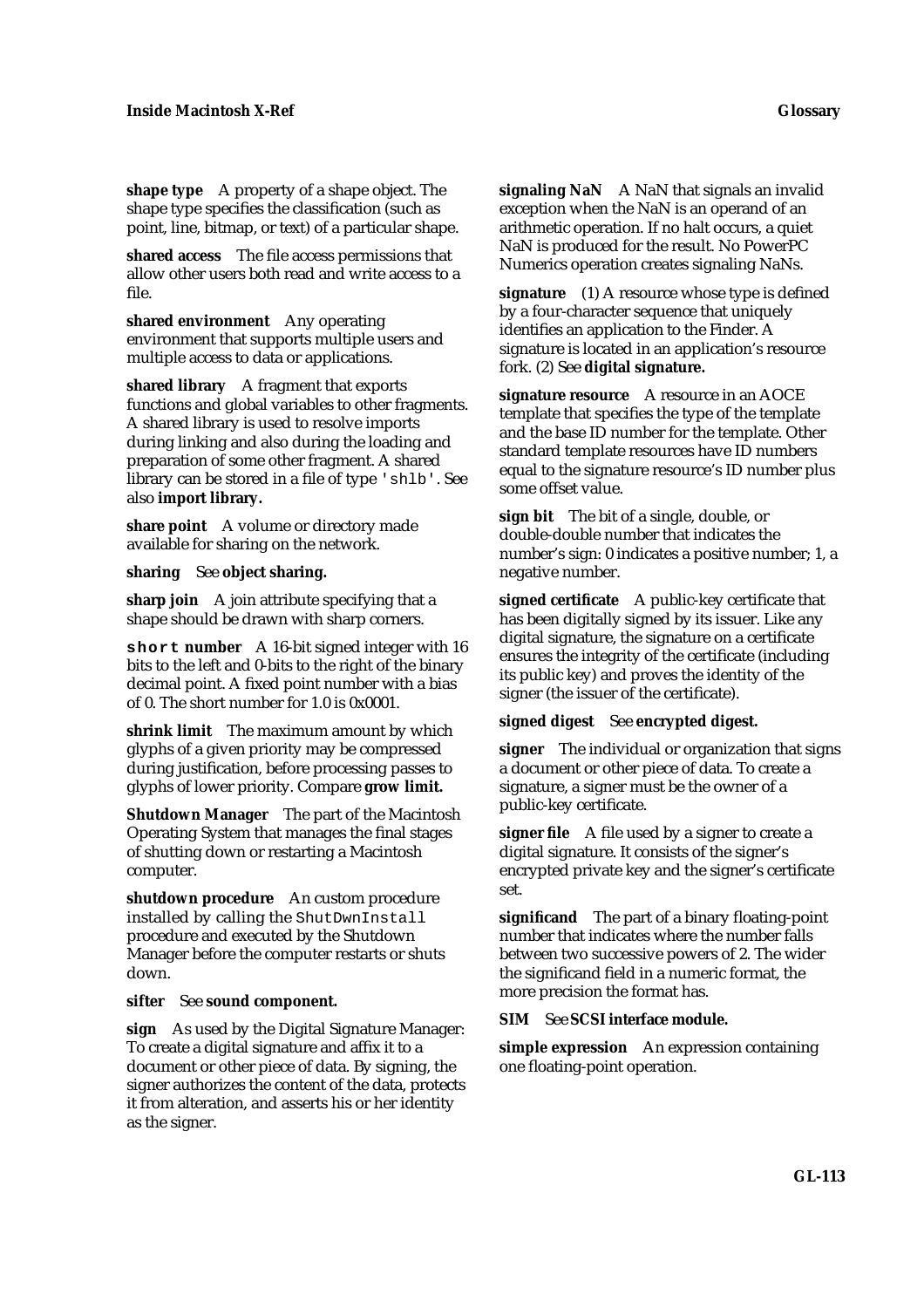# **Simple Mail Transfer Protocol (SMTP)** A

protocol for the exchange of electronic mail. Computers connected to the Internet often use this protocol.

#### **simple script system** See **1-byte simple script system.**

**simplify** To remove crossed and overlapping contours from a geometry.

**single caret** In unidirectional text, the standard text-insertion caret. In mixed-directional text, one caret that appears at the place where the user will insert the next character, given the current keyboard script. At a boundary between two direction runs, the single caret can correspond to either the primary line direction or the secondary line direction. Because changing the keyboard script in that situation changes the caret location, the single caret is also called a *moving caret* or *jumping caret*. Compare **dual caret.**

**single-fork movie file** A QuickTime movie file that stores both the movie data and the movie resource in the data fork of the movie file. You can use single-fork movie files to ease the exchange of QuickTime movie data between Macintosh computers and other computer systems. Compare **movie file.**

**single format** A 32-bit application data format for storing floating-point values that have a precision of up to seven or eight decimal digits. It is used by engineering applications, among others.

**single-writer access** The file access permissions that deny other users write access to a file but allow them to read it.

**size box** A box in the lower-right corner of windows that can be resized. Dragging the size box resizes the window.

**size correction** The number of unused bytes at the end of the block, beyond the end of the block's contents.

**size region** The area occupied by a window's size box. See **size box.**

**size resource** A resource (of type 'SIZE') that specifies the operating characteristics, minimum partition size, and preferred partition size of an application.

**sleep demand** A message from the Power Manager that informs a sleep procedure that the Power Manager is about to put the computer into the sleep state.

**sleep procedure** A procedure that the Power Manager calls before it puts a portable Macintosh computer into the sleep state or returns it to the operating state. Sleep procedures are maintained in the sleep queue.

**sleep procedure selector code** An integer passed (in register D0) to a sleep procedure that specifies whether the procedure is being called with a sleep request, a sleep demand, a wakeup demand, or a sleep-request revocation.

**sleep queue** An operating-system queue that contains pointers to all currently installed sleep procedures.

**sleep queue record** A data structure that contains information about a sleep procedure. Defined by the SleepQRec data type.

**sleep request** A message from the Power Manager that informs a sleep procedure that the Power Manager would like to put the computer into the sleep state. The sleep procedure has the option of denying this request.

**sleep-request revocation** A message from the Power Manager that informs a sleep procedure that the Power Manager has canceled a sleep request. The procedure can then reverse any changes it made in response to the sleep request.

**sleep state** A power conservation state of portable Macintosh computers in which the Power Manager and the various device drivers shut off power or remove clocks from the computer's various subsystems, including the CPU, RAM, ROM, and I/O ports. See also **idle state, power-saver state.**

**slider** A control, such as a scroll bar, that graphically represent the ranges of values that a user can set or that simply displays the value, magnitude, or position of something, typically in some pseudo-analog form.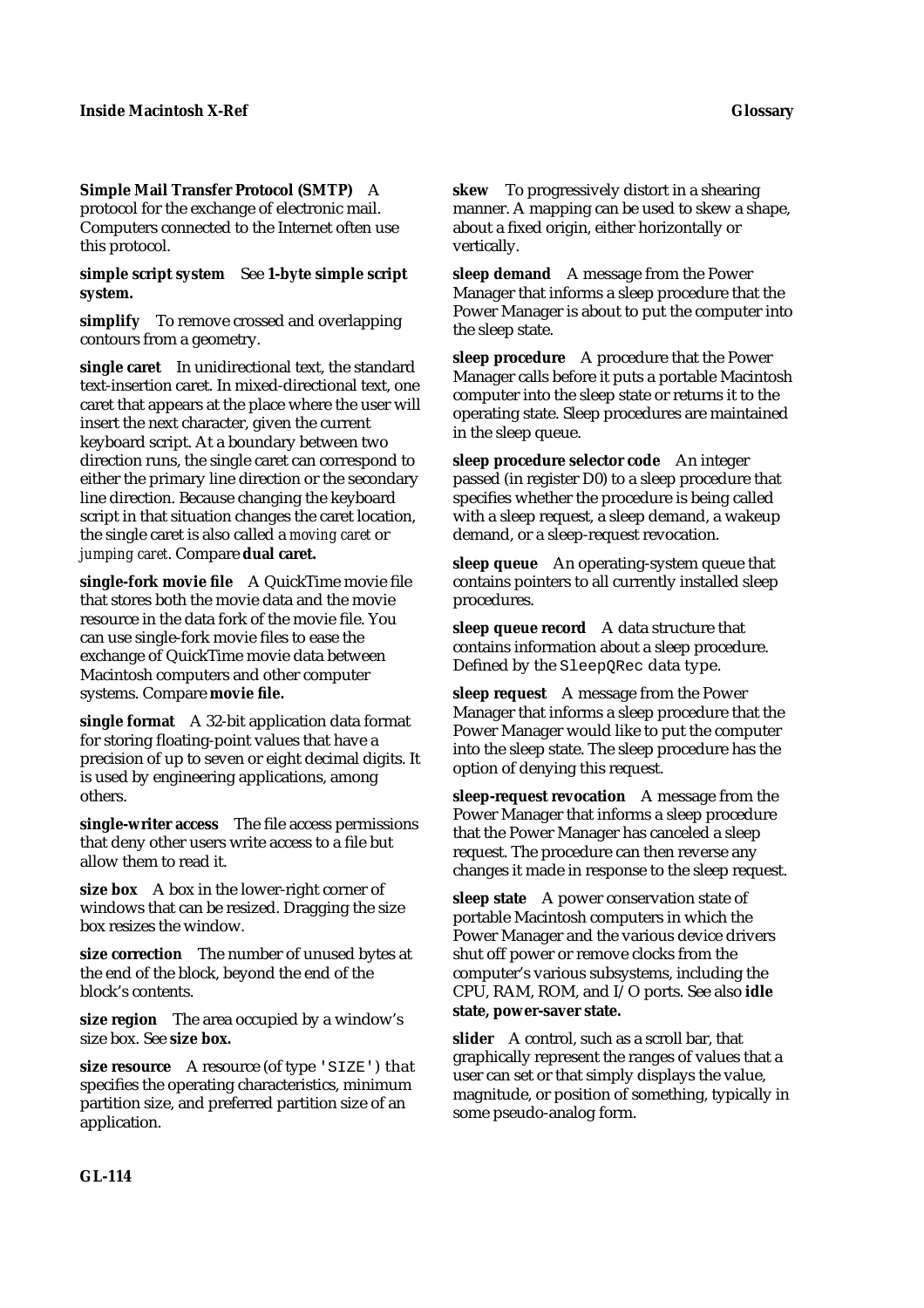**slop** In justified text, the amount of space (in pixels) that must be added to a line of text to make it exactly fit the desired line length. The slop value for a line is to be distributed among the style runs, words, and characters on the line.

**slot** (1) A connector attached to the processor bus or the NuBus expansion interface. (2) A region in address space allocated to a physical slot. (3) A collection of information about one account on an external messaging system. The information includes whatever is necessary to allow an MSAM to access the account and retrieve and send messages. See also **mail slot, messaging slot.**

**slot-based VBL task** A VBL task that is linked to an external video monitor.

**slot-card interrupt** An interrupt sent by a slot device.

**slot ID** The hexadecimal digit corresponding to each card slot. For Macintosh computers with the NuBus expansion interface, each slot ID number is established by the main logic board of the computer and communicated to the card through the /IDx signals.

**slot information record** A Slot Manager data structure containing information about a slot. If a card is installed, the slot information record contains the card's initialization status, a pointer to the sResource directory, and other information.

**Slot Manager** The set of Macintosh Operating System routines that communicate with an expansion card's declaration ROM and allow applications to access expansion cards.

#### **slot resource** See **sResource.**

**slot resource table (SRT)** A private Slot Manager data structure that lists all of the sResource data structures currently available to the system. Applications and device drivers use Slot Manager routines to get information from the slot resource table.

**slot space** The address space assigned to expansion cards in Macintosh computers. See also **standard slot space, super slot space.**

**SLS** See **session listening socket.**

**small character set** A character set with no more than 256 characters. Roman, Hebrew, and Arabic have small character sets. The script system for such a writing system needs only 1-byte character codes, and is therefore called a *1-byte script system.*

**Small Computer System Interface (SCSI)** An industry standard parallel data bus that provides a consistent method of connecting computers and peripheral devices.

**small icon resource** A resource of type 'SICN' that describes 12-by-16 pixel icons, even though the icons are stored in the resource as 16-by-16 pixel bitmaps. An 'SICN' resource consists of a list of 16-by-16 pixel bitmaps for black-and-white icons; by convention, the list includes only two bitmaps, and the second bitmap is considered a mask. You can use resources of type 'SICN' in menus. Note that the Finder does *not* use or display any resources that you create of type 'SICN'. To create an icon for display by the Finder, create one or more of the icons in an icon family. See also **color icon resource**, **icon family, icon resource.** Compare **mini icons.**

**smart swash** A variation of an existing glyph (often ornamental) that is contextual. Compare **swash.**

**smearing** See **byte smearing.**

**SMSAM** See **server MSAM.**

**SMTP** See **Simple Mail Transfer Protocol.**

**SNAP** See **subnetwork access protocol.**

**snapshot format** See **image block.**

**socket** A piece of software that serves as an addressable entity on a node. Applications and processes send and receive data through sockets. See also **statically assigned socket, dynamically assigned socket.**

**socket client** An application or process that is associated with a socket and that sends and receives data through the socket.

**socket listener** A piece of assembly-language code that a socket client application provides that receives datagrams that are addressed to that socket.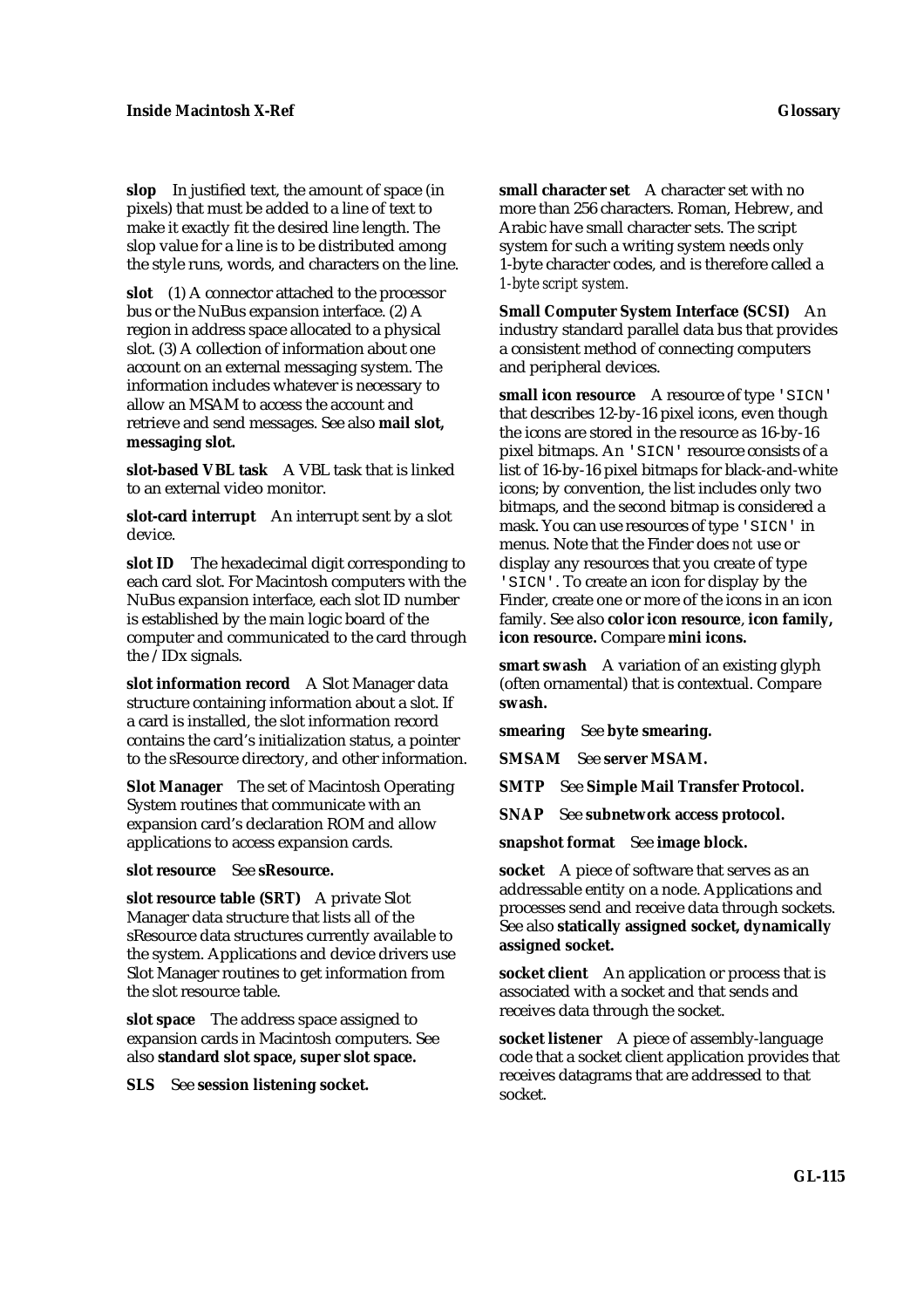**socket number** An 8-bit number that identifies a socket. A socket number is one of the three parts that together constitute an AppleTalk internet address.

**socket table** A table that DDP builds and maintains that contains entries for open sockets; each entry identifies the socket number and the socket listener that are associated with it.

**soft import** An imported symbol whose corresponding code or data might not be available in any import library on the host machine and which is therefore undefined at run time. Compare **hard import, import.**

**solid fill** A shape fill that indicates a shape's geometry describes an area—the area surrounded by the contours of the shape's geometry. Solid fills include even-odd fill, winding fill, inverse even-odd fill, and inverse winding fill.

solid shape A shape that describes an areathe area surrounded by the contours of the shape's geometry. The shape fill of a solid shape can be even-odd shape fill, winding-number shape fill, or one of the inverse shape fills.

**sorting hook** A routine in the string-manipulation ('itl2') resource that controls sorting behavior for a particular script system.

**sound** Anything perceived by the organs of hearing. See also **frequency, pitch, stereo sound, timbre.**

**sound channel** A path that sound data traverses from an application to the sound output device. A sound channel is associated with a queue of sound commands and with other information about the audio characteristics of the sound data. See also **sound channel record.**

**sound channel record** A structure that represents a sound channel. Defined by the SndChannel data type.

**sound channel status record** A structure whose address you pass to the SndChannelStatus function. Defined by the SCStatus data type.

**sound command** An instruction to produce sound, modify sound, or otherwise assist in the overall process of sound production. See also **sound command record.**

**sound command record** A structure that describes a sound command. Defined by the SndCommand data type.

**sound component** A component that works with the Sound Manager to manipulate audio data or to communicate with a sound output device. See also **audio component, compression/ decompression component, sound output device component, utility component.**

sound component chain A chain of sound components that links a sound source to a sound output device.

sound component data record A structure that specifies information about the data stream generated by a sound component. Defined by the SoundComponentData data type.

**sound component information selector** A value of type OSType that indicates the kind of information a sound component should return or modify.

**Sound control panel** A control panel that allows the user to specify basic sound-related settings and preferences. See also **Alert Sounds control panel, Sound In control panel, Sound Out control panel, Volumes control panel.**

**sound data** See **sampled-sound data, sound, square-wave data, wave-table data.**

**sound double buffer header record** A structure that you use to manage your own double-buffering scheme. Defined by the SndDoubleBufferHeader and SndDoubleBufferHeader2 data types.

**sound double buffer record** A structure that you use to manage your own double-buffering scheme. Defined by the SndDoubleBuffer data type.

**Sound Driver** A device driver on the original Macintosh computers that provided sound generation. The Sound Driver is now obsolete; it has been replaced by the Sound Manager.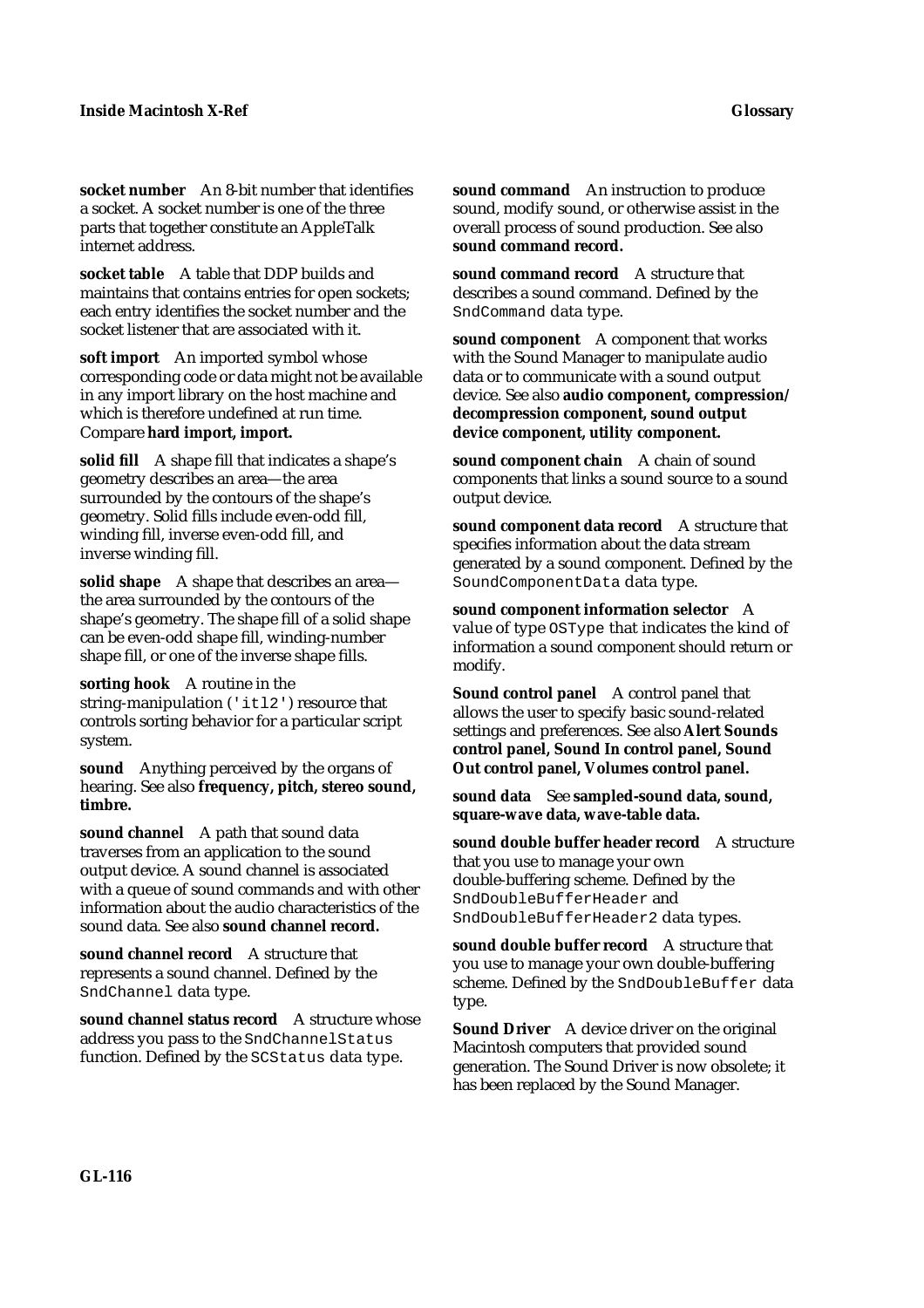**sound file** A file of file type 'AIFF' or 'AIFC' that can be used to store sampled-sound data and information about that data. See also **Audio Interchange File Format, Audio Interchange File Format Extension for Compression, chunk, Finder sound file, sound resource.**

**sound header** A data structure (usually stored in a sound resource) that contains information about a buffer of sampled-sound data. See also **compressed sound header, extended sound header, sampled sound header.**

**Sound In control panel** A subpanel of the Sound control panel that allows the user to select a sound input device. See also **Alert Sounds control panel, Sound Out control panel, Volumes control panel.**

**sound information list** A structure that specifies the information associated with a sound component information selector. Defined by the SoundInfoList data type.

**sound input device** Any hardware device (such as a microphone or audio digitizer) that records sound.

**sound input device driver** A standard Macintosh device driver used by the Sound Manager to manage communication between applications and a sound input device.

**sound input device information selector** A variable of type OSType that is used to specify the type of information that an application or the Sound Input Manager is requesting from a sound input device driver.

**Sound Input Manager** The part of the Macintosh system software that controls the recording of sound from sound input devices.

**sound input parameter block** A parameter block that contains information about sound recording. Defined by the SPB data type.

**Sound Manager** The part of the Macintosh system software that manages the production and manipulation of sounds on Macintosh computers.

**Sound Manager status record** A structure filled in by the SndManagerStatus function, which gives information on the current CPU loading caused by all open channels of sound. Defined by the SMStatus data type.

**Sound Out control panel** A subpanel of the Sound control panel that allows the user to select a sound output device. See also **Alert Sounds control panel, Sound In control panel, Volumes control panel.**

**sound output device** Any hardware device (such as a speaker or sound synthesizer) that produces sound.

**sound output device component** A sound component that communicates with a sound output device. See also **compression/ decompression component, utility component.**

**sound parameter block** A parameter block that describes the source data to be modified or sent to a sound output device. Defined by the SoundParamBlock data type.

**sound recording dialog box** The dialog box displayed by the Sound Input Manager when you call SndRecord or SndRecordToFile.

**sound resource** A resource of resource type 'snd ' that can be use to store sound commands and sound data. See also **sound file.**

**sound resource header** The portion of a sound resource that describes the format of the sound resource.

**sound source** The origin of a specific channel of sound.

**source** See **sound source.**

**source application** The application that sends a particular Apple event to another application or to itself. Typically, an Apple event client sends an Apple event requesting a service from an Apple event server; in this case, the client is the source application for the Apple event. The Apple event server may return a different Apple event as a reply; in this case, the server is the source for the reply Apple event.

**source color** The color of a shape or pixel that is to be drawn. Compare **destination color, result color.**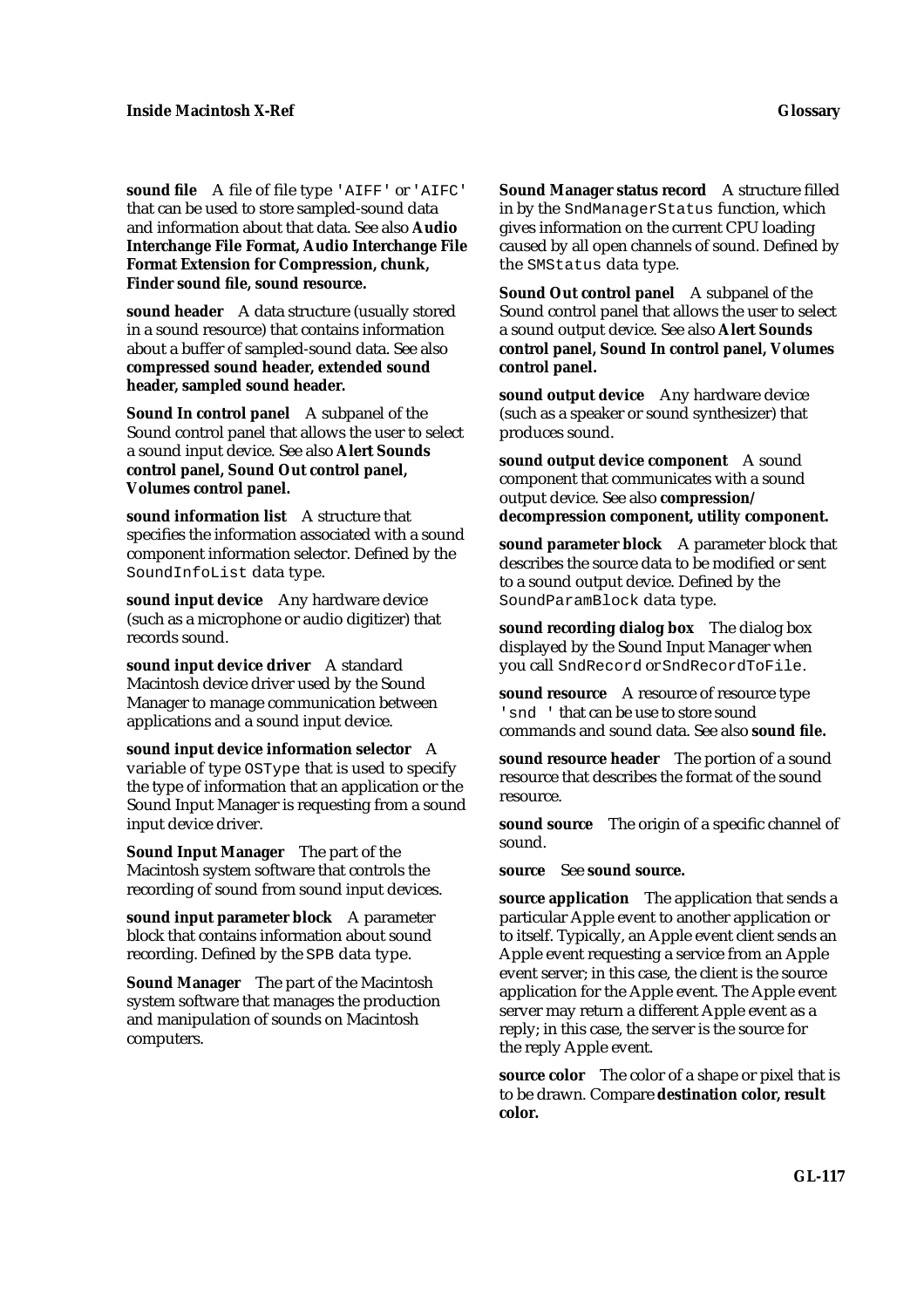**source color limits** In a transfer mode, limits on the permissible values for source color to use in transfer-mode calculations. Compare **destination color limits, result color limits.**

**source component** The sound component that provides input for a particular component.

**source data** Statements in a scripting language that constitute an uncompiled script.

**source ID** A unique 4-byte identifier created by the Apple Mixer to refer to a single chain of sound components linking a sound source to the current sound output device. Defined by the SoundSource data type.

**source mask** A value that specifies which of a script system's subscripts the TransliterateText function is to operate on.

**source matrix**  $A \times 4$  matrix, part of the transfer mode structure, that allows you to manipulate the components of the source color.

**source mode** A specification of which Boolean operation QuickDraw should perform when copying images or text into bitmaps or pixel maps. See also **pattern mode.**

**source profile** the color profile attached to a color that is to be drawn or converted. The source profile reflects the characteristics of the device on which the color was originally created. Compare **destination profile.**

**source text** A stored sequence of character codes that represents a line of text. Characters in source text are stored in input order. Compare **display order, display text.** See also **input order.**

**SP** See **stack pointer.**

**spatial compression** Image compression that is performed within the context of a single frame. This compression technique takes advantage of redundancy in the image to reduce the amount of data required to accurately represent the image. Compare **temporal compression.**

**special handler dispatch table** A table in either the application heap or the system heap that the Apple Event Manager uses to keep track of various specialized handlers.

**specific identity** A number used as shorthand for the name and key of an alternate user on a computer to provide access to a specific catalog or mail service. See also **local identity.**

**specific object validation** A QuickDraw GX validation level that confirms that all references to a specific object type are valid.

**speech** The process or product of speaking. See also **sound, synthesized speech.**

**speech amplitude** See **speech volume.**

**speech attribute** A setting defined for a voice or a class of voices that affects the quality of speech generated by the Speech Manager. Speech attributes include speech pitch, speech rate, pitch modulation, speech volume.

**speech channel** The data structure used by the Speech Manager to store settings related to speech generation. All speech must be generated through a speech channel. Defined by the SpeechChannel data type.

**speech channel control flags** Constants that enable special Speech Manager features associated with speech generation.

## **speech command** See **embedded speech command.**

**speech-done callback procedure** An application-defined procedure that is executed when the Speech Manager completes speaking a buffer of input text.

**speech error information record** A structure that contains information about which Speech Manager errors occurred while processing a text buffer on a given speech channel. Defined by the SpeechErrorInfo data type.

**speech extension data record** A structure passed to GetSpeechInfo or SetSpeechInfo to get or set synthesizer information. Defined by the SpeechXtndData data type.

**speech information selector** A variable of type OSType that is used to specify the type of information that an application or the Speech Manager is requesting from a speech synthesizer.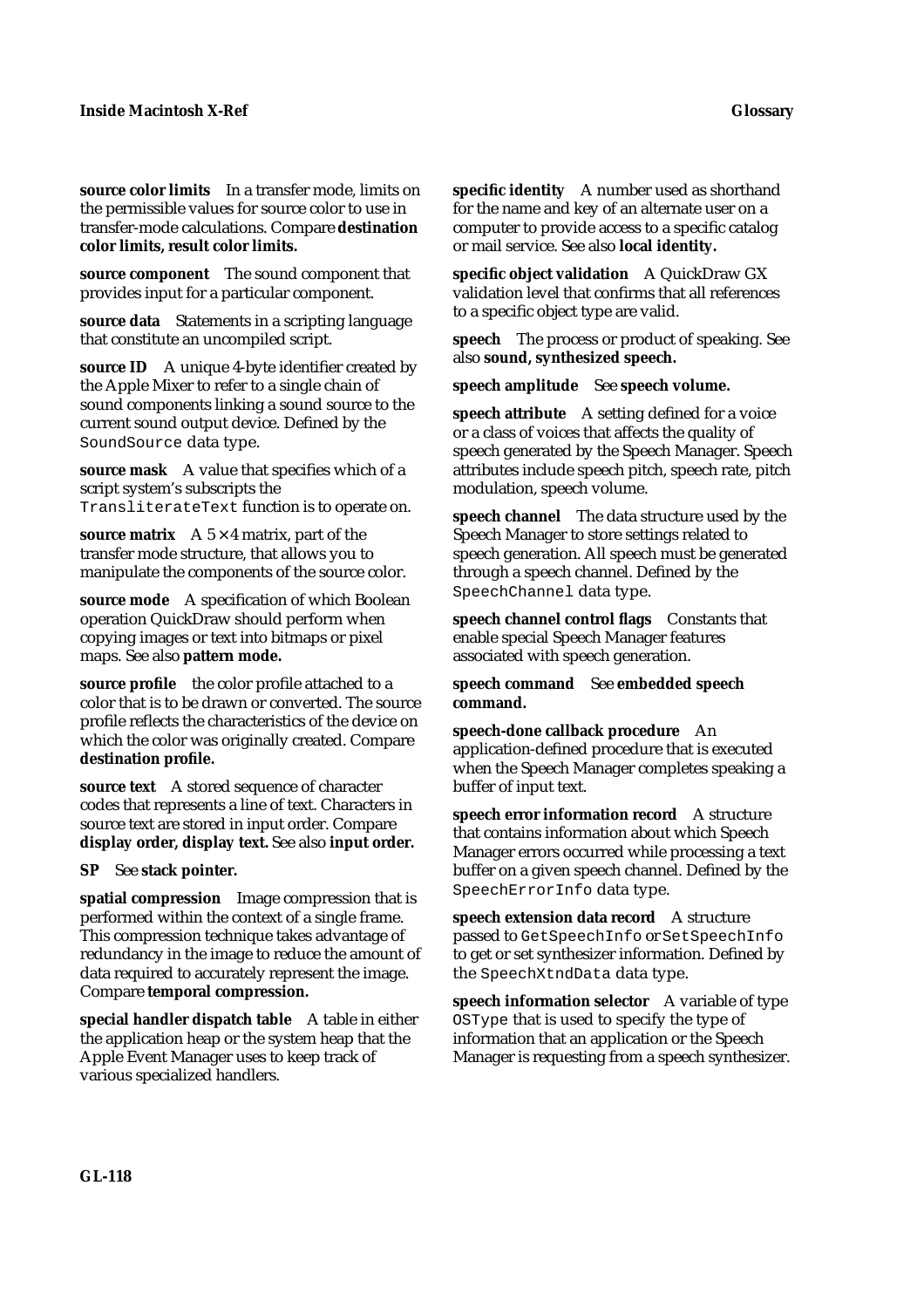**Speech Manager** The part of the Macintosh system software that provides a standardized method for Macintosh applications to generate synthesized speech.

#### **speech modulation** See **pitch modulation.**

**speech pitch** A fixed-point value on a scale from 0.000 to 100.000 that indicates the average (or baseline) frequency a speech synthesizer should use in generating synthesized speech. A value of 60.000 corresponds to Middle C on a conventional piano keyboard. See also **pitch modulation.**

**speech rate** A fixed-point value specifying the approximate number of words per minute that a speech synthesizer should use in generating speech.

**speech status information record** A structure that contains information about the status of a speech channel. Defined by the SpeechStatusInfo data type.

**speech synthesizer** The executable code that is linked to a speech channel and manages all communication between the Speech Manager and the Sound Manager.

**speech version information record** A structure that contains information about the speech synthesizer currently being used. Defined by the SpeechVersionInfo data type.

**speech volume** A fixed-point value on a scale from 0.000 to 1.000 that indicates the average amplitude a speech synthesizer should use in generating synthesized speech. A value of 0.000 corresponds to the lowest possible volume, and a value of 1.000 corresponds to the highest.

## **SPI** See **system programming interface.**

## **split caret** See **dual caret.**

**split trap** A system software routine that is implemented as 680x0 code in ROM and as PowerPC code in an import library. Because the PowerPC code is contained directly in the import library, you cannot patch the PowerPC portion of a split trap. Compare **fat trap.**

**spool** To flatten a QuickDraw GX shape or collection of shapes and save it to a print file in preparation for printing. Compare **despool.**

**spool block** A data structure used in conjunction with a spool function for flattening and unflattening QuickDraw GX objects.

**spool file** A temporary disk file used by an application to store data; generally used to save memory.

**spool function** An application-supplied function that uses a spool block to accept flattened data from QuickDraw GX or prepare flattened data for unflattening into objects.

## **spool printing** See **deferred printing.**

**spooling phase** In QuickDraw GX printing, the phase when the application sends the document pages to disk, in preparation for printing. The printer driver stores printable output in a file from which it is subsequently despooled, rendered, and sent to the output device. See also **despooling.**

**square-wave data** Any set of values that represent a sound by its frequency, amplitude, and duration.

**sResource** A data structure in the firmware of an expansion card's declaration ROM that defines a function or capability of the card. An sResource is also called a *slot resource*; the small *s*  indicates a slot resource as opposed to the type of resource associated with the Resource Manager. There is one board sResource that identifies the card, and a functional sResource for each function a card can perform.

**sResource directory** An element in a card's declaration ROM that lists all the sResources and provides an offset to each one.

**sResource ID** A field in the sResource directory that identifies the type of sResource contained in or pointed to by the offset field.

**SRQ** See **service request signal.**

**SRT** See **slot resource table.**

**stack** An area of memory in the application partition that is used for temporary storage of data during the operation of an application or other software.

**stack-based routine** A routine that receives its parameters and returns its results, if any, on the stack. See also **register-based routine.**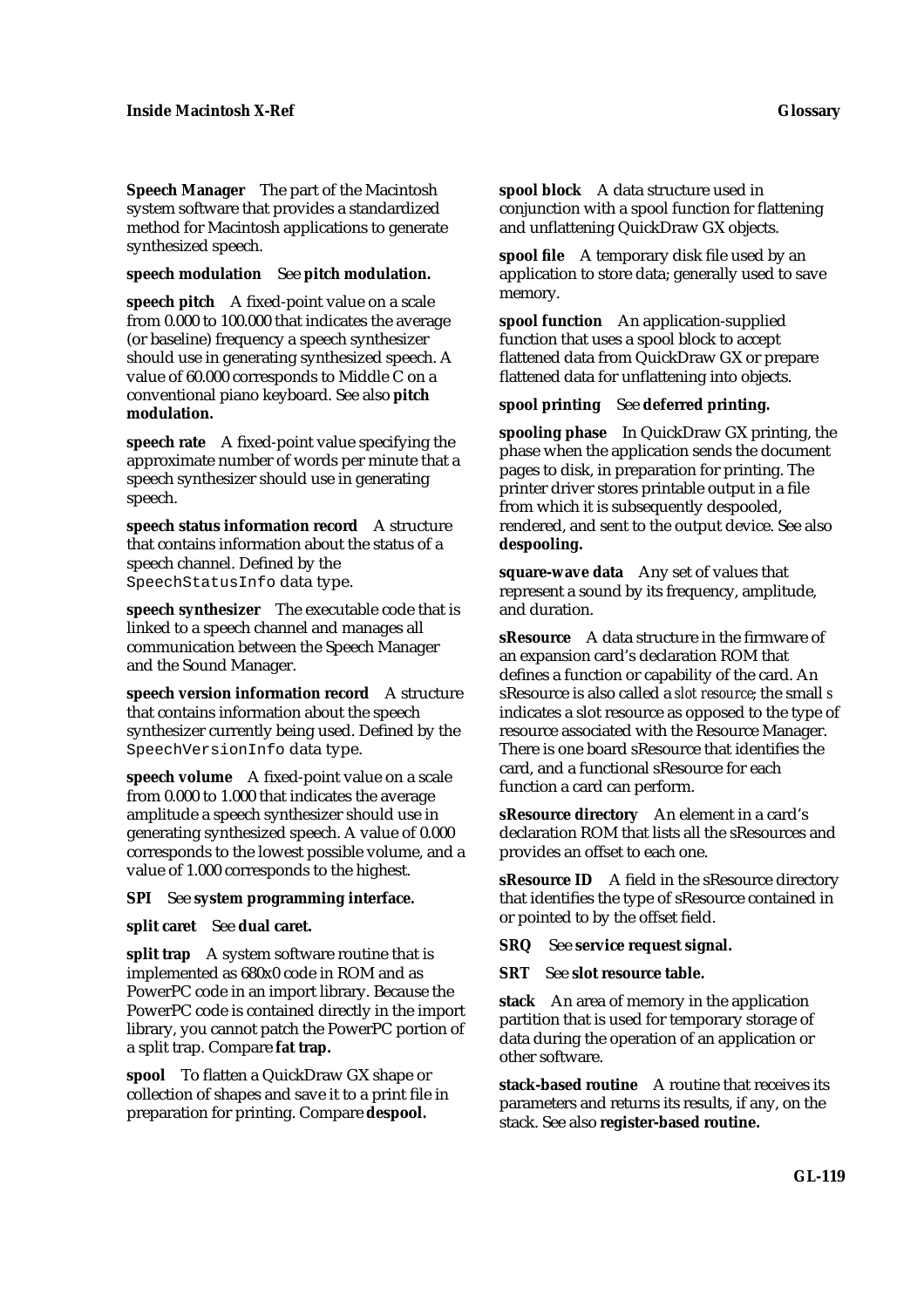**stack frame** The area of the stack used by a routine for its parameters, return address, local variables, and temporary storage.

**stack pointer (SP)** A pointer to the top of the stack. See also **frame pointer.**

**stake** An edge offset in the source text that marks the point at which a line break would be most efficient in terms of layout processing.

**stale data** Data in the microprocessor's data cache whose corresponding value in RAM has changed. You might need to flush the data cache to avoid using stale data.

**stale instruction** An instruction in the microprocessor's instruction cache whose corresponding values in RAM have changed. You might need to flush the instruction cache to avoid using stale instructions.

**stand-alone attribute** A record that contains only one attribute, extracted from another record. Although technically a record, the AOCE software treats a stand-alone attribute like an attribute in most circumstances. The record type of a stand-alone attribute begins with the value of the constant kAttributeValueRecTypeBody.

**Standard Apple Numerics Environment (SANE)**  The floating-point environment on 680x0-based Macintosh computers and on Apple II computers. This environment provides floating-point data types and arithmetic operations, plus some advanced numerical functions (such as logarithmic and trigonometric functions). See also **PowerPC Numerics.**

standard cap A type of cap. Standard caps are square caps and semicircular caps.

**Standard Catalog Package** The part of the Macintosh Operating System that manages find and browse panels for AOCE catalogs.

**standard content** See **standard interchange format.**

**standard control definition functions** Three control definition functions, stored as 'CDEF' resources in the System file. The 'CDEF' resource with resource ID 0 defines the look and behavior of buttons, checkboxes, and radio buttons; the 'CDEF' resource with resource ID 1 defines the look and behavior of scroll bars; and the 'CDEF' resource with resource ID 63 defines the look and behavior of pop-up menus.

**standard date-time value** A 32-bit long integer that represents date and time purely in seconds. The standard date-time value can track dates and times only between midnight on January 1, 1904 and 6:28:15 A.M. on February 6, 2040.

**standard device driver** A device driver built into the Macintosh ROM or Operating System.

**Standard File Package** The part of system software that allows you to present the standard user interface when a file is to be saved or opened.

**standard image-compression dialog component** A component that provides a consistent user interface for selecting parameters that govern compression of an image or image sequence and then manages the compression operation.

**standard interchange format** A set of data formats that consists of plain text, styled text, sound (AIFF), images (PICT), and QuickTime movies ('MooV').

**standard join** A type of join. Standard joins are sharp joins and curve joins.

**Standard Mail Package** The part of the Macintosh Operating System that manages mailers and makes it easy for applications to create and send letters.

**standard mode** A mode of operation available to server MSAMs and to personal MSAMs that deal with non-letter messages. An MSAM operating in standard mode hands off an incoming message to an AOCE system. It is the AOCE system, not the MSAM operating in standard mode, that is responsible for delivering the message to the ultimate destination.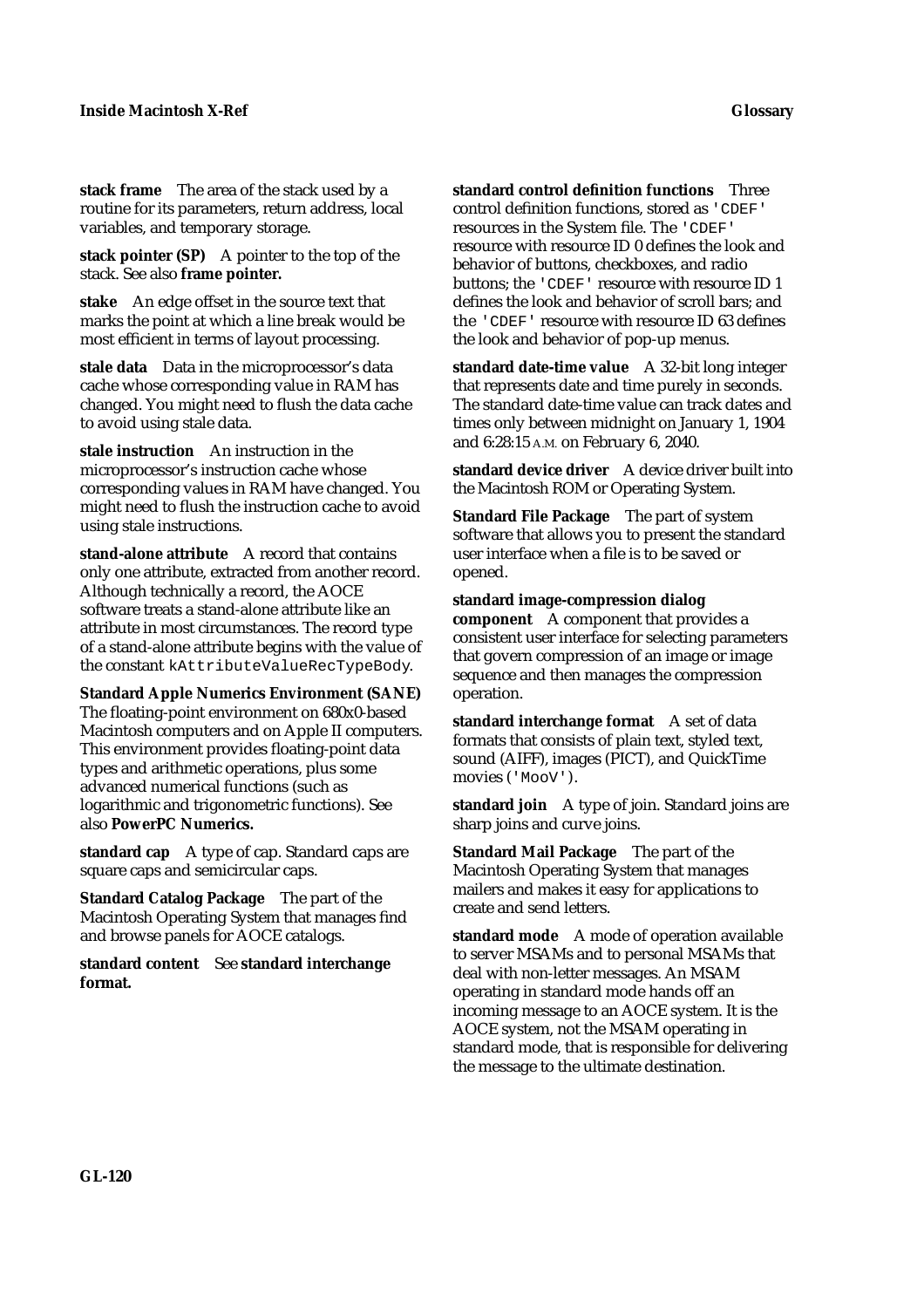**Standard Roman character set** The 256 characters and character codes that are supplied with the Macintosh Roman script system. The Standard Roman character set consists of the Macintosh character set plus additional defined characters with character codes between \$D9 and SFF.

**standard slot space** The upper one-sixteenth of the total address space. These addresses are in the form \$Fsxx xxxx, where *s* is a slot ID and *x* is any hexadecimal digit. This address space is geographically divided among the NuBus slots according to slot ID number. Compare **super slot space.**

**standard state** The size and location that an application deems the most convenient for a window.

**Start Manager** A collection of routines that let you get and set system startup information located in parameter RAM.

**Startup Items folder** A directory located in the System Folder for storing applications and desk accessories that the user wants started up every time the Finder starts up.

**startup screen** The screen on which the "happy Macintosh" icon appears. By default, the menu bar appears on the startup screen. Compare **main screen.**

**static data** The variables and other data that persist between calls to a particular function or fragment.

**stationery pad** A document that a user creates to serve as a template for other documents. The Finder tags a document as a stationery pad by setting the isStationery bit in the Finder flags field of the file's file information record. An application that is asked to open a stationery pad should copy the template's contents into a new document and open the document in an untitled window.

**state dependence** A condition in which a response to a request is dependent on a previous request.

**statically assigned socket** One of the two classes of sockets that DDP maintains. To use a statically assigned socket, an application must request a specific socket number. Statically assigned sockets have numbers in the range of 1–127. See also **dynamically assigned socket.**

**static window** A window that doesn't change its title or reposition any of the objects within its content area.

**status phase** The phase in which a SCSI target sends 1 byte of status information to the initiator.

**status routine** (1) A device driver routine used to return status information from a driver. The function of the status routine is driver-specific. This routine is optional and need not be implemented. (2) An application-defined routine that can update windows, check the results of the low-level calls made by the Data Access Manager DBStartQuery and DBGetQueryResults functions, and cancel execution of these functions when appropriate to do so.

**stereo sound** Sound that simultaneously consists of two or more channels. Also called *polyphonic sound* or *multichannel sound*. Compare **monophonic sound.**

**sticky** Used to describe a condition in which a bit stays set until it is explicitly cleared. Floating-point exception flags in the FPSCR are sticky, so if one instruction sets an exception flag and another instruction is performed before the flag is tested, it is impossible to tell which instruction caused the exception.

**sticky error** One of two error values maintained by the Movie Toolbox. The sticky error is updated only when an application directs the Movie Toolbox to do so. The other error value, the current error, is updated by every Movie Toolbox function.

**stop alert** An alert box that informs the user of a problem or situation so serious that the user's desired action cannot be completed. Stop alerts typically have only a single button (OK), because all the user can do is acknowledge that the action cannot be completed. A stop alert is identified by an icon of an upraised hand in the upper-left corner of the alert box. See also **caution alert, note alert.**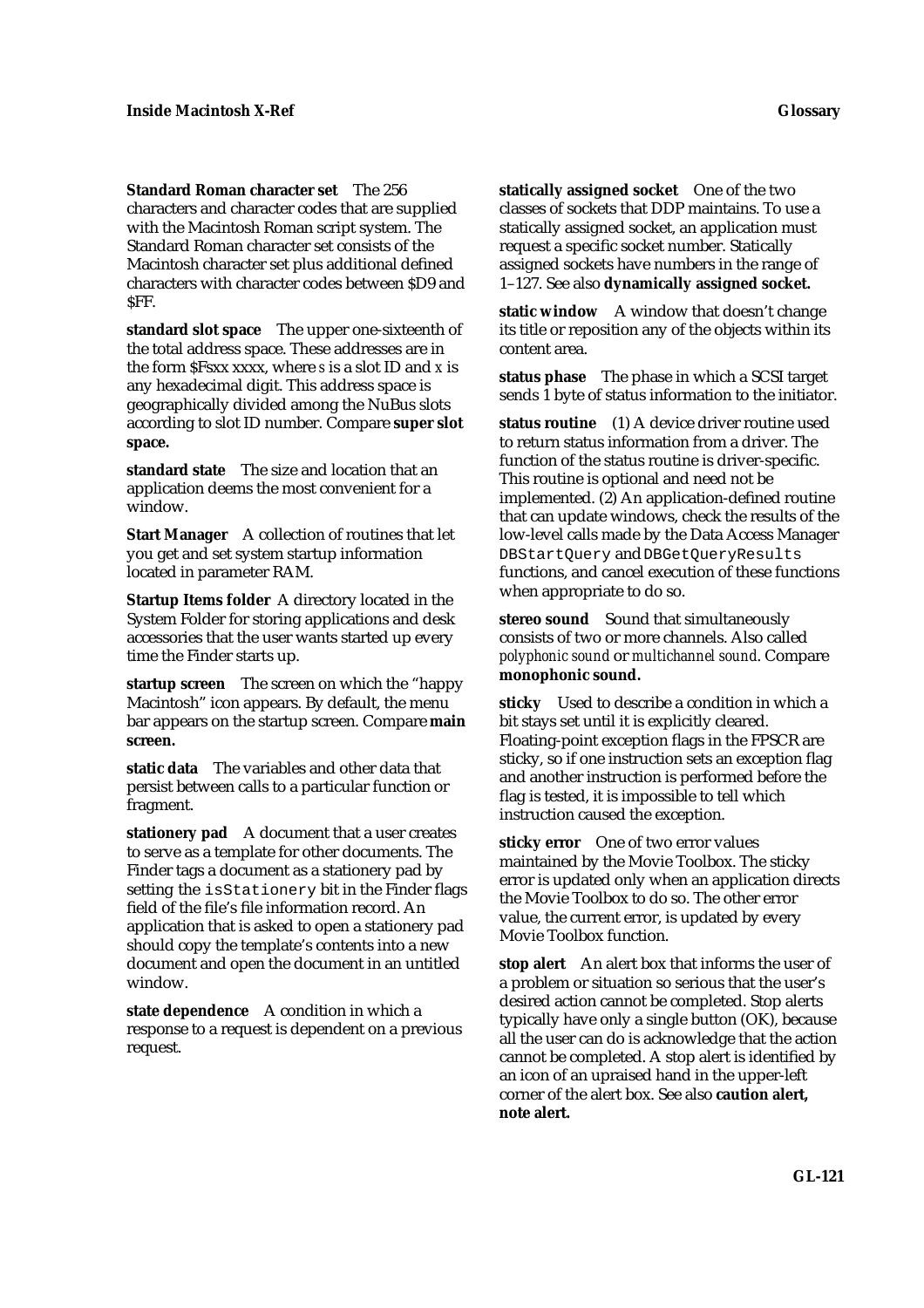**storage order** The order in which character codes are stored in memory. Compare **display order, input order, source text.**

**storage reference** A specification of the storage type used to store a font. See **storage type.**

**storage type** The method used to store a font in a font object. See **storage reference.**

**storage warning** A QuickDraw GX warning indicating a data stream problem.

**store-and-forward gateway** A link between different messaging systems, sometimes bridging different physical media, providing temporary data storage, and, where necessary, address translation.

**store-and-forward messaging** A method of delivering messages that provides for temporary storage and forwarding of a message from one location to another, sometimes through several intermediate store-and-forward gateways or servers.

**store-and-forward server** A server that provides store-and-forward messaging services. PowerShare servers are store-and-forward servers.

**straight caret** A caret that is perpendicular to the baseline of the display text, regardless of the angle of the glyphs making up the text. Compare **angled caret.**

**stream format** The public format available for describing flattened QuickDraw GX objects. Objects in stream format are compressed or flattened. Flattened objects are unflattened when they are converted back to object format. A flattened object may be interpreted by using QuickDraw GX unflattening functions or reconstructed by parsing with an interpreter that uses the stream format.

**string-manipulation resource** An international resource of type 'itl2'. The string-manipulation resource defines conventions for comparing text elements, including sorting order, character types, case conversion, and word breaks. Each installed script system has one or more string-manipulation resources.

**strip an address** To clear the high-order byte of a 24-bit address, making it usable in 32-bit mode. **strong type** A glyph directionality that is always left to right or right to left. Compare **neutral type, weak type.**

**structure region** The entire screen area occupied by a window, including both the window frame and the content region.

**structure validation** A QuickDraw GX validation level that confirms that references to object types are valid and that the properties of the object are valid. Compare **all object validation, type validation.**

**stub definition function** Code that dispatches to a definition function contained elsewhere. See also **definition function.**

**stub definition resource** An executable resource that contains a stub definition function. See also **definition resource.**

**style** (1) A visual attribute, other than size, applied as a systematic variation to the plain (unstyled) characteristics of a font's glyphs. The set of styles supported by QuickDraw consists of bold, italic, underline, outline, shadow, condense, and extend. (2) See s**tyle object.**

**style attributes** A property of a style object. Style attributes are a set of flags that influence how the information in a style object affects a shape.

**style code** A byte-length mask with one bit set for each QuickDraw-supported style to be applied.

**style dialog box** A dialog box—usually displayed by an application in response to the user choosing the Page Setup command allowing the user to specify printing options (such as the paper size and the printing orientation) that an application needs to format the document.

**styled text** Text that is displayed in multiple styles.

**style object** A QuickDraw GX object associated with a shape object. A style object contains information that affects the visual appearance of a shape when it is drawn.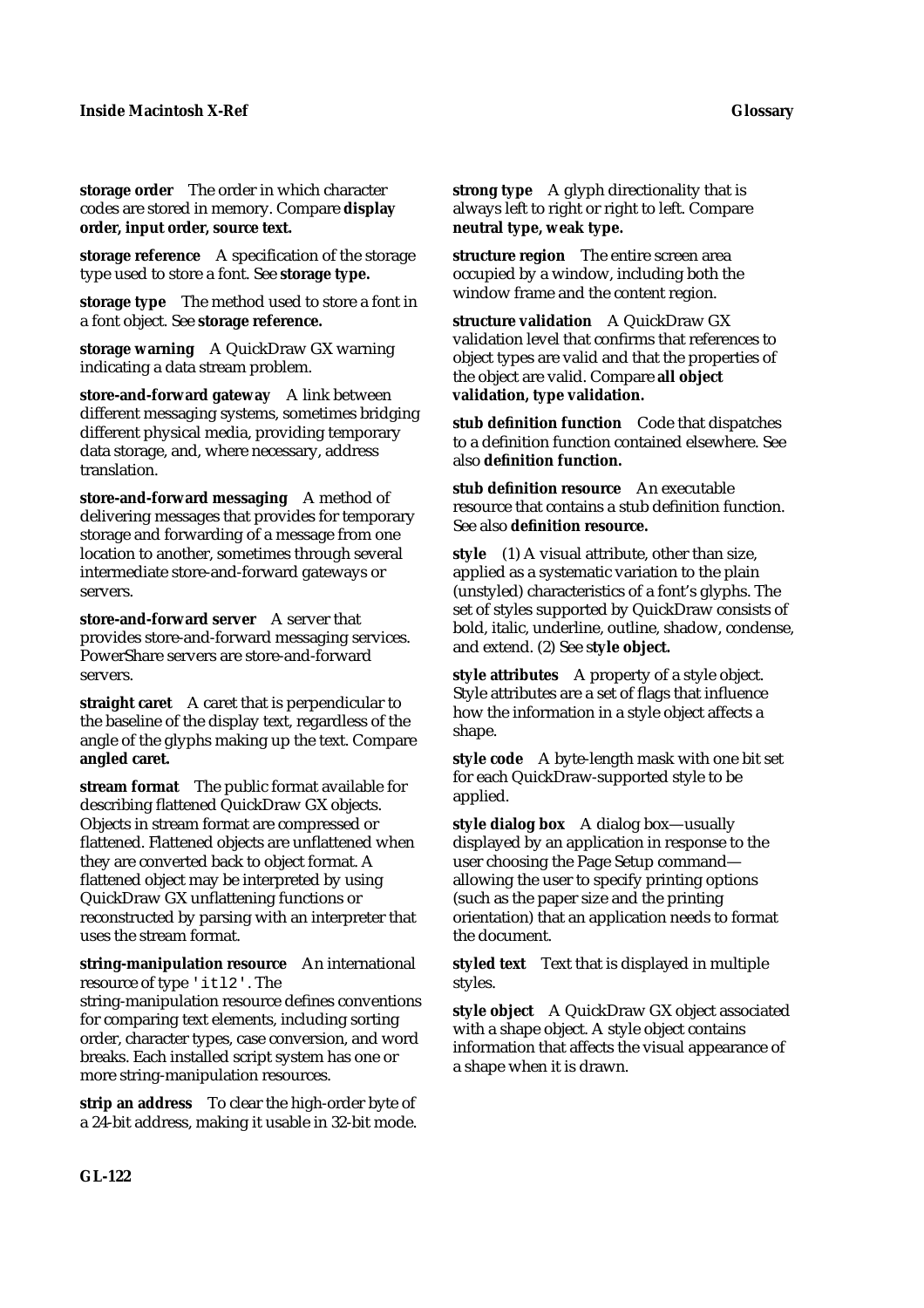**style property** One of the pieces of information stored in a style object and maintained by QuickDraw GX.

**style reference** A reference to a style object.

**style run** A sequence of text that is contiguous in memory and in which all the characters are in the same font, size, style, color, and script system.

**style scrap** A TextEdit scrap that stores style information associated with text that is cut or copied.

**subclass** An object class that inherits properties, element classes, and Apple events from another object class—its superclass. A subclass can also include properties, element classes, or Apple events that are not inherited from its superclass. Every object class, with the exception of cObject, is a subclass of another object class. See also **object class, superclass.**

**subdirectory** A directory that is contained in some other directory. All directories on a volume except the root directory are subdirectories.

**sublist** A list of attributes that appears as a distinct subset of the items displayed in an information page window, or a list of records that appears in a dNode window.

**submenu** A menu that is attached to another menu.

**subnetwork access protocol (SNAP)** An 802.2 packet header field that is used to discriminate for which protocol family a packet with a DSAP of \$AA is intended.

**subnormal number** A denormalized number.

**subroutine linkage** The mechanism by which one routine calls another, possibly passing arguments and receiving a function result.

**subscribe** To obtain data that a publisher makes available in an edition. A user subscribes to a publisher by choosing Subscribe To from the Edit menu and selecting the desired edition. See also **edition, publish.**

**subscriber** A portion of a document that automatically obtains current data from other documents and applications. A subscriber reads data from an edition. See also **edition, section.**

**subscript** A distinguishable subset of characters included within a script—for example, Japanese Hiragana, Katakana, Kanji, and Romaji.

**suite** In the A*pple Event Registry: Standard Suites,* a group of definitions for Apple events, object classes, primitive object classes, descriptor types, and constants that are all used for a set of related activities. For example, the Text suite includes definitions of Apple events, object classes, and so on that are used for text processing.

**superclass** The object class from which a subclass inherits properties, elements, and Apple events. See also **object class, subclass.**

**super slot space** The portion of memory in the range \$9000 0000 through \$EFFF FFFF. NuBus addresses of the form \$sxxx xxxx address the super slot space that belongs to the card in slot *s*, where *s* is a slot ID and *x* is any hexadecimal digit. Compare **standard slot space.**

**superuser** A user who is considered to be very knowledgeable. A monitors extension can define controls that it displays for superusers only.

**suspend event** An event indicating that the execution of your application is about to be suspended as the result of either a major or minor switch. The application is suspended at the application's next call to WaitNextEvent or EventAvail. See also **resume event.**

**s-video** A video format in which color and brightness information are encoded as separate signals. The s-video format is component video as opposed to composite video, which is the NTSC standard.

**swash** A variation of an existing glyph (often ornamental) that is noncontextual. Compare **smart swash**.

**switch** See **major switch, minor switch, mode switch.**

**switch frame** A stack frame, created by the Mixed Mode Manager during a mode switch, that contains information about the routine to be executed, the state of various registers, and the address of the previous frame.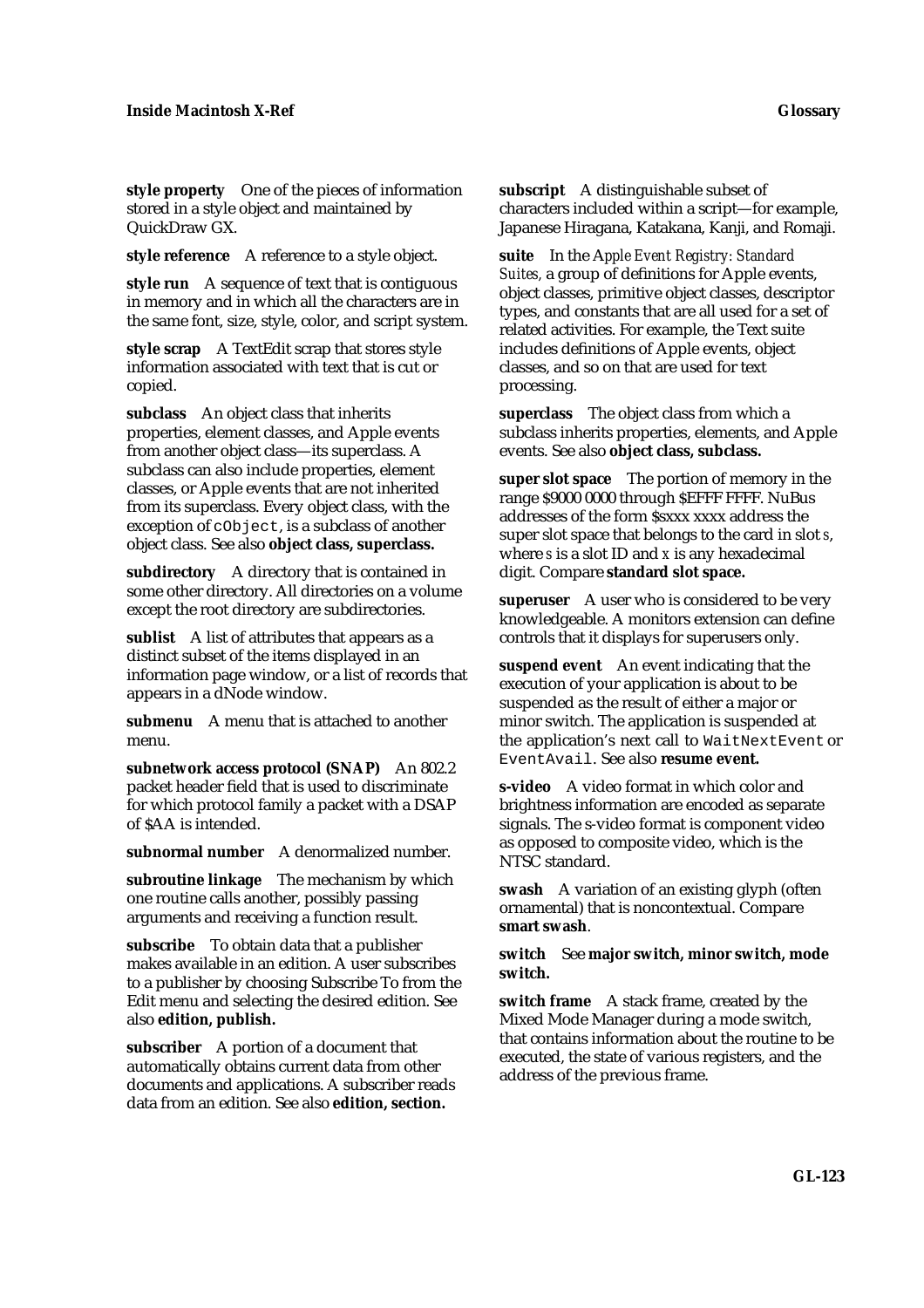**syllabic writing system** The glyphs that symbolize syllables in a language. Compare **alphabetic writing system, ideographic writing system.**

**symbol** A name for a discrete element of code or data in a fragment.

**symmetric** Used to describe a function whose graph looks the same on both sides of the *y*-axis; that is,  $func(x) = func(-x)$  for all *x*.

**symmetrical session** A session in which both ends of the connection have equal control over the communication. Both ends can send and receive data at the same time and initiate or terminate the session. A symmetrical session is also referred to as a *peer-to-peer session.*

**synchronization callback procedure** An application-defined procedure that is executed whenever the Speech Manager encounters an embedded synchronization speech command in a buffer of input text.

**synchronous device driver** A device driver that completes each request before returning control to the Device Manager. This type of device driver has no provision for background processing.

**synchronous execution** A mode of executing a routine in which the routine is executed as soon as possible and the calling program is prevented from doing any other processing until the routine completes execution.

**synchronous sound play** A playing of sound by the Sound Manager that prevents other code from executing until the sound is done playing. Compare **asynchronous sound play.**

**sync sample** A sample that does not rely on preceding frames for content. See also **key frame.**

**synonym** A particular kind of tag object, used by QuickDraw GX to provide an alternate representation of an object for printing. The synonym specifies data, such as alternative PostScript operators, for the printer driver to use instead of the instructions that QuickDraw GX generates.

**synthesized speech** The product of converting nonaural tokens (such as written or digitally-stored words or phonemes) into speech. See also **Speech Manager.**

**synthesizer** See **speech synthesizer.**

**synthetic font** A font created by the Font Manager from a bitmapped font resource by expanding the 1-bit font into a font that matches the current screen depth.

**system alert sound** A sound resource stored in the System file that is played whenever an application or other executable code calls the SysBeep procedure.

**system Apple event dispatch table** See **Apple event dispatch table.**

**system-based VBL task** A VBL task that is not linked to an external video monitor.

**system coercion dispatch table** See **coercion handler dispatch table.**

**system direction** The horizontal placement of interface elements, including the default line direction (left-to-right or right-to-left) for text in the system script. System direction is specified by the global variable SysDirection.

**Système Electronique Couleur avec Mémoire (SECAM)** Sequential Color With Memory; refers to a color-encoding system in which the red and blue color-difference information is transmitted on alternate lines, requiring a one-line memory in order to decode green information.

**system environment record** A description of the operating environment filled in by the SysEnvirons function and defined by the SysEnvRec data type.

**system error** An error generated by the Operating System.

**system error alert box** An alert box displayed by the System Error Handler when a system error has occurred.

**system error alert table resource** A resource that determines the appearance and function of system error alert boxes and system startup alert boxes.

**System Error Handler** The part of the Operating System that displays an alert box when an system error occurs and manages display of the "Welcome to Macintosh" alert box at system startup time.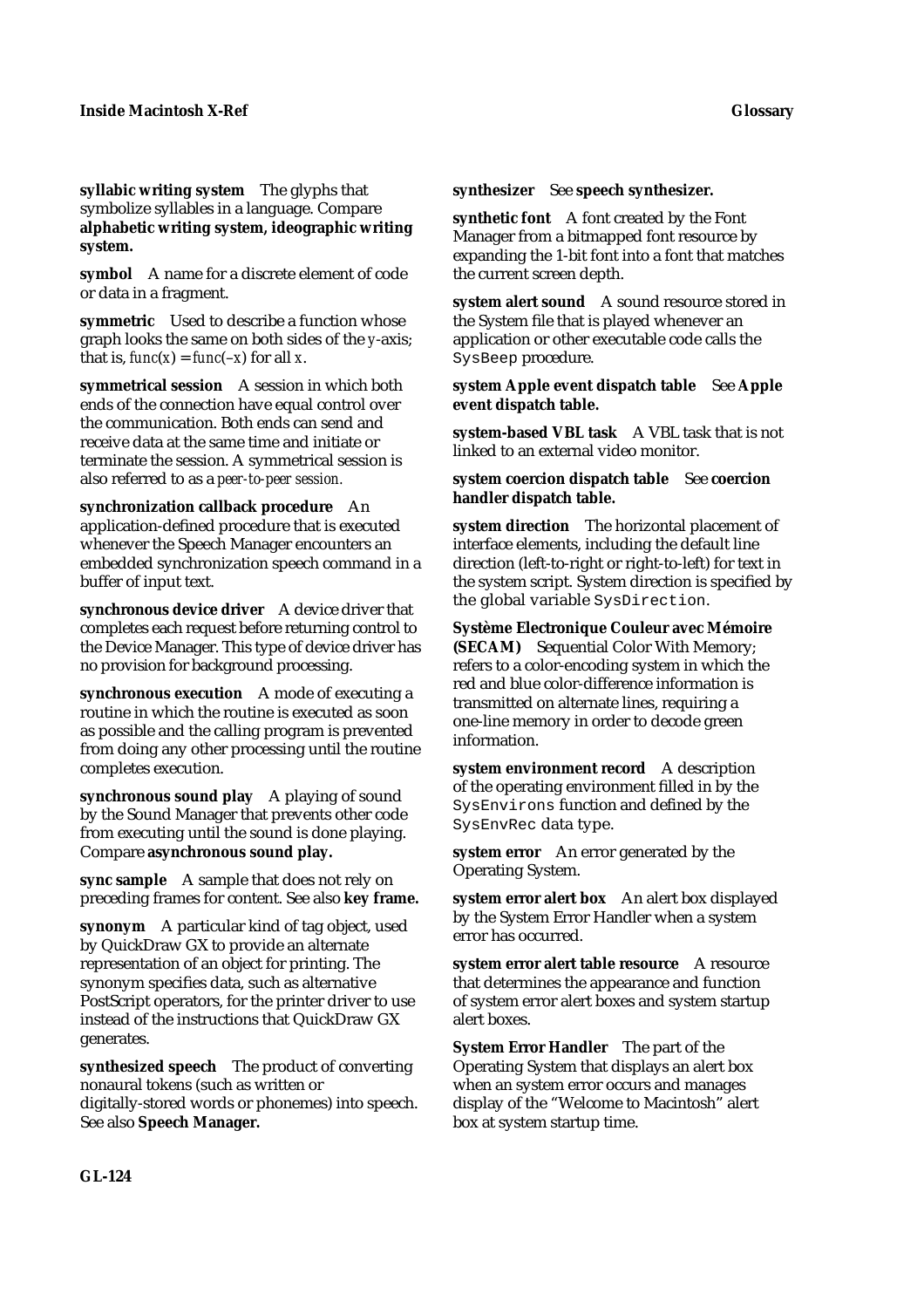**system error ID** An ID number that may appear in a system error alert box to identify the error.

**system extension** A file (with the file type 'INIT') containing a code resource of type 'INIT' and additional other resources. A system extension typically contains code that performs a system-level service and code that loads this system-level service into the system at system startup time.

**System file** A file, located in the System Folder, that contains the basic system software plus some system resources, such as sound and keyboard resources.The System file behaves like a folder in this regard: although it looks like a suitcase icon, double-clicking it opens a window that reveals movable resource files (such as sounds, keyboard layouts, and script system resource collections) stored in the System file.

**System Folder** A directory containing the software that Macintosh computers use to start up. The System Folder includes a set of folders for storing related files, such as preferences files that an application might need when starting up.

**system font** The font used to display text in menus, dialog boxes, alert boxes, and so forth in a given script system. For example, in the Roman script system, the system font is Chicago.

**system global variables** A collection of global variables stored in the system partition.

**system heap** An area of memory in the system partition reserved for use by the Operating System.

**system heap zone** The heap zone provided by the Memory Manager for use by the Operating System; equivalent to the system heap.

**system initialization** The process when the system initialization code located in ROM is executed. Memory is tested and initialized, ROM drivers are installed, device drivers are located, and more.

**system object accessor dispatch table** See **object accessor dispatch table.**

**system partition** A partition of memory reserved for use by the Operating System. **system programming interface (SPI)** The programming interface to any parts of the Macintosh system software that are private to Apple Computer, Inc. Compare **application programming interface.**

**system resource** A resource in the system resource file.

**system result handler** A result handler that is available to all applications that use the system. Compare **application result handler.**

**system script** The primary script system used by various parts of the Operating System, such as in dialog boxes and menu bars. The system script affects system defaults, such as the system font, line direction, and text-formatting rules. All other scripts are secondary to the system script. The system script is specified in the system software's configuration resource ('itlc').

**system startup** The process when the system startup code located in ROM is executed. Memory is tested and initialized, ROM drivers are installed, device drivers are located, and more.

**system startup alert box** The alert box displayed at system startup time. It contains the startup greeting "Welcome to Macintosh."

**system startup information** Certain configurable system parameters and machine-language instructions that are stored in the boot blocks of a volume and read in at system startup.

**table of contents (TOC)** An area of static data in a fragment that contains a pointer to each routine or data item that is imported from some other fragment, as well as pointers to the fragment's own static data.

**Table of Contents Register (RTOC)** A processor register that points to the table of contents of the fragment containing the code currently being executed. On the PowerPC processor, the general-purpose register 2 is dedicated to serve as the RTOC.

**tag** See **attribute value tag.**

**tag byte** The first byte of a block header.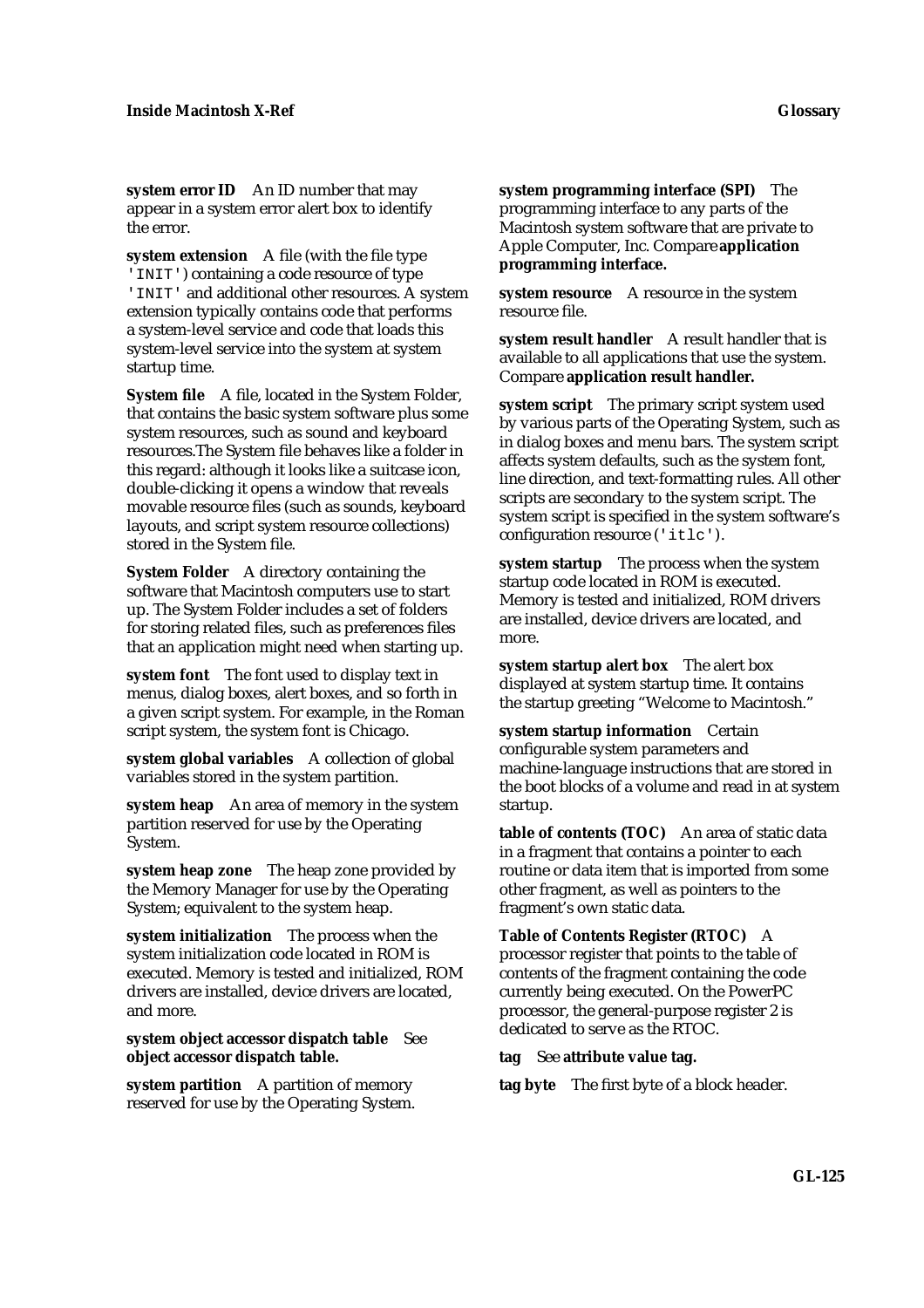**tag list** A property of many QuickDraw GX objects. It is an array of references to tag objects associated with the object.

**tag list position** The position of an item in a list of items with the same collection tag.

**tag object** A QuickDraw GX object whose purpose, structure, and content are entirely controlled by the application creating it. Tag objects exist to allow custom information and behavior to be attached to standard QuickDraw GX objects. Tag objects are classified by tag type; objects reference their tag objects through a tag list.

**tag type** A longword data type (equivalent to OSType) that can be represented by four 1-byte characters, such as 'appl'. Tag types specify the formats of tag objects, such as synonyms.

**tail patch** A patch that invokes the next patch in the patch daisy chain as a subroutine, guaranteeing that the tail patch regains control after the execution of all subsequent patches. Compare **head patch.**

**Talk** An ADB command that requests a specific device to send the contents of a specific device register across the bus. See also **Flush, Listen, SendReset.**

**tangents array** An array that determines the scaling and orientation of the characters or glyphs in the shape. It contains one entry for each character or glyph in the shape.

**target** See **alias target.**

**target address** An application signature, a process serial number, a session ID, a target ID record, or some other application-defined type that identifies the target of an Apple event.

**target application** The application addressed to receive an Apple event. Typically, an Apple event client sends an Apple event requesting a service from a server application; in this case, the server is the target application of the Apple event. The server application may return a different Apple event as a reply; in this case, the client is the target of the reply Apple event.

**target device** A SCSI device that responds to commands from an initiator.

**target format** A value that specifies what format the TransliterateText function is to convert text into.

**target modifier** A value that provides formatting information beyond that specified in the target format, for use by the TransliterateText function.

## **TCP/IP** See **Transmission Control Protocol/ Internet Protocol.**

**tearing** The effect you obtain if you redraw the screen from the buffer while the buffer is only half updated, so that you get one half of one image and one half of another on a single raster scan.

# **template** See **AOCE template.**

**temporal compression** Image compression that is performed between frames in a sequence. This compression technique takes advantage of redundancy between adjacent frames in a sequence to reduce the amount of data that is required to accurately represent each frame in the sequence. Sequences that have been temporally compressed typically contain key frames at regular intervals. Compare **spatial compression.**

**Temporary Items folder** A directory located at the root level of a volume for storing temporary buffer files created by applications. The Temporary Items folder is invisible to the user.

**temporary memory** Memory allocated outside an application partition that may be available for occasional short-term use.

**termination routine** A function contained in a fragment that is executed just before the fragment is unloaded. See also **initialization routine.**

**terminate** To end the execution of a process. A process can terminate by crashing, by quitting, or by being killed by some other process.

**text** The written representation of language. Text is a sequence of symbols that conveys meaning to its reader. The set of symbols used, and the most basic rules for their presentation, constitute the writing system of the text. The lexical, grammatical, and semantic significance of combinations of the symbols constitute the language of the text.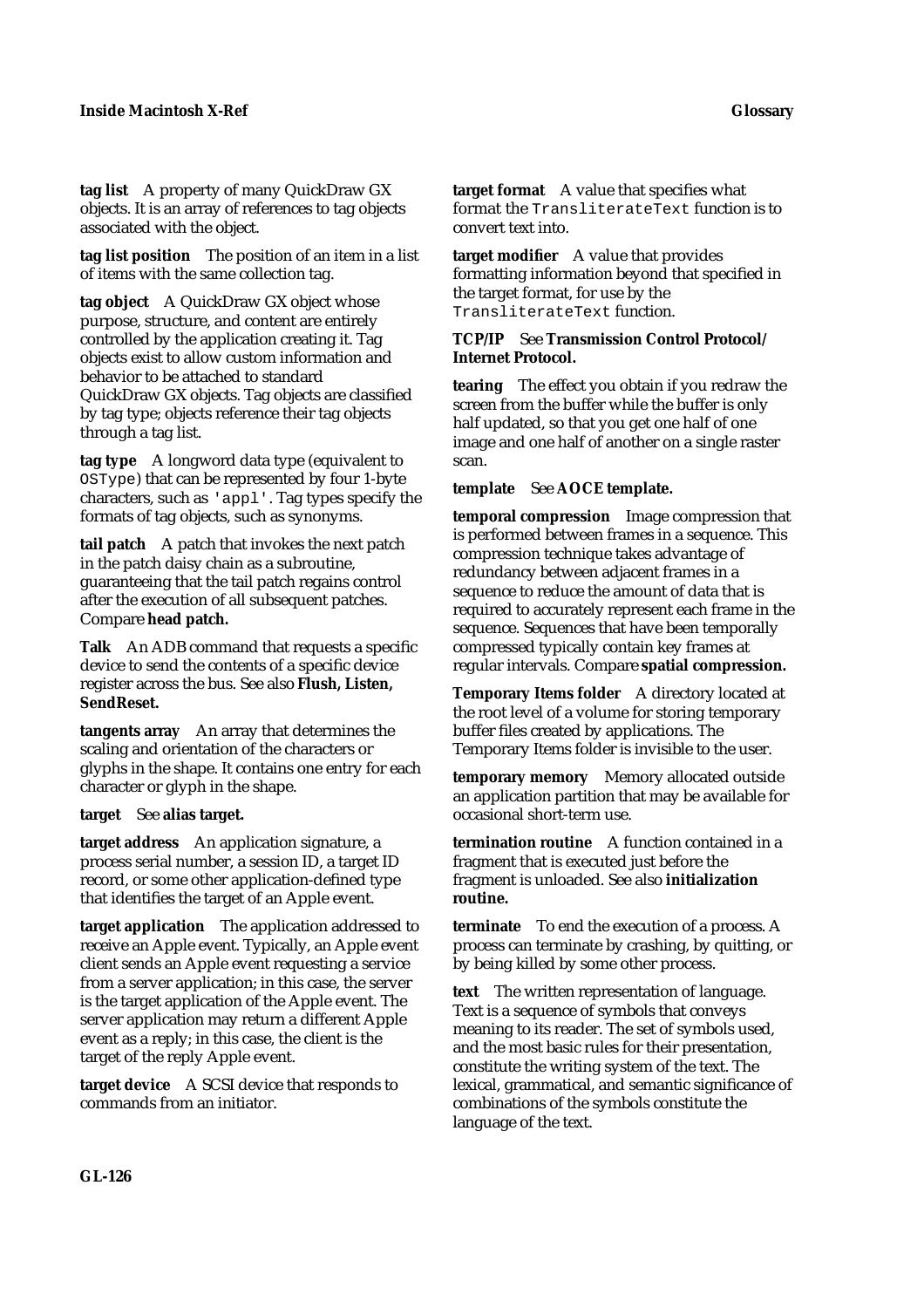**text area** The space on the display device within which the text should fit.

**text attributes** The set of flags that allow you to specify how QuickDraw GX alters glyph outlines or chooses the proper metrics for horizontal or vertical text.

**Text control panel** A control panel, available on non-U.S. versions of system software, that allows the user to set aspects of the text behavior of any enabled script system.

**text direction** The direction in which reading proceeds. Roman text has a left-to-right direction; Hebrew and Arabic have a (predominantly) right-to-left direction; Chinese and Japanese can have a vertical direction.

**text-done callback procedure** An application-defined procedure that is executed when the Speech Manager has finished processing (although not necessarily speaking) a buffer of input text.

**text face** (1) A style object property. It is the text face—the constructed stylistic variation from plain text—to apply when drawing the text of a shape. (2) An algorithmic way for your application to produce typestyles.

**text rendering** The process of preparing characters that are stored in memory for display as glyphs.

**text run** A complete unit of text, made up of character codes or glyph codes.

**text segment** For text layout, the portion of a style run (it may be the entire style run) that falls on a single text line. Most text measuring and drawing routines work on a single text segment at a time.

**text service** A text-entry or text-processing function provided by a text service component. Inline input is one example of a text service.

**text service component** A software module that is a registered component with the Component Manager, and that is used for entry, processing, or formatting of text. Text service components use the Text Services Manager to request action from and send information to client applications.

**text service component type** A specification of the function associated with a particular kind of text service component; part of its component description record. Currently, only one text service component type is defined: 'inpm', specifying an inline input method.

**Text Services Manager** The part of the system software that manages the interactions between applications that request text services and text service components that provide them.

**text shape** A type of QuickDraw GX shape. The geometry of a text shape contains a string of characters to be drawn in a single font and style. Compare **glyph shape, layout shape.** See **typographic shape.**

**text size** A style object property. It is the size, in typographic points (72 per inch), to draw the text of a shape.

**text string** An array of characters referenced by a pointer and a length word. A text string may contain up to 32,767 bytes of character data. Compare **Pascal string.**

**text style** See **style.**

**text style table** In an item color table resource, a specification for the typeface, font style, font size, and color of text in an editable text item or a static text item.

**text-to-speech** See **synthesized speech.**

**text width** The area between the margins; it is the length available for displaying a line of text.

**thumbnail picture** A picture that can be created from an existing image that is stored as a pixel map, a picture, or a picture file. A thumbnail picture is useful for creating small representative images of a source image and in previews for files that contain image data.

**TIB** See **transfer instruction block.**

**TIB instructions** Commands that control the SCSI Manager data transfer routines.

**TIB pseudoprogram** A sequence of TIB instructions.

**tick** A unit of time equal to one sixtieth of a second.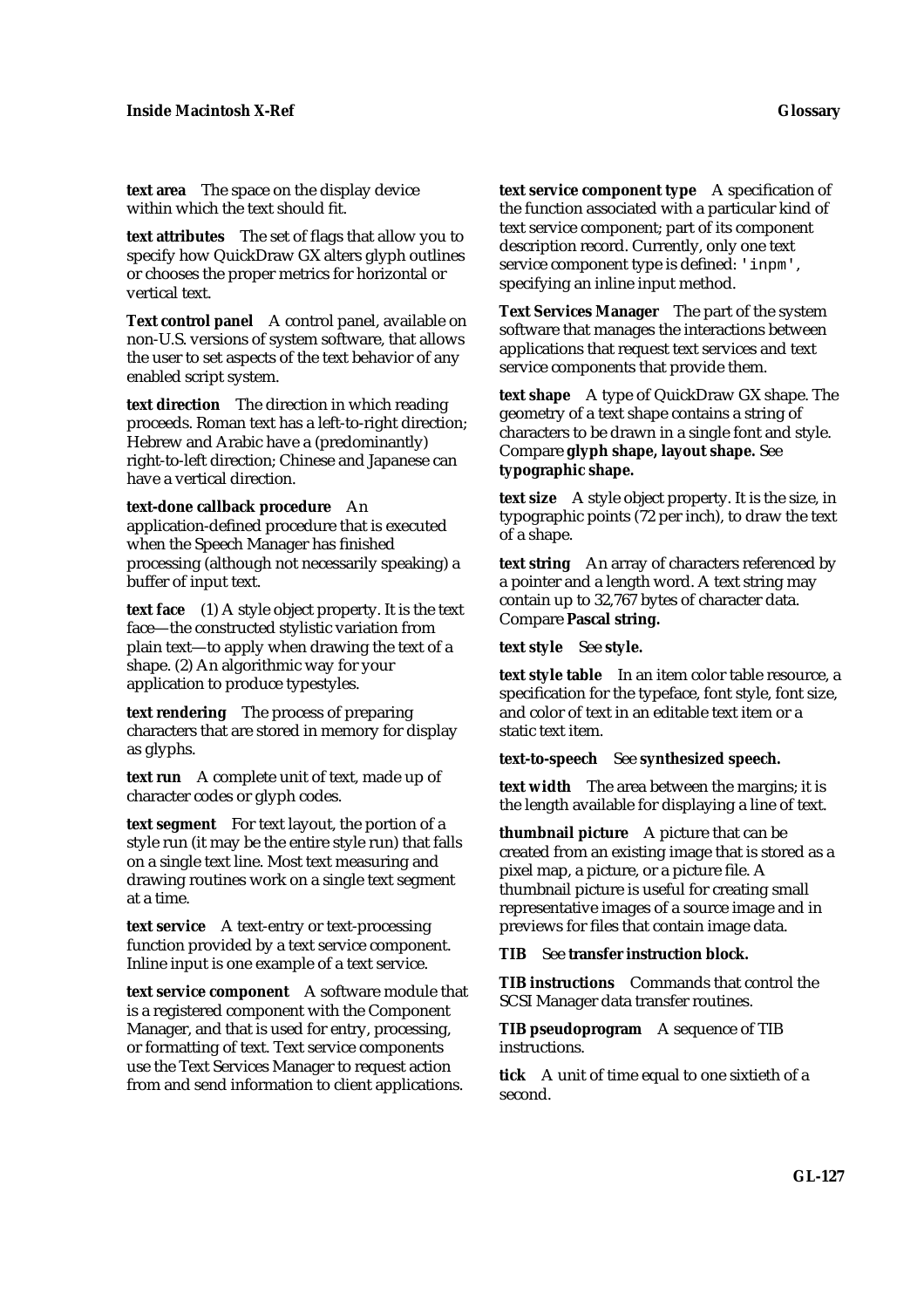**tiled highlighting** A highlighting mechanism whereby the highlighted area corresponding to every character in a line of text is unique, without gaps or overlaps.

**timbre** The tone of a sound, which can range from clear to buzzing.

**time base** A set of values that define the time basis for an entity, such as a QuickTime movie. A time base consists of a time coordinate system (that is, a time scale and a duration) along with a rate value. The rate value specifies the speed with which time passes for the time base.

**time coordinate system** A set of values that defines the context for a time base. A time coordinate system consists of a time scale and a duration. Together, these values define the coordinate system in which a time value or a time base has meaning.

**Time Manager** The part of the Macintosh Operating System that lets you schedule the execution of a routine after a certain time has elapsed.

**Time Manager queue** A list of all installed Time Manager tasks.

Time Manager task record A data structure that contains information about a Time Manager task. Defined by the TMTask data type.

**timeout interval** The interval of time the system waits for the startup drive to respond while the computer is booting.

**time scale** The number of time units that pass per second in a time coordinate system. A time coordinate system that measures time in sixtieths of a second, for example, has a time scale of 60.

**time unit** The basic unit of measure for time in a time coordinate system. The value of the time unit for a time coordinate system is represented by the formula (1/time scale) seconds. A time coordinate system that has a time scale of 60 measures time in terms of sixtieths of a second.

**time value** A value that specifies a number of time units in a time coordinate system. A time value may contain information about a point in time or about a **duration.**

**tint** The area ratio of dot color to background color that describes the tint color in a halftone.

**tint color** The actual resultant color produced by a halftone; it is a mixture of the dot color and the background color, in proportions specified by the tint ratio.

**tint space** The color space used by a halftone.

**tint type** The calculation method, such as luminance tint or color mixture tint, used to determine the tint color and the tint in a halftone.

**tiny** Used to describe a number whose magnitude is smaller than the smallest positive normalized number in the format of the number.

**tip** At the side of a help balloon, the point that indicates what object or area is explained in the help balloon. See also **help balloon, variation code.**

**title bar** The bar at the top of a window that displays the window name, contains the close and zoom boxes, and indicates whether the window is active.

#### **TLAP** See **TokenTalk Link-Access Protocol.**

**TOC** See **table of contents.**

**token** (1) An abstract category of text element that stands for a name, symbol, punctuation, quoted literal, or other sequence of characters. (2) A descriptor record returned by an object accessor function that identifies a requested Apple event object in a specified container.

**token block record** A parameter block used by the IntlTokenize function. The token block record contains, among other information, a pointer to a list of **token records.**

**token disposal function** An object callback function that disposes of a token.

**tokenization** A function provided by the Script Manager and individual script systems. Tokenization identifies the different lexical elements in an arbitrary string of text by using localized information from the tokens resource ('itl4'), and converts the string to a series of **tokens.**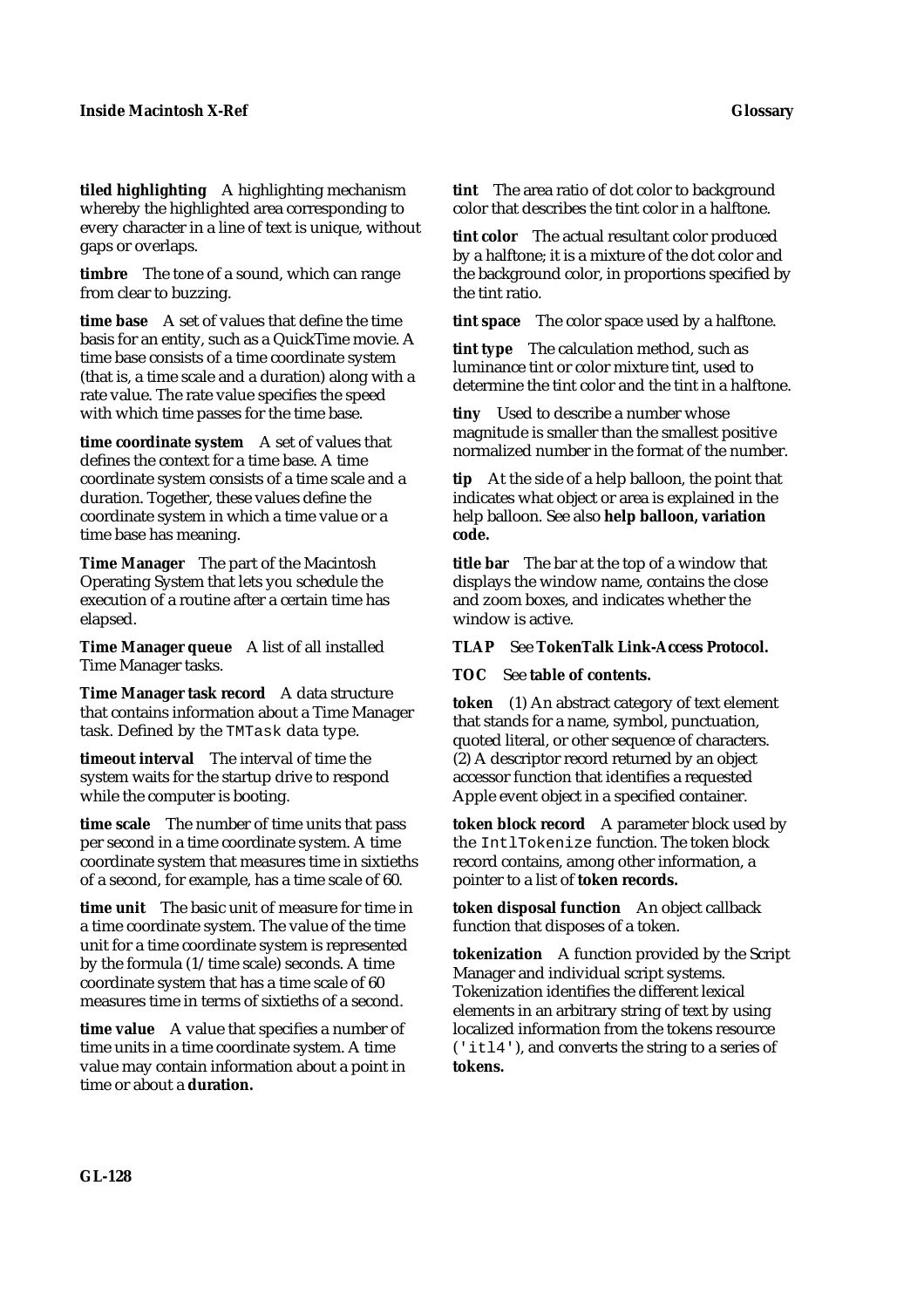**token record** A data structure, used by the IntlTokenize function, that describes an individual token.

**tokens resource** An international resource of type 'itl4'. The tokens resource contains information needed to convert text in a particular language into a series of tokens. Each installed script system has one or more tokens resources.

**TokenTalk** The data link that allows an AppleTalk network to be connected by token ring cables.

**TokenTalk Link-Access Protocol (TLAP)** The AppleTalk link-access protocol used in a TokenTalk network. TLAP is built on top of the standard token ring data-link layer.

**tolerance** For hit-testing, a value that specifies how close to a shape part a hit point must be for the hit-test to be considered successful.

**tool** See **application extension.**

**Toolbox Event Manager** See **Event Manager.**

**Toolbox trap** An exception that is caused by an A-line instruction that executes a Toolbox routine**.**

**Toolbox trap dispatch table** A table in RAM that contains addresses to Toolbox routines.

**top-side bearing** The white space between the top of the glyph and the visible beginning of the glyph.

**To recipient** A principal recipient of a message. See also original recipient.

**total override** An implementation of a printing message override that does not forward the message to other message handlers.

**TPrint record** A data structure of type TPrint. A TPrint record contains fields that specify the Printing Manager version, information about the printer (such as its resolution in dpi), and the dimensions of the paper rectangle.

**TPrJob record** A data structure of type TPrJob. The TPrJob job record contains information about a particular print job; for instance, the first and last pages to be printed, the number of copies, and the printing method (either draft-quality or deferred).

**track** A Movie Toolbox data structure that represents a single data stream in a QuickTime movie. A movie may contain one or more tracks. Each track is independent of other tracks in the movie and represents its own data stream. Each track has a corresponding media. The media describes the data for the track.

**track boundary region** A region that describes the area occupied by a track in the track's coordinate system. The Movie Toolbox obtains this region by applying the track clipping region and the track matte to the visual image contained in the track rectangle.

**track clipping region** The clipping region of a track in the track's coordinate system. The Movie Toolbox applies the track's clipping region and the track matte to the image contained in the track rectangle to obtain the track boundary region. Only that portion of the track that lies in the track boundary region is then transformed into an image in the movie coordinate system.

**track height** The height, in pixels, of the **track rectangle.**

**tracking** Kerning between all glyphs in the shape, not just the kerning pairs already defined by the font. You can increase or decrease interglyph spacing by using a track number. See **kerning.**

**track matte** A pixel map that defines the blending of track visual data. The value of each pixel in the pixel map governs the relative intensity of the track data for the corresponding pixel in the result image. The Movie Toolbox applies the track matte, along with the track clipping region, to the image contained in the track rectangle to obtain the track boundary region.

**track movie boundary region** A region that describes the area occupied by a track in the movie coordinate system, before the movie has been clipped by the movie clipping region. The movie boundary region is built up from the track movie boundary regions for each of the movie's tracks.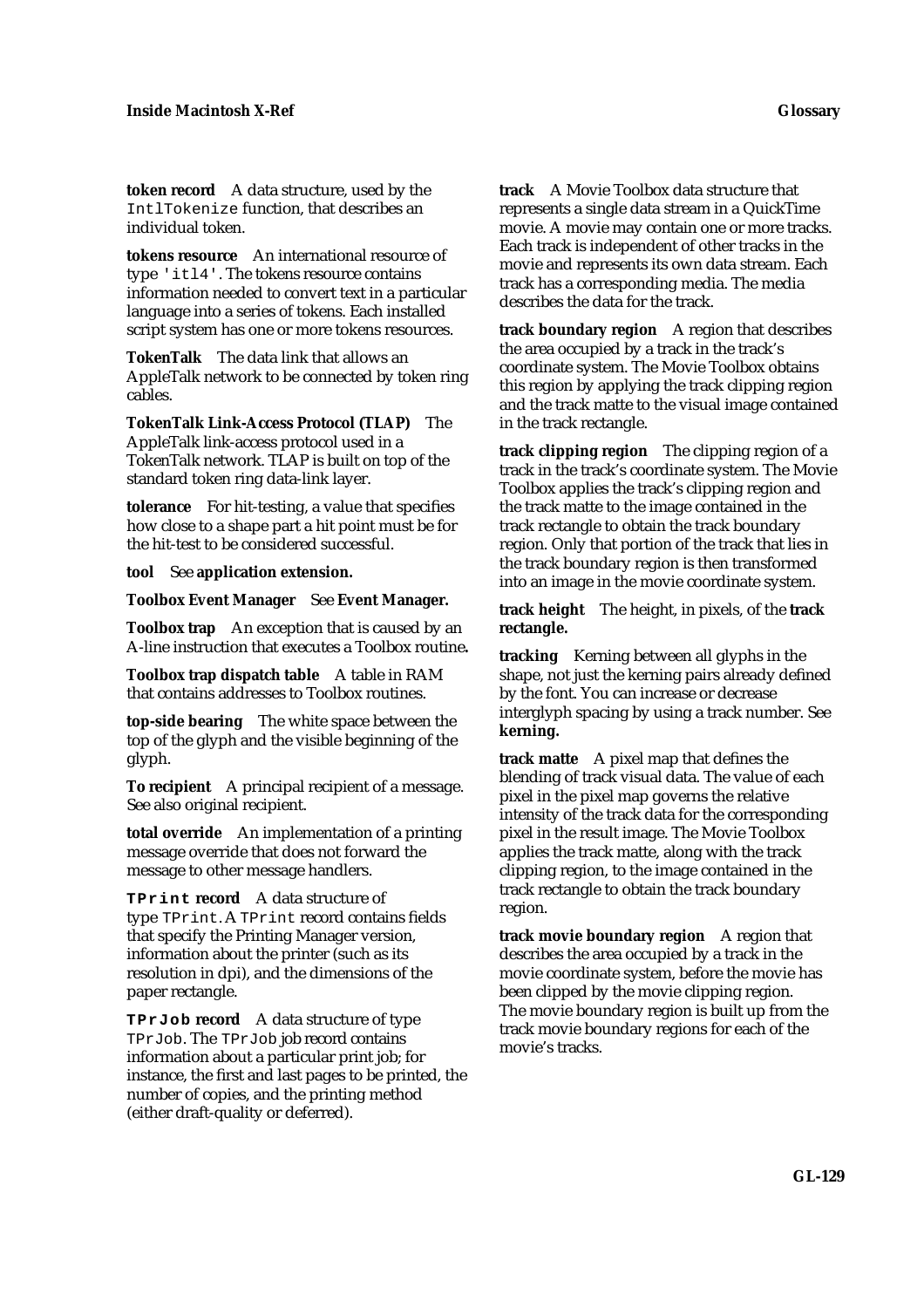**track offset** The blank space that represents the intervening time between the beginning of a movie and the beginning of a track's data. In an audio track, the blank space translates to silence; in a video track, the blank space generates no visual image. All of the tracks in a movie use the movie's time coordinate system. That is, the movie's time scale defines the basic time unit for each of the movie's tracks. Each track begins at the beginning of the movie, but the track's data might not begin until some time value other than 0.

**track rectangle** A rectangle that completely encloses the visual representation of a track in a QuickTime movie. The width of this rectangle in pixels is referred to as the **track width;** the height, as the **track height.**

**track setting** A value that specifies the relative tightness or looseness of interglyph spacing.

**track width** The width, in pixels, of the track rectangle.

**trailing edge** The edge of a glyph that is encountered last when reading text of that glyph's language. For glyphs of left-to-right text, the trailing edge is the right edge; for glyphs of right-to-left text, the trailing edge is the left edge. Compare **leading edge.**

**trailing spaces** White space characters occurring at the end of the last style run in a line of text.

**transcendental functions** Functions that can be used as building blocks in numerical functions. All of the functions contained in the PowerPC Numerics library are transcendental functions.

**transaction** (1) A sequence of Apple events sent back and forth between the client and server applications, beginning with the client's initial request for a service. All Apple events that are part of one transaction must have the same transaction ID. (2) The exchange of data between two ATP client applications in which the requester application sends a request to the responder application to perform. The exchange of data is limited to the request-response interaction, and the response data is bound to the request data by a transaction ID.

**transaction-based protocol** A communications protocol in which one socket client transmits a request for some action and the other socket client carries out the action and transmits a response.

**transaction bitmap** The bitmap/sequence number field of the header, when the ATP packet is a request packet. The transaction bitmap identifies the number of buffers that a requester application has reserved for the response data.

**transcription** The representation of sound sequences in phonetic symbols.

**transfer instruction block (TIB)** A data structure used to pass instructions to the SCSI Manager data transfer routines.

**transfer mode** (1) A specification, either Boolean or arithmetic, of how QuickDraw should draw or copy images into a bitmap or pixel map. In drawing text, QuickDraw uses transfer mode, along with foreground and background color, to determine how the text to be drawn (called the *source*) interacts with anything already drawn in the current graphics port, called the *destination*. See **arithmetic transfer mode, Boolean transfer mode.** (2) A QuickDraw GX data structure—also a property of an ink object—that controls the interaction between the color of a shape and the colors of the background at the location where the shape is drawn.

**transfer mode type** A specification of the kind of transfer mode—such as copy mode or XOR mode—to apply when drawing a shape or pixel. In QuickDraw GX, same as *component mode.*

**transform** (1) A mode you can specify with some Icon Utilities routines that draw icons. Specifying transforms with these routines alters the appearance of the icons in standard ways that are analogous to Finder states for icons. For example, you can specify the transform ttSelected to draw an icon so that it is highlighted as if it were selected in the Finder. (2) A QuickDraw GX object associated with a shape object. A transform object contains information that affects the visual appearance of a shape when it is drawn and specifies how the associated shape objects' geometries will be represented in a view port.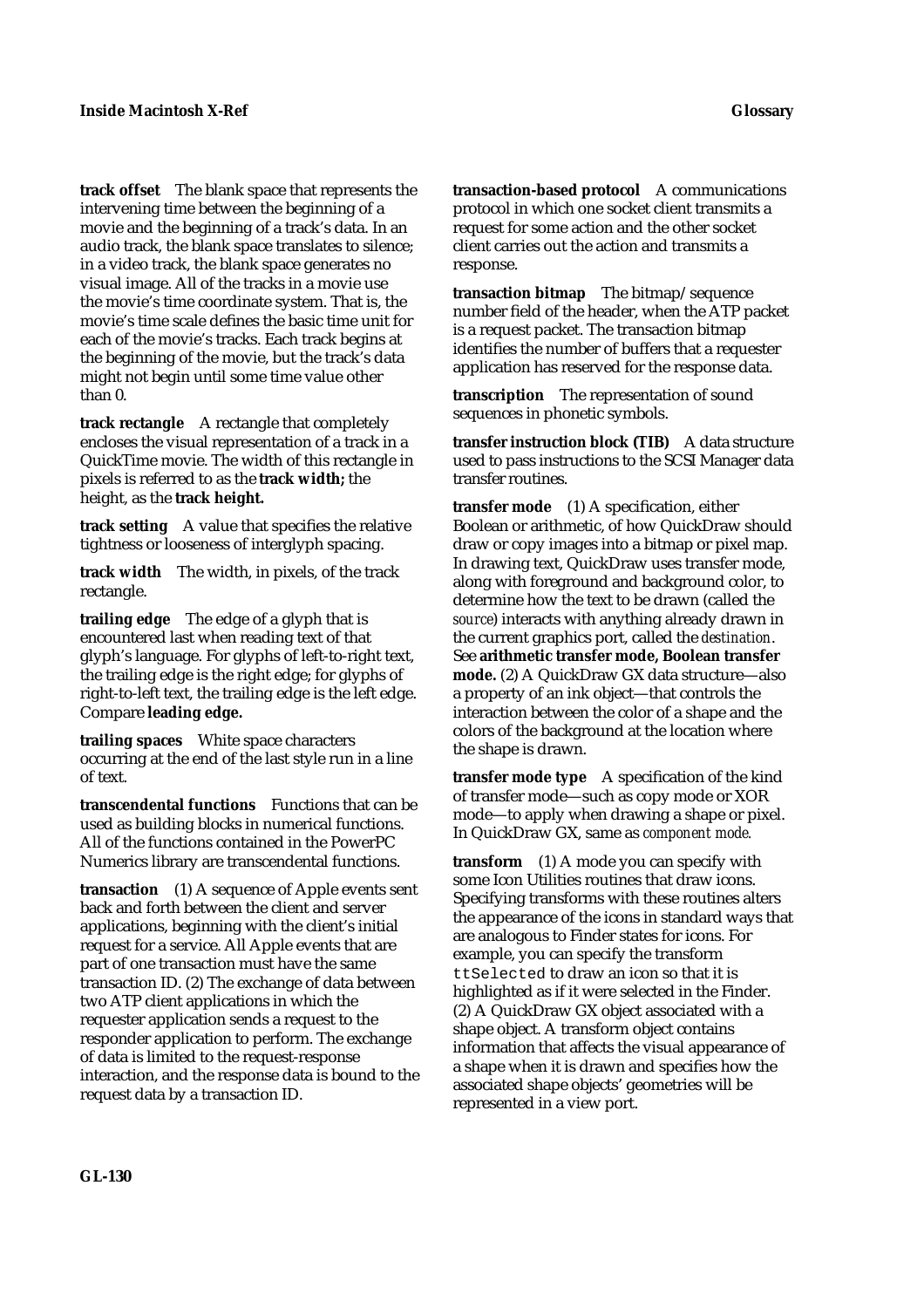**transformation matrix** A 3-by-3 matrix that defines how to map points from one coordinate space into another coordinate space.

**transform concatenation** The process by which QuickDraw GX combines the clips and mappings of transform objects at different levels of a picture hierarchy when drawing a picture shape.

**transition** An AppleTalk event, such as an AppleTalk driver being opened or closed, that can affect an AppleTalk application.

**transition event handler routine** A developer-supplied routine that the LAP Manager calls to handle a transition event. Entries in the AppleTalk Transition Queue contain a field that holds a pointer to the transition event handler routine.

**transition vector** An area of static data in a fragment that describes the entry point and TOC address of a routine. See also **procedure pointer.**

**translate** To move an item. A mapping can be used to translate, or move, a shape by a given amount or to a given location.

**translation extension** A component called by Macintosh Easy Open to identify and translate files or scraps. See also **application translation extension**.

**translation file type** The type of a file relevant for translation purposes. See also **catalog type.**

**translation group** A collection of source and destination file types; within each translation group, each source file type can be translated into any destination file type.

**Translation Manager** A collection of routines that provide data conversion services (such as implicit translation) for applications on Macintosh computers. You can use the Translation Manager to implement explicit translation.

**translation options** The use of one or more constants to translate QuickDraw data to QuickDraw GX shapes.

**translation system** A translation extension, with or without external translators, that is able to recognize and translate files or scraps.

**translation table** A data structure used by the GetPhysical function to indicate which physical blocks correspond to a given logical block. This parameter block is defined by the LogicalToPhysicalTable data type.

**translator** (1) A piece of software called by translation extensions or by applications to convert documents or scraps from one format to another. (2) A set of functions that convert QuickDraw data into QuickDraw GX shapes or pictures. The translation approximates the intent of the original QuickDraw images; it does not provide a pixel-by-pixel mapping of the image.

**transliteration** For the Macintosh script management system, the conversion of characters that are phonetic representations of the same sound sequence between subscripts within a script. In the Roman script system, this means case conversion. For Japanese, Chinese, and Korean, transliteration refers to the conversion, without linguistic or semantic considerations, of characters from one subscript to another subscript within a script. Examples include the transliteration of Japanese Hiragana to Katakana, and the transliteration of Korean Jamo to Hangul.

**transliteration resource** An international resource of type 'trsl'. The transliteration resource provides rules for converting text phonetically from one subscript to another within a script system. The transliteration resource is optional; it is used only by 2-byte script systems.

**Transmission Control Protocol/Internet Protocol (TCP/IP**) The major transport protocol and the network layer protocol typically used in communicating messages over the Internet.

**transport (XPT)** The part of SCSI Manager 4.3 that accepts I/O requests and passes them to the appropriate SCSI interface module (SIM).

**transport protocol** A protocol that includes services that determine how data is to be transferred across an AppleTalk internet.

**trap** Any of a large set of Macintosh system software routines accessed via A-line instructions. See also **split trap.**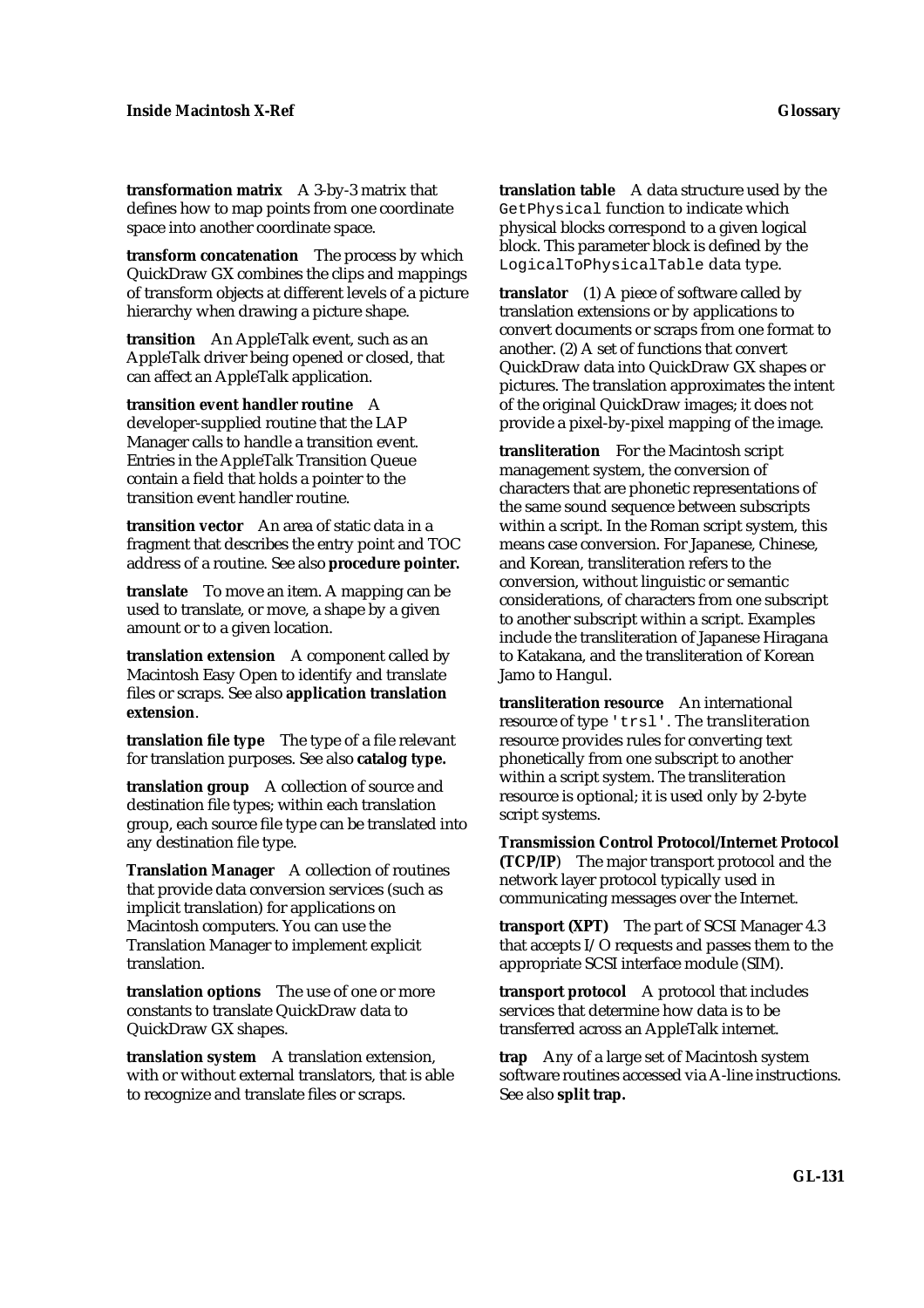**trap dispatcher** The exception handler that deals with the occurrence of A-line instructions, providing the subroutine linkage between the A-line instruction and Macintosh system code.

**trap dispatch table** A table of entry points to Macintosh system routines that are invoked with A-line instructions. Compare **Operating System trap dispatch table, Toolbox trap dispatch table.**

**Trap Manager** The part of the Macintosh Operating System that provides the subroutine linkage to most Macintosh system software routines.

**trap number** The bits of a trap word (bits 0–7 for an Operating System routine, bits 0–9 for a Toolbox routine) that serve as an index into the trap dispatch tables.

**trap word** See **A-line instruction.**

## **trap patch** See **patch.**

**Trash folder** A directory at the root level of a volume for storing files that the user has moved to the Trash icon. After opening the Trash icon, the user sees the collection of all items that the user has moved to the Trash icon—that is, the union of appropriate Trash directories from all mounted volumes. A Macintosh computer set up to share files among users in a network environment maintains separate Trash subdirectories for remote users within its shared Trash directory. The Finder empties a Trash directory (or, in the case of a file server, a Trash subdirectory) only when the user of that directory chooses the Empty Trash command.

**trigonometric functions** Functions that perform trigonometric operations, such as cosine, sine, and tangent.

**tristimulus values** The three components of XYZ space, designed to mimic the three kinds of light response of the human retina.

## **'trsl' resource** See **transliteration resource**. See also **international resources.**

**true inside** The right side of a clockwise contour or the left side of a counterclockwise contour.

**truncate** To chop off the fractional part of a real number so that only the integer part remains. For example, if the real number 1.99999999999 is truncated, the truncated value is 1.

**TSM-aware application** An application that makes calls to the Text Services Manager. A TSM-aware application can use a variety of text services such as inline input.

**TSM document** A private data structure maintained by the Text Services Manager that relates one or more text service components to a particular application window.

**tuple** The NBP name and internet socket address pair that an entity provides to register itself with NBP. NBP adds the tuple as a names table entry to its names table.

**two's complement encoding** A system for digitally encoding sound that stores the amplitude values as a signed number—silence is represented by a sample with a value of 0. For example, with 8-bit sound samples, two's complement values would range from –128 to 127, with 0 meaning silence. The Audio Interchange File Format (AIFF) used by the Sound Manager stores samples in two's complement form. Compare **offset-binary encoding.**

**type** (1) The field of an NBP entity name that is used to identify the type of service that the entity provides. Entities of the same type can find potential partners by looking up addresses of other entities that are registered with NBP based on the type portion of the name. (2) See **shape type.**

**type conversion** The process of changing a shape from one shape type to another. Often the geometry of the shape is significantly affected during this process.

**type selection** A feature that allows a user to type the name of an item in a list to select it.

**typestyle** A variant version of glyphs in the same font family. Typical typestyles available on the Macintosh computer include bold, italic, underline, outline, shadow, condensed, and extended.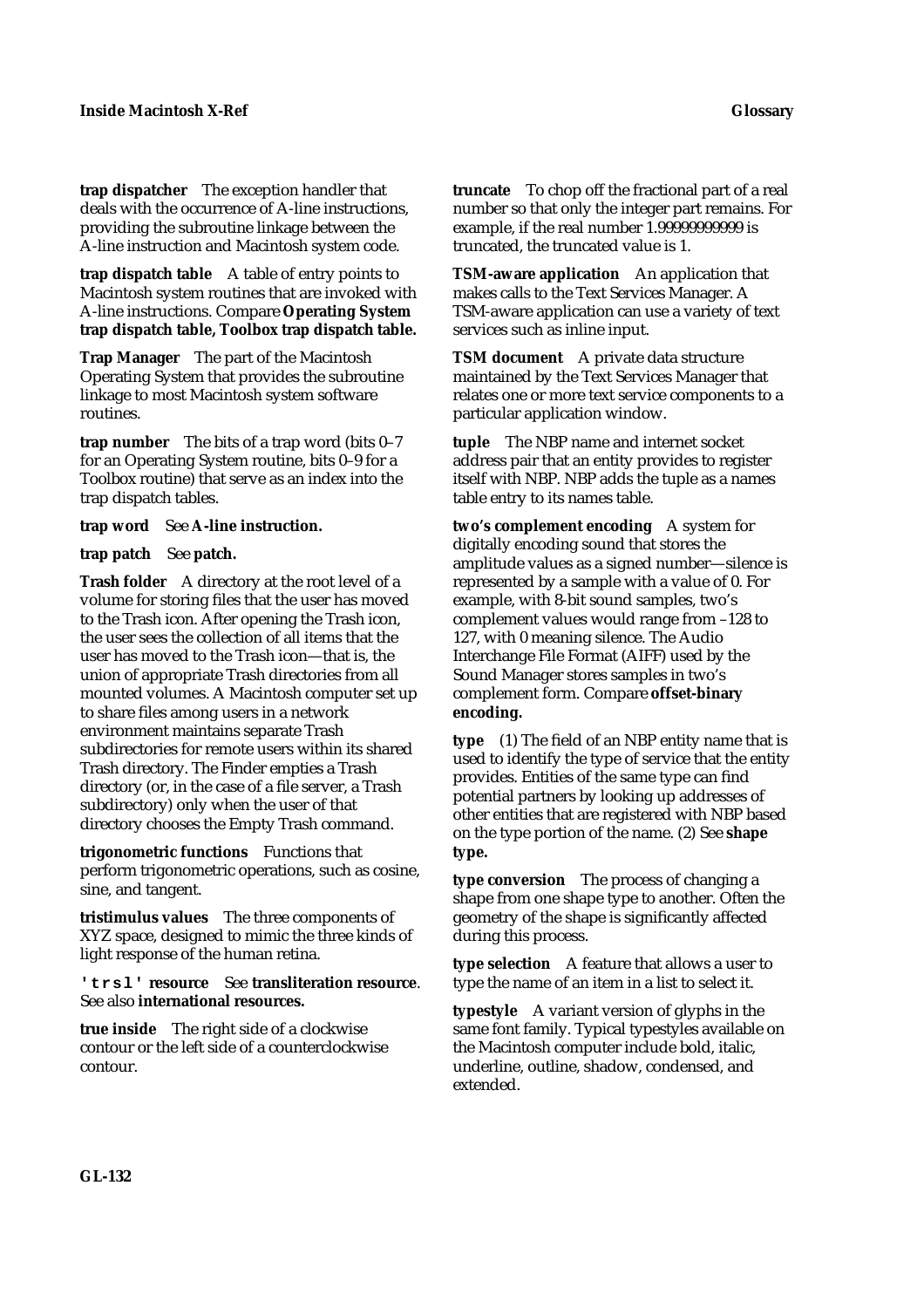**type validation** A QuickDraw GX validation level that confirms that references to object types are valid. Compare **all object validation, structure validation.**

**typographic bounding rectangle** The smallest rectangle that encloses the full span of the glyphs from the ascent line to the descent line.

**typographic point** A unit of measurement describing the size of glyphs in a font. There are 72.27 typographic points per inch, as opposed to 72 points per inch in QuickDraw GX.

**typographic shape** Any QuickDraw GX shape that has one of the following shape types: text, glyph, layout.

**unapproved signer file** A file created by the MacSigner application when it creates an approval request. The unapproved signer file contains a DES-encrypted number that is intended to be the user's private key.

**uncompressed sound data** See **decompressed sound data, noncompressed sound data.**

**undercolor removal** In CMYK color calculation, the removal of some or all of the cyan, magenta, and yellow inks where black ink is to be substituted. See also **black generation.**

**underflow exception** An exception that occurs when the result of an operation is both tiny and inexact.

**underflow notice** A QuickDraw GX notice indicating that a notice could not be removed from the ignore notice stack because no notice was on the stack.

**underflow warning** A QuickDraw GX warning indicating that a warning could not be removed from the ignore warning stack because no warning was on the stack.

**unexpected result warning** A QuickDraw GX warning indicating that a character or font substitution took place or that the geometry of an area or new device is probably incorrect.

**unflatten** To convert the public, stream-based description of an object or set of objects into the private, native QuickDraw GX object-based format. Used when retrieving a print job. Compare **flatten.** See also **stream format.**

**Unicode** A standard for a universal character set now under development. Unicode assigns two bytes per character code, and includes all the characters of all the world's major writing systems in one character set.

**unidirectional text** A sequence of text that has a single direction. Compare **mixed-directional text.**

**unique items attribute** A shape attribute that affects the way items are added to picture shapes.

**unit number** The position of a device driver's entry in the unit table. It is the one's complement of the driver reference number.

**unit table** A Device Manager data structure containing an array of handles to the device control entries of all installed device drivers.

**universal color spaces** Color spaces whose colors are device-independent. Universal colors can be compared without the use of color profiles.

**universal coordinated time (UTC)** The same as Greenwich Mean Time (GMT); the standard time as established by the Royal Observatory at Greenwich, England.

**universal interface files** A set of interface files that you can use with both 680x0 compilers and PowerPC compilers.

**universal procedure pointer** A 680x0 procedure pointer or the address of a routine descriptor.

**universal script** A 1-byte complex script system that is compatible with WorldScript I.

**unlimited gap absorption** The assignment of all justification gap to an individual glyph or priority of glyphs, regardless of the specified grow or shrink limits for that glyph or glyphs.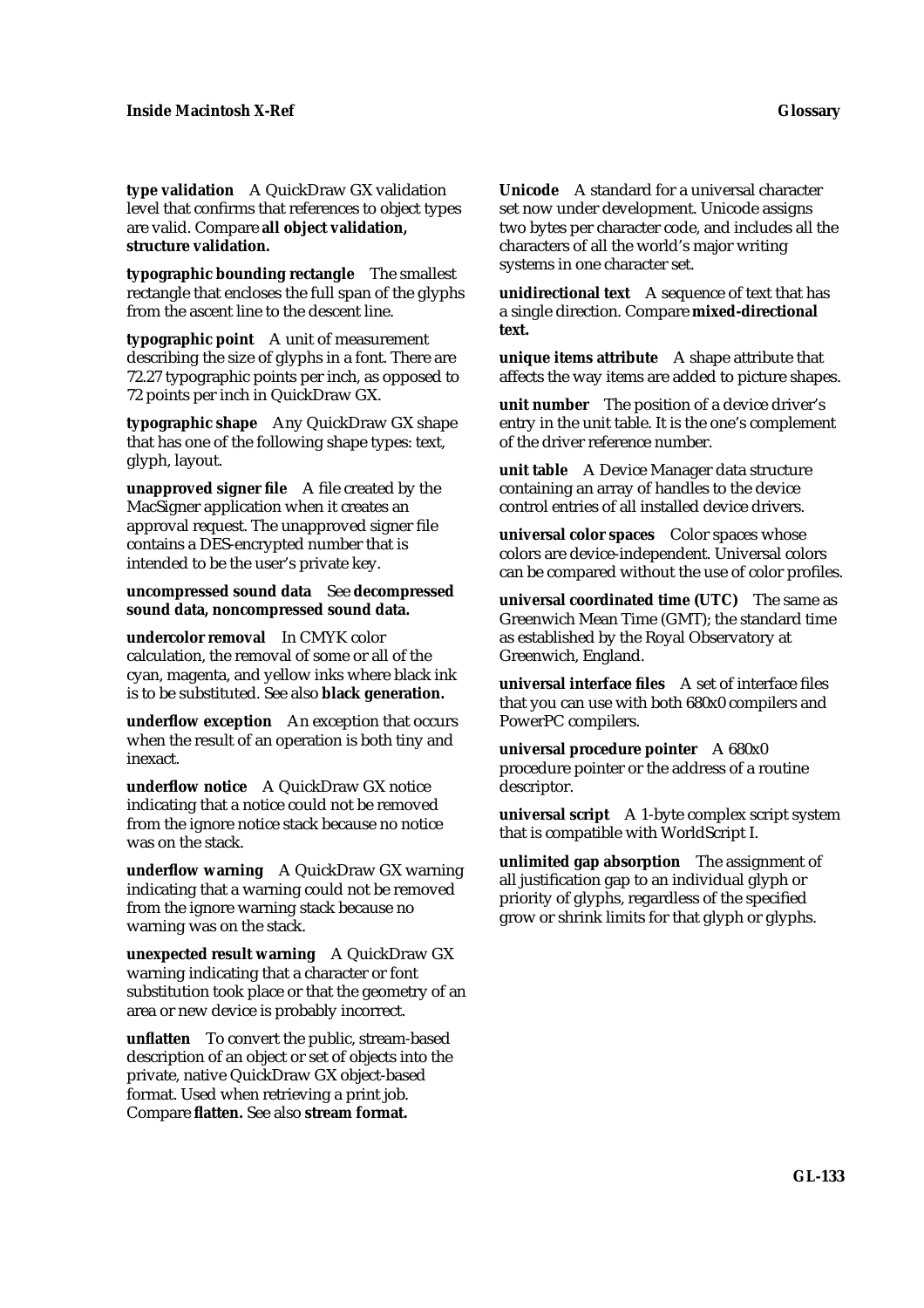**unload** (1) To unlock a segment. By unlocking unneeded segments, you allow them to be relocated or purged if necessary to accommodate a later memory-allocation request. (2) To move a QuickDraw GX object from memory to temporary external storage. QuickDraw GX automatically and transparently loads and unloads objects in the course of managing memory; an application need never know whether an object it accesses is currently loaded or unloaded.

**unlock** (1) To allow a relocatable block to be moved during heap compaction. (2) To allow a previously locked range of pages to be paged out. (3) To free a previously locked object in the QuickDraw GX heap so that it can be moved. See also **lock.**

**unmounted volume** A volume that hasn't yet been mounted, or a volume that was previously mounted but has since had its volume control block removed from the VCB queue.

**unpacking** The process of reconstructing a data structure from a sequence of bytes. Compare **packing.**

**unpurgeable block** A relocatable block that can't be purged from the heap.

**untoken table** A table in the tokens resource that converts script-independent tokens to text of a given script system.

**update event** An event indicating that the contents of a window need updating.

**update region** A region maintained by the Window Manager that includes the parts of a window's content region that need updating. The Event Manager generates update events as necessary, based on the contents of the update region, telling your application to update a window.

**user attributes** The lower 16 bits of an item's attributes; these bits can be defined for purposes suitable to your application.

**user authentication method** A process used by a file server or workstation to confirm the user's identity.

**user data** Auxiliary data that your application can store in a QuickTime movie, track, or media structure. The user data is stored in a user data list; items in the list are referred to as user data items. Examples of user data include a copyright, date of creation, name of a movie's director, and special hardware and software requirements.

**user data item** A single element in a user data list.

**user data list** The collection of user data for a QuickTime movie, track, or media. Each element in the user data list is referred to as a user data item.

**user dictionary** Also called an *editable dictionary*. A file, complementary to the main dictionary used by input methods, in which users can add information that does not exist in the main dictionary.

**user item** An item in a dialog box that is managed largely by an application, not by the Dialog Manager. A user item is designated by the constant userItem.

**user name** A string of characters that uniquely identifies a user for login purposes.

**user node ID** A node ID that falls within the numeric range of 1–127 (\$01–\$7F). Unless a program explicitly requests assignment of a node ID within the server range, AppleTalk dynamically assigns a user node ID to a system when an application or process on that system opens AppleTalk.

**User record** A catalog record representing an entity that has an account on an AOCE messaging or catalog server. A User record contains electronic addresses and biographical information about the entity that can be read by users of the system, as well as information about the entity's access privileges and password for use by the AOCE software.

**user state** The size and location that the user has established for a window.

**usual arithmetic conversions** Automatic conversions performed in the C programming language. The ANSI C specification defines these conversions.

**UTC** See **universal coordinated time.**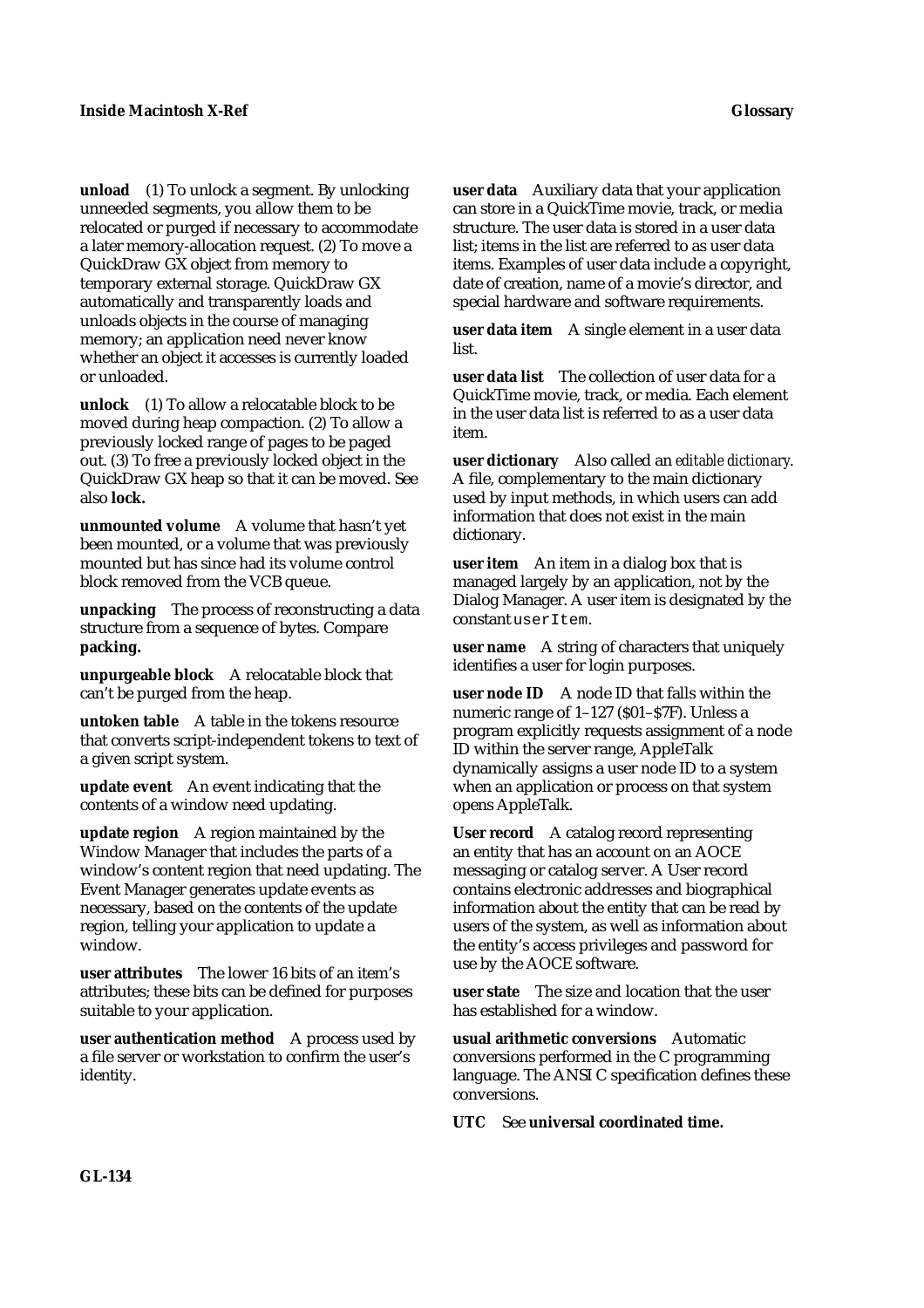**utility component** A sound component that performs some modification on sound data and does not communicate directly with any sound output device. See also **sound component, sound output device component.**

**validation** A set of debugging functions that cause one or more actions to occur whenever a QuickDraw GX function is called or whenever the internal memory manager is called. See also **public validation, internal validation.**

**validation error** A QuickDraw GX error detected and posted by the debugging version with validation error checking turned on. The parameters of objects are checked to ensure that the object is valid. See also **validation.**

**variable resolution** Any printing resolution within a range bounded by maximum and minimum values. Compare **discrete resolution.**

**variation axis** A range included in a font by the font designer that allows a font to produce different typestyles.

**variation code** (1) A number that selects among variations supported by a single window definition function or control definition function. The variation code is stored in the low-order 4 bits of the window definition ID or control definition ID. See also **control definition function, control definition ID, window definition function, window definition ID.** (2) In the header component of a help resource, an integer that specifies the preferred position of a help balloon relative to its hot rectangle. The balloon definition function draws the frame of the help balloon based on its variation code. See also **balloon definition function.**

**VBL** See **vertical retrace interrupt.**

**VBL task** A task executed during a vertical retrace interrupt. See also **slot-based VBL task, system-based VBL task.**

**VBL task record** A data structure that contains information about a VBL task. Defined by the VBLTask data type.

**VCB** See **volume control block.**

**VCB queue** See **volume control block queue.**

**vector** See **transition vector.**

**vector imaging system** The imaging system provided by QuickDraw GX that converts QuickDraw GX shapes into data and control sequences for vector output devices such as graphic plotters.

**verb** See **selector.**

**verification** See **disk verification.**

**verify** To establish the authenticity of a digital signature. Verification consists of determining that the signed document has not changed since it was signed and affirming that the public key used to decrypt the signature is valid.

**version record** A structure that contains version information. Defined by the NumVersion data type.

## **vertical blanking interrupt (VBL)** See **vertical retrace interrupt.**

**vertical blanking rectangle** A rectangle that defines a portion of the input video signal that is devoted to vertical blanking. This rectangle occupies lines 10 through 19 of the input signal. Broadcast video sources may use this portion of the input signal for closed captioning, teletext, and other nonvideo information. Note that the blanking rectangle cannot be contained in the maximum source rectangle.

**vertical retrace interrupt** An interrupt generated by the video circuitry each time the electron beam of a monitor's display tube returns from the lower-right corner of the screen to the upper-left corner. Also known as *vertical blanking interrupt*.

**Vertical Retrace Manager** The part of the Operating System that schedules and executes tasks during a vertical retrace interrupt.

**vertical retrace queue** A list of the tasks to be executed during a vertical retrace interrupt.

**VIB** See **volume information block.**

**video device** A piece of hardware, such as a plug-in video card or a built-in video interface, that controls a screen.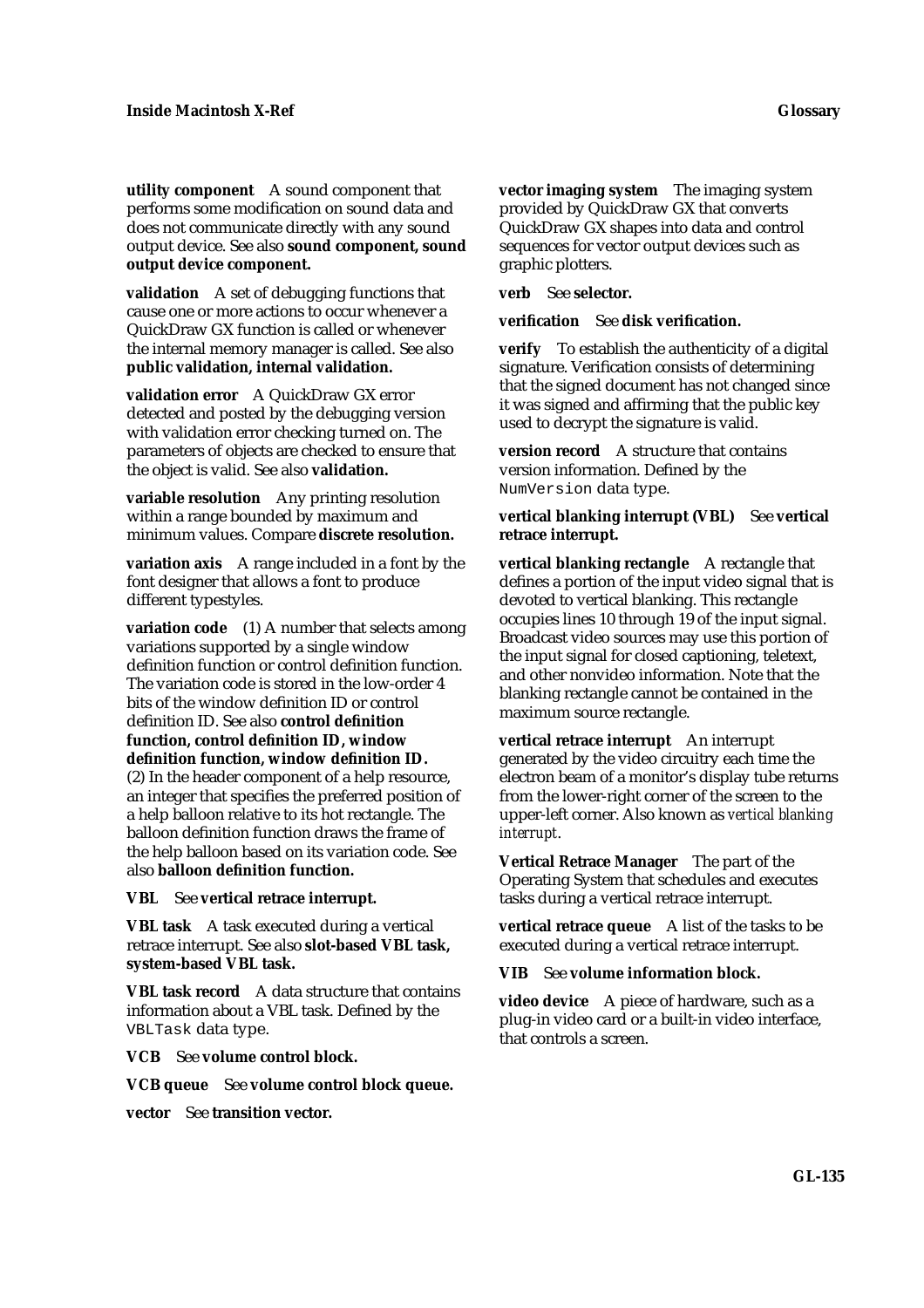**video digitizer component** A component that provides an interface for obtaining digitized video from an analog video source. The typical client of a video digitizer component is a sequence grabber component, which uses the services of video digitizer components to create a very simple interface for making and previewing movies. Video digitizer components can also operate independently, placing live video into a window.

**view** An item or field in an information page displaying one or more property values.

**view device** A QuickDraw GX object associated with a view port object. It describes the characteristics of a given physical display device such as a monitor or a printer.

**view group** A QuickDraw GX object that consists of a grouping of view ports and view devices.

**view list** A data structure that specifies individual views on an information page. Each item in the list includes the graphic rectangle containing the view, the number of the property that provides the information to be displayed, the type of view, and information specific to that view type.

**view port** A QuickDraw GX object associated with a transform object. A view port describes the characteristics of the drawing environment for individual QuickDraw GX shapes.

**view port hierarchy** An ordered arrangement of view ports that allows for such features as windows within windows, including multiple windows within a single window.

**view port list** A property of a transform object. This list is an array of references to the view ports that the shapes associated with that transform can be drawn to.

**view rectangle** In TextEdit, the rectangle defining the portion of the window within which text is actually displayed. Text drawn in the destination rectangle is made visible to the application user in the view rectangle.

**virtual bus** The grouping of SCSI devices on different buses into a single logical bus for compatibility with software that cannot address multiple buses.

**virtual ID** The SCSI ID of a device on the virtual bus.

**virtual key code** The key code that an application receives in keyboard events. It is the value produced after a raw key code has been mapped through the key-map ('KMAP') and key-remap ('itlk') resources. Compare **character code.**

**virtual memory** Addressable memory beyond the limits of the available physical RAM. The Operating System extends the logical address space by allowing unused applications and data to be stored on a secondary storage device instead of in physical RAM.

**Virtual Memory Manager** The part of the Operating System that provides virtual memory.

**virtual queue** A view of a physical message queue through which an application can open, close, and list messages. More than one virtual queue can be associated with a single physical queue. See also **physical queue.**

**visible region** In a Macintosh window, the part of a window that can be drawn into; defined by the visRgn field in the graphics port record. In view ports attached to windows, QuickDraw GX restricts drawing to the window's visible region.

**voice** (1) The set of parameters that specify a particular quality of synthesized speech. A voice is designed to work with a particular speech synthesizer. (2) A sampled sound played at varying rates to produce a number of different pitches or notes. See also **instrument.**

**voice description record** A structure that contains information about a voice. Defined by the VoiceDescription data type.

**voice file information record** A structure that contains information about the file in which a voice is stored and the resource ID of the voice within that file. Defined by the VoiceFileInfo data type.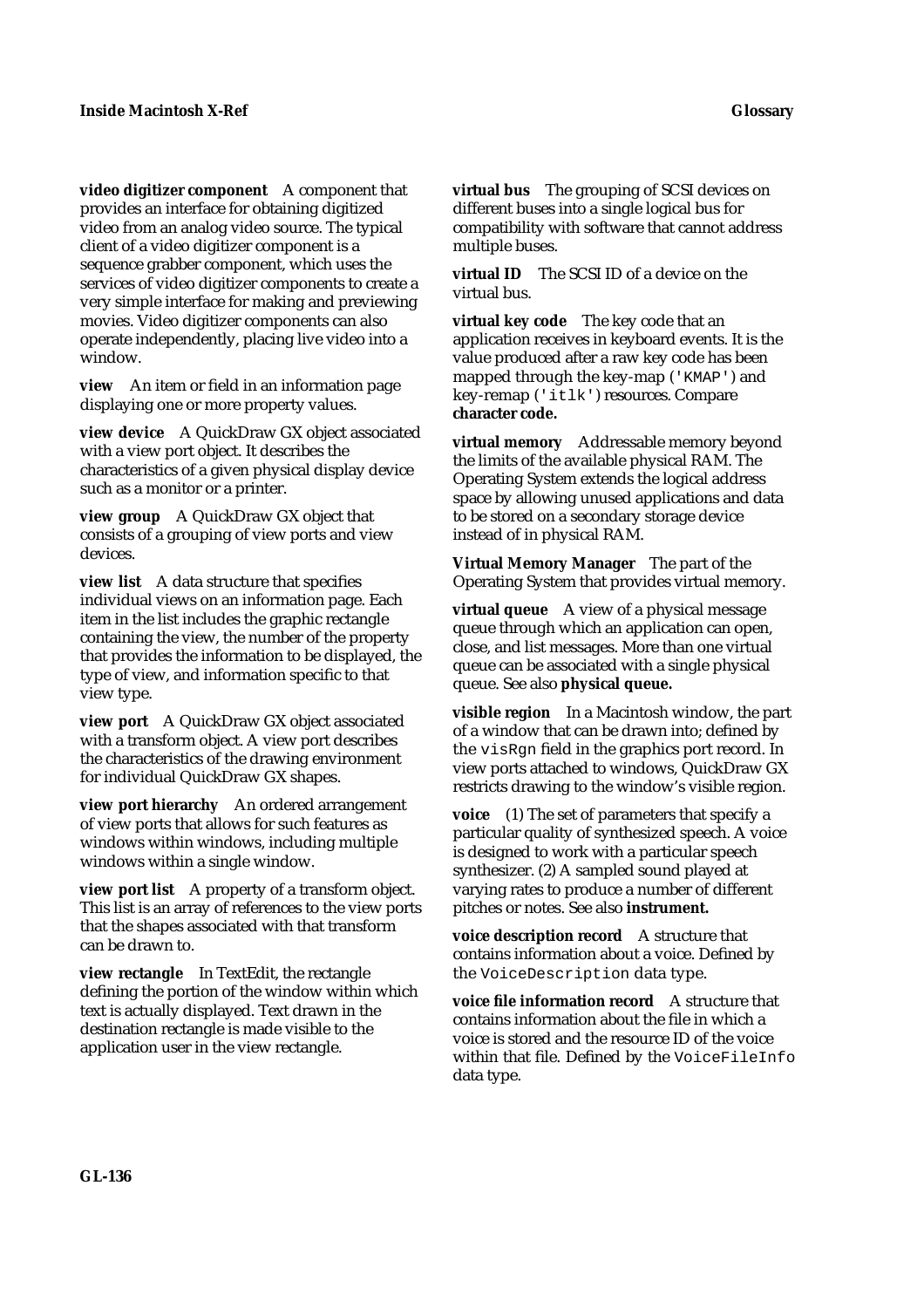**voice specification record** A structure that provides a unique specification that you must use to obtain information about a voice. Defined by the VoiceSpec data type.

**volatile register** A register whose contents need not be preserved across subroutine calls. See also **nonvolatile register.**

**volume** (1) A portion of a storage device that is formatted to contain files. (2) See **amplitude, speech volume.**

**volume bitmap** A data structure that contains a series of bits indicating which blocks on the volume are allocated. Volume bitmaps exist both on HFS volumes and in memory.

**volume catalog** See **catalog file.**

**volume control block (VCB)** A nonrelocatable block of memory in the system heap that contains information about a specific mounted volume, including the information from the volume's master directory block.

**volume control block queue** A list of the volume control blocks for all mounted volumes.

**volume index** A number identifying the position of a mounted volume listed in the volume control block queue.

**volume information block (VIB)** See **master directory block.**

**volume name** A sequence of up to 27 characters, excluding colons (:), that identifies a volume.

**volume reference number** A unique number assigned to a volume when it's mounted; used to refer to the volume.

**Volumes control panel** A subpanel of the Sound control panel that allows the user to select volumes. See also **Alert Sounds control panel, Sound In control panel, Sound Out control panel.**

**VOX recording** A feature that allows sound recording only when the sound to be recorded exceeds a certain amplitude.

**VOX stopping** A feature that stops sound recording when the sound falls below a certain amplitude.

**wake up** To make a previously suspended process eligible to receive CPU time.

**wakeup demand** A message from the Power Manager that informs a sleep procedure that it must reverse whatever steps it followed when it prepared for the sleep state.

**wakeup timer** A timer that the Power Manager uses to return a portable Macintosh computer from the sleep state to the operating state at a specific time.

**warning** A diagnostic message posted by QuickDraw GX whenever an application executes a function that may likely not provide the result expected. Execution continues internally, as if the warning had not been posted. A warning number is a unique number in the range –26999 through –26000 assigned to each QuickDraw GX warning message. Each warning has a unique warning name.

**warning name** See **warning.**

**warning number** See **warning.**

**wave amplitude** The height of a sound wave at an instant of time. Compare **amplitude.**

**waveform** The shape of a wave (a graph of a wave's amplitude over time).

**wavelength** The extent of one complete cycle of a wave.

**wave table** A sequence of wave amplitudes measured at fixed intervals.

**wave-table data** Any set of values that represent a sound by a wave table.

**weak import** See **soft import.**

**weak type** A glyph directionality that depends on context to determine whether it is left to right or right to left. Compare **neutral type, strong type.**

**wedge** A pie-shaped segment of an oval, bounded by a pair of radii joining at the oval's center.

**western numerals** For the Macintosh script management system, the numerical symbols 1, 2, 3, 4, 5, 6, 7, 8, 9, and 0. Sometimes known as *Arabic numerals,* but not to be confused with the numerals native to the Arabic writing system.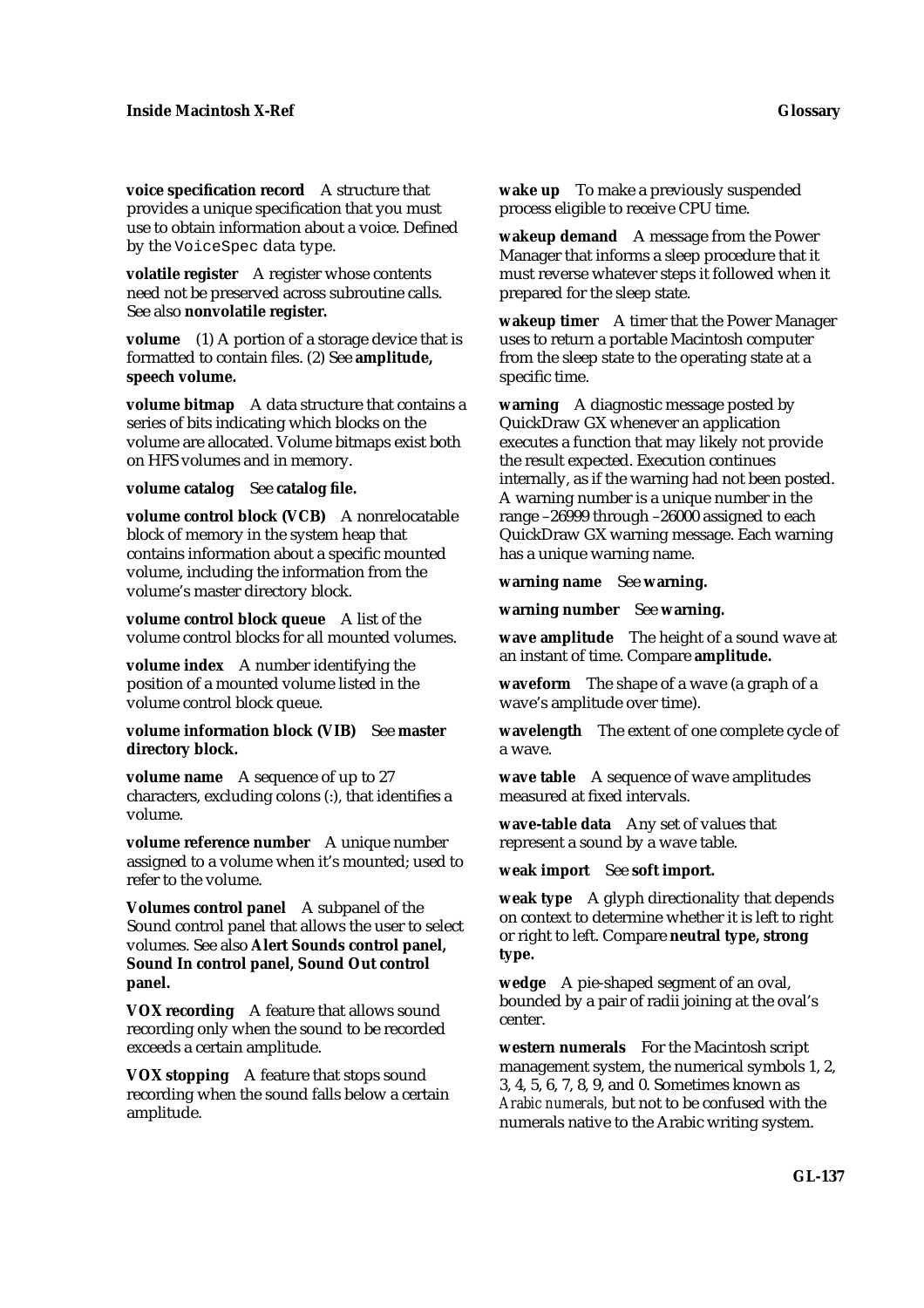**white level** The degree of whiteness in an image. It is a common video digitizer setting.

**white point** A specific definition of what is considered white light, represented in terms of Yxy, and usually based on the whitest light that can be generated by a given device. Colors in some color spaces are defined in comparison to a reference white point. See also **Yxy color space.**

**whose descriptor record** A coerced AE record of descriptor type typeWhoseDescriptor. The Apple Event Manager creates whose descriptor records when it resolves object specifier records that specify formTest.

**whose range descriptor record** A coerced AE record of type typeWhoseRange. Under certain conditions, the Apple Event Manager coerces a range descriptor record to a whose range descriptor record when it resolves object specifier records that specify formTest.

**wide number** A 64-bit signed integer with unspecified bias.

**widest-need evaluation** An evaluation method in which the widest format of all of the operands in a complex expression is used as the format in which the expression is evaluated.

**winding fill** A shape fill that follows the winding-number rule.

**winding-number rule** A rule used when drawing filled shapes to determine which areas are filled. The winding-number rule fills areas that lie under overlapping contours. Compare **even-odd rule.**

**window** An area on the screen that displays information, including user documents as well as communications such as alert boxes and dialog boxes. The user can open or close a window; move it around on the desktop; and sometimes change its size, scroll through it, and edit its contents.

**window color table** The data structure in which the Window Manager stores the colors to be used for drawing a window's frame and for highlighting selected text.

**window component** The portion of an 'hwin' resource in which you associate an 'hrct' or 'hdlg' resource to a particular window.

**window definition function** A function that defines the general appearance and behavior of a window. The Window Manager calls the window definition function to draw the window's frame, determine what region of the window the cursor is in, draw the window's size box, draw the window's zoom box, move and resize the window, and calculate the window's structure and content regions.

window definition **ID** An integer that specifies the resource ID of a window definition function in the upper 12 bits and an optional variation code in the lower 4 bits. When creating a new window, your application supplies a window definition ID either as a field in the 'WIND' resource or as a parameter to the NewWindow or NewCWindow function.

**window list** A list maintained by the Window Manager of all windows on the desktop. The frontmost window is first in the window list, and the remaining windows appear in the order in which they are layered on the desktop.

**Window Manager** The part of the Macintosh Toolbox that provides routines for creating and manipulating windows.

**Window Manager port** A graphics port that represents the desktop area on the main monitor—that is, a rounded-corner rectangle that occupies all of the main monitor except for the area occupied by the title bar.

**window origin** The upper-left corner of a window. Usually specified with a vertical coordinate of 0 and a horizontal coordinate of 0, the window origin is the upper-left corner of the port rectangle of a graphics port and is expressed in coordinates local to the graphics port.

**window record** A data structure of type WindowRecord (or CWindowRecord) in which the Window Manager stores a window's characteristics, including the window's graphics port, title, visibility status, and control list.

**window region** Special-purpose region of a window. See also **close region, content region, drag region, size region, zoom region.**

**window type** A collection of characteristics such as the shape of the window's frame and the features of its title bar—that describe a window.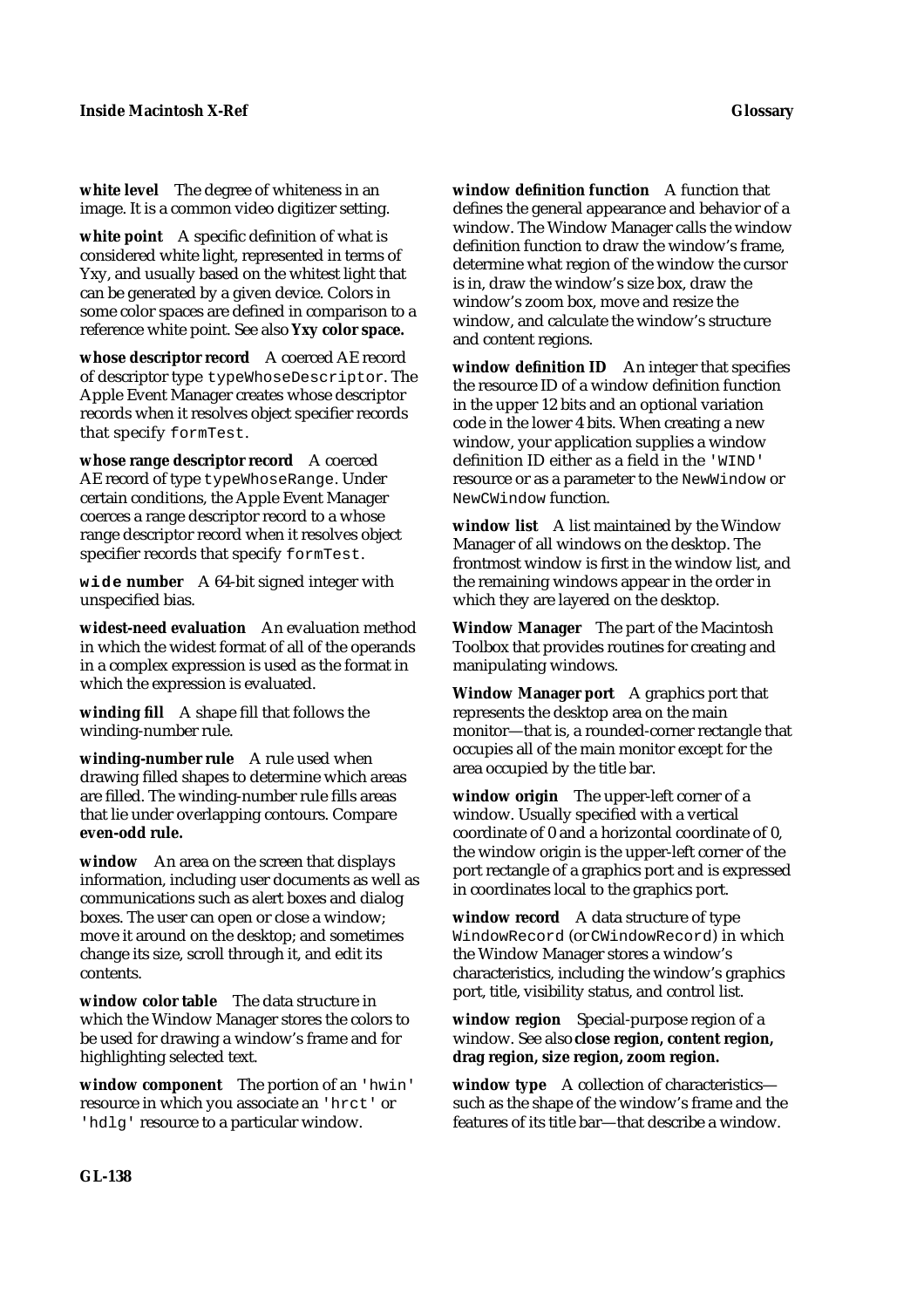**with-stream kerning** The automatic movement of glyphs parallel to the line orientation of the text. Compare **cross-stream kerning.**

**with-stream shift** A positional shift that applies equally to all glyphs in a style run by adding or removing space before or after each glyph in the run. Compare **cross-stream shift.**

**word** A 16-bit quantity, used to store 2<sup>16</sup> (or 65,536) possible values.

**word boundary** The memory location that divides two words.

**word callback procedure** An application-defined procedure that is executed whenever the Speech Manager is about to speak a word.

**word wrap** See **line breaking.**

**working directory** A temporary directory reference by which the File Manager specifies both a directory and the volume on which it resides. The File Manager assigns a reference number to each working directory.

**working directory control block** A data structure that contains the directory ID of a working directory as well as the volume reference number of the volume on which the directory is located.

**working directory reference number** A temporary reference number that encodes a directory ID and a volume reference number. It can be used in place of the volume reference number in most File Manager calls.

**WorldScript** A group of Macintosh system software managers, extensions, and resources that facilitate multilanguage text processing.

**WorldScript I** A script extension used for all 1-byte complex script systems. Code in the extension reads tables in the script system's international resources in order to provide the proper text manipulation and formatting for that script. Simple 1-byte script systems do not need to use WorldScript I.

**WorldScript II** A script extension used for all 2-byte script systems. Code in the extension reads tables in the script system's international resources in order to provide the proper text manipulation and formatting for that script.

**write-data structure** A data structure that contains a series of pairs of length words and pointers. Each pair indicates the length and location of a portion of the data that constitutes the packet to be sent over the network.

**write privileges** See **Make Changes privileges.**

**write-through cache** A cache whose information is immediately written to RAM whenever that information changes. See also **copy-back cache.**

**writing system** A set of characters and the basic rules for their use in creating a visual depiction of language. Writing systems may differ in the direction in which their characters and lines run, the size of the character set used, and the context sensitivity of character selection. Writing systems include Roman, Japanese, Arabic, and Hebrew. Compare **script system.** See also **language, region.**

**wrong type error** A QuickDraw GX error indicating that an invalid type has been assigned to a shape.

# **XCOFF** See **Extended Common Object File Format.**

**x-height** The height of a lowercase *x* in a given font. It is the height, measured from the baseline, of the main portion of most lowercase letters (excluding ascenders and descenders). See also **ascent line, baseline, descent line.**

**XO** See **exactly-once (XO) transaction.**

**XOR mode** A transfer mode type in which the bits of the source color component and destination color component are combined using an exclusive-OR operation.

## **XPT** See **transport.**

**XYZ color space** A universal color space whose three components (the tristimulus values X, Y, and Z) are means to reflect the fundamental response of the human eye to color.